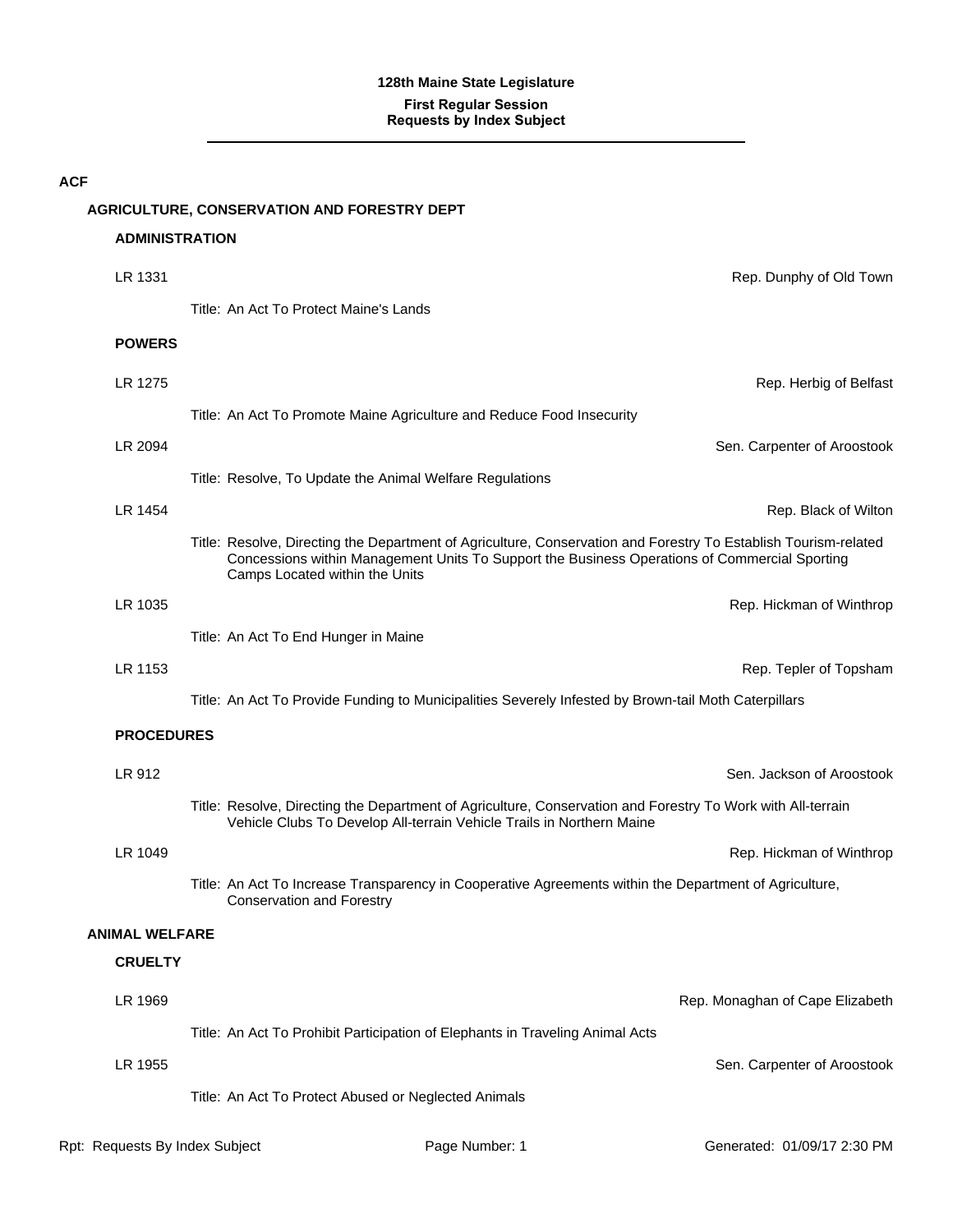| <b>ACF</b>   |                     |                                                                                            |                                |
|--------------|---------------------|--------------------------------------------------------------------------------------------|--------------------------------|
|              | LR 1801             |                                                                                            | Rep. Cardone of Bangor         |
|              |                     | Title: An Act To Repeal the Affirmative Defense for Cruelty to Animals                     |                                |
|              | LR 1267             |                                                                                            | Rep. Johansen of Monticello    |
|              |                     | Title: An Act To Require the Reporting of Animal Cruelty or Neglect                        |                                |
|              | <b>ENFORCEMENT</b>  |                                                                                            |                                |
|              | LR 1639             |                                                                                            | Sen. Jackson of Aroostook      |
|              |                     | Title: An Act To Fund Animal Control Officers and Animal Shelters                          |                                |
|              | <b>GAMES</b>        |                                                                                            |                                |
|              | LR 1284             |                                                                                            | Rep. Bailey of Saco            |
|              |                     | Title: An Act To Increase the Class of Crime for Animal Fight Spectators                   |                                |
|              | <b>ANIMALS</b>      |                                                                                            |                                |
|              | <b>ADOPTION</b>     |                                                                                            |                                |
|              | LR 2120             |                                                                                            | Rep. Bailey of Saco            |
|              |                     | Title: An Act To Provide for the Adoption of Animals Previously Used for Research Purposes |                                |
|              | <b>DOGS</b>         |                                                                                            |                                |
|              | LR 283              |                                                                                            | Rep. Nadeau of Winslow         |
|              |                     | Title: An Act To Strengthen the Law Regarding Dangerous Dogs                               |                                |
|              | <b>LICENSES</b>     |                                                                                            |                                |
|              | LR 938              |                                                                                            | Sen. Brakey of Androscoggin    |
|              |                     | Title: Resolve, To Allow the Unlicensed Ownership of Hedgehogs as Pets                     |                                |
|              | <b>LIVESTOCK</b>    |                                                                                            |                                |
|              | LR 829              |                                                                                            | Sen. Davis, Sr. of Piscataquis |
|              |                     | Title: An Act Regarding Restrictions on the Purchase of Certain Animals                    |                                |
|              | <b>PETS</b>         |                                                                                            |                                |
|              | LR 1867             |                                                                                            | Sen. Chipman of Cumberland     |
|              |                     | Title: An Act To Improve Animal Control in Maine                                           |                                |
| <b>FAIRS</b> |                     |                                                                                            |                                |
|              | <b>AGRICULTURAL</b> |                                                                                            |                                |
|              | LR 1946             |                                                                                            | Sen. Carpenter of Aroostook    |
|              |                     | Title: An Act Relating to Agricultural Fairs                                               |                                |
|              |                     |                                                                                            |                                |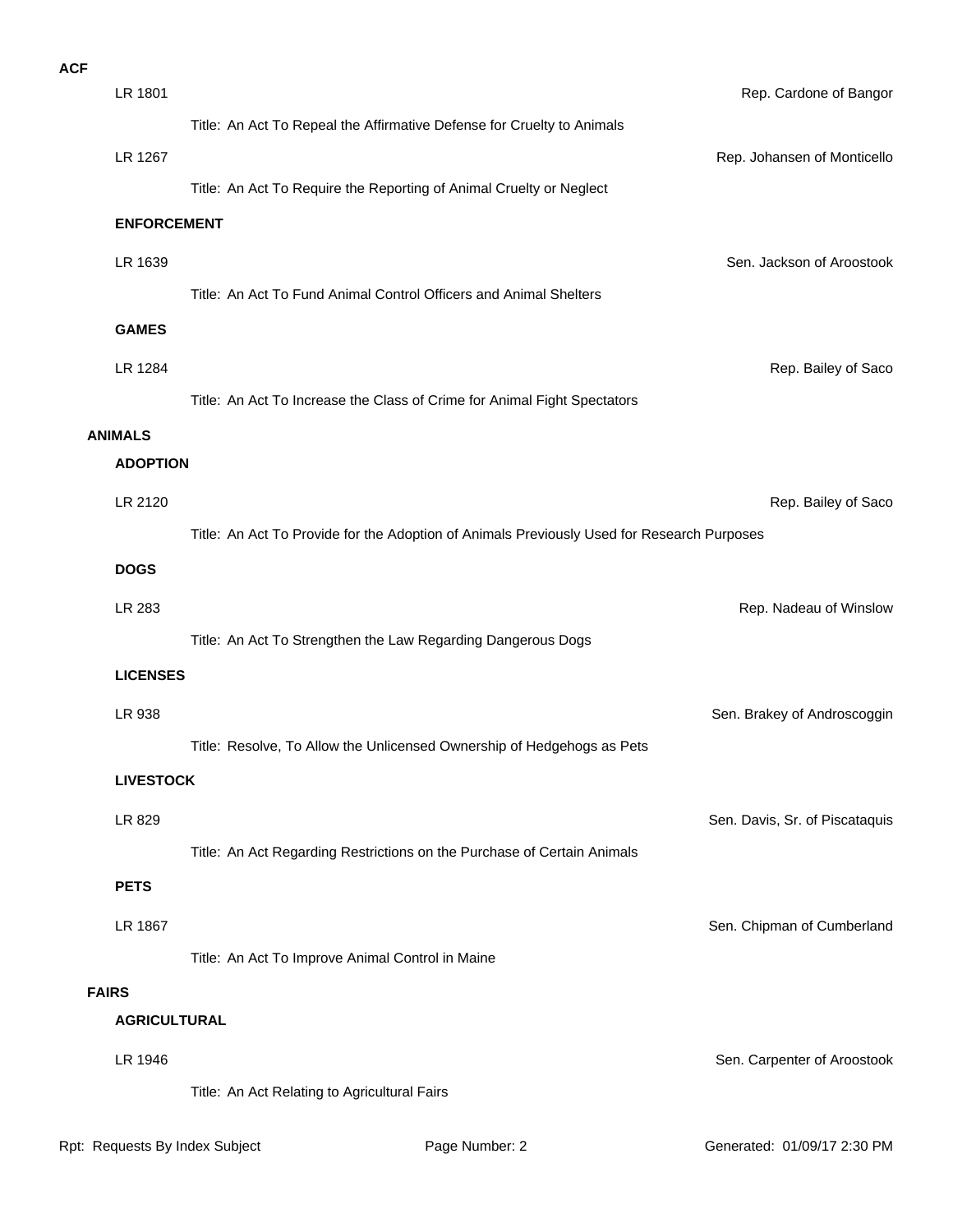**FARMS**

|             | <b>PRESERVATION</b> |                                                                                                                                                                                                                                  |                             |
|-------------|---------------------|----------------------------------------------------------------------------------------------------------------------------------------------------------------------------------------------------------------------------------|-----------------------------|
|             | LR 1361             |                                                                                                                                                                                                                                  | Rep. Campbell of Orrington  |
|             |                     | Title: An Act To Provide \$500,000 of Matching Funds over 4 Years through Appropriations and Allocations To<br>Preserve Rural Heritage and Living History Pertaining to Science and Technology in Penobscot and York<br>Counties |                             |
|             | LR 1378             |                                                                                                                                                                                                                                  | Sen. Saviello of Franklin   |
|             |                     | Title: An Act To Improve Soil Fertility and Profits for Maine Farms                                                                                                                                                              |                             |
|             | LR 1360             |                                                                                                                                                                                                                                  | Rep. Wadsworth of Hiram     |
|             |                     | Title: An Act To Protect the Right To Farm                                                                                                                                                                                       |                             |
|             | LR 1332             |                                                                                                                                                                                                                                  | Rep. Dunphy of Old Town     |
|             |                     | Title: An Act To Protect Maine's Agriculture                                                                                                                                                                                     |                             |
|             | <b>PROMOTION</b>    |                                                                                                                                                                                                                                  |                             |
|             | LR 1828             |                                                                                                                                                                                                                                  | Rep. Chapman of Brooksville |
|             |                     | Title: An Act To Promote Small Diversified Farms and Small Food Producers                                                                                                                                                        |                             |
|             | LR 1193             |                                                                                                                                                                                                                                  | Sen. Jackson of Aroostook   |
|             |                     | Title: An Act Regarding Food Sovereignty                                                                                                                                                                                         |                             |
|             | LR 1678             |                                                                                                                                                                                                                                  | Sen. Vitelli of Sagadahoc   |
|             |                     | Title: An Act To Expand the Local Foods Economy                                                                                                                                                                                  |                             |
|             | LR 921              |                                                                                                                                                                                                                                  | Rep. Zeigler of Montville   |
|             |                     | Title: An Act To Support Local Agricultural Production                                                                                                                                                                           |                             |
| <b>FOOD</b> |                     |                                                                                                                                                                                                                                  |                             |
|             | <b>LABELING</b>     |                                                                                                                                                                                                                                  |                             |
|             | LR 1588             |                                                                                                                                                                                                                                  | Rep. Bates of Westbrook     |
|             |                     | Title: An Act Regarding the Disclosure of Hormone-disrupting Chemicals in Packaged Food                                                                                                                                          |                             |
|             | <b>PROCESSING</b>   |                                                                                                                                                                                                                                  |                             |
|             | LR 1627             |                                                                                                                                                                                                                                  | Rep. White of Washburn      |
|             |                     | Title: An Act To Amend the Laws Governing Slaughter and Inspection of Beef                                                                                                                                                       |                             |
|             | <b>REGULATIONS</b>  |                                                                                                                                                                                                                                  |                             |
|             |                     |                                                                                                                                                                                                                                  |                             |
|             | LR 589              |                                                                                                                                                                                                                                  | Sen. Saviello of Franklin   |
|             |                     | Title: An Act To Prohibit Foraging on Private Land without Permission                                                                                                                                                            |                             |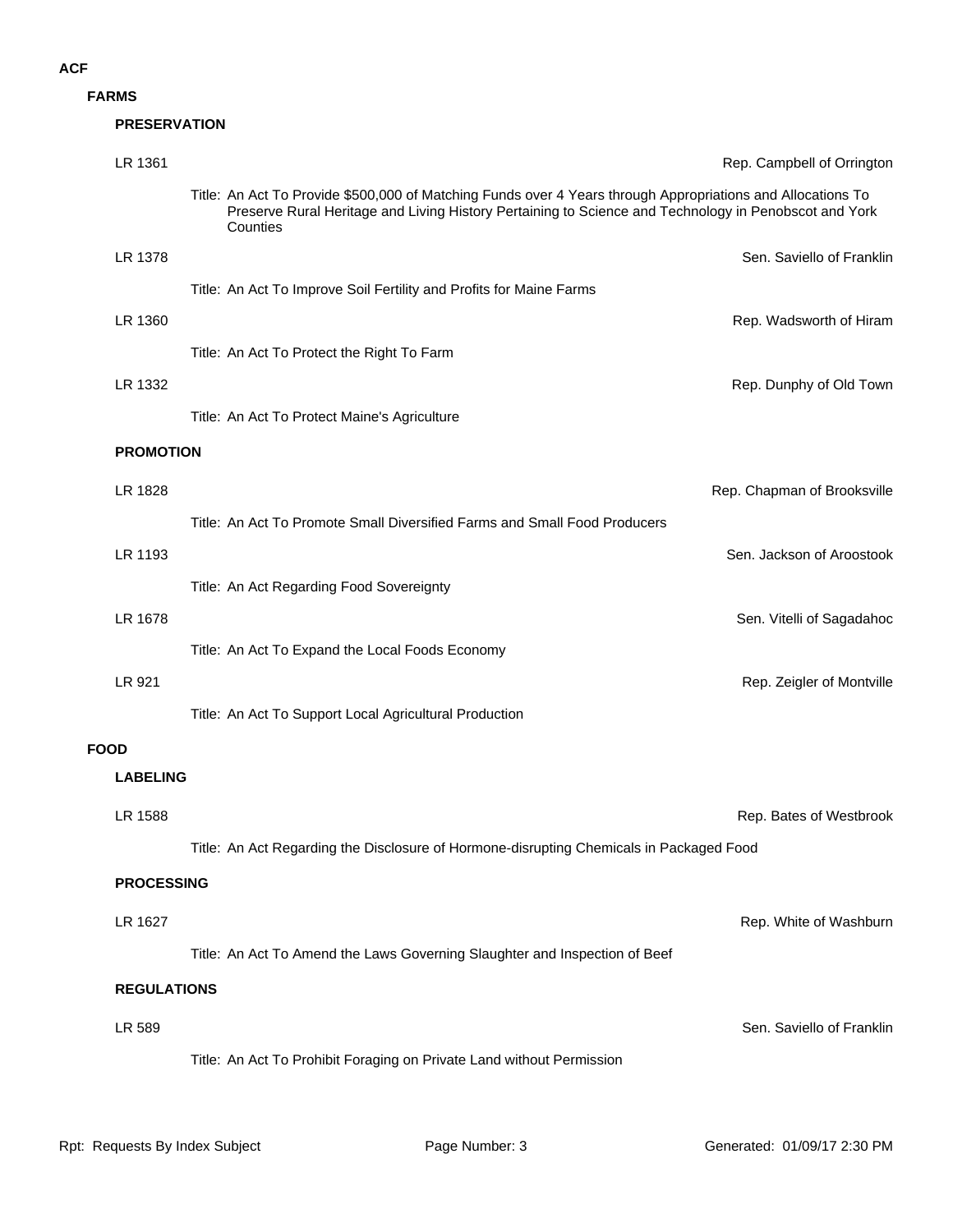| LR 2034               |                                                                                                                                                     | Rep. Hickman of Winthrop   |
|-----------------------|-----------------------------------------------------------------------------------------------------------------------------------------------------|----------------------------|
|                       | Title: An Act To Address Hunger, Support Maine Farms and Reduce Waste                                                                               |                            |
| <b>FORESTRY</b>       |                                                                                                                                                     |                            |
|                       | <b>FOREST RANGERS</b>                                                                                                                               |                            |
| LR 372                |                                                                                                                                                     | Rep. Tuell of East Machias |
|                       | Title: An Act To Protect Maine's Forest Rangers                                                                                                     |                            |
| <b>PRACTICES</b>      |                                                                                                                                                     |                            |
| LR 1405               |                                                                                                                                                     | Sen. Saviello of Franklin  |
|                       | Title: An Act To Create the Maine Forest Resources Council                                                                                          |                            |
| LR 1127               |                                                                                                                                                     | Sen. Jackson of Aroostook  |
|                       | Title: An Act To Encourage Development in the Logging Industry                                                                                      |                            |
| <b>HARNESS RACING</b> |                                                                                                                                                     |                            |
| <b>DATES</b>          |                                                                                                                                                     |                            |
| LR 865                |                                                                                                                                                     | Rep. Marean of Hollis      |
|                       | Title: An Act To Restructure and Promote Harness Racing Using Existing Resources within the Department of<br>Agriculture, Conservation and Forestry |                            |
| LR 1625               |                                                                                                                                                     | Rep. White of Washburn     |
|                       | Title: An Act To Provide Flexibility on the Number of Race Dates at Commercial Harness Racing Tracks                                                |                            |
| <b>HORTICULTURE</b>   |                                                                                                                                                     |                            |
|                       | <b>INVASIVE PLANTS</b>                                                                                                                              |                            |
| LR 1797               |                                                                                                                                                     | Sen. Volk of Cumberland    |
|                       | Title: An Act To Allow a Horticulture Business 3 Years To Sell Inventory of Plants That Are Determined To Be<br>Invasive                            |                            |
| <b>MILK</b>           |                                                                                                                                                     |                            |
| <b>PRODUCTS</b>       |                                                                                                                                                     |                            |
| LR 1379               |                                                                                                                                                     | Sen. Saviello of Franklin  |
|                       | Title: An Act To Improve and Protect Maine Organic Milk Producers                                                                                   |                            |
| LR 1918               |                                                                                                                                                     | Rep. Sampson of Alfred     |
|                       | Title: An Act To Restore Small Farmers' Rights                                                                                                      |                            |
|                       |                                                                                                                                                     |                            |
|                       |                                                                                                                                                     |                            |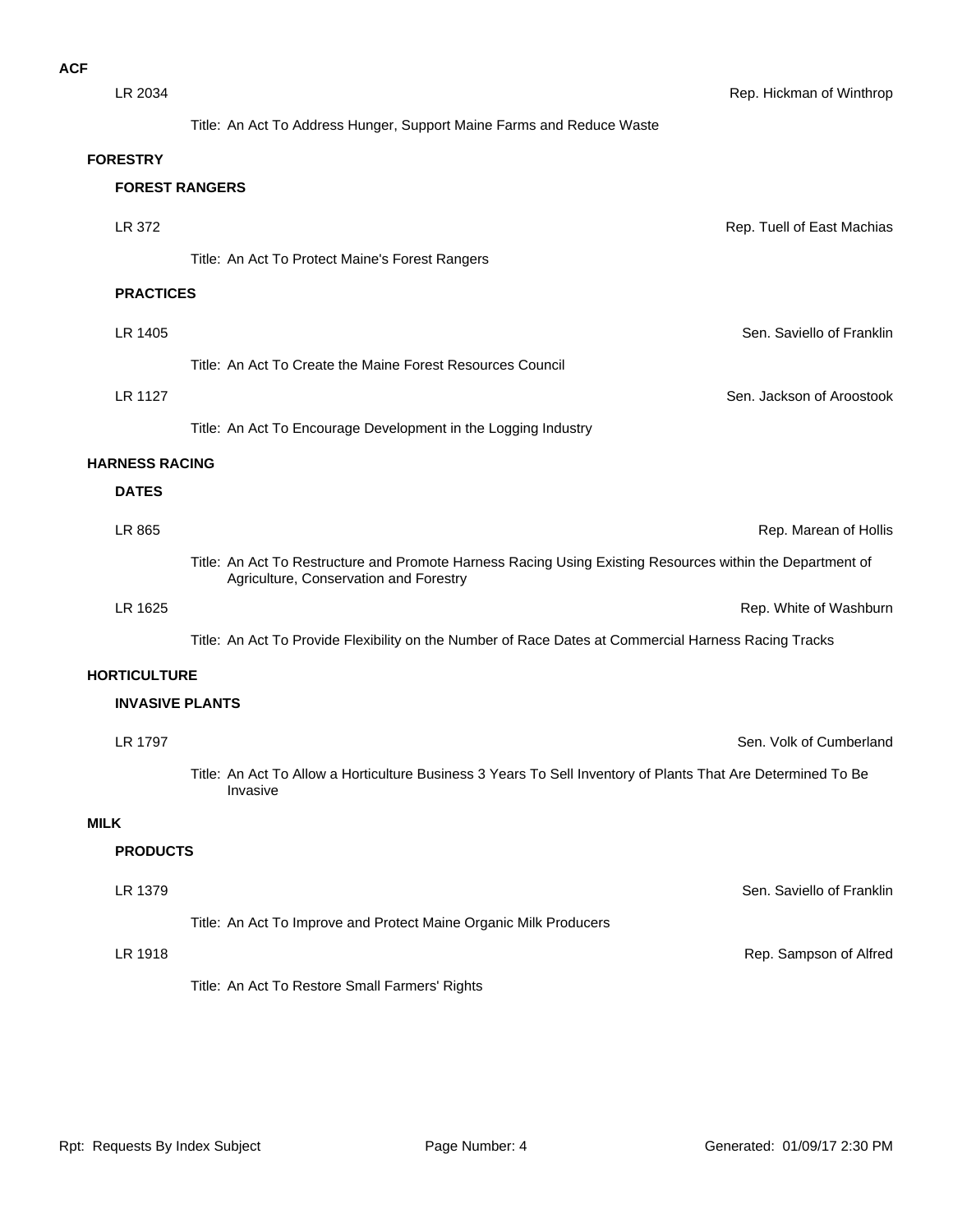**PESTICIDES**

#### **APPLICATION PROCESS**

| LR 163          | Rep. Daughtry of Brunswick                                                                                                 |
|-----------------|----------------------------------------------------------------------------------------------------------------------------|
|                 | Title: An Act To Limit the Use of Pesticides on School Grounds                                                             |
|                 | <b>BOARD OF PESTICIDE CONTROL</b>                                                                                          |
| LR 1046         | Rep. Hickman of Winthrop                                                                                                   |
|                 | Title: An Act To Enhance the Efficacy of the Maine Board of Pesticides Control                                             |
|                 | <b>INTEGRATED PEST MANAGEMENT</b>                                                                                          |
| LR 1451         | Rep. Black of Wilton                                                                                                       |
|                 | Title: An Act To Educate the Public and Promote Integrated Pest Management Using Existing Resources                        |
|                 | <b>PEST MANAGEMENT</b>                                                                                                     |
| LR 1629         | Rep. Timberlake of Turner                                                                                                  |
|                 | Title: An Act To Amend the Definition of General Use Pesticide                                                             |
| LR 1384         | Sen. Saviello of Franklin                                                                                                  |
|                 | Title: An Act To Modify the Definition of General Use Pesticides                                                           |
| LR 1286         | Rep. Devin of Newcastle                                                                                                    |
|                 | Title: An Act To Protect Pollinators                                                                                       |
| <b>POTATOES</b> | <b>MARKETING IMPROVEMENTS FUND</b>                                                                                         |
|                 |                                                                                                                            |
| LR 1106         | Rep. Martin of Eagle Lake<br>Title: An Act To Make Changes in the Potato Marketing Improvement Fund                        |
| LR 1121         | Rep. Mccrea of Fort Fairfield                                                                                              |
|                 | Title: An Act To Make Changes to the Potato Marketing Improvement Fund                                                     |
| <b>PRODUCTS</b> |                                                                                                                            |
| <b>HEMP</b>     |                                                                                                                            |
| <b>LR 16</b>    | Sen. Miramant of Knox                                                                                                      |
|                 | Title: An Act To Protect Farmers Who Choose To Grow Hemp and To Bring Maine Law into Compliance with<br><b>Federal Law</b> |
| LR 1620         | Rep. Harvell of Farmington                                                                                                 |
|                 | Title: An Act To Help Hemp Growers                                                                                         |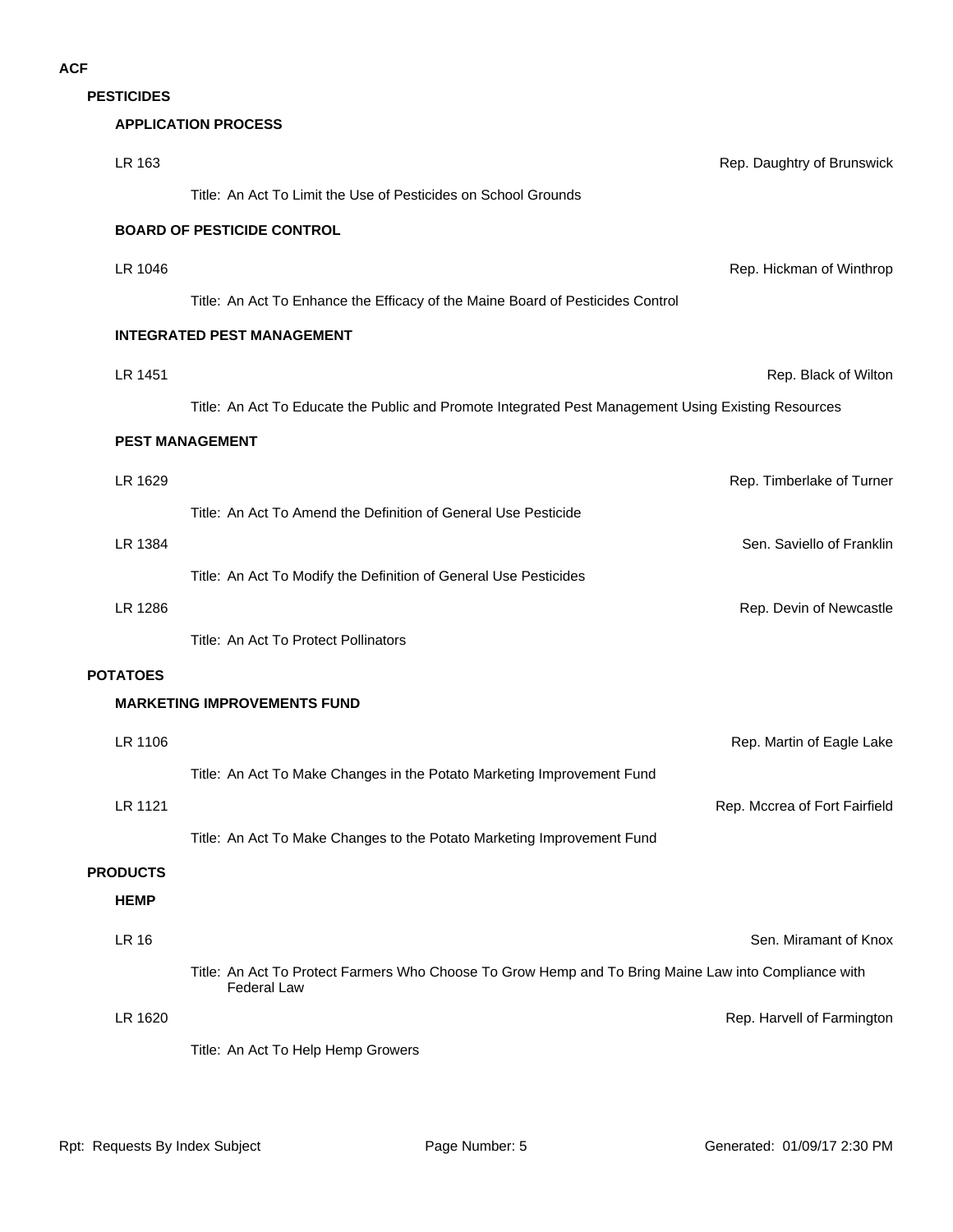| <b>HONEY</b>          |                                                                                                                                                                                          |
|-----------------------|------------------------------------------------------------------------------------------------------------------------------------------------------------------------------------------|
| LR 431                | Sen. Volk of Cumberland                                                                                                                                                                  |
|                       | Title: An Act To Deregulate the In-state Production, Extraction and Sale of Raw Honey                                                                                                    |
| <b>MEATS</b>          |                                                                                                                                                                                          |
| LR 162                | Rep. Daughtry of Brunswick                                                                                                                                                               |
|                       | Title: An Act Regarding the Regulation of Rabbit Production for Local Consumption                                                                                                        |
| <b>PUBLIC LANDS</b>   |                                                                                                                                                                                          |
| <b>CONVEYANCES</b>    |                                                                                                                                                                                          |
| LR 1732               | Rep. Duchesne of Hudson                                                                                                                                                                  |
|                       | Title: Resolve, Directing the Department of Agriculture, Conservation and Forestry To Convey Certain Lands to<br>Roosevelt Conference Center Doing Business as Eagle Lake Sporting Camps |
| LR 2156               | Rep. Bates of Westbrook                                                                                                                                                                  |
|                       | Title: An Act Requiring Public Consent for the Sale of Significant Public Lands                                                                                                          |
| LR 180                | Rep. Ginzler of Bridgton                                                                                                                                                                 |
|                       | Title: An Act To Allow Conveyance of Land Previously Conveyed by the State to the Town of Bridgton                                                                                       |
| <b>RESERVED LANDS</b> |                                                                                                                                                                                          |
| LR 24                 | Sen. Saviello of Franklin                                                                                                                                                                |
|                       | Title: An Act To Implement the Recommendations of the Commission To Study the Public Reserved Lands<br>Management Fund                                                                   |
| <b>STATE PARKS</b>    |                                                                                                                                                                                          |
| LR 1523               | Rep. Bailey of Saco                                                                                                                                                                      |
|                       | Title: An Act To Provide a Fee Reduction for Permanently Disabled Persons at Maine State Parks                                                                                           |
| LR 1088               | Rep. Sheats of Auburn                                                                                                                                                                    |
|                       | Title: An Act To Provide Gold Star Families Free Entry to State Parks                                                                                                                    |
| <b>SUPPLIES</b>       |                                                                                                                                                                                          |
| <b>SEED</b>           |                                                                                                                                                                                          |
| LR 1901               | Rep. Lyford of Eddington                                                                                                                                                                 |
|                       | Title: An Act To Extend the Germinating Testing Period for Grass Seed from 9 to 15 Months                                                                                                |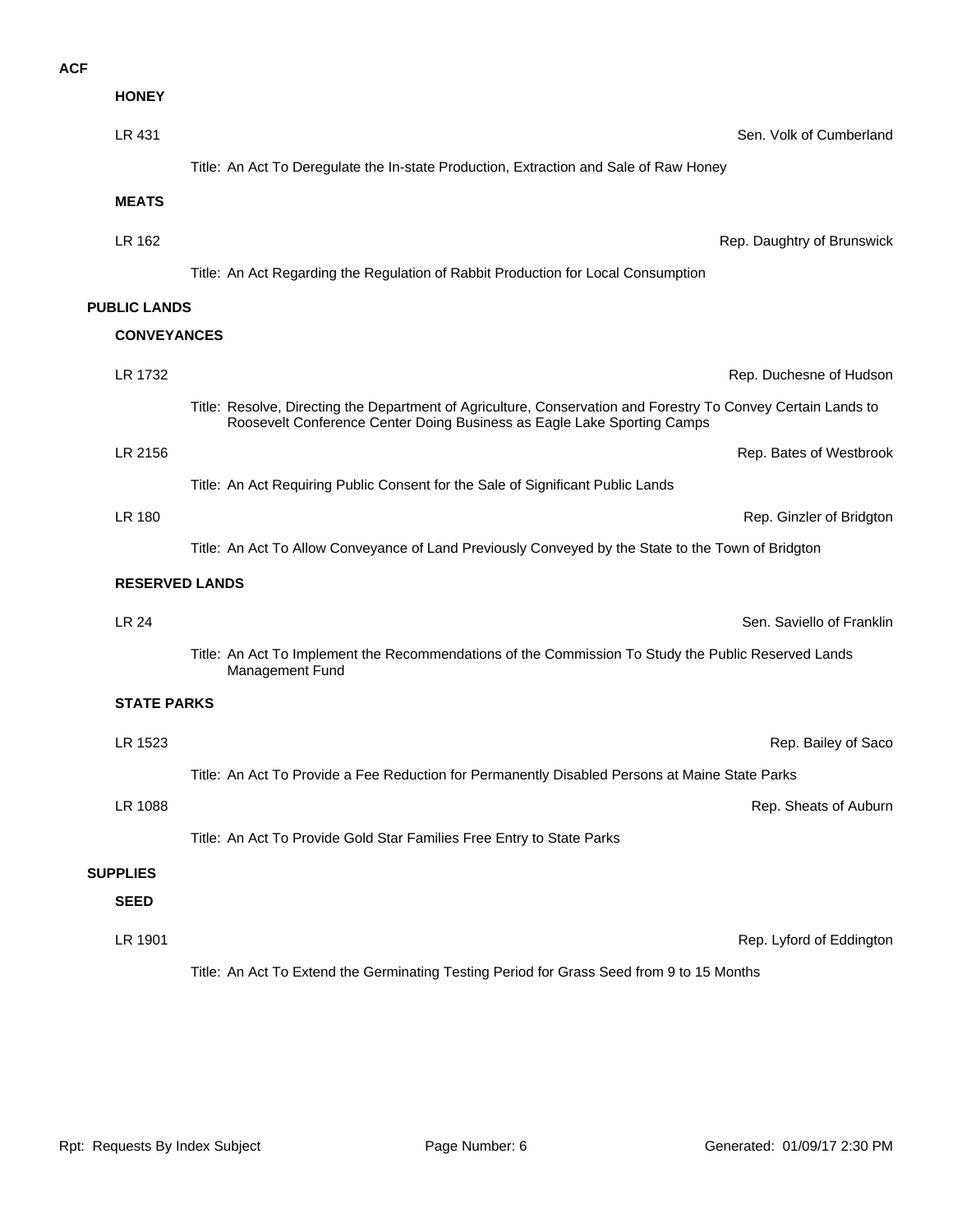**BOND ISSUES**

| <b>DOT</b>       |                                                                                                                                               |
|------------------|-----------------------------------------------------------------------------------------------------------------------------------------------|
| LR 1531          | Sen. Miramant of Knox                                                                                                                         |
|                  | Title: An Act To Authorize a General Fund Bond Issue To Improve Highways, Bridges and Multimodal Facilities                                   |
|                  | <b>ECONOMIC DEVELOPMENT</b>                                                                                                                   |
| LR 962           | Rep. Herbig of Belfast                                                                                                                        |
|                  | Title: An Act To Provide Support for Sustainable Economic Development in Rural Maine                                                          |
| LR 229           | Rep. Campbell of Orrington                                                                                                                    |
|                  | Title: An Act To Authorize a General Fund Bond Issue To Invest in Facilities and Equipment To Support the<br>Growth of Additive Manufacturing |
| LR 1406          | Sen. Saviello of Franklin                                                                                                                     |
|                  | Title: An Act To Authorize a General Fund Bond Issue for Geospatial Mapping                                                                   |
| LR 2104          | Sen. Deschambault of York                                                                                                                     |
|                  | Title: An Act To Authorize a General Fund Bond Issue for Riverfront Community Development                                                     |
| LR 2087          | Rep. McLean of Gorham                                                                                                                         |
|                  | Title: An Act To Authorize a General Fund Bond Issue To Build a Convention Center in Portland                                                 |
| LR 1964          | Sen. Chenette of York                                                                                                                         |
|                  | Title: An Act To Authorize a General Fund Bond Issue To Recapitalize and Expand the Scope of the<br>Communities for Maine's Future Program    |
| <b>EDUCATION</b> |                                                                                                                                               |
| LR 1953          | Sen. Diamond of Cumberland                                                                                                                    |
|                  | Title: An Act To Authorize a General Fund Bond Issue for a New University of Maine Engineering Department<br><b>Building</b>                  |
| LR 1680          | Rep. Hubbell of Bar Harbor                                                                                                                    |
|                  | Title: An Act To Authorize a General Fund Bond Issue for Maine's Community Colleges                                                           |
| <b>LR 67</b>     | Rep. Fecteau of Biddeford                                                                                                                     |
|                  | Title: An Act To Authorize a General Fund Bond Issue To Fund Equipment for Career and Technical Education<br>Centers                          |
| <b>ENERGY</b>    |                                                                                                                                               |
| LR 909           | Sen. Jackson of Aroostook                                                                                                                     |
|                  | Title: An Act To Authorize a General Fund Bond Issue To Support the Biomass Industry                                                          |
| LR 1560          | Sen. Woodsome of York                                                                                                                         |
|                  | Title: An Act To Authorize a General Fund Bond Issue to Encourage Efficient Biomass Thermal and Power<br>Projects in Maine                    |
|                  |                                                                                                                                               |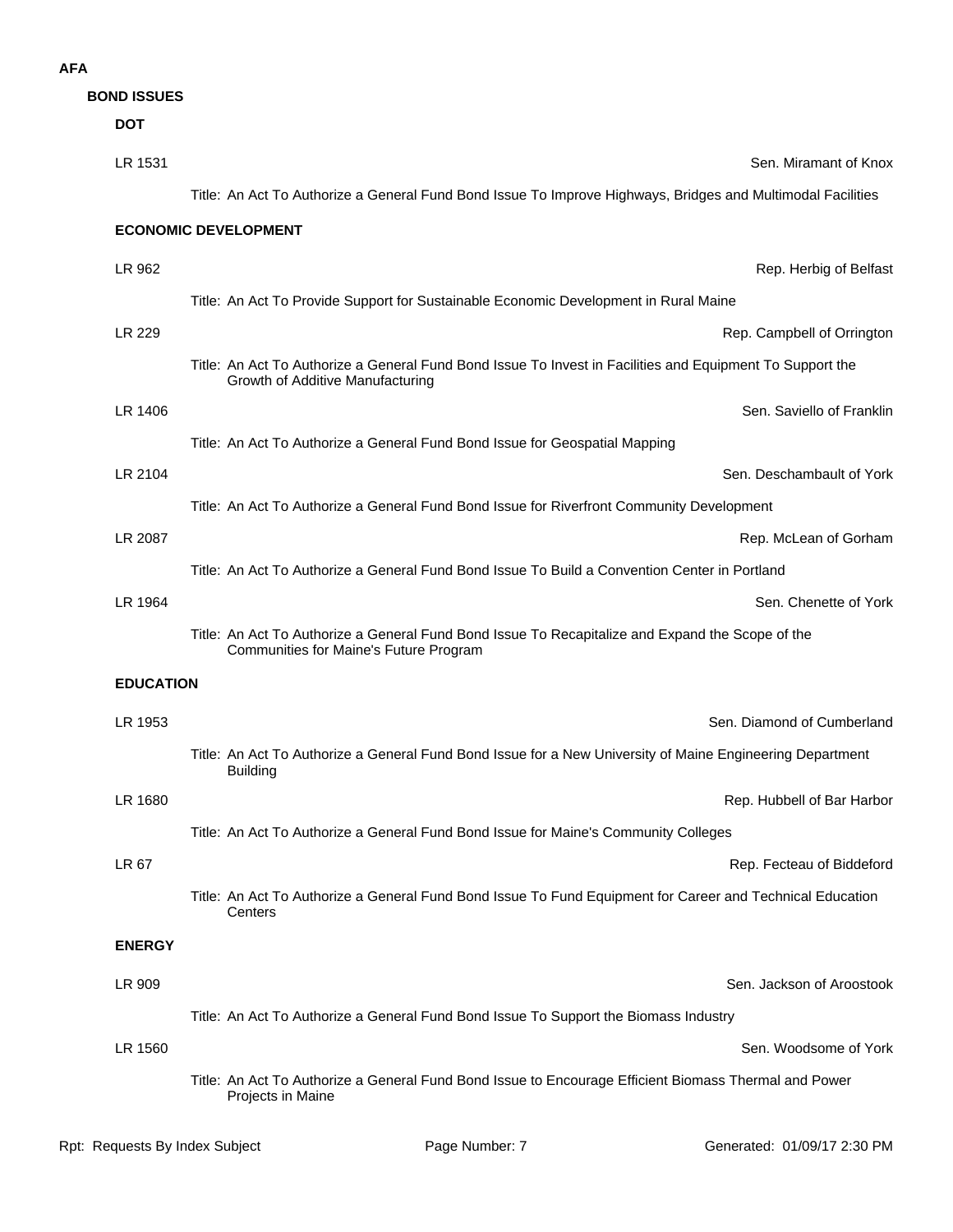#### **ENVIRONMENT**

| LR 1932               | Rep. Black of Wilton                                                                                                                            |
|-----------------------|-------------------------------------------------------------------------------------------------------------------------------------------------|
|                       | Title: An Act To Authorize a General Fund Bond Issue To Provide Jobs, Improve Road Infrastructure and Protect<br><b>Water Resources</b>         |
| LR 1252               | Rep. Devin of Newcastle                                                                                                                         |
|                       | Title: An Act To Authorize a General Fund Bond Issue To Address Changes in Sea Level and Storm Surge                                            |
| <b>HEALTH</b>         |                                                                                                                                                 |
| LR 1002               | Sen. Jackson of Aroostook                                                                                                                       |
|                       | Title: An Act To Authorize a General Fund Bond Issue To Support Human Health Research in Maine                                                  |
|                       | <b>MARINE RESOURCES</b>                                                                                                                         |
| LR 1600               | Rep. Kumiega, III of Deer Isle                                                                                                                  |
|                       | Title: An Act To Authorize a General Fund Bond Issue To Strengthen Maine's Groundfish Permit Bank                                               |
| <b>MUNICIPALITIES</b> |                                                                                                                                                 |
| LR 1985               |                                                                                                                                                 |
|                       | Rep. Herbig of Belfast                                                                                                                          |
|                       | Title: An Act To Authorize a General Fund Bond Issue To Support Local Infrastructure                                                            |
|                       | <b>NATURAL RESOURCES</b>                                                                                                                        |
| LR 1504               | Sen. Volk of Cumberland                                                                                                                         |
|                       | Title: An Act To Authorize a General Fund Bond Issue To Support the Independence of Maine's Seniors and To<br>Support Access to Safe Well Water |
| <b>TRANSPORTATION</b> |                                                                                                                                                 |
| LR 2083               | Sen. Miramant of Knox                                                                                                                           |
|                       | Title: An Act To Authorize a General Fund Bond Issue for Railways                                                                               |
| LR 1989               | Sen. Jackson of Aroostook                                                                                                                       |
|                       | Title: An Act To Authorize a General Fund Bond Issue To Invest in Maine's Rail Infrastructure                                                   |
| LR 1556               | Rep. McLean of Gorham                                                                                                                           |
|                       | Title: An Act To Authorize a General Fund Bond Issue for Transportation Projects                                                                |
| LR 2035               | Rep. Sheats of Auburn                                                                                                                           |
|                       | Title: An Act To Authorize a General Fund Bond Issue To Invest in Maine's Rail Infrastructure and Expand<br>Passenger Rail Service              |
| LR 1942               | Rep. Sheats of Auburn                                                                                                                           |
|                       | Title: An Act To Authorize a General Fund Bond Issue To Promote and Improve an Intermodal Transportation<br>System in Maine                     |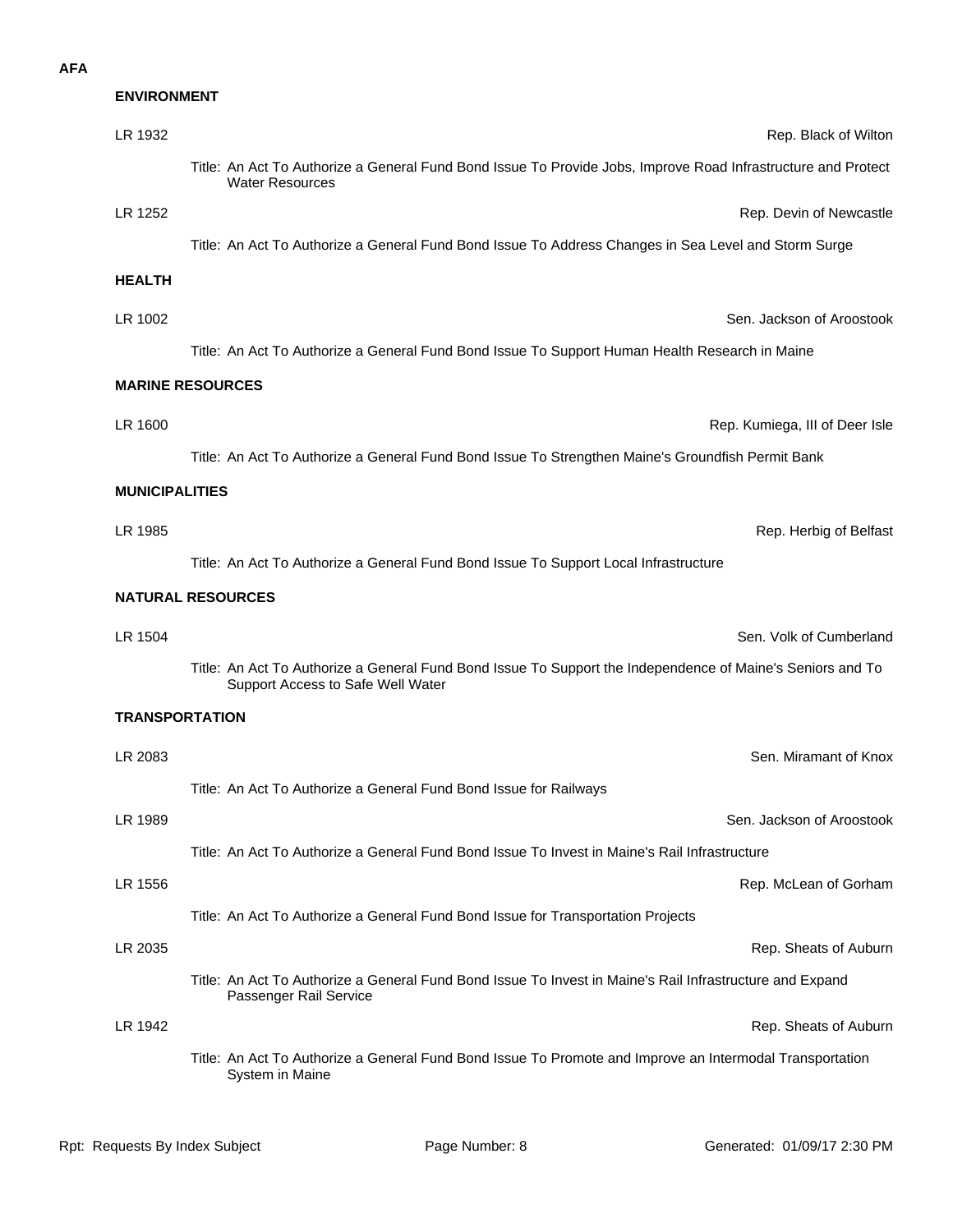| <b>UTILITIES</b>      |                                                                                                                                                                           |
|-----------------------|---------------------------------------------------------------------------------------------------------------------------------------------------------------------------|
| LR 1240               | Sen. Katz of Kennebec                                                                                                                                                     |
|                       | Title: An Act To Authorize a General Fund Bond Issue To Upgrade and Replace Infrastructure of the Maine<br><b>Public Broadcasting Corporation</b>                         |
| LR 1263               | Rep. Berry of Bowdoinham                                                                                                                                                  |
|                       | Title: An Act To Authorize a General Fund Bond Issue To Increase Rural Maine's Access to Broadband Internet<br>Service                                                    |
| <b>GENERAL FUND</b>   |                                                                                                                                                                           |
| <b>PART I</b>         |                                                                                                                                                                           |
| LR 1499               | Rep. Jorgensen of Portland                                                                                                                                                |
|                       | Title: An Act To Provide Supplemental Appropriations for the Operations of State Government                                                                               |
| LR 1296               | Rep. Gattine of Westbrook                                                                                                                                                 |
|                       | Title: An Act Making Certain Appropriations and Allocations and Changing Certain Provisions of the Law<br>Necessary to the Proper Operations of State Government          |
| LR 1297               | Rep. Gattine of Westbrook                                                                                                                                                 |
|                       | Title: An Act Making Certain Supplemental Appropriations and Allocations Changing Certain Provisions of the<br>Law Necessary to the Proper Operations of State Government |
|                       | PUBLIC EMPLOYEES RETIREMENT SYSTEM                                                                                                                                        |
| <b>ADMINISTRATION</b> |                                                                                                                                                                           |
| LR 1841               | Sen. Chipman of Cumberland                                                                                                                                                |
|                       | Title: An Act To Divest from Companies Associated with the Dakota Access Pipeline Project                                                                                 |
| LR 1808               | Sen. Carpenter of Aroostook                                                                                                                                               |
|                       | Title: An Act To Abolish the 5-year Cap for Retired State Employees Who Return to Work                                                                                    |
| LR 1852               | Sen. Davis, Sr. of Piscataquis                                                                                                                                            |
|                       | Title: An Act Regarding State Retirement and Merit Increases                                                                                                              |
| LR 2119               | Rep. Winsor of Norway                                                                                                                                                     |
|                       | Title: An Act To Require a Review of the State Employee and Teacher Retirement Plan                                                                                       |
| LR 1436               | Rep. Madigan of Rumford                                                                                                                                                   |
|                       | Title: An Act To Amend the Retirement Laws Pertaining to Participating Local Districts                                                                                    |
| LR 1968               | Rep. Stewart of Presque Isle                                                                                                                                              |
|                       | Title: An Act Regarding Investments by the Maine Public Employees Retirement System                                                                                       |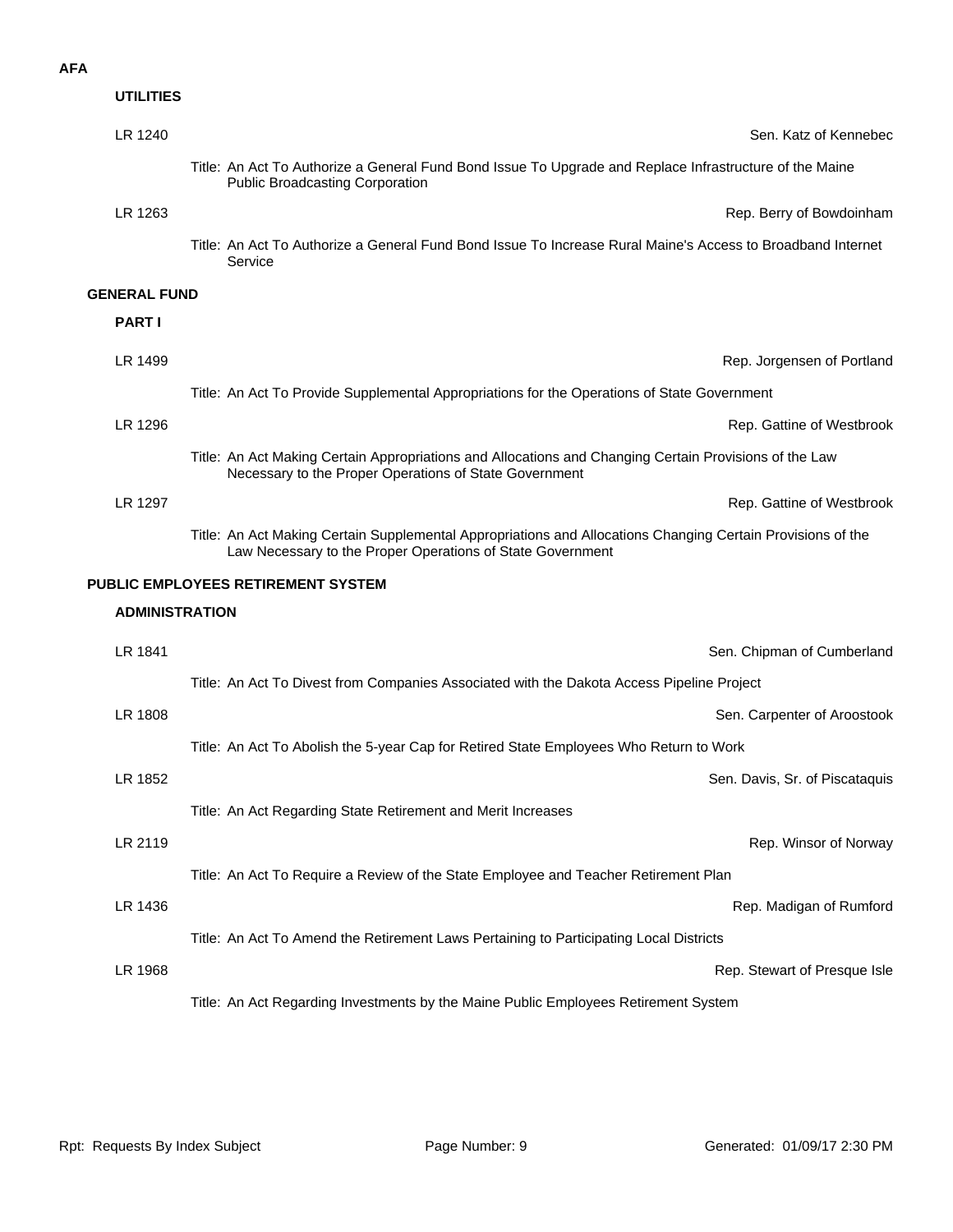| <b>BENEFITS</b>    |                                                                                                                                                                                                                   |
|--------------------|-------------------------------------------------------------------------------------------------------------------------------------------------------------------------------------------------------------------|
| LR 879             | Rep. Espling of New Gloucester                                                                                                                                                                                    |
|                    | Title: An Act To Restore Cost-of-living Increases for All Maine State Retirees                                                                                                                                    |
| LR 903             | Sen. Katz of Kennebec                                                                                                                                                                                             |
|                    | Title: An Act To Amend the Laws Governing Eligibility for Disability Retirement Benefits                                                                                                                          |
| LR 306             | Rep. Berry of Bowdoinham                                                                                                                                                                                          |
|                    | Title: An Act To Align the Criteria Used by the Maine Public Employees Retirement System in Determining<br>Veterans' Disability Claims with the Criteria Used by the United States Department of Veterans Affairs |
| LR 333             | Rep. Daughtry of Brunswick                                                                                                                                                                                        |
|                    | Title: An Act Regarding the State Retirement System                                                                                                                                                               |
| LR 1033            | Rep. Foley of Wells                                                                                                                                                                                               |
|                    | Title: An Act To Amend the Laws Pertaining to Disability Retirement Benefits Administered by the Maine Public<br><b>Employees Retirement System</b>                                                               |
| LR 215             | Sen. Woodsome of York                                                                                                                                                                                             |
|                    | Title: An Act To Clarify and Protect Certain Public Service Retirement Benefits                                                                                                                                   |
| <b>EDUCATORS</b>   |                                                                                                                                                                                                                   |
| LR 1772            | Rep. Fredette of Newport                                                                                                                                                                                          |
|                    | Title: An Act To Sustain Maine's Projected Contribution to the State Employee and Teacher Retirement Program                                                                                                      |
| LR 940             | Sen. Katz of Kennebec                                                                                                                                                                                             |
|                    | Title: An Act To Create More Transparency in the Setting of Normal Teacher Retirement Costs                                                                                                                       |
| LR 1730            | Rep. Stearns of Guilford                                                                                                                                                                                          |
|                    | Title: An Act To Return the Normal Cost of Teacher Retirement to the State                                                                                                                                        |
| LR 895             | Rep. Stearns of Guilford                                                                                                                                                                                          |
|                    | Title: An Act To Remove the Income Restrictions Imposed on Retired Educators Who Return to Work                                                                                                                   |
| LR 517             | Rep. Tuell of East Machias                                                                                                                                                                                        |
|                    | Title: An Act To Address the Shortage of School Administrative Professionals                                                                                                                                      |
| LR 1991            | Rep. Collings of Portland                                                                                                                                                                                         |
|                    | Title: An Act To Increase the State Share of the Cost of Health Insurance for Retired Teachers                                                                                                                    |
| <b>LEGISLATORS</b> |                                                                                                                                                                                                                   |
| LR 374             | Rep. Farrin of Norridgewock                                                                                                                                                                                       |
|                    | Title: An Act To Eliminate Retirement Benefits and Paid Health Insurance for Legislators Elected after 2017                                                                                                       |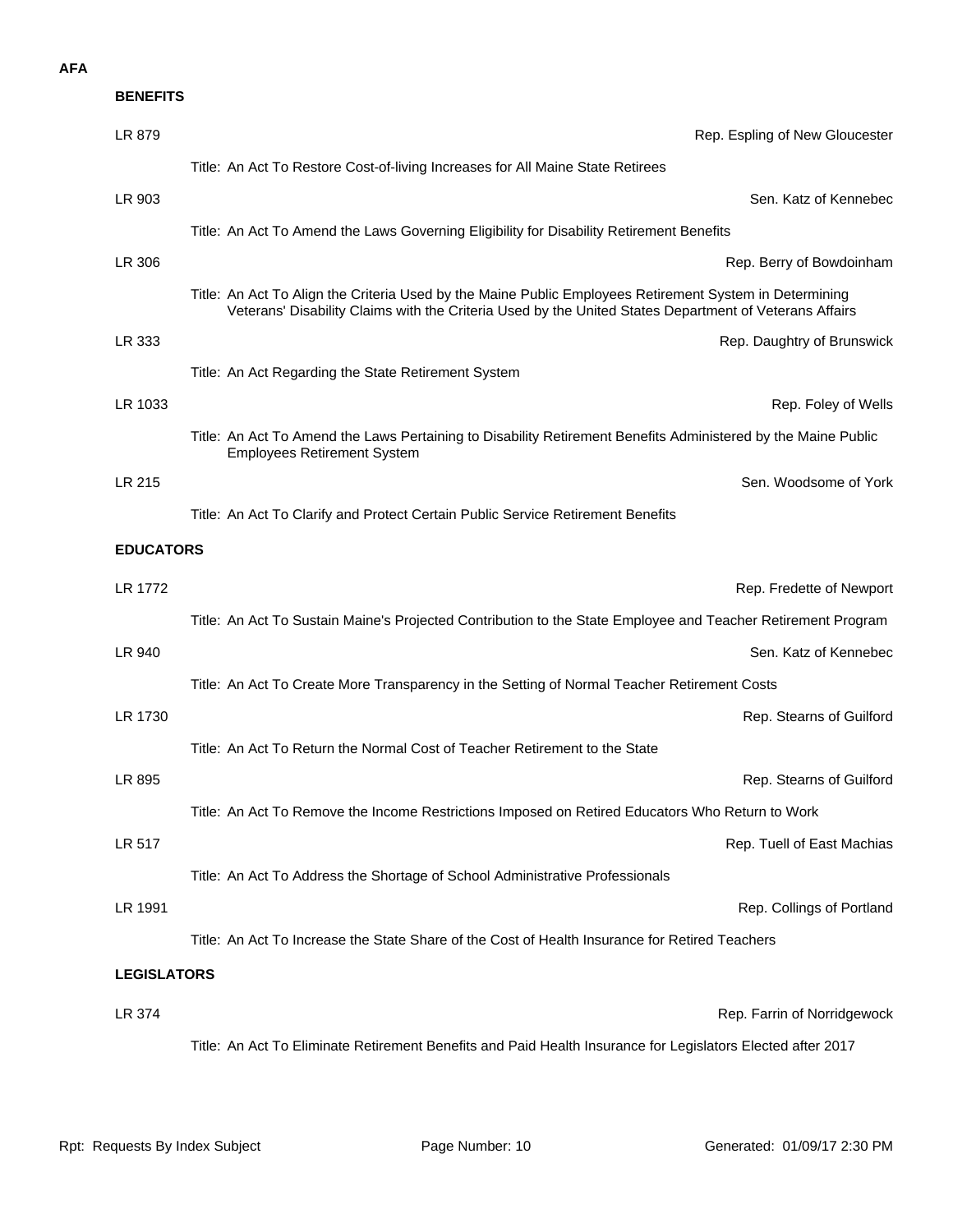# LR 313 Rep. Wood of Greene Support Maine's Natural Resources-based Economy LR 483 Sen. Katz of Kennebec Support the Independence of Maine's Seniors LR 1891 Sen. Miramant of Knox Vehicles and the Infrastructure To Support Zero Emission Vehicle Transition LR 1939 Rep. Jorgensen of Portland Title: An Act To Provide Funding for Maine Public LR 996 Sen. Rosen of Hancock Bowdoin

Title: An Act To Expand the 1998 Special Retirement Plan To Include Detectives in the Office of Investigations within the Department of the Secretary of State, Bureau of Motor Vehicles

#### **SPENDING**

#### **CULTURAL SERVICES**

Title: An Act To Provide Emergency Repair Funding for the Restoration of the Official State Vessel, the Schooner

#### **STATE AND LOCAL GOVERNMENT**

Title: An Act Directing That the Volkswagen Settlement Funds Be Used To Increase the Use of Zero Emission

#### **STATE FINANCES**

#### **BONDED DEBT**

**BUDGET PROCEDURES** LR 93 Sen. Katz of Kennebec Title: An Act To Amend the Laws Governing the Issuance of Bonds and To Effectuate the Issuance of Bonds To Title: An Act To Carry Out the Will of the People of the State of Maine by Ensuring the Issuance of Bonds To

Title: An Act Regarding Final Enactment of the State Budget

LR 1429 **Rep. Bryant of Windham** Rep. Bryant of Windham

**LR 442** Rep. Nadeau of Winslow

Title: An Act To Expand the 1998 Special Retirement Plan To Include Detectives in the Office of the Attorney General

Title: An Act To Include Additional Corrections Officers under the 1998 Special Plan for Retirement

**LR 443** Rep. Nadeau of Winslow

**SPECIAL PLANS**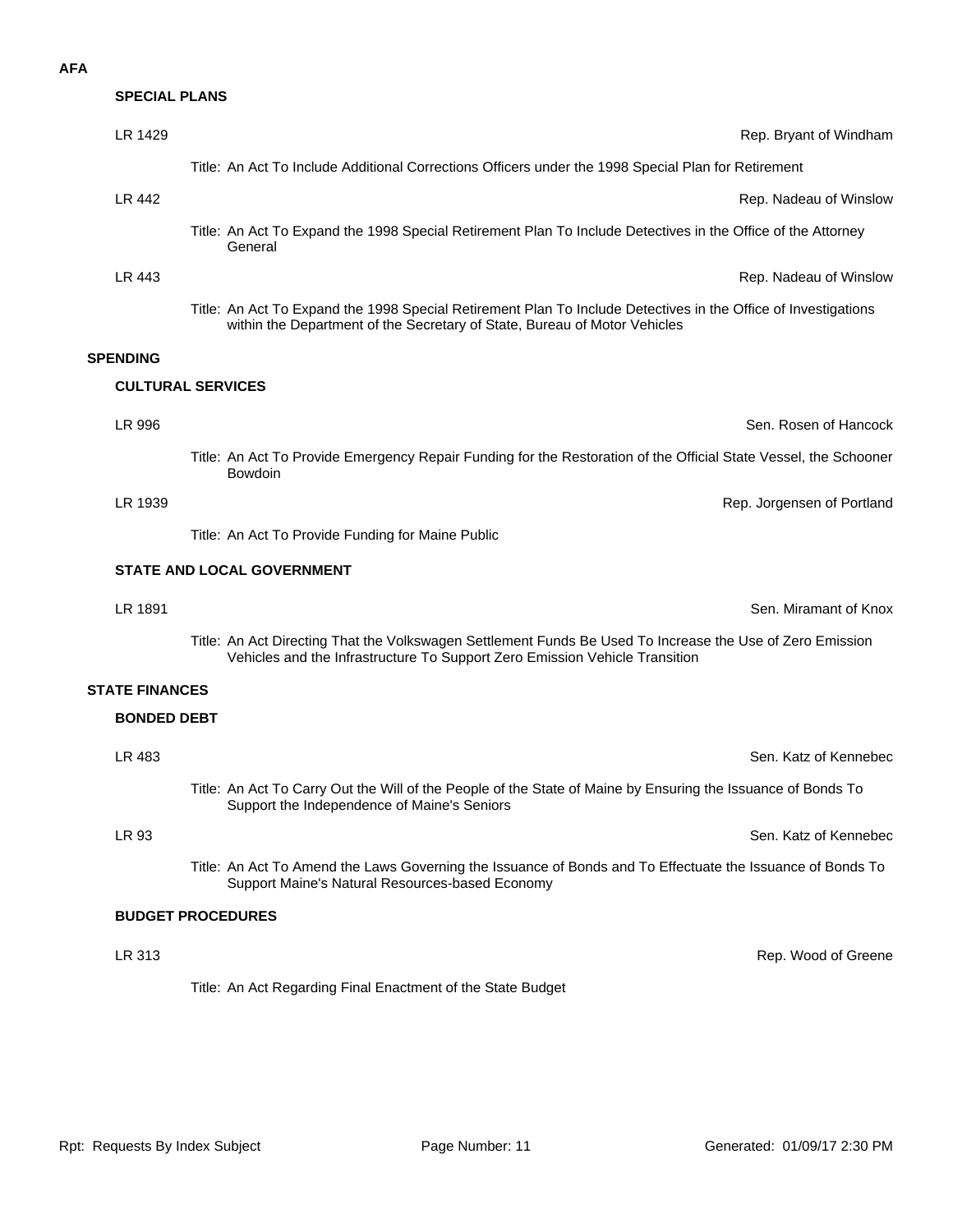#### **COMMUNITY BASED CORRECTIONS**

#### **FUNDING**

| LR 1796                 | Sen. Cyrway of Kennebec                                                                                                                      |
|-------------------------|----------------------------------------------------------------------------------------------------------------------------------------------|
|                         | Title: An Act Regarding Community Corrections Funds                                                                                          |
|                         | <b>CORRECTIONAL INSTITUTIONS</b>                                                                                                             |
| <b>EMPLOYEES</b>        |                                                                                                                                              |
| LR 880                  | Rep. Guerin of Glenburn                                                                                                                      |
|                         | Title: An Act To Allow Naloxone To Be Administered by Correctional Officers                                                                  |
| LR 872                  | Rep. Tipping-Spitz of Orono                                                                                                                  |
|                         | Title: An Act To Allow Corrections Officers To Administer Naloxone                                                                           |
| LR 1663                 | Rep. Ward of Dedham                                                                                                                          |
|                         | Title: An Act To Allow Corrections Personnel To Administer Life-saving Medication                                                            |
| <b>MANAGEMENT</b>       |                                                                                                                                              |
| <b>LR 1724</b>          | Rep. Warren of Hallowell                                                                                                                     |
|                         | Title: An Act To Prohibit the Privatization of State Correctional Facilities and the State's Mental Health Hospitals                         |
| <b>CORRECTIONS DEPT</b> |                                                                                                                                              |
| <b>ADMINISTRATION</b>   |                                                                                                                                              |
| LR 1566                 | Pres. Thibodeau of Waldo                                                                                                                     |
|                         | Title: An Act To Implement Wage Adjustments in the Department of Corrections                                                                 |
| <b>LR 160</b>           | Rep. Guerin of Glenburn                                                                                                                      |
|                         | Title: An Act To Improve Probation Supervision in Maine                                                                                      |
| <b>LR 142</b>           | Sen. Gratwick of Penobscot                                                                                                                   |
|                         | Title: Resolve, To Establish a Working Group To Review the Function and Mission of Probation Officers and<br>Establish a Licensing Procedure |
| LR 2040                 | Rep. Frey of Bangor                                                                                                                          |
|                         | Title: An Act To Provide Wage Parity for Law Enforcement Officers within the Department of Corrections                                       |
| <b>PROCEDURES</b>       |                                                                                                                                              |
| LR 1999                 | Spkr. Gideon of Freeport                                                                                                                     |
|                         | Title: An Act To Provide Rehabilitation Services within State and County Facilities                                                          |
| LR 883                  | Sen. Chenette of York                                                                                                                        |
|                         | Title: An Act To Create a County Jail Drug Rehabilitation and Treatment Facility Grant Program                                               |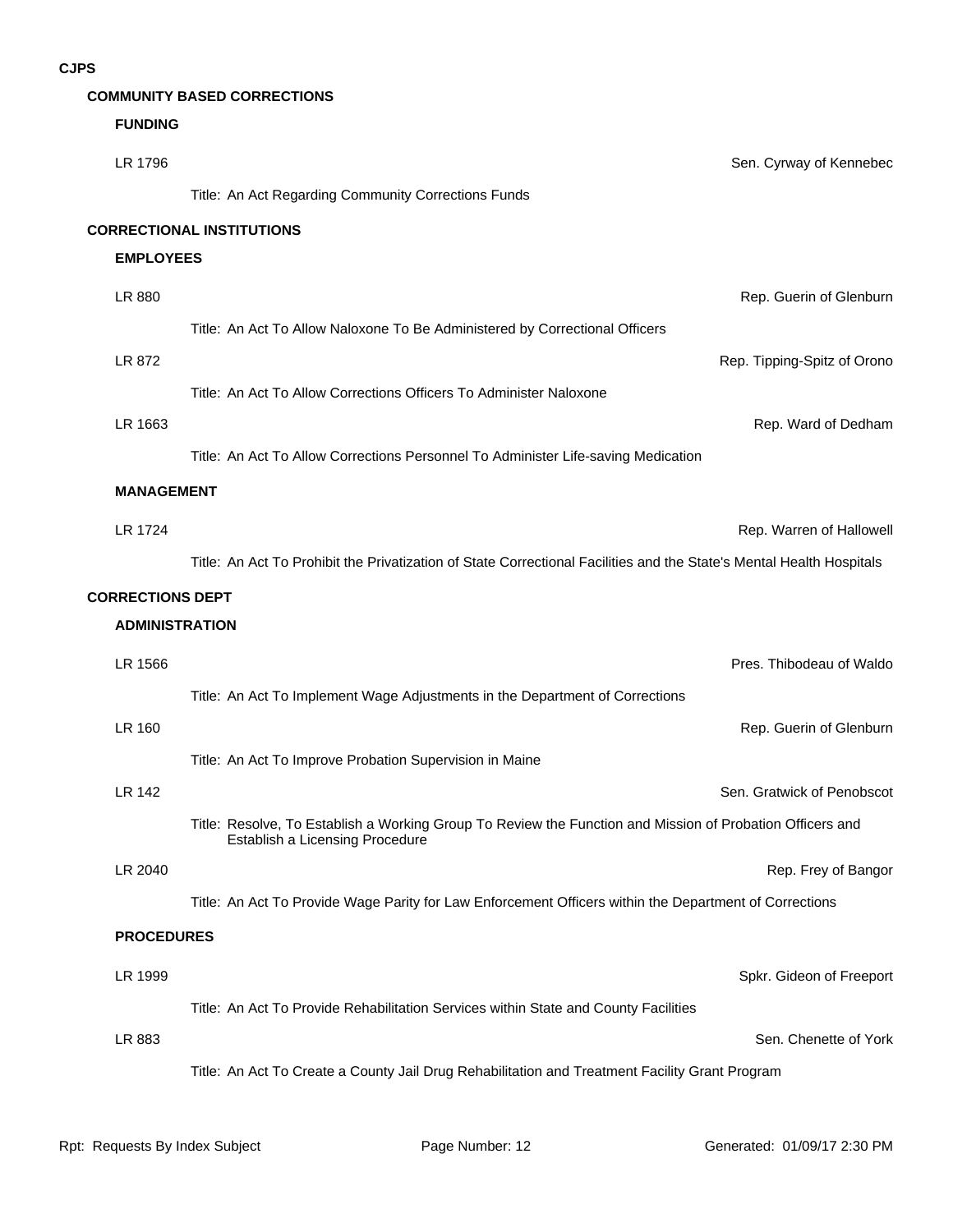| PS |         |                                                                                                                     |
|----|---------|---------------------------------------------------------------------------------------------------------------------|
|    | LR 2058 | Rep. Talbot Ross of                                                                                                 |
|    |         | Title: An Act To Provide Additional Good Time for Completion of Rehabilitative Education and Vocational<br>Programs |
|    | LR 2056 | Rep. Talbot Ross of                                                                                                 |
|    |         | Title: An Act Regarding Mental Health First Aid Training for Corrections Personnel                                  |

#### **CRIME PREVENTION**

#### **HUMAN TRAFFICKING**

LR 85 Spkr. Gideon of Freeport Title: An Act To Combat Human Trafficking by Creating Prevention Training Opportunities

#### **CRIMES**

#### **ABUSE AND NEGLECT**

| LR 456         | Rep. Sirocki of Scarborough                                                                                         |
|----------------|---------------------------------------------------------------------------------------------------------------------|
|                | Title: An Act To Prohibit Female Genital Mutilation                                                                 |
| LR 1539        | Rep. Fredette of Newport                                                                                            |
|                | Title: An Act To Expand Use of Electronic Monitoring in Domestic Violence, Sexual Assault and Stalking Cases        |
| LR 176         | Sen. Katz of Kennebec                                                                                               |
|                | Title: An Act To Make Abuse of Corpse a Class C Crime                                                               |
| LR 1244        | Rep. Reckitt of South Portland                                                                                      |
|                | Title: An Act To Amend the Laws on Domestic Violence                                                                |
| LR 341         | Rep. Reckitt of South Portland                                                                                      |
|                | Title: Resolve, To Establish a Commission To Study the Treatment of Domestic Violence as an Incident-based<br>Crime |
| LR 579         | Rep. Stewart of Presque Isle                                                                                        |
|                | Title: An Act Regarding a Definition for Child Abuse in the Maine Criminal Code                                     |
| <b>ASSAULT</b> |                                                                                                                     |
| LR 1893        | Sen. Chipman of Cumberland                                                                                          |
|                | Title: An Act To Strengthen Maine's Hate Crimes Laws                                                                |
| LR 280         | Rep. Campbell of Orrington                                                                                          |
|                | Title: An Act To Increase Police Protection                                                                         |
| LR 1662        | Rep. Ward of Dedham                                                                                                 |
|                | Title: An Act To Prevent Violence against Emergency Responders                                                      |

#### CJ

Rep. Talbot Ross of Portland

Rep. Talbot Ross of Portland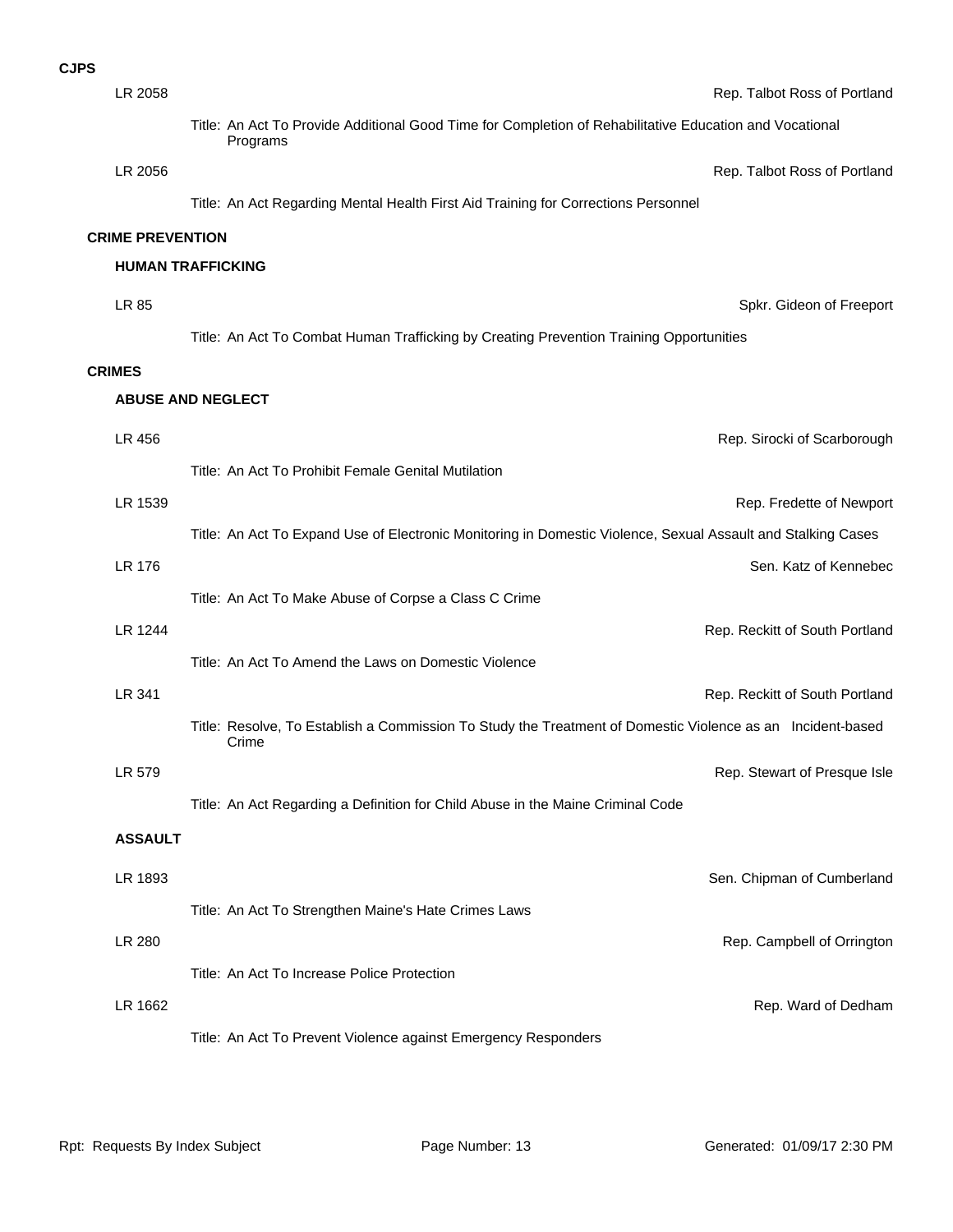LR 794 Rep. Reckitt of South Portland

Title: An Act To Ensure That the Laws Prohibiting Hate Crimes Serve To Protect All Maine Residents

#### **ASSAULT AND BATTERY**

### LR 687 Rep. O'Connor of Berwick Title: An Act To Make Exposing a Law Enforcement Officer to a Disorienting Substance a Crime

#### **CLASSIFICATION**

LR 479 Sen. Volk of Cumberland Title: An Act To Reclassify Certain Offenses and Increase the Efficiency of the Criminal Justice System

LR 279 Rep. Campbell of Orrington

#### **DISORDERLY CONDUCT**

Title: An Act To Increase Penalties against Public Disorder Pertaining to an Election

#### **DRUG OFFENSES**

| LR 1138 |                                                                                                                                                            | Sen. Hamper of Oxford      |
|---------|------------------------------------------------------------------------------------------------------------------------------------------------------------|----------------------------|
|         | Title: Resolve, To Create a Commission To Develop Rules Regarding the Sale, Distribution and Taxation of<br>Marijuana                                      |                            |
| LR 1070 |                                                                                                                                                            | Rep. Handy of Lewiston     |
|         | Title: An Act To Prohibit the Location of Marijuana Facilities within 2,000 Feet of Any House of Worship or<br>Property Associated with a House of Worship |                            |
| LR 454  |                                                                                                                                                            | Rep. Handy of Lewiston     |
|         | Title: An Act To Prohibit Marijuana on the Campuses of Maine's Public Postsecondary Institutions                                                           |                            |
| LR 419  |                                                                                                                                                            | Rep. Handy of Lewiston     |
|         | Title: An Act Regarding Youth Access to Marijuana                                                                                                          |                            |
| LR 360  |                                                                                                                                                            | Rep. Handy of Lewiston     |
|         | Title: An Act To Stay Implementation of the Marijuana Legalization Act and Create a Commission To Develop a<br>Marijuana Legislation Implementation Plan   |                            |
| LR 363  |                                                                                                                                                            | Rep. Handy of Lewiston     |
|         | Title: An Act To Protect Children from Marijuana Sales by Prohibiting Retail Marijuana Establishments and Social<br><b>Clubs near Schools</b>              |                            |
| LR 2130 |                                                                                                                                                            | Rep. Handy of Lewiston     |
|         | Title: An Act To Prohibit the Location of Marijuana Facilities within 2,000 Feet of a Public or Private School                                             |                            |
| LR 1972 |                                                                                                                                                            | Rep. Harvell of Farmington |
|         | Title: An Act To Clarify the Intent of Licensing in the Marijuana Legalization Act                                                                         |                            |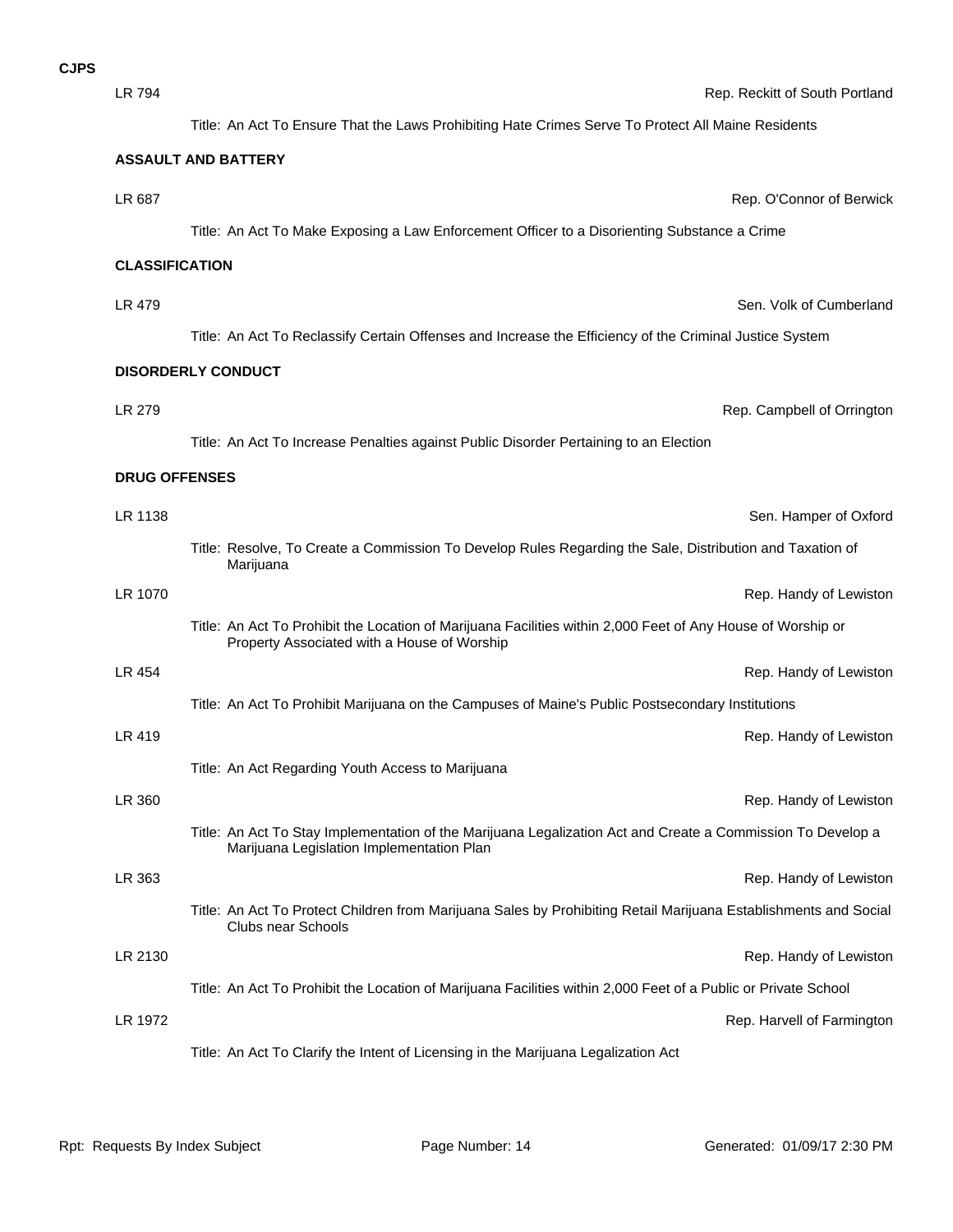| LR 1621 | Rep. Harvell of Farmington                                                                                                          |
|---------|-------------------------------------------------------------------------------------------------------------------------------------|
|         | Title: An Act To Ensure Transparency in Marijuana Licensing                                                                         |
| LR 1572 | Rep. Luchini of Ellsworth                                                                                                           |
|         | Title: An Act To Delay the Implementation of Certain Portions of the Marijuana Legalization Act                                     |
| LR 290  | Sen. Dion of Cumberland                                                                                                             |
|         | Title: An Act To Clarify the Intent of the Marijuana Legalization Act as Approved by the Voters                                     |
| LR 2122 | Pres. Thibodeau of Waldo                                                                                                            |
|         | Title: An Act To Place a Short-term Moratorium on Recreational Marijuana                                                            |
| LR 1212 | Pres. Thibodeau of Waldo                                                                                                            |
|         | Title: An Act To Protect Maine Children by Clarifying the Laws Governing Recreational Marijuana                                     |
| LR 1215 | Pres. Thibodeau of Waldo                                                                                                            |
|         | Title: An Act Regarding the Legalization of Marijuana                                                                               |
| LR 1291 | Sen. Katz of Kennebec                                                                                                               |
|         | Title: An Act To Provide For Safety, Quality and Transparency in the Retail Marijuana Industry                                      |
| LR 2006 | Sen. Jackson of Aroostook                                                                                                           |
|         | Title: An Act To Better Regulate Marijuana                                                                                          |
| LR 823  | Sen. Deschambault of York                                                                                                           |
| LR 1166 | Title: An Act To Create a Systemic Approach To Stemming Maine's Opiate Addiction Crisis<br>Sen. Gratwick of Penobscot               |
|         | Title: An Act To Provide for Oversight of Maine's Recreational Marijuana Laws                                                       |
| LR 2100 | Rep. Tipping-Spitz of Orono                                                                                                         |
|         | Title: An Act To Ensure Sufficient Funding for Regulation and Enforcement of the Retail Marijuana Industry                          |
| LR 2133 | Rep. Tipping-Spitz of Orono                                                                                                         |
|         | Title: An Act To Ensure Equitable Enforcement of Drug Laws                                                                          |
| LR 580  | Rep. Lockman of Amherst                                                                                                             |
|         | Title: An Act To Enact the Drug Trafficking Offender Registration and Notification Act                                              |
| LR 1353 | Spkr. Gideon of Freeport                                                                                                            |
|         | Title: An Act Pertaining to the Law Governing the Use of Recreational Marijuana                                                     |
| LR 2037 | Rep. Hamann of South Portland                                                                                                       |
|         | Title: An Act To Align Mandatory Testing Provisions of the Marijuana Legalization Act and the Maine Medical Use<br>of Marijuana Act |
| LR 1927 | Rep. Hamann of South Portland                                                                                                       |
|         | Title: An Act To Correct Errors and Inconsistencies in the Marijuana Legalization Act as Approved by the Voters                     |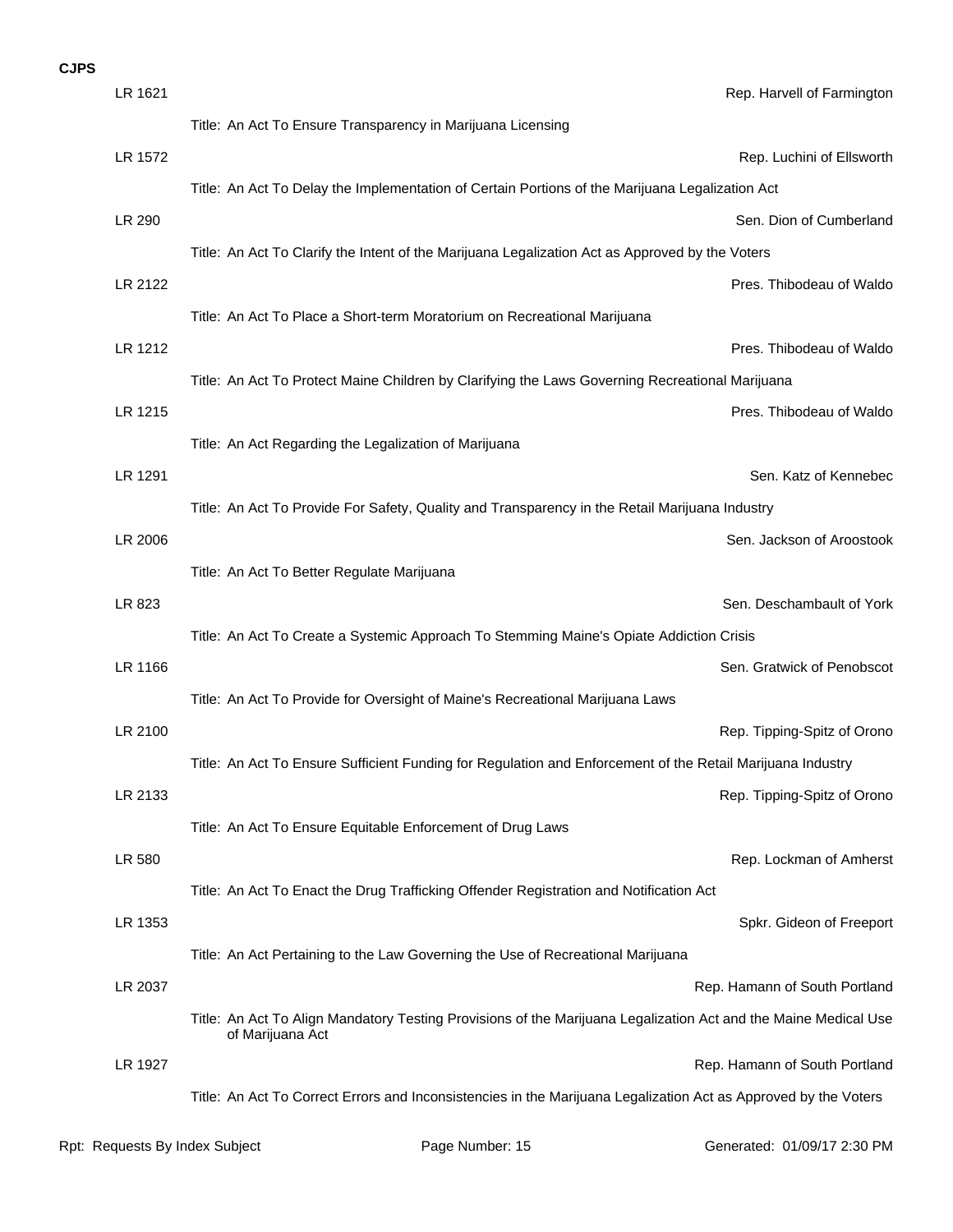| LR 893               | Rep. Battle of South Portland                                                                                                                                                                              |
|----------------------|------------------------------------------------------------------------------------------------------------------------------------------------------------------------------------------------------------|
|                      | Title: An Act To Require a License for the Possession, Sale, Cultivation or Transportation of Marijuana for<br><b>Recreational Use</b>                                                                     |
| LR 173               | Sen. Cyrway of Kennebec                                                                                                                                                                                    |
|                      | Title: An Act To Deter the Dealing of Dangerous Drugs                                                                                                                                                      |
| LR 1719              | Sen. Cyrway of Kennebec                                                                                                                                                                                    |
|                      | Title: An Act To Repeal the Legalization of Marijuana                                                                                                                                                      |
| LR 2135              | Sen. Brakey of Androscoggin                                                                                                                                                                                |
|                      | Title: An Act To Responsibly Implement an Adult Use Cannabis Program                                                                                                                                       |
| LR 1608              | Rep. Harrington of Sanford                                                                                                                                                                                 |
|                      | Title: An Act To Clarify That the Marijuana Legalization Act Does Not Legalize the Sale of Marijuana to or the<br>Possession or Use of Marijuana by Minors and To Make Other Changes to the Marijuana Laws |
| LR 574               | Rep. Stewart of Presque Isle                                                                                                                                                                               |
|                      | Title: An Act To Require a Person Who Has Been Treated by a Law Enforcement Officer with Naloxone To<br><b>Attend Rehabilitation Services</b>                                                              |
| <b>DRUG RELATED</b>  |                                                                                                                                                                                                            |
| LR <sub>2</sub>      | Sen. Cyrway of Kennebec                                                                                                                                                                                    |
|                      | Title: An Act To Require a Person Who Provides Illegal Drugs To Give Medical Aid to Another Person in Medical<br>Distress Due to That Illegal Drug Transaction                                             |
| LR 1261              | Rep. Cardone of Bangor                                                                                                                                                                                     |
|                      | Title: An Act To Exempt from Criminal Liability Persons Reporting a Drug-related Medical Emergency                                                                                                         |
| <b>FRAUD</b>         |                                                                                                                                                                                                            |
| LR 2026              | Rep. Bryant of Windham                                                                                                                                                                                     |
|                      | Title: An Act To Protect Maine Consumers from White-collar Criminals                                                                                                                                       |
| LR 1481              | Rep. Dunphy of Old Town                                                                                                                                                                                    |
|                      | Title: An Act To Prohibit Posing as a Governmental Entity                                                                                                                                                  |
| <b>HARASSMENT</b>    |                                                                                                                                                                                                            |
| LR 61                | Sen. Miramant of Knox                                                                                                                                                                                      |
|                      | Title: An Act To Prevent Online Stalking and Harassment                                                                                                                                                    |
| <b>MOTOR VEHICLE</b> |                                                                                                                                                                                                            |
| LR 1568              | Sen. Collins of York                                                                                                                                                                                       |
|                      | Title: An Act To Prohibit the Consumption or Use of Marijuana in a Motor Vehicle                                                                                                                           |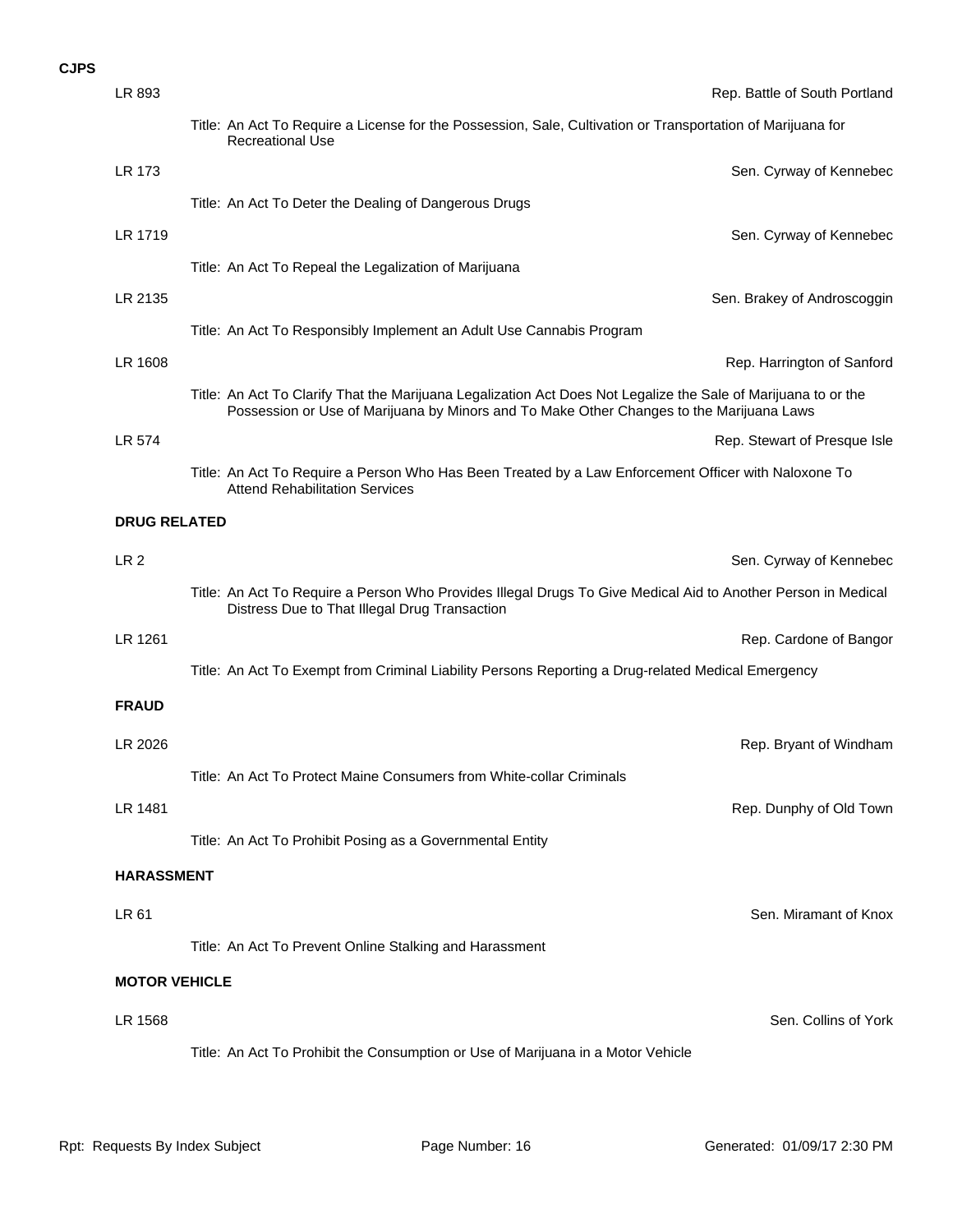| LR 2078             |                                                                                                                                                 | Rep. Frey of Bangor            |
|---------------------|-------------------------------------------------------------------------------------------------------------------------------------------------|--------------------------------|
|                     | Title: An Act To Amend the Laws Governing Operating after Revocations                                                                           |                                |
| LR 1270             |                                                                                                                                                 | Rep. Corey of Windham          |
|                     | Title: An Act To Promote Highway Safety by Restricting the Use of Marijuana and Possession of an Open<br>Marijuana Container in a Motor Vehicle |                                |
| <b>NEW</b>          |                                                                                                                                                 |                                |
| LR 49               |                                                                                                                                                 | Sen. Davis, Sr. of Piscataquis |
|                     | Title: An Act To Protect Law Enforcement Officers                                                                                               |                                |
| <b>SEX OFFENSES</b> |                                                                                                                                                 |                                |
| LR 1420             |                                                                                                                                                 | Sen. Volk of Cumberland        |
|                     | Title: An Act To Adopt the Uniform Act on Prevention of and Remedies for Human Trafficking                                                      |                                |
| LR 334              |                                                                                                                                                 | Sen. Volk of Cumberland        |
|                     | Title: An Act To Protect Minors from Sex Trafficking                                                                                            |                                |
| LR 1769             |                                                                                                                                                 | Sen. Diamond of Cumberland     |
|                     | Title: An Act To Protect Children from Being Victims of Sex Trafficking                                                                         |                                |
| LR 1061             |                                                                                                                                                 | Sen. Maker of Washington       |
|                     | Title: An Act To Amend the Laws on Gross Sexual Assault                                                                                         |                                |
| LR 843              |                                                                                                                                                 | Sen. Carpenter of Aroostook    |
|                     | Title: An Act To Amend the Laws Governing Certain Sexual Offenses                                                                               |                                |
| LR 1419             |                                                                                                                                                 | Rep. Kumiega, III of Deer Isle |
|                     | Title: An Act To Protect Victims of Sexual Abuse                                                                                                |                                |
| LR 2145             |                                                                                                                                                 | Rep. Grohman of Biddeford      |
|                     | Title: An Act To Prevent Clergy Sexual Abuse                                                                                                    |                                |
| LR 263              | Title: An Act To Amend the Laws Governing the Sex Offender Registry                                                                             | Sen. Cyrway of Kennebec        |
| LR 1482             |                                                                                                                                                 | Rep. Perkins of Oakland        |
|                     | Title: An Act To Protect Crime Victims from Harassment                                                                                          |                                |
| LR 576              |                                                                                                                                                 | Rep. Stewart of Presque Isle   |
|                     | Title: An Act To Increase the Penalty for Aggravated Sex Trafficking                                                                            |                                |
| <b>TERRORIZING</b>  |                                                                                                                                                 |                                |
|                     |                                                                                                                                                 |                                |
| LR 1754             |                                                                                                                                                 | Sen. Dow of Lincoln            |
|                     | Title: An Act To Improve School Safety                                                                                                          |                                |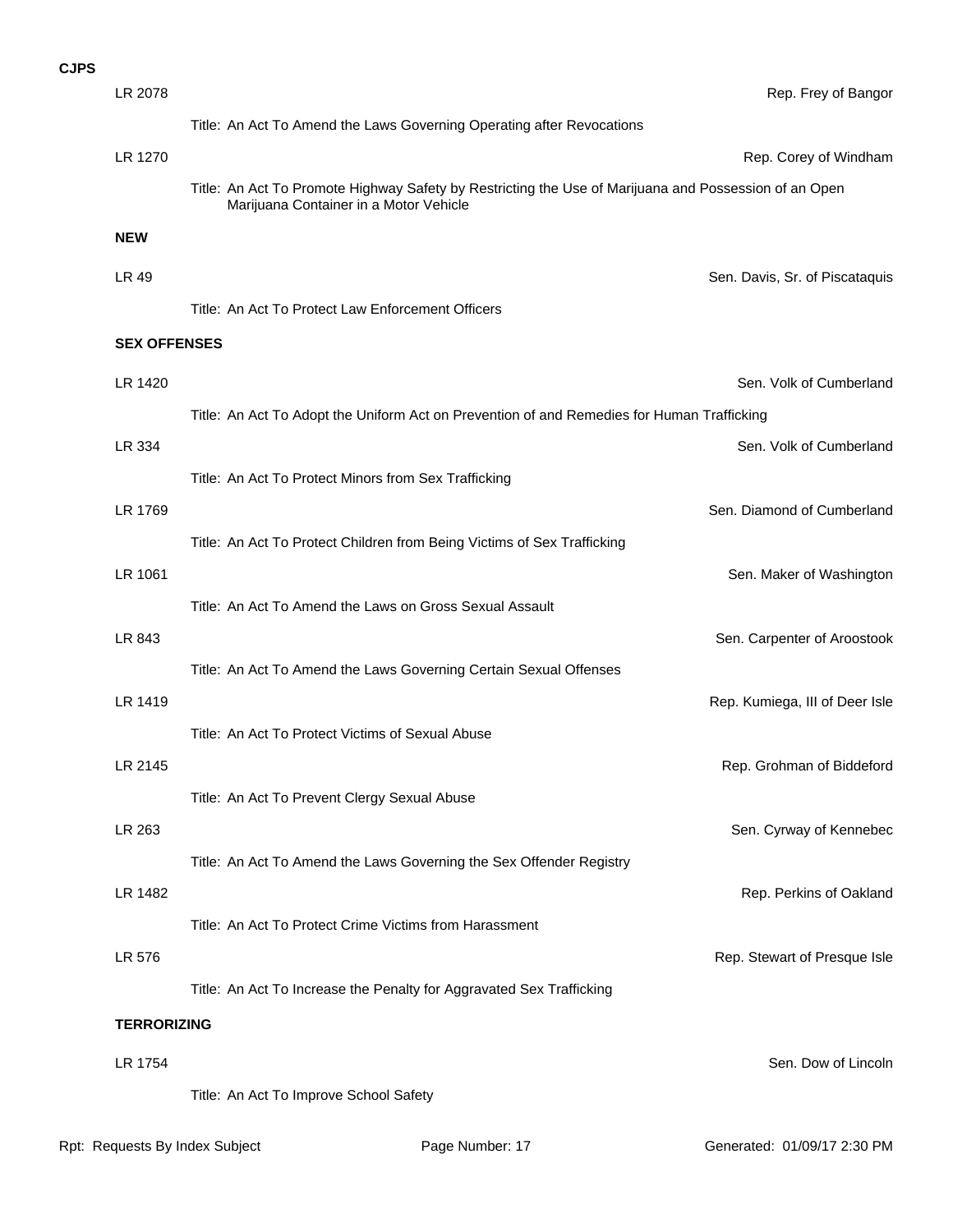| PS |                           |                                                                                                               |
|----|---------------------------|---------------------------------------------------------------------------------------------------------------|
|    | <b>TRESPASS</b>           |                                                                                                               |
|    | LR 2060                   | Rep. Golden of Lewiston                                                                                       |
|    |                           | Title: An Act To Protect Maine Citizens from Aerial Trespass                                                  |
|    |                           | <b>WEAPONS OFFENSES</b>                                                                                       |
|    | LR 566                    | Rep. Fay of Raymond                                                                                           |
|    |                           | Title: An Act To Prohibit the Discharge of Firearms near Childcare Facilities Licensed by the State           |
|    | <b>CRIMINAL HISTORIES</b> |                                                                                                               |
|    |                           | <b>CRIMINAL HISTORY RECORDS</b>                                                                               |
|    | LR 347                    | Sen. Volk of Cumberland                                                                                       |
|    |                           | Title: An Act To Clear a Path to Employment                                                                   |
|    | LR 1595                   | Rep. Madigan of Waterville                                                                                    |
|    |                           | Title: An Act To Exempt United States Military Recruiters from Paying the Fees for Criminal Background Checks |
|    | LR 1137                   | Rep. Cooper of Yarmouth                                                                                       |
|    |                           | Title: An Act Permitting Expungement of Records of Arrests That Do Not Result in Convictions                  |
|    | LR 1720                   | Sen. Brakey of Androscoggin                                                                                   |
|    |                           | Title: An Act To Authorize the Amending the Records of Criminal Convictions to Reflect Current Laws           |
|    | LR 245                    | Sen. Brakey of Androscoggin                                                                                   |
|    |                           | Title: An Act To Authorize the Expungement of Records of Nonviolent Crimes                                    |
|    | <b>SCREENING</b>          |                                                                                                               |
|    | LR 1731                   | Rep. Haggan of Hampden                                                                                        |
|    |                           | Title: An Act To Exempt School Resource Officers from Department of Education Fingerprinting Requirements     |
|    | <b>CRIMINAL PROCEDURE</b> |                                                                                                               |
|    | <b>ARRAIGNMENT</b>        |                                                                                                               |
|    |                           |                                                                                                               |

LR 4 Rep. Longstaff of Waterville Title: An Act Regarding Refusing To Submit to Arrest or Detention **LR 882** Sen. Rosen of Hancock Title: An Act To Amend the Laws Governing Eluding an Officer **ARREST LR 1559** Sen. Brakey of Androscoggin Title: An Act To Reduce Criminal Justice System Costs by Making Arraignments and Hearings Available by Audiovisual Telecommunication in the Unified Criminal Docket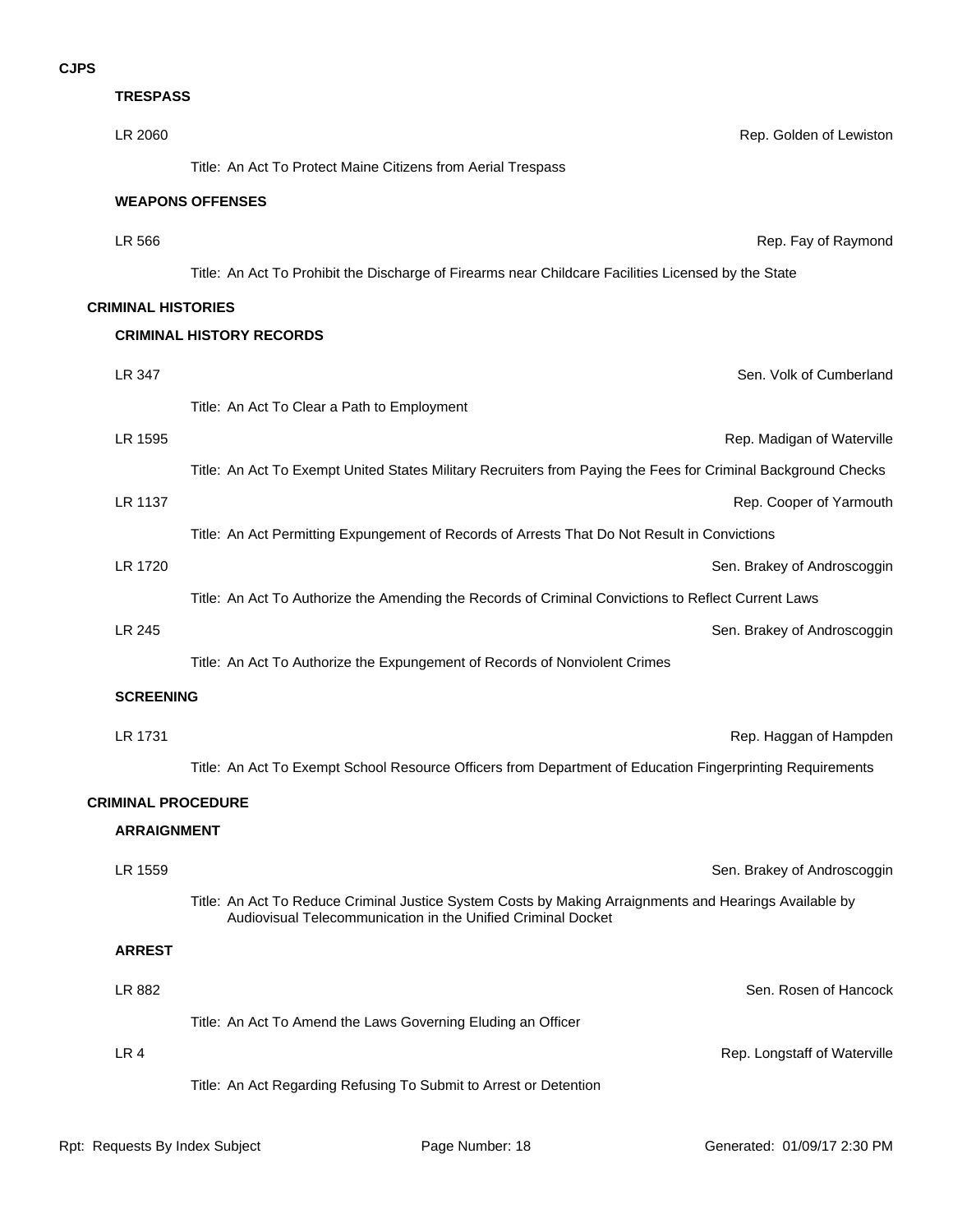## **LR 570** Rep. Stewart of Presque Isle Title: An Act To Make a Person Convicted of a Crime Liable for Payment of Investigative and Prosecutorial Costs **FEES AND SURCHARGES** LR 2154 Rep. Bates of Westbrook Title: An Act To Ensure Thorough Investigation of Sexual Assault Allegations **LR 11** Rep. Daughtry of Brunswick Title: An Act To Provide Justice and Security for Victims of Sexual Assault LR 544 Rep. Picchiotti of Fairfield Title: An Act To Establish a Statewide Sexual Assault Forensic Examination Kit Tracking System LR 1562 Sen. Diamond of Cumberland Title: An Act To Protect the Confidentiality of Victims of Child Sexual Abuse **EVIDENCE LR 2011 LR 2011 Rep. Sylvester of Peaks Island** Title: An Act Regarding Bringing Certain Criminal Charges **CHARGING** LR 1799 Rep. Malaby of Hancock Title: An Act To Enhance Pretrial Justice through Risk-based Decision Making with Enhanced Diversion, Release and Treatment Options for Eligible Defendants LR 836 Sen. Carpenter of Aroostook Title: An Act To Increase Efficiency in the Enforcement of Restitution and Bail Orders **BAIL AND RECOGNIZANCE** LR 1150 Rep. Reckitt of South Portland Title: An Act To Require an Ontario Domestic Assault Risk Assessment Prior To Setting Bail in Domestic Violence Arrests in Which the Alleged Abuser has been Taken into Custody LR 1151 Rep. Reckitt of South Portland Title: An Act To Require the Interstate Identification Index Background Check for Certain Crimes LR 1815 Rep. Harrington of Sanford Title: An Act To Require Notification to Law Enforcement Officers of the Presence of a Hypodermic Needle **LR 1717 Legal Contract Contract Contract Contract Contract Contract Contract Contract Contract Contract Contract Contract Contract Contract Contract Contract Contract Contract Contract Contract Contract Contract Contrac** Title: An Act To Create an Electronic Warrant System in Maine **CJPS**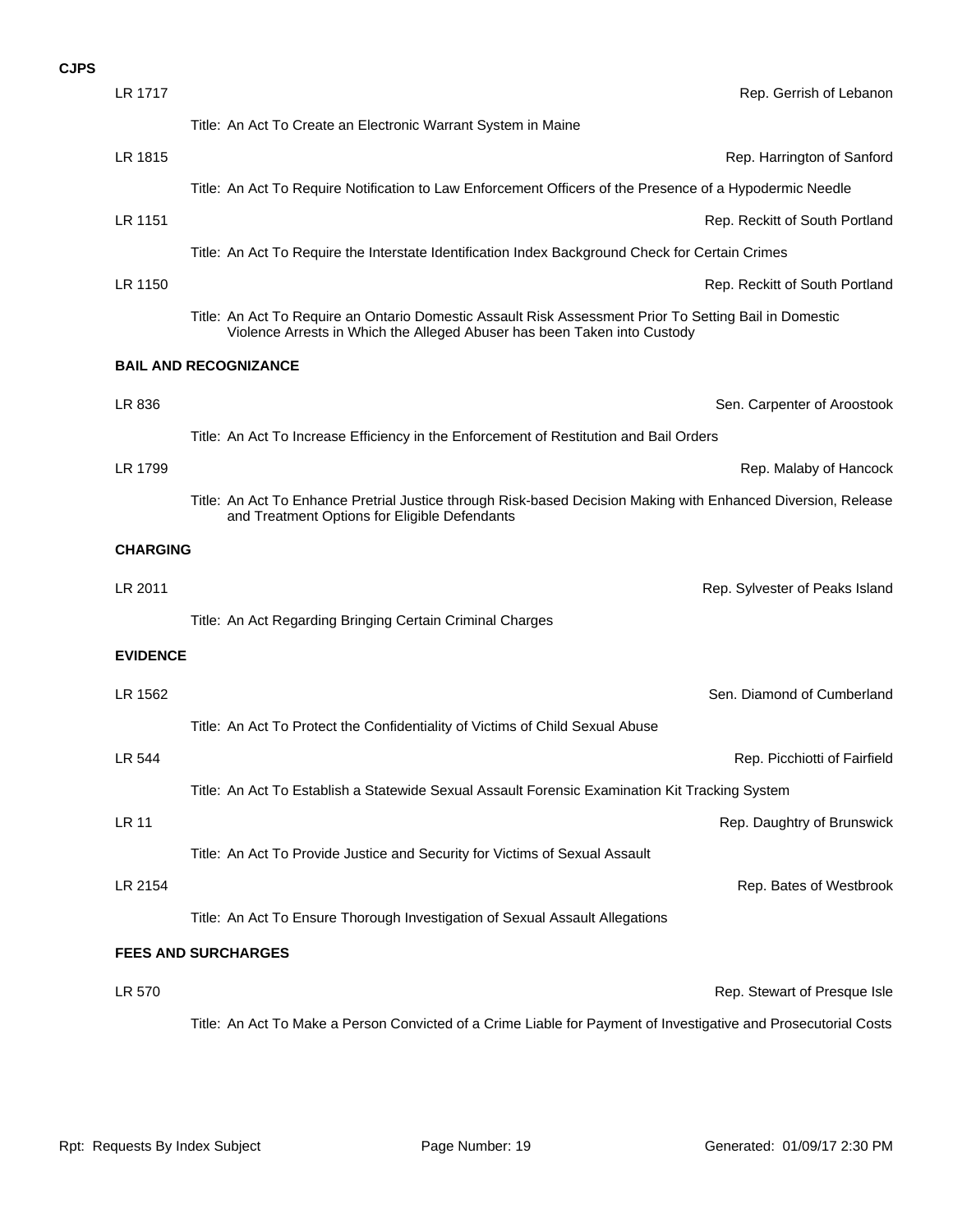| <b>FINES</b>       |                                                                                                                                                                         |                             |
|--------------------|-------------------------------------------------------------------------------------------------------------------------------------------------------------------------|-----------------------------|
| LR 904             |                                                                                                                                                                         | Rep. Moonen of Portland     |
|                    | Title: An Act Regarding Collateral Consequences of the Suspension of a Driver's License                                                                                 |                             |
| <b>FORFEITURES</b> |                                                                                                                                                                         |                             |
| LR 2024            |                                                                                                                                                                         | Rep. Golden of Lewiston     |
|                    | Title: An Act Regarding Funds Seized by Law Enforcement as a Result of Civil Forfeiture                                                                                 |                             |
| LR 240             |                                                                                                                                                                         | Sen. Brakey of Androscoggin |
|                    | Title: An Act To Strengthen Protections against Civil Asset Forfeiture                                                                                                  |                             |
|                    | <b>OTHER CRIMINAL LAW</b>                                                                                                                                               |                             |
| LR 935             |                                                                                                                                                                         | Sen. Dion of Cumberland     |
|                    | Title: An Act To Reduce the Cost of Pretrial Detention                                                                                                                  |                             |
| LR 1335            |                                                                                                                                                                         | Rep. Warren of Hallowell    |
|                    | Title: An Act Regarding Maine's Criminal Code                                                                                                                           |                             |
| <b>SENTENCES</b>   |                                                                                                                                                                         |                             |
| LR 982             |                                                                                                                                                                         | Sen. Volk of Cumberland     |
|                    | Title: An Act To Give the Courts Sentencing Discretion When a Person with a Developmental Disability Has<br>Been Convicted of a Crime                                   |                             |
| <b>VERDICT</b>     |                                                                                                                                                                         |                             |
| LR 1013            |                                                                                                                                                                         | Rep. Devin of Newcastle     |
|                    | Title: An Act To Amend the Laws Governing Post-conviction Review in Order To Facilitate the Fair Hearing of All<br>Evidence in Each Case Involving a Claim of Innocence |                             |
|                    | <b>EMERGENCY MEDICAL SERVICES</b>                                                                                                                                       |                             |
|                    | <b>AMBULANCE SERVICES</b>                                                                                                                                               |                             |
| LR 1995            |                                                                                                                                                                         | Spkr. Gideon of Freeport    |
|                    | Title: An Act To Increase Access to Naloxone for All First Responders                                                                                                   |                             |
| LR 2134            |                                                                                                                                                                         | Rep. Sheats of Auburn       |
|                    | Title: An Act To Protect the Safety of Emergency Medical Services Personnel and Their Patients                                                                          |                             |
| <b>SYSTEM</b>      |                                                                                                                                                                         |                             |
| LR 1534            |                                                                                                                                                                         | Pres. Thibodeau of Waldo    |
|                    | Title: An Act To Facilitate the Functioning of First Responders and Community Responders in Rural Areas                                                                 |                             |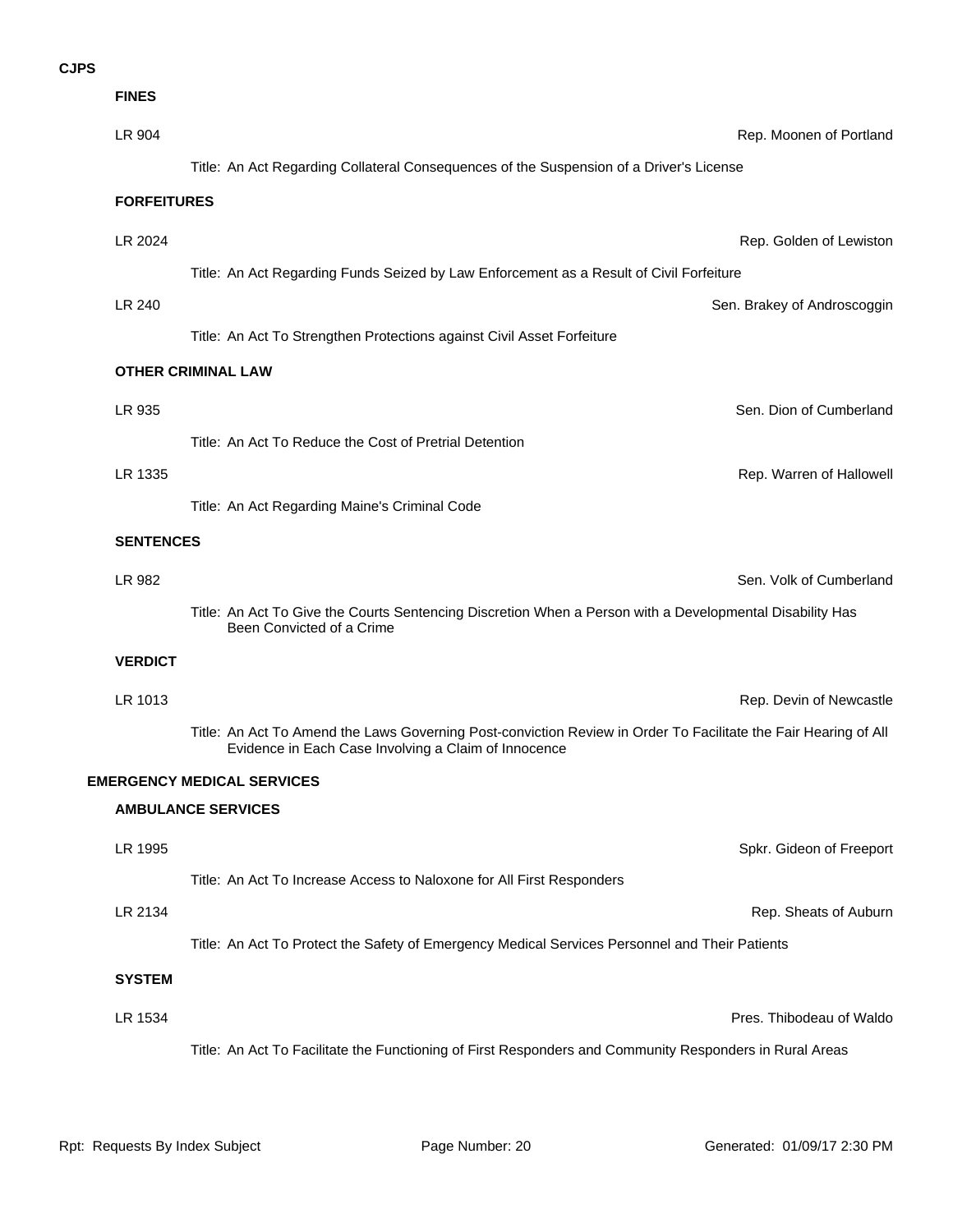**FIRE SAFETY**

#### **FIRE DEPARTMENTS**

| LR 1863               | Rep. Chapman of Brooksville                                                                                                                |
|-----------------------|--------------------------------------------------------------------------------------------------------------------------------------------|
|                       | Title: An Act To Reduce Firefighters' Exposure to Carcinogens                                                                              |
| LR 955                | Rep. Theriault of China                                                                                                                    |
|                       | Title: An Act Regarding the Funding of Volunteer Fire Departments                                                                          |
| <b>FIRE MARSHAL</b>   |                                                                                                                                            |
| LR 130                | Rep. McCreight of Harpswell                                                                                                                |
|                       | Title: Resolve, To Direct the State Fire Marshal To Develop a Procedure for the Collection and Disposal of<br><b>Expired Marine Flares</b> |
| <b>FIREWORKS</b>      |                                                                                                                                            |
| LR 138                | Rep. Devin of Newcastle                                                                                                                    |
|                       | Title: An Act To Grant Plantations the Power To Control Consumer Fireworks                                                                 |
| <b>JAILS</b>          |                                                                                                                                            |
| <b>ADMINISTRATORS</b> |                                                                                                                                            |
| LR 2063               | Rep. Malaby of Hancock                                                                                                                     |
|                       | Title: An Act To Create Mental Health Liaison Positions in Each County Jail                                                                |
| <b>ASSESSMENTS</b>    |                                                                                                                                            |
| LR 1290               | Rep. Martin of Sinclair                                                                                                                    |
|                       | Title: An Act To Improve the Funding of County Jails                                                                                       |
|                       | <b>FACILITIES AND OPERATIONS</b>                                                                                                           |
| LR 830                | Sen. Diamond of Cumberland                                                                                                                 |
|                       | Title: An Act To Transfer Operations and Ownership of County Jail Facilities to the State                                                  |
| <b>STATE FUNDING</b>  |                                                                                                                                            |
| LR 1056               | Rep. Stetkis of Canaan                                                                                                                     |
|                       | Title: An Act To Provide Funding for County Jails from Annual Sales Tax Collected from the Sale of Marijuana                               |
| LR 1055               | Rep. Farrin of Norridgewock                                                                                                                |
|                       | Title: An Act To Make the Minimum Boarding Rate for Out-of-county Inmates Consistent with the Federal<br><b>Reimbursement Rate</b>         |
| LR 1558               | Sen. Brakey of Androscoggin                                                                                                                |
|                       | Title: An Act Regarding Sentencing to County Jail                                                                                          |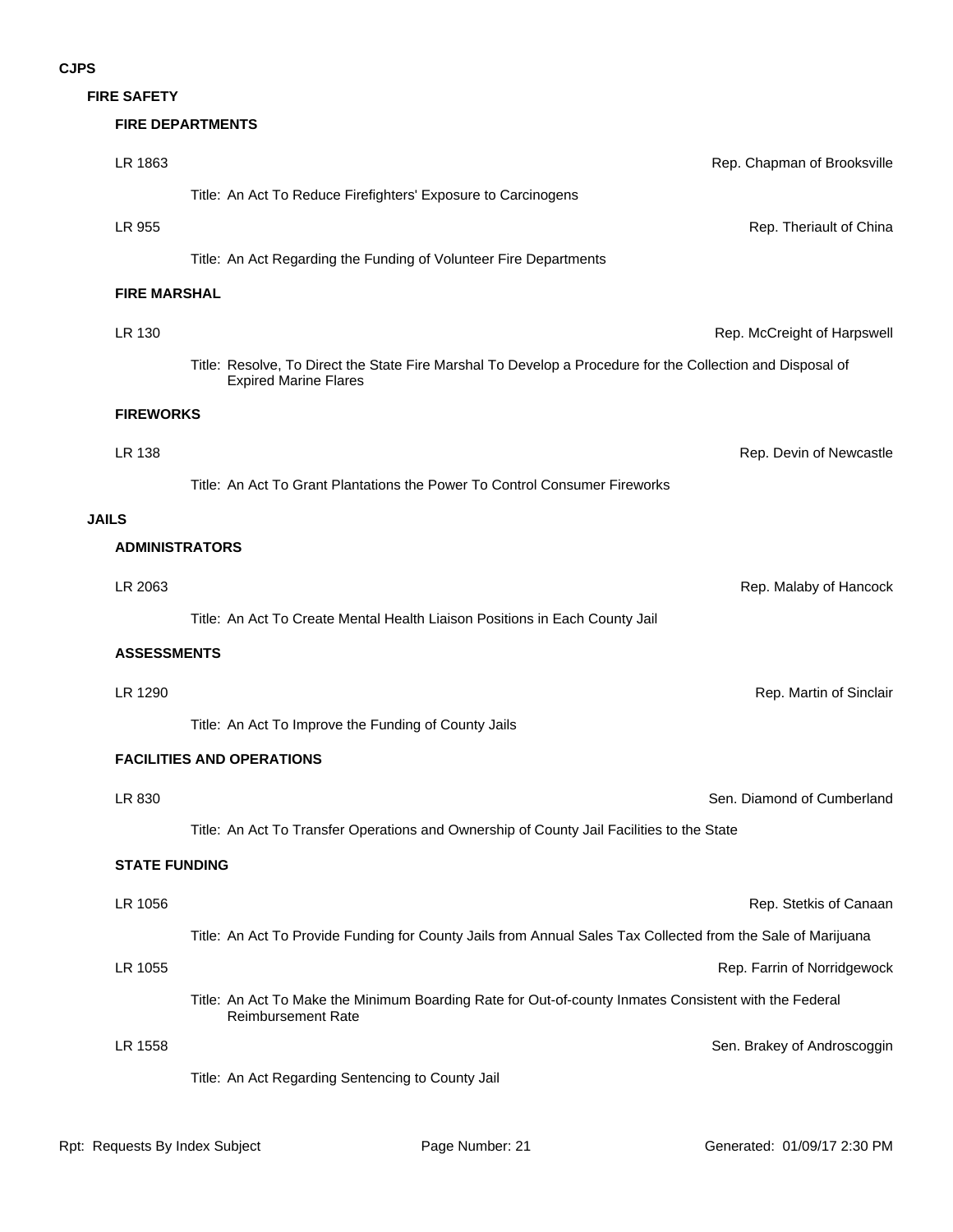#### **JUVENILE OFFENDERS**

#### **JUVENILE COURT**

| LR 1239                | Sen. Volk of Cumberland                                                                                                                    |
|------------------------|--------------------------------------------------------------------------------------------------------------------------------------------|
|                        | Title: An Act Relating to Guidelines for Sentencing Juvenile Offenders                                                                     |
| LR 2082                | Rep. Hamann of South Portland                                                                                                              |
|                        | Title: An Act To Clarify Special Juvenile Status                                                                                           |
| <b>LAW ENFORCEMENT</b> |                                                                                                                                            |
|                        | <b>CRIMINAL JUSTICE ACADEMY</b>                                                                                                            |
| LR 2041                | Rep. Dana, II of Passamaquoddy Tribe                                                                                                       |
|                        | Title: An Act To Create a Permanent Wabanaki Law Enforcement Seat on the Board of Trustees of the Maine<br><b>Criminal Justice Academy</b> |
| <b>LOCAL POLICE</b>    |                                                                                                                                            |
| LR 573                 | Rep. Stewart of Presque Isle                                                                                                               |
|                        | Title: An Act To Allow a Law Enforcement Agency That Treats a Person with Naloxone Hydrochloride To Bill<br>That Person for That Treatment |
|                        | <b>OFFICER CERTIFICATION</b>                                                                                                               |
| <b>LR 22</b>           | Rep. Guerin of Glenburn                                                                                                                    |
|                        | Title: An Act Regarding Law Enforcement Training for Former Military Police Officers                                                       |
| <b>PERSONNEL</b>       |                                                                                                                                            |
| LR 1500                | Rep. Nadeau of Winslow                                                                                                                     |
|                        | Title: An Act To Provide Wage Parity for Certain State Law Enforcement Personnel                                                           |
| LR 1943                | Rep. Golden of Lewiston                                                                                                                    |
|                        | Title: An Act To Support Law Enforcement and First Responders Diagnosed with Post-traumatic Stress Disorder                                |
| <b>POLICE DOGS</b>     |                                                                                                                                            |
| LR 878                 | Rep. Harrington of Sanford                                                                                                                 |
|                        | Title: An Act To Establish a Grant Program for Law Enforcement Agencies To Acquire and Train Drug Detecting<br>Dogs                        |
| <b>PROCEDURES</b>      |                                                                                                                                            |
| LR <sub>3</sub>        | Rep. Longstaff of Waterville                                                                                                               |
|                        | Title: An Act To Make Creating a Police Standoff a Class E Crime                                                                           |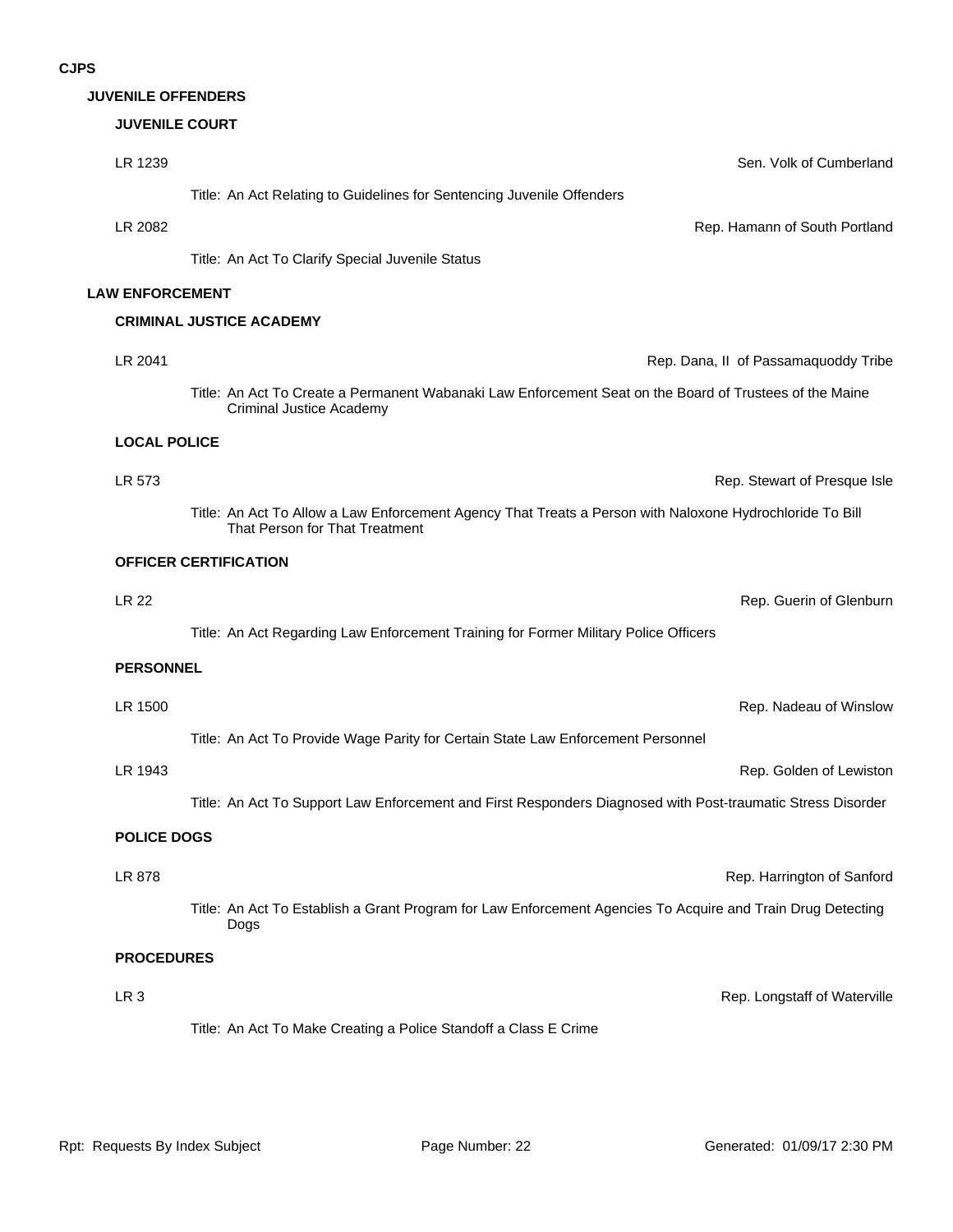#### **SOLICITATION**

| LR 124                           | Sen. Diamond of Cumberland                                                                                                                          |
|----------------------------------|-----------------------------------------------------------------------------------------------------------------------------------------------------|
|                                  | Title: An Act To Allow Police Officers To Raise Funds under Certain Circumstances To Benefit Their<br>Communities                                   |
| LR 910                           | Sen. Davis, Sr. of Piscataquis                                                                                                                      |
|                                  | Title: An Act Regarding Charitable Giving by Law Enforcement Organizations                                                                          |
| <b>TRAINING</b>                  |                                                                                                                                                     |
| LR 1811                          | Rep. Harrington of Sanford                                                                                                                          |
|                                  | Title: An Act To Require That Candidates for the Office of County Sheriff Meet the Basic Law Enforcement<br>Training Standards Set Forth in Statute |
| LR 1692                          | Rep. Riley of Jay                                                                                                                                   |
|                                  | Title: An Act To Provide Training To Law Enforcement Officers for Responding To Incidents Involving Persons<br>with Mental Illness                  |
| <b>OPERATING UNDER INFLUENCE</b> |                                                                                                                                                     |
| <b>PENALTIES</b>                 |                                                                                                                                                     |
| LR 625                           | Sen. Dion of Cumberland                                                                                                                             |
|                                  | Title: An Act To Curb Drug-impaired Driving                                                                                                         |
| LR 1205                          | Sen. Katz of Kennebec                                                                                                                               |
|                                  | Title: An Act To Allow for Accurate Credit for License Suspensions for Operating under the Influence                                                |
| LR 1206                          | Sen. Katz of Kennebec                                                                                                                               |
|                                  | Title: An Act To Allow for Consistent Application of Credit for Driver's License Suspensions Imposed by the Court                                   |
| LR 103                           | Sen. Breen of Cumberland                                                                                                                            |
|                                  | Title: An Act To Curb Drunk Driving by Prohibiting a Person Convicted of Operating Under the Influence from<br>Purchasing Alcohol                   |
| <b>PRISONERS</b>                 |                                                                                                                                                     |
| <b>MEDICAL CARE</b>              |                                                                                                                                                     |
| LR 1466                          | Rep. Farnsworth of Portland                                                                                                                         |
|                                  | Title: Resolve, To Study the Development of a Behavioral Health Unit at the Cumberland County Jail                                                  |
| <b>LR 188</b>                    | Sen. Libby of Androscoggin                                                                                                                          |
|                                  | Title: An Act To Adequately Fund Mental Health Services in County Jails                                                                             |
| <b>TRANSITIONING</b>             |                                                                                                                                                     |
| LR 578                           | Rep. Stewart of Presque Isle                                                                                                                        |
|                                  | Title: An Act Regarding the Transportation of Prisoners to County Jails                                                                             |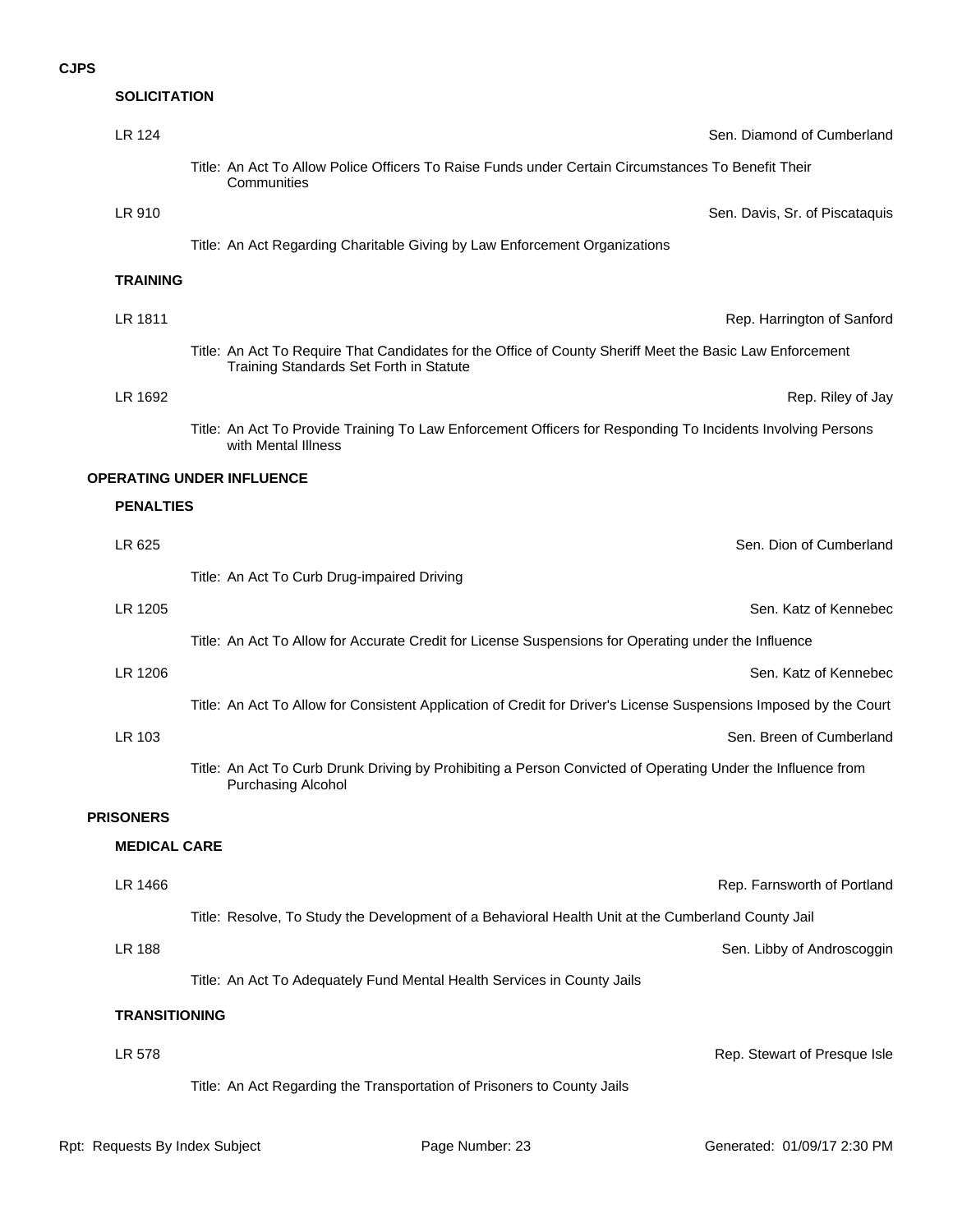| <b>VISITATION</b>         |                                                                                                                                                     |
|---------------------------|-----------------------------------------------------------------------------------------------------------------------------------------------------|
| LR 2055                   | Rep. Talbot Ross of Portland                                                                                                                        |
|                           | Title: An Act To Ensure the Availability of In-person Visitation in County Jails                                                                    |
| <b>PUBLIC SAFETY</b>      |                                                                                                                                                     |
| <b>EMERGENCIES</b>        |                                                                                                                                                     |
| LR 73                     | Sen. Katz of Kennebec                                                                                                                               |
|                           | Title: An Act To Mandate the Reporting of a Planned Act of Terrorism by One with Knowledge of That Plan                                             |
| <b>PUBLIC SAFETY DEPT</b> |                                                                                                                                                     |
| <b>ADMINISTRATION</b>     |                                                                                                                                                     |
| LR 1393                   | Rep. Hamann of South Portland                                                                                                                       |
|                           | Title: An Act To Establish a Cybersecurity Commission                                                                                               |
| <b>PROCEDURES</b>         |                                                                                                                                                     |
| LR 496                    | Sen. Cyrway of Kennebec                                                                                                                             |
|                           | Title: An Act To Require That Information on Administrative Leave or Furlough of Jail Inmates Be Reported to a<br>National Crime Information Center |
| LR 1191                   | Rep. Harrington of Sanford                                                                                                                          |
|                           | Title: An Act To Exempt Public Safety Buildings from Historical Society Restrictions                                                                |
| <b>SENTENCES</b>          |                                                                                                                                                     |
| <b>ENHANCED</b>           |                                                                                                                                                     |
| LR 1231                   | Sen. Jackson of Aroostook                                                                                                                           |
|                           | Title: An Act Regarding Imposition of an Automatic Life Sentence in the Case of Domestic Abuse Resulting in<br>Murder                               |
| <b>VICTIMS OF CRIME</b>   |                                                                                                                                                     |
| <b>BILL OF RIGHTS</b>     |                                                                                                                                                     |
| LR 1535                   | Pres. Thibodeau of Waldo                                                                                                                            |
|                           | Title: An Act To Establish the Maine Crime Victims' Bill of Rights                                                                                  |
| LR 355                    | Rep. Madigan of Waterville                                                                                                                          |
|                           | Title: An Act To Support Sexual Assault Survivors                                                                                                   |
| LR 1879                   | Rep. Sampson of Alfred                                                                                                                              |
|                           | Title: An Act Regarding Families of Victims                                                                                                         |
| LR 1693                   | Rep. Riley of Jay                                                                                                                                   |
|                           | Title: An Act To Enhance the Rights of Families of Missing Persons and Homicide Victims                                                             |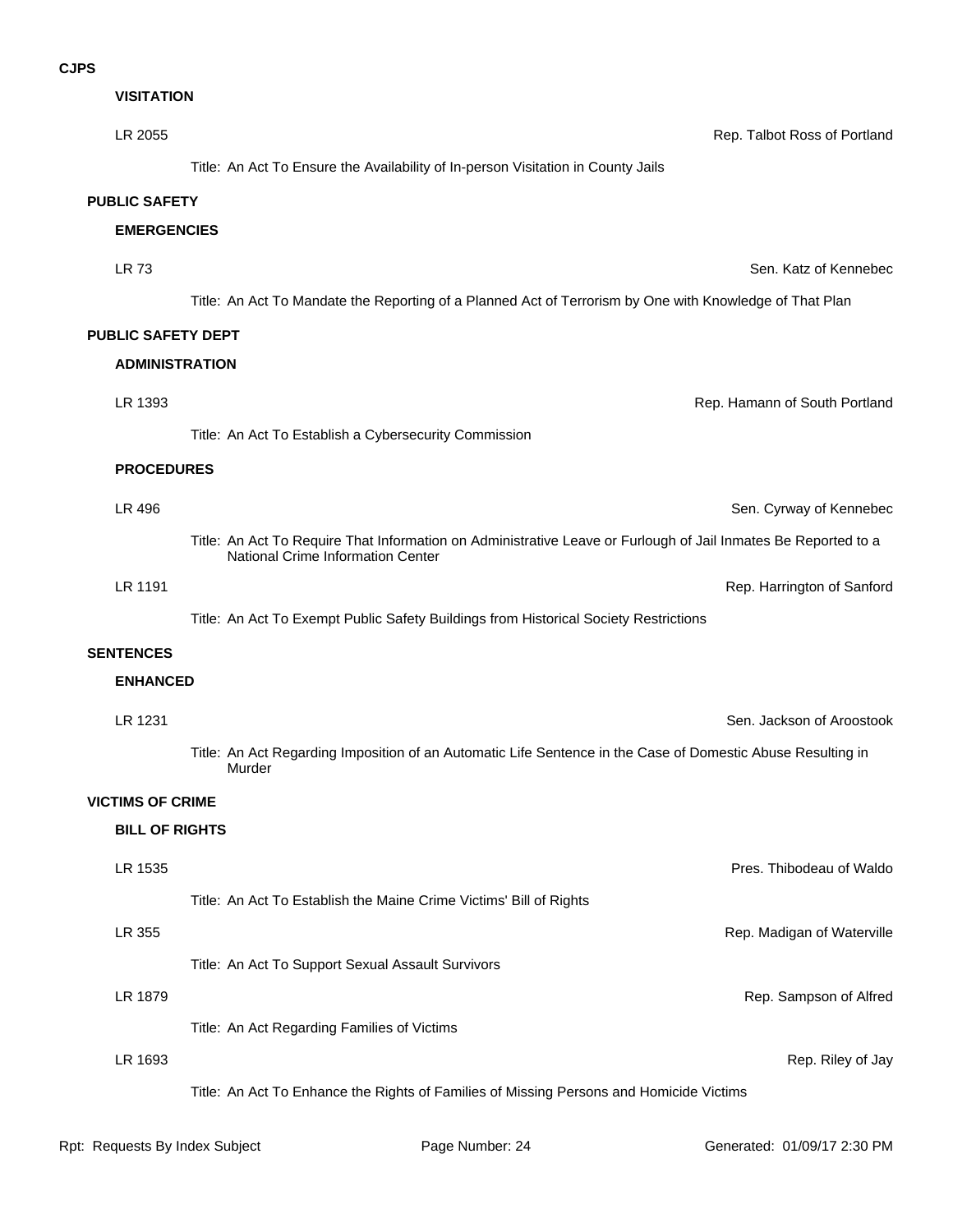#### **WEAPONS**

#### **CONCEALED WEAPONS**

| LR 1593           | Sen. Mason of Androscoggin                                                                                                                                   |
|-------------------|--------------------------------------------------------------------------------------------------------------------------------------------------------------|
|                   | Title: An Act To Amend Maine's Concealed Weapons Laws                                                                                                        |
| LR 635            | Rep. Cebra of Naples                                                                                                                                         |
|                   | Title: An Act To Enhance Safety on College and University Campuses by Allowing Firearms To Be Carried on<br>the Campuses of Public Colleges and Universities |
| LR 549            | Sen. Brakey of Androscoggin                                                                                                                                  |
|                   | Title: An Act To Lower the Age Requirement To Carry a Concealed Handgun                                                                                      |
| <b>FORFEITURE</b> |                                                                                                                                                              |
| LR 21             | Rep. Guerin of Glenburn                                                                                                                                      |
|                   | Title: An Act To Create the Maine Firearm Ban Enforcement Act                                                                                                |
| LR 432            | Sen. Cyrway of Kennebec                                                                                                                                      |
|                   | Title: An Act To Provide a Source of Funding for Drug Abuse Resistance Education                                                                             |
| <b>LICENSING</b>  |                                                                                                                                                              |
| <b>LR 197</b>     | Rep. Corey of Windham                                                                                                                                        |
|                   | Title: An Act To Prohibit the Creation of a Firearms Owner Registry                                                                                          |
|                   |                                                                                                                                                              |
| <b>POSSESSION</b> |                                                                                                                                                              |
|                   |                                                                                                                                                              |
| LR 634            | Rep. Cebra of Naples                                                                                                                                         |
| LR 1126           | Title: An Act To Strengthen Maine Citizens' Right to Self Defense<br>Sen. Jackson of Aroostook                                                               |
|                   | Title: An Act To Allow Nonviolent Felons To Have Their Right To Bear Firearms Restored                                                                       |
| LR 539            | Rep. Rykerson of Kittery                                                                                                                                     |
|                   | Title: An Act To Require Gun Locks with New Firearm Sales                                                                                                    |
| LR 1709           | Rep. Herrick of Paris                                                                                                                                        |
|                   | Title: An Act To Prohibit Possession of Black Powder and Muzzle-loading Firearms by Certain Persons                                                          |
| LR 548            | Sen. Brakey of Androscoggin                                                                                                                                  |
|                   | Title: An Act To Repeal the Provision of Law Requiring Disclosure of the Possession of a Firearm under Certain<br>Circumstances                              |
| <b>SALES</b>      |                                                                                                                                                              |
| LR 2132           | Sen. Chipman of Cumberland                                                                                                                                   |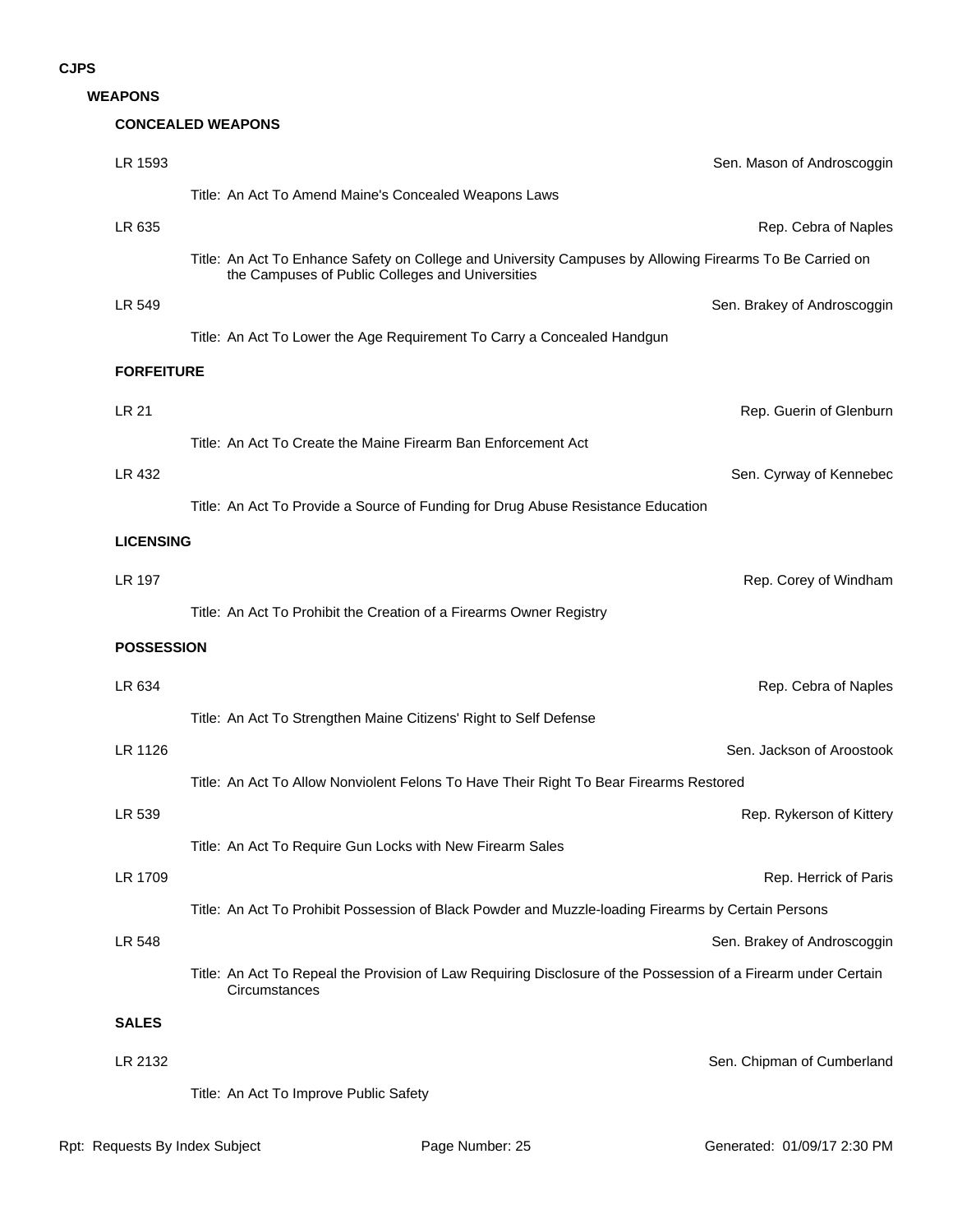|            | <b>LR 58</b>           | Sen. Miramant of Knox                                                                                            |
|------------|------------------------|------------------------------------------------------------------------------------------------------------------|
|            |                        | Title: An Act To Increase Firearm Safety                                                                         |
|            | LR 338                 | Sen. Miramant of Knox                                                                                            |
|            |                        | Title: An Act To Require Background Checks on All Private Sales of Firearms                                      |
|            | LR 1258                | Rep. Harvell of Farmington                                                                                       |
|            |                        | Title: An Act To Repeal Certain Restrictions on the Sale or Purchase of Firearms                                 |
|            | LR 337                 | Rep. Casas of Rockport                                                                                           |
|            |                        | Title: An Act To Require Background Checks for Sales of Firearms                                                 |
| <b>EDU</b> |                        |                                                                                                                  |
|            | <b>ADMINISTRATORS</b>  |                                                                                                                  |
|            | <b>EVALUATION</b>      |                                                                                                                  |
|            | LR 1598                | Sen. Langley of Hancock                                                                                          |
|            |                        | Title: An Act To Support the Professional Development of Principals in Maine Schools                             |
|            | <b>PRINCIPALS</b>      |                                                                                                                  |
|            | LR 1300                | Sen. Langley of Hancock                                                                                          |
|            |                        | Title: An Act To Establish Regional School Leadership Academies                                                  |
|            | <b>SALARIES</b>        |                                                                                                                  |
|            |                        |                                                                                                                  |
|            | LR 1596                | Sen. Langley of Hancock                                                                                          |
|            |                        | Title: An Act To Address Administrative Shortages in Maine Schools                                               |
|            | <b>ADULT EDUCATION</b> |                                                                                                                  |
|            | <b>PROGRAMS</b>        |                                                                                                                  |
|            | LR 2129                | Sen. Chipman of Cumberland                                                                                       |
|            |                        | Title: An Act To Increase Access to Workforce Development Programs for New Residents of Maine                    |
|            |                        | <b>COLLEGES AND UNIVERSITIES</b>                                                                                 |
|            |                        | <b>POLICIES AND PROGRAMS</b>                                                                                     |
|            | LR 647                 | Rep. Stanley of Medway                                                                                           |
|            |                        | Title: An Act To Allow the Child of a Veteran Enrolled in an Out-of-state College or University To Take a Course |
|            | LR 189                 | in Maine for Free<br>Sen. Millett of Cumberland                                                                  |
|            |                        | Title: Resolve, To Establish the Task Force To Study Higher Education Attainment and Completion Goals            |
|            |                        |                                                                                                                  |
|            |                        |                                                                                                                  |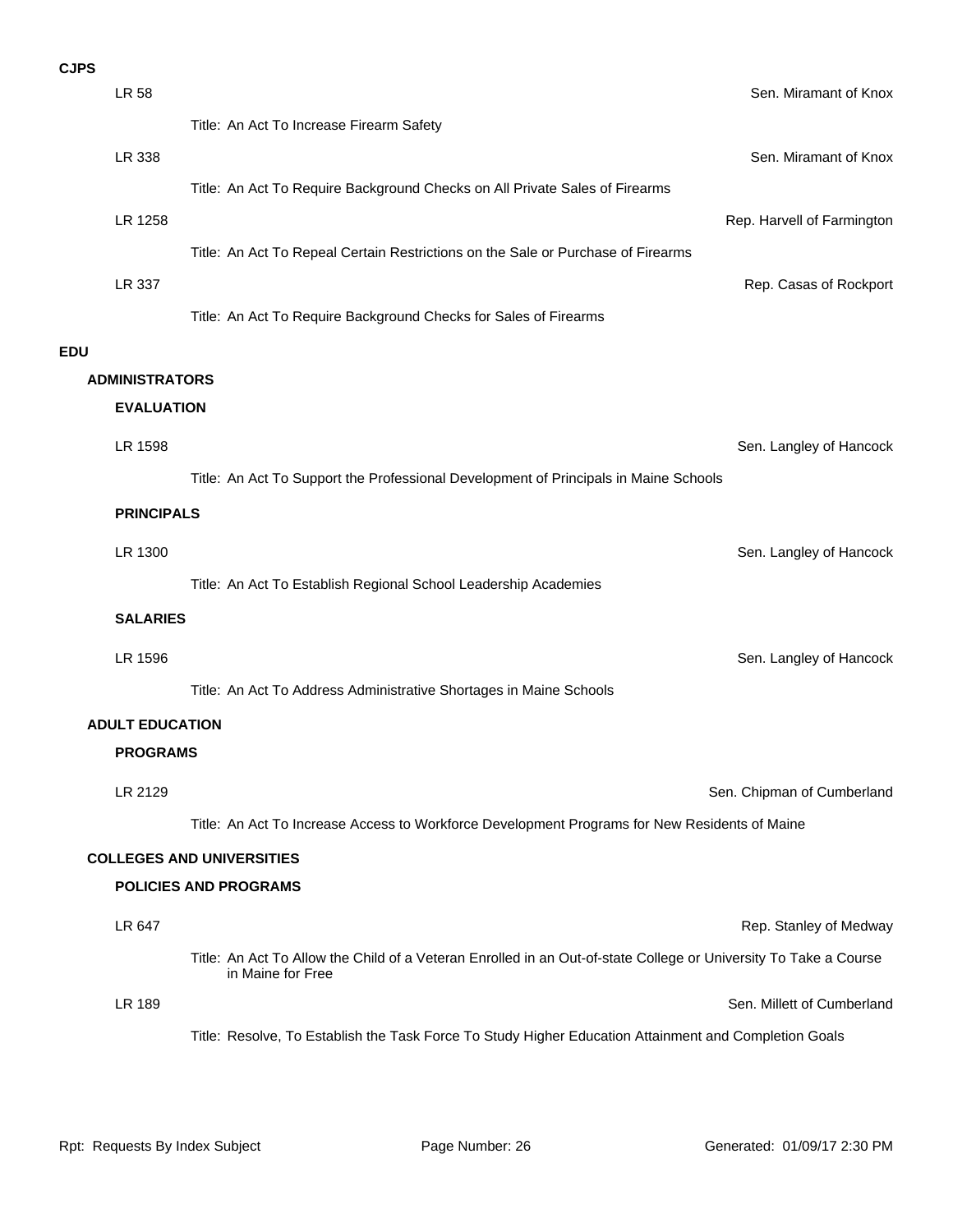| LR 170       |                                                                                                                                                    | Rep. Daughtry of Brunswick |
|--------------|----------------------------------------------------------------------------------------------------------------------------------------------------|----------------------------|
|              | Title: Resolve, To Establish the Commission To Study Ways To Increase the Degree-completion Rate of Maine<br><b>College Students</b>               |                            |
| LR 1017      |                                                                                                                                                    | Sen. Vitelli of Sagadahod  |
|              | Title: An Act To Establish the Tuition Integrity Act                                                                                               |                            |
|              | <b>STUDENT FINANCIAL AID</b>                                                                                                                       |                            |
| LR 2126      |                                                                                                                                                    | Sen. Dion of Cumberland    |
|              | Title: An Act To Reduce the Burden of Student Loans                                                                                                |                            |
| LR 246       |                                                                                                                                                    | Sen. Millett of Cumberland |
|              | Title: An Act To Increase the Size of Grants under the Maine State Grant Program                                                                   |                            |
| LR 1308      |                                                                                                                                                    | Rep. Pouliot of Augusta    |
|              | Title: An Act To Amend the Laws Governing the Membership of the Advisory Committee on College Savings                                              |                            |
| LR 168       |                                                                                                                                                    | Rep. Daughtry of Brunswick |
|              | Title: An Act To Facilitate the Purchase of Textbooks for Low-income College Students                                                              |                            |
| LR 584       |                                                                                                                                                    | Sen. Libby of Androscoggin |
|              | Title: An Act To Provide Student Loan Debt Relief to Maine Teachers                                                                                |                            |
| LR 145       |                                                                                                                                                    | Sen. Libby of Androscoggin |
|              | Title: An Act To Allow Persons Working in the State To Transfer Student Loans to the State and Make Reduced<br>Payments                            |                            |
| LR 1322      |                                                                                                                                                    | Spkr. Gideon of Freeport   |
|              | Title: An Act Regarding College Affordability                                                                                                      |                            |
| LR 1018      |                                                                                                                                                    | Sen. Vitelli of Sagadahod  |
|              | Title: An Act To Establish a Student Loan Bill of Rights                                                                                           |                            |
| <b>LR 70</b> |                                                                                                                                                    | Rep. Fecteau of Biddeford  |
|              | Title: An Act To Provide Reciprocal Tuition Rates at Postsecondary Institutions for Maine Students and Students<br>from Certain Canadian Provinces |                            |
| LR 1933      |                                                                                                                                                    | Rep. Pierce of Falmouth    |
|              | Title: An Act To Expand Access to Student Loans at the Postsecondary Level                                                                         |                            |
| LR 1201      |                                                                                                                                                    | Rep. Hanley of Pittstor    |
|              | Title: An Act To Establish an Education Savings Account                                                                                            |                            |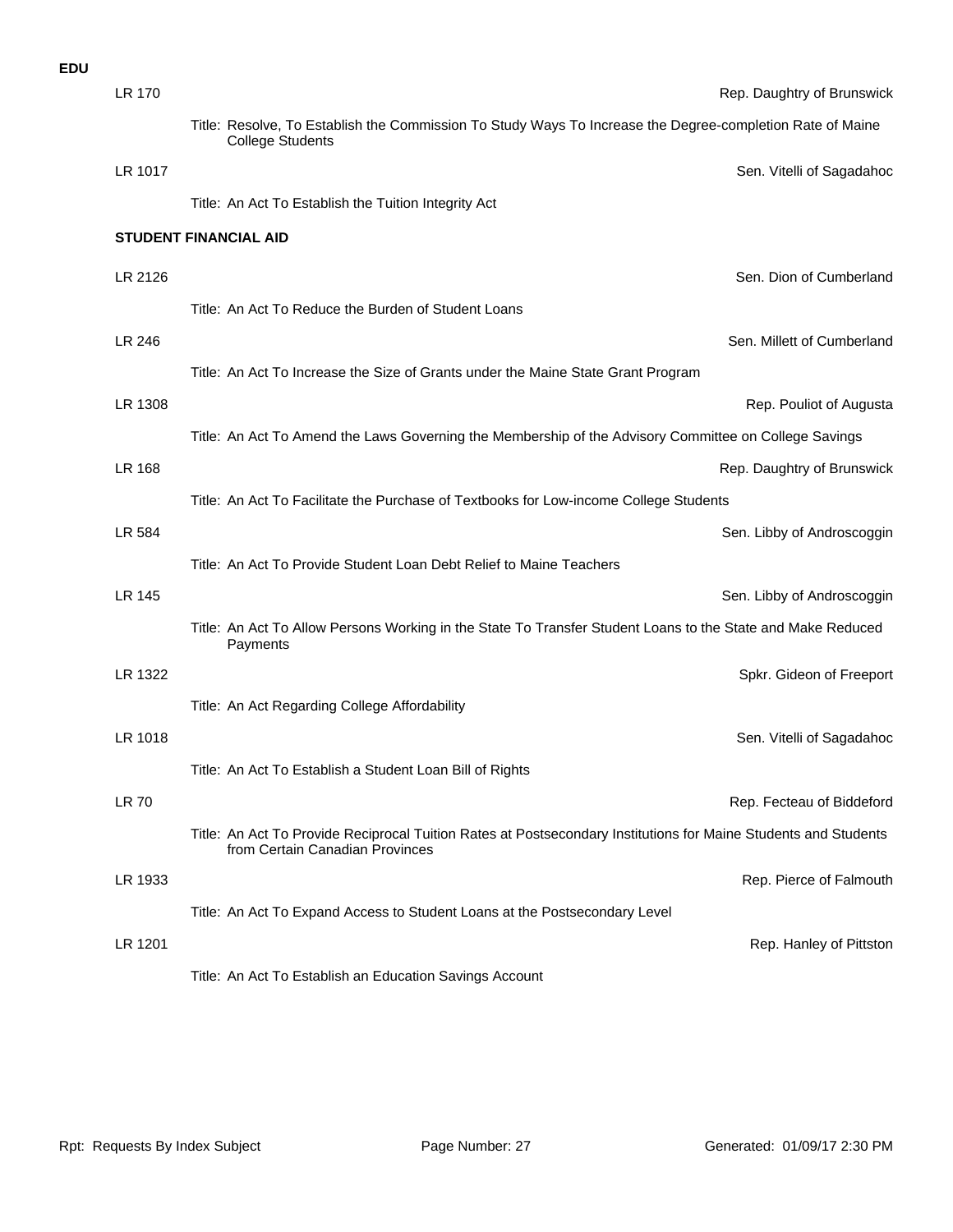#### **COMMUNITY COLLEGE SYSTEM**

#### **ADMINISTRATION**

| LR 1140                  | Sen. Langley of Hancock                                                                                           |
|--------------------------|-------------------------------------------------------------------------------------------------------------------|
|                          | Title: An Act To Clarify Laws Regarding Maine's Community Colleges                                                |
| <b>CONSOLIDATION</b>     |                                                                                                                   |
| <b>COST-SHARING</b>      |                                                                                                                   |
| LR 991                   | Rep. Head of Bethel                                                                                               |
|                          | Title: An Act To Prevent Economic Hardship in School Administrative Unit 44                                       |
| <b>CULTURAL AGENCIES</b> |                                                                                                                   |
| <b>STATE MUSEUM</b>      |                                                                                                                   |
| LR 1089                  | Rep. Sheats of Auburn                                                                                             |
|                          | Title: An Act To Provide Veterans and Gold Star Families Free Entry to the Maine State Museum                     |
| <b>EDUCATION DEPT</b>    |                                                                                                                   |
| <b>ADMINISTRATION</b>    |                                                                                                                   |
| <b>LR 10</b>             | Rep. Campbell of Orrington                                                                                        |
|                          | Title: An Act To Increase Funding to Schools by Repealing Unnecessary and Burdensome Regulations                  |
| LR 1945                  | Sen. Millett of Cumberland                                                                                        |
|                          | Title: An Act To Provide Stability and Continuity in the Department of Education                                  |
| LR 1336                  | Rep. Kornfield of Bangor                                                                                          |
|                          | Title: An Act Regarding Schools, Teachers and Students                                                            |
| LR 497                   | Rep. Corey of Windham                                                                                             |
|                          | Title: An Act To Enhance Safety in Public School Buildings                                                        |
| <b>COMMISSIONER</b>      |                                                                                                                   |
| LR 275                   | Rep. Stearns of Guilford                                                                                          |
|                          | Title: An Act To Stabilize Maine's Educational Leadership and Vision                                              |
| <b>POWERS</b>            |                                                                                                                   |
| LR 1616                  | Sen. Dow of Lincoln                                                                                               |
|                          | Title: An Act To Delay Implementation of Funding the Fund To Advance Public Kindergarten to Grade 12<br>Education |
| LR 1753                  | Sen. Dow of Lincoln                                                                                               |
|                          | Title: Resolve, To Direct the Department of Education To Form a Study Group To Improve Public Education           |
|                          |                                                                                                                   |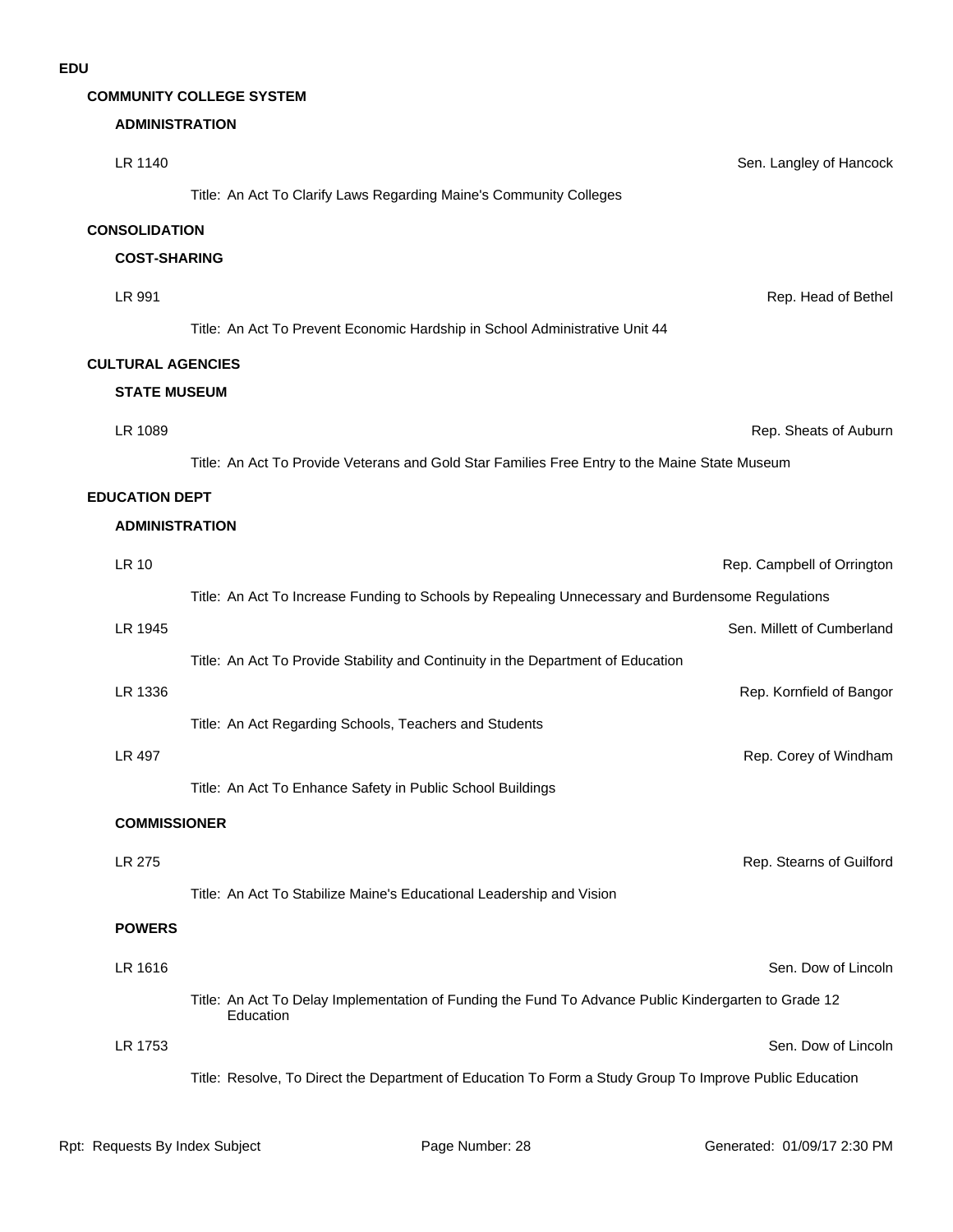| LR 303                     | Rep. Sirocki of Scarborough                                                                                                                                       |
|----------------------------|-------------------------------------------------------------------------------------------------------------------------------------------------------------------|
|                            | Title: An Act To Repeal and Subject to Referendum in 2018 the Fund To Advance Public Kindergarten to Grade<br>12 Education and the 3 Percent Income Tax Surcharge |
| LR 423                     | Rep. Malaby of Hancock                                                                                                                                            |
|                            | Title: An Act To Ensure the 3 Percent Tax on Incomes over \$200,000 Is Distributed Proportionally Based on<br><b>Student Counts</b>                               |
| LR 900                     | Sen. Millett of Cumberland                                                                                                                                        |
|                            | Title: An Act To Implement the Federal Every Student Succeeds Act in Maine                                                                                        |
| LR 450                     | Rep. Hubbell of Bar Harbor                                                                                                                                        |
|                            | Title: An Act To Clarify the Uses of the Fund To Advance Public Kindergarten to Grade 12 Education                                                                |
| LR 1895                    | Rep. Pierce of Falmouth                                                                                                                                           |
|                            | Title: An Act To Require at Least a 30-minute Lunch Period for Students                                                                                           |
| LR 1015                    | Rep. McCreight of Harpswell                                                                                                                                       |
|                            | Title: An Act To Provide Youth Mental Health First Aid Training to Secondary School Educators                                                                     |
| LR 1073                    | Rep. Stearns of Guilford                                                                                                                                          |
|                            | Title: An Act To Improve the Student Transfer Process                                                                                                             |
| LR 2157                    | Rep. Craig of Brewer                                                                                                                                              |
|                            | Title: An Act Regarding the Distribution of the Revenue Raised by the 3 Percent Income Tax Surcharge                                                              |
| <b>EDUCATIONAL OPTIONS</b> |                                                                                                                                                                   |
|                            | <b>CHARTER SCHOOLS</b>                                                                                                                                            |
| LR 1502                    | Sen. Miramant of Knox                                                                                                                                             |
|                            | Title: An Act To Support Enrollment Options for Certain Students                                                                                                  |
| LR 127                     | Rep. Pouliot of Augusta                                                                                                                                           |
|                            | Title: An Act To Raise the Cap on the Number of Charter Schools in the State                                                                                      |
| LR 1914                    | Rep. Pouliot of Augusta                                                                                                                                           |
|                            | Title: An Act To Increase State Funding to Maine Public Charter Schools                                                                                           |
| LR 1681                    | Rep. Fuller of Lewiston                                                                                                                                           |
|                            | Title: Resolve, Directing the Department of Education To Determine the Impact and Success of Charter Schools                                                      |
|                            | <b>MAGNET SCHOOLS</b>                                                                                                                                             |
| LR 455                     | Rep. Herbig of Belfast                                                                                                                                            |
|                            | Title: An Act To Support the Maine Ocean School                                                                                                                   |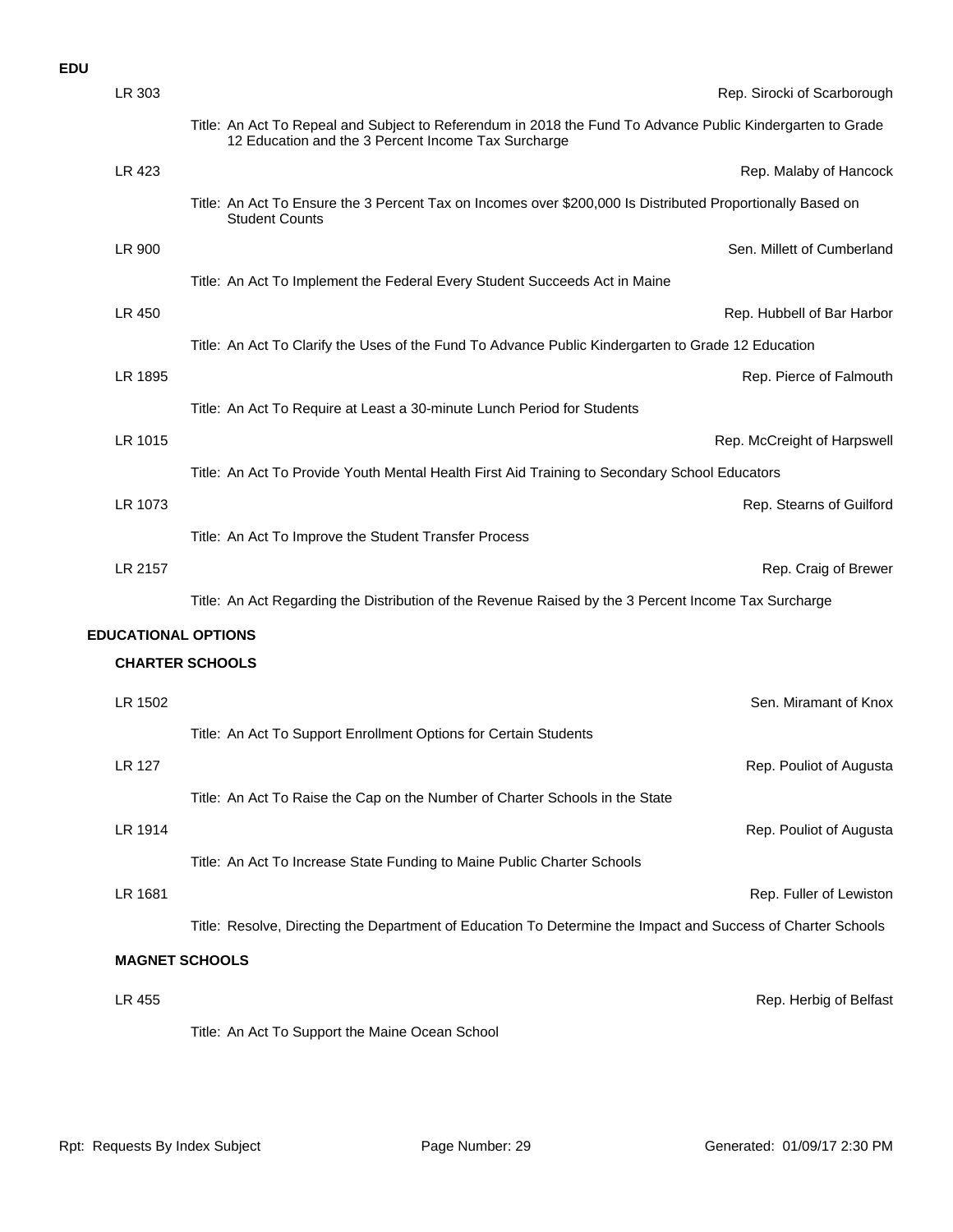| LR 2044                 | Rep. Gillway of Searsport                                                                                                                     |
|-------------------------|-----------------------------------------------------------------------------------------------------------------------------------------------|
|                         | Title: An Act To Make Changes to the Laws Regarding the Maine School for Marine Science, Technology,<br><b>Transportation and Engineering</b> |
| <b>SCHOOL CHOICE</b>    |                                                                                                                                               |
| LR 101                  | Rep. Higgins of Dover-Foxcroft                                                                                                                |
|                         | Title: An Act To Provide for Fairness in the Transfer of Students                                                                             |
| LR 435                  | Rep. Higgins of Dover-Foxcroft                                                                                                                |
|                         | Title: An Act To Allow Secondary Students To Transfer for Academic Purposes                                                                   |
| <b>LR78</b>             | Rep. Tuell of East Machias                                                                                                                    |
|                         | Title: An Act To Expand Educational Opportunities in the Unorganized Territories                                                              |
| <b>HEALTH EDUCATION</b> |                                                                                                                                               |
|                         | <b>PHYSICAL EDUCATION</b>                                                                                                                     |
| LR 916                  | Sen. Millett of Cumberland                                                                                                                    |
|                         | Title: An Act To Promote Physical Activity for School Children                                                                                |
| LR 1912                 | Rep. Daughtry of Brunswick                                                                                                                    |
|                         | Title: An Act To Assess and Improve the Quality of Physical Education in Kindergarten to Grade 12                                             |
|                         | <b>MAINE MARITIME ACADEMY</b>                                                                                                                 |
| <b>FUNDING</b>          |                                                                                                                                               |
| LR 2031                 | Rep. Hubbell of Bar Harbor                                                                                                                    |
|                         | Title: An Act To Provide a Supplementary Allocation to the Maine Maritime Academy                                                             |
|                         | <b>SCHOOL ADMINISTRATION</b>                                                                                                                  |
|                         | <b>ADMINISTRATIVE UNITS</b>                                                                                                                   |
| LR 502                  | Rep. Turner of Burlington                                                                                                                     |
|                         | Title: An Act Regarding the Withdrawal of a Single Municipality from a Regional School Unit                                                   |
| LR 1108                 | Rep. Martin of Eagle Lake                                                                                                                     |
|                         | Title: An Act To Abolish School Administrative District 27 and To Create a Community High School District                                     |
| LR 1109                 | Rep. Martin of Eagle Lake                                                                                                                     |
|                         | Title: An Act To Change the Law Regarding the Withdrawal of Towns from School Districts                                                       |
| LR 1929                 | Rep. Austin of Gray                                                                                                                           |
|                         | Title: An Act To Ensure Municipal Equity                                                                                                      |
| LR 1495                 | Rep. Hubbell of Bar Harbor                                                                                                                    |
|                         | Title: An Act To Remove Barriers to School Unit Collaboration, Cooperation and Innovation                                                     |
|                         |                                                                                                                                               |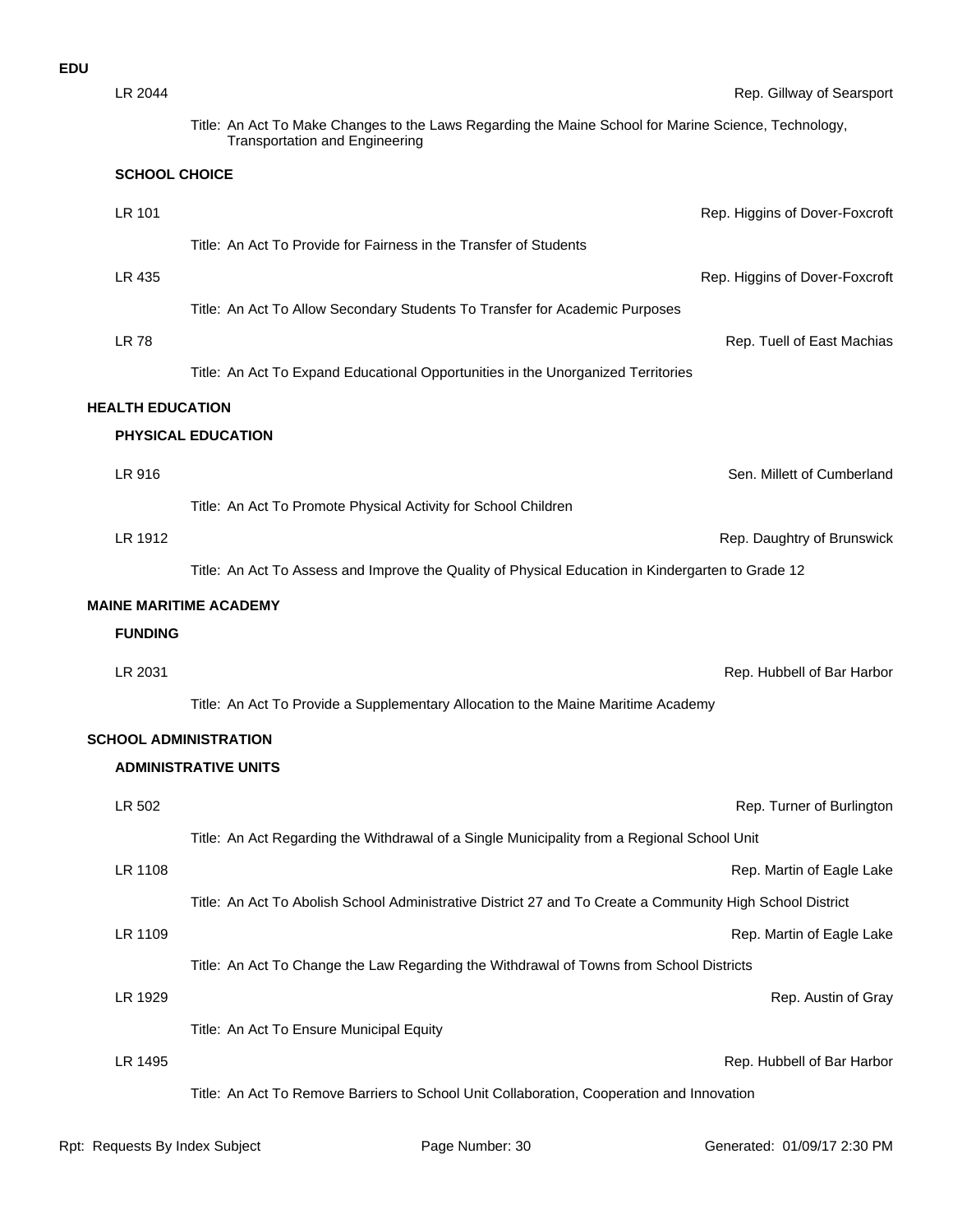| :DU |               |                                                                                           |
|-----|---------------|-------------------------------------------------------------------------------------------|
|     | LR 437        | Rep. Hig                                                                                  |
|     |               | Title: An Act To Withdraw the Town of Atkinson from School Administrative District No. 41 |
|     | <b>BOARDS</b> |                                                                                           |
|     | LR 2096       | Rep. 0                                                                                    |
|     |               | Title: An Act To Require Training for School Board Members                                |

Title: An Act To Allow an Immediate Family Member of a School Board Member To Be Employed in a Prohibited Job on a Two-thirds Vote of the School Board

#### **BUDGETS**

| LR 1729 |                                                                                       | Rep. Stearns of Guilford |
|---------|---------------------------------------------------------------------------------------|--------------------------|
|         | Title: An Act To Allow Public Schools To Reserve Funds Designated for Personnel Costs |                          |
| LR 838  |                                                                                       | Rep. Fuller of Lewiston  |
|         |                                                                                       |                          |

LR 644 Rep. Stanley of Medway

Title: An Act To Reform School Budgeting Procedures

#### **UNORGANIZED TERRITORY**

LR 77 Rep. Tuell of East Machias

Title: An Act To Clarify the Laws Regarding Education in the Unorganized Territories

#### **SCHOOL FACILITIES**

#### **BUILDINGS**

| LR 1767 | Sen. Carpenter of Aroostook                                                                                                                                      |
|---------|------------------------------------------------------------------------------------------------------------------------------------------------------------------|
|         | Title: An Act To Prioritize the Renovation of Existing Underutilized Schools in Conjunction with the Closing of<br>Nearby Schools Due to Declining Enrollment    |
| LR 1749 | Sen. Carpenter of Aroostook                                                                                                                                      |
|         | Title: An Act To Amend the School Revolving Renovation Fund To Prioritize and Incentivize Regional School<br>Units To Renovate and Repurpose Underutilized Space |
| LR 1154 | Rep. Farnsworth of Portland                                                                                                                                      |
|         | Title: An Act To Provide Funding for Upgrades of Learning Spaces and Other Projects Funded by the School<br><b>Revolving Renovation Fund</b>                     |
| LR 132  | Sen. Millett of Cumberland                                                                                                                                       |
|         | Title: An Act To Strengthen Requirements for Water Testing for Schools                                                                                           |
| LR 1522 | Rep. Brooks of Lewiston                                                                                                                                          |
|         | Title: An Act To Protect Maine School Children from Lead Exposure                                                                                                |
| LR 41   | Rep. Brooks of Lewiston                                                                                                                                          |
|         | Title: An Act To Protect Maine School Children from Lead Exposure                                                                                                |

Rep. Chapman of Brooksville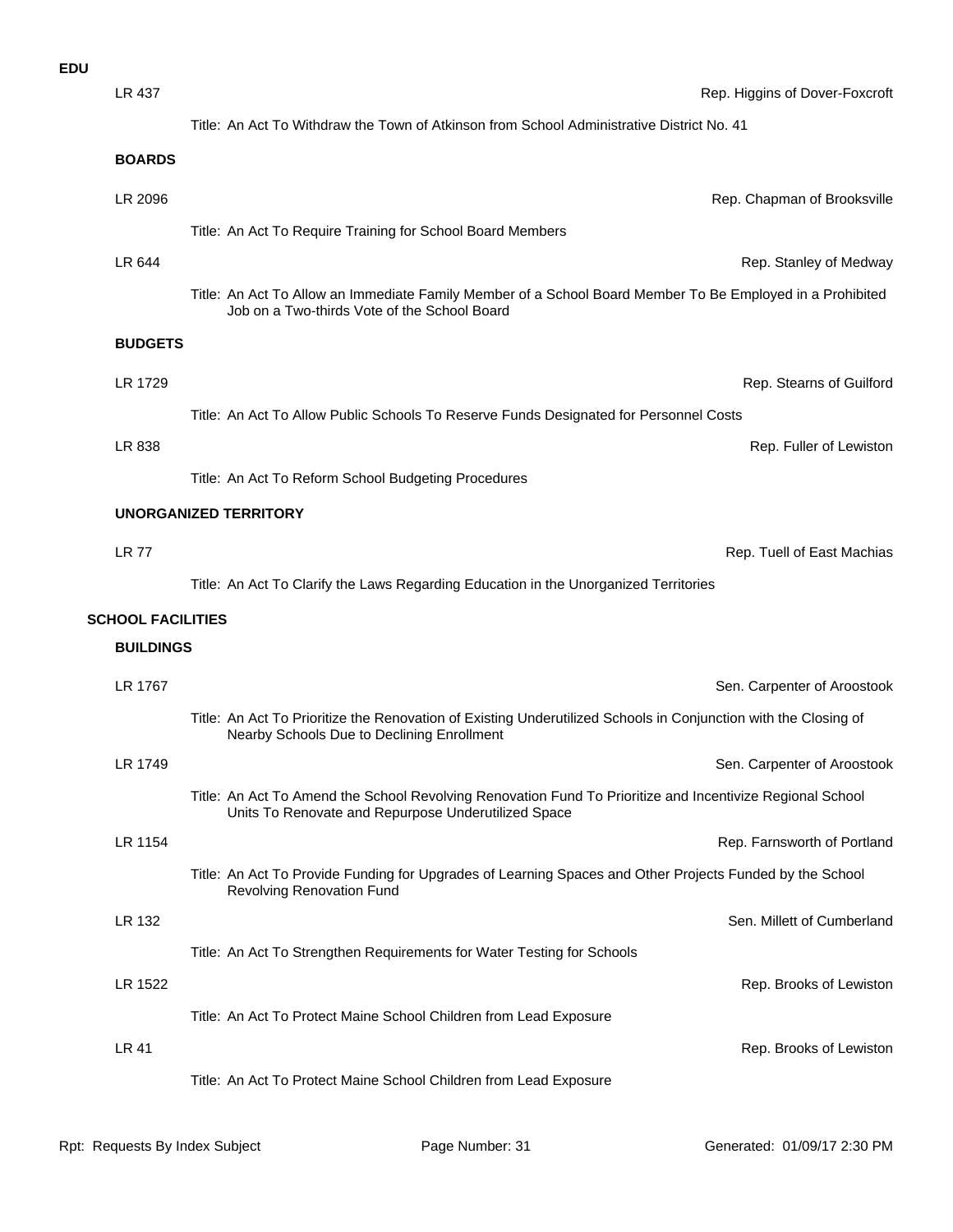| LR 1725            |                                                                                                               | Rep. Warren of Hallowell     |
|--------------------|---------------------------------------------------------------------------------------------------------------|------------------------------|
|                    | Title: An Act To Protect Maine Children from Lung Cancer and Raise Radon Exposure Awareness                   |                              |
| <b>PARKING</b>     |                                                                                                               |                              |
| LR 1978            |                                                                                                               | Rep. Hilliard of Belgrade    |
|                    | Title: An Act To Enhance the Safety of Schoolchildren                                                         |                              |
|                    | <b>SCHOOL FUNDING FORMULA</b>                                                                                 |                              |
| <b>ADJUSTMENTS</b> |                                                                                                               |                              |
| LR 272             |                                                                                                               | Sen. Volk of Cumberland      |
|                    | Title: An Act To Include Locally Funded School Construction Projects in the School Funding Formula            |                              |
| LR 2158            |                                                                                                               | Sen. Chipman of Cumberland   |
|                    | Title: An Act To Make the School Funding Formula More Equitable                                               |                              |
| LR 1624            |                                                                                                               | Sen. Langley of Hancock      |
|                    | Title: An Act To Amend Maine's School Funding Formula                                                         |                              |
| LR 1591            |                                                                                                               | Sen. Mason of Androscoggin   |
|                    | Title: An Act To Provide All Public Schools with Access to State Funds for Capital Expenses                   |                              |
| LR 1803            |                                                                                                               | Pres. Thibodeau of Waldo     |
|                    | Title: An Act To Identify Funding Sources for Kindergarten to Grade 12 Education                              |                              |
| LR 1614            |                                                                                                               | Rep. Pouliot of Augusta      |
|                    | Title: An Act To Encourage Maine Public Schools To Offer Residential Options                                  |                              |
| LR 1001            |                                                                                                               | Sen. Libby of Androscoggin   |
|                    | Title: An Act To Ensure Federal Title I Funding Is Directed to Classroom Learning                             |                              |
| LR 1604            |                                                                                                               | Rep. Vachon of Scarborough   |
|                    | Title: An Act Regarding Funding of the Collaborative School                                                   |                              |
| LR 1143            | Title: An Act To Improve State General Purpose Aid Funding Equity                                             | Rep. Stearns of Guilford     |
| LR 1773            |                                                                                                               | Sen. Woodsome of York        |
|                    | Title: An Act To Create Equity in Funding of Rural Schools                                                    |                              |
| LR 1028            |                                                                                                               | Rep. Riley of Jay            |
|                    | Title: An Act To Ensure Appropriate Funding for School Districts by Not Offsetting Certain Additional Federal |                              |
|                    | Funding                                                                                                       |                              |
| LR 1114            |                                                                                                               | Rep. Stewart of Presque Isle |
|                    | Title: An Act To Eliminate the Regional Salary Adjustment for Public School Systems                           |                              |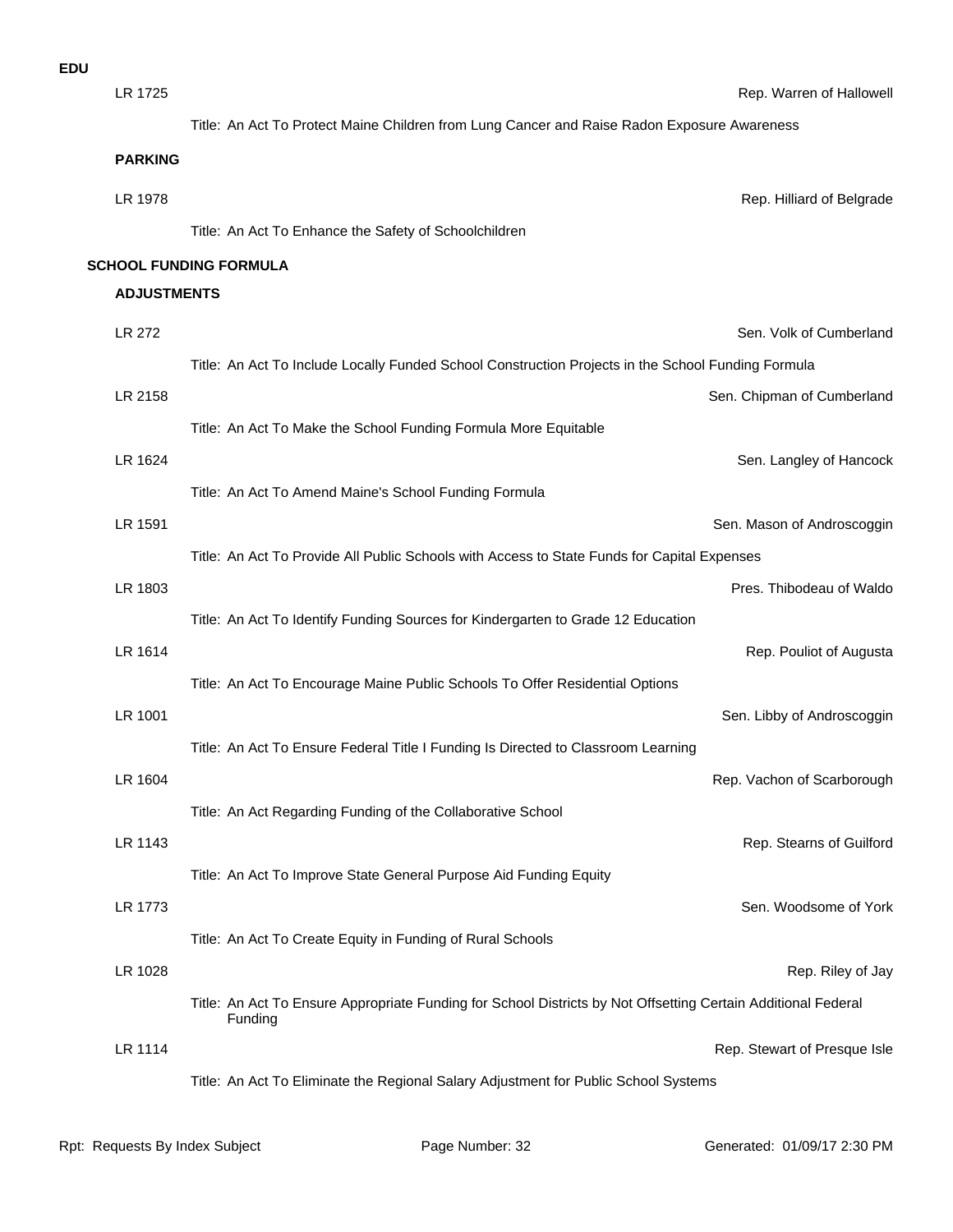#### **ESSENTIAL PROGRAMS AND SERVICES**

| LR 516                  | Rep. Hubbell of Bar Harbor                                                                                |
|-------------------------|-----------------------------------------------------------------------------------------------------------|
|                         | Title: An Act To Amend the Essential Programs and Services School Funding Model                           |
| <b>LR 472</b>           | Rep. Mastraccio of Sanford                                                                                |
|                         | Title: An Act To Provide Funding for Career and Technical Education Centers Based on Projected Enrollment |
| LR 1742                 | Rep. Stearns of Guilford                                                                                  |
|                         | Title: An Act To Improve the Equity of State Aid to Schools                                               |
| LR 519                  | Rep. Tuell of East Machias                                                                                |
|                         | Title: An Act To Adjust the Essential Programs and Services School Funding Formula                        |
|                         | <b>PAYMENT OF SUBSIDY</b>                                                                                 |
| LR 287                  | Rep. Nadeau of Winslow                                                                                    |
|                         | Title: An Act To Require the State To Meet the Mandatory 55% Contribution to Schools                      |
|                         | <b>SPECIAL EDUCATION</b>                                                                                  |
| LR 202                  | Rep. Devin of Newcastle                                                                                   |
|                         | Title: An Act To Address Costs for Certain Special Education Students                                     |
| LR 1698                 | Rep. Fuller of Lewiston                                                                                   |
|                         | Title: An Act Regarding Special Education Costs                                                           |
|                         | <b>STATE/LOCAL SHARE</b>                                                                                  |
| LR 1752                 | Sen. Dow of Lincoln                                                                                       |
|                         | Title: An Act To Stabilize Educational Funding and Improve Education                                      |
|                         | <b>SUBSIDIZABLE COSTS</b>                                                                                 |
|                         |                                                                                                           |
| LR 815                  | Rep. Kinney of Knox                                                                                       |
|                         | Title: An Act Regarding the State Education Funding Mandate                                               |
| <b>SCHOOL PERSONNEL</b> | <b>BACKGROUND CHECKS</b>                                                                                  |
|                         |                                                                                                           |
| LR 1065                 | Sen. Millett of Cumberland                                                                                |
|                         | Title: An Act To Improve Background Checks for School Employees                                           |
| <b>TRAINING</b>         |                                                                                                           |
| LR 518                  | Rep. Tuell of East Machias                                                                                |
|                         | Title: An Act To Simplify the Professional Development Requirement in Education                           |
|                         |                                                                                                           |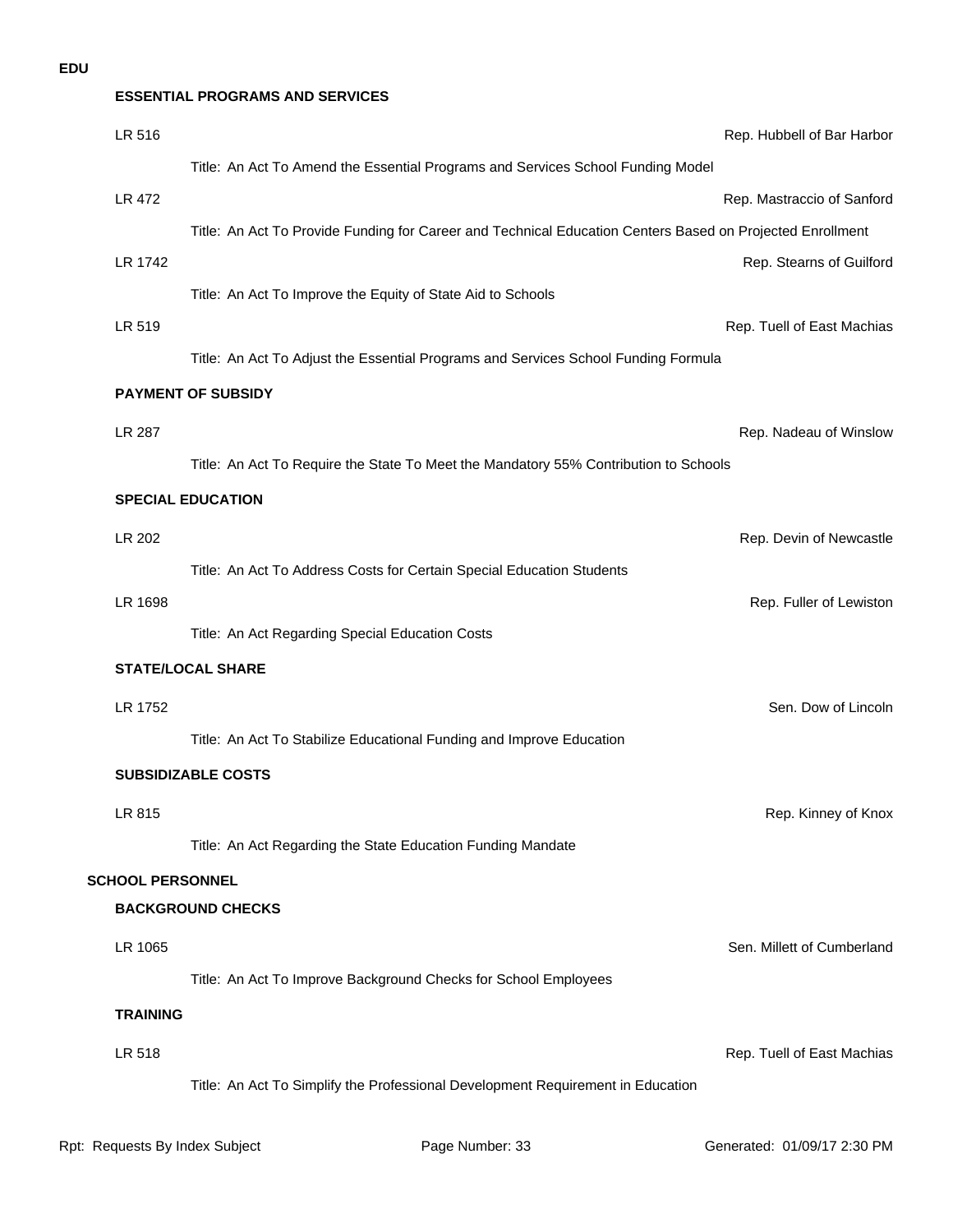#### **ATTENDANCE**

| LR 2149                    | Rep. Sanderson of Chelsea                                                                                                           |                            |  |  |
|----------------------------|-------------------------------------------------------------------------------------------------------------------------------------|----------------------------|--|--|
|                            | Title: An Act To Ensure Reasonable Accommodations for Children with Disabilities for Whom Medical Marijuana<br>Has Been Recommended |                            |  |  |
| LR 320                     |                                                                                                                                     | Sen. Libby of Androscoggin |  |  |
|                            | Title: An Act To Improve Attendance at Public Elementary Schools                                                                    |                            |  |  |
| LR 1146                    |                                                                                                                                     | Rep. Wadsworth of Hiram    |  |  |
|                            | Title: An Act To Amend School Enrollment Age Eligibility                                                                            |                            |  |  |
| <b>CORPORAL PUNISHMENT</b> |                                                                                                                                     |                            |  |  |
| LR 1485                    |                                                                                                                                     | Rep. Pierce of Falmouth    |  |  |
|                            | Title: An Act To Ban Corporal Punishment in Schools                                                                                 |                            |  |  |
|                            |                                                                                                                                     |                            |  |  |
| LR 555                     |                                                                                                                                     | Rep. Terry of Gorham       |  |  |
|                            | Title: An Act To Prohibit Corporal Punishment in Schools                                                                            |                            |  |  |
| <b>CURRICULUM</b>          |                                                                                                                                     |                            |  |  |
| LR 1871                    | Sen. Chipman of Cumberland                                                                                                          |                            |  |  |
|                            | Title: An Act To Require Annual Education in Maine's Schools To Prevent Drug Addiction                                              |                            |  |  |
| LR 1512                    |                                                                                                                                     | Sen. Dill of Penobscot     |  |  |
|                            | Title: An Act To Promote Lifelong Learning in Maine's High School Students                                                          |                            |  |  |
| LR 422                     |                                                                                                                                     | Sen. Millett of Cumberland |  |  |
|                            | Title: An Act To Improve Science and Engineering Education for Maine's Students                                                     |                            |  |  |
| LR 489                     |                                                                                                                                     | Rep. Hubbell of Bar Harbor |  |  |
|                            | Title: An Act To Amend the Review Cycle for the Department of Education's System of Learning Results                                |                            |  |  |
| LR 83                      |                                                                                                                                     | Rep. Devin of Newcastle    |  |  |
|                            | Title: An Act To Improve Science and Engineering Education for Maine's Students                                                     |                            |  |  |
| LR 1010                    |                                                                                                                                     | Rep. Pouliot of Augusta    |  |  |
|                            | Title: An Act To Set Standards for Learning Results on Financial Literacy in the State                                              |                            |  |  |
| LR 1543                    |                                                                                                                                     | Rep. Brooks of Lewiston    |  |  |
|                            | Title: An Act to Promote Internet Safety                                                                                            |                            |  |  |
| LR 1196                    |                                                                                                                                     | Rep. Stearns of Guilford   |  |  |
|                            | Title: An Act To Recognize Computer Science in the Path to Proficiency                                                              |                            |  |  |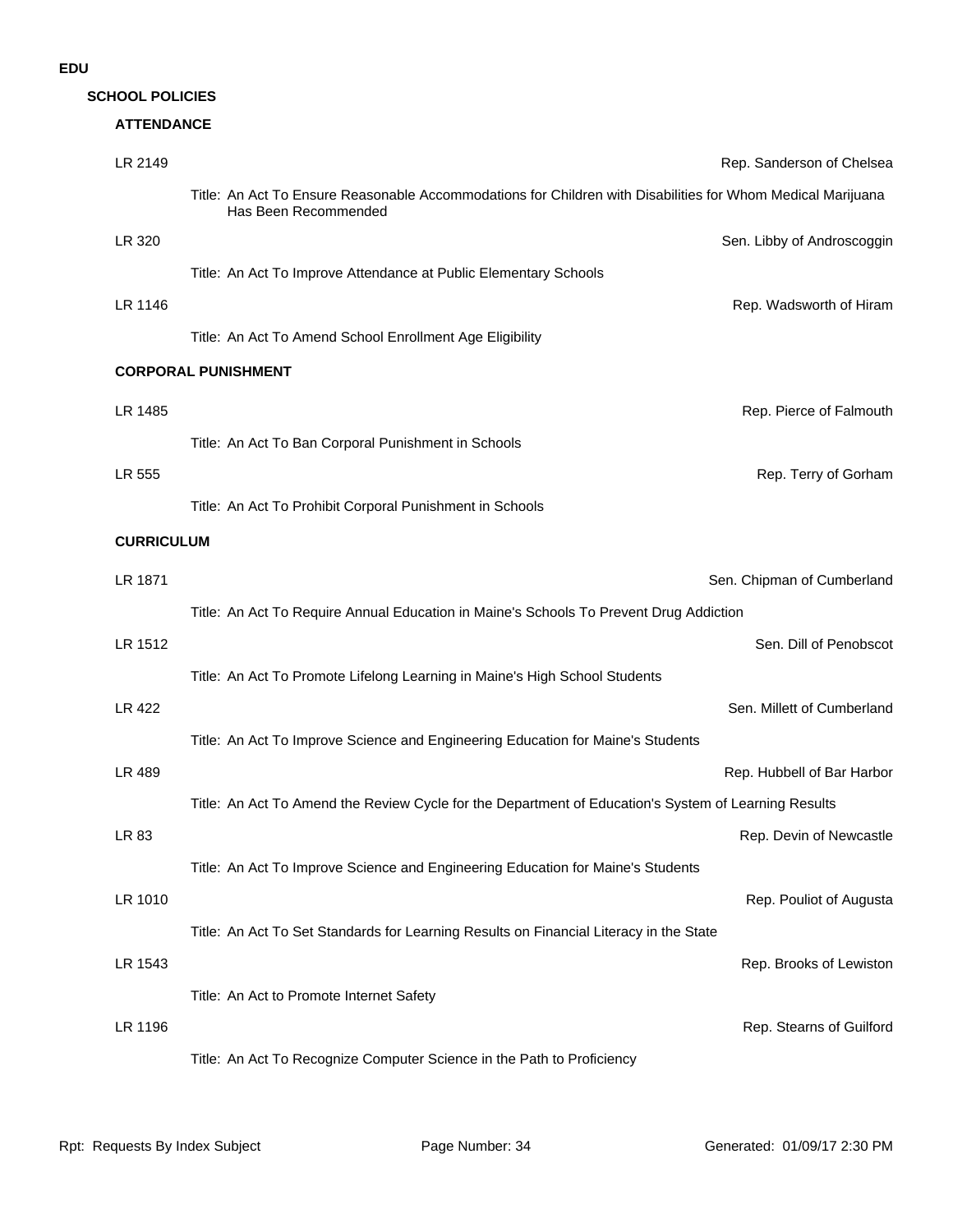| <b>EDU</b> |         |                                                                                                                                                                           |
|------------|---------|---------------------------------------------------------------------------------------------------------------------------------------------------------------------------|
|            | LR 276  | Rep. Tuell of East Machias                                                                                                                                                |
|            |         | Title: An Act To Establish a Protocol for Review of State Education Content Standards of the System of Learning<br>Results                                                |
|            | LR 1881 | Rep. Sampson of Alfred                                                                                                                                                    |
|            |         | Title: An Act To Let Teachers Teach and Students Learn                                                                                                                    |
|            | LR 1877 | Rep. Sampson of Alfrec                                                                                                                                                    |
|            |         | Title: An Act To Modify the Guiding Principles in the System of Learning Results                                                                                          |
|            | LR 560  | Rep. Talbot Ross of Portland                                                                                                                                              |
|            |         | Title: An Act To Create a Maine Race, Ethnicity and Cultural Studies Educational Component                                                                                |
|            |         | <b>EARLY EDUCATION</b>                                                                                                                                                    |
|            | LR 1463 | Rep. Farnsworth of Portland                                                                                                                                               |
|            |         | Title: An Act To Allocate Funding for Prekindergarten Programs                                                                                                            |
|            |         | <b>ENTRANCE REQUIREMENTS</b>                                                                                                                                              |
|            | LR 852  | Rep. Tucker of Brunswick                                                                                                                                                  |
|            |         | Title: An Act To Remove the Philosophical Exemption from the Immunization Requirements for School Students<br>and Employees of Nursery Schools and Health Care Facilities |
|            |         | <b>GRADUATION REQUIREMENTS</b>                                                                                                                                            |
|            | LR 629  | Sen. Langley of Hancock                                                                                                                                                   |
|            |         | Title: An Act To Amend the Mathematics Requirements for High School Graduation                                                                                            |
|            | LR 1510 | Sen. Dill of Penobscot                                                                                                                                                    |
|            |         | Title: An Act To Promote Computer Science and Efficient Communication in Proficiency-based Diplomas                                                                       |
|            | LR 857  | Rep. Harvell of Farmingtor                                                                                                                                                |
|            |         | Title: An Act To Require Civics Education for High School Graduation                                                                                                      |
|            | LR 1403 | Sen. Saviello of Franklin                                                                                                                                                 |
|            |         | Title: An Act To Require the Completion of One Semester of Home Economics and One Semester of Industrial<br>Arts Education Prior to Graduation from High School           |
|            | LR 785  | Rep. Ordway of Standish                                                                                                                                                   |
|            |         | Title: An Act To Reintroduce Civics to High School Graduation Requirements                                                                                                |
|            | LR 842  | Rep. Fuller of Lewistor                                                                                                                                                   |
|            |         | Title: An Act To Enhance High School Graduation Effectiveness                                                                                                             |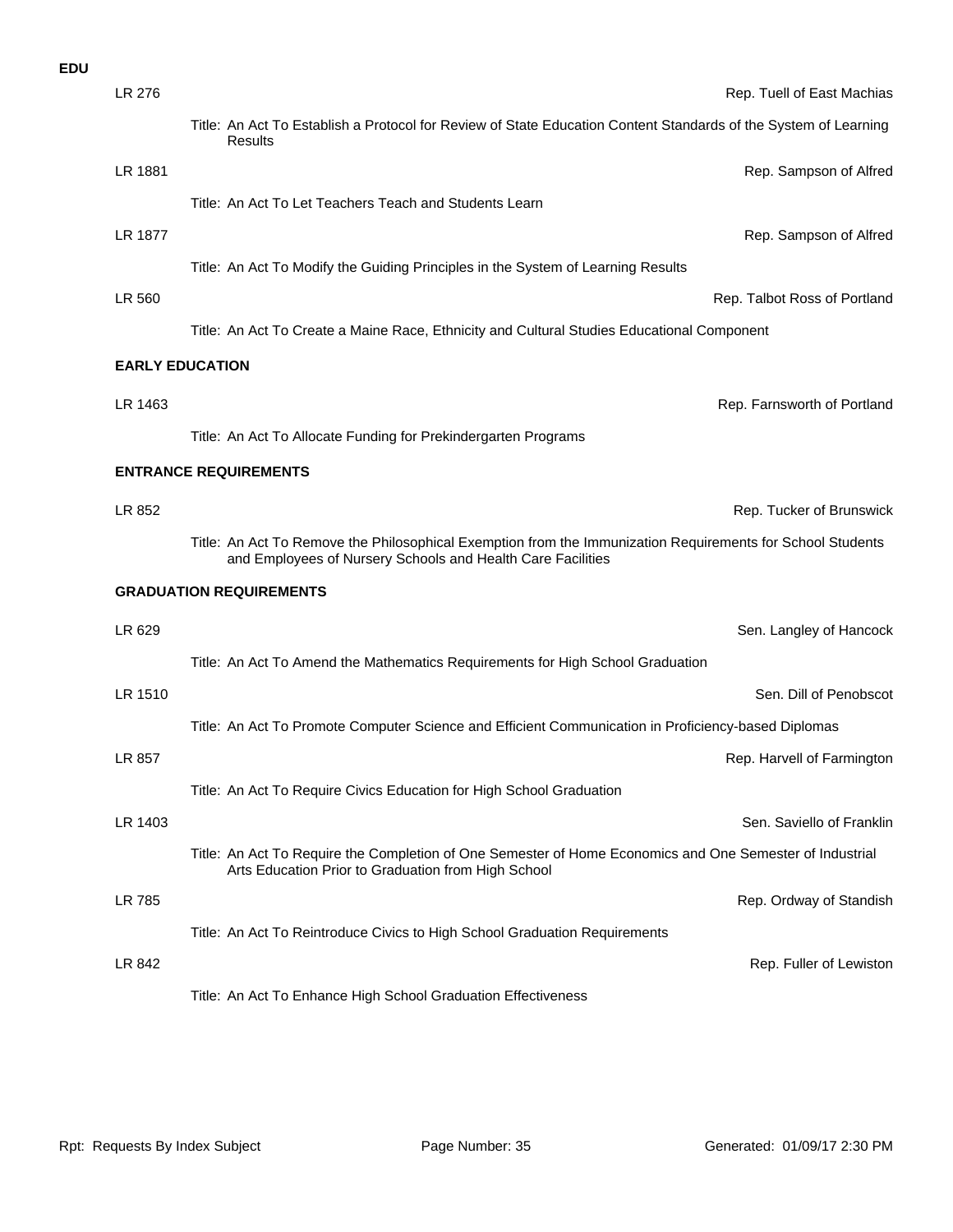| <b>SCHOOL DAY</b>      |                                                                                                                       |                            |  |
|------------------------|-----------------------------------------------------------------------------------------------------------------------|----------------------------|--|
| LR 165                 |                                                                                                                       | Rep. Daughtry of Brunswick |  |
|                        | Title: An Act To Provide for a Later Starting Time for High Schools                                                   |                            |  |
| LR 1825                |                                                                                                                       | Rep. Grohman of Biddeford  |  |
|                        | Title: An Act To Establish the Orange Ribbon School Award for Healthy School Hours                                    |                            |  |
| <b>SECURITY</b>        |                                                                                                                       |                            |  |
| LR 1026                |                                                                                                                       | Rep. Riley of Jay          |  |
|                        | Title: An Act To Protect Students from Identity Theft                                                                 |                            |  |
|                        | <b>STUDENTS RECORDS</b>                                                                                               |                            |  |
| LR 1880                |                                                                                                                       | Rep. Sampson of Alfred     |  |
|                        | Title: An Act To Ensure Student Privacy in the Digital Age                                                            |                            |  |
| <b>TESTING</b>         |                                                                                                                       |                            |  |
| LR 364                 |                                                                                                                       | Rep. Handy of Lewiston     |  |
|                        | Title: An Act To Establish a Districtwide Testing Stakeholders Group for Maine School Districts                       |                            |  |
| <b>LR 15</b>           |                                                                                                                       | Rep. Daughtry of Brunswick |  |
|                        | Title: An Act To Increase Student Learning Time                                                                       |                            |  |
| LR 624                 |                                                                                                                       | Sen. Libby of Androscoggin |  |
|                        | Title: An Act To Provide a Method for a Student To Be Excused from Standardized Testing                               |                            |  |
| LR 1000                |                                                                                                                       | Sen. Libby of Androscoggin |  |
|                        | Title: Resolve, To Audit Standardized Testing in Maine's Schools                                                      |                            |  |
| LR 839                 |                                                                                                                       | Rep. Fuller of Lewiston    |  |
|                        | Title: An Act To Reform School Testing Procedures                                                                     |                            |  |
| <b>SCHOOL PROGRAMS</b> |                                                                                                                       |                            |  |
|                        | <b>ALTERNATIVE EDUCATION</b>                                                                                          |                            |  |
| LR 628                 |                                                                                                                       | Sen. Langley of Hancock    |  |
|                        | Title: An Act To Provide Flexibility to Innovative Schools                                                            |                            |  |
| <b>CURRICULUM</b>      |                                                                                                                       |                            |  |
| LR 166                 |                                                                                                                       | Rep. Daughtry of Brunswick |  |
|                        | Title: An Act Regarding Sexual Activity and Sexual Assault at Secondary and Postsecondary Educational<br>Institutions |                            |  |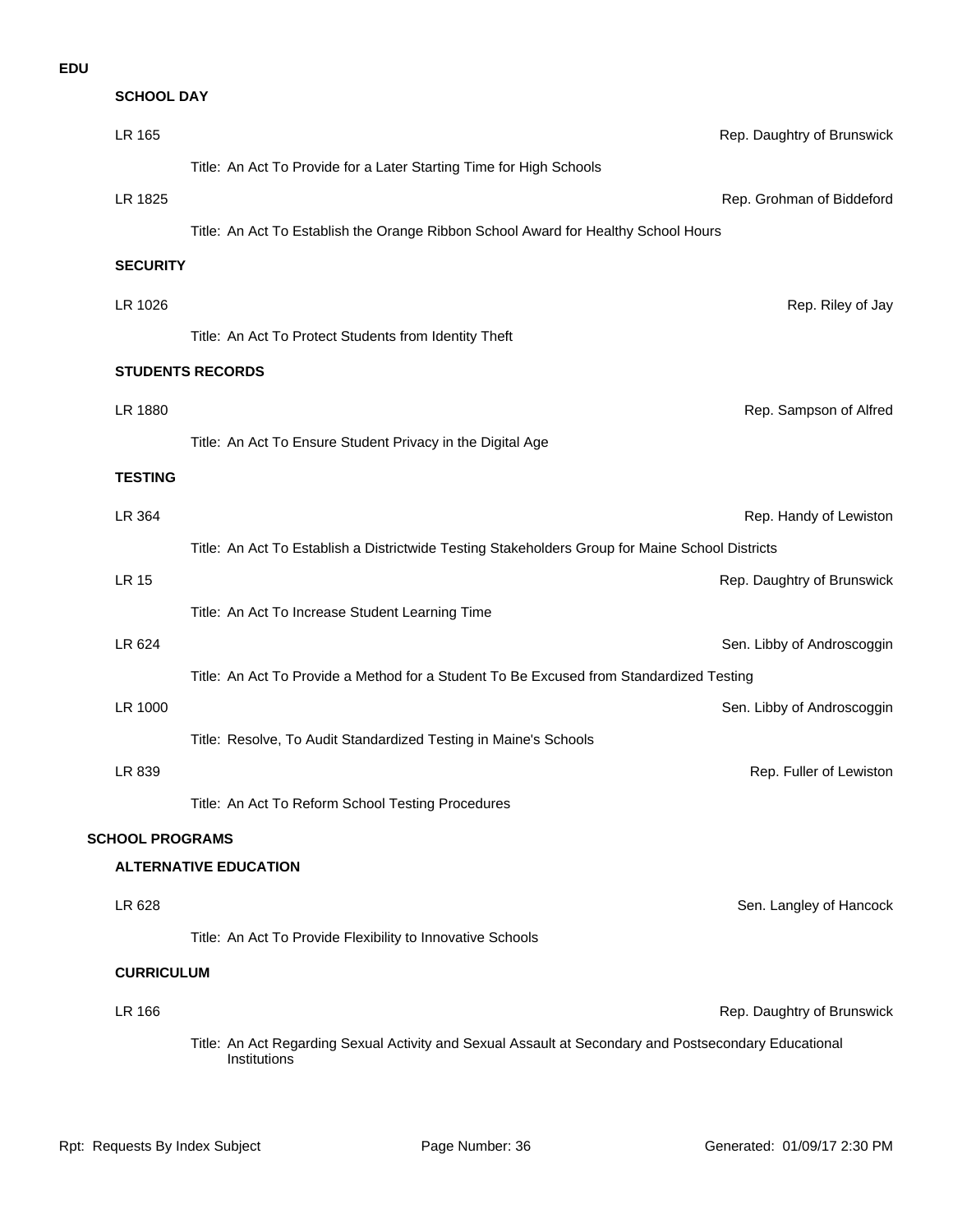| <b>EDU</b> |                     |                                                                                                                 |                              |
|------------|---------------------|-----------------------------------------------------------------------------------------------------------------|------------------------------|
|            | LR 198              |                                                                                                                 | Rep. Daughtry of Brunswick   |
|            |                     | Title: An Act To Provide Traffic Safety Education in Schools                                                    |                              |
|            | LR 96               |                                                                                                                 | Rep. Pierce of Falmouth      |
|            |                     | Title: An Act To Establish the Summer Success Program Fund                                                      |                              |
|            | LR 2053             |                                                                                                                 | Rep. Talbot Ross of Portland |
|            |                     | Title: An Act To Establish the Task Force on Civics Education                                                   |                              |
|            |                     | <b>DAY CARE PROGRAMS</b>                                                                                        |                              |
|            | LR 2038             |                                                                                                                 | Rep. Golden of Lewistor      |
|            |                     | Title: An Act To Increase Access to Before-school and After-school Programs                                     |                              |
|            |                     | <b>EXTRACURRICULAR ACTIVITIES</b>                                                                               |                              |
|            | LR 1501             |                                                                                                                 | Sen. Miramant of Knox        |
|            |                     | Title: An Act To Allow All Students To Participate Comparably in Public School Cocurricular and Extracurricular |                              |
|            |                     | Activities                                                                                                      |                              |
|            | LR 2045             |                                                                                                                 | Rep. Pouliot of Augusta      |
|            |                     | Title: An Act To Ensure That All Maine Students Have Access to Extracurricular Activities                       |                              |
|            | <b>HEALTH CARE</b>  |                                                                                                                 |                              |
|            | LR 1132             |                                                                                                                 | Rep. Duchesne of Hudson      |
|            |                     | Title: An Act To Prevent Sudden Cardiac Arrest                                                                  |                              |
|            | LR 2025             |                                                                                                                 | Sen. Bellows of Kennebed     |
|            |                     | Title: An Act To Provide for the Availability and Administration of Emergency Asthma Medications in Schools     |                              |
|            | <b>KINDERGARTEN</b> |                                                                                                                 |                              |
|            | LR 799              |                                                                                                                 | Rep. Pouliot of Augusta      |
|            |                     | Title: An Act To Create a Consistent Statewide Kindergarten Entry Assessment                                    |                              |
|            |                     | <b>NUTRITION PROGRAMS</b>                                                                                       |                              |
|            | LR 1194             |                                                                                                                 | Sen. Maker of Washingtor     |
|            |                     | Title: An Act To End Student Hunger with Breakfast after the Bell                                               |                              |
|            | LR 1526             |                                                                                                                 | Sen. Breen of Cumberland     |
|            |                     | Title: An Act To Promote Academic Achievement through Hunger Relief for Maine Children                          |                              |
|            | LR 1650             |                                                                                                                 | Sen. Bellows of Kennebed     |
|            |                     | Title: An Act To Improve Antihunger Programs in Maine Schools                                                   |                              |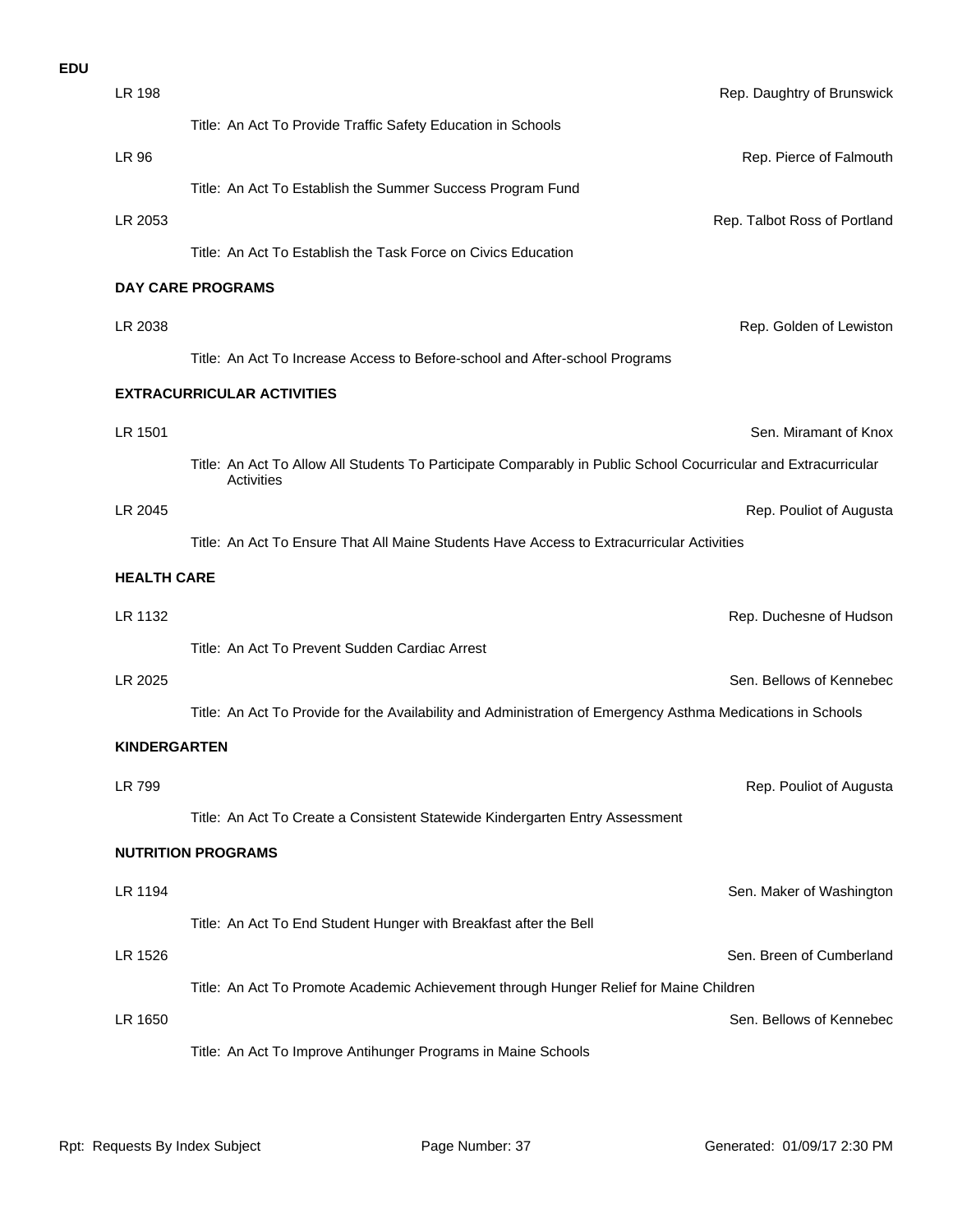#### **POSTSECONDARY PLANNING ASSISTANCE**

| LR 1760                  | Rep. Grant of Gardiner                                                                                                     |
|--------------------------|----------------------------------------------------------------------------------------------------------------------------|
|                          | Title: An Act To Provide Grants to Public High Schools To Provide Postsecondary Planning Assistance to<br>Maine's Students |
|                          | <b>STUDENT ASSESSMENT</b>                                                                                                  |
| LR 1920                  | Sen. Mason of Androscoggin                                                                                                 |
|                          | Title: An Act To Assist Student Achievement                                                                                |
| LR 889                   | Rep. Pouliot of Augusta                                                                                                    |
|                          | Title: An Act To Adopt the Next Generation Science Standards in Maine                                                      |
| LR 1768                  | Sen. Woodsome of York                                                                                                      |
|                          | Title: An Act To Establish Applied Technology Standards for Maine Learning Results                                         |
|                          | <b>SCHOOL TRANSPORTATION</b>                                                                                               |
| <b>BUSES</b>             |                                                                                                                            |
| LR 1855                  | Rep. Gillway of Searsport                                                                                                  |
|                          | Title: Resolve, To Establish a Pilot Program To Install Video Cameras in School Buses                                      |
| <b>SPECIAL EDUCATION</b> |                                                                                                                            |
|                          |                                                                                                                            |
| <b>FUNDING</b>           |                                                                                                                            |
| <b>LR 787</b>            | Rep. Kornfield of Bangor                                                                                                   |
|                          | Title: Resolve, To Identify Special Education Cost Drivers and Innovative Approaches to Services                           |
| LR 831                   | Rep. Melaragno of Auburn                                                                                                   |
|                          | Title: An Act To Provide Stability in Funding for Educational Programming                                                  |
| <b>SERVICES</b>          |                                                                                                                            |
|                          |                                                                                                                            |
| LR 1653                  | Rep. Gerrish of Lebanon                                                                                                    |
|                          | Title: An Act To Create Educational Savings Accounts for Maine Student with Special Needs                                  |
| <b>TEACHERS</b>          |                                                                                                                            |
| <b>CERTIFICATION</b>     |                                                                                                                            |
| LR 348                   | Rep. Picchiotti of Fairfield                                                                                               |
|                          | Title: An Act To Amend the Laws Governing Teacher Certification                                                            |
| LR 2054                  | Rep. Talbot Ross of Portland<br>Title: An Act Regarding Testing for Teacher Certification                                  |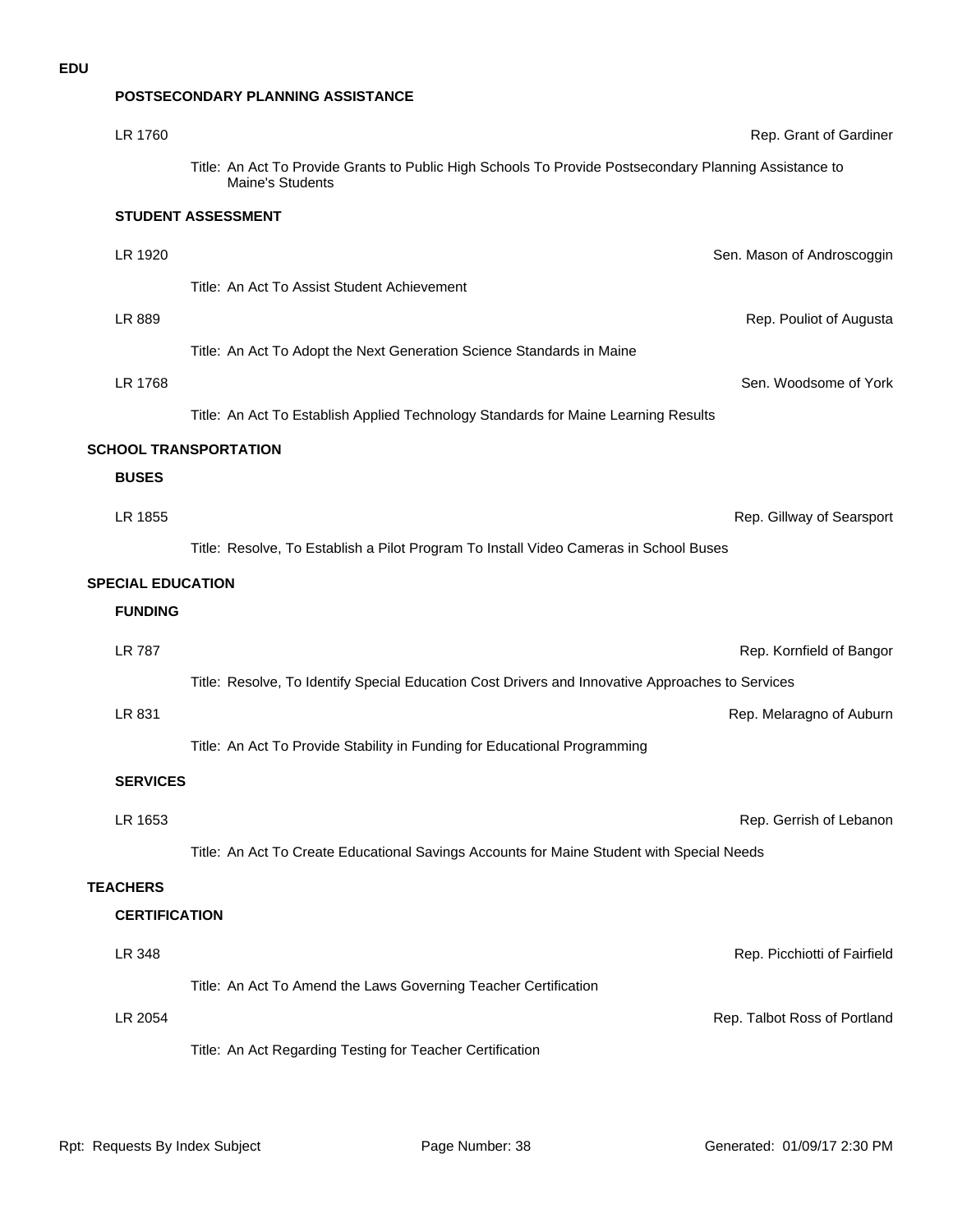| LR 1229             |                                                                                                                             | Rep. Mccrea of Fort Fairfield  |
|---------------------|-----------------------------------------------------------------------------------------------------------------------------|--------------------------------|
|                     | Title: An Act To Improve the Certification and Evaluation of New Educators and Administrators by Consolidating<br>Standards |                                |
|                     | <b>COLLECTIVE BARGAINING</b>                                                                                                |                                |
| LR 1307             |                                                                                                                             | Rep. Sylvester of Peaks Island |
|                     | Title: An Act To Clarify Collective Bargaining in School Districts                                                          |                                |
| LR 1309             |                                                                                                                             | Rep. Sylvester of Peaks Island |
|                     | Title: An Act To Clarify That Involuntary Transfer Is Subject To Collective Bargaining                                      |                                |
| <b>COMPENSATION</b> |                                                                                                                             |                                |
| LR 469              |                                                                                                                             | Rep. Timberlake of Turner      |
|                     | Title: An Act Requiring the State To Be Responsible for Paying Teachers                                                     |                                |
| LR 1889             |                                                                                                                             | Sen. Millett of Cumberland     |
|                     | Title: An Act To Establish Parity for Child Development Educators and Staff                                                 |                                |
| LR 1217             |                                                                                                                             | Rep. Collings of Portland      |
|                     | Title: An Act To Raise the Minimum Salary for Teachers                                                                      |                                |
| <b>CONTRACTS</b>    |                                                                                                                             |                                |
| <b>LR 128</b>       |                                                                                                                             | Rep. Pouliot of Augusta        |
|                     | Title: An Act To Establish a Statewide Contract for Secondary School Teachers                                               |                                |
| <b>EVALUATIONS</b>  |                                                                                                                             |                                |
| LR 1652             |                                                                                                                             | Rep. Fuller of Lewistor        |
|                     | Title: Resolve, To Evaluate Teacher Evaluation Effectiveness                                                                |                                |
| LR 943              |                                                                                                                             | Rep. Mccrea of Fort Fairfield  |
|                     | Title: An Act To Amend Teacher Evaluation Requirements                                                                      |                                |
| <b>TRAINING</b>     |                                                                                                                             |                                |
|                     |                                                                                                                             |                                |
| LR 156              |                                                                                                                             | Sen. Millett of Cumberland     |
| LR 841              | Title: An Act To Improve the Quality of Teachers                                                                            | Rep. Fuller of Lewistor        |
|                     | Title: An Act To Improve Teacher Preparation Programs                                                                       |                                |
|                     |                                                                                                                             |                                |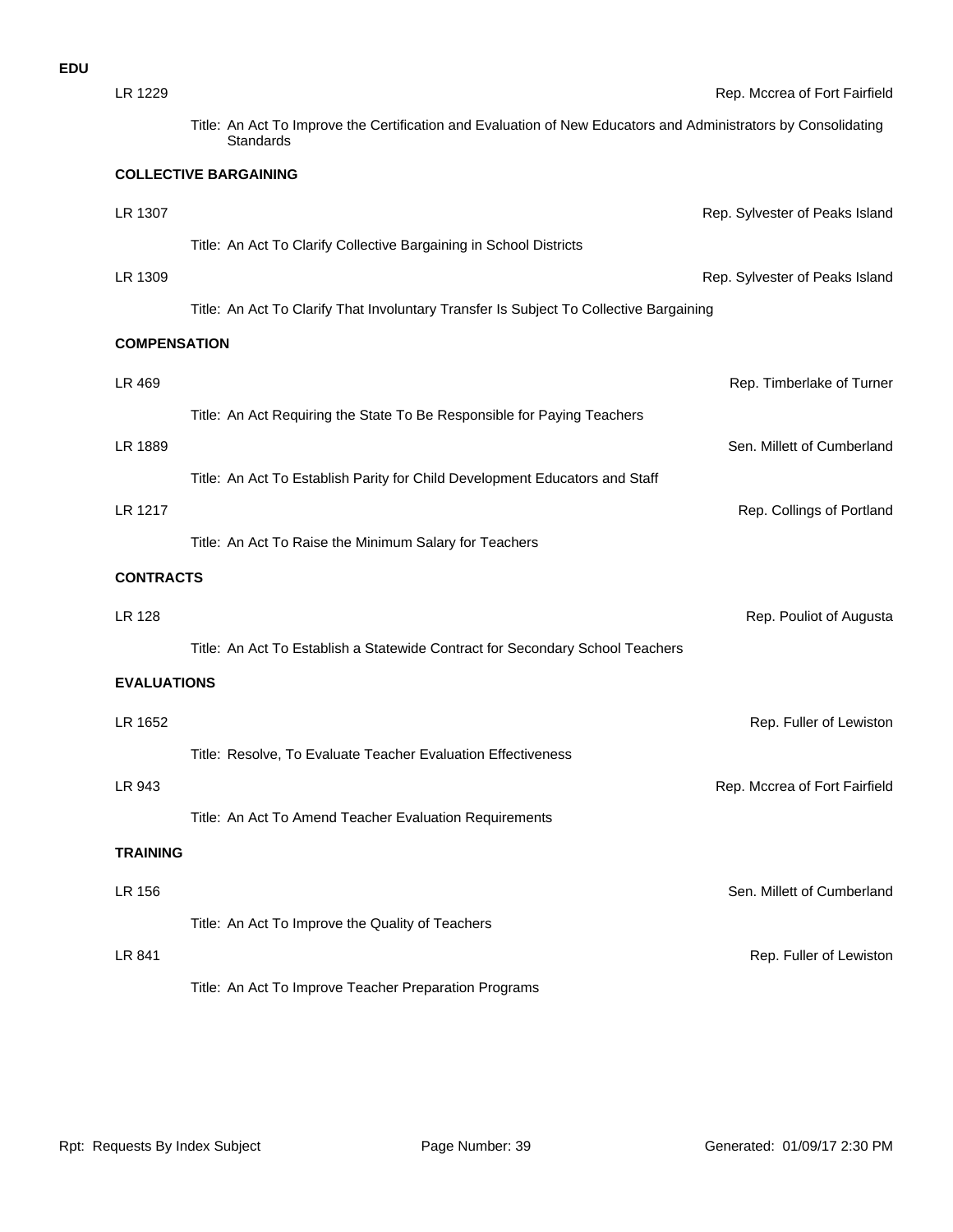#### **TRUANTS AND DROPOUTS**

### **HABITUAL TRUANCY**

|                       | <b>HABIIUAL IRUANCY</b>                                                                                                                                        |                            |
|-----------------------|----------------------------------------------------------------------------------------------------------------------------------------------------------------|----------------------------|
| LR 989                |                                                                                                                                                                | Rep. Kornfield of Bangor   |
|                       | Title: An Act To Reduce Absenteeism in Students from Prekindergarten to Third Grade                                                                            |                            |
| <b>INTERVENTION</b>   |                                                                                                                                                                |                            |
| LR 1689               |                                                                                                                                                                | Rep. Gerrish of Lebanon    |
|                       | Title: An Act To Amend Maine's Truancy Laws by Specifying Penalties for Noncompliance                                                                          |                            |
|                       | UNIVERSITY OF MAINE SYSTEM                                                                                                                                     |                            |
| <b>ADMINISTRATION</b> |                                                                                                                                                                |                            |
| LR 278                |                                                                                                                                                                | Rep. Fredette of Newport   |
|                       | Title: An Act To Enhance Higher Education in Maine through the Creation of a Unified Board of Higher Education                                                 |                            |
| LR 1505               |                                                                                                                                                                | Rep. Jorgensen of Portland |
|                       | Title: An Act To Build Maine's Workforce Development Capacity by Modernizing and Improving the Facilities and<br>Infrastructure of Maine's Public Universities |                            |
| <b>SOUTHERN MAINE</b> |                                                                                                                                                                |                            |
| LR 905                |                                                                                                                                                                | Sen. Volk of Cumberland    |
|                       | Title: An Act To Support Workforce Development by Increasing Engineering Capacity                                                                              |                            |
| LR 1976               |                                                                                                                                                                | Sen. Bellows of Kennebec   |
|                       | Title: An Act To Create the Maine Institute of Technology                                                                                                      |                            |
|                       |                                                                                                                                                                |                            |
| <b>AIR QUALITY</b>    |                                                                                                                                                                |                            |
| <b>EMISSIONS</b>      |                                                                                                                                                                |                            |
| LR 1383               |                                                                                                                                                                | Sen. Saviello of Franklin  |
|                       | Title: An Act To Modify the State Climate Action Plan                                                                                                          |                            |
| LR 1006               |                                                                                                                                                                | Rep. Tucker of Brunswick   |
|                       | Title: An Act To Update the Regional Greenhouse Gas Initiative                                                                                                 |                            |
|                       | <b>CONTAINERS - RETURNABLE</b>                                                                                                                                 |                            |
| <b>BOTTLES</b>        |                                                                                                                                                                |                            |
| LR 335                |                                                                                                                                                                | Rep. Harvell of Farmington |

Title: An Act To Expand Bottle Redemption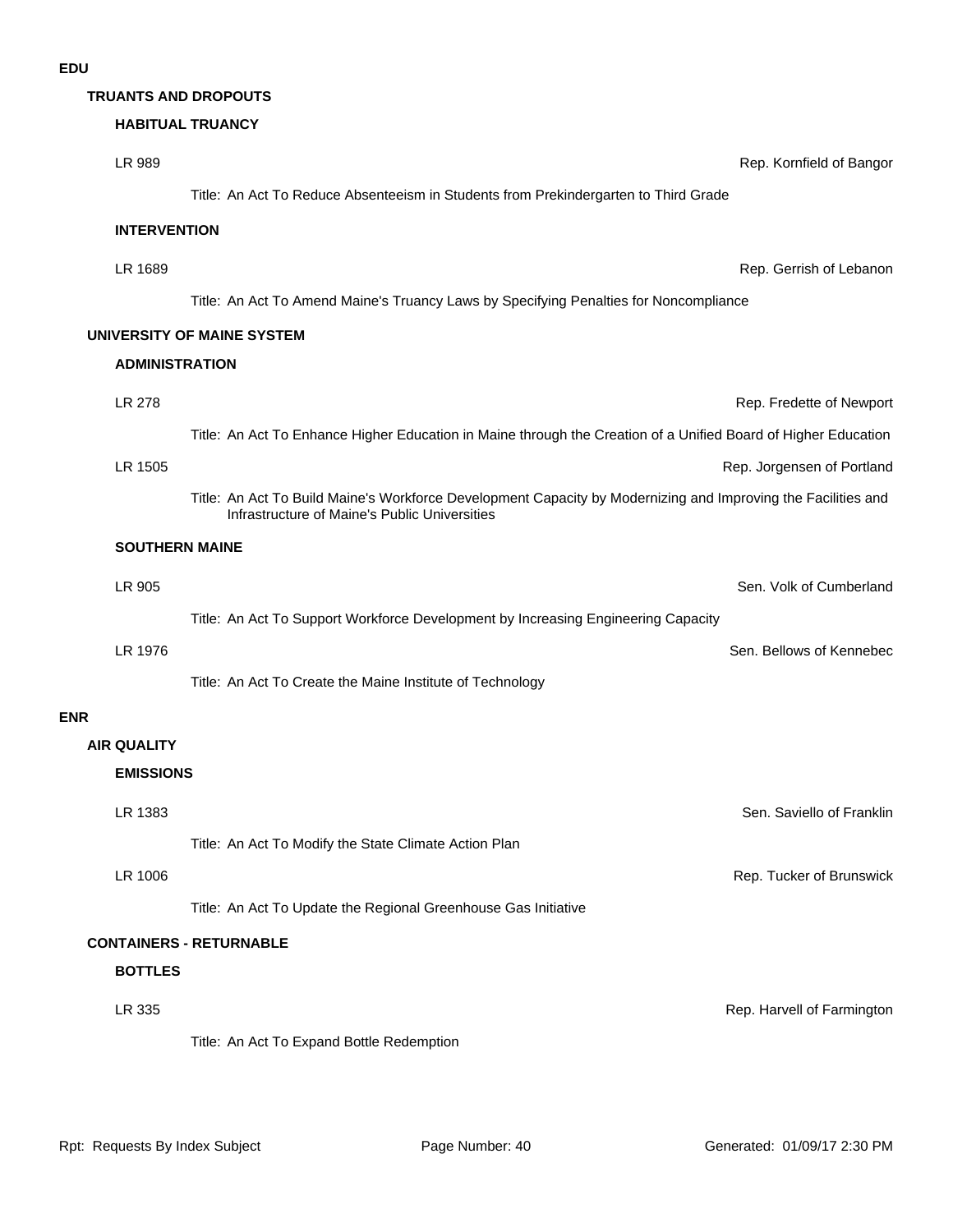| LR 476              | Rep. Austin of Gray                                                                                              |
|---------------------|------------------------------------------------------------------------------------------------------------------|
|                     | Title: An Act To Place a Deposit and Refund Value on Miniature Liquor Bottles                                    |
| LR 873              | Sen. Saviello of Franklin                                                                                        |
|                     | Title: An Act To Exclude Cardboard Beverage Containers from the Laws Governing Returnable Beverage<br>Containers |
| LR 1542             | Rep. Parry of Arundel                                                                                            |
|                     | Title: An Act To Fund the Maine Solid Waste Diversion Grant Program                                              |
| LR 95               | Rep. Mastraccio of Sanford                                                                                       |
|                     | Title: An Act To Include 50 Milliliter and Smaller Liquor Bottles in the Laws Governing Returnable Containers    |
| LR 99               | Rep. Grohman of Biddeford                                                                                        |
|                     | Title: An Act To Reduce Roadside Litter                                                                          |
| LR 639              | Rep. Austin of Skowhegan                                                                                         |
|                     | Title: An Act To Establish Redemption for Small Bottles of Alcohol                                               |
| <b>PLASTIC BAGS</b> |                                                                                                                  |
| LR 201              | Rep. Devin of Newcastle                                                                                          |
|                     | Title: An Act To Phase Out the Use of Single-use Plastic Shopping Bags                                           |
| LR 565              | Rep. Parker of South Berwick                                                                                     |
|                     | Title: An Act To Eliminate the Use of Plastic Bags in Retail Stores                                              |
|                     | <b>ENVIRONMENTAL PROTECTION DEPT</b>                                                                             |
| <b>PERMITTING</b>   |                                                                                                                  |
| LR 1846             | Rep. Chapman of Brooksville                                                                                      |
|                     | Title: An Act To Establish a Mining Advisory Panel                                                               |
| <b>POWERS</b>       |                                                                                                                  |
| LR 2098             | Rep. Hamann of South Portland                                                                                    |
|                     | Title: An Act To Protect Maine's Environment                                                                     |
| LR 1977             | Rep. Hilliard of Belgrade                                                                                        |
|                     | Title: An Act To Standardize the Law Concerning Property Transfers and To Protect Water Quality                  |
| <b>PROCEDURES</b>   |                                                                                                                  |
|                     |                                                                                                                  |
| LR 1339             | Rep. Tucker of Brunswick                                                                                         |
|                     | Title: An Act To Revise Maine's Environmental Laws                                                               |
|                     |                                                                                                                  |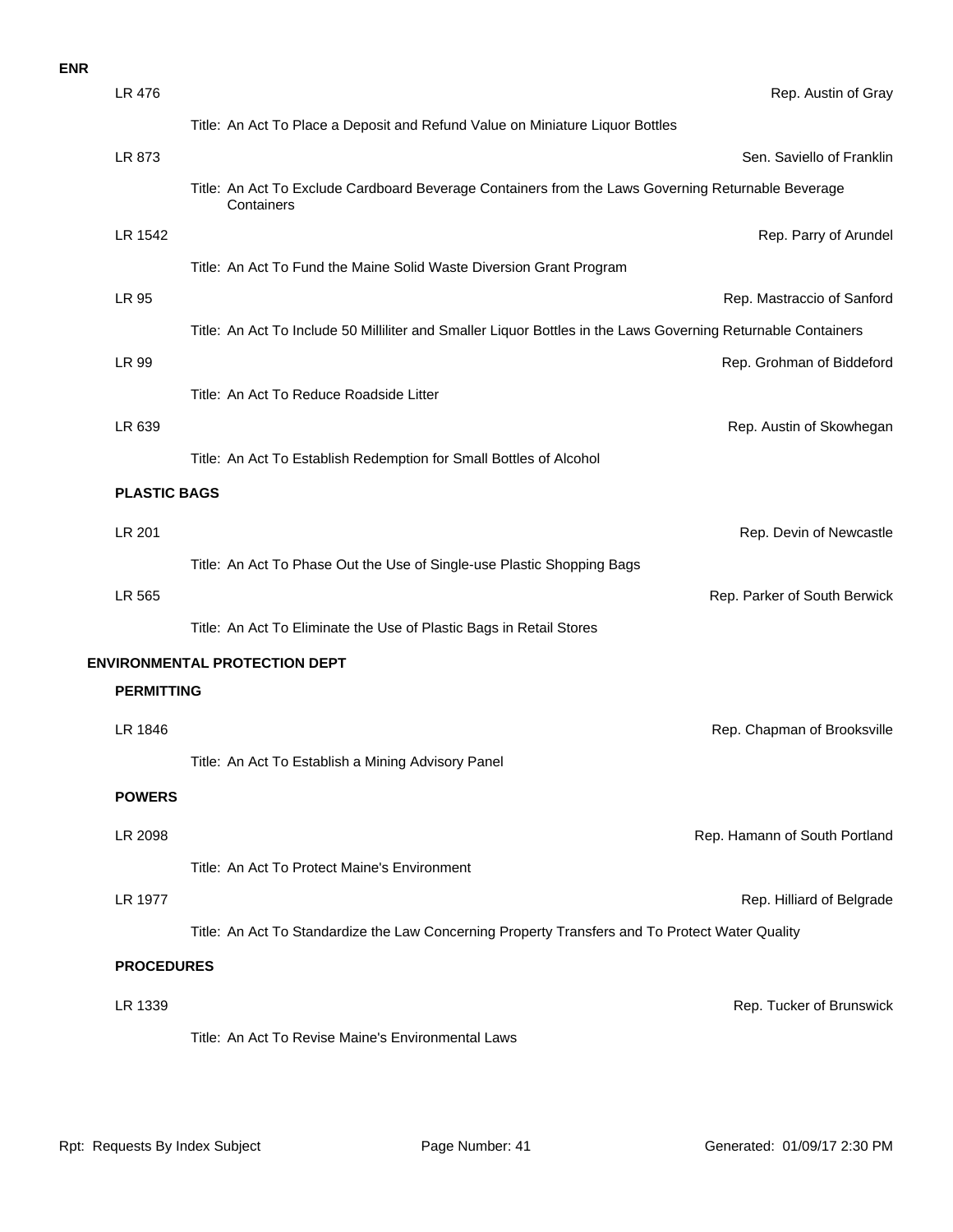| <b>RULES</b>         |                                                                                                                                                             |                                |
|----------------------|-------------------------------------------------------------------------------------------------------------------------------------------------------------|--------------------------------|
| LR 1713              |                                                                                                                                                             | Rep. Pierce of Dresden         |
|                      | Title: An Act To Increase Investment and Regulatory Stability                                                                                               |                                |
| <b>FUELS</b>         |                                                                                                                                                             |                                |
| <b>GASOLINE</b>      |                                                                                                                                                             |                                |
| LR 2002              |                                                                                                                                                             | Rep. Mccrea of Fort Fairfield  |
|                      | Title: An Act To Promote Fairness for Rural Maine Residents Regarding Gasoline Prices                                                                       |                                |
|                      | <b>REFORMULATED FUEL</b>                                                                                                                                    |                                |
| LR 1747              |                                                                                                                                                             | Sen. Hamper of Oxford          |
|                      | Title: An Act To Remove the Reformulated Gasoline Requirement                                                                                               |                                |
| <b>GROUND WATER</b>  |                                                                                                                                                             |                                |
| <b>CONSERVATION</b>  |                                                                                                                                                             |                                |
| LR 553               |                                                                                                                                                             | Rep. Sylvester of Peaks Island |
|                      | Title: An Act To Create the Maine Water Trust To Regulate and Protect Maine's Water Supply and Ensure the<br>Quantity and Quality of Maine's Drinking Water |                                |
| <b>CONTAMINATION</b> |                                                                                                                                                             |                                |
| LR 1448              |                                                                                                                                                             | Sen. Maker of Washington       |
|                      | Title: An Act To Increase Affordability of Safe Drinking Water for Maine Families                                                                           |                                |
| LR 1823              |                                                                                                                                                             | Rep. Chapman of Brooksville    |
|                      | Title: An Act To Prevent Metallic Mineral Mining                                                                                                            |                                |
| LR 1850              |                                                                                                                                                             | Rep. Chapman of Brooksville    |
|                      | Title: An Act To Clarify the Use of State Land Designated for Recreational or Conservation Purposes                                                         |                                |
| LR 42                |                                                                                                                                                             | Rep. Brooks of Lewiston        |
|                      | Title: An Act To Promote Lead Testing of Drinking Water for Maine Families                                                                                  |                                |
| LR 1442              |                                                                                                                                                             | Sen. Carson of Cumberland      |
|                      | Title: An Act To Protect Maine's Clean Water and Taxpayers from Mining Pollution                                                                            |                                |
| <b>WELLS</b>         |                                                                                                                                                             |                                |
| LR 1673              |                                                                                                                                                             | Rep. Fredette of Newport       |
|                      | Title: An Act To Protect Maine Families by Enhancing Maine's Well Water Regulations                                                                         |                                |
| LR 1019              |                                                                                                                                                             | Rep. Cooper of Yarmouth        |
|                      | Title: An Act To Ensure Safe Drinking Water for Maine Families                                                                                              |                                |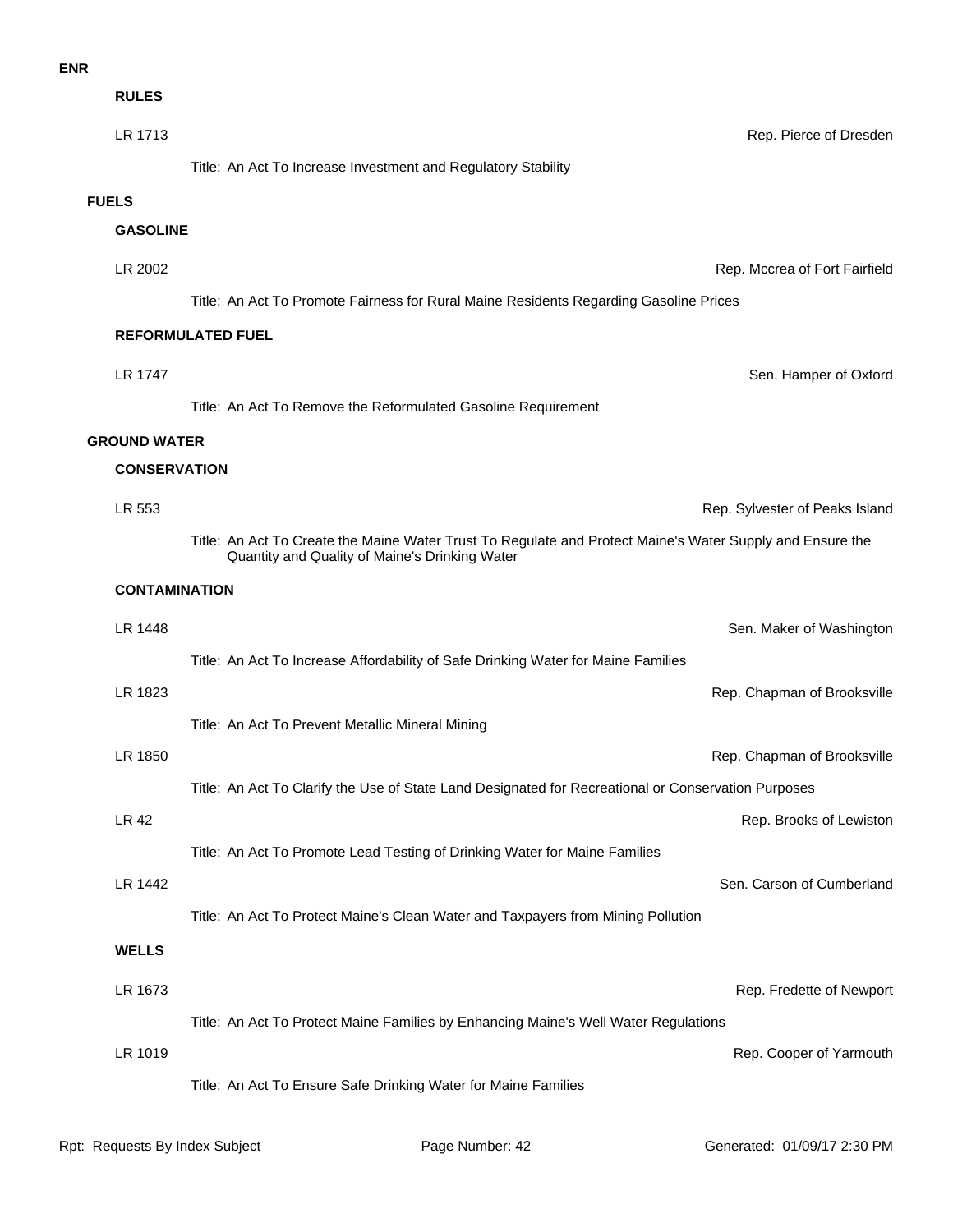| <b>ENR</b> |                 |                                                                                                                  |                                |
|------------|-----------------|------------------------------------------------------------------------------------------------------------------|--------------------------------|
|            | LR 1700         |                                                                                                                  | Rep. Vachon of Scarborough     |
|            |                 | Title: An Act To Ensure Safe Drinking Water for Maine Families                                                   |                                |
|            | LR 392          |                                                                                                                  | Rep. Ackley of Monmouth        |
|            |                 | Title: An Act To Ensure Safe Drinking Water for Maine Families                                                   |                                |
|            | <b>LAND USE</b> |                                                                                                                  |                                |
|            |                 | <b>COMPREHENSIVE PLANS</b>                                                                                       |                                |
|            | LR 1238         |                                                                                                                  | Sen. Libby of Androscoggin     |
|            |                 | Title: An Act To Streamline the Review Process When Dividing a Building into 3 or More Dwelling Units            |                                |
|            | <b>LR72</b>     |                                                                                                                  | Rep. Blume of York Beach       |
|            |                 | Title: An Act To Help Municipalities Prepare for Changes in Sea Level                                            |                                |
|            | <b>LR 420</b>   |                                                                                                                  | Rep. Blume of York Beach       |
|            |                 | Title: Resolve, To Create the Maine Coastal Risk and Hazards Commission                                          |                                |
|            | <b>PERMITS</b>  |                                                                                                                  |                                |
|            | LR 1703         |                                                                                                                  | Rep. Martin of Eagle Lake      |
|            |                 | Title: An Act To Outlaw Fracking in Maine To Prevent Threats to Maine's Drinking Water                           |                                |
|            | LR 1869         |                                                                                                                  | Rep. Chapman of Brooksville    |
|            |                 | Title: An Act To Declare a Moratorium on Metallic Mineral Mining                                                 |                                |
|            | LR 1069         |                                                                                                                  | Rep. Duchesne of Hudson        |
|            |                 | Title: An Act To Prohibit the Mining of Massive Sulfide Ore Deposits under the Maine Metallic Mineral Mining Act |                                |
|            | LR 1074         |                                                                                                                  | Rep. Duchesne of Hudson        |
|            |                 | Title: An Act To Prohibit the Mining of Massive Sulfide Ore Deposits on State Lands                              |                                |
|            | LR 1377         |                                                                                                                  | Sen. Saviello of Franklin      |
|            |                 | Title: An Act To Modify the Mining Laws                                                                          |                                |
|            |                 | <b>SAND AND GRAVEL PITS</b>                                                                                      |                                |
|            | LR 2049         |                                                                                                                  | Rep. Espling of New Gloucester |
|            |                 | Title: An Act To Amend the Law Regarding Sand and Gravel Pits                                                    |                                |
|            |                 | <b>SHORELAND ZONING</b>                                                                                          |                                |
|            | LR 933          |                                                                                                                  | Rep. Turner of Burlington      |
|            |                 | Title: An Act To Amend the Laws Governing Shoreland Zoning                                                       |                                |
|            | LR 1058         |                                                                                                                  | Rep. Espling of New Gloucester |
|            |                 | Title: An Act To Amend the Shoreland Zoning Laws                                                                 |                                |
|            |                 |                                                                                                                  |                                |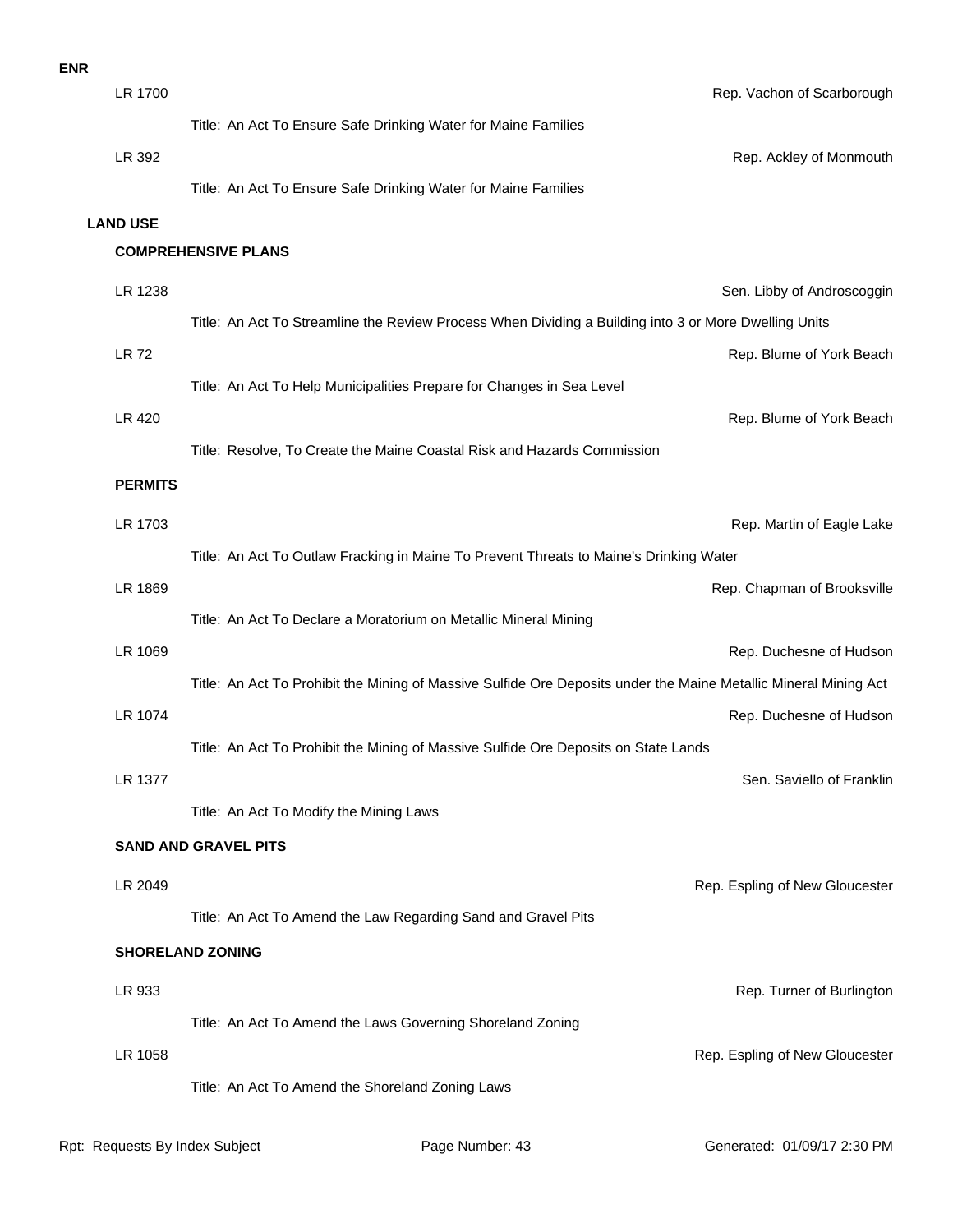## **SPILLS OILS** LR 869 Rep. Denno of Cumberland Center Title: An Act To Amend the Municipal Subdivision Laws LR 1496 Rep. Jorgensen of Portland Title: An Act To Amend the Laws Governing the Review of Subdivisions **SUBDIVISIONS LR 1781** Rep. Blume of York Beach Title: An Act To Improve Shoreland Zoning Rules and Enforcement To Support Municipalities **LR 2152** Rep. Blume of York Beach Title: An Act To Increase Vegetative Buffers in the Shoreland Zone LR 2103 **Rep. Hamann of South Portland** Title: An Act To Clarify the Laws Governing Shoreland Zoning LR 1268 Rep. Devin of Newcastle Title: An Act To Establish a Generally Applicable Regulatory Standard To Address Impacts of Sea Level Change and Storm Surge **ENR**

LR 105 Sen. Chipman of Cumberland Title: An Act To Prevent Oil Spills in Casco Bay

#### **PROTECTED NATURAL RESOURCES**

#### **OMNIBUS**

LR 981 Rep. Picchiotti of Fairfield Title: An Act To Amend the Natural Resources Protection Act

**WETLANDS**

LR 1402 Sen. Saviello of Franklin

Title: An Act To Provide Enhanced Environmental Impact Regulation for Recreational Gold Prospecting

#### **SURFACE WATER**

#### **LAKES**

| LR 633  |                                        | Rep. Cebra of Naples      |
|---------|----------------------------------------|---------------------------|
|         | Title: An Act To Protect Maine's Lakes |                           |
| LR 1363 | .                                      | Sen. Saviello of Franklin |

Title: An Act To Increase Funding for the Youth Conservation Corps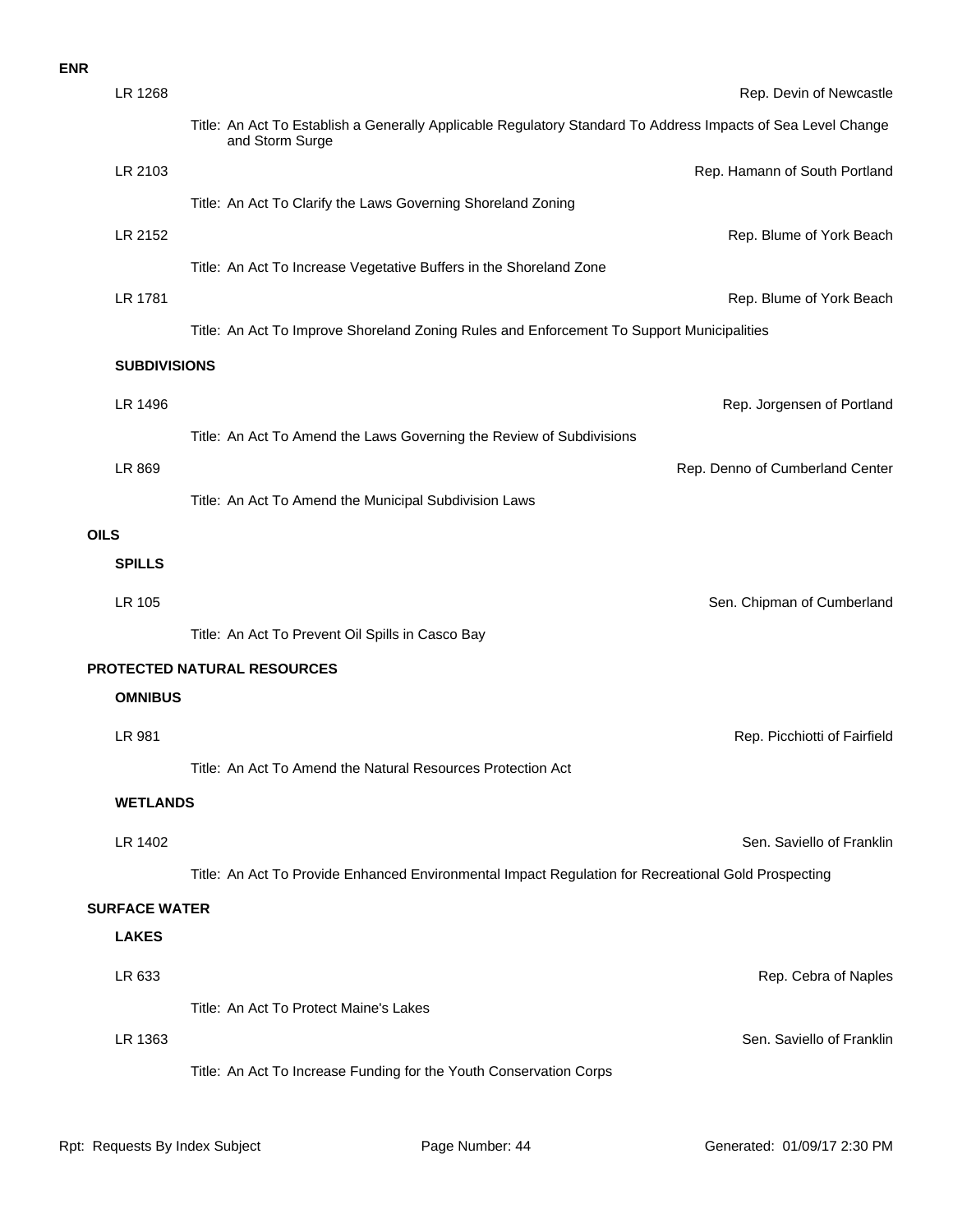| LR 1365                 | Sen. Saviello of Franklin                                                                                                                                          |
|-------------------------|--------------------------------------------------------------------------------------------------------------------------------------------------------------------|
|                         | Title: An Act To Better Understand and Control Milfoil                                                                                                             |
| LR 1241                 | Rep. Ginzler of Bridgton                                                                                                                                           |
|                         | Title: An Act To Protect Maine Lakes and Ponds from Invasive Species                                                                                               |
| LR 1648                 | Rep. Ackley of Monmouth                                                                                                                                            |
|                         | Title: An Act To Appropriate Funds To Mitigate the Spread of Invasive Milfoil in Wilson Stream                                                                     |
| <b>RIVERS</b>           |                                                                                                                                                                    |
|                         |                                                                                                                                                                    |
| LR 1839                 | Sen. Carpenter of Aroostook                                                                                                                                        |
|                         | Title: Resolve, To Change the Name of Captain Ambrose Bear Stream                                                                                                  |
| <b>TOXIC SUBSTANCES</b> |                                                                                                                                                                    |
| <b>TOXIC CHEMICALS</b>  |                                                                                                                                                                    |
| LR 412                  | Rep. Kumiega, III of Deer Isle                                                                                                                                     |
|                         | Title: An Act To Protect Firefighters by Prohibiting the Sale and Distribution of New Upholstered Furniture<br><b>Containing Certain Flame-retardant Chemicals</b> |
| LR 204                  | Rep. Devin of Newcastle                                                                                                                                            |
|                         | Title: An Act To Protect Firefighters by Prohibiting the Sale and Distribution of New Upholstered Furniture<br><b>Containing Certain Flame-retardant Chemicals</b> |
| <b>WASTE FACILITIES</b> |                                                                                                                                                                    |
| <b>LANDFILLS</b>        |                                                                                                                                                                    |
| LR 462                  | Sen. Cushing of Penobscot                                                                                                                                          |
|                         | Title: An Act To Better Monitor Solid Waste in State-owned Landfills                                                                                               |
| LR 1516                 | Sen. Dill of Penobscot                                                                                                                                             |
|                         | Title: An Act To Amend the Laws Governing the Extension of the Funding Period for Landfill Closure Costs                                                           |
| <b>WASTES</b>           |                                                                                                                                                                    |
| <b>CONTAINERS</b>       |                                                                                                                                                                    |
|                         |                                                                                                                                                                    |
| LR 923                  | Rep. Zeigler of Montville                                                                                                                                          |
|                         | Title: An Act To Prohibit the Use of Certain Disposable Food Service Containers                                                                                    |
| <b>OMNIBUS</b>          |                                                                                                                                                                    |
| LR <sub>8</sub>         | Rep. Campbell of Orrington                                                                                                                                         |
|                         | Title: An Act To Create a Sustainable Solid Waste Management Program That Focuses on the Encouragement<br>of the Use of Recycled Commodities in Manufacturing      |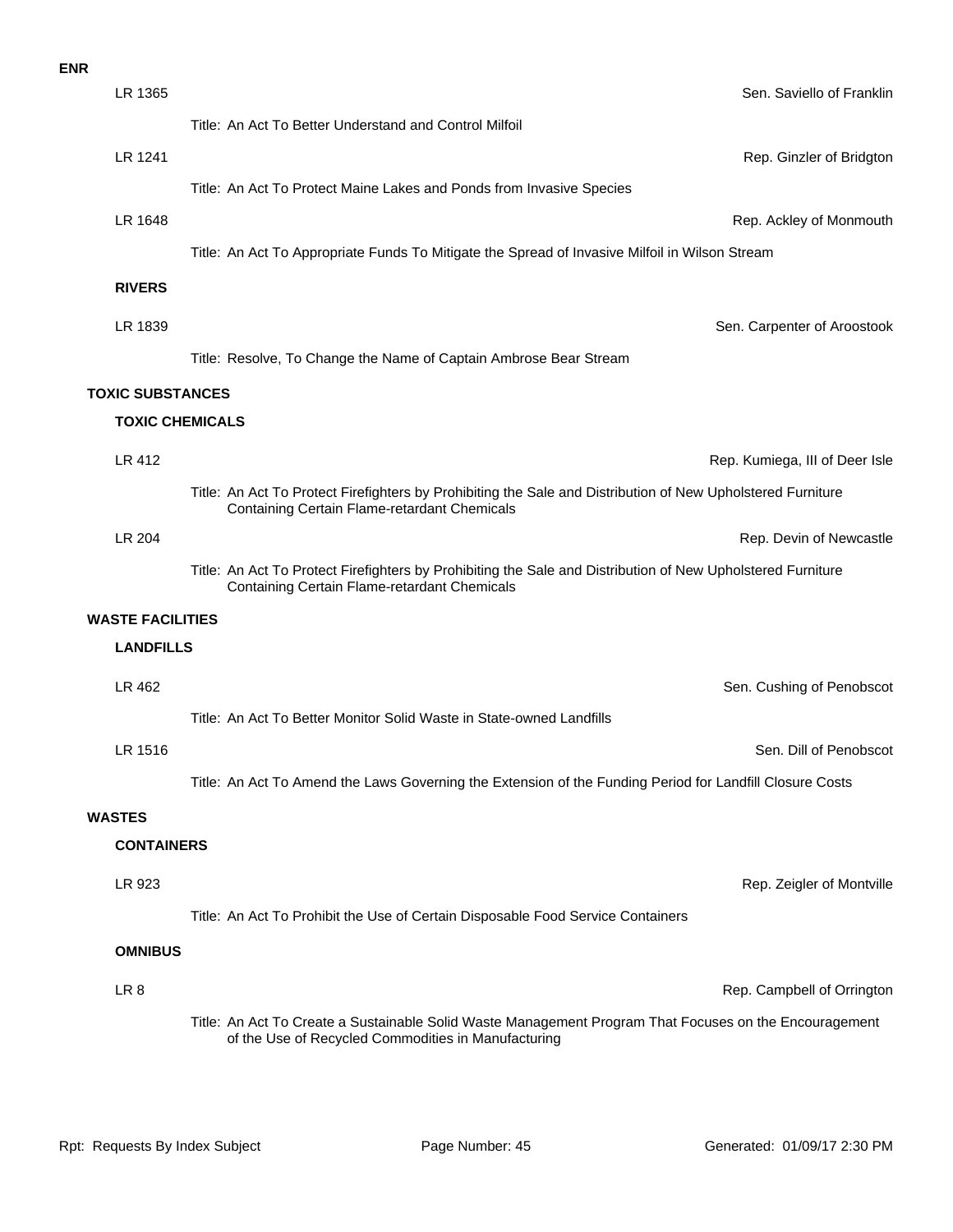| LR 1373               |                                                                                                                                       | Sen. Saviello of Franklin |
|-----------------------|---------------------------------------------------------------------------------------------------------------------------------------|---------------------------|
|                       | Title: An Act To Improve Maine's Solid Waste Laws                                                                                     |                           |
| <b>RECYCLING</b>      |                                                                                                                                       |                           |
| <b>LR 444</b>         |                                                                                                                                       | Sen. Saviello of Franklin |
|                       | Title: An Act To Establish a Carpet Stewardship Program                                                                               |                           |
| LR 445                |                                                                                                                                       | Sen. Saviello of Franklin |
|                       | Title: An Act To Establish a Mattress Stewardship Program                                                                             |                           |
| LR 1399               |                                                                                                                                       | Sen. Saviello of Franklin |
|                       | Title: An Act To Increase Reporting on Recyclables                                                                                    |                           |
| <b>SPECIAL WASTES</b> |                                                                                                                                       |                           |
| <b>LR 47</b>          |                                                                                                                                       | Sen. Saviello of Franklin |
|                       | Title: An Act To Establish a Stewardship Program for Certain Rechargeable Batteries                                                   |                           |
| LR 2136               |                                                                                                                                       | Rep. Blume of York Beach  |
|                       | Title: An Act To Create Extended Producer Responsibility for Post-consumer Waste Generated from the Use of<br><b>Tobacco Products</b> |                           |
| LR 1664               |                                                                                                                                       | Rep. Ward of Dedham       |
|                       | Title: An Act To Reduce Restrictions on the Disposal of Batteries                                                                     |                           |
| WATER QUALITY         |                                                                                                                                       |                           |
|                       | <b>OVERBOARD DISCHARGES</b>                                                                                                           |                           |
| LR 1468               |                                                                                                                                       | Rep. Fay of Raymond       |
|                       | Title: An Act To Create a Penalty for the Discharge of Septic Waste from Watercraft into the Inland Waters                            |                           |
| <b>SEPTIC SYSTEMS</b> |                                                                                                                                       |                           |
| LR 1364               |                                                                                                                                       | Sen. Saviello of Franklin |
|                       | Title: An Act Regarding Septic Systems                                                                                                |                           |
| LR 1141               |                                                                                                                                       | Rep. Blume of York Beach  |
|                       | Title: An Act To Protect Public Health through Septic Tank Inspections                                                                |                           |
|                       | <b>WASTEWATER DISCHARGES</b>                                                                                                          |                           |
| LR 1400               |                                                                                                                                       | Sen. Saviello of Franklin |
|                       | Title: An Act To Increase Wastewater Management Responsibility                                                                        |                           |
|                       |                                                                                                                                       |                           |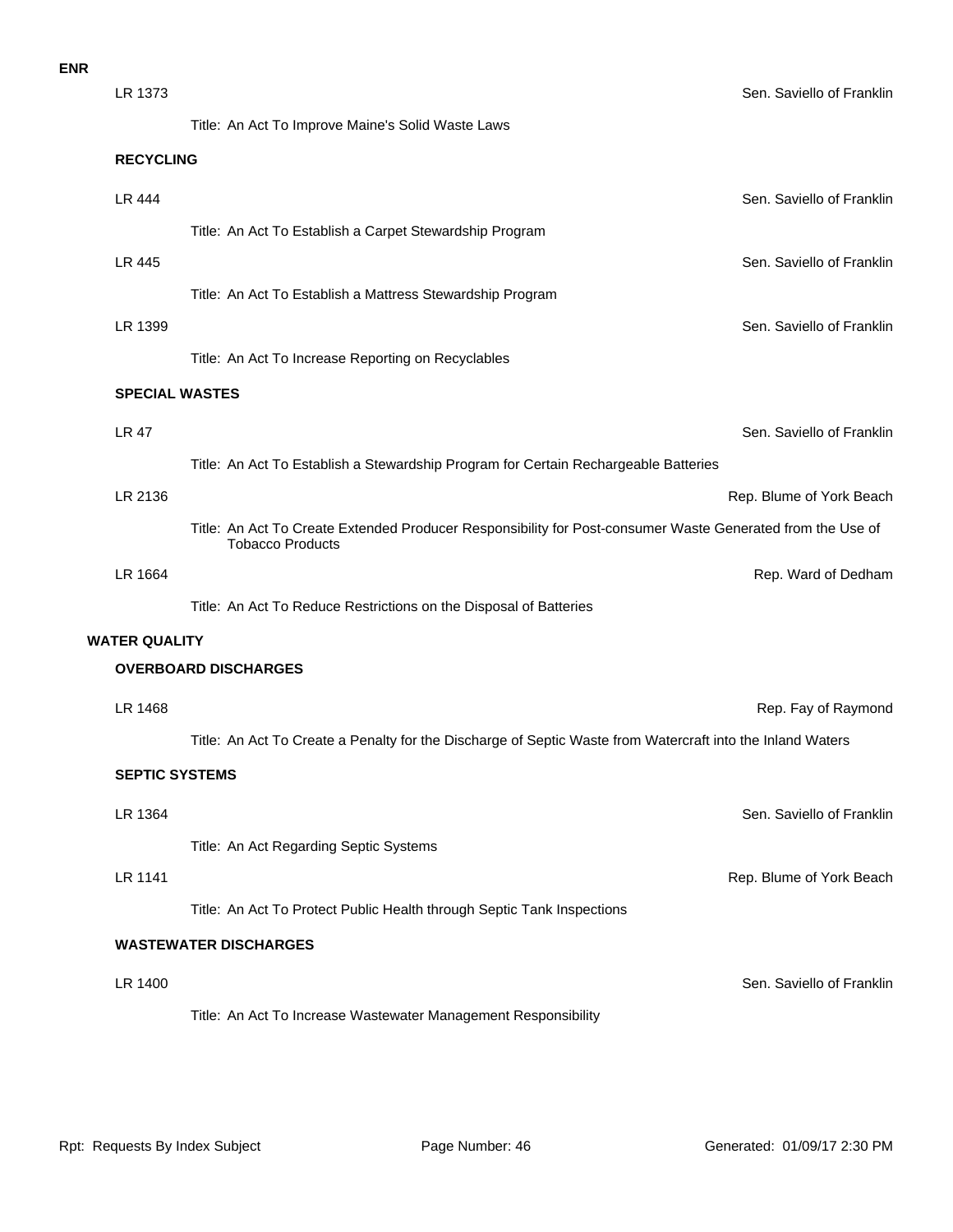#### **ALTERNATIVE ENERGY**

#### **HYDROPOWER**

| LR 1605         |                                                                                                 | Rep. O'Connor of Berwick |
|-----------------|-------------------------------------------------------------------------------------------------|--------------------------|
|                 | Title: An Act To Remove the 100-megawatt Limit on Hydropower under the Renewable Resources Laws |                          |
| <b>PRODUCTS</b> |                                                                                                 |                          |

## LR 178 Rep. Fredette of Newport Title: An Act Regarding Renewable Portfolio Standards **RENEWABLE RESOURCES** LR 1380 Sen. Saviello of Franklin Title: An Act To Protect the Biomass Industry

LR 153 Spkr. Gideon of Freeport

#### Title: An Act To Modernize the Renewable Portfolio Standard

#### **SOLAR ENERGY**

| LR 179  |                                                                                               | Rep. Fredette of Newport   |
|---------|-----------------------------------------------------------------------------------------------|----------------------------|
|         | Title: An Act To Enhance the Commercial Development of Solar Energy                           |                            |
| LR 1856 |                                                                                               | Rep. Harvell of Farmington |
|         | Title: An Act Regarding Large-scale Community Solar Procurement                               |                            |
| LR 19   |                                                                                               | Rep. Campbell of Orrington |
|         | Title: An Act To Encourage and Support Solar Energy for Use in the Private and Public Sectors |                            |
| LR 1071 |                                                                                               | Rep. Berry of Bowdoinham   |
|         | Title: An Act To Protect and Expand Access to Solar Power in Maine                            |                            |
| LR 1367 |                                                                                               | Sen. Saviello of Franklin  |
|         | Title: An Act Regarding Solar Power for Farms and Businesses                                  |                            |
| LR 34   |                                                                                               | Spkr. Gideon of Freeport   |
|         | Title: An Act To Grow Maine's Economy through Increased Solar Power Generation                |                            |
| LR 402  |                                                                                               | Sen. Breen of Cumberland   |
|         | Title: An Act To Promote the Development of Solar Energy in Maine                             |                            |
| LR 1424 |                                                                                               | Sen. Woodsome of York      |
|         | Title: An Act To Advance Locally Owned Solar Energy Systems                                   |                            |
| LR 1425 |                                                                                               | Sen. Woodsome of York      |
|         | Title: An Act To Modernize Community Solar Policy                                             |                            |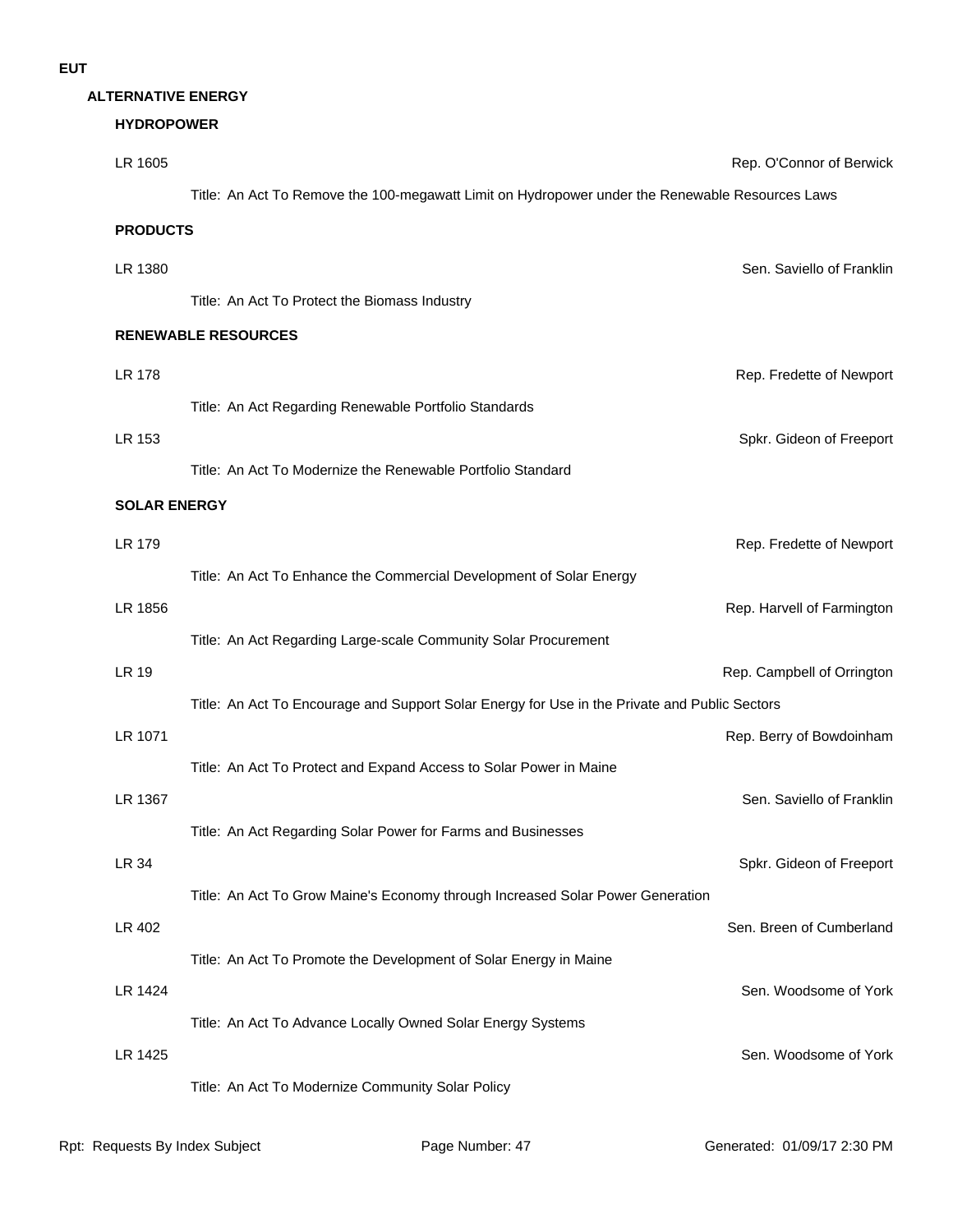| <b>EUT</b> |                           |                                                                                                                                                                 |
|------------|---------------------------|-----------------------------------------------------------------------------------------------------------------------------------------------------------------|
|            | LR 528                    | Rep. Denno of Cumberland Center                                                                                                                                 |
|            |                           | Title: An Act To Modernize Maine's Solar Power Policy and Encourage Economic Development                                                                        |
|            | LR 1944                   | Rep. Sheats of Auburn                                                                                                                                           |
|            |                           | Title: An Act To Address Solar Power in Maine                                                                                                                   |
|            | LR 394                    | Rep. Ackley of Monmouth                                                                                                                                         |
|            |                           | Title: An Act To Modernize Maine's Solar Power Policy and Encourage Economic Development                                                                        |
|            | <b>WIND ENERGY</b>        |                                                                                                                                                                 |
|            | LR 1613                   | Sen. Dow of Lincoln                                                                                                                                             |
|            |                           | Title: An Act To Protect Monhegan Island                                                                                                                        |
|            | LR 1887                   | Sen. Dion of Cumberland                                                                                                                                         |
|            |                           | Title: An Act To Protect Electric Ratepayers under the Maine Wind Energy Act                                                                                    |
|            | LR 1446                   | Rep. Winsor of Norway                                                                                                                                           |
|            |                           | Title: An Act To Protect the Scenic Character of Maine's Special Places                                                                                         |
|            | LR 1706                   | Rep. Wadsworth of Hiram                                                                                                                                         |
|            |                           | Title: An Act To Protect Scenic Resources of State and National Significance                                                                                    |
|            | <b>ELECTRIC UTILITIES</b> |                                                                                                                                                                 |
|            | <b>DELIVERY</b>           |                                                                                                                                                                 |
|            | LR 667                    | Sen. Miramant of Knox                                                                                                                                           |
|            |                           | Title: An Act To Prohibit an Electric Utility from Charging a Customer a Fee for Using an Electromechanical<br>Meter                                            |
|            | LR 1551                   | Sen. Hamper of Oxford                                                                                                                                           |
|            |                           | Title: An Act To Increase Transparency in Maine's Electricity Market                                                                                            |
|            | LR 1259                   | Rep. Harvell of Farmington                                                                                                                                      |
|            |                           | Title: An Act To Clarify the Ability of an Affiliate To Own Power Generation outside of the Affiliated Utility's<br>Territory                                   |
|            | LR 1740                   | Sen. Dion of Cumberland                                                                                                                                         |
|            |                           | Title: An Act To Allow for Greater Energy Competition in Maine by Amending the Law Governing Electric<br>Generation or Generation-related Assets by Affiliates  |
|            | LR 126                    | Rep. Campbell of Orrington                                                                                                                                      |
|            |                           | Title: An Act To Manage Electricity Rates To Lower Consumer Electricity Bills and Increase Utilities' Cash Flow<br>through 3rd-party Management of Smart Meters |
|            | LR 1129                   | Sen. Jackson of Aroostook                                                                                                                                       |
|            |                           | Title: An Act To Create a Pilot Project To Stimulate Economic Development in Northern Maine                                                                     |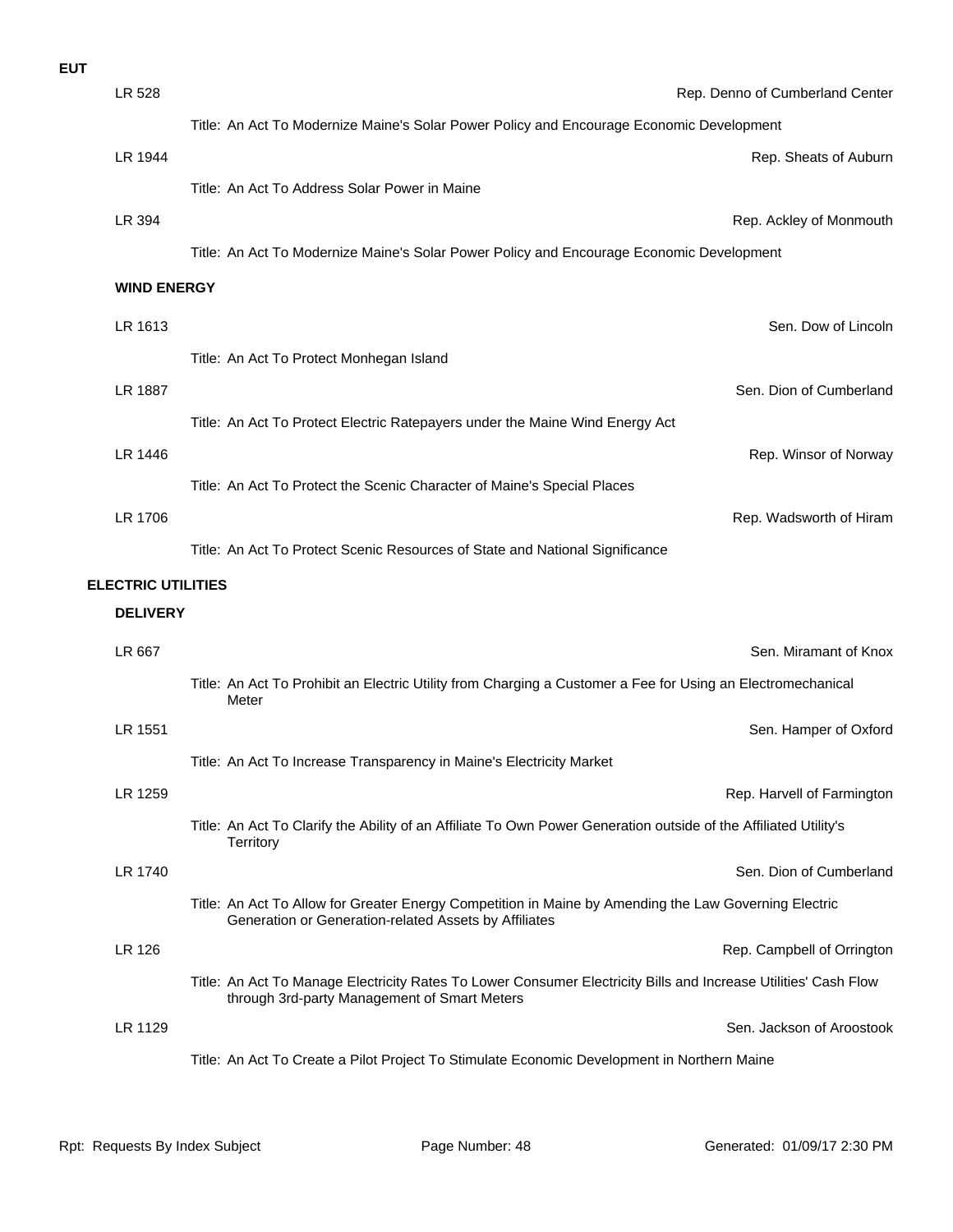| <b>EUT</b> |                 |                                                                                                     |                                |
|------------|-----------------|-----------------------------------------------------------------------------------------------------|--------------------------------|
|            | LR 2117         |                                                                                                     | Rep. Devin of Newcastle        |
|            |                 | Title: An Act To Enable Municipalities Working with Utilities To Establish Microgrids               |                                |
|            | <b>LR 151</b>   |                                                                                                     | Spkr. Gideon of Freeport       |
|            |                 | Title: An Act To Modernize Maine's Electricity Grid                                                 |                                |
|            | <b>PLANNING</b> |                                                                                                     |                                |
|            | LR 1688         |                                                                                                     | Sen. Dion of Cumberland        |
|            |                 | Title: An Act To Control Transmission Costs through the Development of Nontransmission Alternatives |                                |
|            | LR 2153         |                                                                                                     | Rep. Chapman of Brooksville    |
|            |                 | Title: An Act To Implement Electric Grid Reliability Recommendations                                |                                |
|            | <b>RATES</b>    |                                                                                                     |                                |
|            | LR 952          |                                                                                                     | Rep. Higgins of Dover-Foxcroft |
|            |                 | Title: An Act To Limit Rates Charged by Competitive Electricity Providers                           |                                |
|            |                 | <b>TRANSMISSION LINES</b>                                                                           |                                |
|            | LR 1397         |                                                                                                     | Rep. Rykerson of Kittery       |
|            |                 | Title: An Act To Support Resiliency of the Maine Electric Grid                                      |                                |
|            | <b>ENERGY</b>   |                                                                                                     |                                |
|            |                 | <b>EFFICIENCY MAINE TRUST</b>                                                                       |                                |
|            | LR 2047         |                                                                                                     | Rep. Wadsworth of Hiram        |
|            |                 | Title: An Act To Reduce Electric Rates for Maine Businesses                                         |                                |
|            |                 | <b>ELECTRICITY GENERATION</b>                                                                       |                                |
|            | LR 581          |                                                                                                     | Rep. Kinney of Limington       |
|            |                 | Title: An Act To Limit Radio Frequency Interference from Certain Grow Light Ballasts                |                                |
|            | <b>PLANNING</b> |                                                                                                     |                                |
|            | LR 1211         |                                                                                                     | Rep. Fredette of Newport       |
|            |                 | Title: An Act To Create the Maine Energy Office                                                     |                                |
|            | LR 152          |                                                                                                     | Spkr. Gideon of Freeport       |
|            |                 | Title: An Act To Establish Energy Policy in Maine                                                   |                                |
|            | LR 1337         |                                                                                                     | Spkr. Gideon of Freeport       |
|            |                 | Title: An Act Regarding State Energy Policy                                                         |                                |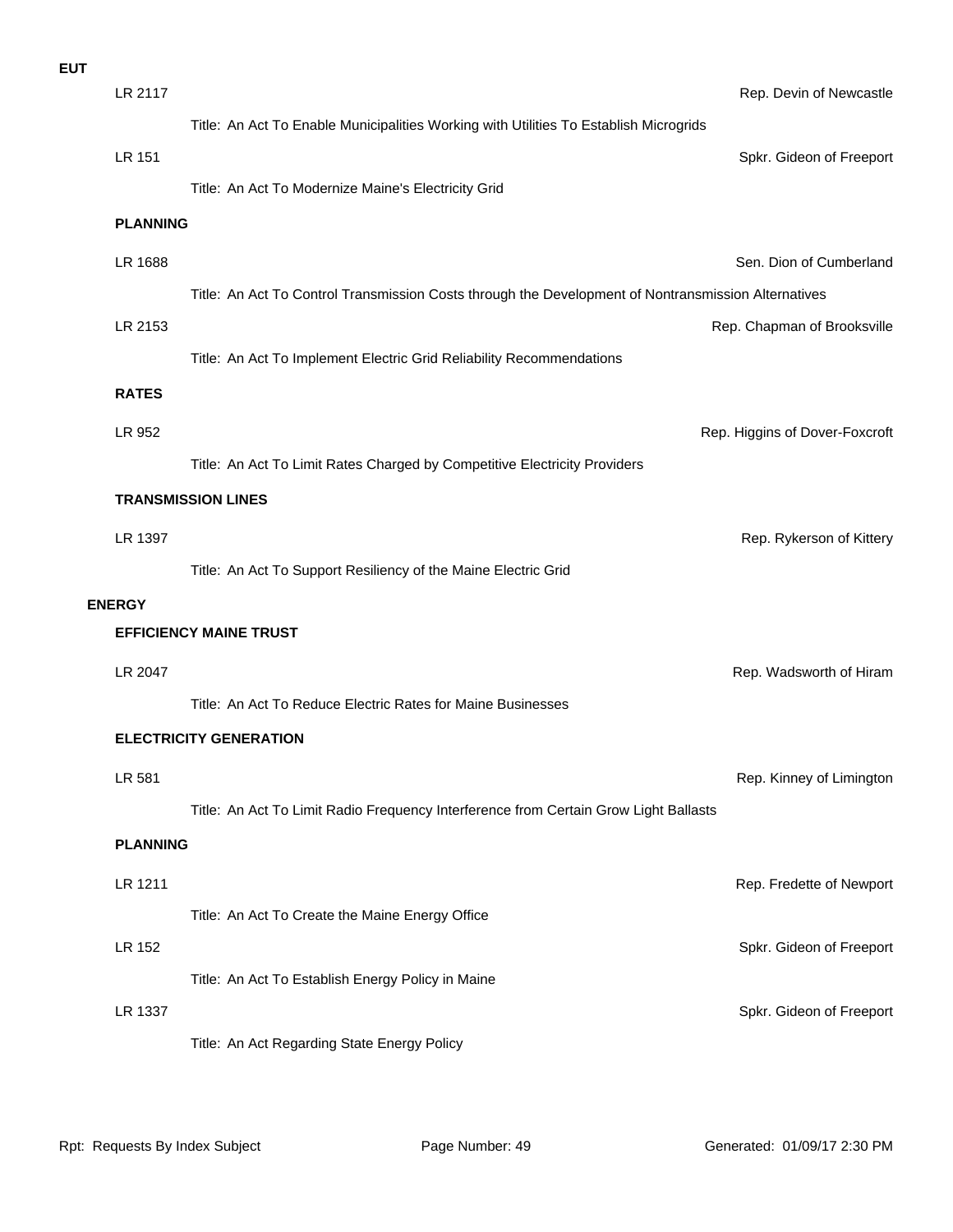Title: An Act To Protect Maine Energy Consumers

#### **ENERGY CONSERVATION**

|                        | <b>EFFICIENCY MAINE GRANTS</b>                                                                   |                            |
|------------------------|--------------------------------------------------------------------------------------------------|----------------------------|
| LR 1765                |                                                                                                  | Sen. Jackson of Aroostook  |
|                        | Title: An Act To Increase Affordability and Access to Heat Pumps for Maine Homeowners            |                            |
| <b>GAS UTILITIES</b>   |                                                                                                  |                            |
| <b>NATURAL GAS</b>     |                                                                                                  |                            |
| LR 1633                |                                                                                                  | Sen. Dion of Cumberland    |
|                        | Title: An Act To Ensure Fairness among Large Consumers of Natural Gas                            |                            |
| LR 640                 |                                                                                                  | Rep. Pouliot of Augusta    |
|                        | Title: An Act To Allow Promotional Allowances by Public Utilities                                |                            |
| <b>PUBLIC ADVOCATE</b> |                                                                                                  |                            |
| <b>ADMINISTRATION</b>  |                                                                                                  |                            |
| LR 1907                |                                                                                                  | Rep. Sherman of Hodgdon    |
|                        | Title: An Act To Strengthen the Independence of the Public Advocate                              |                            |
|                        | <b>PUBLIC UTILITIES COMMISSION</b>                                                               |                            |
| <b>POWERS</b>          |                                                                                                  |                            |
| LR 1508                |                                                                                                  | Rep. Fredette of Newport   |
|                        | Title: An Act To Provide for Affordable Long-term Energy Prices in Maine                         |                            |
| LR 1632                |                                                                                                  | Sen. Dion of Cumberland    |
|                        | Title: An Act To Provide Opportunity for Energy Cost Reduction for Maine Businesses and Citizens |                            |
| LR 323                 |                                                                                                  | Sen. Libby of Androscoggin |
|                        | Title: An Act To Improve Transparency in the Electricity Supply Market                           |                            |
| <b>PROCEDURES</b>      |                                                                                                  |                            |
| LR 626                 |                                                                                                  | Sen. Dion of Cumberland    |

Title: An Act To Examine the Procedural Rules for the Public Utilities Commission

LR 1497 Sen. Keim of Oxford

Title: An Act To Enhance Maine's Rural Economy and Protect Utility Ratepayers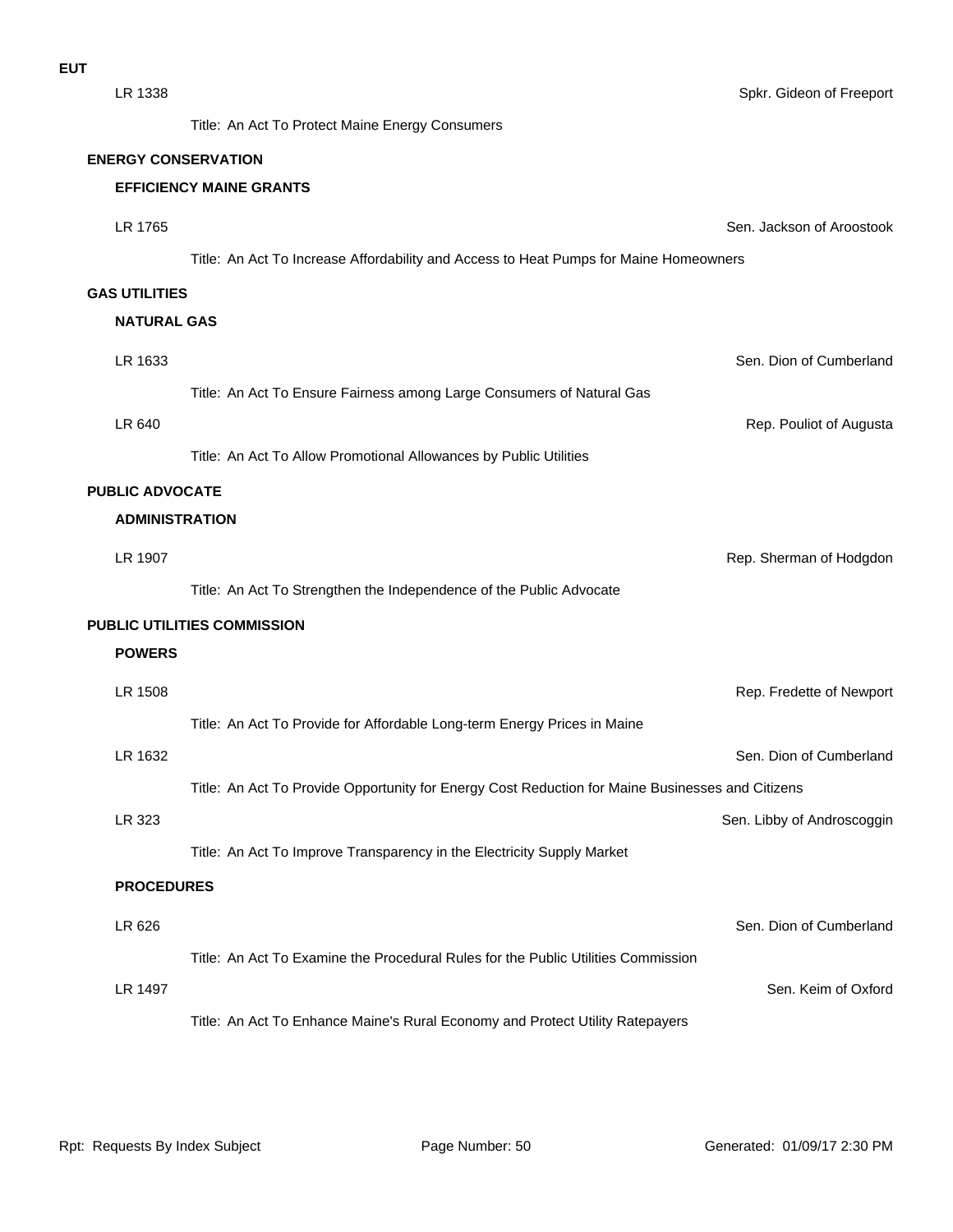#### **TELECOMMUNICATIONS**

| LR 607  | Rep. Dillingham of Oxford                                                                                                                                                                                                                                                                    |
|---------|----------------------------------------------------------------------------------------------------------------------------------------------------------------------------------------------------------------------------------------------------------------------------------------------|
|         | Title: An Act To Allow Emergency Services Communications Centers To Be Reimbursed for Training Costs                                                                                                                                                                                         |
|         | <b>BROADBAND SERVICES</b>                                                                                                                                                                                                                                                                    |
| LR 1961 | Rep. Herbig of Belfast                                                                                                                                                                                                                                                                       |
|         | Title: An Act To Increase Broadband Access to Rural Communities                                                                                                                                                                                                                              |
| LR 2125 | Sen. Dion of Cumberland                                                                                                                                                                                                                                                                      |
|         | Title: An Act To Ensure the Safety of Deaf Low-income Maine Residents Who Use Video and Captioned Phones<br>by Providing Equitable Access to the Internet                                                                                                                                    |
| LR 1538 | Rep. Berry of Bowdoinham                                                                                                                                                                                                                                                                     |
|         | Title: An Act To Promote Maine's Economic Development and Critical Communications for Rural Family Farms,<br>Businesses and Residences by Strategic Public Investments in High-speed Internet                                                                                                |
| LR 1486 | Rep. McLean of Gorham                                                                                                                                                                                                                                                                        |
|         | Title: An Act To Lower the Costs of Broadband Service                                                                                                                                                                                                                                        |
| LR 1837 | Rep. Grohman of Biddeford                                                                                                                                                                                                                                                                    |
|         | Title: An Act To Ensure Continued Availability of High-speed Broadband Internet at Maine's Schools and<br>Libraries                                                                                                                                                                          |
| LR 1550 | Rep. Wadsworth of Hiram                                                                                                                                                                                                                                                                      |
|         | Title: An Act To Encourage Broadband Development through Private Investment                                                                                                                                                                                                                  |
| LR 649  | Rep. Higgins of Dover-Foxcroft                                                                                                                                                                                                                                                               |
|         | Title: An Act To Authorize a General Fund Bond Issue To Support Entrepreneurial Activity, Attract Business and<br>Enhance Demographic In-migration by Investing in High-speed Broadband Infrastructure and To Amend<br>the Law Governing the Municipal Gigabit Broadband Network Access Fund |
| LR 199  | Rep. Alley, Sr. of Beals                                                                                                                                                                                                                                                                     |
|         | Title: An Act To Extend Internet Availability in Rural Maine                                                                                                                                                                                                                                 |
| LR 840  | Rep. Fuller of Lewiston                                                                                                                                                                                                                                                                      |
|         | Title: An Act To Limit Telecommunications Price Increases for Senior Citizens                                                                                                                                                                                                                |
| LR 1004 | Rep. Mccrea of Fort Fairfield                                                                                                                                                                                                                                                                |
|         | Title: An Act To Promote Economic Development and Critical Communications for Rural Family Farms,<br>Businesses and Residences by Strategic Public Investment in High-speed Internet                                                                                                         |
| LR 1305 | Sen. Bellows of Kennebec                                                                                                                                                                                                                                                                     |
|         | Title: An Act To Encourage Broadband Coverage in Rural Maine                                                                                                                                                                                                                                 |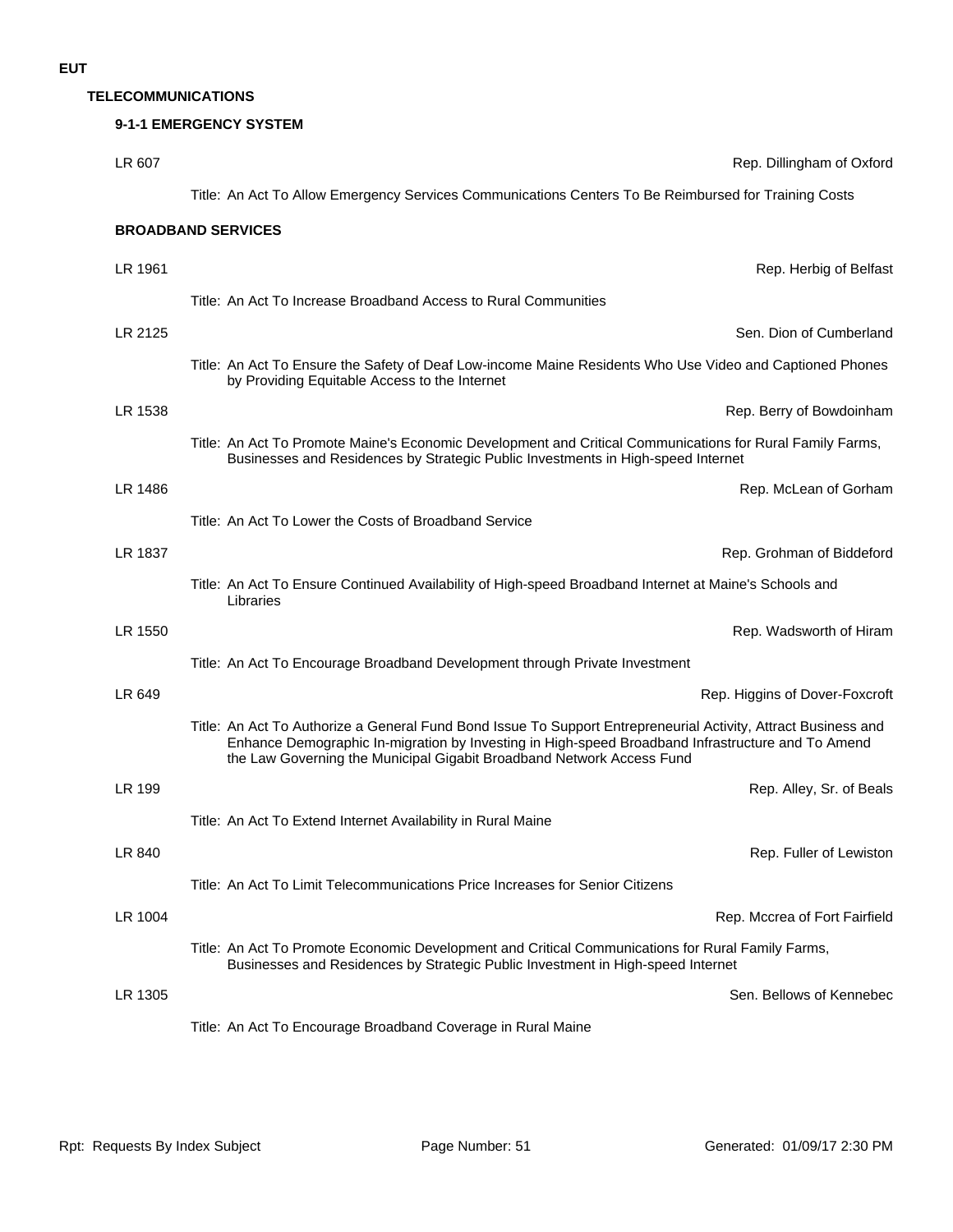**UTILITIES**

#### **MADISON ELECTRIC WORKS**

| LR 1925                  | Rep. Farrin of Norridgewock                                                                                                          |
|--------------------------|--------------------------------------------------------------------------------------------------------------------------------------|
|                          | Title: An Act To Amend the Charter of Madison Electric Works                                                                         |
| <b>UTILITY DISTRICTS</b> |                                                                                                                                      |
|                          | <b>CHARTER CHANGES</b>                                                                                                               |
| LR 1415                  | Rep. Kumiega, III of Deer Isle                                                                                                       |
|                          | Title: An Act To Amend the Charter of the Southwest Harbor Water and Sewer District                                                  |
| LR 844                   | Rep. Rykerson of Kittery                                                                                                             |
|                          | Title: An Act To Change the Time and Location of the Annual Meeting of the Board of Trustees of the Kittery<br><b>Water District</b> |
| LR 1079                  | Rep. Pierce of Dresden                                                                                                               |
|                          | Title: An Act To Amend the Charter of the Richmond Utilities District                                                                |
| LR 1430                  | Rep. Theriault of China                                                                                                              |
|                          | Title: An Act To Provide Funding for the Restoration of China Lake                                                                   |
| LR 262                   | Sen. Keim of Oxford                                                                                                                  |
|                          | Title: An Act To Amend the Charter of the Rumford Water District                                                                     |
| <b>FEES</b>              |                                                                                                                                      |
| LR 1068                  | Rep. O'Connor of Berwick                                                                                                             |
|                          | Title: An Act To Clarify the Financial Authority of Sewer and Sanitary Districts                                                     |
| <b>WATER UTILITIES</b>   |                                                                                                                                      |
| <b>NEW</b>               |                                                                                                                                      |
| LR 1054                  | Rep. Pouliot of Augusta                                                                                                              |
|                          | Title: An Act To Remove Restrictions on the Membership of Regional Water Councils                                                    |
| LR 1053                  | Rep. Hickman of Winthrop                                                                                                             |
|                          | Title: An Act To Clarify Membership within a Regional Water Council                                                                  |
| LR 1093                  | Rep. Doore of Augusta                                                                                                                |
|                          | Title: An Act To Allow the Greater Augusta Utility District and Winthrop Utility District To Form a Regional Water<br>Council        |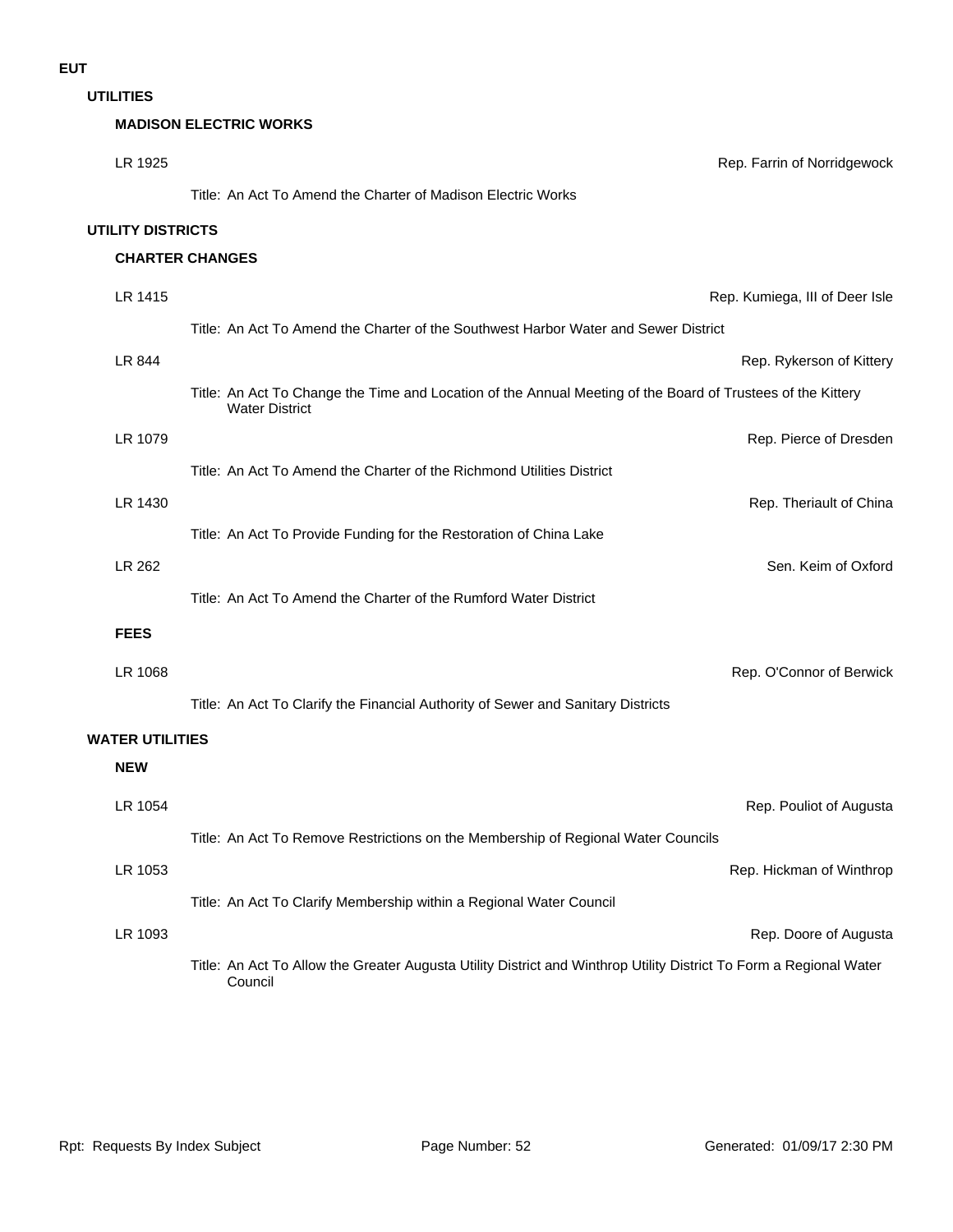#### **CHILDREN AND FAMILIES**

#### **ABUSE AND NEGLECT**

| LR 2097           | Sen. Dion of Cumberland                                                                                                                          |
|-------------------|--------------------------------------------------------------------------------------------------------------------------------------------------|
|                   | Title: An Act To Expand Options for the Prevention of Domestic Violence                                                                          |
| LR 1158           | Rep. Head of Bethel                                                                                                                              |
|                   | Title: An Act To Break the Generational Cycle of Domestic Violence                                                                               |
| <b>CHILD CARE</b> |                                                                                                                                                  |
| LR 1576           | Sen. Volk of Cumberland                                                                                                                          |
|                   | Title: An Act To Ensure Access to Child Care for Working Families by Creating an Appeals Process for Home<br><b>Care Providers</b>               |
| LR 448            | Rep. Espling of New Gloucester                                                                                                                   |
|                   | Title: An Act To Promote Access to Child Care                                                                                                    |
| LR 1421           | Rep. Espling of New Gloucester                                                                                                                   |
|                   | Title: An Act To Authorize In-home Child Care Service Providers To Care for up to 5 Children without State<br>Certification or Regulation        |
| LR 2169           | Rep. Sirocki of Scarborough                                                                                                                      |
|                   | Title: An Act To Repeal the Requirement That Child Care Facility Workers and Family Child Care Providers<br>Submit To Criminal Background Checks |
| LR 2170           | Rep. Sirocki of Scarborough                                                                                                                      |
|                   | Title: An Act To Safeguard the Rights of Private Child Care Businesses                                                                           |
| LR 1708           | Sen. Katz of Kennebec                                                                                                                            |
|                   | Title: An Act To Improve Access to High-quality Child Care                                                                                       |
| LR 1570           | Sen. Millett of Cumberland                                                                                                                       |
|                   | Title: An Act To Increase Access to Child Care                                                                                                   |
| LR 1970           | Rep. Frey of Bangor                                                                                                                              |
|                   | Title: An Act To Assess and Improve the Availability of Child Care Services                                                                      |
| LR 789            | Rep. Nadeau of Winslow                                                                                                                           |
|                   | Title: An Act To Expand Child Care Options for Children Placed with Older Kinship Guardians                                                      |
| LR 585            | Sen. Libby of Androscoggin                                                                                                                       |
|                   | Title: An Act To Increase Reimbursement for Child Care Services                                                                                  |
| LR 586            | Sen. Libby of Androscoggin                                                                                                                       |
|                   | Title: An Act To Amend Certain Laws Governing Child Care Providers                                                                               |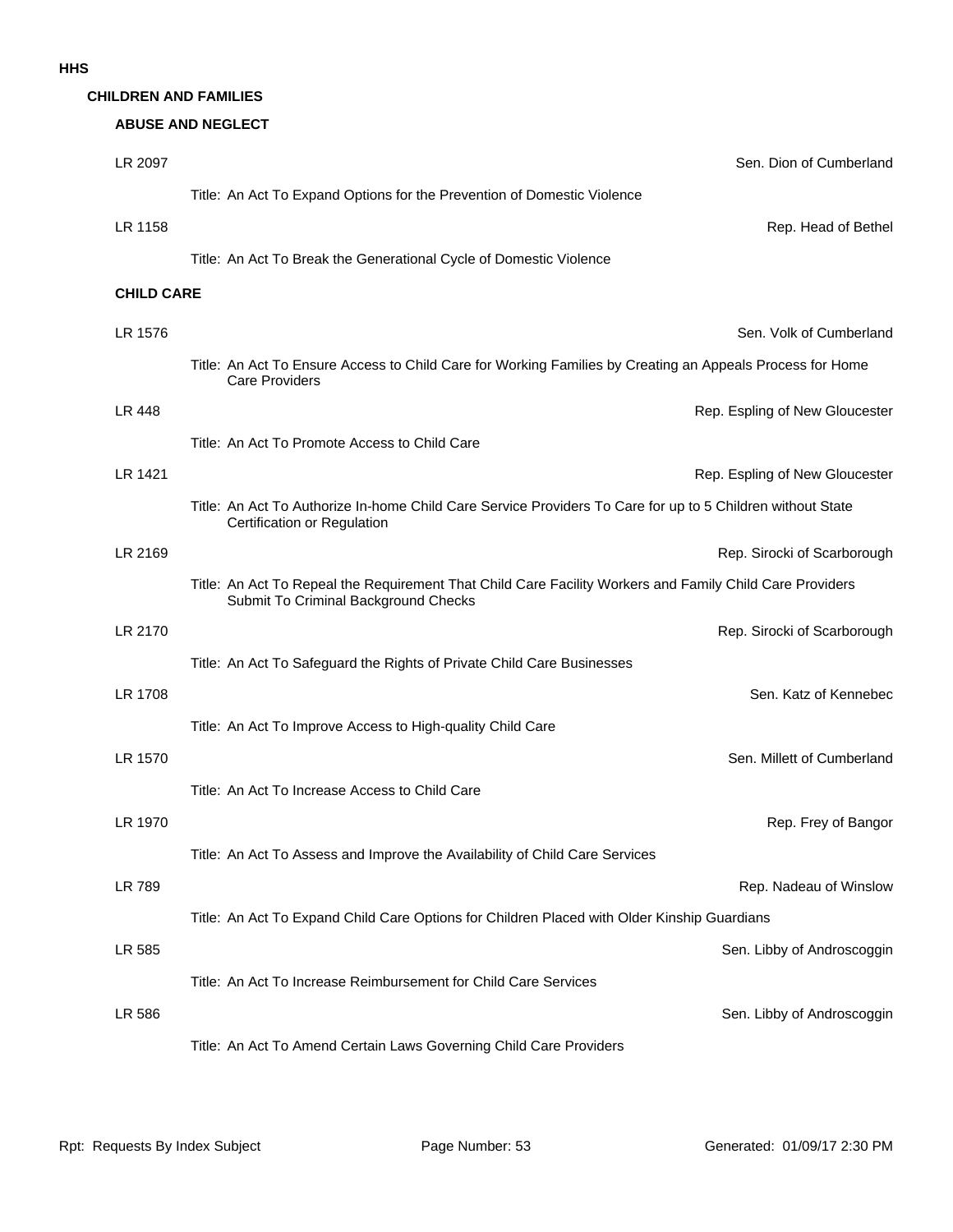| LR 1314                | Spkr. Gideon of Freeport                                                                                                                                    |  |  |
|------------------------|-------------------------------------------------------------------------------------------------------------------------------------------------------------|--|--|
|                        | Title: An Act To Increase Access to Childcare                                                                                                               |  |  |
| LR 1954                | Rep. Terry of Gorham                                                                                                                                        |  |  |
|                        | Title: An Act To Provide a Healthy Learning Environment in Early Care and Education Settings                                                                |  |  |
| LR 1288                | Rep. Sanborn of Portland                                                                                                                                    |  |  |
|                        | Title: An Act To Support Maine's Working Families through Universal Childcare                                                                               |  |  |
| <b>DAY CARE</b>        |                                                                                                                                                             |  |  |
| LR 1023                | Rep. Hamann of South Portland                                                                                                                               |  |  |
|                        | Title: An Act To Move Oversight of the Child and Adult Care Food Program from the Department of Health and<br>Human Services to the Department of Education |  |  |
| <b>FOSTER CARE</b>     |                                                                                                                                                             |  |  |
| LR 385                 | Rep. Picchiotti of Fairfield                                                                                                                                |  |  |
|                        | Title: Resolve, Directing the Department of Health and Human Services To Prepare for Implementation of the<br>Federal Family First Prevention Services Act  |  |  |
| LR 864                 | Sen. Gratwick of Penobscot                                                                                                                                  |  |  |
|                        | Title: An Act To Ensure the Comprehensive Medical, Dental, Educational and Behavioral Assessment of Children<br><b>Entering State Custody</b>               |  |  |
| LR 2067                | Rep. Hamann of South Portland                                                                                                                               |  |  |
|                        | Title: An Act To Ensure Medical Assessments for Youth in Foster Care                                                                                        |  |  |
| LR 617                 | Rep. Mastraccio of Sanford                                                                                                                                  |  |  |
|                        | Title: An Act To Amend the Licensing Rules for Foster Care Homes                                                                                            |  |  |
|                        | <b>HOME CARE SERVICES</b>                                                                                                                                   |  |  |
| LR 1287                | Sen. Millett of Cumberland                                                                                                                                  |  |  |
|                        | Title: An Act To Increase Access to Head Start                                                                                                              |  |  |
| LR 1757                | Rep. Grant of Gardiner                                                                                                                                      |  |  |
|                        | Title: An Act To Increase Funding for Family Scholarships To Head Start                                                                                     |  |  |
|                        | <b>MATERNITY SERVICES</b>                                                                                                                                   |  |  |
| LR 1996                | Spkr. Gideon of Freeport                                                                                                                                    |  |  |
|                        | Title: An Act To Protect Substance-exposed Infants                                                                                                          |  |  |
| <b>SOCIAL SERVICES</b> |                                                                                                                                                             |  |  |
| LR 1440                | Rep. Lockman of Amherst                                                                                                                                     |  |  |
|                        | Title: An Act To Hold Refugee Resettlement Agencies Accountable to Maine People                                                                             |  |  |
|                        |                                                                                                                                                             |  |  |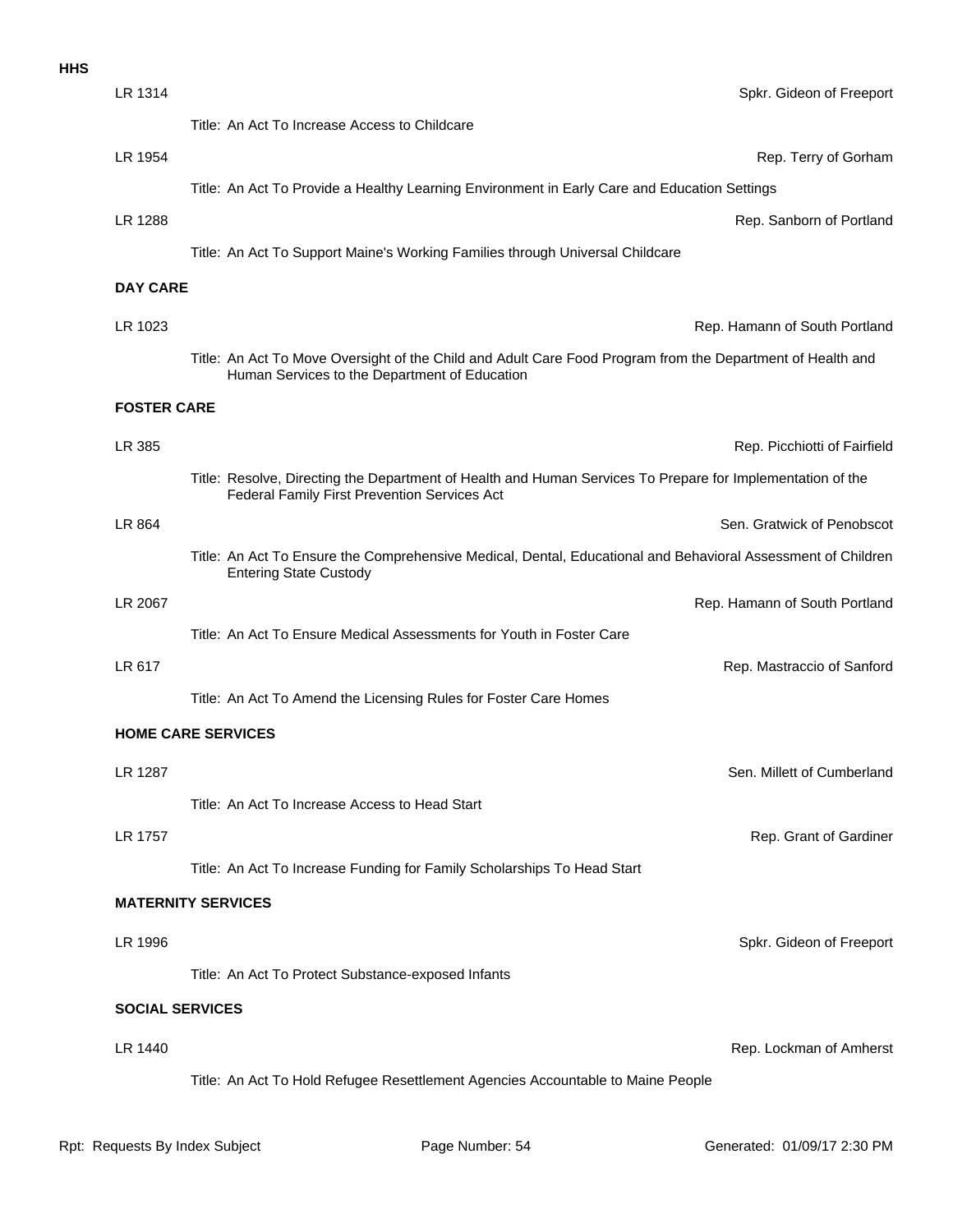| LR 1439                 | Rep. Lockman of Amherst                                                                                                                            |
|-------------------------|----------------------------------------------------------------------------------------------------------------------------------------------------|
|                         | Title: Resolve, To Require the State To Bring Suit against the Federal Government for Failure To Comply with<br>the Refugee Act of 1980            |
| LR 2108                 | Rep. Hamann of South Portland                                                                                                                      |
|                         | Title: An Act To Address Infant Mortality and Support Families                                                                                     |
| LR 1878                 | Rep. Sampson of Alfred                                                                                                                             |
|                         | Title: An Act To Protect Families                                                                                                                  |
| LR 1197                 | Sen. Keim of Oxford                                                                                                                                |
|                         | Title: An Act To Reduce Maternal, Fetal and Infant Mortality                                                                                       |
| <b>DEATH</b>            |                                                                                                                                                    |
|                         | <b>BURIAL EXPENSES</b>                                                                                                                             |
| LR 1233                 | Rep. Stanley of Medway                                                                                                                             |
|                         | Title: An Act Regarding the Payment of Funeral Expenses                                                                                            |
| <b>DEAD BODIES</b>      |                                                                                                                                                    |
| LR 1271                 | Sen. Davis, Sr. of Piscataquis                                                                                                                     |
|                         | Title: An Act To Determine When the Remains of Deceased Persons May Be Considered Abandoned                                                        |
| LR 1090                 | Sen. Brakey of Androscoggin                                                                                                                        |
|                         | Title: An Act To Amend the Laws Governing the Burial or Cremation of Certain Persons                                                               |
| LR 340                  | Rep. Reckitt of South Portland                                                                                                                     |
|                         | Title: An Act To Honor the Wishes of a Deceased Person Regarding the Disposition of That Person's Body after<br>Death                              |
| <b>DISABLED PERSONS</b> |                                                                                                                                                    |
|                         | <b>DEVELOPMENTALLY DISABLED PERSONS</b>                                                                                                            |
| LR 1785                 | Rep. Herbig of Belfast                                                                                                                             |
|                         | Title: An Act To Ensure Access to Community Services for Intellectually Disabled Persons and Persons with<br>Autism                                |
| LR 2000                 | Spkr. Gideon of Freeport                                                                                                                           |
|                         | Title: An Act To Prevent Erosion of Available Services for Persons with Intellectual Disabilities and Persons with<br>Autism                       |
|                         | <b>FAMILY SUPPORT SERVICES</b>                                                                                                                     |
| LR 1200                 | Rep. Malaby of Hancock                                                                                                                             |
|                         | Title: An Act To Support Family-directed Housing Initiatives and Alternative Programming for Individuals with<br>Disabilities in Underserved Areas |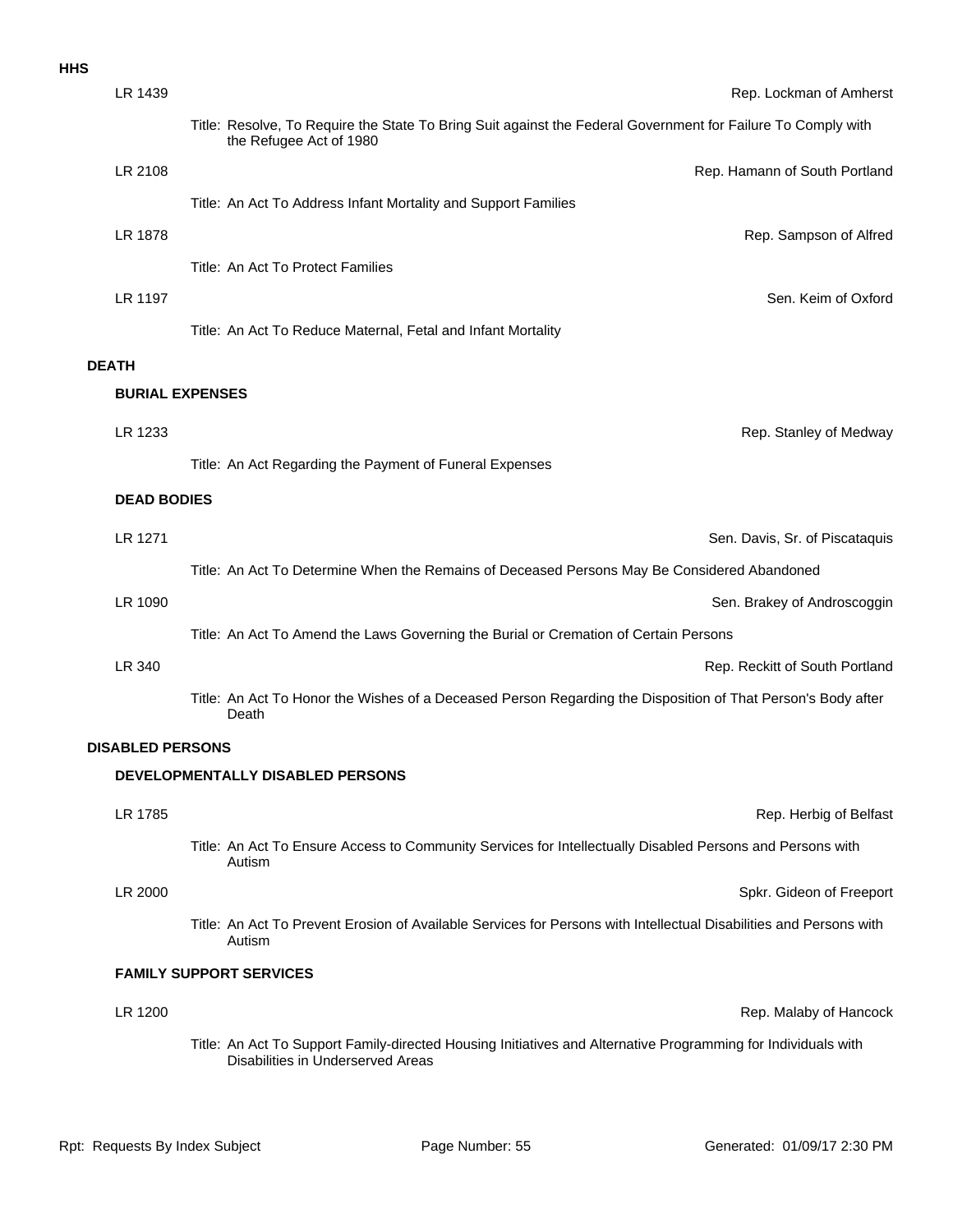| <b>TRANSPORTATION</b>  |                                                                                                                                                                                                                                                           |                               |
|------------------------|-----------------------------------------------------------------------------------------------------------------------------------------------------------------------------------------------------------------------------------------------------------|-------------------------------|
| LR 1242                |                                                                                                                                                                                                                                                           | Sen. Volk of Cumberland       |
|                        | Title: An Act To Use Technology To Facilitate Transportation for People with Disabilities                                                                                                                                                                 |                               |
| <b>DISEASES</b>        |                                                                                                                                                                                                                                                           |                               |
| <b>CANCER</b>          |                                                                                                                                                                                                                                                           |                               |
| LR 2086                |                                                                                                                                                                                                                                                           | Rep. McLean of Gorham         |
|                        | Title: An Act To Reduce the Incidence of Cancer                                                                                                                                                                                                           |                               |
| LR 213                 |                                                                                                                                                                                                                                                           | Sen. Breen of Cumberland      |
|                        | Title: An Act To Promote Early Detection of Breast Cancer                                                                                                                                                                                                 |                               |
| <b>LYME DISEASE</b>    |                                                                                                                                                                                                                                                           |                               |
| LR 38                  |                                                                                                                                                                                                                                                           | Rep. Fredette of Newport      |
|                        | Title: An Act To Qualify Short-term and Long-term Treatment of Lyme Disease for Insurance Coverage and<br>Expand Research and Development in Maine To Fight Lyme Disease                                                                                  |                               |
| <b>ELDERLY</b>         |                                                                                                                                                                                                                                                           |                               |
|                        | <b>HOME-BASED CARE</b>                                                                                                                                                                                                                                    |                               |
| LR 853                 |                                                                                                                                                                                                                                                           | Rep. Sanderson of Chelsea     |
|                        | Title: An Act To Assist Residents of Nursing Homes To Return to Their Communities                                                                                                                                                                         |                               |
| LR 1125                |                                                                                                                                                                                                                                                           | Sen. Jackson of Aroostook     |
|                        | Title: An Act To Allow Seniors To Age with Dignity in Their Homes                                                                                                                                                                                         |                               |
|                        | <b>NUTRITION SERVICES</b>                                                                                                                                                                                                                                 |                               |
| LR 416                 |                                                                                                                                                                                                                                                           | Rep. Hamann of South Portland |
|                        | Title: Resolve, To Provide Meals to Homebound Individuals                                                                                                                                                                                                 |                               |
|                        | <b>PROTECTIVE SERVICES</b>                                                                                                                                                                                                                                |                               |
| LR 536                 |                                                                                                                                                                                                                                                           | Sen. Gratwick of Penobscot    |
|                        | Title: An Act To Require the Department of Health and Human Services To Disclose Information to the Personal<br>Representative of the Estate of an Incapacitated or Dependent Adult Who Dies While under Public<br>Guardianship or Public Conservatorship |                               |
| <b>SOCIAL SERVICES</b> |                                                                                                                                                                                                                                                           |                               |

LR 1631 Sen. Davis, Sr. of Piscataquis

Title: An Act To Ensure That Coordinated Community Services to Seniors Are Not Disrupted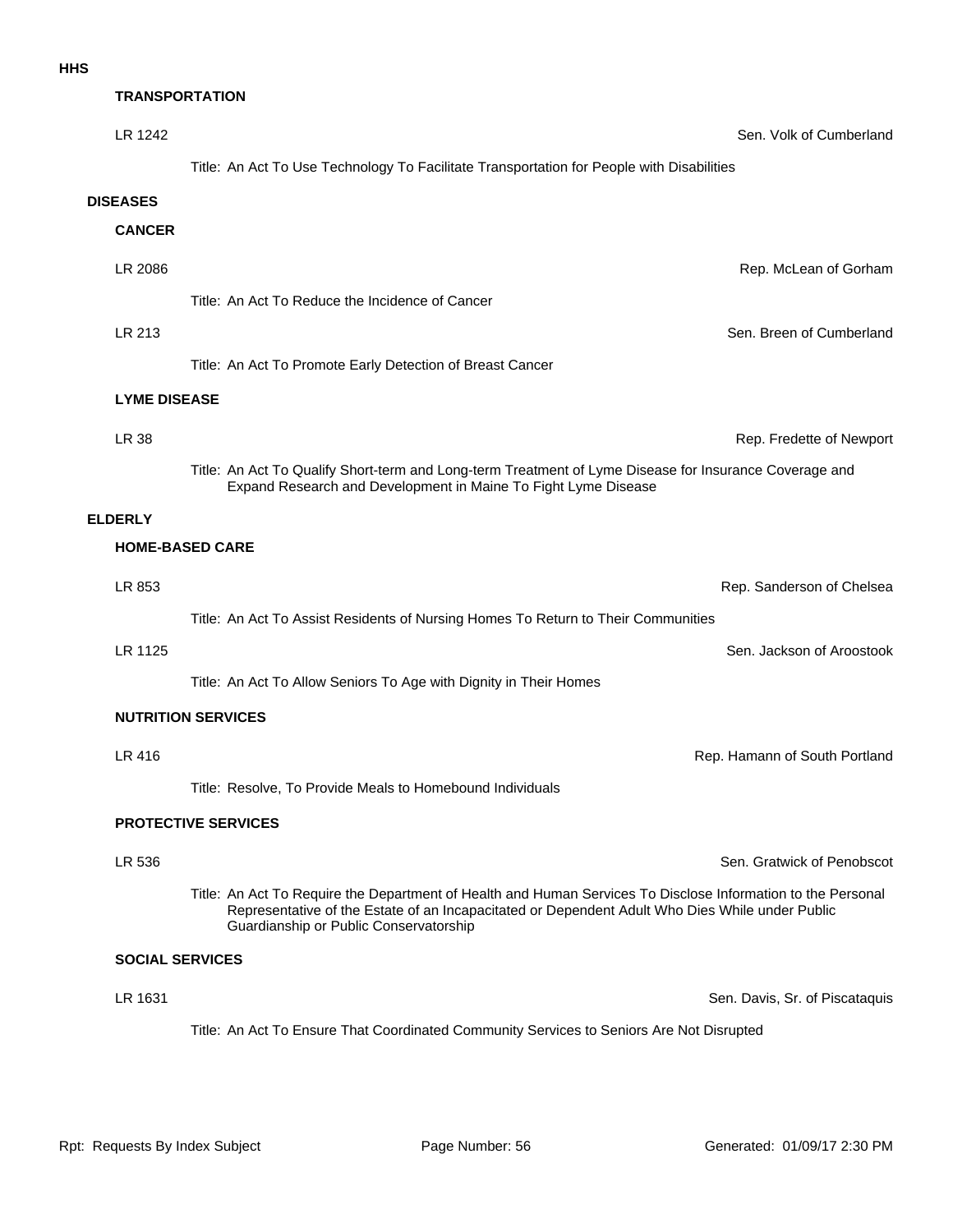**FOOD STAMPS**

#### **SUPPLEMENT PROGRAM**

| LR 1764                   | Sen. Jackson of Aroostook                                                                                                                         |
|---------------------------|---------------------------------------------------------------------------------------------------------------------------------------------------|
|                           | Title: An Act To Alleviate Child Hunger in Rural Maine by Amending the Food Supplement Program                                                    |
| LR 612                    | Rep. Hamann of South Portland                                                                                                                     |
|                           | Title: An Act To Support Veterans Who Participate in the Supplemental Nutrition Assistance Program                                                |
| LR 417                    | Rep. Hamann of South Portland                                                                                                                     |
|                           | Title: An Act To Eliminate Asset Tests for Individuals Applying for Supplemental Nutrition Assistance Program<br><b>Benefits</b>                  |
| LR 418                    | Rep. Hamann of South Portland                                                                                                                     |
|                           | Title: An Act To Provide Additional Assistance for the Elderly and Persons with Disabilities Receiving Food<br><b>Supplement Program Benefits</b> |
| <b>GENERAL ASSISTANCE</b> |                                                                                                                                                   |
| <b>ADMINISTRATION</b>     |                                                                                                                                                   |
| LR 1843                   | Sen. Chipman of Cumberland                                                                                                                        |
|                           | Title: An Act To Improve General Assistance Reimbursements                                                                                        |
| LR 603                    | Rep. Sanderson of Chelsea                                                                                                                         |
|                           | Title: An Act To Prevent Long-term Welfare Dependency                                                                                             |
| LR 604                    | Rep. Sanderson of Chelsea                                                                                                                         |
|                           | Title: An Act To Strengthen Work Participation in the Temporary Assistance for Needy Families Program                                             |
| LR 2109                   | Rep. Chapman of Brooksville                                                                                                                       |
|                           | Title: An Act To Strengthen Kinship Care Opportunities                                                                                            |
| LR 1569                   | Sen. Libby of Androscoggin                                                                                                                        |
|                           | Title: An Act To Create a State Welfare Oversight Commission                                                                                      |
| LR 811                    | Rep. Hanley of Pittston                                                                                                                           |
|                           | Title: An Act To Restrict Cash Access for EBT Cards                                                                                               |
| LR 551                    | Sen. Brakey of Androscoggin                                                                                                                       |
|                           | Title: An Act To Require That Maine Welfare Dollars Be Used in Maine                                                                              |
| <b>ELIGIBILITY</b>        |                                                                                                                                                   |
| LR 605                    | Rep. Sanderson of Chelsea                                                                                                                         |
|                           | Title: An Act To Prioritize Access by Maine's Most Vulnerable Citizens to Welfare Resources                                                       |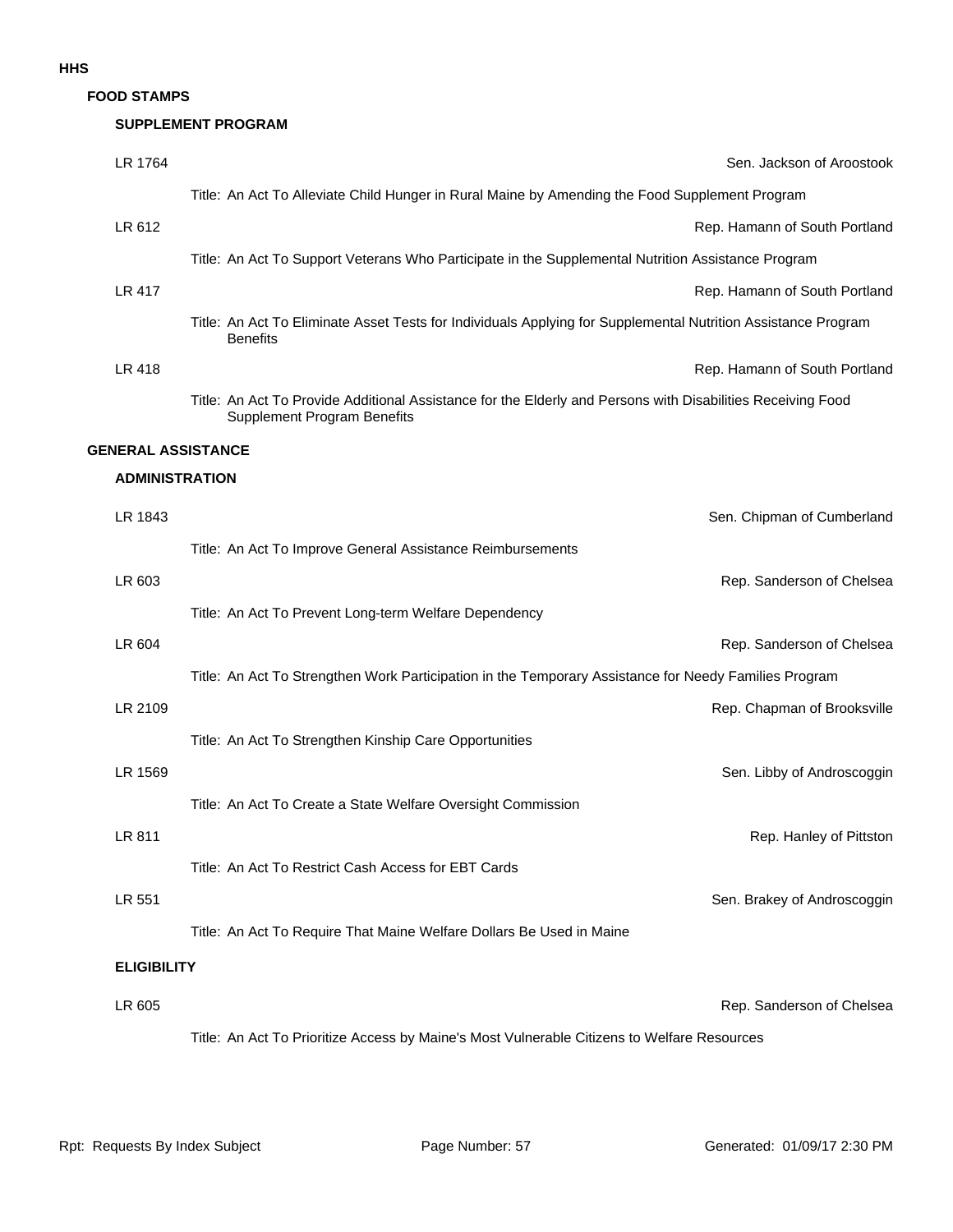| LR 1458               | Sen. Gratwick of Penobscot                                                                                                                                                                   |
|-----------------------|----------------------------------------------------------------------------------------------------------------------------------------------------------------------------------------------|
|                       | Title: An Act To Amend the Laws Regarding the Municipality of Responsibility for General Assistance Applicants<br>Released from a State Correctional Facility or County Jail Facility        |
| LR 812                | Rep. Hanley of Pittston                                                                                                                                                                      |
|                       | Title: An Act To Allow Drug Testing Prior to Receiving Welfare Benefits                                                                                                                      |
| LR 1665               | Rep. Ward of Dedham                                                                                                                                                                          |
|                       | Title: An Act To Eliminate Drug Use among Welfare Recipients                                                                                                                                 |
| LR 791                | Sen. Brakey of Androscoggin                                                                                                                                                                  |
|                       | Title: An Act To Create a 9-month Time Limit on General Assistance Benefits for Certain Persons                                                                                              |
| LR 792                | Sen. Brakey of Androscoggin                                                                                                                                                                  |
|                       | Title: An Act To Align Time Limits in the State's General Assistance and Temporary Assistance for Needy<br><b>Families Programs</b>                                                          |
| LR 793                | Sen. Brakey of Androscoggin                                                                                                                                                                  |
|                       | Title: An Act To Prioritize Use of Available Resources in General Assistance Programs                                                                                                        |
| <b>FRAUD</b>          |                                                                                                                                                                                              |
| LR 896                | Rep. Picchiotti of Fairfield                                                                                                                                                                 |
|                       | Title: An Act To Build Greater Accountability into the General Assistance Program by Increasing the Penalty for<br>Falsely Representing Information on an Application for General Assistance |
| <b>INCOME</b>         |                                                                                                                                                                                              |
| LR 1615               | Pres. Thibodeau of Waldo                                                                                                                                                                     |
|                       | Title: An Act To Eliminate the Welfare Cliff                                                                                                                                                 |
| LR 1091               | Sen. Brakey of Androscoggin                                                                                                                                                                  |
|                       | Title: An Act To Amend the Laws Governing Cooperation in the Administration of the General Assistance<br>Program                                                                             |
|                       | <b>HEALTH AND HUMAN SERVICES DEPT</b>                                                                                                                                                        |
| <b>ADMINISTRATION</b> |                                                                                                                                                                                              |
| LR 1952               | Rep. Perry of Calais                                                                                                                                                                         |
|                       | Title: An Act To Remove the Treasurer of State from the Maine Vaccine Board                                                                                                                  |
| LR 384                | Rep. Picchiotti of Fairfield                                                                                                                                                                 |
|                       | Title: An Act To Establish a Kinship Care and Relative Placement Administrator Position in the Department of<br><b>Health and Human Services</b>                                             |
| LR 1794               | Rep. Gattine of Westbrook                                                                                                                                                                    |
|                       | Title: An Act To Support Maine Families through Universal Family Care                                                                                                                        |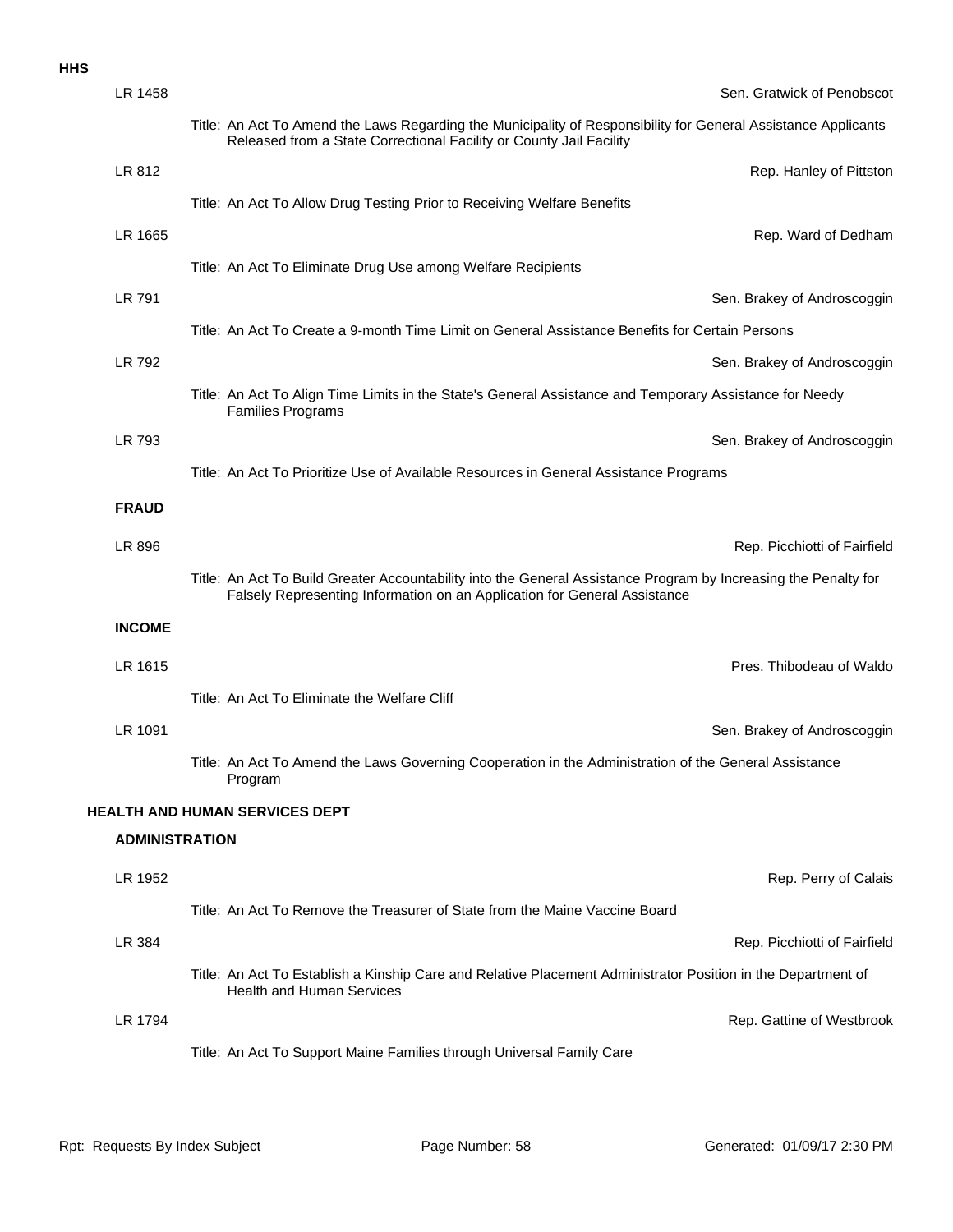| <b>HHS</b> |               |                                                                                                                                                                 |
|------------|---------------|-----------------------------------------------------------------------------------------------------------------------------------------------------------------|
|            | LR 1341       | Rep. Hymanson of York                                                                                                                                           |
|            |               | Title: An Act To Amend the Laws Governing the Department of Health and Human Services                                                                           |
|            | LR 1340       | Rep. Hymanson of York                                                                                                                                           |
|            |               | Title: An Act Concerning the Department of Health and Human Services                                                                                            |
|            | LR 294        | Rep. Parker of South Berwick                                                                                                                                    |
|            |               | Title: An Act To Ensure Timely Expenditure of Federal Funds in the Department of Health and Human Services                                                      |
|            | LR 1245       | Sen. Carson of Cumberland                                                                                                                                       |
|            |               | Title: An Act To Address the Shortage of Public Health Nurses                                                                                                   |
|            | <b>POWERS</b> |                                                                                                                                                                 |
|            | LR 1180       | Rep. Perry of Calais                                                                                                                                            |
|            |               | Title: An Act To Support Public Health Nursing                                                                                                                  |
|            | LR 1835       | Rep. Sanderson of Chelsea                                                                                                                                       |
|            |               | Title: Resolve, To Require the Department of Health and Human Services To Conduct a Study of Ambulance<br>Services                                              |
|            | LR 2138       | Rep. Sanderson of Chelsea                                                                                                                                       |
|            |               | Title: An Act To Allow a Percentage of Funds from the Medical Marijuana Program To Fund Health Care<br>Research                                                 |
|            | LR 1911       | Rep. Harlow of Portland                                                                                                                                         |
|            |               | Title: Resolve, Directing the Department of Health and Human Services To Develop and Distribute Dementia-<br>friendly Work Training Packets to Maine Businesses |
|            | LR 1119       | Rep. Espling of New Gloucester                                                                                                                                  |
|            |               | Title: Resolve, To Create a Task Force To Address the Drug Epidemic in Maine                                                                                    |
|            | LR 1008       | Rep. Sirocki of Scarborough                                                                                                                                     |
|            |               | Title: An Act To Require Reimbursement to Hospitals for Patients Awaiting Placement in Nursing Facilities                                                       |
|            | LR 486        | Rep. Handy of Lewistor                                                                                                                                          |
|            |               | Title: An Act To Establish a Data Collection Program To Monitor Effects of Marijuana Regulation                                                                 |
|            | LR 1173       | Rep. Malaby of Hancock                                                                                                                                          |
|            |               | Title: An Act To Create Access to Neurobehavioral Services                                                                                                      |
|            | LR 1299       | Rep. Sherman of Hodgdon                                                                                                                                         |
|            |               | Title: An Act To Provide Additional Funding for Persons with Disabilities                                                                                       |
|            | LR 1780       | Sen. Jackson of Aroostook                                                                                                                                       |
|            |               | Title: An Act To Improve the Lives of Working Families                                                                                                          |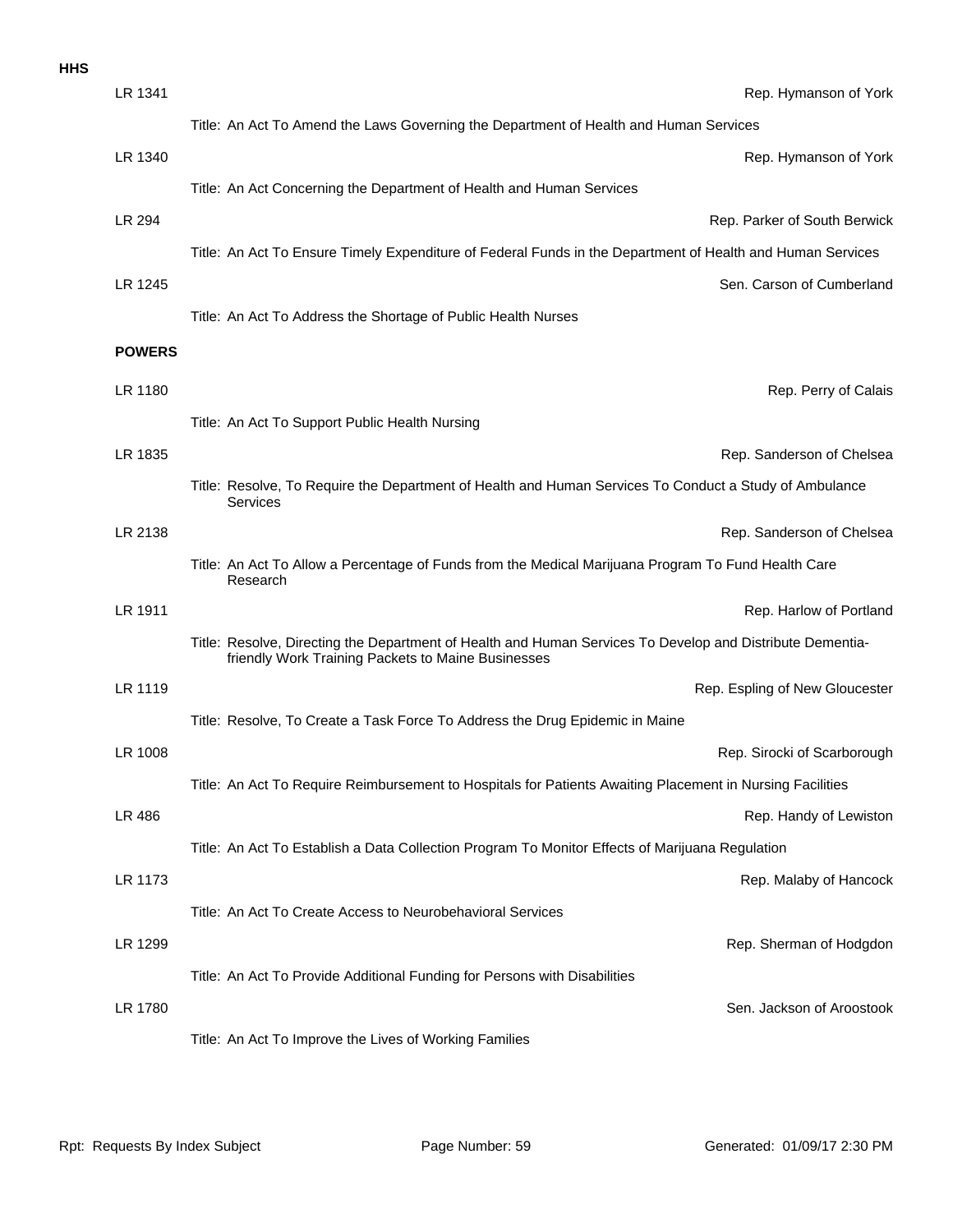|  | ×<br>v |
|--|--------|
|  |        |

| LR 966                        | Sen. Libby of Androscoggin                                                                                                                                                                                         |
|-------------------------------|--------------------------------------------------------------------------------------------------------------------------------------------------------------------------------------------------------------------|
|                               | Title: An Act To Restore Maine's Public Health Program and Reduce Incidence of Communicable Disease                                                                                                                |
| LR 1041                       | Rep. Hickman of Winthrop                                                                                                                                                                                           |
|                               | Title: An Act To Reduce Poverty in Maine                                                                                                                                                                           |
| LR 1316                       | Spkr. Gideon of Freeport                                                                                                                                                                                           |
|                               | Title: An Act To Reduce Child Poverty by Investing in the Future of Maine Families                                                                                                                                 |
| LR 1310                       | Rep. Gattine of Westbrook                                                                                                                                                                                          |
|                               | Title: An Act To Promote Independent Living for People with Disabilities                                                                                                                                           |
| LR 524                        | Rep. Hymanson of York                                                                                                                                                                                              |
|                               | Title: An Act To Create a Centralized Authority To Combat Opiate Addiction in Maine                                                                                                                                |
| LR 871                        | Rep. McCreight of Harpswell                                                                                                                                                                                        |
|                               | Title: Resolve, Directing the Department of Health and Human Services To Amend Its Rules Governing Access<br>to Appropriate Residential Services for Individuals Being Discharged from Psychiatric Hospitalization |
| <b>PROCEDURES</b>             |                                                                                                                                                                                                                    |
| LR 1156                       | Rep. Farnsworth of Portland                                                                                                                                                                                        |
|                               | Title: Resolve, Directing the Department of Health and Human Services To Amend Its Rules To Increase Rates<br>Paid to Speech Pathologists                                                                          |
| LR 1155                       | Rep. Farnsworth of Portland                                                                                                                                                                                        |
|                               | Title: Resolve, Directing the Department of Health and Human Services To Amend Its Rules Regarding Services<br><b>Provided to Students</b>                                                                         |
| LR 1498                       | Rep. Jorgensen of Portland                                                                                                                                                                                         |
|                               | Title: An Act To Ensure Transparency in the Distribution of Federal Block Grant Funds                                                                                                                              |
| <b>HEALTH CARE FACILITIES</b> |                                                                                                                                                                                                                    |
|                               | <b>CERTIFICATE OF NEED</b>                                                                                                                                                                                         |
| LR 464                        | Rep. Sanderson of Chelsea                                                                                                                                                                                          |
|                               | Title: An Act To Repeal the Maine Certificate of Need Act of 2002                                                                                                                                                  |
| LR 790                        | Sen. Brakey of Androscoggin                                                                                                                                                                                        |
|                               | Title: An Act To Repeal the Certificate of Need Requirement for Health Care Providers                                                                                                                              |
| <b>FINANCING</b>              |                                                                                                                                                                                                                    |
| LR 953                        | Rep. Higgins of Dover-Foxcroft                                                                                                                                                                                     |
|                               | Title: An Act To Provide Funding for a Therapeutic Adult Day Service Center                                                                                                                                        |
|                               |                                                                                                                                                                                                                    |
|                               |                                                                                                                                                                                                                    |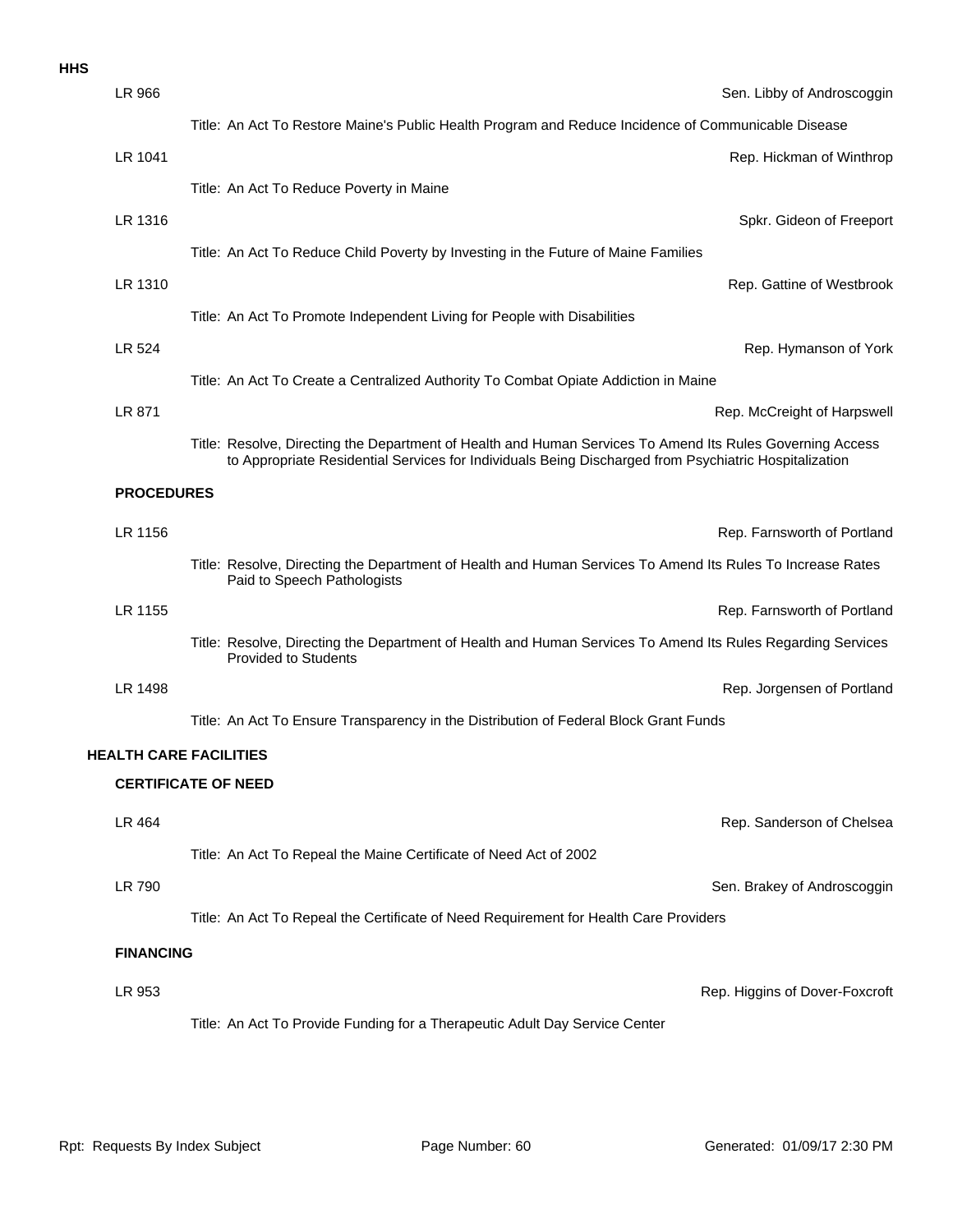### **HOSPITALS**

| LR 2151                      | Rep. Herbig of Belfast                                                                                                                                                                   |
|------------------------------|------------------------------------------------------------------------------------------------------------------------------------------------------------------------------------------|
|                              | Title: An Act To Increase Access to Hearing Aids                                                                                                                                         |
| LR 875                       | Sen. Davis, Sr. of Piscataquis                                                                                                                                                           |
|                              | Title: An Act To Allow Mayo Regional Hospital in Dover-Foxcroft and Cary Medical Center in Caribou To Prohibit<br>the Presence of Firearms on Their Campuses                             |
| LR 485                       | Sen. Whittemore of Somerset                                                                                                                                                              |
|                              | Title: An Act Regarding Hospital Charges and Statements                                                                                                                                  |
| <b>NURSING HOMES</b>         |                                                                                                                                                                                          |
| LR 975                       | Sen. Maker of Washington                                                                                                                                                                 |
|                              | Title: Resolve, To Amend Principles of Reimbursement for Nursing Facilities and for Residential Care Private<br>Nonmedical Institutions                                                  |
| LR 959                       | Rep. Malaby of Hancock                                                                                                                                                                   |
|                              | Title: An Act To Reimburse Nursing Homes for the Loss of Coinsurance and Deductibles for Skilled Nursing<br>Beds under Rules Adopted by the Department of Health and Human Services      |
| LR 2115                      | Rep. Golden of Lewiston                                                                                                                                                                  |
|                              | Title: An Act To Protect the Privacy of Nursing Home Patients                                                                                                                            |
| LR 951                       | Rep. Stewart of Presque Isle                                                                                                                                                             |
|                              | Title: Resolve, To Amend Nursing Facility Licensing Regulations To Permit Nurse Practitioners, Clinical Nurse<br>Specialists and Physician Assistants To Perform Certain Physician Tasks |
| <b>HEALTH CARE PERSONNEL</b> |                                                                                                                                                                                          |
| <b>NURSES</b>                |                                                                                                                                                                                          |
| LR 1243                      | Sen. Cushing of Penobscot                                                                                                                                                                |
|                              | Title: An Act Regarding Health Care in Rural Maine                                                                                                                                       |
| LR 1905                      | Rep. Pouliot of Augusta                                                                                                                                                                  |
|                              | Title: An Act To Address the Need for Anesthesia Care in Rural Maine                                                                                                                     |
|                              | <b>PHYSICAL THERAPISTS</b>                                                                                                                                                               |
| LR 1721                      | Rep. Mastraccio of Sanford                                                                                                                                                               |

Title: Resolve, To Direct the Board of Examiners in Physical Therapy To Allow a Physical Therapist To Administer Certain Coagulation Tests in a Patient's Home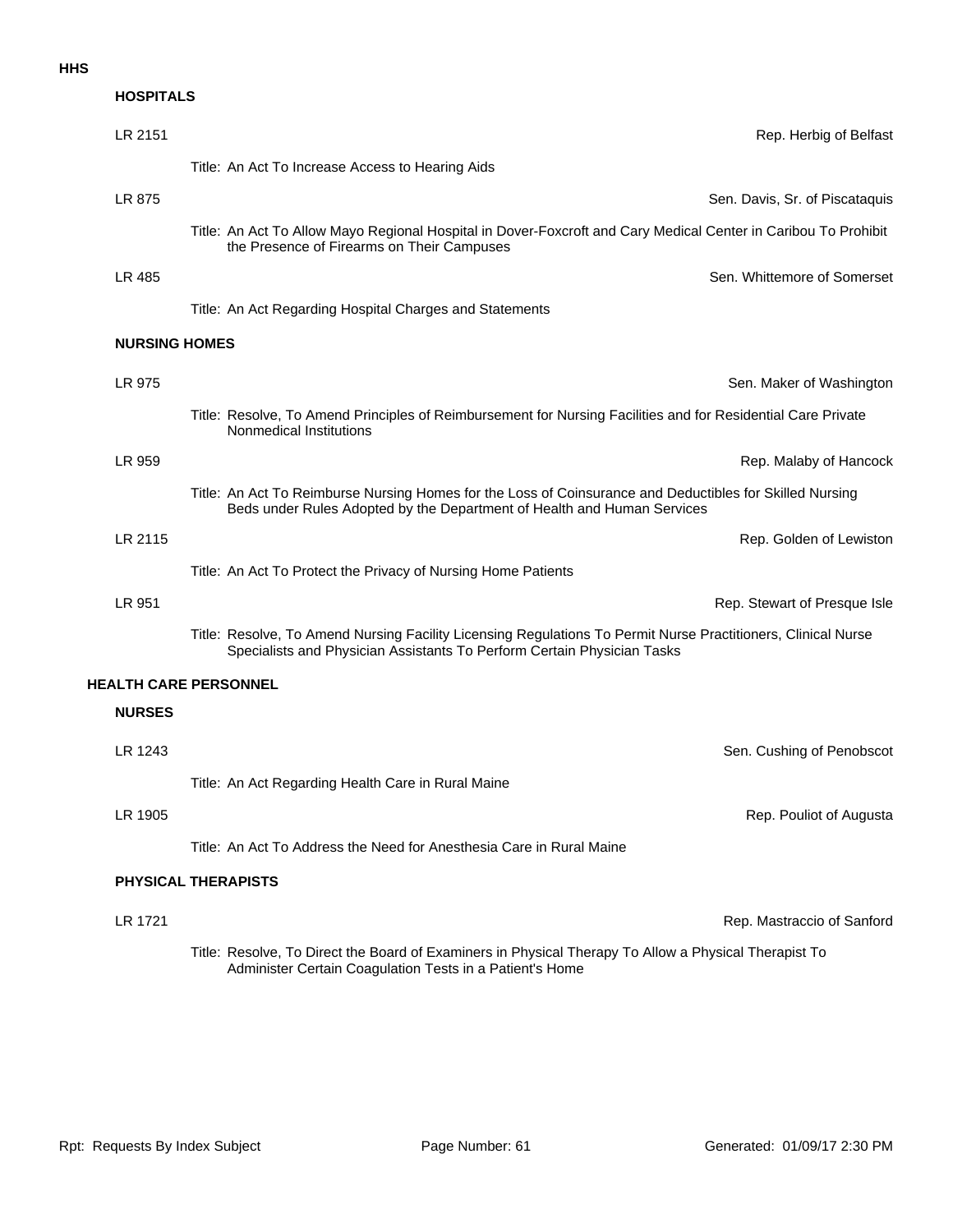#### **HEALTH CARE SERVICES**

#### **CHILDREN**

| LR 641          |                                                                                                                                 | Rep. Stanley of Medway      |
|-----------------|---------------------------------------------------------------------------------------------------------------------------------|-----------------------------|
|                 | Title: An Act To Provide Training for the Parents of Children with Autism and Related Disorders                                 |                             |
| LR 157          |                                                                                                                                 | Sen. Millett of Cumberland  |
|                 | Title: An Act To Strengthen the Maine Children's Growth Council                                                                 |                             |
| LR 653          |                                                                                                                                 | Sen. Gratwick of Penobscot  |
|                 | Title: Resolve, To Establish a Commission To Study the Causes of and Solutions to the Epidemic of Childhood<br>Obesity in Maine |                             |
| LR 68           |                                                                                                                                 | Rep. Fecteau of Biddeford   |
|                 | Title: An Act To Ban Conversion Therapy                                                                                         |                             |
| LR 401          |                                                                                                                                 | Sen. Breen of Cumberland    |
|                 | Title: An Act To Promote Social and Emotional Learning and Development in Early Childhood                                       |                             |
| LR 210          |                                                                                                                                 | Sen. Breen of Cumberland    |
|                 | Title: An Act To Require Screening for Cytomegalovirus in Newborn Infants                                                       |                             |
| LR 1014         |                                                                                                                                 | Rep. Johansen of Monticello |
|                 | Title: An Act Concerning Screening of Newborns for Lysosomal Storage Disorders                                                  |                             |
| <b>DELIVERY</b> |                                                                                                                                 |                             |
| LR 1974         |                                                                                                                                 | Rep. Perry of Calais        |
|                 | Title: An Act To Ensure Safety, Quality and Transparency in the Medical Marijuana Market                                        |                             |
| LR 1833         |                                                                                                                                 | Rep. Sanderson of Chelsea   |
|                 | Title: An Act To Amend Maine's Medical Marijuana Law                                                                            |                             |
| LR 1411         |                                                                                                                                 | Sen. Whittemore of Somerset |
|                 | Title: An Act Governing Direct Primary Care Membership Agreements                                                               |                             |
| LR 533          |                                                                                                                                 | Sen. Gratwick of Penobscot  |
|                 | Title: An Act Regarding Telehealth                                                                                              |                             |
| LR 1171         |                                                                                                                                 | Rep. Devin of Newcastle     |
|                 | Title: An Act To Strengthen Maine's Hospitals and Increase Access to Health Care                                                |                             |
| LR 322          |                                                                                                                                 | Sen. Libby of Androscoggin  |
|                 | Title: An Act To Reduce the Incidence of Obesity and Chronic Disease in Maine                                                   |                             |
| LR 1323         |                                                                                                                                 | Spkr. Gideon of Freeport    |
|                 | Title: An Act To Protect Access to Health Care                                                                                  |                             |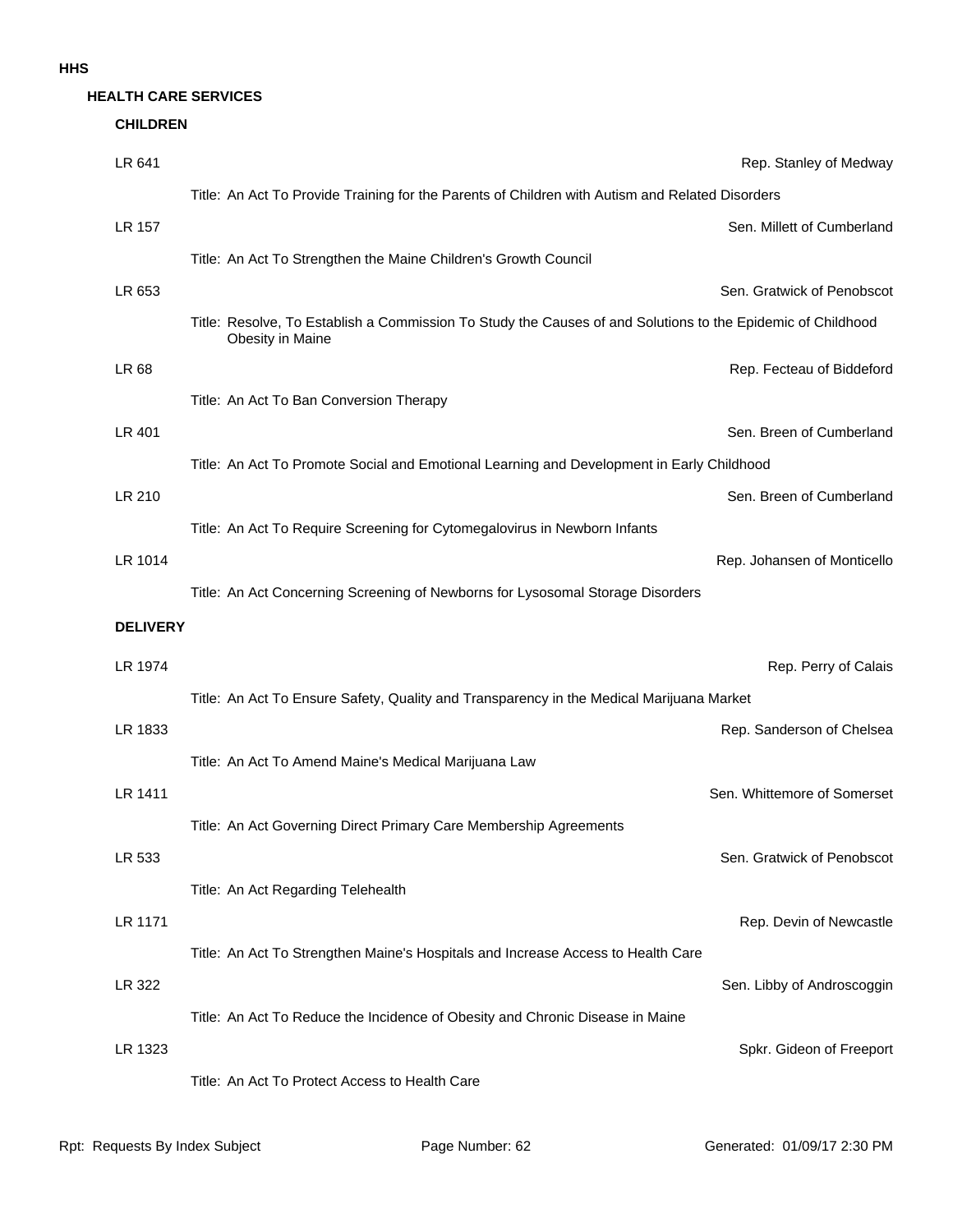|  | ×<br>v |
|--|--------|
|  |        |

| LR 1325           | Rep. Hamann of South Portland                                                                                                                                        |
|-------------------|----------------------------------------------------------------------------------------------------------------------------------------------------------------------|
|                   | Title: An Act To Protect Children from Edible Cannabis Products                                                                                                      |
| LR 1506           | Rep. Chace of Durham                                                                                                                                                 |
|                   | Title: An Act To Improve the Efficacy of the Medical Marijuana Laws                                                                                                  |
| LR 1533           | Rep. Brooks of Lewiston                                                                                                                                              |
|                   | Title: An Act Requiring Communication of Mammographic Breast Density Information to Patients                                                                         |
| LR 1012           | Sen. Cyrway of Kennebec                                                                                                                                              |
|                   | Title: An Act To Provide Funding for Respiratory Therapy Training                                                                                                    |
| LR 1728           | Sen. Brakey of Androscoggin                                                                                                                                          |
|                   | Title: An Act To Add Addiction to or Dependency on Opiates or Prescription Drugs to the List of Qualifying<br>Conditions for Medical Marijuana                       |
| LR 186            | Sen. Brakey of Androscoggin                                                                                                                                          |
|                   | Title: An Act To Amend the Maine Medical Use of Marijuana Act                                                                                                        |
| LR 1963           | Rep. Sheats of Auburn                                                                                                                                                |
|                   | Title: An Act To Ensure That the Existence of an Individual's Prior Military Service Becomes Part of That<br>Individual's Health Forms                               |
|                   | <b>HOME HEALTH CARE</b>                                                                                                                                              |
| LR 1682           | Sen. Libby of Androscoggin                                                                                                                                           |
|                   | Title: An Act To Create Fairness in Home-based Care Fees for Service                                                                                                 |
|                   | <b>ORGAN TRANSPLANTS</b>                                                                                                                                             |
| LR 467            | Rep. Sanderson of Chelsea                                                                                                                                            |
|                   | Title: An Act To Prohibit the Exclusion of a Patient from Eligibility for an Organ Transplant Based on Medical<br>Marijuana Use                                      |
| LR 1578           | Rep. Vachon of Scarborough                                                                                                                                           |
|                   | Title: An Act To Encourage Living Kidney Donation in Maine                                                                                                           |
| <b>PHARMACIES</b> |                                                                                                                                                                      |
| LR 1865           | Sen. Chipman of Cumberland                                                                                                                                           |
|                   | Title: An Act To Increase Integrity in Maine's Prescription Drug Laws and Reduce Addiction by Prohibiting<br>Physicians from Profiting from Pharmaceutical Companies |
| LR 1395           | Rep. Hamann of South Portland                                                                                                                                        |
|                   | Title: An Act to Prohibit Certain Gifts to Health Care Practitioners                                                                                                 |
|                   |                                                                                                                                                                      |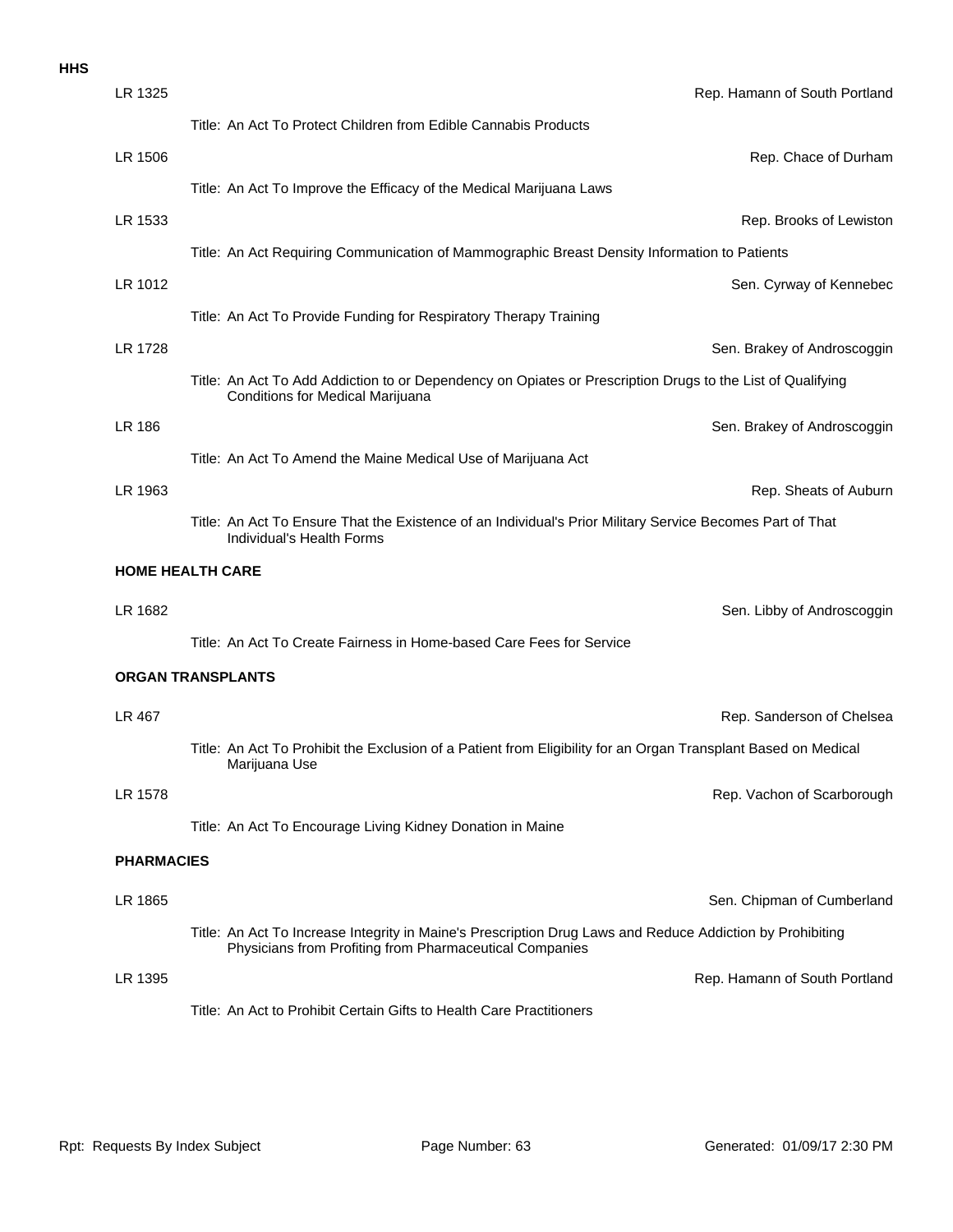| <b>PLANNING</b> |                                                                                                                                                                                       |
|-----------------|---------------------------------------------------------------------------------------------------------------------------------------------------------------------------------------|
| <b>LR 27</b>    | Sen. Katz of Kennebed                                                                                                                                                                 |
|                 | Title: An Act To Support Death with Dignity                                                                                                                                           |
| LR 407          | Rep. Hubbell of Bar Harbor                                                                                                                                                            |
|                 | Title: An Act Regarding Patient-directed Care at the End of Life                                                                                                                      |
| LR 501          | Rep. Hymanson of York                                                                                                                                                                 |
|                 | Title: An Act To Rescue and Redispense Donated Prescription Drugs                                                                                                                     |
| LR 564          | Rep. Parker of South Berwick                                                                                                                                                          |
|                 | Title: An Act To Promote Life with Dignity                                                                                                                                            |
|                 | <b>PRESCRIPTION DRUGS</b>                                                                                                                                                             |
| LR 1032         | Rep. Sanderson of Chelsea                                                                                                                                                             |
|                 | Title: An Act To Inform Patients of the Dangers of Addicting Opioids                                                                                                                  |
| LR 192          | Sen. Dill of Penobscot                                                                                                                                                                |
|                 | Title: An Act To Amend Maine's Prescription Pain Medication Laws                                                                                                                      |
| LR 1195         | Sen. Rosen of Hancock                                                                                                                                                                 |
|                 | Title: An Act Regarding Prescription Drug Step Therapy                                                                                                                                |
| LR 837          | Sen. Carpenter of Aroostook                                                                                                                                                           |
|                 | Title: An Act To Reduce Methamphetamine Production in Maine                                                                                                                           |
| LR 1795         | Sen. Carpenter of Aroostook<br>Title: An Act To Lower the Price of Drugs Paid for by MaineCare                                                                                        |
| LR 381          | Sen. Davis, Sr. of Piscataquis                                                                                                                                                        |
|                 | Title: An Act To Establish an Exemption to the 30-day Supply Limitation on Certain Pain Medication                                                                                    |
| <b>LR 917</b>   | Rep. Malaby of Hancock                                                                                                                                                                |
|                 | Title: An Act To Allow Hospitals To More Efficiently Monitor the Prescribing of Controlled Substances by<br>Amending the Laws Governing Access to Prescription Monitoring Information |
| LR 177          | Sen. Katz of Kennebed                                                                                                                                                                 |
|                 | Title: An Act To Reduce Prescription Drug Prices                                                                                                                                      |
| LR 2080         | Rep. Austin of Gray                                                                                                                                                                   |
|                 | Title: An Act To Ensure Access to All Epilepsy Drugs That May Be Approved by the Federal Food and Drug<br>Administration                                                              |
| LR 1770         | Sen. Jackson of Aroostook                                                                                                                                                             |
|                 | Title: An Act To Provide Drug Price Relief for Maine People                                                                                                                           |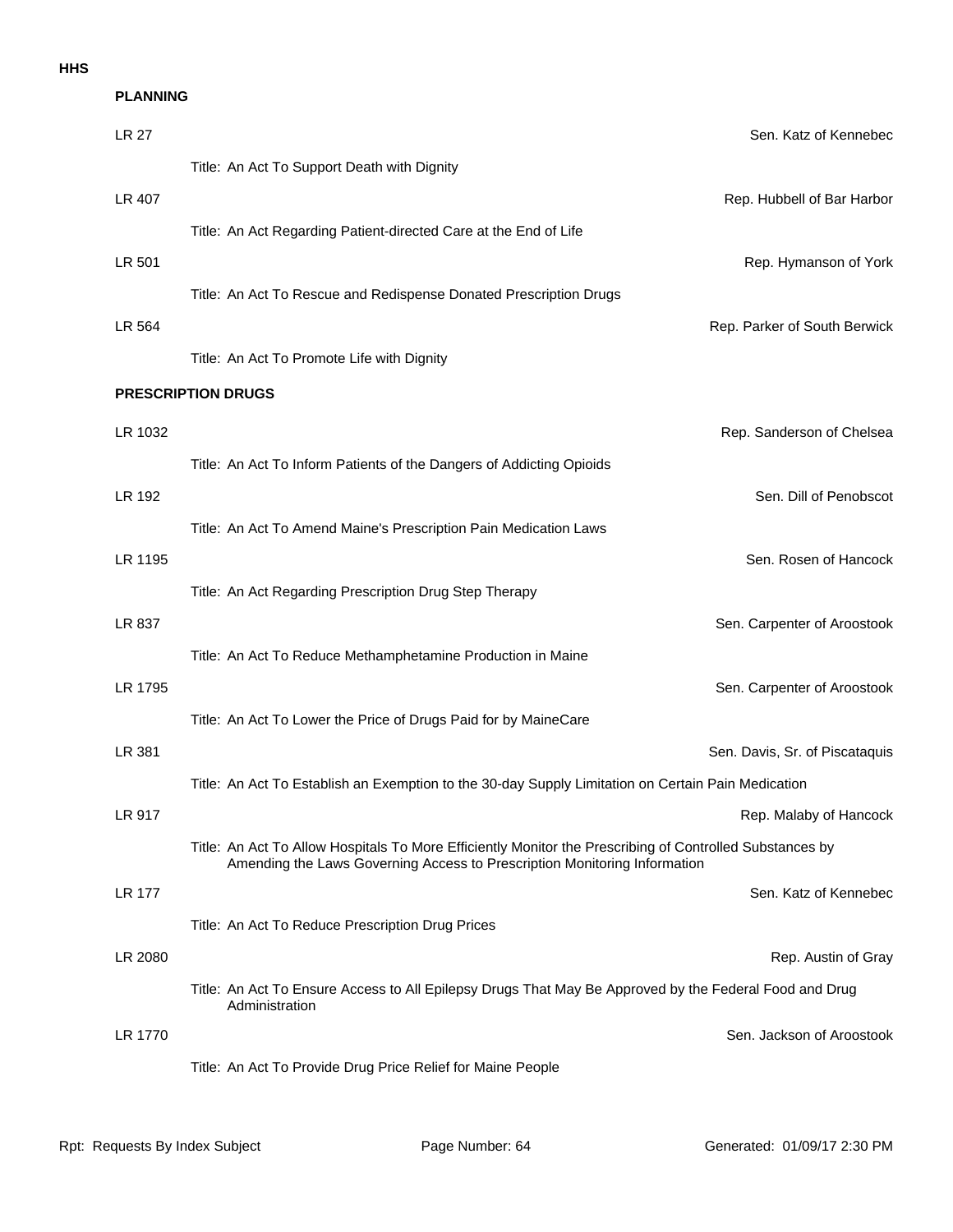| LR 1232          | Sen. Jackson of Aroostook                                                                                                             |
|------------------|---------------------------------------------------------------------------------------------------------------------------------------|
|                  | Title: An Act Regarding Generic Drug Pricing and Drug Patents                                                                         |
| LR 652           | Sen. Gratwick of Penobscot                                                                                                            |
|                  | Title: An Act To Establish Reasonable and Clinically Appropriate Exceptions to Opioid Medication Prescriber<br>Limits                 |
| LR 1975          | Sen. Gratwick of Penobscot                                                                                                            |
|                  | Title: An Act To Amend the Laws Governing the Prescription Monitoring Program                                                         |
| LR 1319          | Spkr. Gideon of Freeport                                                                                                              |
|                  | Title: An Act To Increase the Availability of Naloxone                                                                                |
| LR 1320          | Spkr. Gideon of Freeport                                                                                                              |
|                  | Title: An Act To Address Maine's Opioid Epidemic                                                                                      |
| LR 194           | Rep. Cooper of Yarmouth                                                                                                               |
|                  | Title: An Act To Require a Prescription for a Medication That Contains Certain Substances That May Be Used To<br>Make Methamphetamine |
| LR 994           | Sen. Vitelli of Sagadahoc                                                                                                             |
|                  | Title: An Act To Promote Prescription Drug Transparency and Control Prescription Prices for Maine Consumers                           |
| LR 1866          | Rep. Hymanson of York                                                                                                                 |
|                  | Title: An Act To Add an Exception to Prescription Monitoring Program Requirements                                                     |
| LR 2020          | Rep. Brooks of Lewiston                                                                                                               |
|                  | Title: An Act Regarding Palliative Care                                                                                               |
| LR 242           | Sen. Brakey of Androscoggin                                                                                                           |
|                  | Title: An Act To Make Oral Contraception Available over the Counter                                                                   |
| LR 899           | Sen. Breen of Cumberland                                                                                                              |
|                  | Title: An Act To Clarify the Laws Governing the Availability of Naloxone                                                              |
| LR 1622          | Sen. Woodsome of York                                                                                                                 |
|                  | Title: An Act To Modify the Prescription Monitoring Program                                                                           |
|                  | <b>PREVENTION PROGRAMS</b>                                                                                                            |
| LR 1733          | Rep. O'Connor of Berwick                                                                                                              |
|                  | Title: An Act To Establish the Vaccine Consumer Protection Program within the Department of Health and<br><b>Human Services</b>       |
| <b>SCREENING</b> |                                                                                                                                       |
| LR 804           | Rep. Fecteau of Biddeford                                                                                                             |
|                  | Title: An Act Regarding HIV Testing                                                                                                   |
|                  |                                                                                                                                       |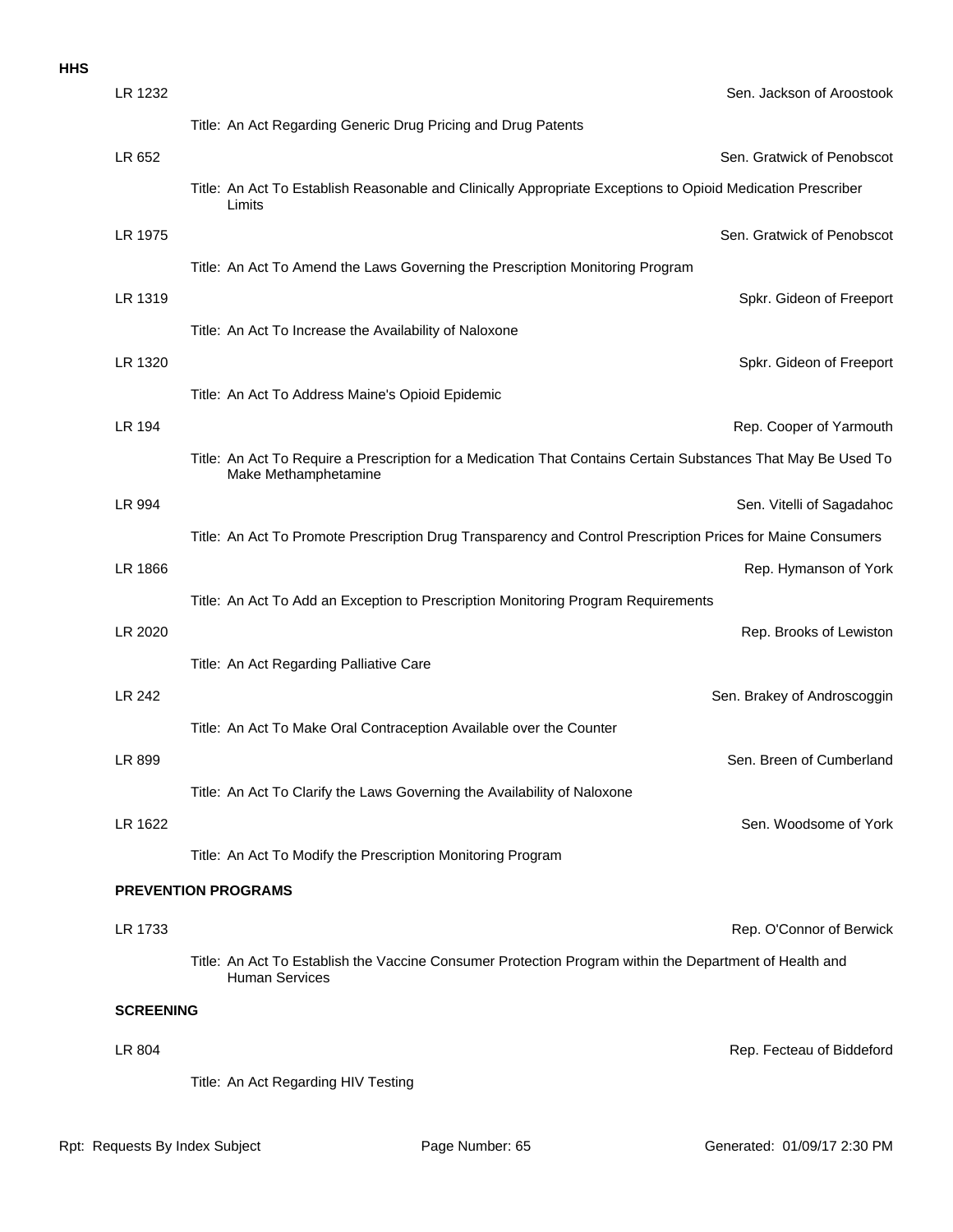| <b>STATE PLAN</b>       |                                                                                                                                                      |
|-------------------------|------------------------------------------------------------------------------------------------------------------------------------------------------|
| LR 1981                 | Sen. Gratwick of Penobscot                                                                                                                           |
|                         | Title: An Act To Establish Universal Health Care for Maine                                                                                           |
| LR 1545                 | Rep. Brooks of Lewiston                                                                                                                              |
|                         | Title: An Act To Promote Universal Health Care, including Dental, Vision and Hearing Care                                                            |
| <b>HOMELESS PERSONS</b> |                                                                                                                                                      |
|                         | <b>ACCESS TO SERVICES</b>                                                                                                                            |
| LR 1494                 | Rep. Jorgensen of Portland                                                                                                                           |
|                         | Title: An Act To End Homelessness by Expanding Housing Support Services                                                                              |
|                         | <b>HOUSING INSECURITY</b>                                                                                                                            |
| LR 2057                 | Rep. Talbot Ross of Portland                                                                                                                         |
|                         | Title: An Act Regarding Housing Security                                                                                                             |
| <b>MEDICAID</b>         |                                                                                                                                                      |
|                         | <b>INCOME DETERMINATION</b>                                                                                                                          |
| LR 1025                 | Rep. Riley of Jay                                                                                                                                    |
|                         | Title: An Act To Protect the Privacy of Families of Children with Severe Disabilities                                                                |
| <b>MAINECARE</b>        |                                                                                                                                                      |
| LR 1618                 | Rep. Perry of Calais                                                                                                                                 |
|                         | Title: An Act To Ensure Access to Behavioral Health Services                                                                                         |
| LR 1822                 | Sen. Chipman of Cumberland                                                                                                                           |
|                         | Title: An Act To Continue MaineCare Coverage for Parents during the Reunification Process                                                            |
| LR 1834                 | Rep. Sanderson of Chelsea                                                                                                                            |
|                         | Title: An Act To Adequately Pay for Emergency Medical Services                                                                                       |
| LR 1606                 | Rep. Espling of New Gloucester                                                                                                                       |
|                         | Title: Resolve, Directing the Department of Health and Human Services To Increase Reimbursement Rates for<br>Home-based and Community-based Services |
| LR 2150                 | Rep. Herbig of Belfast                                                                                                                               |
|                         | Title: An Act To Equalize Reimbursement for Audiologist Services                                                                                     |
| LR 1690                 | Rep. Martin of Eagle Lake                                                                                                                            |
|                         | Title: An Act To Improve Access to Preventive, Cost-saving Dental Services                                                                           |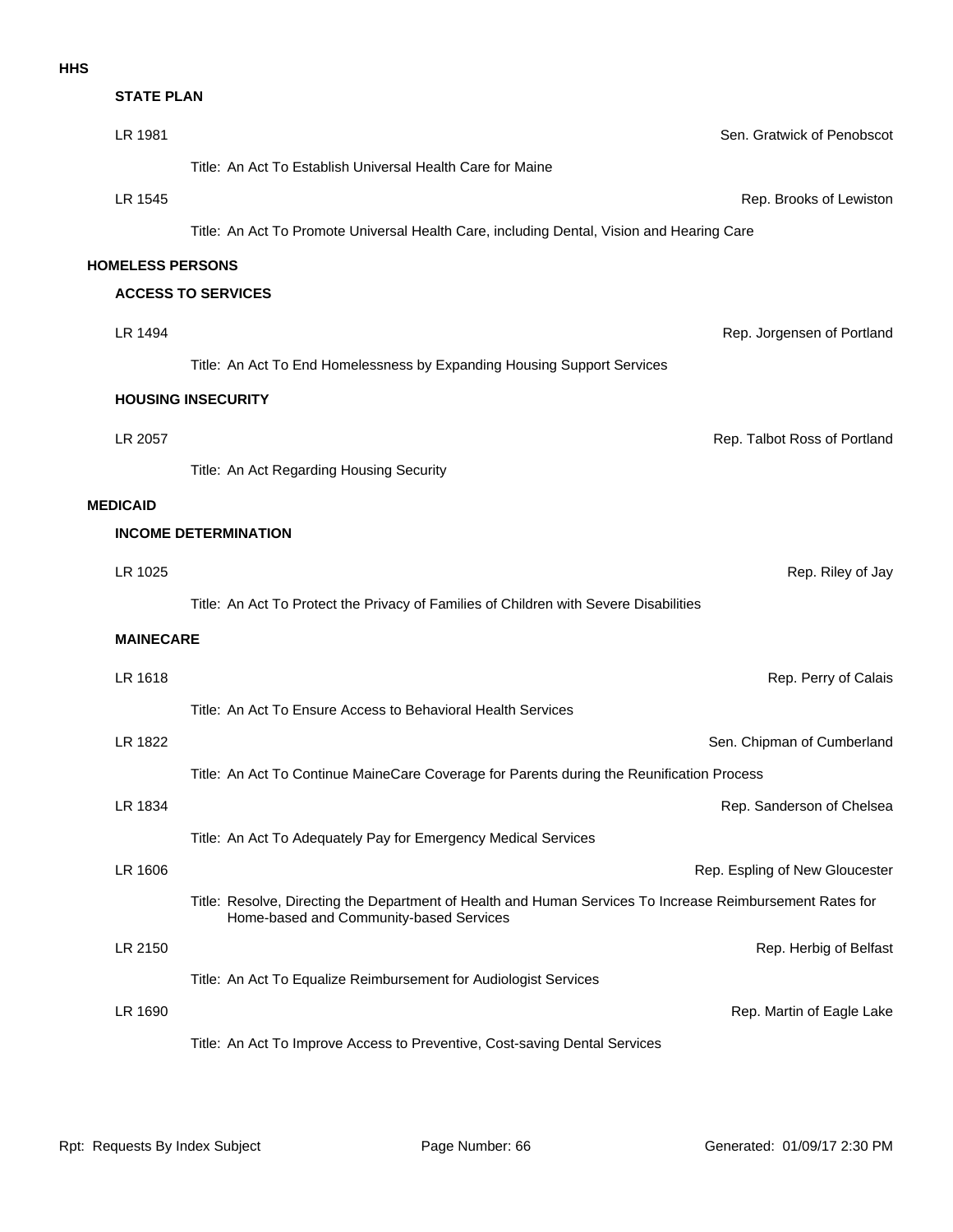| LR 990  | Rep. Martin of Eagle Lake                                                                                                                                                                                |
|---------|----------------------------------------------------------------------------------------------------------------------------------------------------------------------------------------------------------|
|         | Title: Resolve, To Increase Certain Chiropractic Reimbursement Rates under the MaineCare Program                                                                                                         |
| LR 1465 | Rep. Farnsworth of Portland                                                                                                                                                                              |
|         | Title: Resolve, To Require the Department of Health and Human Services To Recalculate the MaineCare<br>Reimbursement Rates for Services for Persons with Disabilities                                    |
| LR 1771 | Rep. Malaby of Hancock                                                                                                                                                                                   |
|         | Title: An Act To Fully Fund the Waiting List for MaineCare Housing Assistance                                                                                                                            |
| LR 1199 | Rep. Malaby of Hancock                                                                                                                                                                                   |
|         | Title: An Act To Increase Access to Evidence-based Psychosocial Treatment for Children on MaineCare                                                                                                      |
| LR 1174 | Rep. Malaby of Hancock                                                                                                                                                                                   |
|         | Title: An Act To Create Access to Brain Injury Waiver Services                                                                                                                                           |
| LR 960  | Rep. Malaby of Hancock                                                                                                                                                                                   |
|         | Title: An Act To Facilitate MaineCare Assisted Living by Providing a Cost-of-living Adjustment to Private<br>Nonmedical Institutions and Adult Family Care Homes                                         |
| LR 1705 | Sen. Katz of Kennebec                                                                                                                                                                                    |
|         | Title: An Act To Provide Lung Cancer Screening for MaineCare Recipients                                                                                                                                  |
| LR 305  | Rep. Berry of Bowdoinham                                                                                                                                                                                 |
|         | Title: An Act To Expand Access to Health Security by Expanding MaineCare Coverage                                                                                                                        |
| LR 1387 | Sen. Jackson of Aroostook                                                                                                                                                                                |
|         | Title: An Act To Address Severe and Ongoing Shortfalls in the Funding of Direct Care Workers in Long-term<br>Care Settings and To Develop and Implement Recruiting and Work Force Development Strategies |
| LR 357  | Rep. Madigan of Waterville                                                                                                                                                                               |
|         | Title: An Act Regarding Emergency Room Visits under MaineCare                                                                                                                                            |
| LR 1168 | Sen. Gratwick of Penobscot                                                                                                                                                                               |
|         | Title: An Act To Provide Medicare and Medicaid for Incarcerated Persons                                                                                                                                  |
| LR 1169 | Sen. Gratwick of Penobscot                                                                                                                                                                               |
|         | Title: Resolve, To Amend the MaineCare Eligibility Manual To Address Nursing Facility and Residential Care<br><b>Facility Issues</b>                                                                     |
| LR 2007 | Rep. Nadeau of Winslow                                                                                                                                                                                   |
|         | Title: An Act To Support Individuals with Disabilities by Exempting Certain Wages from Consideration for<br>MaineCare                                                                                    |
| LR 1612 | Rep. Pouliot of Augusta                                                                                                                                                                                  |
|         | Title: An Act To Close the Gap in Children's Health Care Coverage in Maine                                                                                                                               |
| LR 325  | Sen. Libby of Androscoggin                                                                                                                                                                               |
|         | Title: An Act To Provide MaineCare Coverage for Chiropractic Therapy                                                                                                                                     |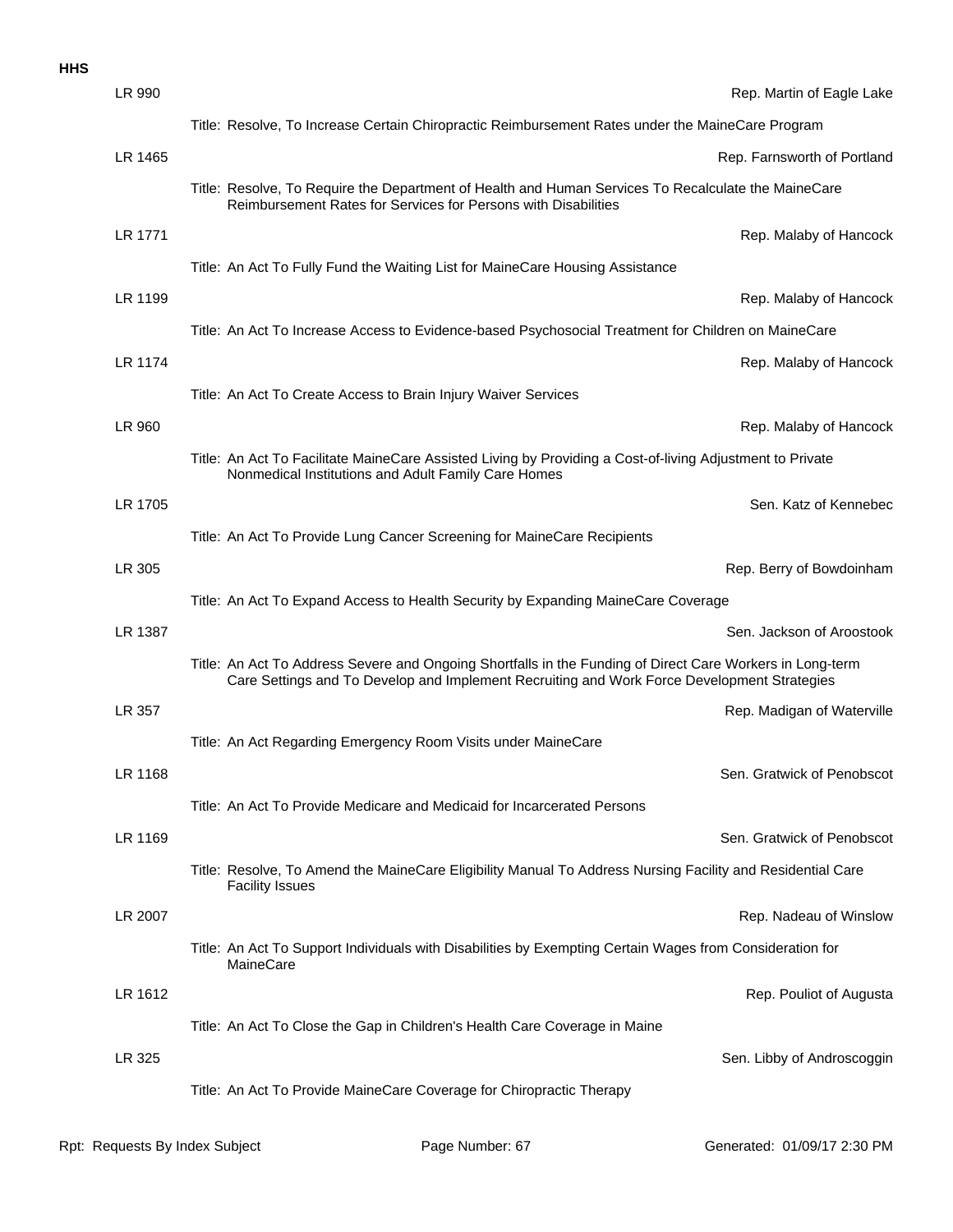| LR 1691              | Sen. Libby of Androscoggin                                                                                                              |
|----------------------|-----------------------------------------------------------------------------------------------------------------------------------------|
|                      | Title: An Act To Provide for Adequate Staffing in Memory Care Facilities                                                                |
| LR 1313              | Spkr. Gideon of Freeport                                                                                                                |
|                      | Title: An Act To Provide Access to Health Care                                                                                          |
| LR 1956              | Rep. Jorgensen of Portland                                                                                                              |
|                      | Title: Resolve, To Support Home Health Services                                                                                         |
| LR 2099              | Rep. Hamann of South Portland                                                                                                           |
|                      | Title: Resolve, To Reduce MaineCare Spending through Targeted Nutrition Interventions                                                   |
| LR 1396              | Rep. Gattine of Westbrook                                                                                                               |
|                      | Title: Resolve, To Establish a Moratorium on Rate Changes Related to Certain Community Mental Health<br>Services                        |
| LR 992               | Rep. Hymanson of York                                                                                                                   |
|                      | Title: An Act To Provide MaineCare Coverage to Low-income Maine Citizens                                                                |
| <b>LR 108</b>        | Rep. McCreight of Harpswell                                                                                                             |
|                      | Title: An Act To Expand Health Care for Eligible Maine Citizens                                                                         |
| LR 65                | Rep. Tepler of Topsham                                                                                                                  |
|                      | Title: An Act To Provide MaineCare Coverage for Dental Services to Adults with Intellectual Disabilities or<br><b>Autistic Disorder</b> |
| LR 1136              | Sen. Brakey of Androscoggin                                                                                                             |
|                      | Title: An Act To Impose Penalties for Certain Transfers of Assets at Less Than Fair Market Value by Individuals                         |
| LR 2112              | Rep. Collings of Portland                                                                                                               |
|                      | Title: An Act To Expand Medicaid in Maine                                                                                               |
| LR 1098              | Rep. Spear of South Thomaston                                                                                                           |
|                      | Title: An Act To Expand MaineCare                                                                                                       |
| LR 1529              | Rep. Spear of South Thomaston                                                                                                           |
|                      | Title: An Act To Amend the Laws Governing the Deduction for MaineCare Payments from a School<br>Administrative Unit's State Subsidy     |
| <b>REIMBURSEMENT</b> |                                                                                                                                         |
| LR 1824              | Sen. Chipman of Cumberland                                                                                                              |
|                      | Title: An Act To Expand Access to Drug Addiction Treatment                                                                              |
| LR 316               | Rep. Fredette of Newport                                                                                                                |
|                      | Title: An Act To Improve Rehabilitation Services for Maine's Mentally III                                                               |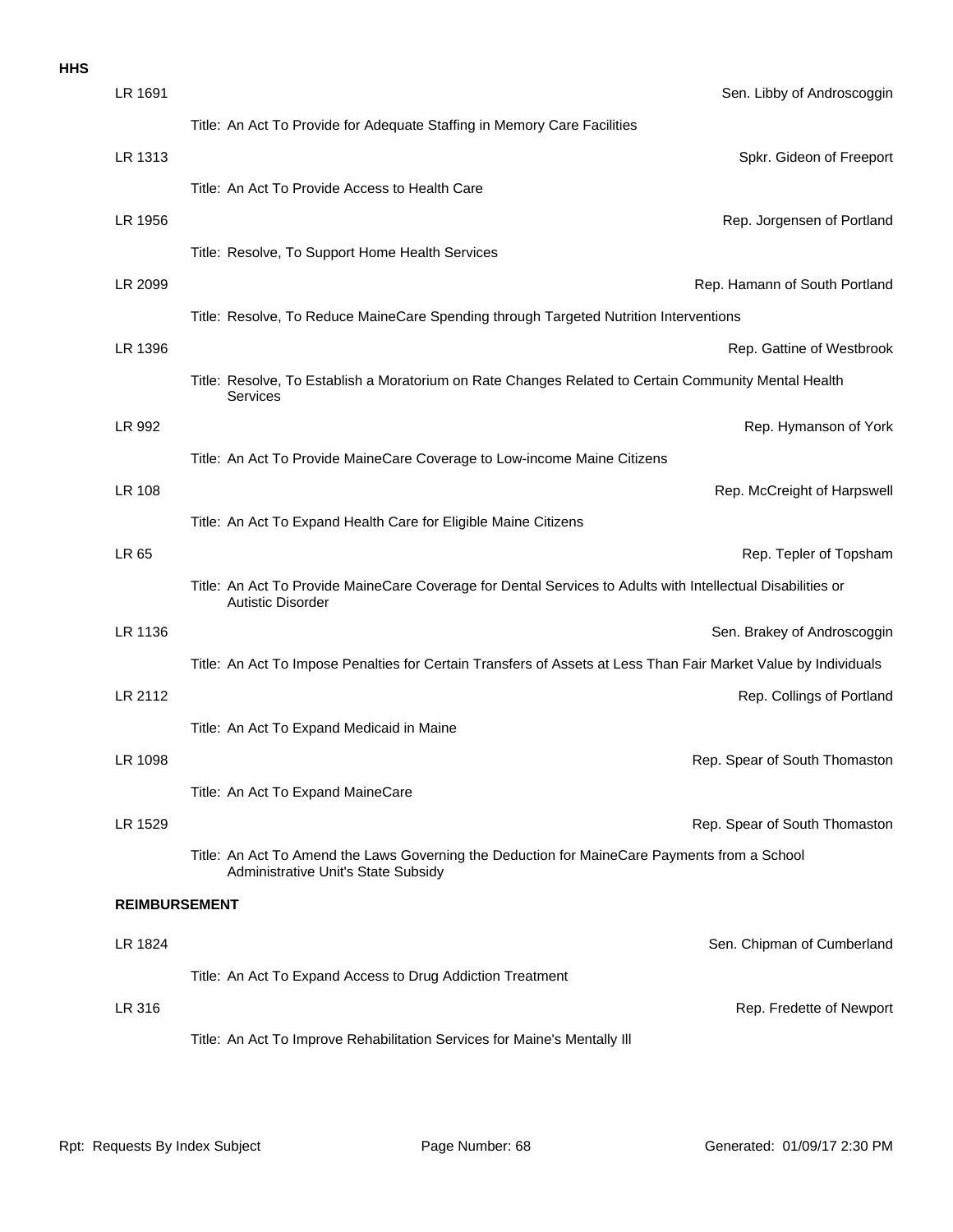| LR 523               | Rep. Hymanson of York                                                                                           |  |
|----------------------|-----------------------------------------------------------------------------------------------------------------|--|
|                      | Title: An Act To Assist People Suffering from Opiate Addition                                                   |  |
|                      | <b>MENTAL HEALTH SERVICES</b>                                                                                   |  |
| <b>CHILDREN</b>      |                                                                                                                 |  |
| LR 1686              | Sen. Millett of Cumberland                                                                                      |  |
|                      | Title: An Act To Strengthen Maine Children's Mental Health                                                      |  |
| LR 801               | Rep. Pouliot of Augusta                                                                                         |  |
|                      | Title: An Act To Allow Minors over 14 Years of Age To Consent to Mental Health Services                         |  |
|                      | <b>COMMUNITY-BASED</b>                                                                                          |  |
| LR 1965              | Sen. Bellows of Kennebec                                                                                        |  |
|                      | Title: An Act To Restore Community Support Services for Adults with Mental Illness                              |  |
| <b>DELIVERY</b>      |                                                                                                                 |  |
| LR 1312              | Rep. Gattine of Westbrook                                                                                       |  |
|                      | Title: An Act To Improve Peer Support Services                                                                  |  |
| LR 2051              | Rep. Talbot Ross of Portland                                                                                    |  |
|                      | Title: An Act To Enhance Maine's Coordinated Response to Mental Health Crises                                   |  |
|                      | <b>MENTAL HEALTH INSTITUTIONS</b>                                                                               |  |
| LR 974               | Sen. Katz of Kennebec                                                                                           |  |
|                      | Title: An Act To Continue To Improve Services at the State's Two Mental Health Hospitals, Riverview Psychiatric |  |
|                      | Center and Dorothea Dix Psychiatric Center                                                                      |  |
| LR 1311              | Rep. Gattine of Westbrook                                                                                       |  |
|                      | Title: An Act To Improve Care Provided to Forensic Patients                                                     |  |
| <b>PUBLIC HEALTH</b> |                                                                                                                 |  |
|                      | <b>DISEASE CONTROL</b>                                                                                          |  |
| LR 1219              | Rep. Hymanson of York                                                                                           |  |
|                      | Title: An Act Requiring Meningococcal Meningitis Vaccinations for Teenagers                                     |  |
| <b>EXPOSITIONS</b>   |                                                                                                                 |  |
| LR 1444              | Rep. Fuller of Lewiston                                                                                         |  |
|                      | Title: An Act To Promote Safety at Petting Zoo Installations                                                    |  |
|                      |                                                                                                                 |  |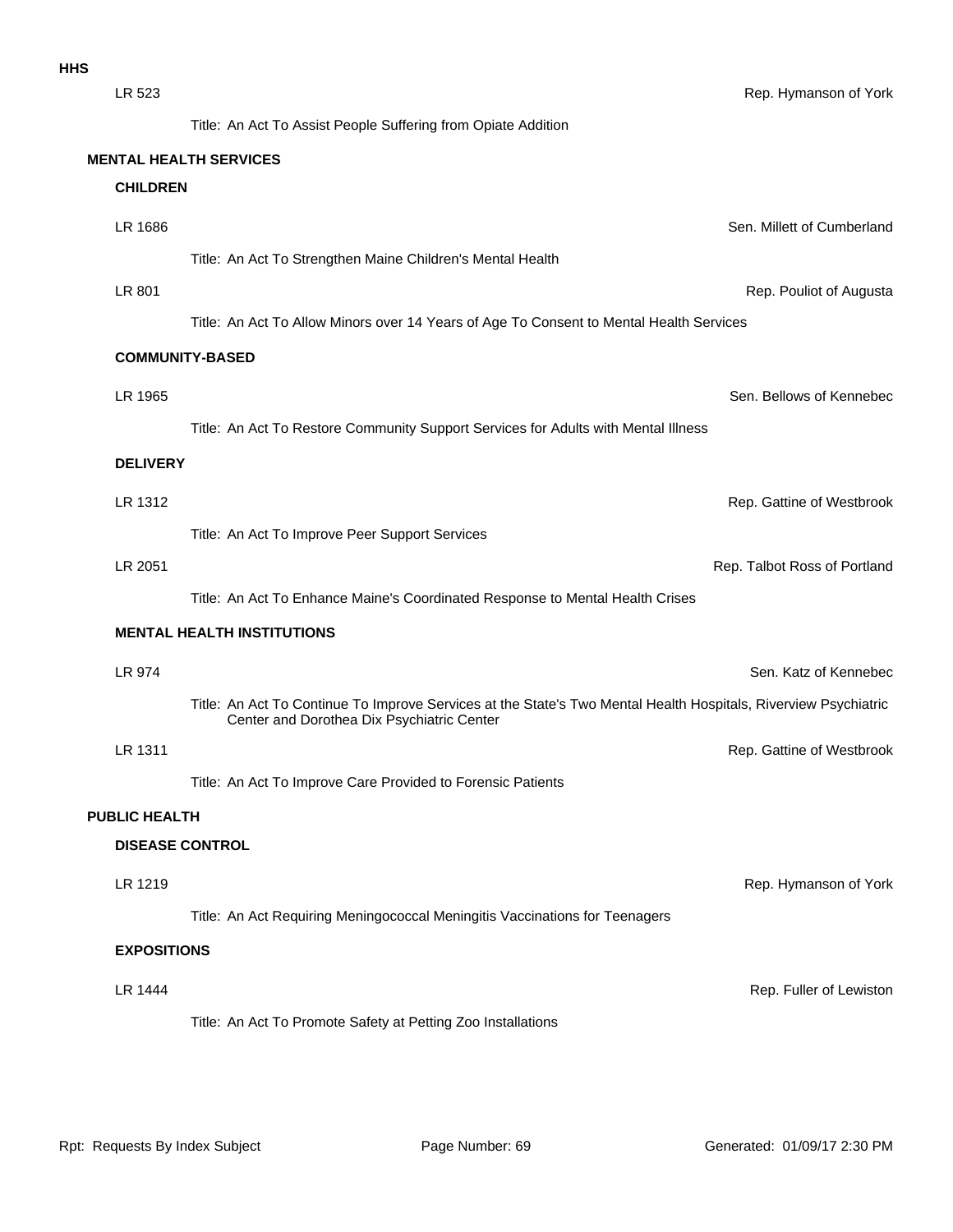# LR 1204 Sen. Davis, Sr. of Piscataquis **MINORS SMOKING** LR 498 **Rep. Corey of Windham** Rep. Corey of Windham Title: An Act To Require Tamper-evident Packaging for Recreational Marijuana Products **TAMPER-EVIDENT PACKAGING LR 1037** Rep. Hickman of Winthrop Rep. Hickman of Winthrop Rep. Hickman of Winthrop Title: An Act To Protect Clean Water **SAFE DRINKING WATER** Title: An Act To Promote Lead Testing of Drinking Water for Maine Families LR 1525 Rep. Brooks of Lewiston **LR 115** Rep. Golden of Lewiston Title: An Act To Prevent Lead Poisoning in Children **LEAD POISONING PUBLIC SAFETY** LR 1222 Pres. Thibodeau of Waldo Title: An Act To Simplify the Licensing Process for Off-site Catering **RESTAURANTS** LR 2009 Rep. Herbig of Belfast Title: An Act To Protect and Promote Public Health **PROVISIONS** LR 1675 Rep. Guerin of Glenburn Title: An Act To Increase the Permissible Size of Bed and Breakfasts **LODGING PLACES** LR 1840 Sen. Chipman of Cumberland Title: An Act To Reduce Regulations for Small Nonalcoholic Beverage Producers **INSPECTIONS**

Title: An Act To Reduce Youth Access to Tobacco Products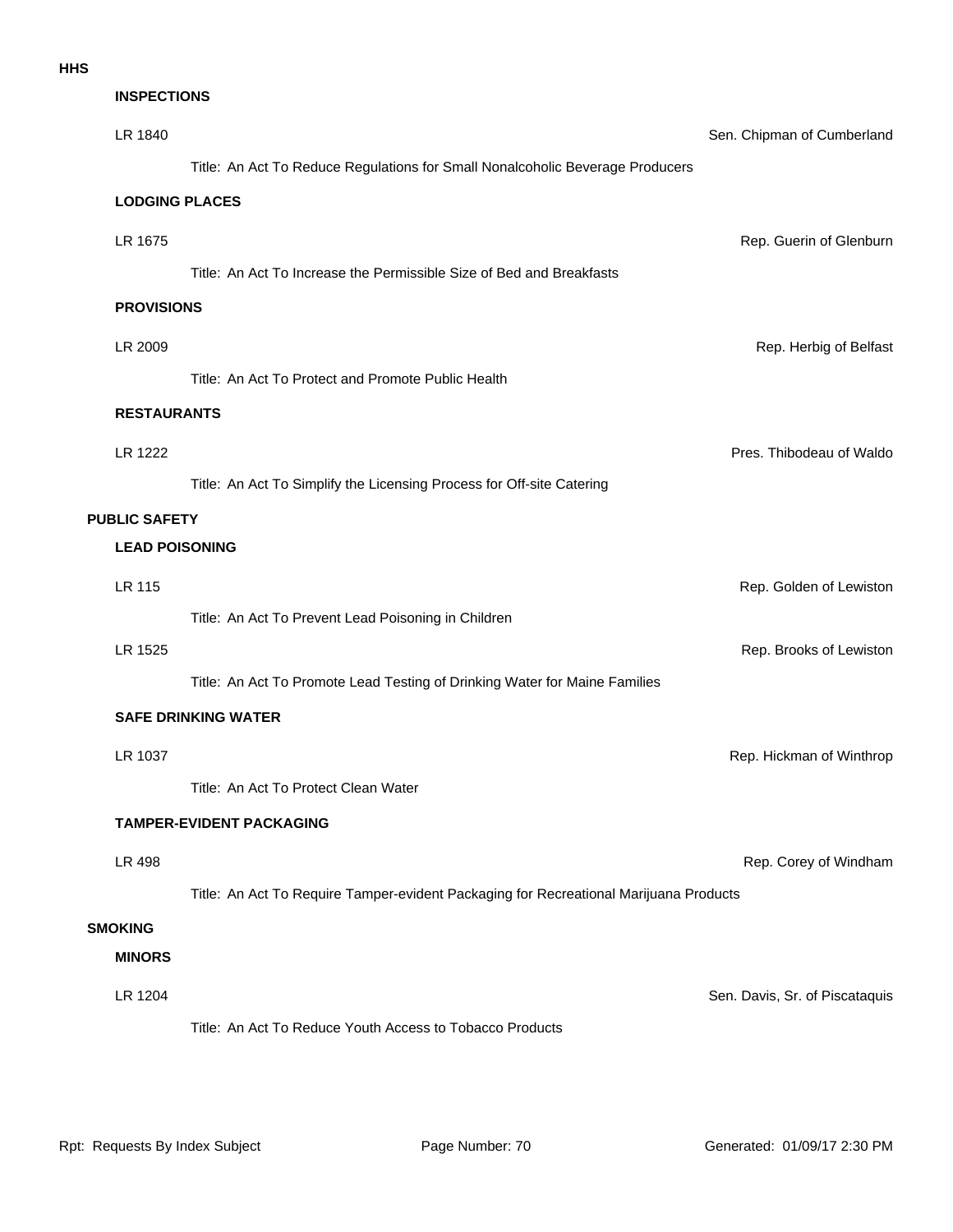#### **TOBACCO PRODUCTS**

| LR 591                 |                   | Sen. Brakey of Androscoggin                                                                                                                               |
|------------------------|-------------------|-----------------------------------------------------------------------------------------------------------------------------------------------------------|
|                        |                   | Title: An Act To Promote Equity in Business Opportunity for Tobacco Specialty Stores                                                                      |
| <b>SUBSTANCE ABUSE</b> |                   |                                                                                                                                                           |
|                        | <b>DRUG ABUSE</b> |                                                                                                                                                           |
| LR 1847                |                   | Sen. Chipman of Cumberland                                                                                                                                |
|                        |                   | Title: An Act To Address Maine's Opiate Addiction Crisis                                                                                                  |
| LR 1579                |                   | Rep. Vachon of Scarborough                                                                                                                                |
|                        |                   | Title: An Act To Reduce Morbidity and Mortality Related to Opioid Misuse                                                                                  |
| LR 1636                |                   | Sen. Woodsome of York                                                                                                                                     |
|                        |                   | Title: An Act To Support Evidence-based Treatment for Opioid Disorder                                                                                     |
| LR 1888                |                   | Rep. Sylvester of Peaks Island                                                                                                                            |
|                        |                   | Title: An Act To Prevent Overdose Deaths and Infectious Diseases by Establishing Safer Drug Use Facilities                                                |
|                        | <b>EDUCATION</b>  |                                                                                                                                                           |
| LR 1670                |                   | Rep. Sherman of Hodgdon                                                                                                                                   |
|                        |                   | Title: An Act To Fund and Enhance the Maine Diversion Alert Program                                                                                       |
| LR 1603                |                   | Rep. Gerrish of Lebanon                                                                                                                                   |
|                        |                   | Title: Resolve, Directing the Department of Health and Human Services To Develop a Resource Guide for<br>Assistance in Substance Abuse Matters            |
|                        | <b>PREVENTION</b> |                                                                                                                                                           |
| LR 958                 |                   | Sen. Maker of Washington                                                                                                                                  |
|                        |                   | Title: An Act To Coordinate Services and Support Workforce Development for Substance Use Disorder<br>Prevention and Peer Recovery Services                |
| LR 627                 |                   | Sen. Dion of Cumberland                                                                                                                                   |
|                        |                   | Title: An Act To Expand Heroin Prevention Pilot Programs                                                                                                  |
| LR 1851                |                   | Rep. Higgins of Dover-Foxcroft                                                                                                                            |
|                        |                   | Title: An Act To Create a Pilot Project To Reduce the Use of Opiates among Youth in Piscataquis County To Be<br>Used as a Model for All Maine Communities |
|                        | <b>TREATMENT</b>  |                                                                                                                                                           |
| LR 2076                |                   | Sen. Volk of Cumberland                                                                                                                                   |
|                        |                   | Title: An Act To Support Evaluation of Project Hope Diversion Efforts                                                                                     |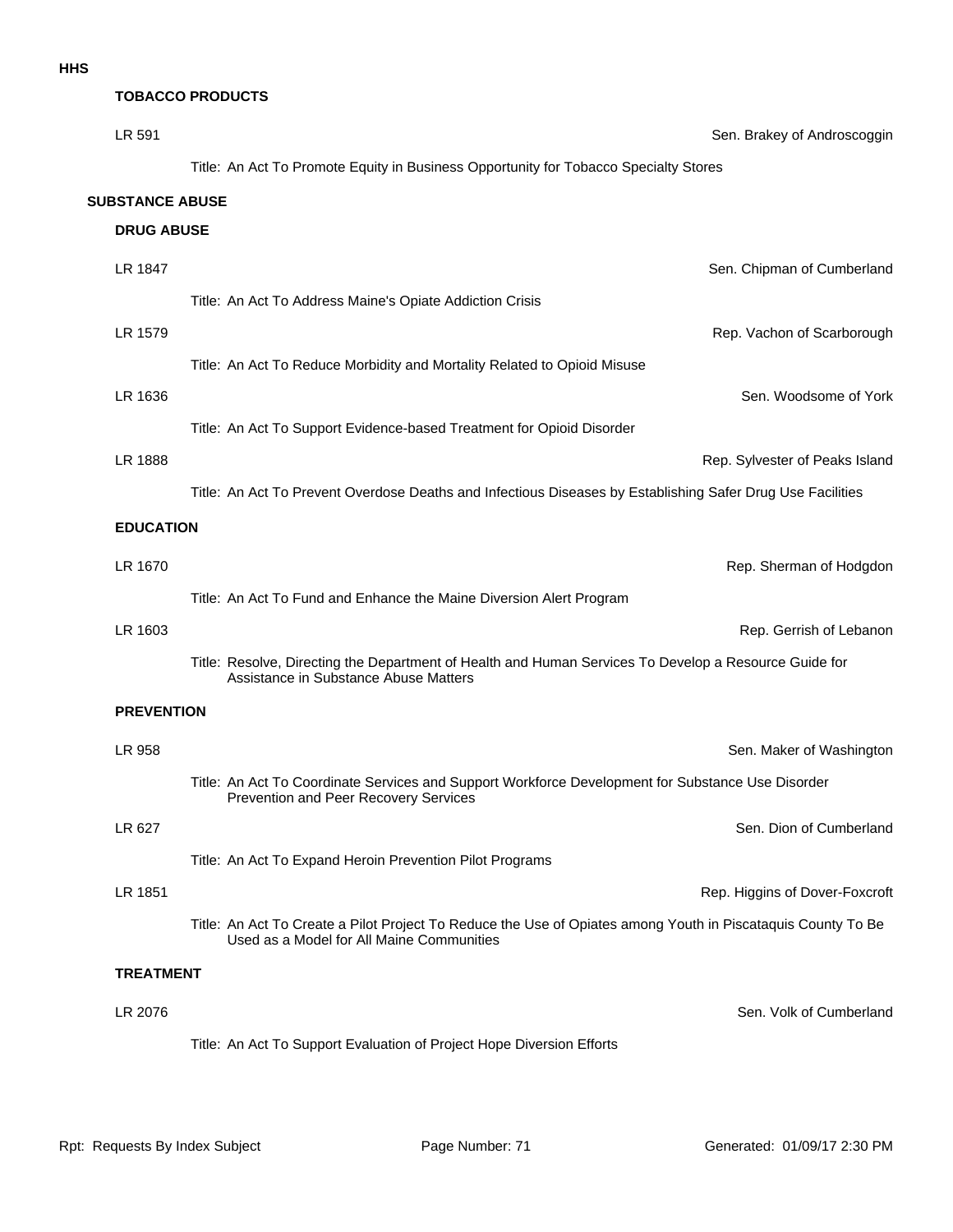|  | ×<br>v |
|--|--------|
|  |        |

| LR 1845 | Sen. Chipman of Cumberland                                                                                                                  |
|---------|---------------------------------------------------------------------------------------------------------------------------------------------|
|         | Title: An Act To Provide Sober Living Transitional Assistance                                                                               |
| LR 1637 | Rep. Espling of New Gloucester                                                                                                              |
|         | Title: An Act Regarding the Drug Epidemic in Maine                                                                                          |
| LR 1859 | Sen. Maker of Washington                                                                                                                    |
|         | Title: An Act To Save Lives and Support People in Recovery from Opiate Use Disorders in Washington County                                   |
| LR 1967 | Rep. Monaghan of Cape Elizabeth                                                                                                             |
|         | Title: An Act To Address Substance Use and Opioid Addiction in County Jails                                                                 |
| LR 1783 | Rep. Beebe-Center of Rockland                                                                                                               |
|         | Title: An Act to Support Substance Use Prevention, Treatment and Recovery                                                                   |
| LR 409  | Rep. Madigan of Waterville                                                                                                                  |
|         | Title: An Act To Increase the Number of Suboxone Prescribers                                                                                |
| LR 1809 | Sen. Gratwick of Penobscot                                                                                                                  |
|         | Title: An Act To Facilitate the Implementation of Mobile Vans for Methadone Treatment in Rural Counties in the<br><b>State</b>              |
| LR 2139 | Rep. Tipping-Spitz of Orono                                                                                                                 |
|         | Title: An Act To Ensure Proper Care for Citizens of the State Who Are Suffering from Drug Addiction                                         |
| LR 1756 | Rep. Grant of Gardiner                                                                                                                      |
|         | Title: An Act To Enhance Workforce Development for Behavioral Health and Substance Abuse Workers                                            |
| LR 146  | Spkr. Gideon of Freeport                                                                                                                    |
|         | Title: An Act To Create a Bridge from Drug Rehabilitation to the Workforce                                                                  |
| LR 1998 | Spkr. Gideon of Freeport                                                                                                                    |
|         | Title: An Act To Provide Funding for Medication-assisted Treatment                                                                          |
| LR 1997 | Spkr. Gideon of Freeport                                                                                                                    |
|         | Title: An Act Regarding Medication-assisted Treatment                                                                                       |
| LR 525  | Rep. Hymanson of York                                                                                                                       |
|         | Title: An Act To Increase the Effectiveness of Opioid Addiction Therapy                                                                     |
| LR 1701 | Rep. Vachon of Scarborough                                                                                                                  |
|         | Title: An Act To Develop a Statewide Hub-and-spoke Model To Improve Access, Treatment and Recovery for<br>Those with Substance Use Disorder |
| LR 1638 | Rep. Vachon of Scarborough                                                                                                                  |
|         | Title: An Act To Support Evidence-based Treatment for Opioid Use Disorder                                                                   |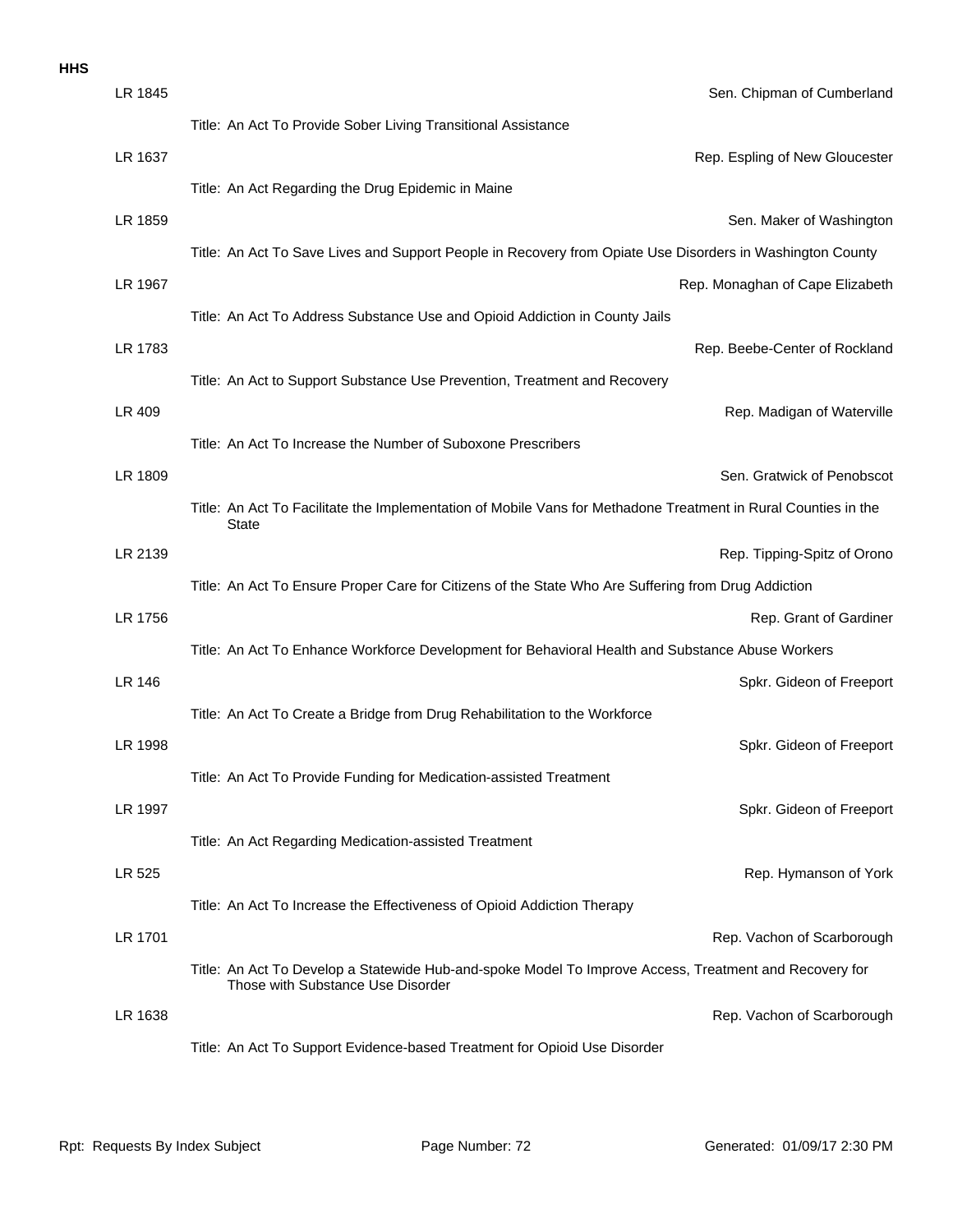| <b>HHS</b> |                         |                                                                                                                                                             |
|------------|-------------------------|-------------------------------------------------------------------------------------------------------------------------------------------------------------|
|            | LR 817                  | Rep. Kinney of Knox                                                                                                                                         |
|            |                         | Title: Resolve, To Establish a Commission To Study Siting of a Drug Treatment Facility in Northern Maine                                                    |
|            | LR 20                   | Rep. Lyford of Eddingtor                                                                                                                                    |
|            |                         | Title: An Act Regarding Transportation of Methadone Patients                                                                                                |
|            | LR 1530                 | Sen. Woodsome of York                                                                                                                                       |
|            |                         | Title: An Act To Ensure Access to Opiate Addiction Treatment in Maine                                                                                       |
|            | LR 571                  | Rep. Stewart of Presque Isle                                                                                                                                |
|            |                         | Title: An Act To Increase Funding for Drug Addiction Treatment in Northern Maine                                                                            |
|            |                         | TEMPORARY ASSIST TO NEEDY FAMILIES                                                                                                                          |
|            | <b>ELIGIBILITY</b>      |                                                                                                                                                             |
|            | LR 530                  | Rep. Denno of Cumberland Center                                                                                                                             |
|            |                         | Title: An Act To Remove the Deprivation Requirement from the Temporary Assistance for Needy Families                                                        |
|            |                         | Program                                                                                                                                                     |
|            | <b>PROVISIONS</b>       |                                                                                                                                                             |
|            | LR 410                  | Rep. Madigan of Waterville                                                                                                                                  |
|            |                         | Title: An Act To Increase Workforce Participation in Temporary Assistance for Needy Families and Other                                                      |
|            |                         | <b>Assistance Programs</b>                                                                                                                                  |
|            | LR 1546                 | Rep. Melaragno of Auburr                                                                                                                                    |
|            |                         | Title: An Act To Stimulate the Maine Economy and Alleviate Child Poverty                                                                                    |
|            | LR 550                  | Sen. Brakey of Androscoggir                                                                                                                                 |
|            |                         | Title: An Act To Adjust the Lifetime Limit for the Receipt of TANF Benefits                                                                                 |
|            | LR 1029                 | Rep. Riley of Jay                                                                                                                                           |
|            |                         | Title: An Act To Provide to Certain Benefit Recipients Information Regarding Personal Finance Planning and To<br><b>Distribute Benefits More Frequently</b> |
|            | <b>TRANSITION</b>       |                                                                                                                                                             |
|            | LR 1134                 | Rep. Stewart of Presque Isle                                                                                                                                |
|            |                         | Title: An Act To Promote Workforce Participation                                                                                                            |
|            | <b>VITAL STATISTICS</b> |                                                                                                                                                             |
|            | <b>CERTIFICATES</b>     |                                                                                                                                                             |
|            | LR 1935                 |                                                                                                                                                             |
|            |                         | Rep. Golden of Lewistor                                                                                                                                     |

Title: An Act Relating to Birth Certificate Format in the Case of a Newborn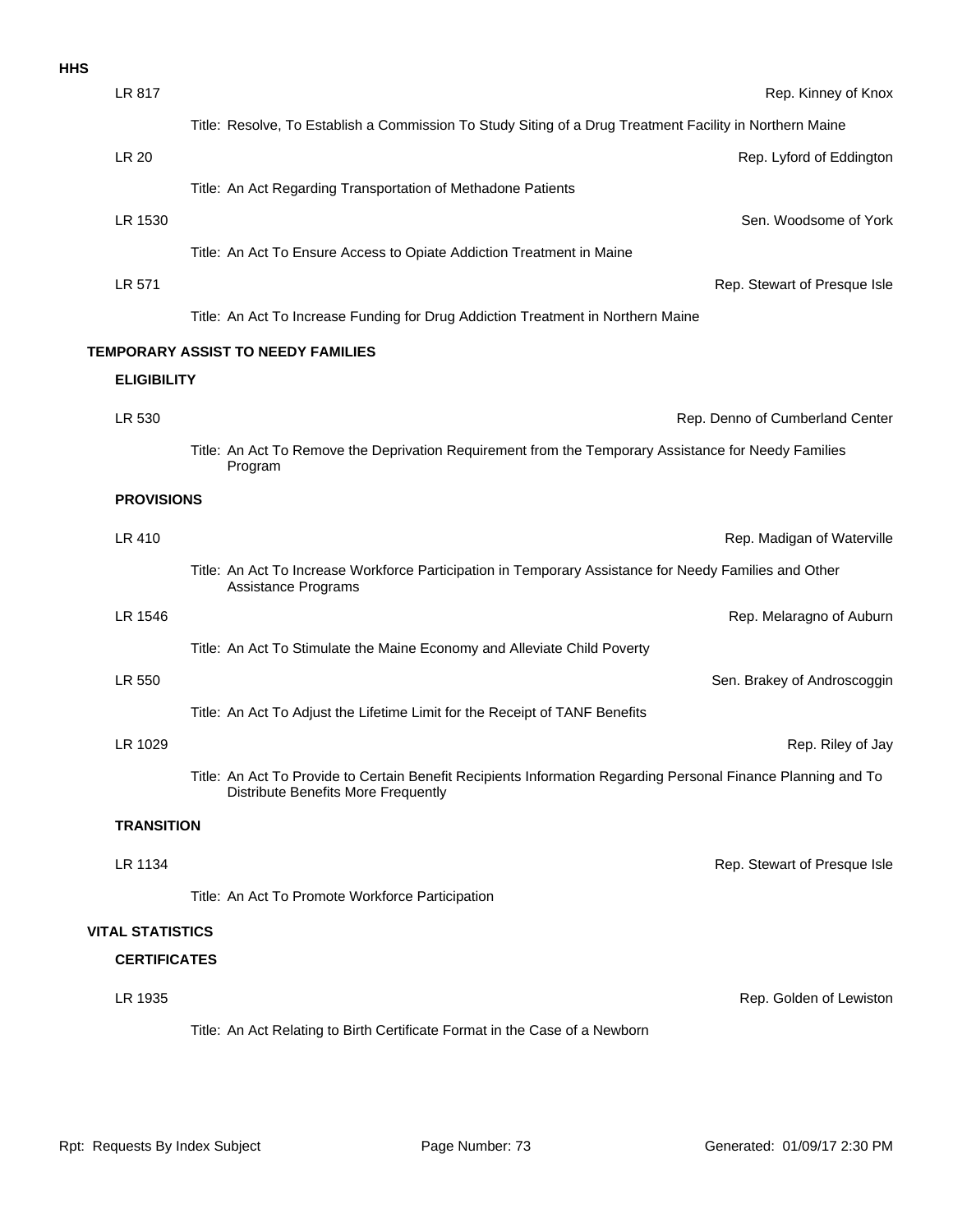## **FINANCIAL INSTITUTIONS**

### **COMMERCIAL BANKS**

| LR 834                     | Sen. Miramant of Knox                                                                                     |
|----------------------------|-----------------------------------------------------------------------------------------------------------|
|                            | Title: An Act To Establish a State Bank                                                                   |
| LR 1477                    | Rep. Casas of Rockport                                                                                    |
|                            | Title: An Act To Establish a State Bank                                                                   |
| <b>CREDIT UNIONS</b>       |                                                                                                           |
| LR 1175                    | Sen. Hamper of Oxford                                                                                     |
|                            | Title: An Act To Promote Access to Financial Institutions by Entities That Are Authorized under State Law |
| <b>LR 428</b>              | Rep. Fredette of Newport                                                                                  |
|                            | Title: An Act To Update the Statutes under Which Maine's Credit Unions Are Chartered                      |
|                            | <b>FINANCIAL INSTITUTIONS BUREAU</b>                                                                      |
| <b>ADMINSTRATION</b>       |                                                                                                           |
| LR 2010                    | Rep. Herbig of Belfast                                                                                    |
|                            | Title: An Act To Expand Retirement Options for Maine Workers                                              |
| <b>FINANCIAL PRACTICES</b> |                                                                                                           |
| <b>BANKING CODE</b>        |                                                                                                           |
| LR 296                     | Rep. Rykerson of Kittery                                                                                  |
|                            | Title: An Act To Protect Consumers from Closure of Inactive Bank Accounts                                 |
| <b>CHECKS</b>              |                                                                                                           |
| LR 1473                    | Rep. Tepler of Topsham                                                                                    |
|                            | Title: An Act To Limit Overdraft Fees to Protect Maine Consumers                                          |
|                            | <b>CONSUMER CREDIT</b>                                                                                    |
| LR 2116                    | Sen. Whittemore of Somerset                                                                               |
|                            | Title: An Act To Allow Credit and Debit Card Surcharges                                                   |
| LR 2074                    | Rep. Craig of Brewer                                                                                      |
|                            | Title: An Act To Allow Consumers to Shop for Credit without Damaging Their Credit Scores                  |
| <b>CREDIT CARDS</b>        |                                                                                                           |
| LR 1647                    | Rep. Espling of New Gloucester                                                                            |
|                            | Title: An Act Regarding Credit Card Interest Rates                                                        |
|                            |                                                                                                           |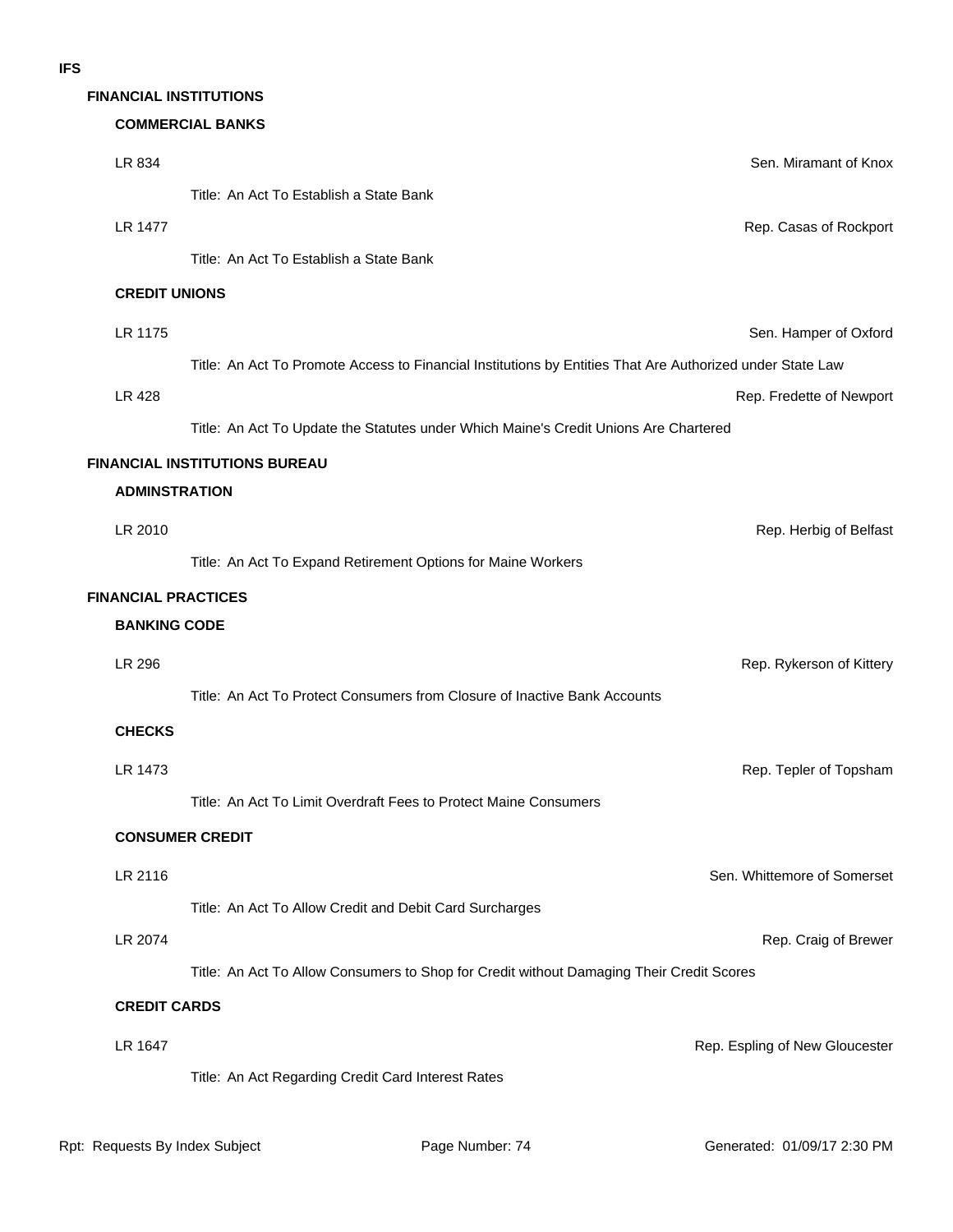## **DEBT COLLECTION**

| LR 1947            |                                                                                                                                | Sen. Carpenter of Aroostook  |
|--------------------|--------------------------------------------------------------------------------------------------------------------------------|------------------------------|
|                    | Title: An Act To Raise the Debtor's Exemption on Vehicles and To Permit Exemption IRAs Rolled Over from 401<br>(b) to $403(b)$ |                              |
| LR 1117            |                                                                                                                                | Rep. Chace of Durham         |
|                    | Title: An Act To Protect Individual Retirement Accounts from Creditor Collection                                               |                              |
| LR 1433            |                                                                                                                                | Rep. Stetkis of Canaan       |
|                    | Title: An Act To Allow the Interception of Income Tax Refunds To Satisfy Judgments                                             |                              |
| <b>INVESTMENTS</b> |                                                                                                                                |                              |
| LR 901             |                                                                                                                                | Rep. Chace of Durham         |
|                    | Title: An Act To Exempt Annuities from Insurance Premium Taxes                                                                 |                              |
| <b>LOANS</b>       |                                                                                                                                |                              |
| LR 1537            |                                                                                                                                | Sen. Cushing of Penobscot    |
|                    | Title: An Act To Facilitate Consumer and Business Credit in Maine                                                              |                              |
| LR 1821            |                                                                                                                                | Sen. Chipman of Cumberland   |
|                    | Title: An Act To Restrict Predatory Lending                                                                                    |                              |
|                    |                                                                                                                                |                              |
| LR 2127            |                                                                                                                                | Rep. Talbot Ross of Portland |
|                    | Title: An Act To Establish Community Lending Circles                                                                           |                              |
| <b>MORTGAGES</b>   |                                                                                                                                |                              |
| LR 1842            |                                                                                                                                | Sen. Chipman of Cumberland   |
|                    | Title: An Act To Protect a Homeowner's Equity of Redemption in a Foreclosure Action                                            |                              |
| LR 2106            |                                                                                                                                | Sen. Carpenter of Aroostook  |
|                    | Title: An Act To Provide Remedies to Homeowners and Impose Penalties for Misconduct and Abuses by<br>Mortgage Servicers        |                              |
| LR 1948            |                                                                                                                                | Sen. Carpenter of Aroostook  |
|                    | Title: An Act Relating to Exempt Equity in a Primary Residence                                                                 |                              |
| LR 2019            |                                                                                                                                | Sen. Carpenter of Aroostook  |
|                    | Title: An Act To Protect a Homeowner's Equity of Redemption in a Foreclosure Action                                            |                              |
| LR 2028            |                                                                                                                                | Sen. Carpenter of Aroostook  |
|                    | Title: An Act To Ensure the Timely and Proper Completion of Residential Foreclosures                                           |                              |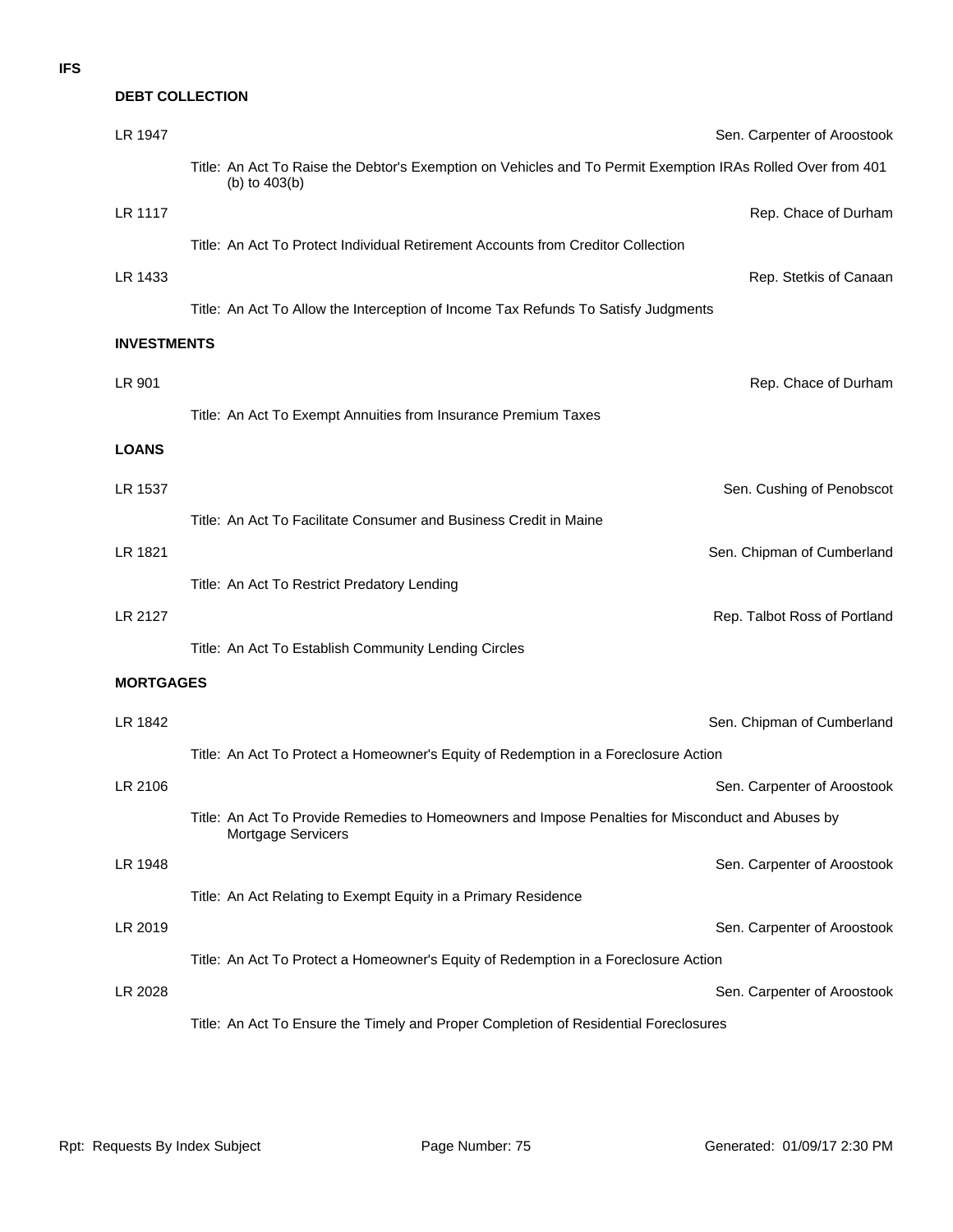| <b>ANNUITIES</b> |                                                                                                                                                      |
|------------------|------------------------------------------------------------------------------------------------------------------------------------------------------|
| LR 1928          | Sen. Dow of Lincoln                                                                                                                                  |
|                  | Title: An Act To Amend the Insurance Laws Governing the Provision of Rebates                                                                         |
| <b>DENTAL</b>    |                                                                                                                                                      |
| LR 1623          | Sen. Cushing of Penobscot                                                                                                                            |
|                  | Title: An Act To Improve Insurance Coverage of Certain Dental Services                                                                               |
| <b>HEALTH</b>    |                                                                                                                                                      |
| LR 1921          | Sen. Volk of Cumberland                                                                                                                              |
|                  | Title: An Act To Improve Access to Cost-effective Health Care Services                                                                               |
| LR 359           | Rep. Handy of Lewistor                                                                                                                               |
|                  | Title: An Act To Require Insurance Coverage for Hearing Aids                                                                                         |
| LR 1774          | Sen. Whittemore of Somerset                                                                                                                          |
|                  | Title: An Act To Conform Maine's Health Insurance Laws to Changes in Federal Law                                                                     |
| LR 484           | Sen. Whittemore of Somerset                                                                                                                          |
|                  | Title: An Act To Encourage Maine Consumers To Comparison-shop for Certain Health Care Procedures and To<br>Lower Health Care Costs                   |
| <b>LR 23</b>     | Sen. Saviello of Franklir                                                                                                                            |
|                  | Title: An Act To Protect and Improve the Health of Maine Citizens and the Economy of Maine                                                           |
| LR 1170          | Sen. Gratwick of Penobscot                                                                                                                           |
|                  | Title: Resolve, Regarding Insurance Coverage for Alternative Therapies for Addiction and Recovery                                                    |
| LR 1993          | Sen. Gratwick of Penobscot                                                                                                                           |
|                  | Title: An Act To Ensure Protection of Patients in Medical Review by Health Insurance Carriers and To Improve<br><b>Prior Authorization Processes</b> |
| LR 1903          | Sen. Chenette of York                                                                                                                                |
|                  | Title: An Act To Require Nondiscrimination Policies in Providing Health Care Services                                                                |
| LR 1256          | Rep. McCreight of Harpswel                                                                                                                           |
|                  | Title: An Act To Ensure Continued Coverage of Women's Health Care                                                                                    |
| LR 1832          | Rep. McCreight of Harpswel                                                                                                                           |
|                  | Title: An Act To Reduce Barriers Regarding Reproductive Health Care                                                                                  |
| LR 1552          | Rep. Brooks of Lewistor                                                                                                                              |
|                  | Title: An Act To Reinstitute the Maine Health Exchange Advisory Committee                                                                            |
|                  |                                                                                                                                                      |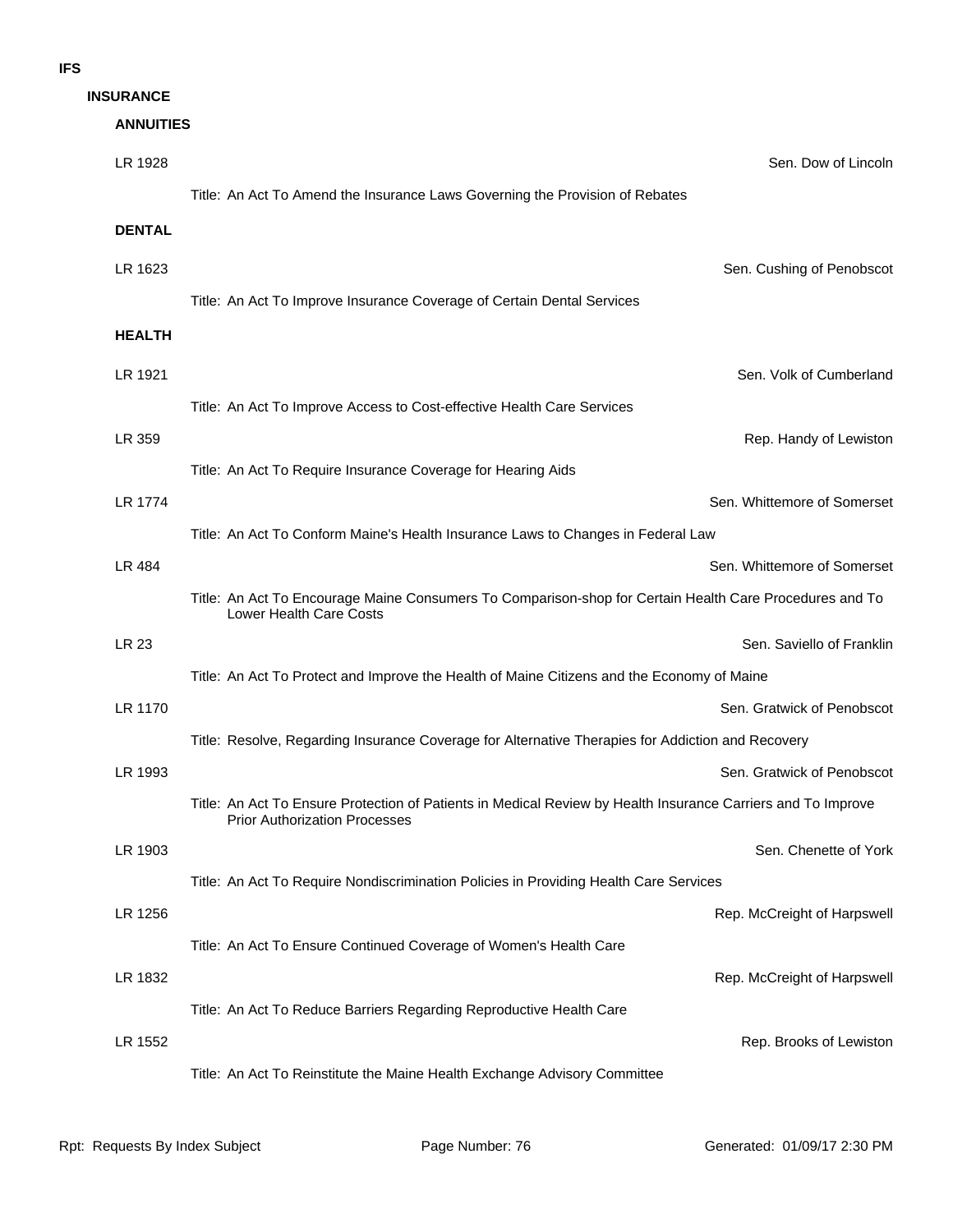| <b>IFS</b> |                         |                                                                                                                    |  |
|------------|-------------------------|--------------------------------------------------------------------------------------------------------------------|--|
|            | LR 1544                 | Rep. Brooks of Lewistor                                                                                            |  |
|            |                         | Title: An Act To Recognize Federally Qualified Health Care Providers                                               |  |
|            | LR 1899                 | Sen. Brakey of Androscoggir                                                                                        |  |
|            |                         | Title: An Act To Facilitate Increased Access to Women's Health Care                                                |  |
|            | LR 1990                 | Rep. Collings of Portland                                                                                          |  |
|            |                         | Title: An Act To Require That Health Insurance Policies Cover Prescribed Medical Marijuana                         |  |
|            | <b>LIABILITY</b>        |                                                                                                                    |  |
|            | LR 922                  | Rep. Zeigler of Montville                                                                                          |  |
|            |                         | Title: An Act Regarding Farmers Liability Insurance                                                                |  |
|            | <b>MOTOR VEHICLE</b>    |                                                                                                                    |  |
|            | LR 88                   | Sen. Diamond of Cumberland                                                                                         |  |
|            |                         | Title: An Act To Prohibit Charging Maine Seniors Higher Automobile Insurance Premiums Based Solely on Their<br>Age |  |
|            | LR 1806                 | Sen. Whittemore of Somerset                                                                                        |  |
|            |                         | Title: An Act To Amend the Usage and Consumer Protections of Guaranteed Asset Protection Waivers                   |  |
|            | LR 1919                 | Sen. Katz of Kennebed                                                                                              |  |
|            |                         | Title: An Act Regarding Uninsured Vehicle Coverage                                                                 |  |
|            | LR 941                  | Rep. Hamann of South Portland                                                                                      |  |
|            |                         | Title: An Act To Protect Consumers' Freedom of Choice in Auto Collision Repairs                                    |  |
|            | <b>INSURANCE BUREAU</b> |                                                                                                                    |  |
|            | <b>POWERS</b>           |                                                                                                                    |  |
|            | LR 2039                 | Sen. Carson of Cumberland                                                                                          |  |
|            |                         | Title: An Act To Create a Small Business Health Insurance Ombudsman and Advocate                                   |  |
|            | <b>PROCEDURES</b>       |                                                                                                                    |  |
|            | LR 1343                 | Rep. Lawrence of Augusta                                                                                           |  |
|            |                         | Title: An Act Regarding Insurance and Financial Services                                                           |  |
|            | LR 1148                 | Rep. Tepler of Topsham                                                                                             |  |
|            |                         | Title: An Act To Require Notification of Long-term Care Policy Increases                                           |  |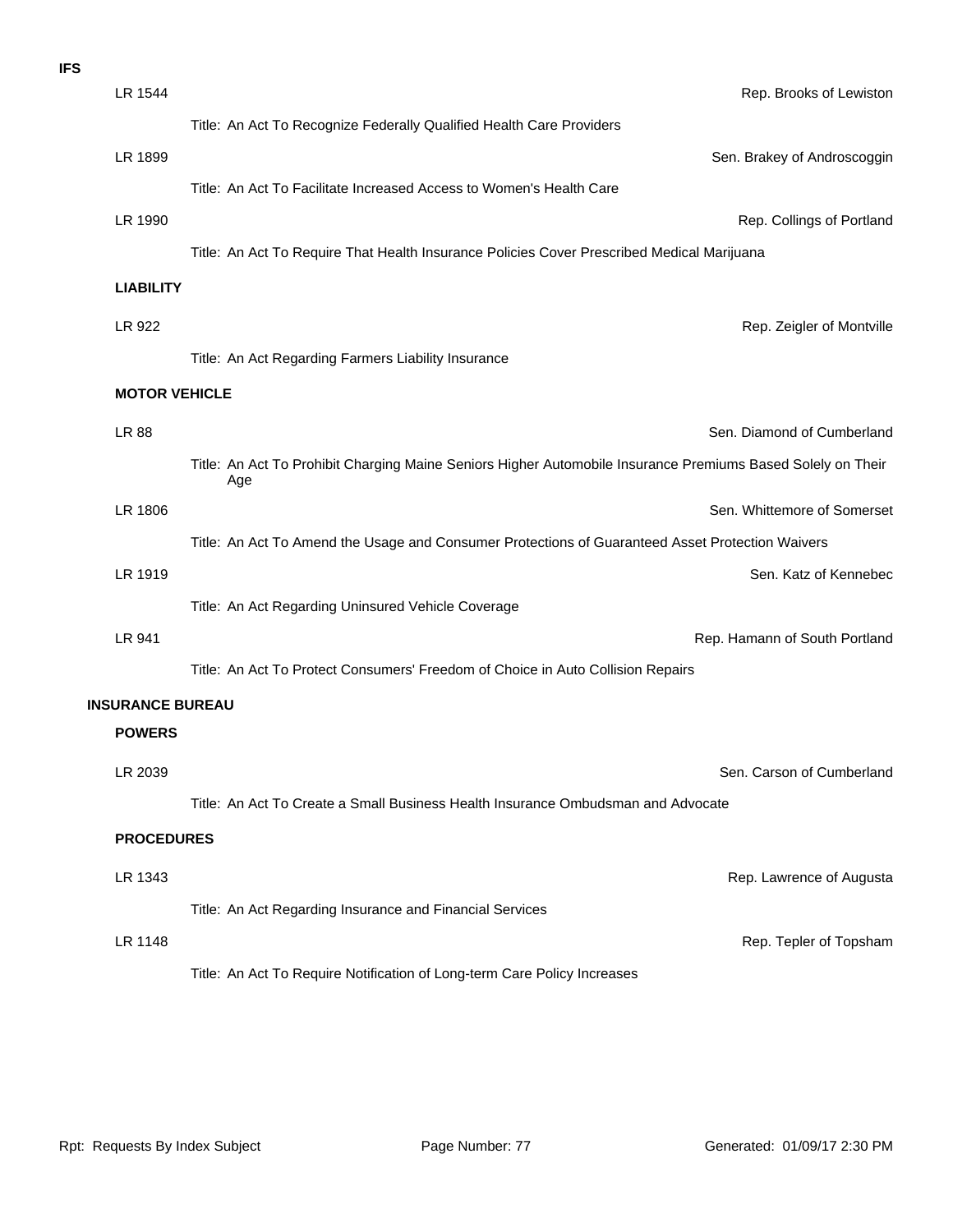### **INSURANCE PRACTICES**

### **CLAIMS PROCESSING**

| LR 193              | Sen. Gratwick of Penobscot                                                                                                          |
|---------------------|-------------------------------------------------------------------------------------------------------------------------------------|
|                     | Title: An Act To Prohibit Insurance Carriers from Retroactively Reducing Payment on Clean Claims Submitted by<br>Pharmacies         |
| LR 2022             | Rep. Golden of Lewiston                                                                                                             |
|                     | Title: An Act To Protect Life Insurance Beneficiaries                                                                               |
| LR 2023             | Rep. Golden of Lewiston                                                                                                             |
|                     | Title: An Act To Ensure Life Insurance Claims Are Paid                                                                              |
| <b>COMMISSIONS</b>  |                                                                                                                                     |
| LR 1077             | Rep. Foley of Wells                                                                                                                 |
|                     | Title: An Act To Ensure Fair Compensation for Licensed Health Insurance Agents                                                      |
| <b>COVERAGE</b>     |                                                                                                                                     |
| LR 203              | Rep. Devin of Newcastle                                                                                                             |
|                     | Title: An Act To Improve Insurance Coverage for First Responders Answering a Call to Duty                                           |
| LR 285              | Rep. Nadeau of Winslow                                                                                                              |
|                     | Title: An Act To Incorporate Protections for Living Donors into Maine Law                                                           |
| <b>DISCLOSURE</b>   |                                                                                                                                     |
| LR 1011             | Sen. Whittemore of Somerset                                                                                                         |
|                     | Title: An Act To Conform Maine's Privacy Notices to Federal Law                                                                     |
| LR 1804             | Rep. Foley of Wells                                                                                                                 |
|                     | Title: An Act To Amend the Laws Relating to Notice of Insurance Information Practices                                               |
|                     | <b>EXCESS INSURANCE</b>                                                                                                             |
| LR 1924             | Rep. Lawrence of Augusta                                                                                                            |
|                     | Title: An Act Regulating Employee Benefit Excess Insurance                                                                          |
| <b>MANAGED CARE</b> |                                                                                                                                     |
| LR 950              | Rep. Campbell of Orrington                                                                                                          |
|                     | Title: An Act To Prohibit Insurance Carriers That Are Not Health Insurance Carriers from Operating as Managed<br>Care Organizations |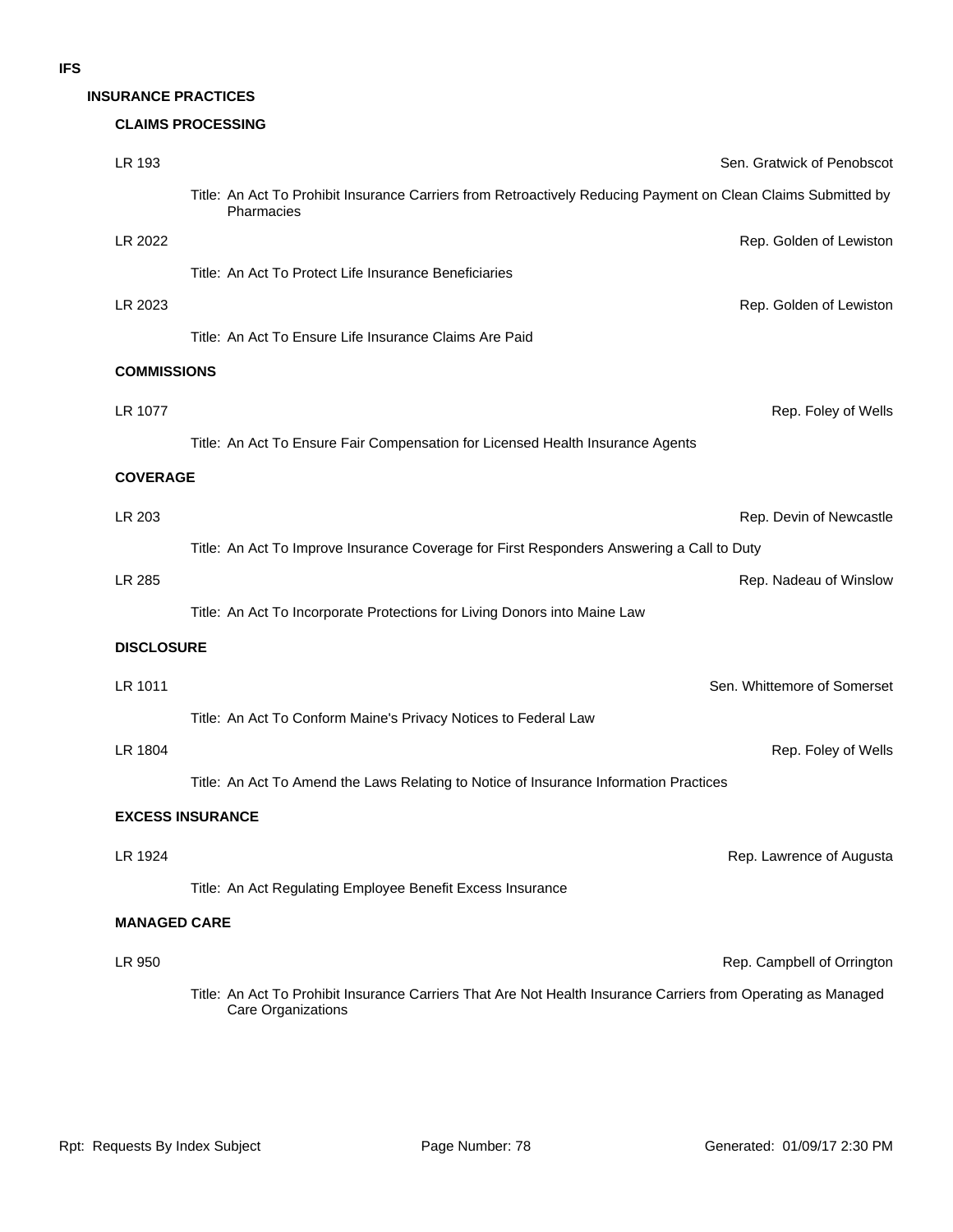|             | <b>PROVIDERS</b>   |                                                                                                                                           |
|-------------|--------------------|-------------------------------------------------------------------------------------------------------------------------------------------|
|             | LR 1096            | Rep. Doore of Augusta                                                                                                                     |
|             |                    | Title: An Act To Require Consistent Cost-of-living Increases for Health Care Providers                                                    |
|             | <b>RATING</b>      |                                                                                                                                           |
|             | LR 1553            | Rep. Brooks of Lewiston                                                                                                                   |
|             |                    | Title: An Act To Eliminate Insurance Rating Based on Age, Geographic Location or Smoking History                                          |
|             | <b>REINSURANCE</b> |                                                                                                                                           |
|             | LR 1412            | Sen. Whittemore of Somerset                                                                                                               |
|             |                    | Title: An Act To Amend the Maine Guaranteed Access Reinsurance Association Act                                                            |
|             |                    | <b>RIGHTS OF INSUREDS</b>                                                                                                                 |
|             | LR 1487            | Sen. Jackson of Aroostook                                                                                                                 |
|             |                    | Title: An Act To Ensure Patient Protections in the Health Insurance Laws                                                                  |
|             | LR 1864            | Rep. Grohman of Biddeford                                                                                                                 |
|             |                    | Title: An Act To Protect Maine Consumers from Unexpected Medical Bills                                                                    |
|             |                    | <b>WORKERS COMPENSATION</b>                                                                                                               |
|             | <b>INSURANCE</b>   |                                                                                                                                           |
|             | LR 1597            | Sen. Whittemore of Somerset                                                                                                               |
|             |                    | Title: An Act To Separate the Licenses for Property and Casualty Adjusters and Workers' Compensation<br>Adjusters                         |
|             | LR 512             | Rep. Ginzler of Bridgton                                                                                                                  |
|             |                    | Title: An Act To Promote Small Business in Maine                                                                                          |
|             |                    | <b>MAINE MUTUAL INSURANCE CO.</b>                                                                                                         |
|             | LR 1563            | Sen. Whittemore of Somerset                                                                                                               |
|             |                    | Title: An Act To Enable Maine Employers' Mutual Insurance Company To Better Serve Maine Employers by<br>Eliminating the High-Risk Program |
|             |                    |                                                                                                                                           |
| <b>FISH</b> |                    |                                                                                                                                           |
|             | <b>FISHWAYS</b>    |                                                                                                                                           |
|             | LR 1714            | Rep. Pierce of Dresden                                                                                                                    |
|             |                    | Title: An Act To Improve Fish Passage into Sheepscot Pond                                                                                 |

**IFW**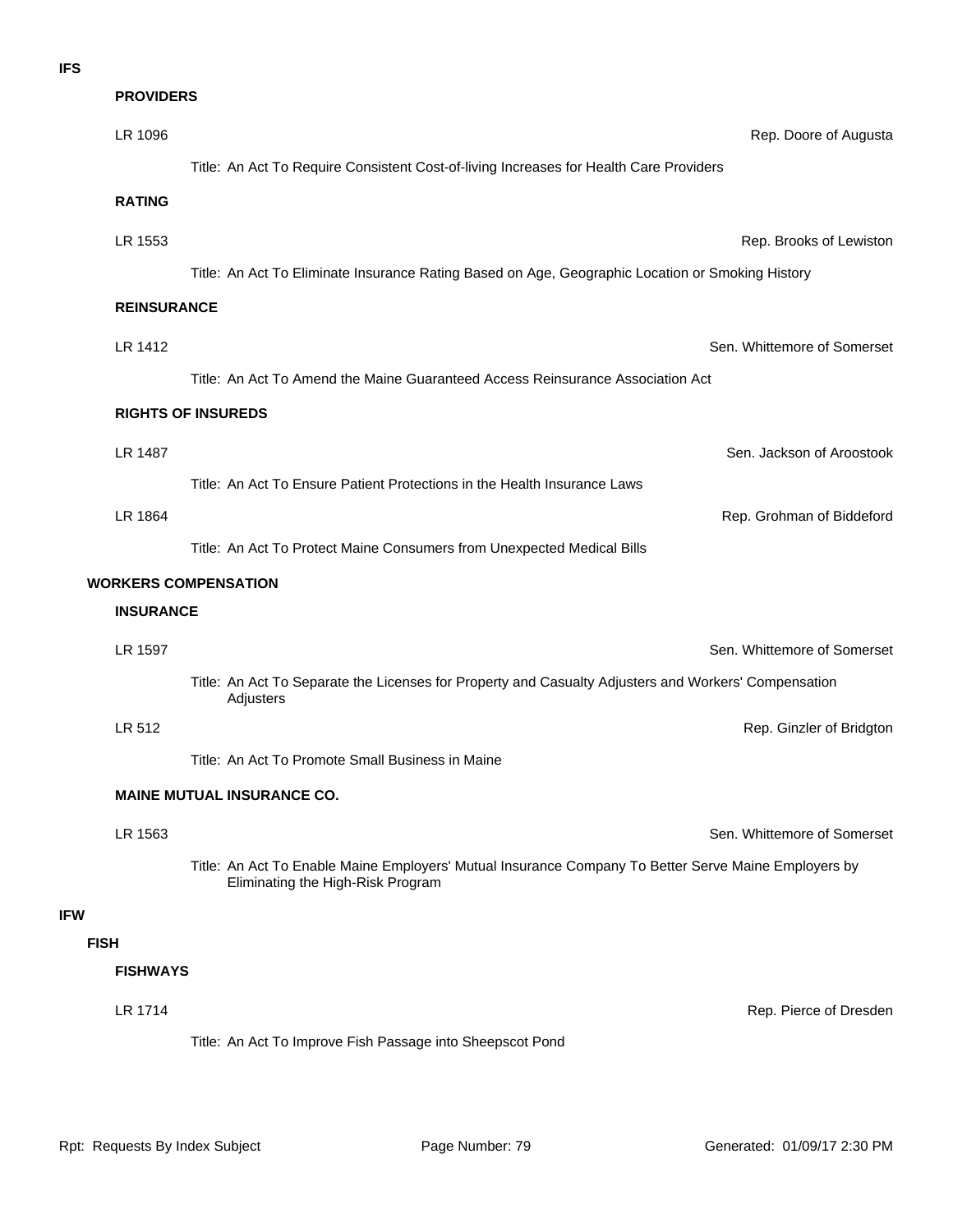## **NONINDIGENOUS**

|             | LR 1923            |                                                                                                                    | Sen. Volk of Cumberland    |
|-------------|--------------------|--------------------------------------------------------------------------------------------------------------------|----------------------------|
|             |                    | Title: An Act To Promote Biosecurity and Better Regulate the Importation, Possession and Use of Aquatic<br>Species |                            |
|             | <b>PROTECTION</b>  |                                                                                                                    |                            |
|             | LR 1684            |                                                                                                                    | Rep. Black of Wilton       |
|             |                    | Title: An Act To Extend Protection to Native and Wild Brook Trout and Arctic Char                                  |                            |
|             | <b>SMELTS</b>      |                                                                                                                    |                            |
|             | LR 664             |                                                                                                                    | Rep. Simmons of Waldoboro  |
|             |                    | Title: An Act To Create a 3-year Rotation for Freshwater Smelt Fishing Areas                                       |                            |
|             | <b>FISHING</b>     |                                                                                                                    |                            |
|             | <b>ICE</b>         |                                                                                                                    |                            |
|             | LR 1667            |                                                                                                                    | Rep. Kinney of Limington   |
|             |                    | Title: An Act To Allow Ice Fishing in Baker Lake and in Third, Fourth and Fifth St. John Ponds                     |                            |
|             | <b>REGULATIONS</b> |                                                                                                                    |                            |
|             | LR 592             |                                                                                                                    | Rep. Dunphy of Old Town    |
|             |                    | Title: Resolve, To Establish a Commission To Simplify Maine's Fishing Rules                                        |                            |
|             | LR 944             |                                                                                                                    | Rep. Lyford of Eddington   |
|             |                    | Title: An Act To Allow Fishing for Smelt on King Pond in Hancock County                                            |                            |
|             | <b>LR 784</b>      |                                                                                                                    | Rep. Ordway of Standish    |
|             |                    | Title: An Act To Allow Spearfishing for Northern Pike in Sebago Lake                                               |                            |
|             | <b>SEASON</b>      |                                                                                                                    |                            |
|             | LR 1642            |                                                                                                                    | Rep. Black of Wilton       |
|             |                    | Title: An Act To Extend Fall Fishing Opportunities                                                                 |                            |
| <b>GAME</b> | <b>DEER</b>        |                                                                                                                    |                            |
|             | LR 1246            |                                                                                                                    |                            |
|             |                    | Title: An Act To Protect Young Bucks in Northern, Eastern and Western Maine                                        | Sen. Maker of Washington   |
|             | LR 429             |                                                                                                                    | Rep. Harvell of Farmington |
|             |                    | Title: An Act To Prohibit the Feeding of Deer until December 15th                                                  |                            |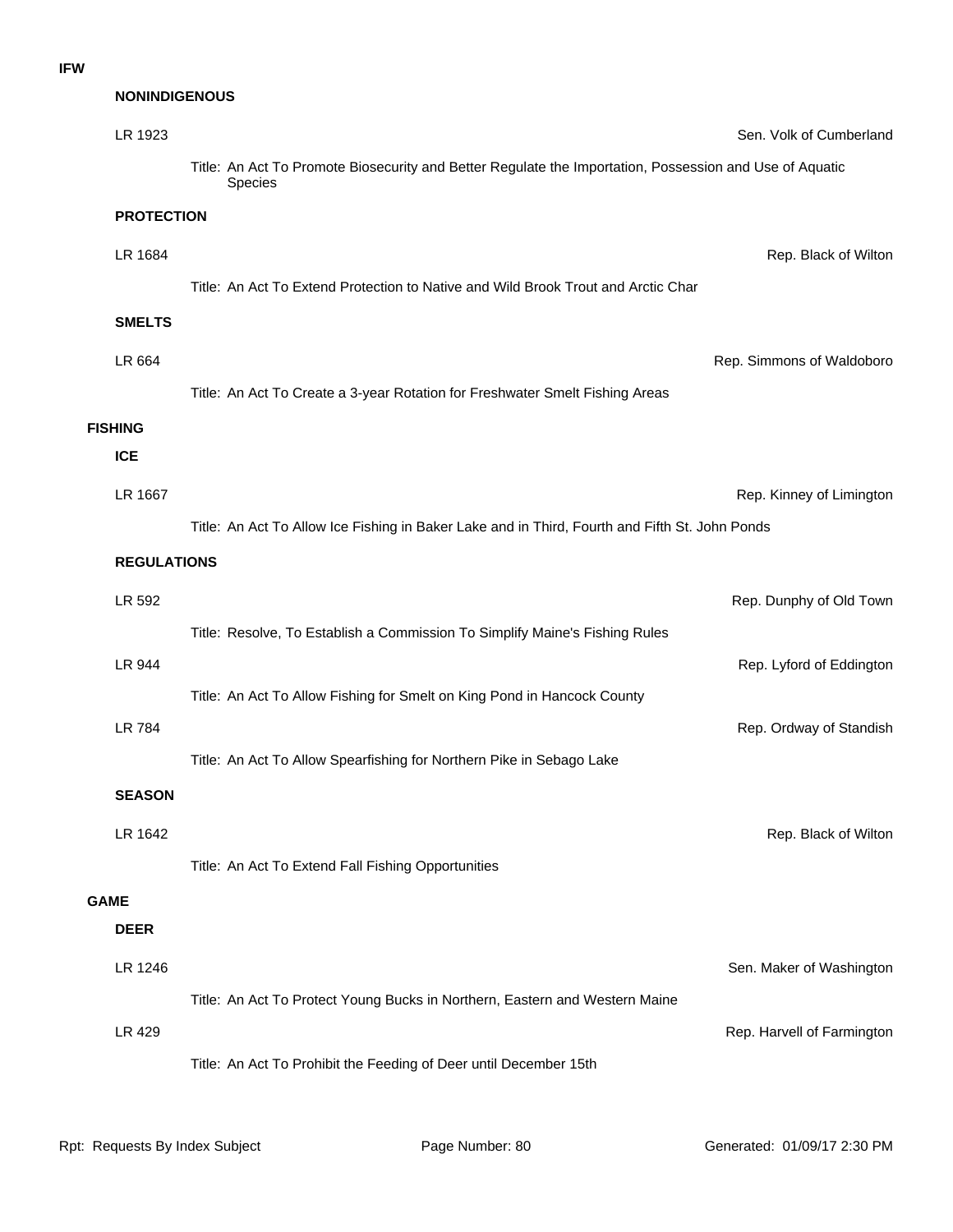### **IFW**

| LR 886         | Rep. Foley of Wells                                                                                                                               |
|----------------|---------------------------------------------------------------------------------------------------------------------------------------------------|
|                | Title: An Act To Allow Owners of 25 Acres or More of Land That Is Open to the Public To Take Any Deer without<br>a Special Permit                 |
| LR 1327        | Rep. Wadsworth of Hiram                                                                                                                           |
|                | Title: An Act To Promote Deer Hunting                                                                                                             |
| LR 948         | Rep. Lyford of Eddington                                                                                                                          |
|                | Title: An Act To Remove the Prohibition on Baiting Deer                                                                                           |
| LR 1957        | Rep. Lyford of Eddington                                                                                                                          |
|                | Title: An Act To Add .17 HMR Cartridges to the Caliber of Rimfire Cartridges Acceptable for Deer Hunting                                          |
| LR 797         | Rep. Alley, Sr. of Beals                                                                                                                          |
|                | Title: An Act To Assist Island and Coastal Communities with Controlling Excess Deer Populations                                                   |
| LR 1030        | Rep. Riley of Jay                                                                                                                                 |
|                | Title: An Act To Amend the Process for Distributing Any-deer Permits                                                                              |
| <b>MOOSE</b>   |                                                                                                                                                   |
| LR 1643        | Rep. Harlow of Portland                                                                                                                           |
|                | Title: An Act To Improve Moose Research and Management                                                                                            |
| LR 1283        | Rep. Martin of Sinclair                                                                                                                           |
|                | Title: An Act To Increase the Number of Moose Auction Tags to 20                                                                                  |
| <b>TURKEY</b>  |                                                                                                                                                   |
|                |                                                                                                                                                   |
| LR 593         | Sen. Davis, Sr. of Piscataquis                                                                                                                    |
|                | Title: An Act To Eliminate Permits for Wild Turkey Hunting, Expand the Bag Limits and Expand Opportunities for<br><b>Registering Wild Turkeys</b> |
| <b>HUNTING</b> |                                                                                                                                                   |
|                | <b>ARMED FORCES LICENSES</b>                                                                                                                      |
| LR 527         | Rep. Wallace of Dexter                                                                                                                            |
|                | Title: An Act To Exempt Certain Veterans from Hunter Safety Courses                                                                               |
|                | <b>BOW AND ARROW</b>                                                                                                                              |
| LR 1609        | Rep. Gerrish of Lebanon                                                                                                                           |
|                | Title: An Act To Amend the Laws Governing Crossbow Hunting                                                                                        |
|                | <b>DISABLED PERSONS</b>                                                                                                                           |
|                |                                                                                                                                                   |
| LR 1075        | Rep. Berry of Bowdoinham<br>Title: An Act To Provide 100 Percent Disabled Veterans Antlerless Deer Permits in the Zone of Their Choice            |
|                |                                                                                                                                                   |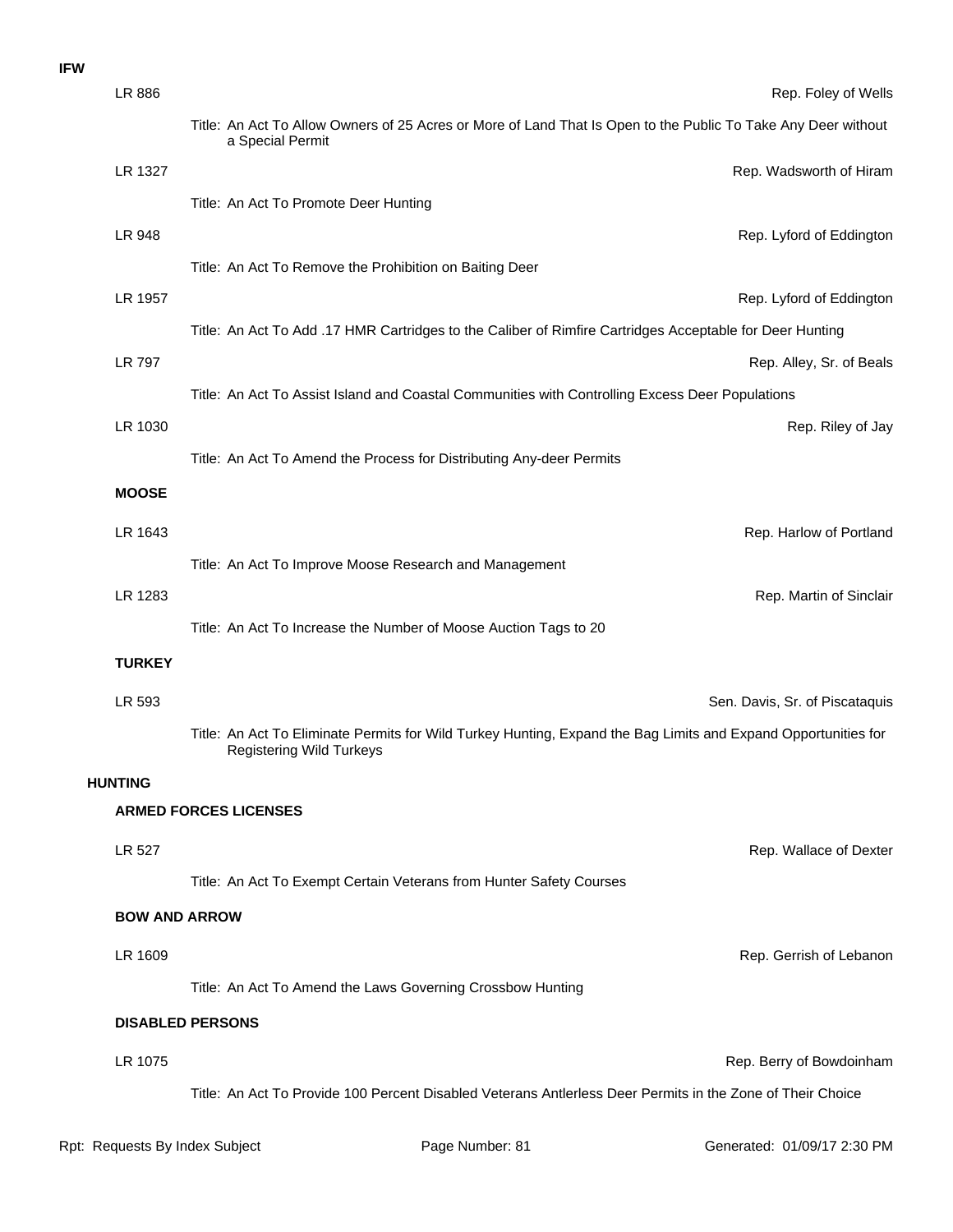| LR 807          |                                                                                                                                                     | Rep. Kinney of Limington       |
|-----------------|-----------------------------------------------------------------------------------------------------------------------------------------------------|--------------------------------|
|                 | Title: An Act To Support Disabled Veteran Sportsmen in Maine                                                                                        |                                |
|                 | <b>ELDERLY LICENSES</b>                                                                                                                             |                                |
| LR 1223         |                                                                                                                                                     | Sen. Davis, Sr. of Piscataquis |
|                 | Title: An Act To Allocate 10 Percent of the Any-deer Permits Available in Each Wildlife Management District to<br>Hunters 70 Years of Age and Older |                                |
| LR 349          |                                                                                                                                                     | Rep. Black of Wilton           |
|                 | Title: An Act To Allow Senior Hunters To Shoot Antlerless Deer                                                                                      |                                |
|                 | <b>LANDOWNER RELATIONS</b>                                                                                                                          |                                |
| LR 1253         |                                                                                                                                                     | Rep. Espling of New Gloucester |
|                 | Title: An Act To Ensure the Continuation of the Landowner Relations Program                                                                         |                                |
| LR 504          |                                                                                                                                                     | Rep. Pickett of Dixfield       |
|                 | Title: An Act To Give Certain Landowners First Priority for Antlerless Deer Permits                                                                 |                                |
| <b>LICENSES</b> |                                                                                                                                                     |                                |
| LR 434          |                                                                                                                                                     | Sen. Davis, Sr. of Piscataquis |
|                 | Title: An Act Regarding Maine's Moose Lottery                                                                                                       |                                |
| LR 1452         |                                                                                                                                                     | Rep. Black of Wilton           |
|                 | Title: An Act To Increase Sales of Nonresident Bear Permits                                                                                         |                                |
| LR 1453         |                                                                                                                                                     | Rep. Black of Wilton           |
|                 | Title: An Act To Minimize Crop Damage                                                                                                               |                                |
| LR 1491         |                                                                                                                                                     | Rep. Stanley of Medway         |
|                 | Title: An Act To Adjust the Formula for Calculating the Allocation of Moose Permits for Hunting Lodges                                              |                                |
| LR 1645         |                                                                                                                                                     | Rep. Hilliard of Belgrade      |
|                 | Title: An Act To Establish 2 Comprehensive Licenses for Hunting and Hunting and Fishing                                                             |                                |
| LR 1646         |                                                                                                                                                     | Rep. Hilliard of Belgrade      |
|                 | Title: An Act To Revoke the Hunting License of a Person Charged with Defacing Properly Posted Signs                                                 |                                |
| LR 453          |                                                                                                                                                     | Rep. Hilliard of Belgrade      |
|                 | Title: An Act To Improve Moose Hunting                                                                                                              |                                |
| LR 1282         |                                                                                                                                                     | Rep. Martin of Sinclair        |
|                 | Title: An Act To Allow Moose Permit Winners To Swap Their Tags                                                                                      |                                |
| LR 1063         |                                                                                                                                                     | Rep. Simmons of Waldoboro      |
|                 | Title: An Act To Give Veterans Priority in the Issuance of Any-deer Permits                                                                         |                                |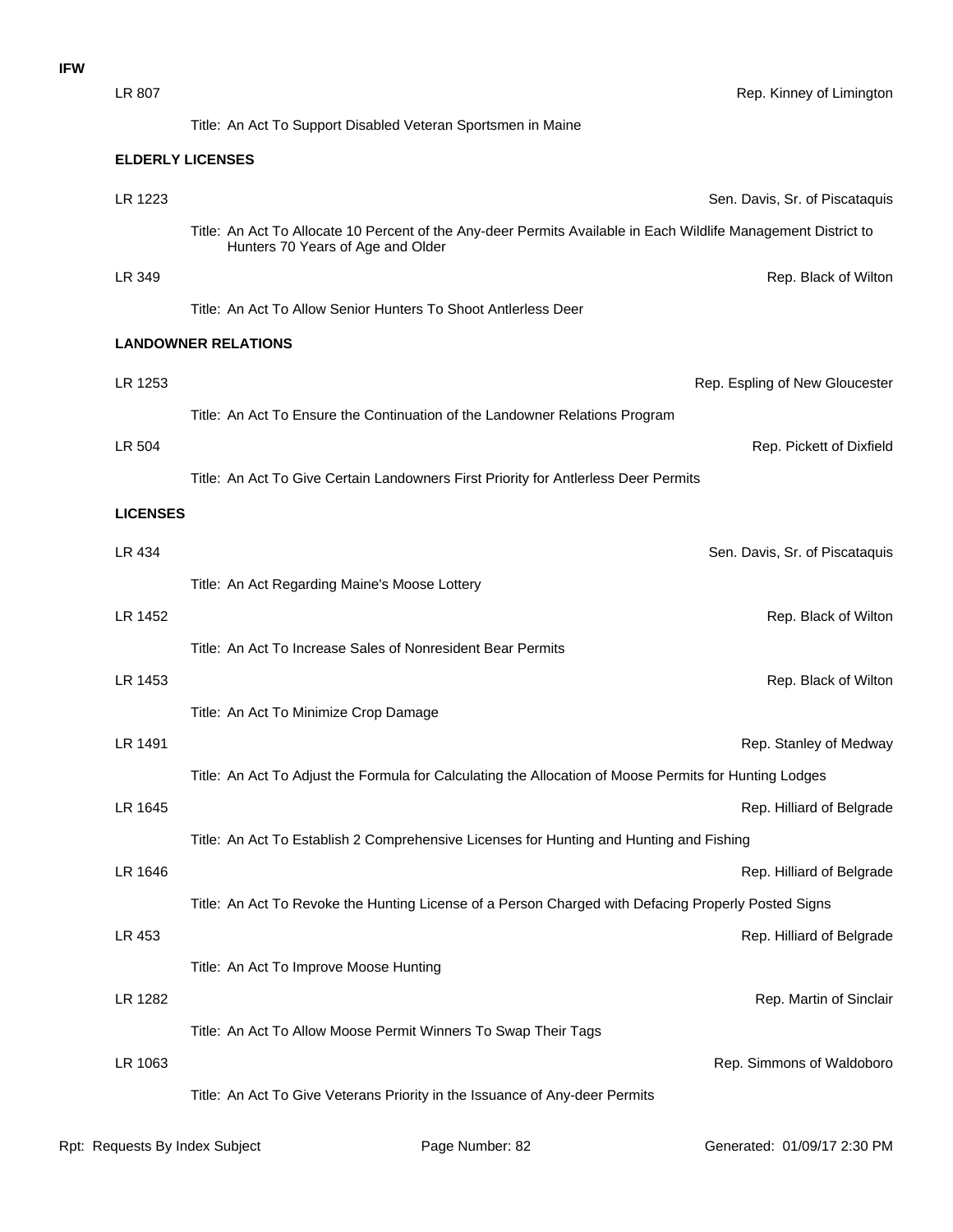### **IFW**

### **REGULATIONS**

| LR 235         | Rep. Bear of the Houlton Band of Maliseet Indians                                                                                                                                                           |
|----------------|-------------------------------------------------------------------------------------------------------------------------------------------------------------------------------------------------------------|
|                | Title: An Act To Recognize and Provide for the Right of Members of the Houlton Band of Maliseet Indians To<br>Hunt Moose and Other Wildlife for Sustenance on Maliseet Tribal Homelands in Aroostook County |
| LR 1176        | Rep. Hilliard of Belgrade                                                                                                                                                                                   |
|                | Title: An Act To Amend the Law on the Open Training Season for Hunting Dogs                                                                                                                                 |
| LR 1434        | Rep. Stetkis of Canaan                                                                                                                                                                                      |
|                | Title: An Act To Clarify the Laws Governing Hunting from a Vehicle                                                                                                                                          |
| LR 1656        | Rep. Ward of Dedham                                                                                                                                                                                         |
|                | Title: RESOLUTION, Proposing an Amendment to the Constitution of Maine To Guarantee Citizens the Right To<br>Hunt, Fish and Trap                                                                            |
| LR 1423        | Rep. Alley, Sr. of Beals                                                                                                                                                                                    |
|                | Title: An Act To Amend the Hunting Laws as They Pertain to the Training of Dogs                                                                                                                             |
| LR 1250        | Rep. Tuell of East Machias                                                                                                                                                                                  |
|                | Title: An Act To Increase the Penalties for Hunting Deer over Bait                                                                                                                                          |
| LR 1628        | Rep. White of Washburn                                                                                                                                                                                      |
|                | Title: An Act To Amend the Laws Governing Tagging To Reflect the Closure of Tagging Stations on Holidays                                                                                                    |
| <b>SAFETY</b>  |                                                                                                                                                                                                             |
| LR 1694        | Rep. Mccrea of Fort Fairfield                                                                                                                                                                               |
|                | Title: An Act To Allow Hunters Whose Religion Prohibits Wearing Hunter Orange Clothing To Instead Wear Red                                                                                                  |
| <b>SUNDAYS</b> |                                                                                                                                                                                                             |
| LR 887         | Rep. Foley of Wells                                                                                                                                                                                         |
|                | Title: An Act To Allow Owners of 25 Acres or More of Land That Is Open to the Public To Hunt on That Land on<br>Sunday                                                                                      |
| LR 945         | Rep. Pierce of Dresden                                                                                                                                                                                      |
|                | Title: An Act To Extend the Big Game Season in Southern Zones                                                                                                                                               |
| LR 946         | Rep. Pierce of Dresden                                                                                                                                                                                      |
|                | Title: An Act To Allow Federal Migratory Species To Be Hunted on Sundays in Maine                                                                                                                           |
| LR 379         | Rep. Ackley of Monmouth                                                                                                                                                                                     |
|                | Title: An Act To Allow Deer Hunting on Sunday with the Landowner's Written Permission and To Provide for<br>Municipalities To Allow Hunting on Sunday                                                       |
| LR 336         | Rep. Haggan of Hampden                                                                                                                                                                                      |
|                | Title: An Act To Allow Bird Hunting on Sunday in Aroostook County and Unorganized Townships in Western<br>Maine                                                                                             |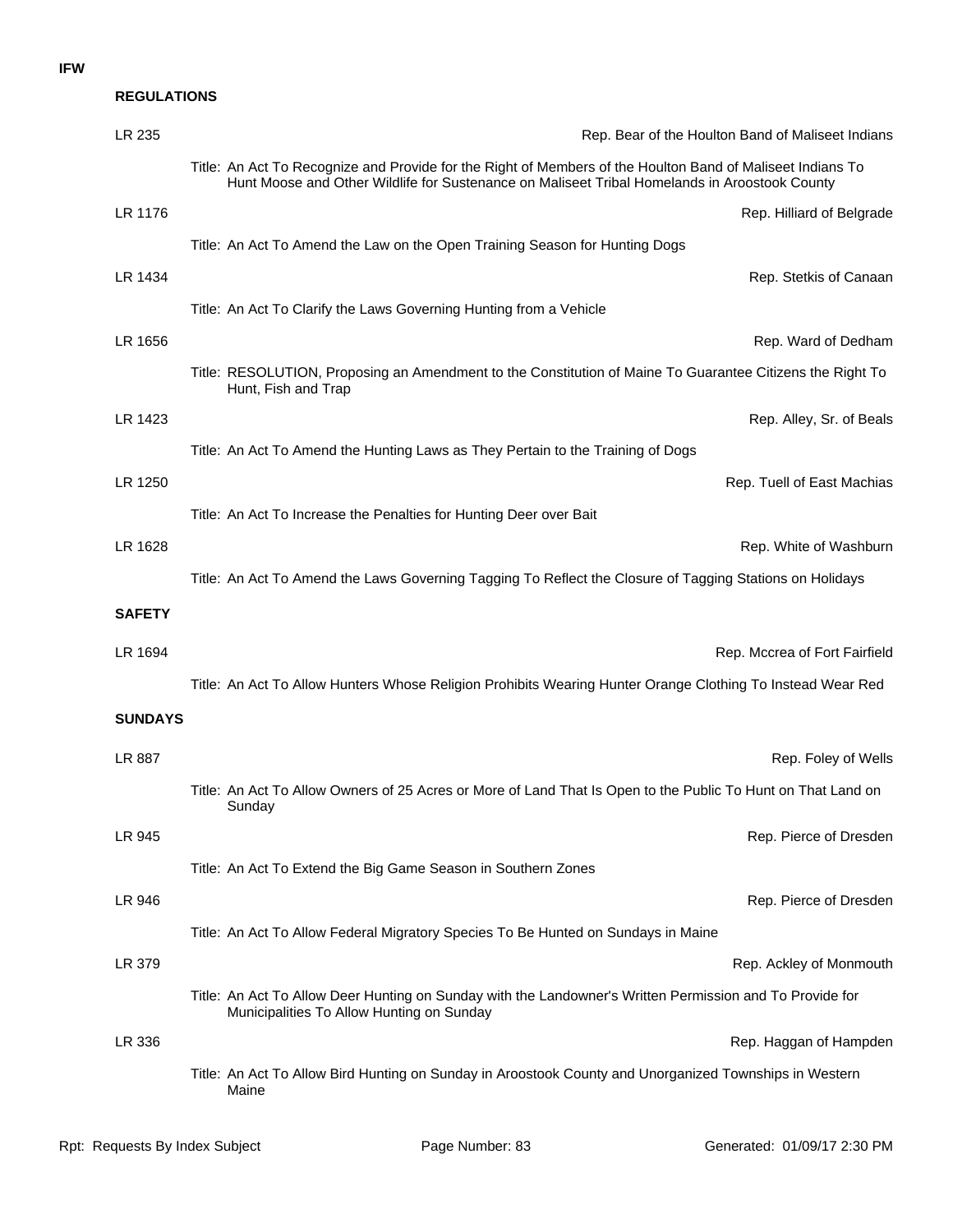| <b>IFW</b> |                       |                                                                                                                                   |
|------------|-----------------------|-----------------------------------------------------------------------------------------------------------------------------------|
|            | LR 1265               | Rep. Strom of Pittsfield                                                                                                          |
|            |                       | Title: An Act To Allow Sunday Hunting by Landowners and Those with Landowner Permission                                           |
|            | LR 339                | Rep. Mccrea of Fort Fairfield                                                                                                     |
|            |                       | Title: An Act To Allow Bird Hunting on Sundays by Licensed Hunters Using a Shotgun                                                |
|            | LR 264                | Rep. Stewart of Presque Isle                                                                                                      |
|            |                       | Title: An Act To Legalize Sunday Hunting on Private Property                                                                      |
|            | <b>VIOLATIONS</b>     |                                                                                                                                   |
|            | LR 1428               | Rep. Theriault of China                                                                                                           |
|            |                       | Title: An Act Regarding Game That Is Confiscated in Connection with an Alleged Violation of Inland Fisheries<br>and Wildlife Laws |
|            | YOUTH LICENSES        |                                                                                                                                   |
|            | LR 433                | Sen. Maker of Washingtor                                                                                                          |
|            |                       | Title: An Act To Amend the Laws Governing Youth Deer Hunting Day                                                                  |
|            |                       | <b>INLAND FISHERIES AND WILDLIFE DEPT</b>                                                                                         |
|            | <b>ADMINISTRATION</b> |                                                                                                                                   |
|            | LR 82                 | Rep. Martin of Eagle Lake                                                                                                         |
|            |                       | Title: An Act To Establish a Bureau of Internal Affairs within the Department of Inland Fisheries and Wildlife                    |
|            | LR 1342               | Rep. Duchesne of Hudsor                                                                                                           |
|            |                       | Title: An Act Regarding the Inland Fisheries and Wildlife Laws                                                                    |
|            | LR 1266               | Rep. Hubbell of Bar Harbor                                                                                                        |
|            |                       | Title: An Act Regarding Management and Stocking of Inland Fisheries                                                               |
|            | <b>FUNDING</b>        |                                                                                                                                   |
|            | LR 1376               | Sen. Saviello of Franklin                                                                                                         |
|            |                       | Title: An Act To Increase Funding for Programs That Support the Mission of the Department of Inland Fisheries<br>and Wildlife     |
|            | LR 2147               | Rep. Lyford of Eddingtor                                                                                                          |
|            |                       | Title: An Act To Dedicate All Money Raised from the Moose Lottery and Permits to Research and Management<br>of Moose              |
|            | <b>POWERS</b>         |                                                                                                                                   |
|            | <b>LR 81</b>          | Rep. Martin of Eagle Lake                                                                                                         |
|            |                       |                                                                                                                                   |

Title: An Act To Eliminate the Authority of Game Wardens To Violate the Hunting and Fishing Laws When Carrying Out the Duties of the Department of Inland Fisheries and Wildlife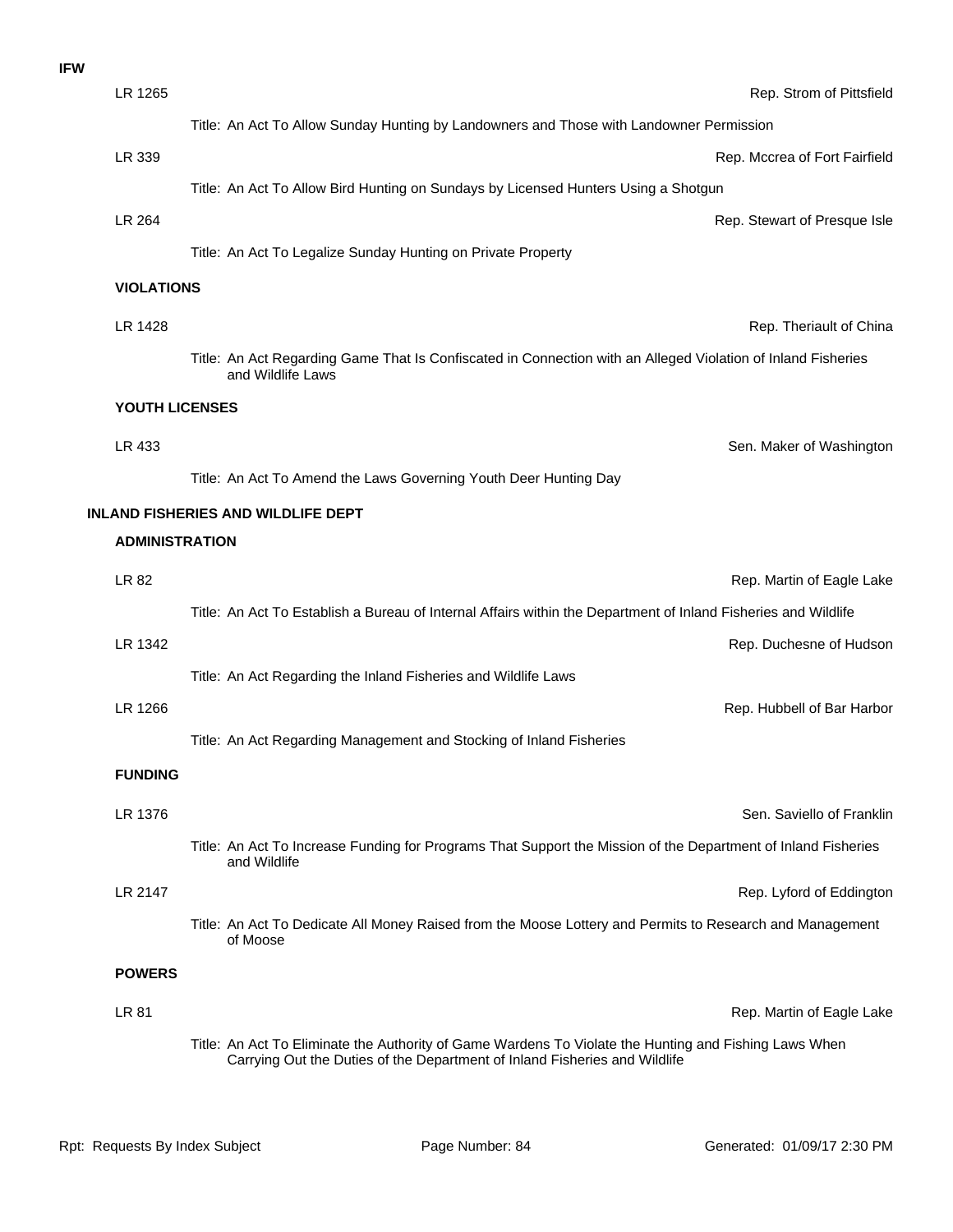| LR 1644                |                                                                                                                                                             | Rep. Black of Wilton           |
|------------------------|-------------------------------------------------------------------------------------------------------------------------------------------------------------|--------------------------------|
|                        | Title: An Act To Improve Maine's Heritage Fish List and Program                                                                                             |                                |
| LR 594                 |                                                                                                                                                             | Sen. Saviello of Franklin      |
|                        | Title: An Act To Allow Fees To Be Charged for Wild Game Dinners and Other Events                                                                            |                                |
| LR 595                 |                                                                                                                                                             | Rep. Golden of Lewiston        |
|                        | Title: Resolve, To Create a Commission To Study the Needs, Opportunities and Efficiencies Associated with the<br>Production of Salmonid Sport Fish in Maine |                                |
| <b>RECREATION</b>      |                                                                                                                                                             |                                |
|                        | <b>ALL-TERRAIN VEHICLES</b>                                                                                                                                 |                                |
| LR 129                 |                                                                                                                                                             | Sen. Davis, Sr. of Piscataquis |
|                        | Title: An Act To Exempt a Person under 18 Years of Age from the Requirement To Wear a Helmet While on an<br>All-terrain Vehicle in Certain Circumstances    |                                |
| LR 894                 |                                                                                                                                                             | Rep. Stearns of Guilford       |
|                        | Title: An Act Regarding the Use of Helmets by Minors Riding in an All-terrain Vehicle with an Adult                                                         |                                |
| LR 892                 |                                                                                                                                                             | Rep. Stearns of Guilford       |
|                        | Title: An Act To Require an Operator of an All-terrain Vehicle Driven on Certain Roads To Have a Driver's<br>License and Liability Insurance                |                                |
| LR 395                 |                                                                                                                                                             | Rep. Martin of Sinclair        |
|                        | Title: An Act To Authorize 3-day All-terrain Vehicle Registration Reciprocity with the Provinces of New Brunswick<br>and Quebec                             |                                |
| LR 397                 |                                                                                                                                                             | Rep. Martin of Sinclair        |
|                        | Title: An Act To Amend the Laws Governing Fees for All-terrain Vehicle Registrations                                                                        |                                |
| LR 404                 |                                                                                                                                                             | Rep. Martin of Sinclair        |
|                        | Title: An Act Regarding Street-legal All-terrain Vehicles                                                                                                   |                                |
| <b>PROPERTY ACCESS</b> |                                                                                                                                                             |                                |
| LR 46                  |                                                                                                                                                             | Sen. Saviello of Franklin      |
|                        | Title: An Act To Clarify Landowners' Liability Regarding Public Access                                                                                      |                                |
| LR 259                 |                                                                                                                                                             | Rep. Stearns of Guilford       |
|                        | Title: An Act To Clarify Riparian Right-of-way Limitations                                                                                                  |                                |
| <b>SNOWMOBILES</b>     |                                                                                                                                                             |                                |
| LR 1450                |                                                                                                                                                             | Rep. Timberlake of Turner      |
|                        | Title: An Act To Improve Enforcement of Snowmobile Noise Levels                                                                                             |                                |
|                        |                                                                                                                                                             |                                |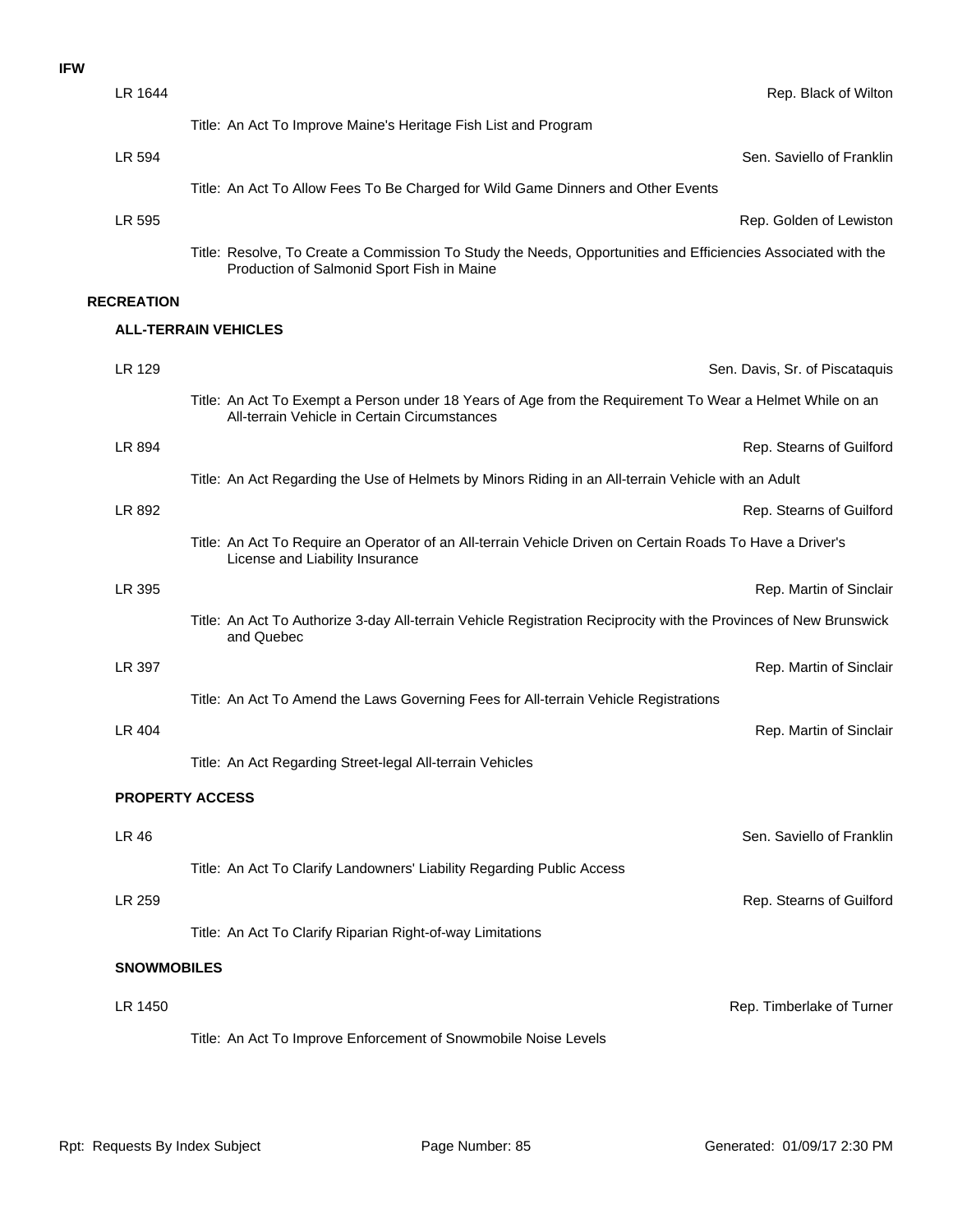**IFW**

|            | LR 848            | Sen. Woodsome of York                                                                                              |
|------------|-------------------|--------------------------------------------------------------------------------------------------------------------|
|            |                   | Title: An Act To Allow Reciprocal Recognition of New Hampshire and Maine Snowmobile Registrations                  |
|            | <b>WATERCRAFT</b> |                                                                                                                    |
|            | LR 1447           | Sen. Maker of Washington                                                                                           |
|            |                   | Title: An Act To Require the Use of Personal Flotation Devices in Canoes                                           |
|            | LR 1973           | Rep. Luchini of Ellsworth                                                                                          |
|            |                   | Title: An Act To Prohibit Personal Watercraft on Third Pond in Blue Hill                                           |
|            | LR 876            | Sen. Davis, Sr. of Piscataquis                                                                                     |
|            |                   | Title: An Act To Prohibit the Discharge of a Firearm within 300 Feet of a State-owned Boat Launch Ramp             |
|            | LR 1178           | Rep. Alley, Sr. of Beals                                                                                           |
|            |                   | Title: An Act To Make Maine's Public Boat Ramps Handicapped Accessible                                             |
|            | LR 1524           | Sen. Breen of Cumberland                                                                                           |
|            |                   | Title: An Act To Require a Boating Safety Course for New Boat Registrants                                          |
|            | LR 1469           | Rep. Fay of Raymond                                                                                                |
|            |                   | Title: An Act To Regulate Excessive Boat Noise as a Public Nuisance                                                |
|            | <b>WILDLIFE</b>   |                                                                                                                    |
|            | <b>EXOTIC</b>     |                                                                                                                    |
|            | LR 590            | Sen. Cyrway of Kennebec                                                                                            |
|            |                   | Title: An Act To Require Permits for Wildlife in Captivity and Notification of the Escape of Wildlife in Captivity |
| <b>JUD</b> |                   |                                                                                                                    |
|            | <b>ABORTION</b>   |                                                                                                                    |
|            | <b>LATE TERM</b>  |                                                                                                                    |
|            | LR 826            | Rep. Cebra of Naples                                                                                               |
|            |                   | Title: An Act To Limit Abortion to the First Trimester of Pregnancy                                                |
|            | LR 890            | Rep. Hanington of Lincoln                                                                                          |
|            |                   | Title: An Act To Ban Abortion as Soon as a Fetal Heartbeat Can Be Detected                                         |
|            | <b>ABUSE</b>      |                                                                                                                    |
|            | <b>CHILD</b>      |                                                                                                                    |
|            | LR 1257           | Rep. Malaby of Hancock                                                                                             |
|            |                   | Title: An Act To Amend the Child Protective Services Statutes                                                      |
|            |                   |                                                                                                                    |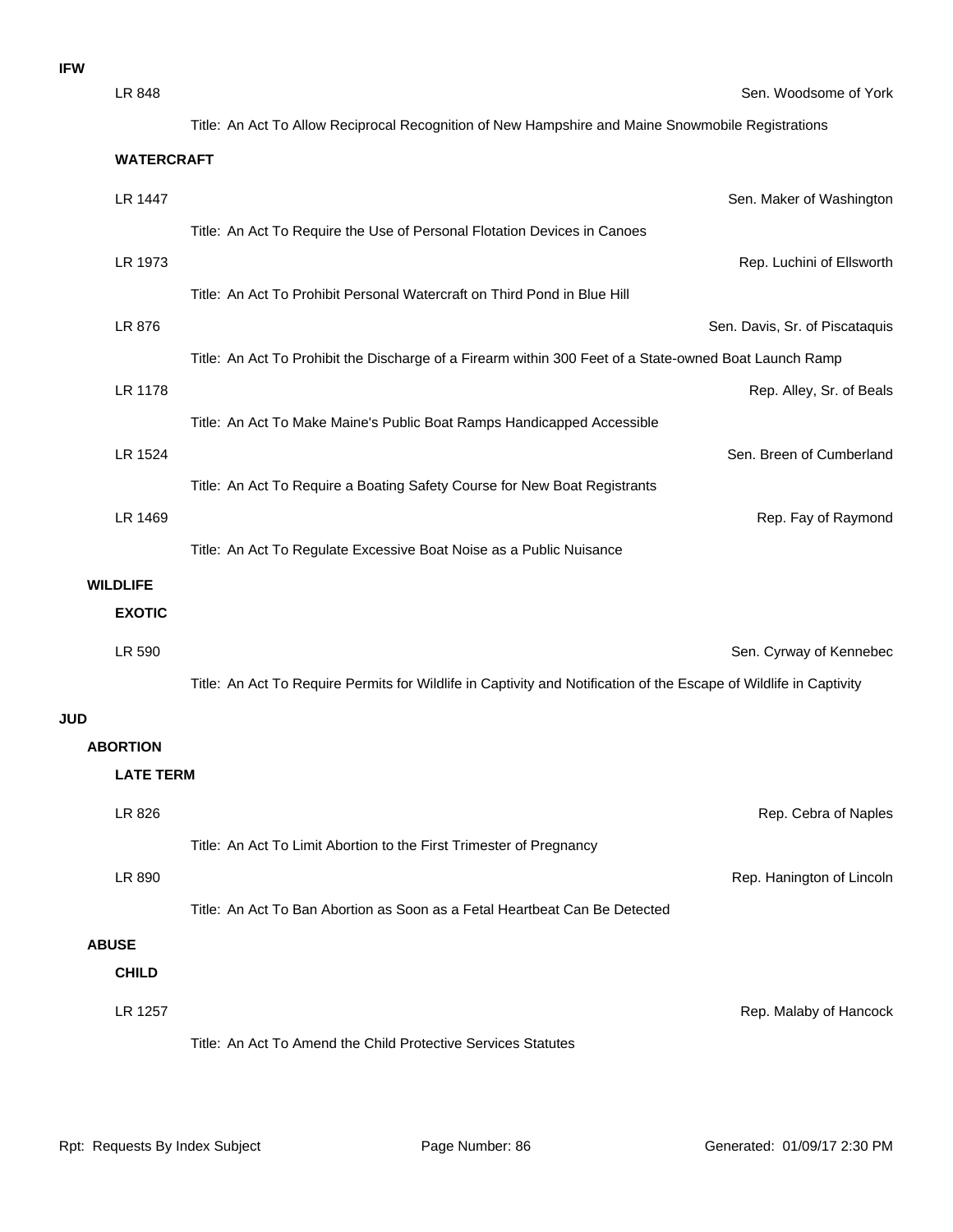### **JUD**

| <b>DOMESTIC</b>      |                                                                                                                                            |
|----------------------|--------------------------------------------------------------------------------------------------------------------------------------------|
| LR 1264              | Rep. Espling of New Gloucester                                                                                                             |
|                      | Title: An Act To Enhance Maine's Response to Domestic Violence                                                                             |
| LR 1511              | Sen. Dill of Penobscot                                                                                                                     |
|                      | Title: An Act To Amend the Laws Governing Domestic Violence and Setting Preconviction Bail                                                 |
| LR <sub>6</sub>      | Sen. Rosen of Hancock                                                                                                                      |
|                      | Title: An Act Regarding Batterers Intervention Programs                                                                                    |
| LR 822               | Sen. Deschambault of York                                                                                                                  |
|                      | Title: An Act To Ensure Public Safety When Domestic Abusers Are Released from State Custody                                                |
| LR 1726              | Rep. Warren of Hallowell                                                                                                                   |
|                      | Title: An Act To Amend the Laws on Sentencing in Domestic Violence Cases                                                                   |
| LR 554               | Rep. Reckitt of South Portland                                                                                                             |
|                      | Title: Resolve, To Establish a Commission To Study the Laws Governing Domestic Violence                                                    |
| LR 1470              | Rep. Fay of Raymond                                                                                                                        |
|                      | Title: An Act To Direct the Maine Commission on Domestic and Sexual Abuse To Study Economic Abuse and<br>Propose Changes to Law and Policy |
| LR 1467              | Rep. Fay of Raymond                                                                                                                        |
|                      | Title: An Act To Amend the Definition of Abuse To Include Economic Abuse                                                                   |
|                      | <b>PROTECTION ACTIONS</b>                                                                                                                  |
| LR 1230              | Sen. Jackson of Aroostook                                                                                                                  |
|                      | Title: An Act To Require Notification When a Protection-from-abuse Order Is Rescinded                                                      |
| LR 174               | Sen. Cyrway of Kennebec                                                                                                                    |
|                      | Title: An Act To Increase the Penalty for Multiple Violations of Protection from Abuse Orders                                              |
| <b>ACTIONS</b>       |                                                                                                                                            |
|                      | <b>INITIATING LAWSUITS</b>                                                                                                                 |
| LR 973               | Rep. Tipping-Spitz of Orono                                                                                                                |
|                      | Title: An Act To Protect Freedom of Speech                                                                                                 |
| <b>PERMIT HOLDER</b> |                                                                                                                                            |
| LR 814               | Rep. Kinney of Knox                                                                                                                        |
|                      | Title: An Act Relating To Firearms Exclusions in Certain Locations                                                                         |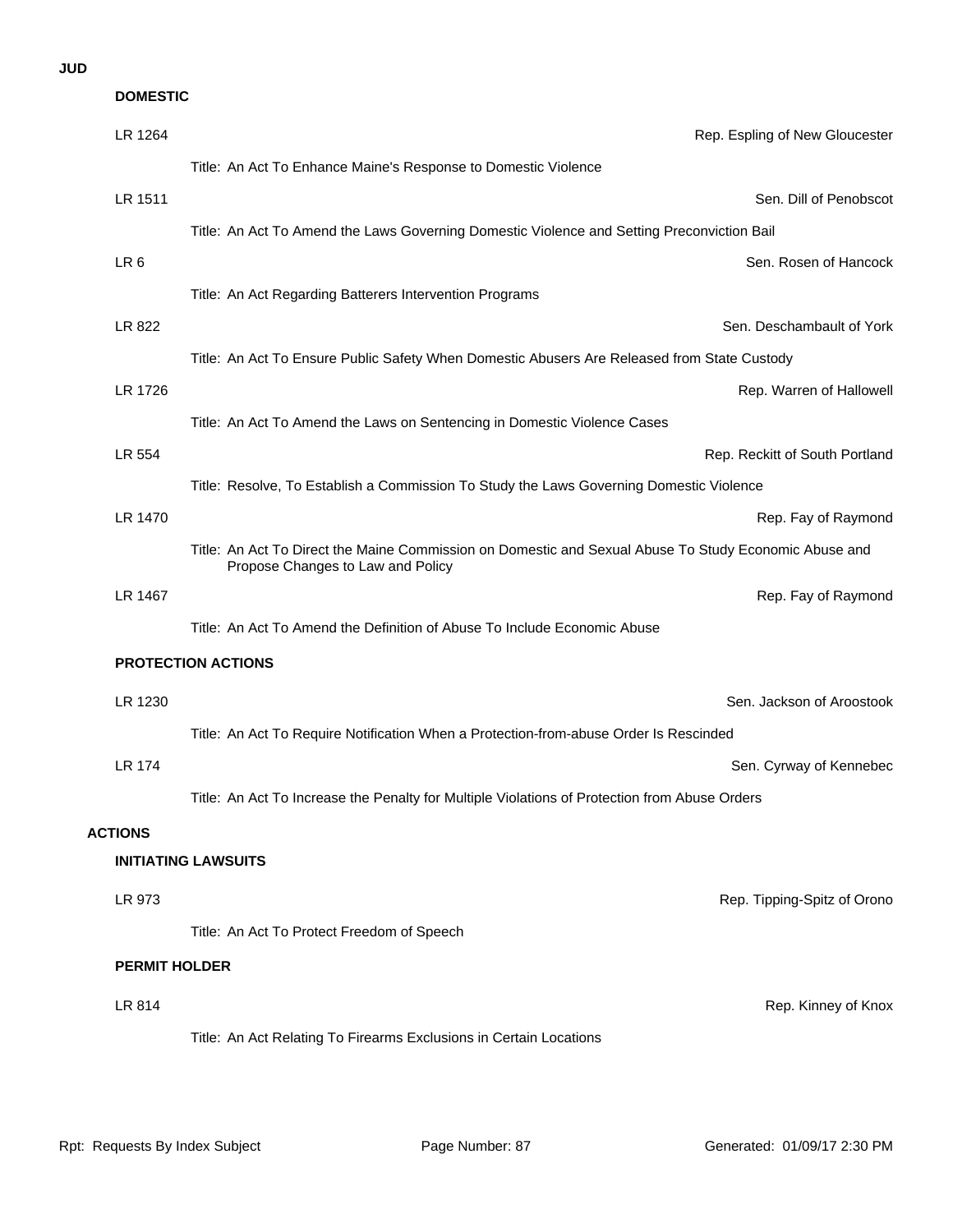LR 1661 Rep. Ward of Dedham

#### **WRONGFUL DEATH**

**LR 997 CONSERVING CONSERVERSE EXAMPLE OF A REP.** Espling of New Gloucester Title: An Act To Allow a Wrongful Death Cause of Action for the Death of an Unborn Child

#### **ADOPTION**

### **ISSUANCE OF BIRTH CERTIFICATES**

LR 1751 Sen. Dow of Lincoln Title: An Act To Amend the Laws Governing the Issuance of Birth Certificates for Adopted Persons Born in Maine

#### **PROCEDURES**

LR 881 Rep. Guerin of Glenburn LR 382 Rep. Picchiotti of Fairfield Title: An Act To Define Abandonment for Kinship Cases

Title: An Act To Waive Background Checks for the Parent of a Child Who Is the Subject of an Adoption Proceeding

#### **ATTORNEY GENERAL DEPT**

#### **POWERS**

Title: An Act To Restore Judicial Discretion LR 1009 Sen. Volk of Cumberland

#### LR 1225 Rep. Rykerson of Kittery

Title: An Act To Ensure Use of Funds for Maine as a Beneficiary of the Volkswagen Mitigation Trust Agreement

#### **ATTORNEYS**

#### **ATTORNEYS FEES**

| LR 386  | Rep. Picchiotti of Fairfield                                                                                                 |
|---------|------------------------------------------------------------------------------------------------------------------------------|
|         | Title: An Act To Make Victimized Children Living with a Custodial Relative Caregiver Eligible for Pro Bono Legal<br>Services |
| LR 1528 | Rep. Spear of South Thomaston                                                                                                |
|         | Title: An Act To Facilitate the Ability of Nonprofit Organizations To Pursue Claims in Court                                 |

### **PRACTICE OF LAW**

LR 1900 **Sen. Brakey of Androscoggin** Title: An Act To Allow Attorneys Employed by the State To Perform Volunteer Legal Services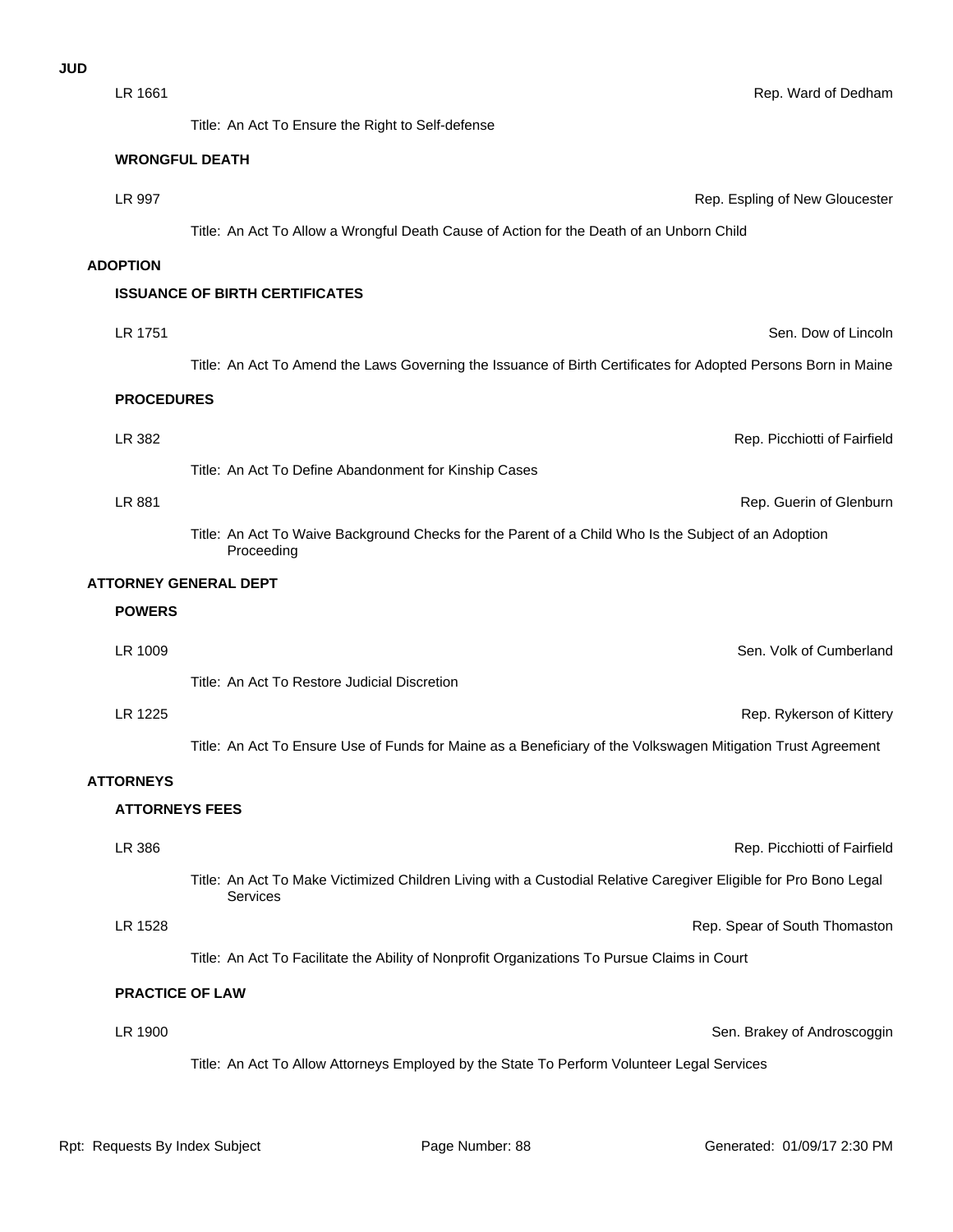|  | <b>CIVIL PROCEDURE</b> |  |
|--|------------------------|--|
|--|------------------------|--|

# **DAMAGES**

| LR 1741                | Rep. Bailey of Saco                                                                                                                                              |
|------------------------|------------------------------------------------------------------------------------------------------------------------------------------------------------------|
|                        | Title: An Act To Clarify Damages for the Loss of a Dog                                                                                                           |
| <b>LEGAL NOTICES</b>   |                                                                                                                                                                  |
| LR 1503                | Rep. Martin of Sinclair                                                                                                                                          |
|                        | Title: An Act Concerning the Law Governing the Statewide Repository for Legal Notices                                                                            |
|                        | <b>LIMITATION OF ACTIONS</b>                                                                                                                                     |
| <b>LR 786</b>          | Rep. Ordway of Standish                                                                                                                                          |
|                        | Title: An Act To Protect Landlords from Lawsuits for Damage or Harm Caused by Assistance Animals                                                                 |
| <b>SMALL CLAIMS</b>    |                                                                                                                                                                  |
| LR 1527                | Rep. Spear of South Thomaston                                                                                                                                    |
|                        | Title: An Act To Increase the Jurisdictional Limits for Small Claims                                                                                             |
| <b>COMMERCIAL CODE</b> |                                                                                                                                                                  |
|                        | <b>NEGOTIABLE INSTRUMENTS</b>                                                                                                                                    |
| LR 2029                | Sen. Carpenter of Aroostook                                                                                                                                      |
|                        | Title: An Act To Clarify the Application of the Statute of Limitations Related to Actions To Enforce Negotiable<br>Instruments under the Uniform Commercial Code |
| LR 1683                | Rep. Cooper of Yarmouth                                                                                                                                          |
|                        | Title: An Act To Clarify the Application of the Statute of Limitations under Article 3 of the Uniform Commercial<br>Code                                         |
| <b>COURTS</b>          |                                                                                                                                                                  |
| <b>FAMILY COURT</b>    |                                                                                                                                                                  |
| LR 1934                | Sen. Hill of York                                                                                                                                                |
|                        | Title: An Act To Protect Elders and Ensure the Efficient Use of Litigation Resources for the State                                                               |
| LR 387                 | Rep. Picchiotti of Fairfield                                                                                                                                     |
|                        | Title: An Act To Allow Custodial Relative Caregivers Standing in Court                                                                                           |
| LR 2042                | Rep. Hamann of South Portland                                                                                                                                    |
|                        | Title: An Act To Establish a Youth-in-Care Court                                                                                                                 |
|                        |                                                                                                                                                                  |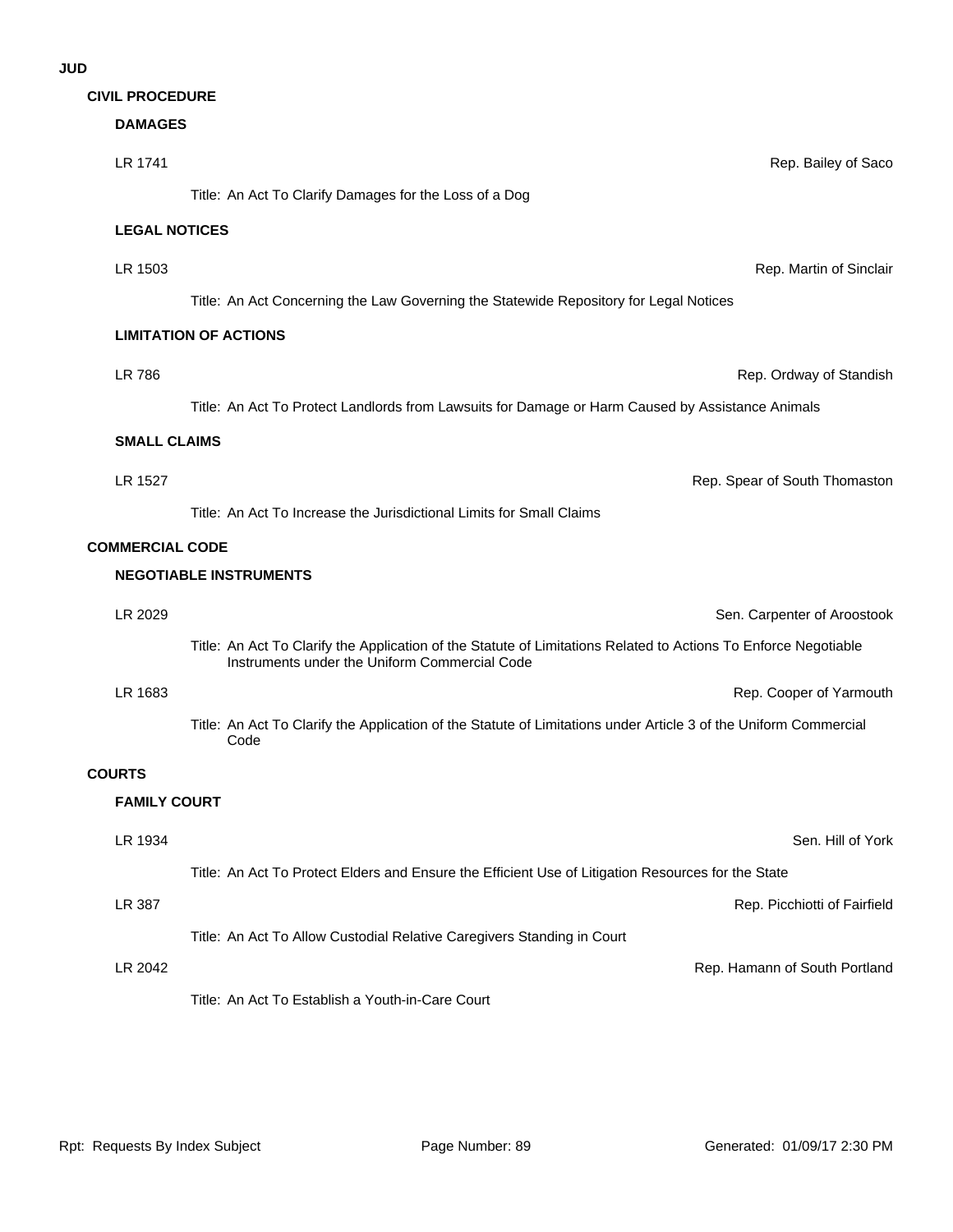### **JUD**

| <b>JUDICIAL DEPT</b>      |                                                                                                                                                        |                              |
|---------------------------|--------------------------------------------------------------------------------------------------------------------------------------------------------|------------------------------|
| LR 1854                   |                                                                                                                                                        | Sen. Hill of York            |
|                           | Title: An Act To Promote Retention and Recruitment of Judicial Marshals                                                                                |                              |
| LR 1344                   |                                                                                                                                                        | Spkr. Gideon of Freeport     |
|                           | Title: An Act Regarding Maine Courts                                                                                                                   |                              |
| <b>JURISDICTION</b>       |                                                                                                                                                        |                              |
| LR 350                    |                                                                                                                                                        | Rep. Sheats of Auburn        |
|                           | Title: An Act To Establish a Veterans Treatment Court in Androscoggin County                                                                           |                              |
| <b>JURORS</b>             |                                                                                                                                                        |                              |
| LR 648                    |                                                                                                                                                        | Rep. Stanley of Medway       |
|                           | Title: An Act To Allow Persons 70 Years of Age and Older To Opt Out of Jury Duty                                                                       |                              |
| <b>JURY</b>               |                                                                                                                                                        |                              |
| LR 321                    |                                                                                                                                                        | Sen. Libby of Androscoggin   |
|                           | Title: An Act To Provide Consistency among Medical Professionals with Regard to Jury Duty Exemption                                                    |                              |
| <b>SECURITY</b>           |                                                                                                                                                        |                              |
| LR 1427                   |                                                                                                                                                        | Sen. Woodsome of York        |
|                           | Title: An Act To Increase the Efficiency of the Court System in York County and To Promote Fiscal Responsibility                                       |                              |
|                           | SUPREME JUDICIAL COURT                                                                                                                                 |                              |
| LR 1188                   |                                                                                                                                                        | Rep. Moonen of Portland      |
|                           | Title: An Act To Amend Certain Laws Affecting the Judicial Branch                                                                                      |                              |
| <b>DOMESTIC RELATIONS</b> |                                                                                                                                                        |                              |
| <b>CHILD CUSTODY</b>      |                                                                                                                                                        |                              |
| LR 668                    |                                                                                                                                                        | Rep. Picchiotti of Fairfield |
|                           | Title: An Act Concerning Guardians Ad Litem and Determinations Regarding the Best Interests of a Child in<br><b>Custodial Relative Caregiver Cases</b> |                              |
| <b>CHILD SUPPORT</b>      |                                                                                                                                                        |                              |
| LR 346                    |                                                                                                                                                        | Sen. Diamond of Cumberland   |
|                           | Title: An Act Regarding the Payment of Back Child Support                                                                                              |                              |
| LR 1611                   |                                                                                                                                                        | Rep. DeChant of Bath         |
|                           | Title: An Act To Encourage Child Support Accountability                                                                                                |                              |
|                           |                                                                                                                                                        |                              |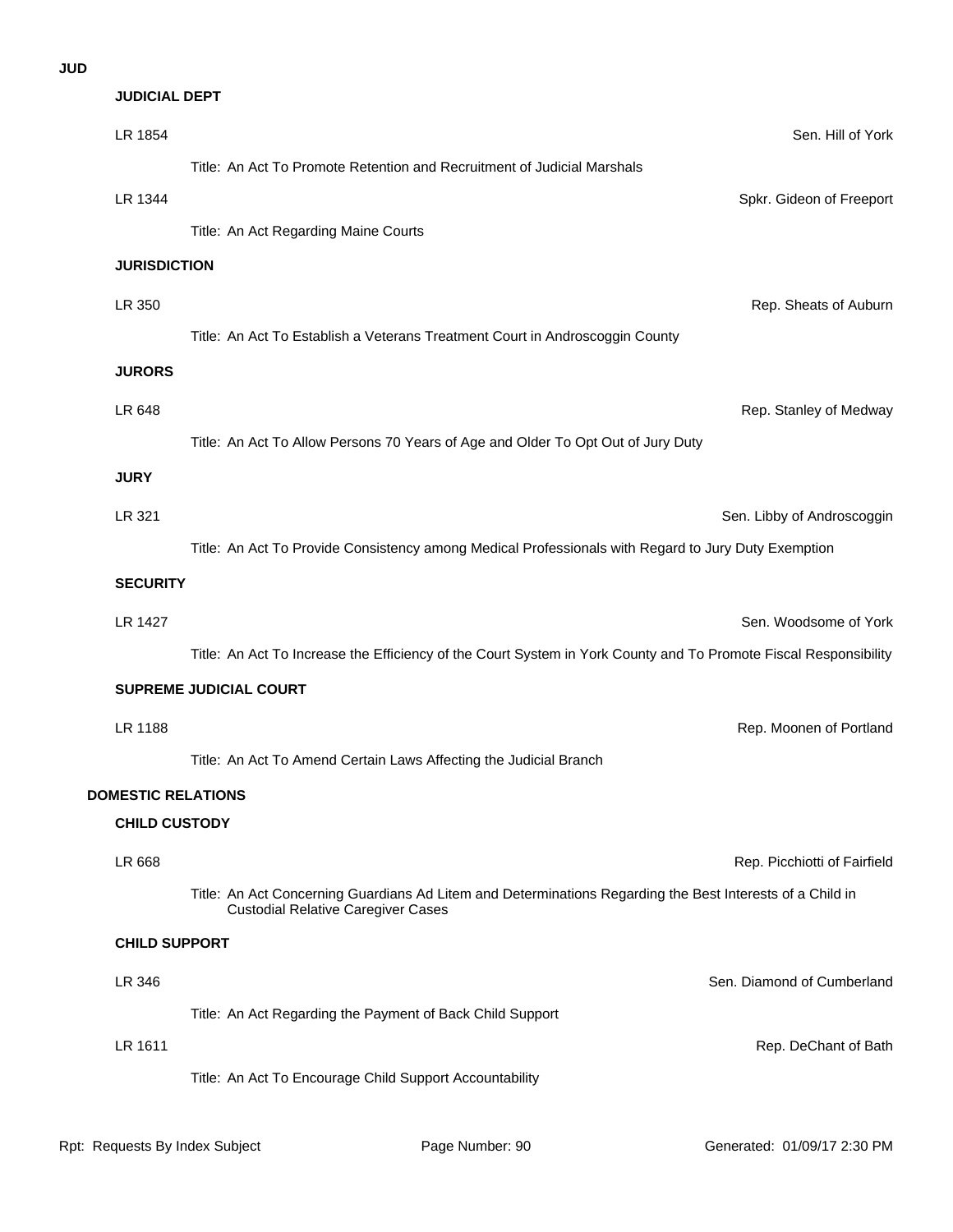| <b>JUD</b> |                          |                                                                                                                |                                |
|------------|--------------------------|----------------------------------------------------------------------------------------------------------------|--------------------------------|
|            | LR 1050                  |                                                                                                                | Rep. Hickman of Winthrop       |
|            |                          | Title: An Act To Amend the Penalties for Failure To Pay Child Support                                          |                                |
|            | <b>DIVORCE</b>           |                                                                                                                |                                |
|            | LR 1385                  |                                                                                                                | Sen. Saviello of Franklir      |
|            |                          | Title: An Act To Modify the Divorce Laws to Recognize the Perpetrators of Domestic Violence                    |                                |
|            | <b>GRANDPARENTS</b>      |                                                                                                                |                                |
|            | LR 53                    |                                                                                                                | Sen. Miramant of Knox          |
|            |                          | Title: An Act To Amend the Laws Governing Grandparents' Visitation Rights                                      |                                |
|            | <b>LR 137</b>            |                                                                                                                | Sen. Rosen of Hancock          |
|            |                          | Title: An Act To Amend the Grandparents Visitation Act                                                         |                                |
|            | LR 1657                  |                                                                                                                | Rep. Ward of Dedham            |
|            |                          | Title: Resolve, To Establish a Commission To Study the Roles and Rights of Grandparents in Raising Children    |                                |
|            | <b>PARENTAL RIGHTS</b>   |                                                                                                                |                                |
|            | LR 1057                  |                                                                                                                | Rep. Espling of New Gloucester |
|            |                          | Title: An Act Regarding Parental Rights                                                                        |                                |
|            | LR 542                   |                                                                                                                | Rep. Picchiotti of Fairfield   |
|            |                          | Title: An Act To Amend the Maine Parentage Act                                                                 |                                |
|            | LR 1874                  |                                                                                                                | Rep. Sampson of Alfrec         |
|            |                          | Title: An Act To Specify Parental Rights                                                                       |                                |
|            | <b>PATERNITY</b>         |                                                                                                                |                                |
|            | LR 330                   |                                                                                                                | Sen. Miramant of Knox          |
|            |                          | Title: An Act Regarding Changing the Designation of a Parent on the Birth Certificate of an Adult              |                                |
|            |                          |                                                                                                                |                                |
|            |                          | <b>SPOUSAL SUPPORT</b>                                                                                         |                                |
|            | LR 1786                  |                                                                                                                | Sen. Woodsome of York          |
|            |                          | Title: An Act To Modify the Withholding Limitations for Spousal Support under the Laws Governing Child Support |                                |
|            | <b>FREEDOM OF ACCESS</b> |                                                                                                                |                                |
|            |                          | <b>PUBLIC PROCEEDINGS</b>                                                                                      |                                |
|            | LR 866                   |                                                                                                                | Rep. Handy of Lewistor         |
|            |                          |                                                                                                                |                                |

Title: An Act To Give the Public Greater Access to Court Proceedings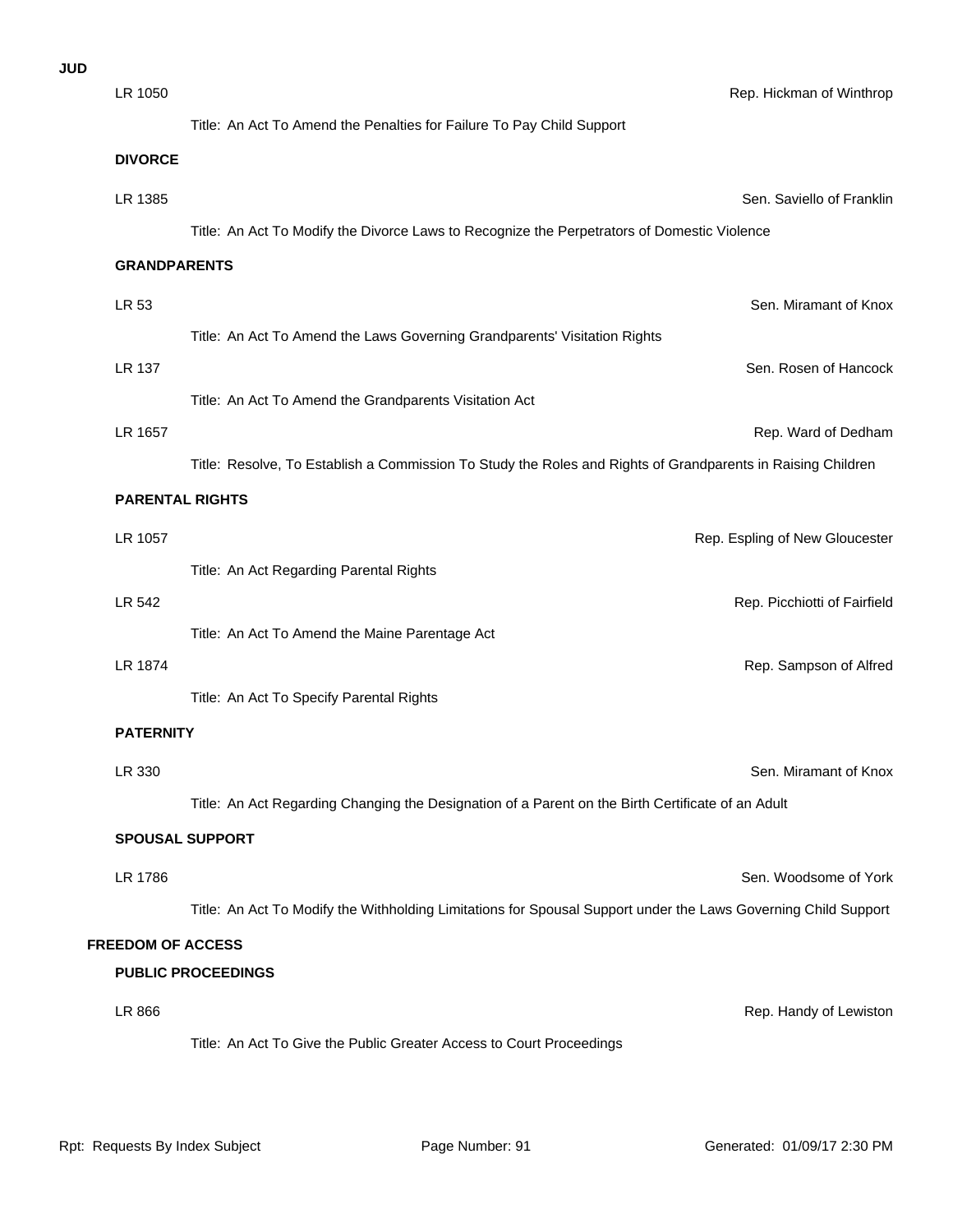### **PUBLIC RECORDS**

| LR 1101               | Rep. Spear of South Thomaston                                                                                                                              |
|-----------------------|------------------------------------------------------------------------------------------------------------------------------------------------------------|
|                       | Title: An Act To Require That Certain Applicant Information for Certain Local Government and School<br>Administrative Positions Be Public upon Application |
| <b>HUMAN RIGHTS</b>   |                                                                                                                                                            |
| <b>COMMISSION</b>     |                                                                                                                                                            |
| LR 934                | Rep. Tuell of East Machias                                                                                                                                 |
|                       | Title: An Act To Increase Efficiency in Enforcement of the Maine Human Rights Act                                                                          |
|                       | <b>CONSTITUTIONAL RIGHTS</b>                                                                                                                               |
| LR 1882               | Rep. Sampson of Alfred                                                                                                                                     |
|                       | Title: An Act To Protect Rights and Privileges Granted under the United States Constitution and the Constitution<br>of Maine                               |
| <b>DISCRIMINATION</b> |                                                                                                                                                            |
| LR 556                | Rep. Reckitt of South Portland                                                                                                                             |
|                       | Title: RESOLUTION, Proposing an Amendment to the Constitution of Maine To Explicitly Protect Against Sex<br>Discrimination                                 |
| <b>FREE SPEECH</b>    |                                                                                                                                                            |
| <b>LR 297</b>         | Rep. Lockman of Amherst                                                                                                                                    |
|                       | Title: An Act To Protect Political Speech and Prevent Climate Change Profiling                                                                             |
| I EANI CEDIAAEC       |                                                                                                                                                            |

#### **LEGAL SERVICES**

# **ACCESS**

Title: An Act To Improve Citizen Access to Legal Representation

#### **IMMIGRATION**

LR 266 Rep. Lockman of Amherst

Title: An Act To Ensure Compliance with Federal Immigration Law by State and Local Governmental Entities

### **MEDICAL RIGHTS**

#### **PATIENTS RIGHTS**

## LR 451 Rep. Turner of Burlington

Title: An Act To Allow an Order Not To Resuscitate To Be Presented in the Form of an Indelible Mark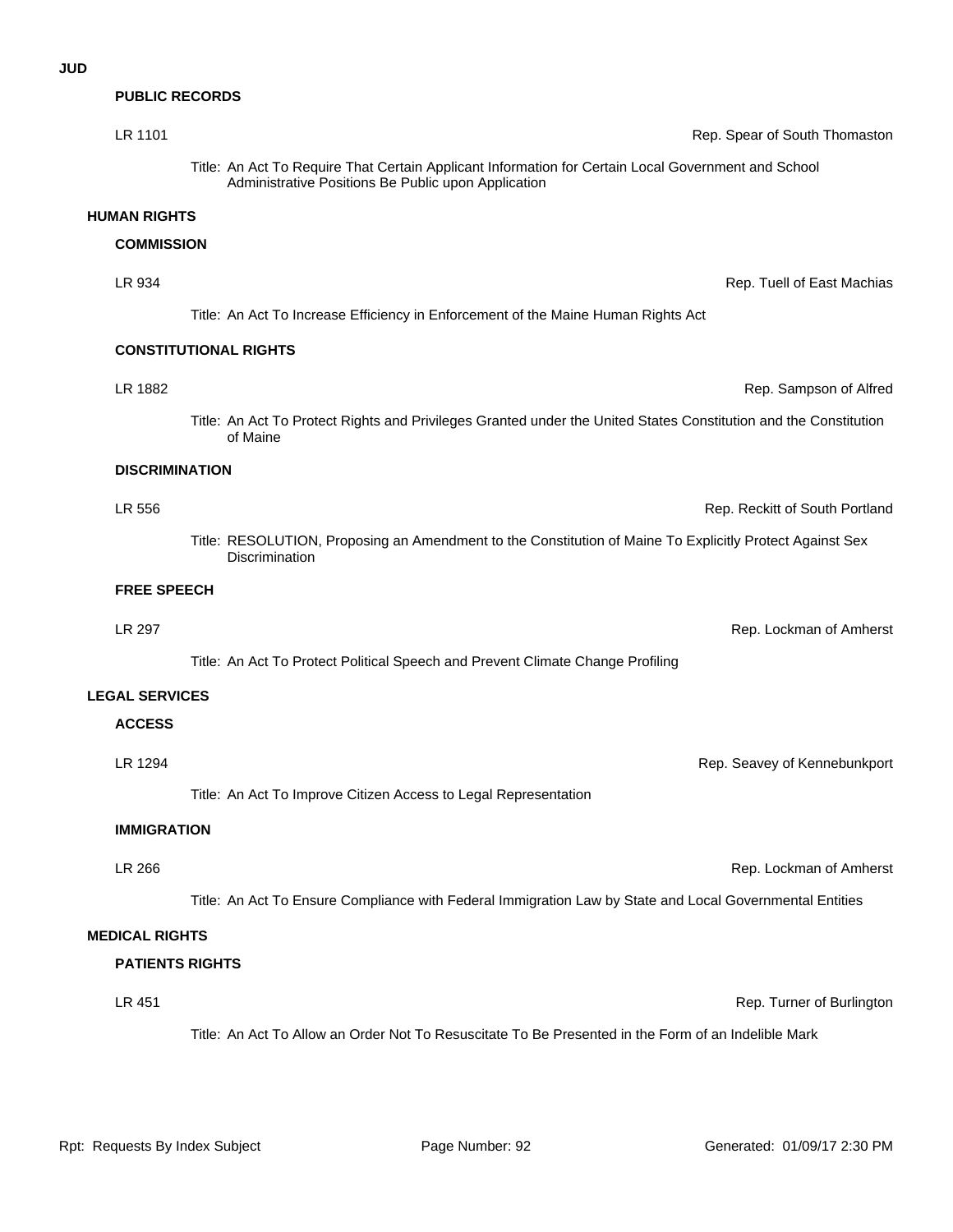**NATIVE AMERICANS**

### **HOULTON BAND OF MALISEET**

| LR 983  | Rep. Bear of the Houlton Band of Maliseet Indians                                                                                                                                                                                                                                                                           |
|---------|-----------------------------------------------------------------------------------------------------------------------------------------------------------------------------------------------------------------------------------------------------------------------------------------------------------------------------|
|         | Title: Resolve, Apologizing to the Houlton Band of Maliseet Indians for the Improper Removal of Maliseet<br>Children from Maliseet Tribal Communities and Establishing a Commission To Conduct Fact-finding<br>Hearings and To Determine Compensation for Damages                                                           |
| LR 277  | Rep. Bear of the Houlton Band of Maliseet Indians                                                                                                                                                                                                                                                                           |
|         | Title: An Act To Authorize Vacating the Convictions of Members of the Houlton Band of Maliseet Indians<br>Convicted under Prior Laws Governing the Possession and Use of Marijuana                                                                                                                                          |
| LR 248  | Rep. Bear of the Houlton Band of Maliseet Indians                                                                                                                                                                                                                                                                           |
|         | Title: An Act To Recognize and Provide for the Right of the Maliseet Indians To Exist Free from Environmental,<br>Cultural, Economic, Political and Social Harm and from Trespasses within Their Traditional Tribal Trust<br>Lands and Homelands Comprising the Entire St. John River Watershed, Including Aroostook County |
|         | <b>LAND CLAIMS SETTLEMENT</b>                                                                                                                                                                                                                                                                                               |
| LR 234  | Rep. Bear of the Houlton Band of Maliseet Indians                                                                                                                                                                                                                                                                           |
|         | Title: An Act Regarding Final Passage of the 1980 Act To Implement the Maine Indian Claims Settlement                                                                                                                                                                                                                       |
| LR 2062 | Rep. Dana, II of Passamaquoddy Tribe                                                                                                                                                                                                                                                                                        |
|         | Title: An Act To Remove Time and Acreage Limits for Placing Land in Trust Status under the Maine Indian<br><b>Claims Settlement</b>                                                                                                                                                                                         |
|         | <b>PENOBSCOT NATION</b>                                                                                                                                                                                                                                                                                                     |
| LR 2036 | Rep. Dana, II of Passamaquoddy Tribe                                                                                                                                                                                                                                                                                        |
|         | Title: An Act To Change the Title of the Penobscot Representative                                                                                                                                                                                                                                                           |
|         | <b>RELATIONS WITH STATE</b>                                                                                                                                                                                                                                                                                                 |
| LR 2144 | Rep. Tipping-Spitz of Orono                                                                                                                                                                                                                                                                                                 |
|         | Title: An Act To Improve the Working Relationship between the State of Maine and the Sovereign Nations within<br>the State's Borders                                                                                                                                                                                        |
| LR 2107 | Rep. Tipping-Spitz of Orono                                                                                                                                                                                                                                                                                                 |
|         | Title: An Act To Require Adherence to Maine's Treaties                                                                                                                                                                                                                                                                      |
| LR 985  | Rep. Bear of the Houlton Band of Maliseet Indians                                                                                                                                                                                                                                                                           |
|         | Title: RESOLUTION, Proposing an Amendment to Article X of the Constitution of Maine Regarding the<br>Publication of Maine Indian Treaty Obligations                                                                                                                                                                         |
| LR 233  | Rep. Bear of the Houlton Band of Maliseet Indians                                                                                                                                                                                                                                                                           |
|         | Title: Resolve, To Establish a Commission To Improve the Relationship between the State and the Penobscot<br>Nation, Passamaquoddy Tribe, Houlton Band of Maliseet Indians and Aroostook Band of Micmacs                                                                                                                    |
|         |                                                                                                                                                                                                                                                                                                                             |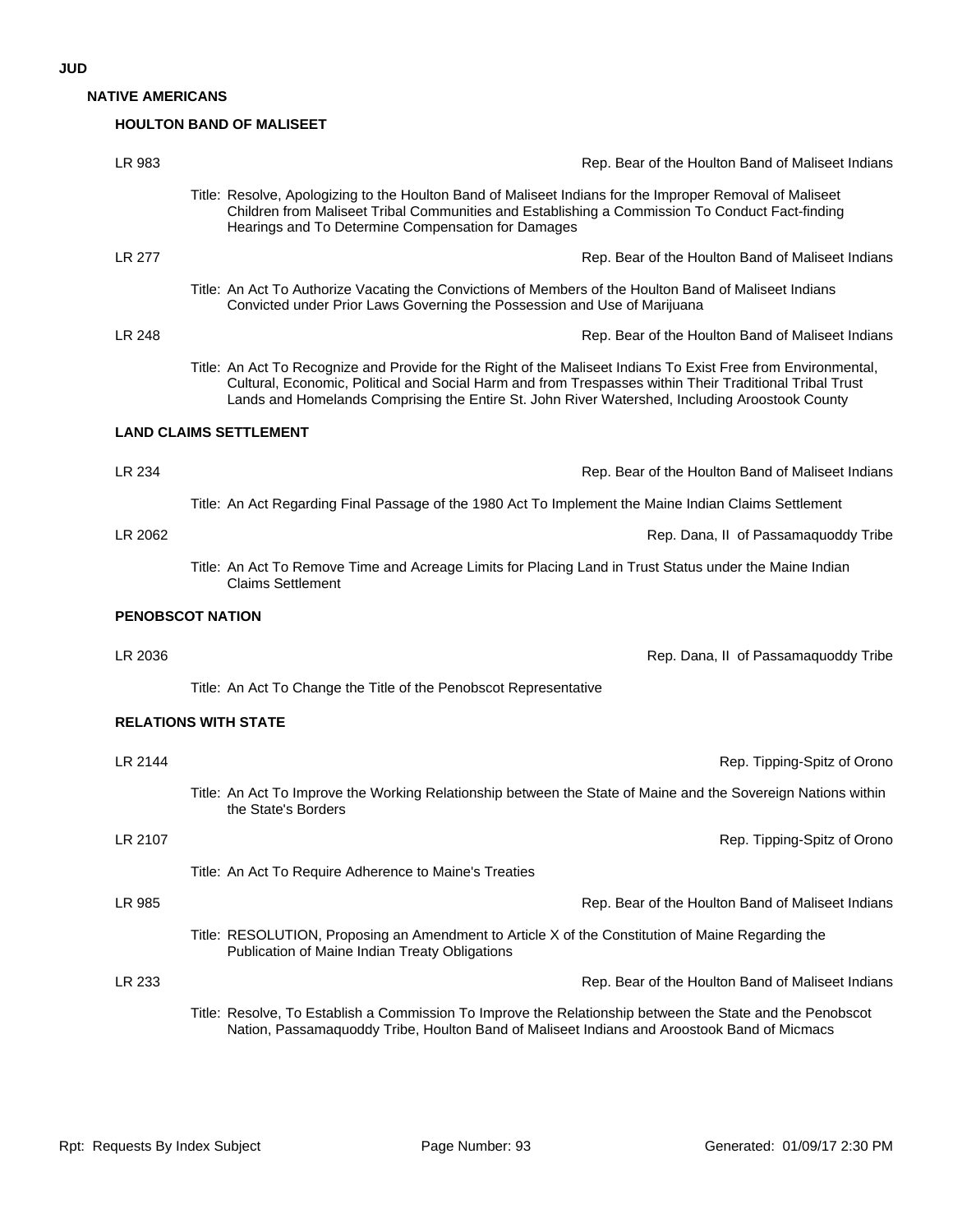### **JUD**

| <b>LR 237</b>  |                          | Rep. Bear of the Houlton Band of Maliseet Indians                                                                                                                                                                        |
|----------------|--------------------------|--------------------------------------------------------------------------------------------------------------------------------------------------------------------------------------------------------------------------|
|                |                          | Title: Resolve, To Recognize the Keneo Band of Maliseet Indians and To Provide for the Transfer of a 500-acre<br>Parcel of State-owned Land at Mount Keneo to the Keneo Band of Maliseet Indians for Their Exclusive Use |
| <b>PROBATE</b> |                          |                                                                                                                                                                                                                          |
| <b>COURTS</b>  |                          |                                                                                                                                                                                                                          |
| LR 1812        |                          | Sen. Katz of Kennebec                                                                                                                                                                                                    |
|                |                          | Title: An Act To Promote Impartiality in the Probate Court                                                                                                                                                               |
| LR 1813        |                          | Sen. Katz of Kennebec                                                                                                                                                                                                    |
|                |                          | Title: Resolve, To Establish a Commission To Create a Plan for the Establishment of a Probate Court System<br>with Full-time Judges                                                                                      |
|                | <b>GUARDIAN AD LITEM</b> |                                                                                                                                                                                                                          |
| LR 383         |                          | Rep. Picchiotti of Fairfield                                                                                                                                                                                             |
|                |                          | Title: An Act To Ensure Complete Investigations by Guardians Ad Litem                                                                                                                                                    |
| LR 1937        |                          | Rep. Moonen of Portland                                                                                                                                                                                                  |
|                |                          | Title: An Act To Repeal the Sunset Date on the Children's Guardian ad Litem Law                                                                                                                                          |
|                | <b>GUARDIANS</b>         |                                                                                                                                                                                                                          |
| LR 91          |                          | Rep. Fredette of Newport                                                                                                                                                                                                 |
|                |                          | Title: An Act To Establish an Expedited Temporary Guardianship Process                                                                                                                                                   |
| LR 1789        |                          | Sen. Keim of Oxford                                                                                                                                                                                                      |
|                |                          |                                                                                                                                                                                                                          |
|                |                          | Title: An Act Regarding Guardianships                                                                                                                                                                                    |
|                | <b>POWER OF ATTORNEY</b> |                                                                                                                                                                                                                          |
| LR 468         |                          | Rep. Sanderson of Chelsea                                                                                                                                                                                                |
|                |                          | Title: An Act To Amend the Law Regarding the Execution of Temporary Powers of Attorney                                                                                                                                   |
|                | <b>PROCEEDINGS</b>       |                                                                                                                                                                                                                          |
| LR 885         |                          | Rep. Foley of Wells                                                                                                                                                                                                      |
|                |                          |                                                                                                                                                                                                                          |
|                |                          | Title: An Act Regarding Nonprobate Transfers on Death                                                                                                                                                                    |
| LR 1745        |                          | Rep. Bailey of Saco                                                                                                                                                                                                      |
|                |                          | Title: An Act To Allow and Recognize a Legal Name Change upon Marriage                                                                                                                                                   |
| LR 1807        |                          | Rep. Cardone of Bangor                                                                                                                                                                                                   |
|                |                          | Title: An Act To Enact the Revised Uniform Fiduciary Access to Digital Assets Act                                                                                                                                        |
|                |                          |                                                                                                                                                                                                                          |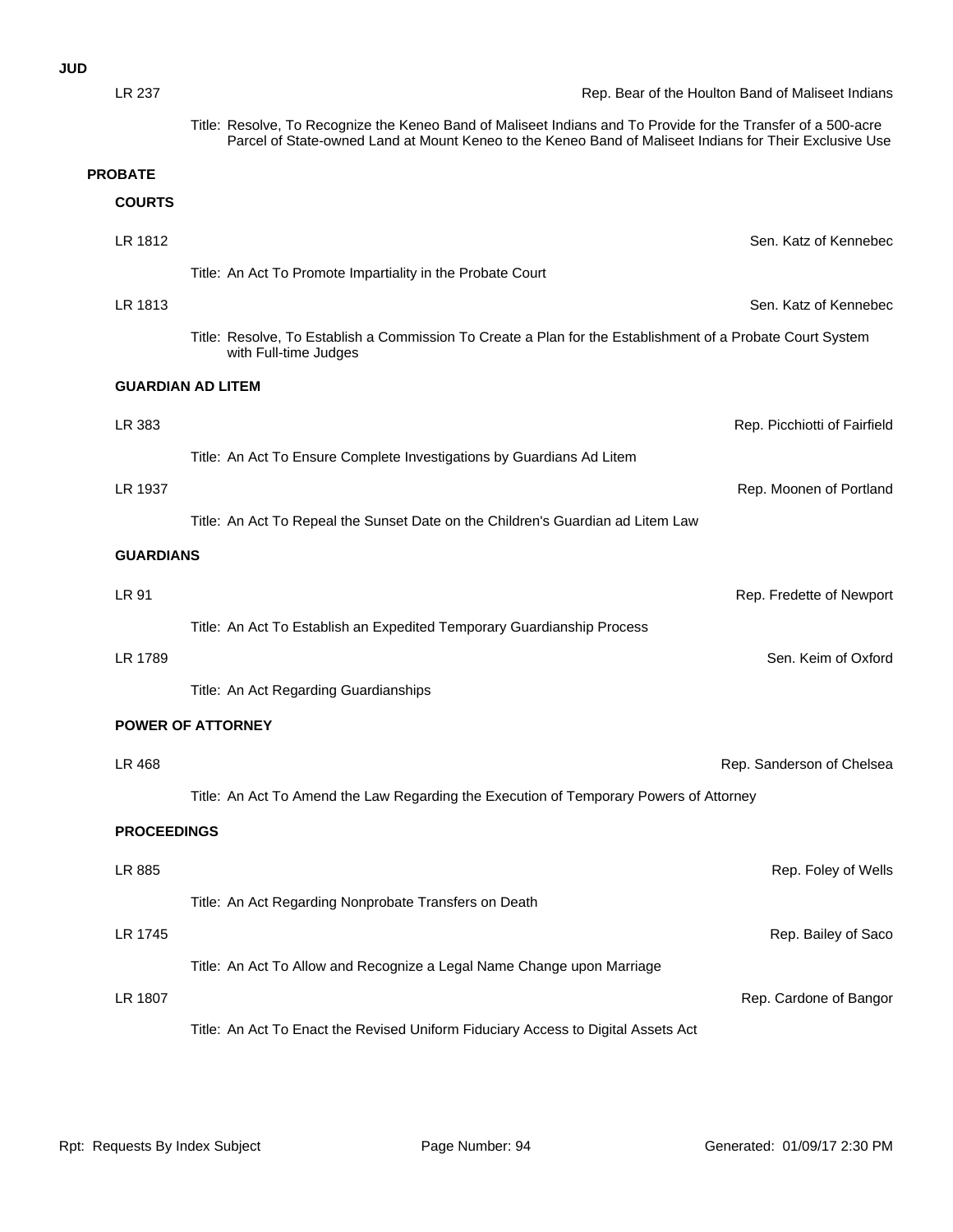## **TRANSFERS ON DEATH**

| LR 425                | Rep. Malaby of Hancock                                                                             |
|-----------------------|----------------------------------------------------------------------------------------------------|
|                       | Title: An Act To Enact the Uniform Real Property Transfer on Death Act                             |
| LR 1744               | Rep. Longstaff of Waterville                                                                       |
|                       | Title: An Act To Help Prevent Financial Elder Abuse                                                |
| LR 1938               | Rep. Brooks of Lewiston                                                                            |
|                       | Title: An Act To Allow Access to Medical Records of a Deceased Family Member                       |
| <b>REAL ESTATE</b>    |                                                                                                    |
| <b>CONDOMINIUMS</b>   |                                                                                                    |
| LR 500                | Sen. Collins of York                                                                               |
|                       | Title: An Act Regarding the Maine Condominium Act                                                  |
| LR 499                | Sen. Collins of York                                                                               |
|                       | Title: An Act Regarding Actions for Failure To Follow Condominium Association Requirements         |
| <b>CONVEYANCES</b>    |                                                                                                    |
| LR 1281               | Rep. Ordway of Standish                                                                            |
|                       | Title: An Act To Protect Homeowners from Debt Collectors                                           |
| <b>EMINENT DOMAIN</b> |                                                                                                    |
| LR 1192               | Sen. Dow of Lincoln                                                                                |
|                       | Title: An Act Regarding Eminent Domain                                                             |
| <b>FORECLOSURE</b>    |                                                                                                    |
|                       |                                                                                                    |
| LR 630                | Rep. Pierce of Dresden                                                                             |
|                       | Title: An Act To Require Mediation within 90 Days of a Homeowner's Receipt of a Foreclosure Notice |
| LR 1886               | Sen. Bellows of Kennebec                                                                           |
|                       | Title: An Act To Protect Homeowners from Improper Foreclosures                                     |
| <b>MORTGAGES</b>      |                                                                                                    |
| LR 2015               | Sen. Carpenter of Aroostook                                                                        |
|                       | Title: An Act To Require Mortgage Servicers To Act in Good Faith in Dealings with Homeowners       |
| LR 1810               | Rep. Tucker of Brunswick                                                                           |
|                       | Title: An Act To Require Mortgage Servicers To Act in Good Faith in Dealings with Homeowners       |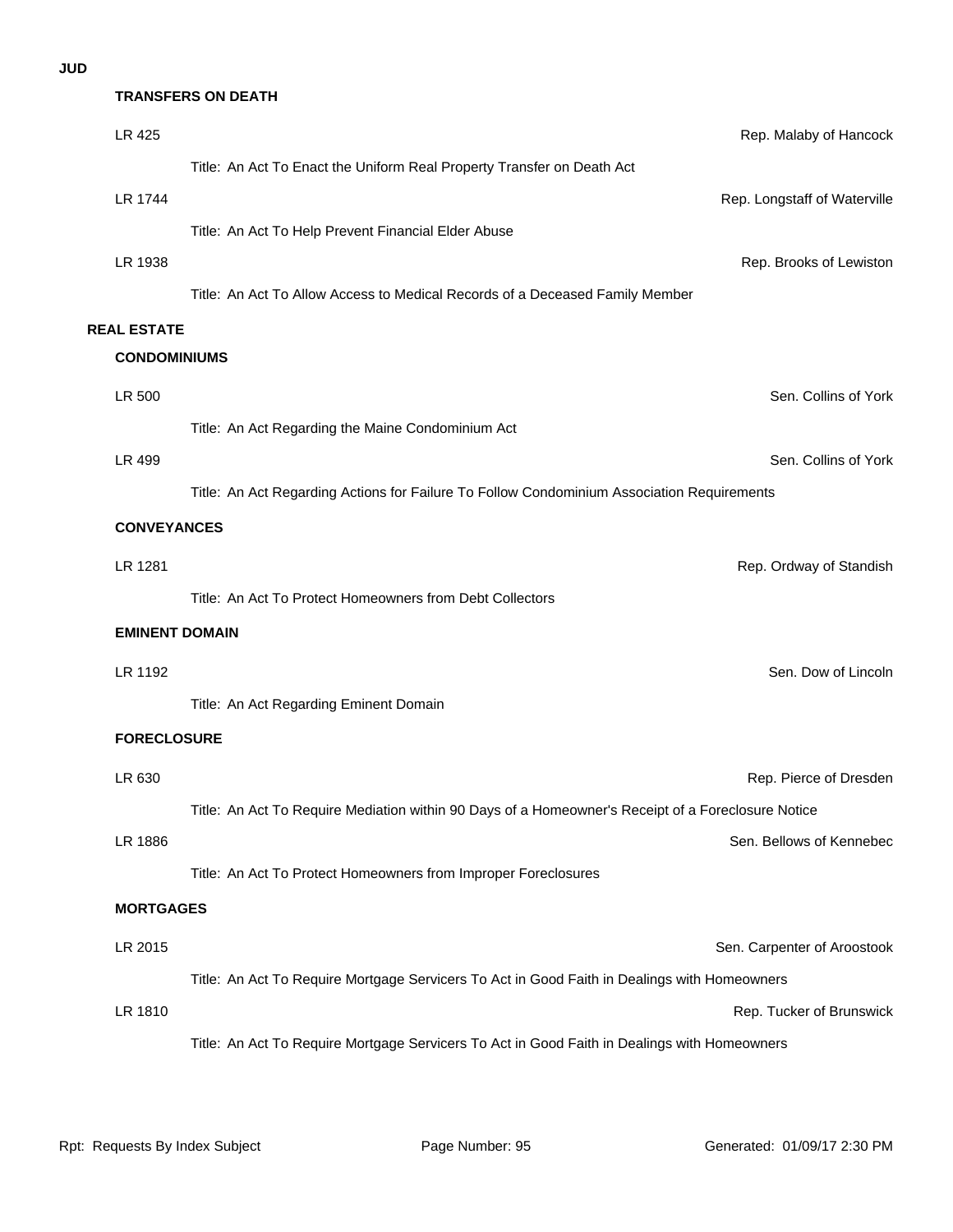### **PROPERTY RIGHTS**

| LR 1202                                | Rep. Hanley of Pittston                                                                                                                                   |  |
|----------------------------------------|-----------------------------------------------------------------------------------------------------------------------------------------------------------|--|
|                                        | Title: An Act To Prohibit Prescriptive Property Right Claims of Property Owned by Nonprofit Organizations                                                 |  |
| <b>TIMESHARES</b>                      |                                                                                                                                                           |  |
| LR 1885                                | Sen. Chenette of York                                                                                                                                     |  |
|                                        | Title: An Act To Increase Consumer Protection for Timeshare Owners                                                                                        |  |
| <b>TITLE</b>                           |                                                                                                                                                           |  |
| LR 317                                 | Rep. Fredette of Newport                                                                                                                                  |  |
|                                        | Title: An Act To Update Maine's Real Estate Title Laws                                                                                                    |  |
| LR 1208                                | Spkr. Gideon of Freeport                                                                                                                                  |  |
|                                        | Title: An Act To Amend and Make Self-updating the Laws Governing the Validation of Title Defects                                                          |  |
| LR 897                                 | Rep. Hanington of Lincoln                                                                                                                                 |  |
|                                        | Title: An Act To Expedite Certain Land Titles                                                                                                             |  |
| <b>STATUTES</b><br><b>CONSTRUCTION</b> |                                                                                                                                                           |  |
|                                        |                                                                                                                                                           |  |
| LR 1358                                | Rep. Herbig of Belfast<br>Title: An Act To Make Changes to Maine Law                                                                                      |  |
| LR 1357                                | Spkr. Gideon of Freeport                                                                                                                                  |  |
|                                        | Title: An Act To Revise the Laws of Maine                                                                                                                 |  |
| <b>TORTS</b>                           |                                                                                                                                                           |  |
| <b>DAMAGES</b>                         |                                                                                                                                                           |  |
| LR 510                                 | Rep. Ginzler of Bridgton                                                                                                                                  |  |
|                                        | Title: An Act To Ensure Equity in the Awarding of Compensation for Tort Claims                                                                            |  |
| <b>IMMUNITY</b>                        |                                                                                                                                                           |  |
| LR 513                                 | Rep. Ginzler of Bridgton                                                                                                                                  |  |
|                                        | Title: An Act To Provide Immunity to Medical Professionals Who Provide Free Health Care Services to Uninsured<br>and Underserved Populations of the State |  |
| <b>LIABILITY</b>                       |                                                                                                                                                           |  |
| LR 509                                 | Rep. Ginzler of Bridgton                                                                                                                                  |  |
|                                        | Title: An Act Amending the So-called "Good Samaritan" Laws                                                                                                |  |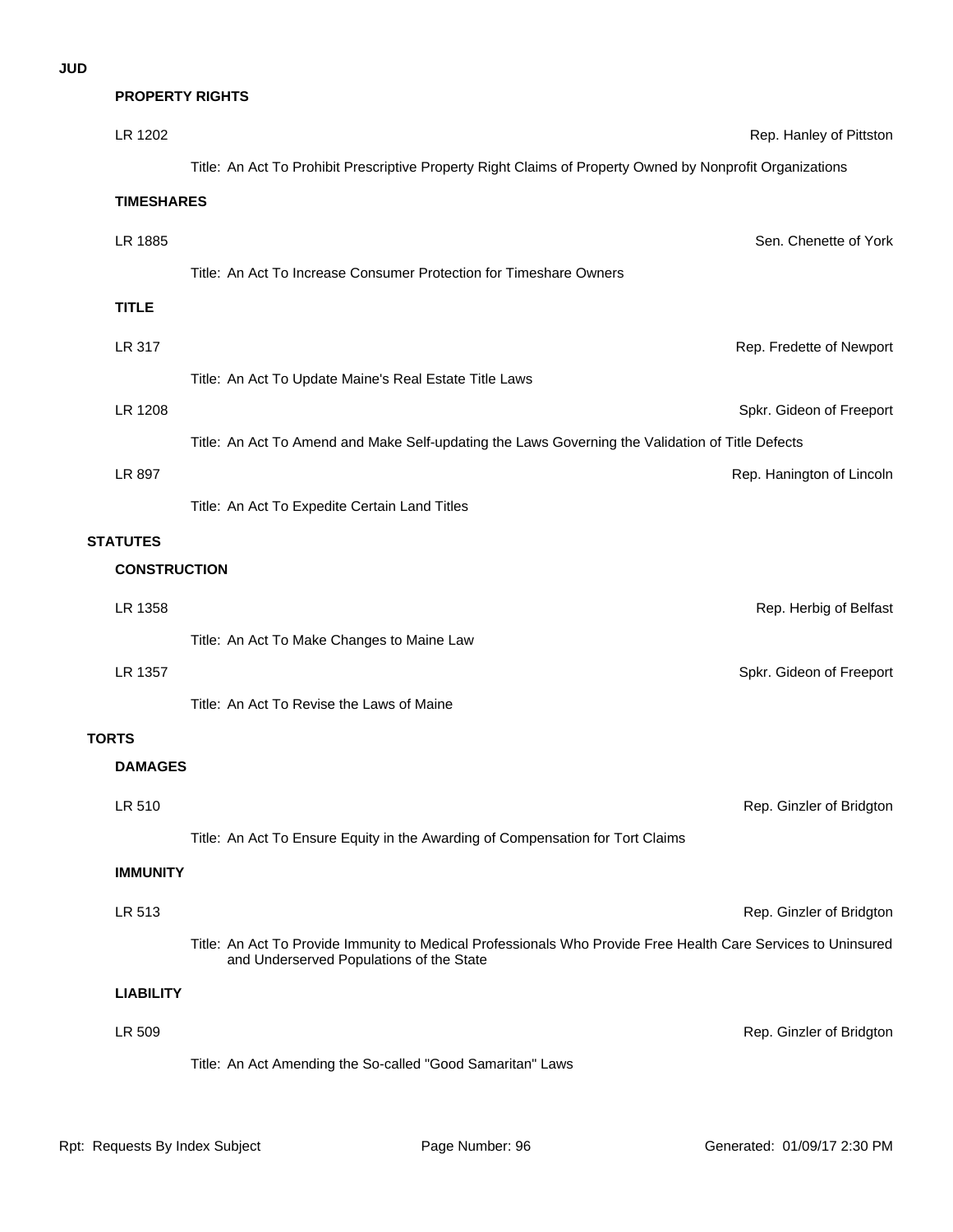| I<br>۰.<br>×<br>w | ۰.<br>۰.<br>I<br>۰. |
|-------------------|---------------------|
|-------------------|---------------------|

|             | LR 511                    |                                                                                                                                               | Rep. Ginzler of Bridgtor    |
|-------------|---------------------------|-----------------------------------------------------------------------------------------------------------------------------------------------|-----------------------------|
|             |                           | Title: An Act To Further Limit the Liability of Landowners Who Permit the Use of Land for Outdoor Recreational<br>Activity                    |                             |
|             | <b>TORT CLAIMS ACT</b>    |                                                                                                                                               |                             |
|             | LR 2123                   |                                                                                                                                               | Sen. Whittemore of Somerset |
|             |                           | Title: An Act To Allow Kennebec Valley Council of Governments To Provide Municipal Services to Small Towns<br>under the Maine Tort Claims Act |                             |
|             | LR 1260                   |                                                                                                                                               | Rep. Foley of Wells         |
|             |                           | Title: An Act To Include Tax-exempt, Nonprofit Regional Transportation Providers under the Maine Tort Claims<br>Act                           |                             |
|             | <b>UNCLAIMED PROPERTY</b> |                                                                                                                                               |                             |
|             |                           | <b>PROVISIONS REVISED</b>                                                                                                                     |                             |
|             | <b>LR 414</b>             |                                                                                                                                               | Sen. Miramant of Knox       |
|             |                           | Title: An Act To Facilitate the Return of Unclaimed Property                                                                                  |                             |
|             | LR 1410                   |                                                                                                                                               | Sen. Dion of Cumberland     |
|             |                           | Title: An Act To Enact the Revised Uniform Unclaimed Property Act                                                                             |                             |
| <b>LCED</b> |                           |                                                                                                                                               |                             |
|             | <b>BUSINESS PRACTICES</b> |                                                                                                                                               |                             |
|             |                           | <b>AUTOMOBILE SALES</b>                                                                                                                       |                             |
|             | LR 54                     |                                                                                                                                               | Sen. Miramant of Knox       |
|             |                           | Title: An Act To Clarify the Contracts Used for Automobile Sales                                                                              |                             |
|             | <b>BILLING</b>            |                                                                                                                                               |                             |
|             | LR 1594                   |                                                                                                                                               | Rep. Cooper of Yarmouth     |
|             |                           | Title: An Act To Clarify the Maine Fair Debt Collection Practices Act                                                                         |                             |
|             | LR 1021                   |                                                                                                                                               | Rep. Cooper of Yarmouth     |
|             |                           | Title: An Act To Prevent Abusive Debt Collection Tactics by Debt Buyers                                                                       |                             |
|             | LR 1330                   |                                                                                                                                               | Rep. Melaragno of Auburr    |
|             |                           | Title: An Act To Promote Fiscal Responsibility in the Purchasing of Debt                                                                      |                             |
|             |                           | <b>INDEPENDENT CONTRACTORS</b>                                                                                                                |                             |
|             | LR 2113                   |                                                                                                                                               | Rep. Golden of Lewistor     |
|             |                           | Title: An Act To Protect Consumers Who Use Ride-share Applications                                                                            |                             |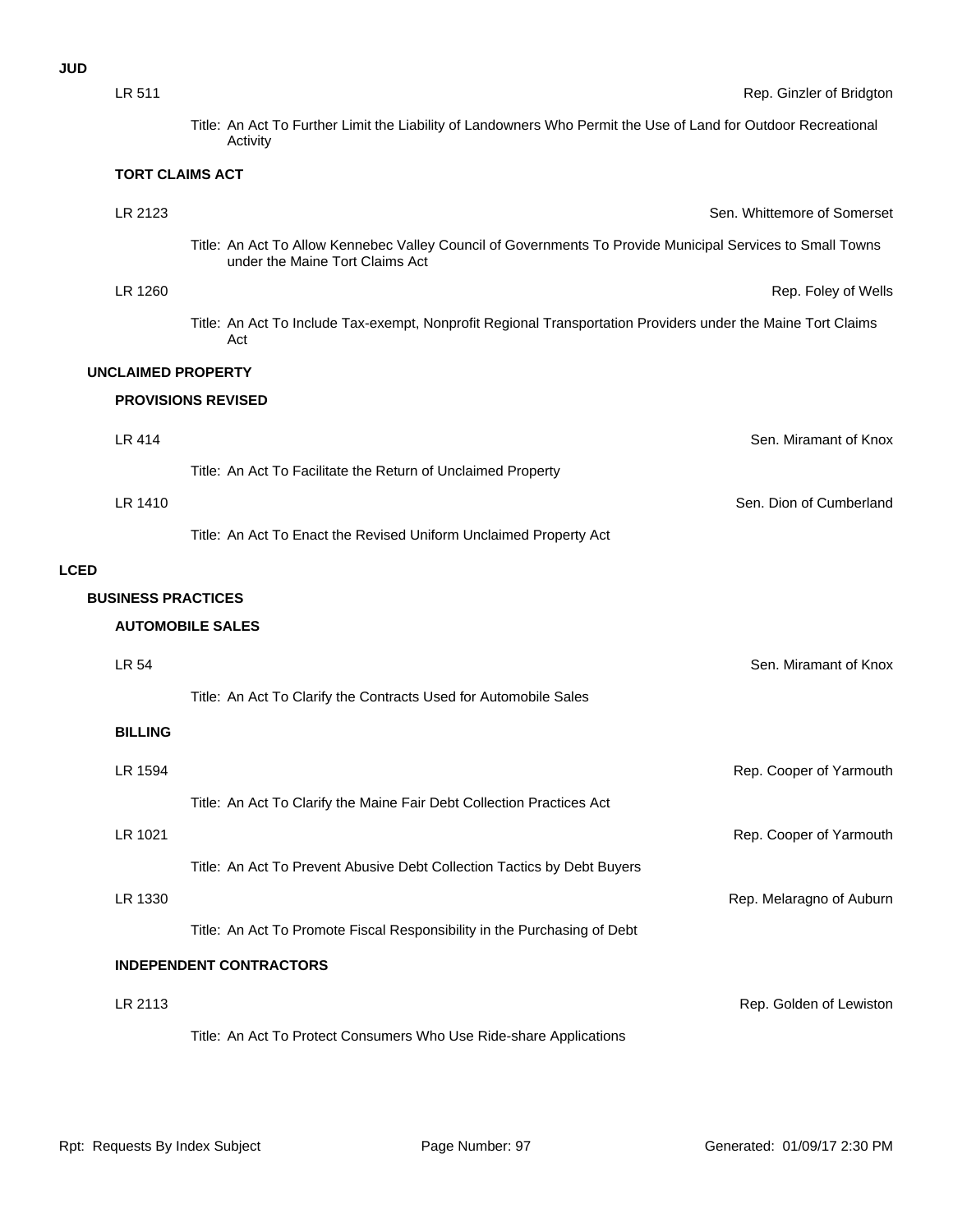### **MARKETING**

| LR 1679                                    |                                                                                                                                | Sen. Miramant of Knox      |
|--------------------------------------------|--------------------------------------------------------------------------------------------------------------------------------|----------------------------|
|                                            | Title: An Act To Restrict Pharmaceutical Companies from Marketing Addictive Opioids                                            |                            |
| <b>PATENTS</b>                             |                                                                                                                                |                            |
| LR 84                                      |                                                                                                                                | Rep. Devin of Newcastle    |
|                                            | Title: An Act To Prevent Bad Faith Assertions of Patent Infringement                                                           |                            |
| <b>PAWNBROKERS</b>                         |                                                                                                                                |                            |
| LR 1407                                    |                                                                                                                                | Sen. Saviello of Franklin  |
|                                            | Title: An Act To Amend the Laws Regarding Dealers in Secondhand Precious Metals                                                |                            |
|                                            | <b>REAL ESTATE SALES</b>                                                                                                       |                            |
| LR 2111                                    |                                                                                                                                | Rep. Collings of Portland  |
|                                            | Title: An Act To Require Disclosure to Consumers of Referral Fees Paid in Connection with Residential Property<br>Transactions |                            |
| <b>REGULATIONS</b>                         |                                                                                                                                |                            |
| LR 1346                                    |                                                                                                                                | Rep. Herbig of Belfast     |
|                                            | Title: An Act To Protect Maine Consumers                                                                                       |                            |
| <b>LR 171</b>                              |                                                                                                                                | Rep. Daughtry of Brunswick |
|                                            | Title: An Act Regarding the Cancellation of Subscription Services                                                              |                            |
| LR 1076                                    |                                                                                                                                | Rep. Stearns of Guilford   |
|                                            | Title: An Act To Protect the Personal Information of Employees                                                                 |                            |
| <b>SALES</b>                               |                                                                                                                                |                            |
| LR 31                                      |                                                                                                                                | Sen. Katz of Kennebec      |
|                                            | Title: An Act To Ban Ticket-buying Software                                                                                    |                            |
| <b>COMPENSATION</b><br><b>MINIMUM WAGE</b> |                                                                                                                                |                            |
|                                            |                                                                                                                                | Sen. Volk of Cumberland    |
| LR 623                                     | Title: An Act To Cap the Tipped Wage                                                                                           |                            |
| LR 253                                     |                                                                                                                                | Rep. O'Connor of Berwick   |
|                                            | Title: An Act To Restore the Tip Credit                                                                                        |                            |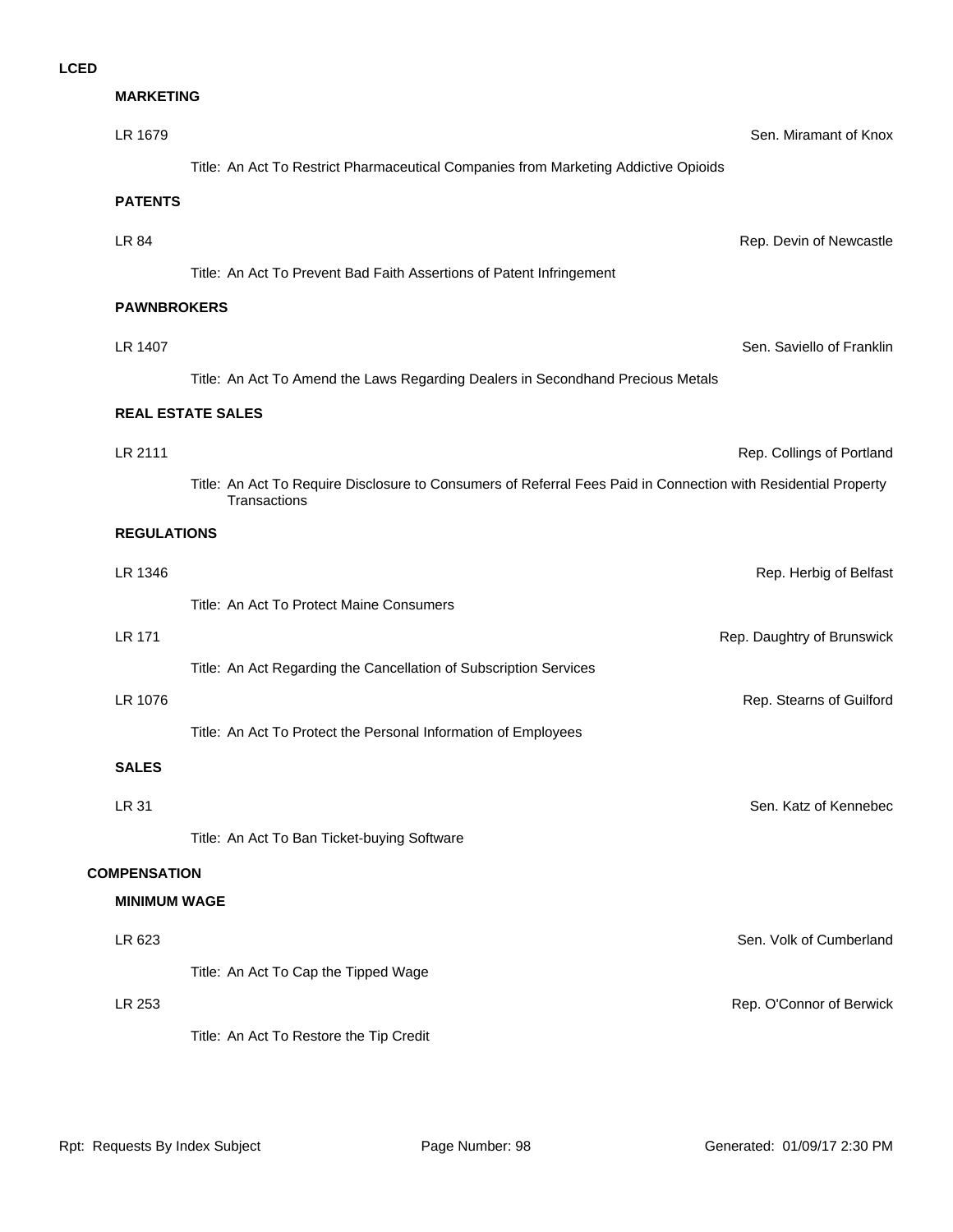| LR 1750      | Sen. Dow of Lincoln                                                                             |
|--------------|-------------------------------------------------------------------------------------------------|
|              | Title: An Act To Base the Minimum Wage on a New England State Average                           |
| LR 1302      | Sen. Mason of Androscoggin                                                                      |
|              | Title: An Act To Reinstate the Tip Credit                                                       |
| LR 304       | Rep. Harvell of Farmington                                                                      |
|              | Title: An Act Regarding the Minimum Wage                                                        |
| LR 858       | Rep. Harvell of Farmington                                                                      |
|              | Title: An Act To Index the Minimum Wage To Inflation with Reference to the Consumer Price Index |
| LR 859       | Rep. Harvell of Farmington                                                                      |
|              | Title: An Act To Prohibit the Minimum Wage from Being above the New England Average             |
| LR 854       | Rep. Harvell of Farmington                                                                      |
|              | Title: An Act To Allow for a Special Wage for Disabled Individuals                              |
| LR 252       | Sen. Katz of Kennebec                                                                           |
|              | Title: An Act To Restore the Tip-Credit to Maine's Minimum Wage Law                             |
| LR 251       | Rep. Guerin of Glenburn                                                                         |
|              | Title: An Act To Restore the Tip Credit to Maine Employees                                      |
| LR 2090      | Sen. Jackson of Aroostook                                                                       |
|              | Title: An Act Related to Amending the Minimum Wage Laws                                         |
| LR 1890      | Sen. Chenette of York                                                                           |
|              | Title: An Act To Create a Minimum Training Wage for Internships                                 |
| LR 819       | Rep. Kinney of Knox                                                                             |
|              | Title: An Act To Repeal Changes to the Tip Credit                                               |
| LR 1658      | Rep. Ward of Dedham                                                                             |
|              | Title: An Act To Protect Tipped Wage Workers                                                    |
| LR 1876      | Rep. Sampson of Alfred                                                                          |
|              | Title: An Act To Modify the Minimum Wage                                                        |
| LR 265       | Rep. Stewart of Presque Isle                                                                    |
|              | Title: An Act Regarding Minimum Wage Increases                                                  |
| <b>WAGES</b> |                                                                                                 |
| LR 1630      | Rep. Timberlake of Turner                                                                       |
|              | Title: An Act To Create a Training Wage                                                         |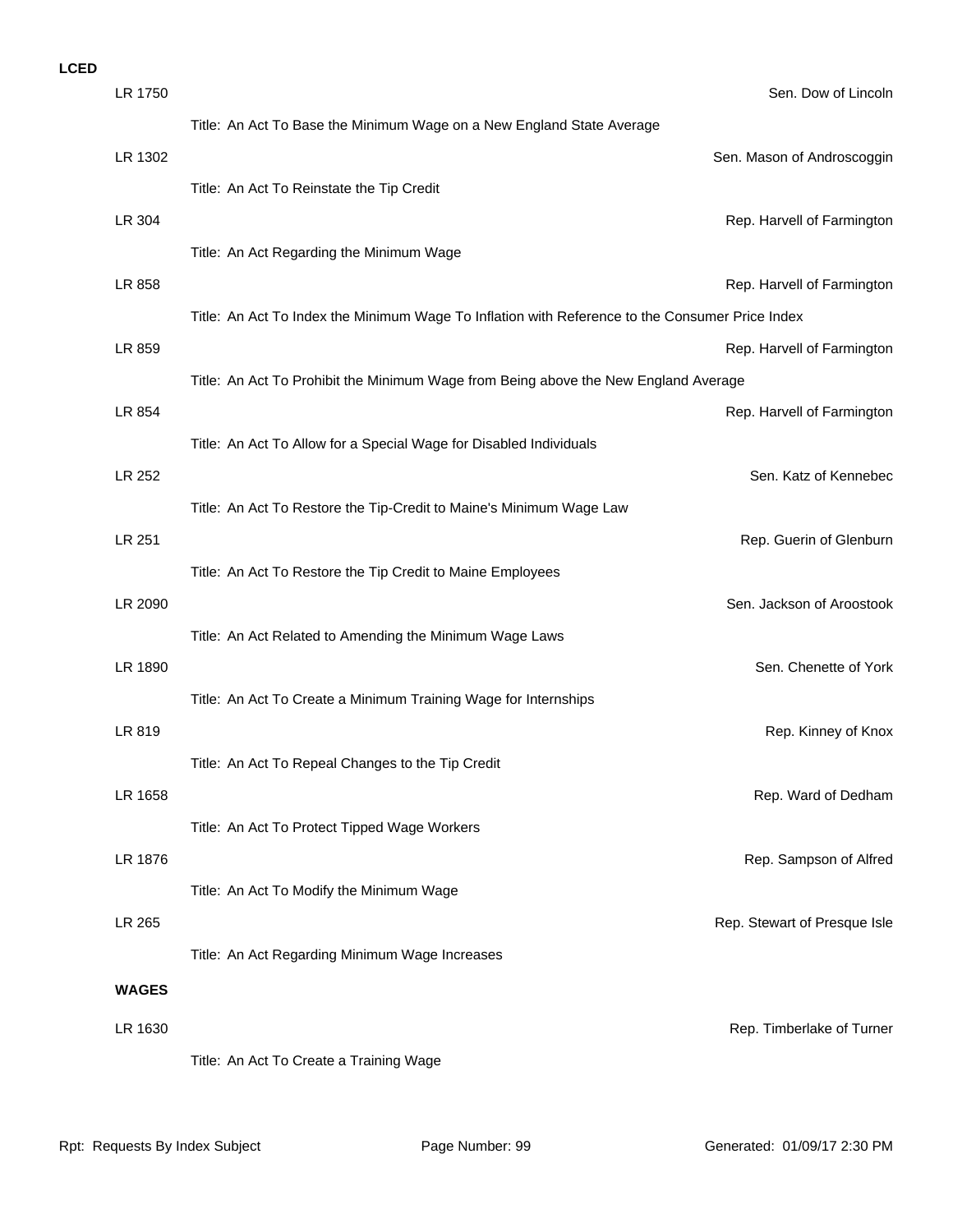| LR 102              | Sen. Katz of Kennebec                                                                                                        |
|---------------------|------------------------------------------------------------------------------------------------------------------------------|
|                     | Title: An Act To Ensure That Women and Men Receive Equal Pay for Equal Work                                                  |
| LR 1779             | Sen. Jackson of Aroostook                                                                                                    |
|                     | Title: An Act Regarding Payroll Deductions                                                                                   |
| LR 1971             | Rep. Golden of Lewiston                                                                                                      |
|                     | Title: An Act To Increase the Penalties for Wage Theft                                                                       |
| LR 1471             | Rep. Doore of Augusta                                                                                                        |
|                     | Title: An Act To Provide Alternative Repayment Methods to Employees Unknowingly Overcompensated through<br>an Employer Error |
| LR 104              | Sen. Breen of Cumberland                                                                                                     |
|                     | Title: An Act To Establish Pay Equality                                                                                      |
| LR 927              | Rep. Sutton of Warren                                                                                                        |
|                     | Title: An Act To Establish a Training Wage To Ensure Access To Employment for Workers Seeking Their First<br>Job             |
|                     | <b>ECONOMIC DEVELOPMENT</b>                                                                                                  |
| <b>BLOCK GRANTS</b> |                                                                                                                              |
| LR 558              | Rep. Madigan of Rumford                                                                                                      |
|                     | Title: An Act To Provide Matching Funds for Federal Community Development Block Grants                                       |
|                     | <b>BUSINESS ASSISTANCE</b>                                                                                                   |
| <b>LR 28</b>        | Sen. Katz of Kennebec                                                                                                        |
|                     | Title: An Act To Spur Attraction of Investment to Distressed Areas of Maine                                                  |
| <b>LR 1777</b>      | Sen. Jackson of Aroostook                                                                                                    |
|                     | Title: An Act To Retain Jobs in Maine                                                                                        |
| LR 821              | Sen. Deschambault of York                                                                                                    |
|                     | Title: An Act To Invest in Maine's Downtowns and Village Centers                                                             |
| LR 1321             | Spkr. Gideon of Freeport                                                                                                     |
|                     | Title: An Act To Encourage Rural Economic Development                                                                        |
| LR 1507             | Sen. Vitelli of Sagadahoc                                                                                                    |
|                     | Title: An Act To Increase Success for Maine Small Businesses                                                                 |
| LR 1306             | Rep. Fecteau of Biddeford                                                                                                    |
|                     | Title: An Act To Provide Funding for the Maine Coworking Development Fund                                                    |
|                     |                                                                                                                              |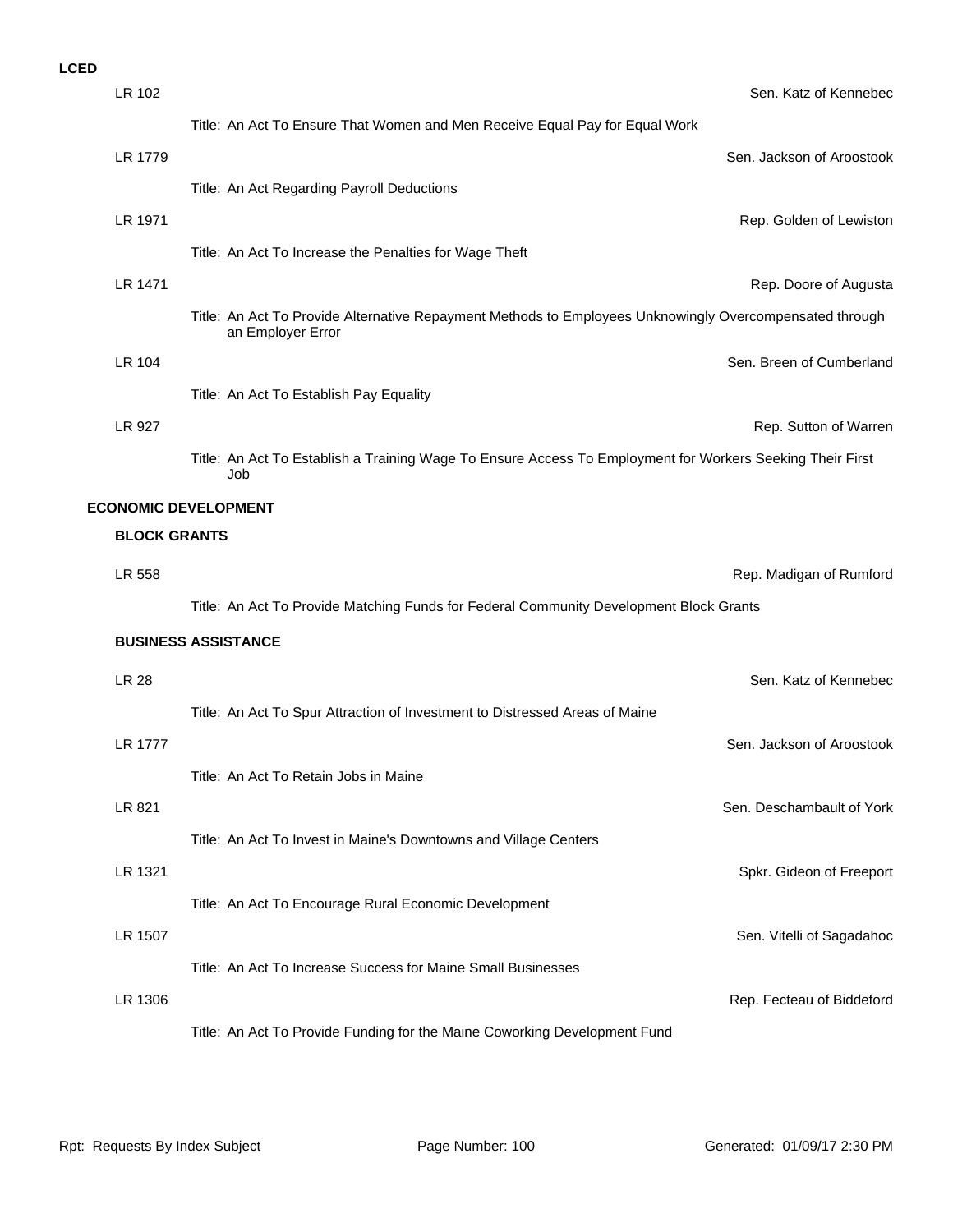| LR 572          | Rep. Stewart of Presque Isle                                                                                                        |
|-----------------|-------------------------------------------------------------------------------------------------------------------------------------|
|                 | Title: An Act To Establish an Organization To Provide Marketing Services for Businesses and Other Entities in<br>Northern Maine     |
|                 | <b>GRANTS FOR BIO PLASTICS</b>                                                                                                      |
| LR 1800         | Sen. Dill of Penobscot                                                                                                              |
|                 | Title: An Act To Improve the Ability of Maine Companies To Manufacture and Market Bioplastics                                       |
| <b>PLANNING</b> |                                                                                                                                     |
| LR 1986         | Rep. Herbig of Belfast                                                                                                              |
|                 | Title: An Act To Strengthen Local Infrastructure                                                                                    |
| LR 1988         | Rep. Herbig of Belfast                                                                                                              |
|                 | Title: An Act To Support Small Manufacturers in the State                                                                           |
| LR 1577         | Pres. Thibodeau of Waldo                                                                                                            |
|                 | Title: An Act To Promote Products Made in Maine                                                                                     |
| LR 300          | Rep. Hubbell of Bar Harbor                                                                                                          |
|                 | Title: An Act To Create the Bar Harbor Regional Transportation, Conservation, and Economic Redevelopment<br>Authority               |
| LR 1042         | Rep. Hickman of Winthrop                                                                                                            |
|                 | Title: An Act To Invest in Food Processing Infrastructure in Targeted Areas of the State                                            |
| LR 1044         | Rep. Hickman of Winthrop                                                                                                            |
|                 | Title: An Act To Facilitate Job Creation in Rural Maine                                                                             |
| LR 1838         | Sen. Chenette of York                                                                                                               |
|                 | Title: An Act To Promote Downtown Revitalization                                                                                    |
| LR 1836         | Rep. Grohman of Biddeford                                                                                                           |
|                 | Title: An Act To Support Innovation, Entrepreneurship and Maine's Economic Future                                                   |
| LR 1474         | Rep. Tepler of Topsham                                                                                                              |
|                 | Title: An Act To Establish a Commission To Develop a Strategic, Regionally Focused Economic Development<br><b>Plan for Maine</b>    |
|                 | <b>STATE FILM COMMISSION</b>                                                                                                        |
| LR 1111         | Sen. Deschambault of York                                                                                                           |
|                 | Title: An Act To Promote Workforce Development and Economic Stimulus for Maine-based Filmmakers and<br><b>Supporting Businesses</b> |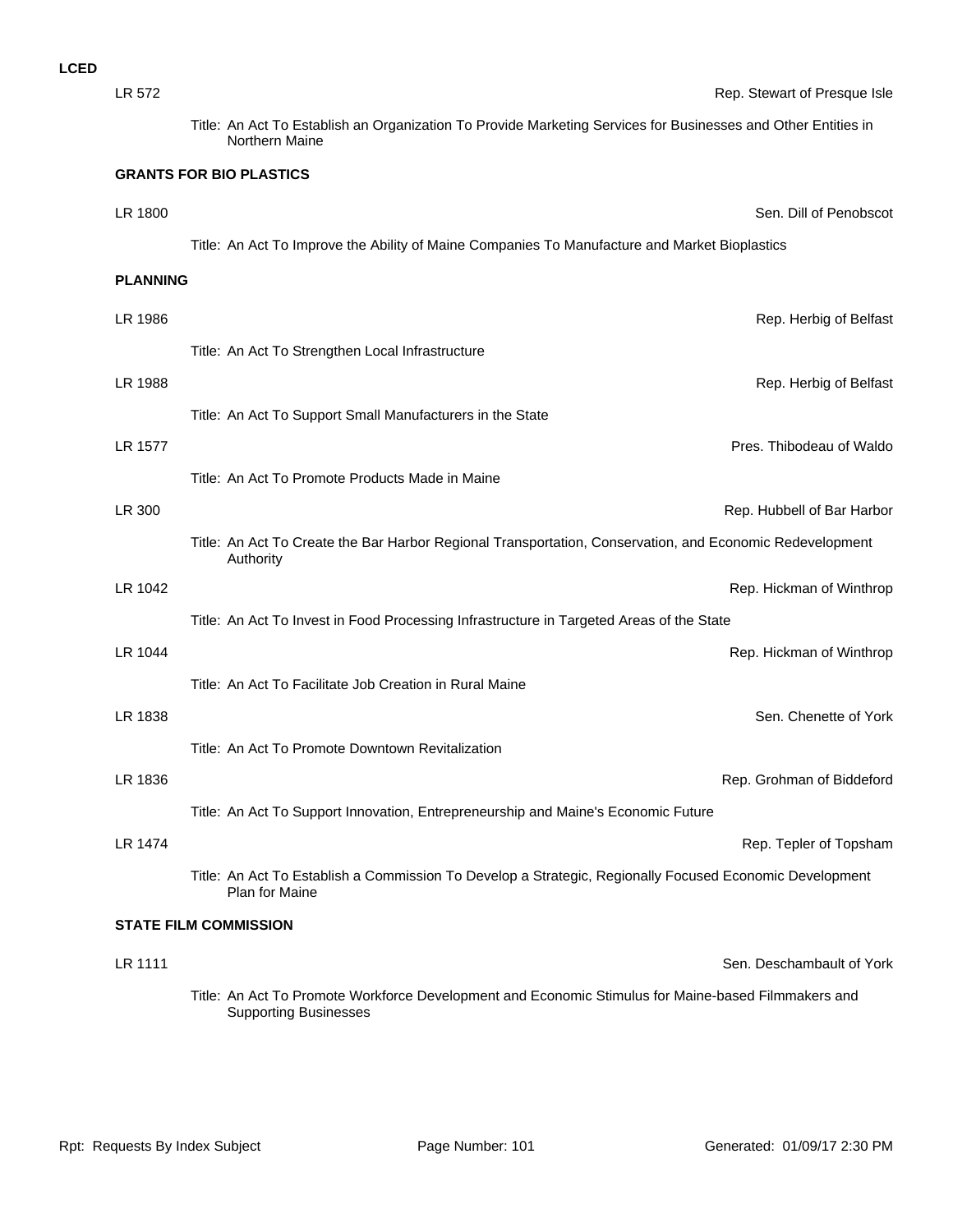## **ECONOMIC DEVELOPMENT DEPT**

### **ADMINISTRATION**

| LR 1641                  |                          | Sen. Jackson of Aroostook                                                                                                           |
|--------------------------|--------------------------|-------------------------------------------------------------------------------------------------------------------------------------|
|                          |                          | Title: An Act To Restore Maine's Leadership by Enhancing and Stimulating Economic Development throughout<br>the State               |
| LR 1715                  |                          | Rep. Pierce of Dresden                                                                                                              |
|                          |                          | Title: Resolve, Establishing a Commission To Study and Assess Maine's Regulatory Environment                                        |
| LR 563                   |                          | Rep. Talbot Ross of Portland                                                                                                        |
|                          |                          | Title: An Act To Create the Office of Minority Business and Workforce Development                                                   |
| <b>PLANNING</b>          |                          |                                                                                                                                     |
| LR 961                   |                          | Rep. Herbig of Belfast                                                                                                              |
|                          |                          | Title: An Act To Expand Sustainable Economic Development in Rural Maine                                                             |
| LR 1792                  |                          | Sen. Carpenter of Aroostook                                                                                                         |
|                          |                          | Title: An Act To Create the Maine Domestic Trade Center                                                                             |
| LR 611                   |                          | Rep. Hamann of South Portland                                                                                                       |
|                          |                          | Title: An Act To Establish Maine Buy Local Month                                                                                    |
|                          |                          |                                                                                                                                     |
| <b>EMPLOYEE BENEFITS</b> | <b>EMPLOYER PROVIDER</b> |                                                                                                                                     |
|                          |                          |                                                                                                                                     |
| LR 55                    |                          | Sen. Miramant of Knox                                                                                                               |
|                          |                          | Title: An Act To Protect Worker Wages and Benefits                                                                                  |
|                          | <b>LEAVE POLICIES</b>    |                                                                                                                                     |
| LR 158                   |                          | Rep. Herbig of Belfast                                                                                                              |
|                          |                          | Title: An Act To Provide Economic Security to Maine Families through the Creation of a Paid Family and Medical<br>Leave System      |
| LR 2018                  |                          | Rep. Bryant of Windham                                                                                                              |
|                          |                          | Title: An Act To Enhance the Health of Maine Workers                                                                                |
| LR 271                   |                          | Sen. Millett of Cumberland                                                                                                          |
|                          |                          | Title: An Act for Maine Healthy Workplaces and Healthy Families                                                                     |
| LR 14                    |                          | Rep. Daughtry of Brunswick                                                                                                          |
|                          |                          | Title: An Act To Establish the Maine Paid Family Leave Insurance Program                                                            |
| LR 1493                  |                          | Rep. Daughtry of Brunswick                                                                                                          |
|                          |                          | Title: An Act To Strengthen the Right of a Victim of Sexual Assault or Domestic Violence To Take Necessary<br>Leave from Employment |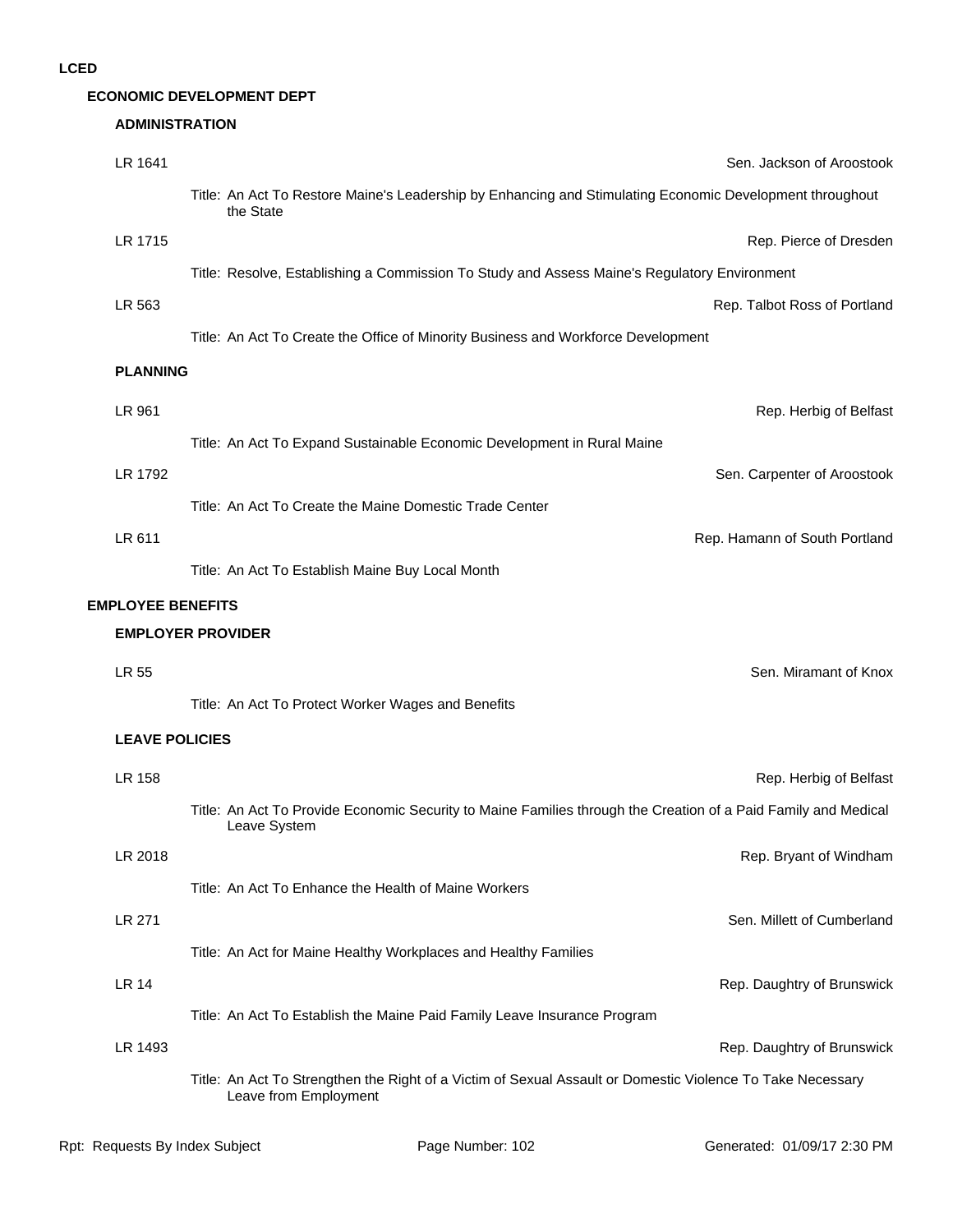| LR 1081       |                                                                                                    | Rep. Casas of Rockport       |
|---------------|----------------------------------------------------------------------------------------------------|------------------------------|
|               | Title: An Act To Require Paid Parental Leave for Employees                                         |                              |
|               | <b>EMPLOYMENT PRACTICES</b>                                                                        |                              |
|               | <b>DRUG TESTING</b>                                                                                |                              |
| LR 1784       |                                                                                                    | Sen. Carpenter of Aroostook  |
|               | Title: An Act Relating to Marijuana in the Workplace                                               |                              |
|               | <b>HARASSMENT</b>                                                                                  |                              |
| LR 1941       |                                                                                                    | Sen. Jackson of Aroostook    |
|               | Title: An Act To Protect Employees from Abusive Work Environments                                  |                              |
| <b>HIRING</b> |                                                                                                    |                              |
| LR 224        |                                                                                                    |                              |
|               | Title: An Act To Prohibit a Prospective Employer from Asking a Prospective Hire about the Person's | Rep. Bryant of Windham       |
|               | Compensation History until after a Job Offer Is Made                                               |                              |
| LR 378        |                                                                                                    | Rep. Schneck of Bangor       |
|               | Title: An Act To Promote Keeping Workers in Maine                                                  |                              |
| LR 1589       |                                                                                                    | Rep. DeChant of Bath         |
|               | Title: An Act To Increase Employment Opportunity for Those Who Have Been Convicted of Crimes       |                              |
| LR 2032       |                                                                                                    | Rep. Moonen of Portland      |
|               | Title: An Act To Enact the Consumer and Employee Justice Enforcement Act                           |                              |
| LR 2124       |                                                                                                    | Rep. Golden of Lewiston      |
|               | Title: An Act To Support Pay Equity by Prohibiting Inquiries Regarding Past Salary History         |                              |
| LR 508        |                                                                                                    | Rep. Ginzler of Bridgton     |
|               | Title: An Act To Ensure Fair Employment Opportunity for Maine Citizens and Legal Residents         |                              |
| LR 1875       |                                                                                                    | Rep. Sampson of Alfred       |
|               | Title: An Act To Support Seasonal Workers                                                          |                              |
| LR 561        |                                                                                                    | Rep. Talbot Ross of Portland |
|               | Title: An Act To Enact the Maine Fair Chance Employment Act                                        |                              |
| LR 537        |                                                                                                    | Rep. Sheats of Auburn        |
|               | Title: An Act To Prohibit Any Inquiry Regarding Criminal History on State Employment Applications  |                              |
| LR 1027       |                                                                                                    | Rep. Riley of Jay            |
|               | Title: An Act To Protect Job Applicants from Identity Theft                                        |                              |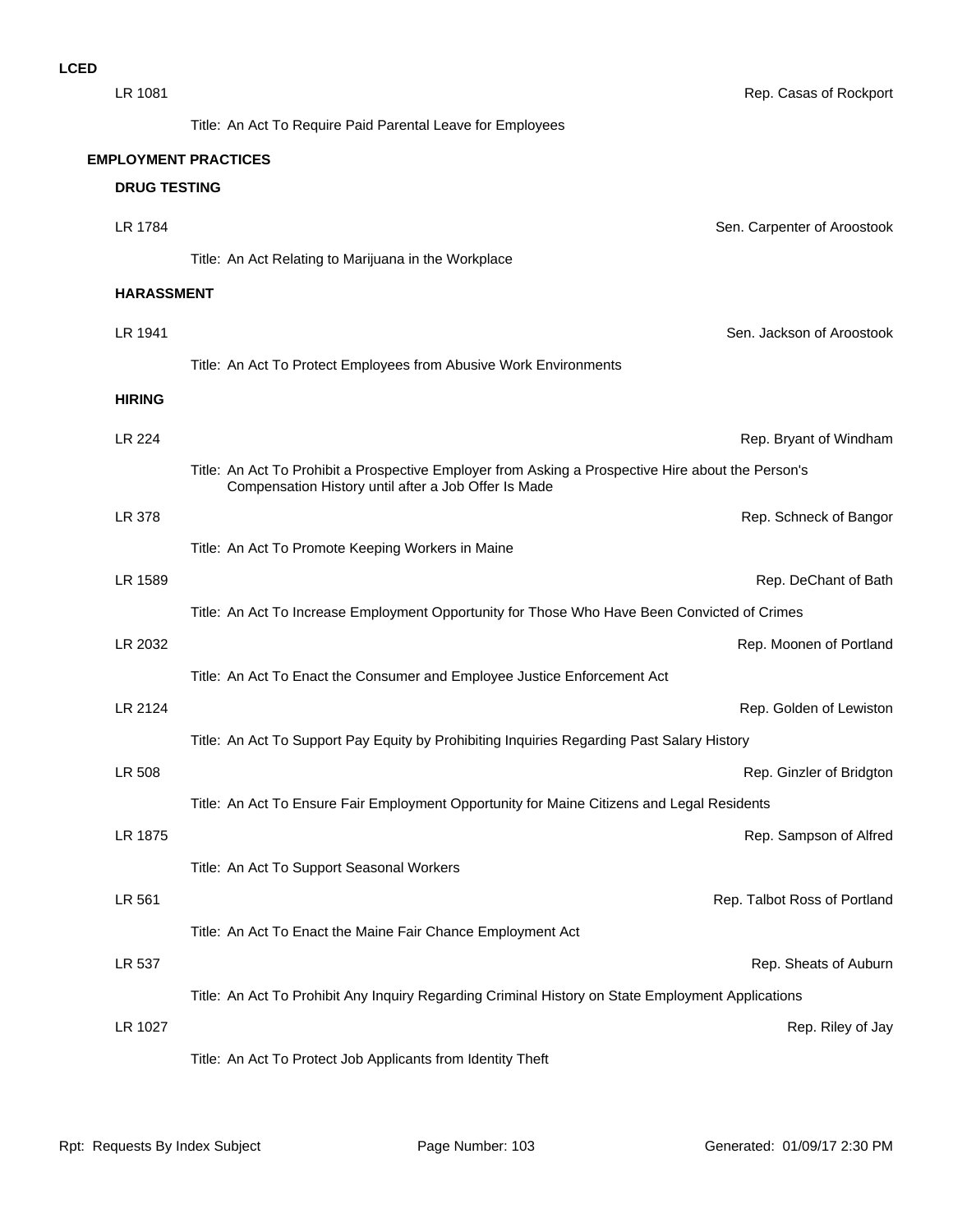| <b>LCED</b> |                    |                                                                                            |                              |
|-------------|--------------------|--------------------------------------------------------------------------------------------|------------------------------|
|             | LR 1479            |                                                                                            | Rep. Casas of Rockport       |
|             |                    | Title: An Act To Encourage the Hiring of Skilled Immigrants through Flexible Certification |                              |
|             | LR 1115            |                                                                                            | Rep. Stewart of Presque Isle |
|             |                    | Title: An Act Regarding Certain Persons Convicted of Nonviolent Felonies                   |                              |
|             | <b>MINORS</b>      |                                                                                            |                              |
|             | LR 1435            |                                                                                            | Rep. Stetkis of Canaan       |
|             |                    | Title: An Act To Amend the Labor Laws Pertaining to Minors                                 |                              |
|             | <b>PROTECTIONS</b> |                                                                                            |                              |
|             |                    |                                                                                            |                              |
|             | LR 461             |                                                                                            | Sen. Cushing of Penobscot    |
|             |                    | Title: An Act To Address the Policies Relating to Substance Use in the Workplace           |                              |
|             | LR 463             |                                                                                            | Sen. Cushing of Penobscot    |
|             |                    | Title: An Act To Protect the Rights of Teachers and State Employees                        |                              |
|             | LR 1345            |                                                                                            | Rep. Herbig of Belfast       |
|             |                    | Title: An Act Regarding Maine Workers                                                      |                              |
|             | <b>LR 1414</b>     |                                                                                            | Rep. Tucker of Brunswick     |
|             |                    | Title: An Act To Strengthen the Enforcement of Maine's Labor Laws                          |                              |
|             | <b>SCHEDULING</b>  |                                                                                            |                              |
|             | <b>LR 1177</b>     |                                                                                            | Sen. Mason of Androscoggin   |
|             |                    | Title: An Act To Address Mandated Overtime for Hospital Professionals                      |                              |
|             | LR 2008            |                                                                                            | Rep. Golden of Lewiston      |
|             |                    | Title: An Act To Protect On-Call Workers                                                   |                              |
|             | <b>TERMINATION</b> |                                                                                            |                              |
|             |                    |                                                                                            |                              |
|             | <b>LR 1227</b>     |                                                                                            | Rep. Parry of Arundel        |
|             |                    | Title: An Act To Give Flexibility to Employees and Employers for Temporary Layoffs         |                              |
|             |                    | <b>EMPLOYMENT SECURITY</b>                                                                 |                              |
|             | <b>BENEFITS</b>    |                                                                                            |                              |
|             | LR 2118            |                                                                                            | Rep. Herbig of Belfast       |
|             |                    | Title: An Act To Protect Maine Jobs                                                        |                              |
|             |                    |                                                                                            |                              |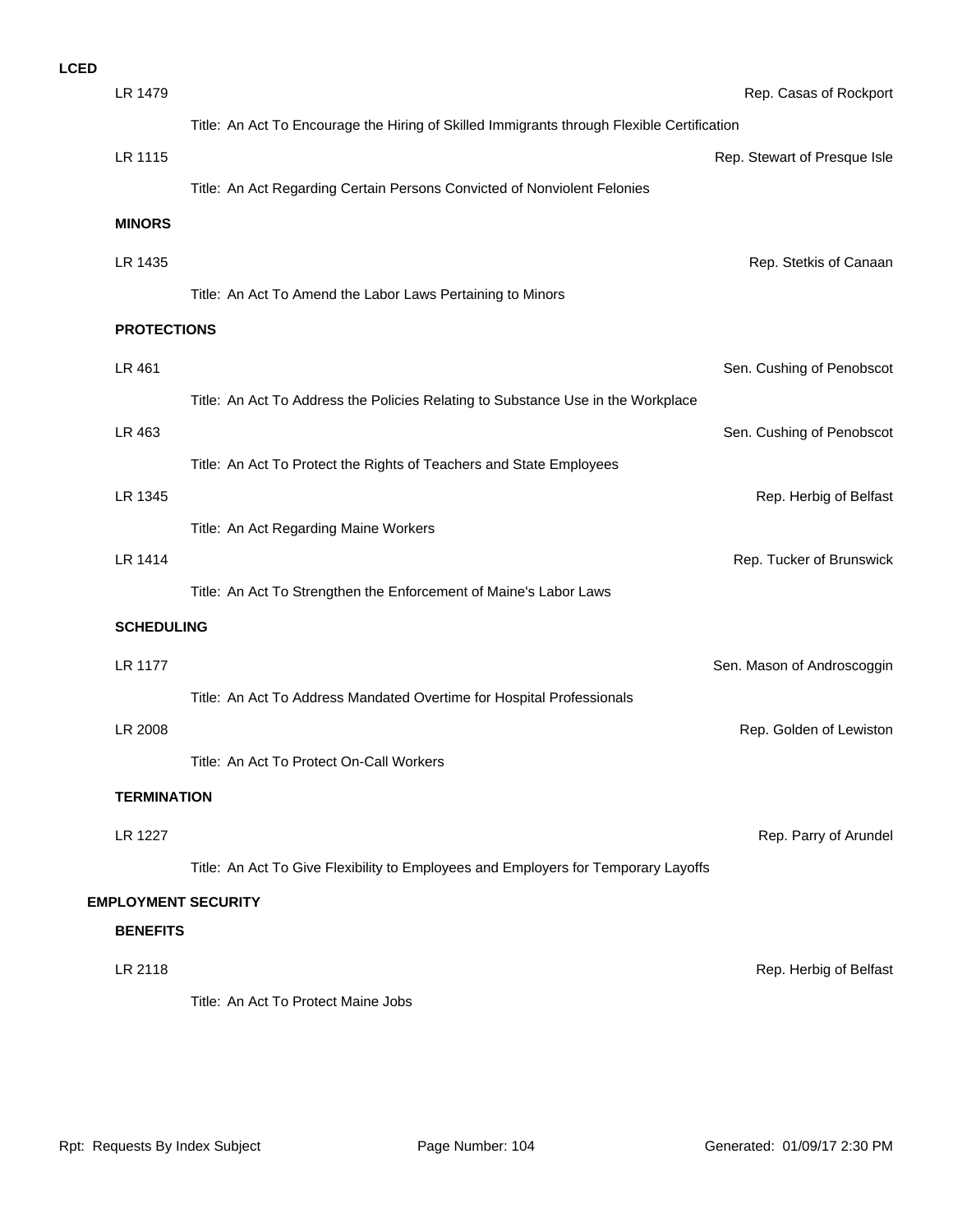# **DISQUALIFICATION**

| LR 1791                  | Rep. Herbig of Belfast                                                                                                                                         |  |  |
|--------------------------|----------------------------------------------------------------------------------------------------------------------------------------------------------------|--|--|
|                          | Title: An Act To Protect Earned Pay                                                                                                                            |  |  |
|                          | <b>PROCEDURES</b>                                                                                                                                              |  |  |
| LR 913                   | Sen. Jackson of Aroostook                                                                                                                                      |  |  |
|                          | Title: An Act Regarding Unemployment Compensation for Workers Involved in Seasonal Occupations                                                                 |  |  |
| LR 1722                  | Rep. Warren of Hallowell                                                                                                                                       |  |  |
|                          | Title: An Act To Support Temporarily Laid-off Workers                                                                                                          |  |  |
|                          | <b>PROVISIONS REVISED</b>                                                                                                                                      |  |  |
| LR 914                   | Sen. Jackson of Aroostook                                                                                                                                      |  |  |
|                          | Title: An Act To Improve the Unemployment Compensation System                                                                                                  |  |  |
| <b>FINANCE AUTHORITY</b> |                                                                                                                                                                |  |  |
| <b>PROGRAMS</b>          |                                                                                                                                                                |  |  |
| LR 1814                  | Sen. Katz of Kennebec                                                                                                                                          |  |  |
|                          | Title: An Act To Continue the Doctors for Maine's Future Scholarship Program                                                                                   |  |  |
| <b>LR 968</b>            | Rep. Tipping-Spitz of Orono                                                                                                                                    |  |  |
|                          | Title: An Act To Provide Additional Oversight and Protections to the Maine New Markets Capital Investment<br>Program and New Markets Capital Investment Credit |  |  |
| LR 810                   | Rep. Hamann of South Portland                                                                                                                                  |  |  |
|                          | Title: An Act To Establish the Let's Grow Maine Program                                                                                                        |  |  |
| <b>HOUSING</b>           |                                                                                                                                                                |  |  |
| <b>CONDOMINIUMS</b>      |                                                                                                                                                                |  |  |
| LR 2142                  | Rep. Herbig of Belfast                                                                                                                                         |  |  |
|                          | Title: An Act To Protect Homeowners in the Event of a Power Outage                                                                                             |  |  |
| <b>LR 122</b>            | Rep. Hymanson of York                                                                                                                                          |  |  |
|                          | Title: An Act To Improve Condominium Governance                                                                                                                |  |  |
|                          | <b>CONSTRUCTION STANDARDS</b>                                                                                                                                  |  |  |
| LR 1735                  | Sen. Libby of Androscoggin                                                                                                                                     |  |  |
|                          | Title: Resolve, To Study the Adequacy of Housing Safety Laws                                                                                                   |  |  |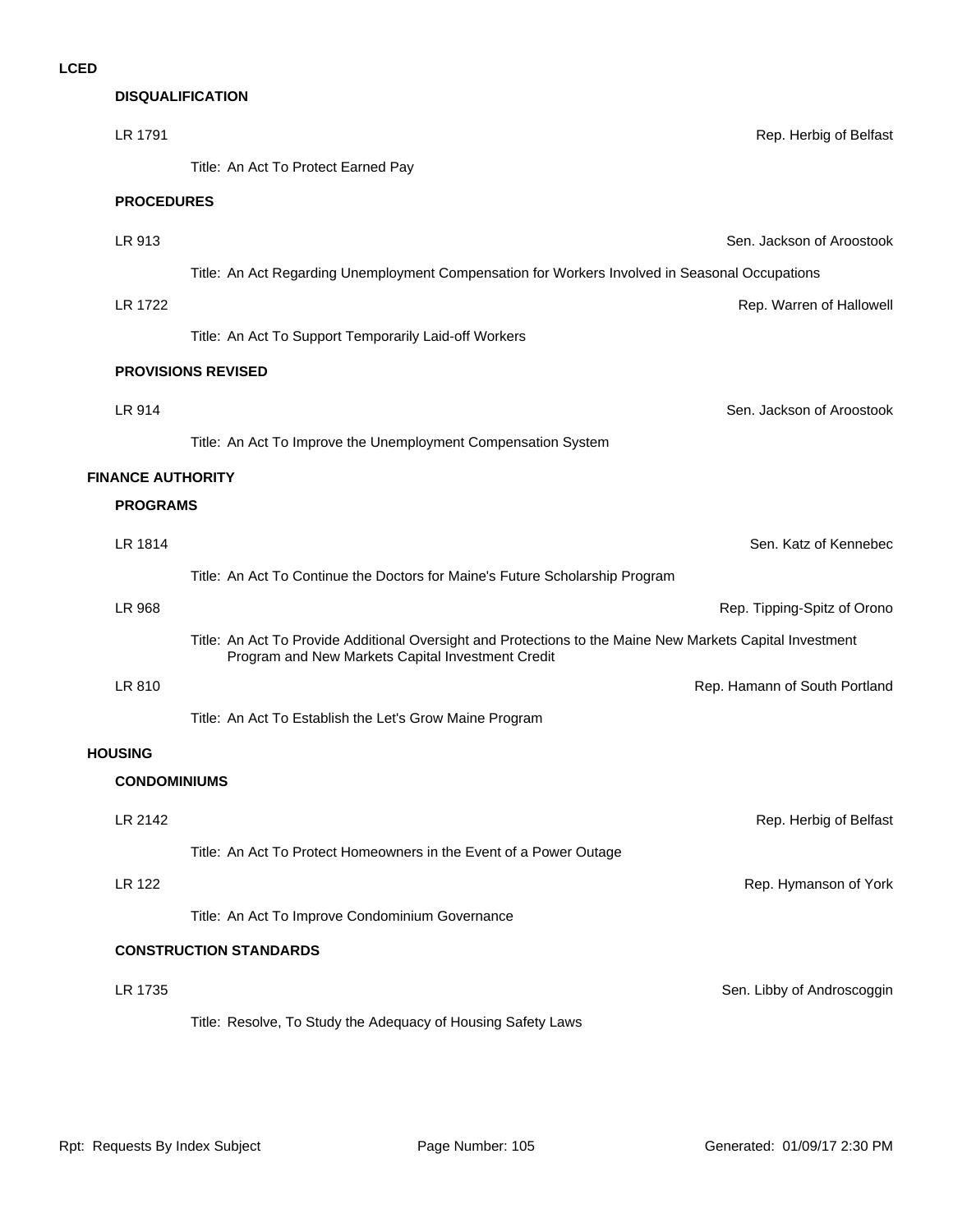### **HOUSING AUTHORITIES**

## **STATE HOUSING AUTHORITY**

| <b>LR 475</b>       | Sen. Volk of Cumberland                                                                                                    |  |
|---------------------|----------------------------------------------------------------------------------------------------------------------------|--|
|                     | Title: An Act To Amend the Laws Governing the Maine State Housing Authority                                                |  |
| LR 1221             | Pres. Thibodeau of Waldo                                                                                                   |  |
|                     | Title: An Act To Expand the Maine State Housing Authority's Home Repair Program                                            |  |
| <b>INDUSTRIES</b>   |                                                                                                                            |  |
| <b>BOTTLING</b>     |                                                                                                                            |  |
| LR 1374             | Sen. Saviello of Franklin                                                                                                  |  |
|                     | Title: An Act To Exempt Small Bottlers from the Bottling Plant Requirements                                                |  |
|                     | <b>CAMPGROUNDS</b>                                                                                                         |  |
| LR 964              | Sen. Collins of York                                                                                                       |  |
|                     | Title: An Act To Allow Campgrounds To Participate in Certain Seasonal Activities                                           |  |
| LR 646              | Rep. Stanley of Medway                                                                                                     |  |
|                     | Title: An Act To Allow Camper Trailers To Remain on Campgrounds Year-round                                                 |  |
| <b>CONSTRUCTION</b> |                                                                                                                            |  |
| LR 1456             | Sen. Cushing of Penobscot                                                                                                  |  |
|                     | Title: An Act To Amend the Laws Governing the Maine Uniform Building and Energy Code                                       |  |
| LR 1649             | Sen. Langley of Hancock                                                                                                    |  |
|                     | Title: An Act To Protect Consumers during Residential Construction                                                         |  |
| LR 308              | Rep. Espling of New Gloucester                                                                                             |  |
|                     | Title: An Act To Allow Municipalities To Opt Not To Enforce the Maine Uniform Building and Energy Code                     |  |
| LR 1677             | Rep. Guerin of Glenburn                                                                                                    |  |
|                     | Title: An Act To Preserve the Economic Viability of Maine's Historic Properties                                            |  |
| LR 1931             | Rep. Beebe-Center of Rockland                                                                                              |  |
|                     | Title: An Act To Make the Maine Uniform Building and Energy Code Apply Only to Towns with Populations of<br>10,000 or More |  |
|                     | <b>FUNERAL SERVICES</b>                                                                                                    |  |
| LR 1273             | Sen. Jackson of Aroostook                                                                                                  |  |
|                     | Title: An Act Regarding the Chain of Custody in Crematories                                                                |  |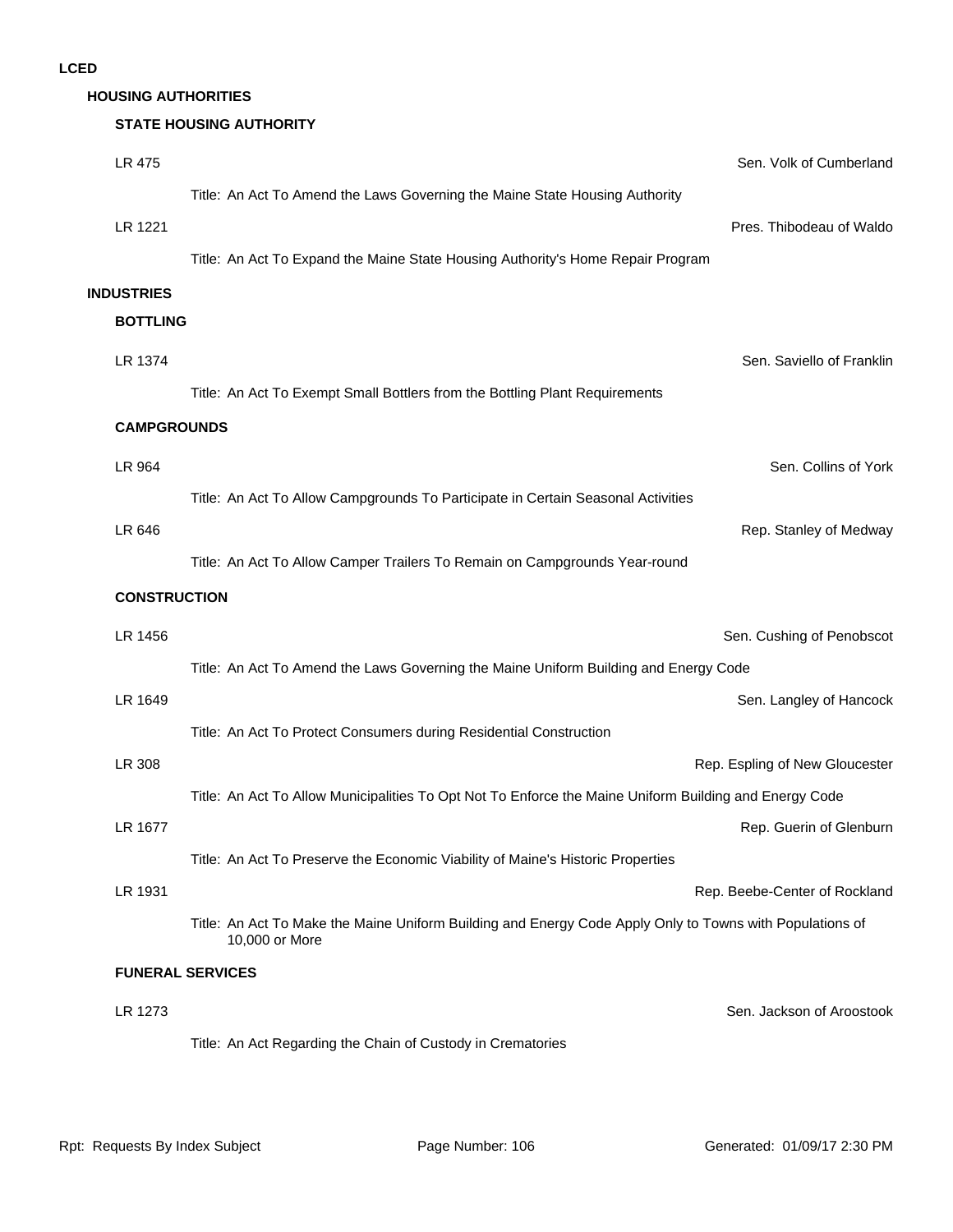## **HOTELS AND MOTELS**

| LR 538                |                                                                                                                                                          | Rep. Rykerson of Kittery   |  |
|-----------------------|----------------------------------------------------------------------------------------------------------------------------------------------------------|----------------------------|--|
|                       | Title: An Act To Expand the Availability of Electric Vehicle Charging Stations in Maine                                                                  |                            |  |
|                       | <b>MANUFACTURING</b>                                                                                                                                     |                            |  |
| LR 1375               |                                                                                                                                                          | Sen. Saviello of Franklin  |  |
|                       | Title: An Act To Help Maine Manufacturing                                                                                                                |                            |  |
| <b>MOTOR VEHICLES</b> |                                                                                                                                                          |                            |  |
| LR 1805               |                                                                                                                                                          | Sen. Volk of Cumberland    |  |
|                       | Title: An Act To Amend the Laws Relating to Motor Vehicle Dealers                                                                                        |                            |  |
|                       | <b>RETAIL STORES</b>                                                                                                                                     |                            |  |
| LR 1394               |                                                                                                                                                          | Rep. Gillway of Searsport  |  |
|                       | Title: An Act To Allow Municipalities To Vote To Allow Grocery Stores up to 10,000 Square Feet To Open on<br>Thanksgiving, Easter and Christmas          |                            |  |
| <b>JOB TRAINING</b>   |                                                                                                                                                          |                            |  |
| <b>PROGRAMS</b>       |                                                                                                                                                          |                            |  |
| LR 977                |                                                                                                                                                          | Sen. Volk of Cumberland    |  |
|                       | Title: An Act To Conform the State Workforce Board and Workforce Development Programs to the Federal<br>Workforce Innovation and Opportunity Act of 2014 |                            |  |
| LR 1892               |                                                                                                                                                          | Sen. Chipman of Cumberland |  |
|                       | Title: An Act To Increase Access to Workforce Development Programs for New Maine Residents                                                               |                            |  |
| <b>LR 26</b>          |                                                                                                                                                          | Sen. Katz of Kennebec      |  |
|                       | Title: An Act To Encourage the Attraction and Retention of Immigrants                                                                                    |                            |  |
| LR 1759               |                                                                                                                                                          | Rep. Grant of Gardiner     |  |
|                       | Title: An Act To Foster a Collaborative Approach To Meeting Maine's Workforce Needs                                                                      |                            |  |
| <b>LR 147</b>         |                                                                                                                                                          | Spkr. Gideon of Freeport   |  |
| LR 148                | Title: An Act To Create a Maine Corps Program                                                                                                            | Spkr. Gideon of Freeport   |  |
|                       | Title: An Act To Incentivize Youth Retention and In-migration                                                                                            |                            |  |
| <b>LR 149</b>         |                                                                                                                                                          | Spkr. Gideon of Freeport   |  |
|                       | Title: An Act To Create Career Pathways Exploration                                                                                                      |                            |  |
| LR 150                |                                                                                                                                                          | Spkr. Gideon of Freeport   |  |
|                       | Title: An Act To Establish Workforce Retraining Programs                                                                                                 |                            |  |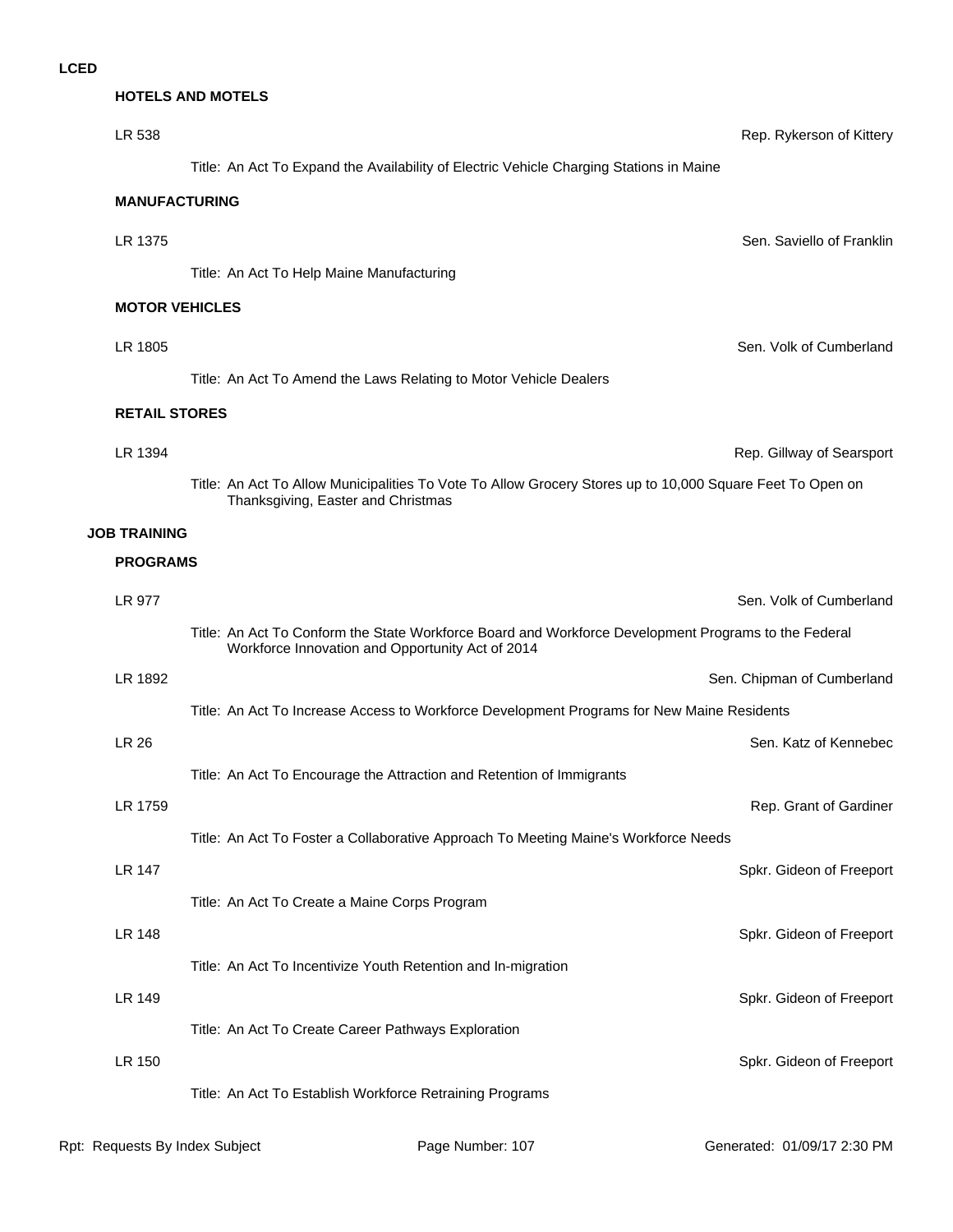| LR 1318                | Spkr. Gideon of Freeport                                                                                                                                             |
|------------------------|----------------------------------------------------------------------------------------------------------------------------------------------------------------------|
|                        | Title: An Act To Encourage Workforce Development                                                                                                                     |
| LR 1016                | Sen. Vitelli of Sagadahoc                                                                                                                                            |
|                        | Title: An Act To Expand Competitive Skills Scholarships and Strengthen Maine's Workforce Development<br>Programs                                                     |
| <b>LABOR DEPT</b>      |                                                                                                                                                                      |
| <b>POWERS</b>          |                                                                                                                                                                      |
| LR 1960                | Rep. Herbig of Belfast                                                                                                                                               |
|                        | Title: An Act To Create the Maine Family First Employer Award                                                                                                        |
| LR 1347                | Rep. Herbig of Belfast                                                                                                                                               |
|                        | Title: An Act Regarding the Labor Laws                                                                                                                               |
| LR 2079                | Rep. Chapman of Brooksville                                                                                                                                          |
|                        | Title: An Act To Encourage Employee Ownership Structure                                                                                                              |
| LR 1762                | Sen. Katz of Kennebec                                                                                                                                                |
|                        | Title: An Act To Address the Unmet Workforce Needs of Employers and To Improve the Economic Future of<br>Workers                                                     |
| LR 2069                | Rep. Grohman of Biddeford                                                                                                                                            |
|                        | Title: An Act To Create and Sustain Jobs through Cooperative and Employee-owned Business Development                                                                 |
| LR 2059                | Rep. Talbot Ross of Portland                                                                                                                                         |
|                        | Title: An Act To Establish the Permanent Commission on the Status of Racial and Ethnic Minority Communities                                                          |
|                        | <b>REHABILITATION BUREAU</b>                                                                                                                                         |
| LR 978                 | Sen. Volk of Cumberland                                                                                                                                              |
|                        | Title: An Act To Modernize the Operations of the Bureau of Rehabilitation Services and To Conform to the<br>Federal Workforce Innovation and Opportunity Act of 2014 |
| <b>LABOR RELATIONS</b> |                                                                                                                                                                      |
|                        | <b>COLLECTIVE BARGAINING</b>                                                                                                                                         |
| LR 1547                | Rep. Wadsworth of Hiram                                                                                                                                              |
|                        | Title: An Act To Ensure Transparency in Public Union Negotiations                                                                                                    |
| LR 559                 | Rep. Sylvester of Peaks Island                                                                                                                                       |
|                        | Title: An Act To Expand the Rights of Public Employees under the Maine Labor Relations Act                                                                           |
|                        |                                                                                                                                                                      |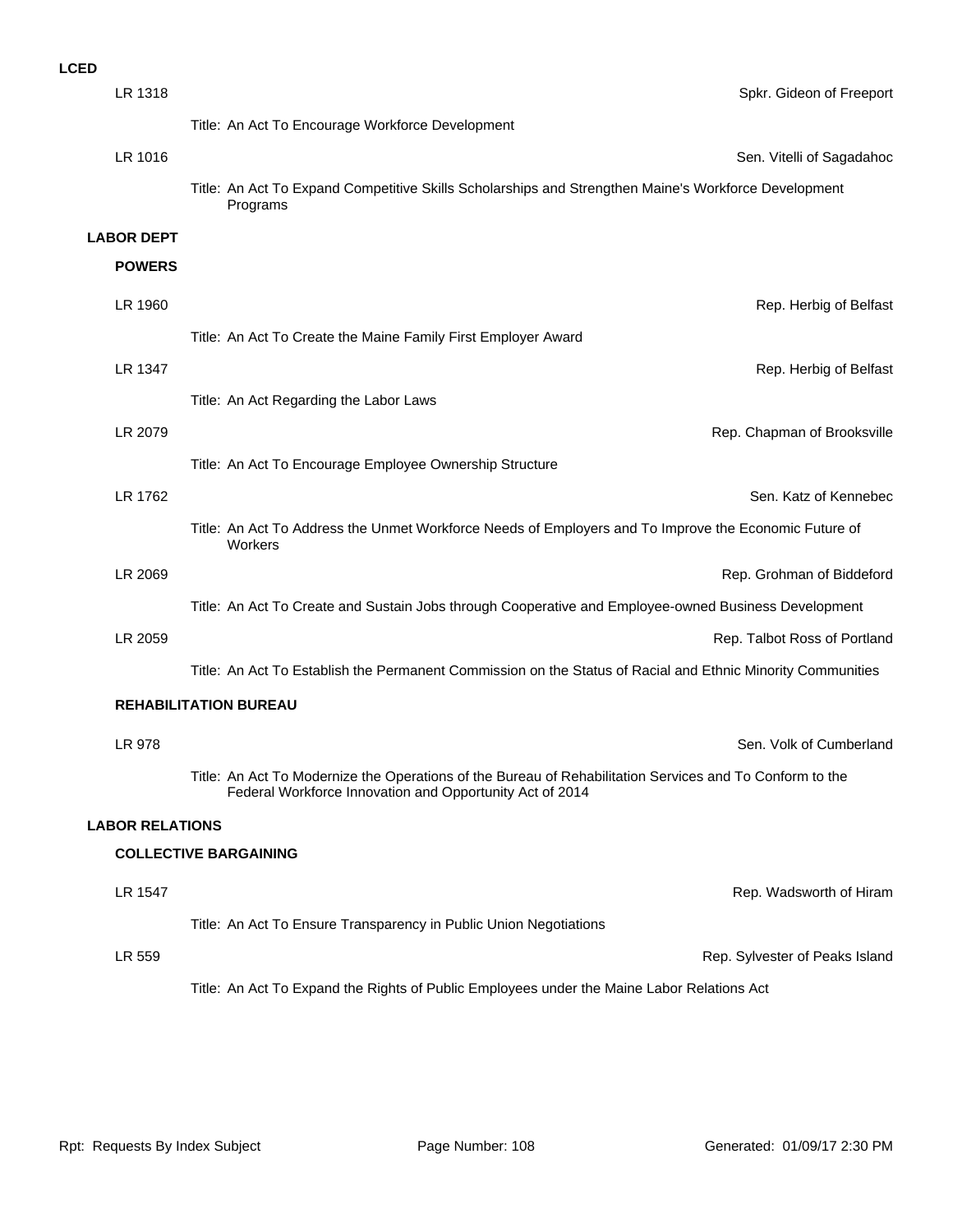| :D |                       |                                                                                                                                               |
|----|-----------------------|-----------------------------------------------------------------------------------------------------------------------------------------------|
|    |                       | <b>LABOR ORGANIZATIONS</b>                                                                                                                    |
|    | <b>LR 74</b>          | Rep. Espling of New Gloucester                                                                                                                |
|    |                       | Title: An Act To Ensure the Right To Work without Payment of Dues or Fees to a Labor Union as a Condition of<br>Employment                    |
|    | LR 63                 | Rep. Lockman of Amherst                                                                                                                       |
|    |                       | Title: An Act To Ensure the Right To Work without Payment of Dues or Fees to a Labor Union as a Condition of<br>Employment                    |
|    | LR 71                 | Rep. Lockman of Amherst                                                                                                                       |
|    |                       | Title: An Act To Prohibit Public Employers from Acting as Collection Agents for Labor Unions                                                  |
|    | LR 545                | Sen. Brakey of Androscoggin                                                                                                                   |
|    |                       | Title: An Act To Guarantee the Right To Work without Paying Union Dues or Membership Fees                                                     |
|    |                       | <b>PANEL OF MEDIATORS</b>                                                                                                                     |
|    | LR 1775               | Sen. Jackson of Aroostook                                                                                                                     |
|    |                       | Title: An Act To Improve Public Sector Labor Relations                                                                                        |
|    | <b>LICENSING</b>      |                                                                                                                                               |
|    | <b>ACUPUNCTURISTS</b> |                                                                                                                                               |
|    | <b>LR 421</b>         | Rep. Malaby of Hancock                                                                                                                        |
|    |                       | Title: An Act To Establish a Pilot Project for Medicaid Reimbursement for Acupuncture Treatment of Substance<br><b>Abuse Disorders</b>        |
|    | <b>ARBORISTS</b>      |                                                                                                                                               |
|    | LR 954                | Rep. Theriault of China                                                                                                                       |
|    |                       | Title: An Act To Remove Certain Exemptions to the Laws Concerning Tree Specialists                                                            |
|    |                       | <b>BUILDING CONTRACTORS</b>                                                                                                                   |
|    | LR 631                | Sen. Libby of Androscoggin                                                                                                                    |
|    |                       | Title: An Act To Require Certification under the United States Environmental Protection Agency's Lead<br>Renovation, Repair and Painting Rule |
|    | <b>CHIROPRACTORS</b>  |                                                                                                                                               |

**LR 1181** Rep. Wadsworth of Hiram

Title: An Act To Exempt Chiropractic Assistants from Being Required To Hold Licenses as Radiographers, Nuclear Medicine Technologists or Radiation Therapists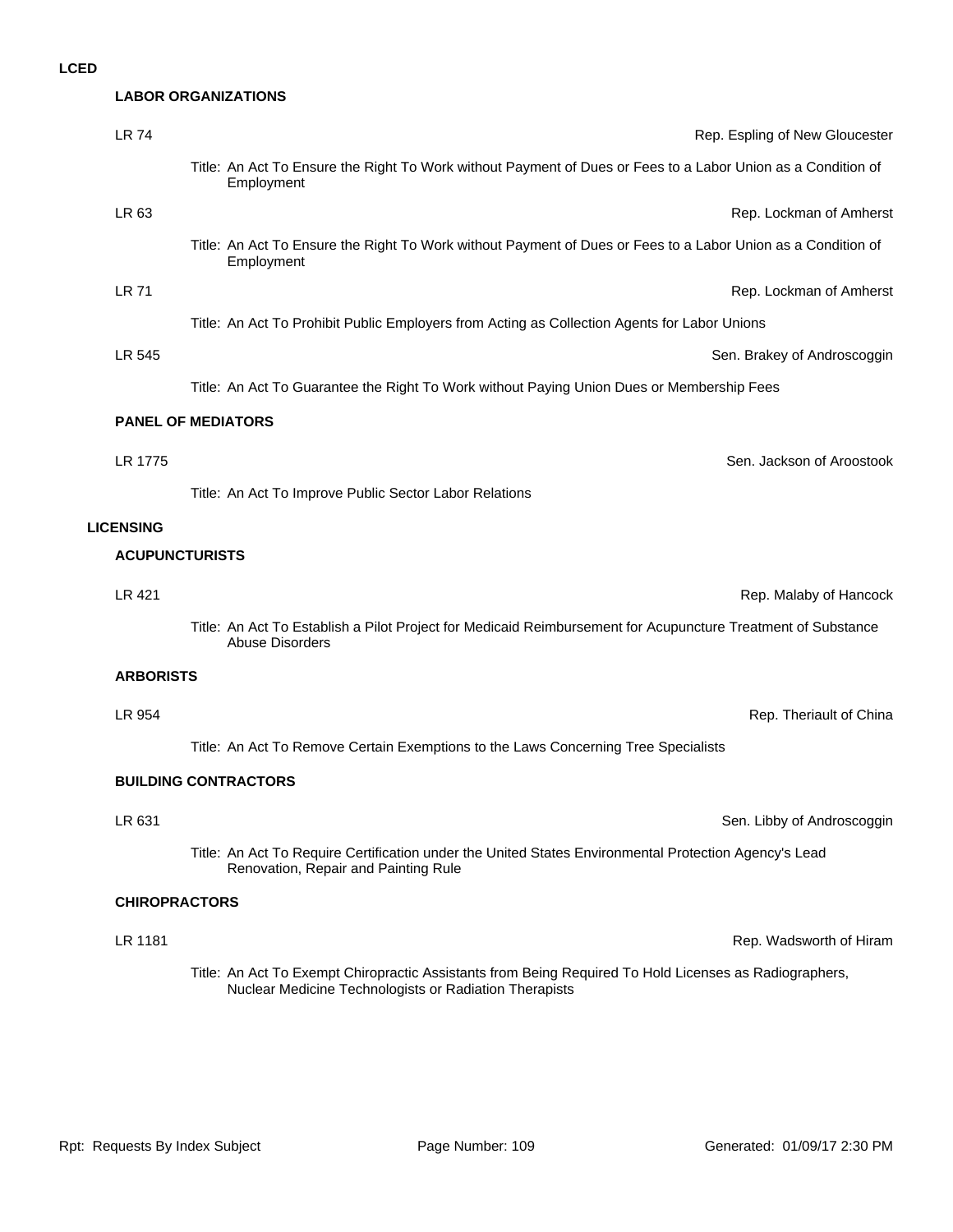|                  | <b>DENTAL PERSONNEL</b>                                                                                                                |                             |
|------------------|----------------------------------------------------------------------------------------------------------------------------------------|-----------------------------|
| LR 44            |                                                                                                                                        | Rep. Sirocki of Scarborough |
|                  | Title: An Act To Conform Maine Law to the Requirements of the American Dental Association Commission on<br><b>Dental Accreditation</b> |                             |
| LR 855           |                                                                                                                                        | Rep. Sirocki of Scarborough |
|                  | Title: An Act To Clarify Dental Hygiene Practice Settings                                                                              |                             |
| LR 2005          |                                                                                                                                        | Rep. Mastraccio of Sanford  |
|                  | Title: An Act To Improve Access to Dental Care                                                                                         |                             |
| LR 986           |                                                                                                                                        | Rep. Rykerson of Kittery    |
|                  | Title: An Act To Amend the Requirements for Licensure as an Independent Practice Dental Hygienist                                      |                             |
| <b>ELEVATORS</b> |                                                                                                                                        |                             |
| <b>LR 12</b>     |                                                                                                                                        | Rep. Campbell of Orringtor  |
|                  | Title: An Act To Allow Overhead Garage Door Installers To Install and Repair Dumbwaiters                                               |                             |
|                  | <b>FUNERAL DIRECTORS</b>                                                                                                               |                             |
| LR 1461          |                                                                                                                                        | Sen. Maker of Washingtor    |
|                  | Title: An Act Regarding Continuing Education for Funeral Practitioners                                                                 |                             |
| LR 1460          |                                                                                                                                        | Sen. Maker of Washingtor    |
|                  | Title: An Act To Allow Funeral Homes To Own and Operate Crematories                                                                    |                             |
| LR 1274          |                                                                                                                                        | Rep. Vachon of Scarborough  |
|                  | Title: An Act Requiring the Use of the Electronic Death Registration System                                                            |                             |
|                  | <b>MEDICAL PRACTITIONERS</b>                                                                                                           |                             |
| LR 1183          |                                                                                                                                        | Sen. Volk of Cumberland     |
|                  | Title: An Act To Provide Funding for Costs Associated with Requiring the Licensing of Midwives                                         |                             |
| LR 1409          |                                                                                                                                        | Sen. Dion of Cumberland     |
|                  | Title: An Act To Enact the Uniform Emergency Volunteer Health Practitioners Act                                                        |                             |
| LR 532           |                                                                                                                                        | Sen. Gratwick of Penobscot  |
|                  | Title: An Act To Adopt the Interstate Medical Licensure Compact                                                                        |                             |
| LR 113           |                                                                                                                                        | Rep. Golden of Lewistor     |
|                  | Title: RESOLVE, To Assist Military Veterans' Transition to the Civilian Workforce                                                      |                             |
| LR 1478          |                                                                                                                                        | Rep. Casas of Rockport      |
|                  | Title: An Act To Expand the Authority of Naturopathic Doctors To Prescribe Certain Medications                                         |                             |
|                  |                                                                                                                                        |                             |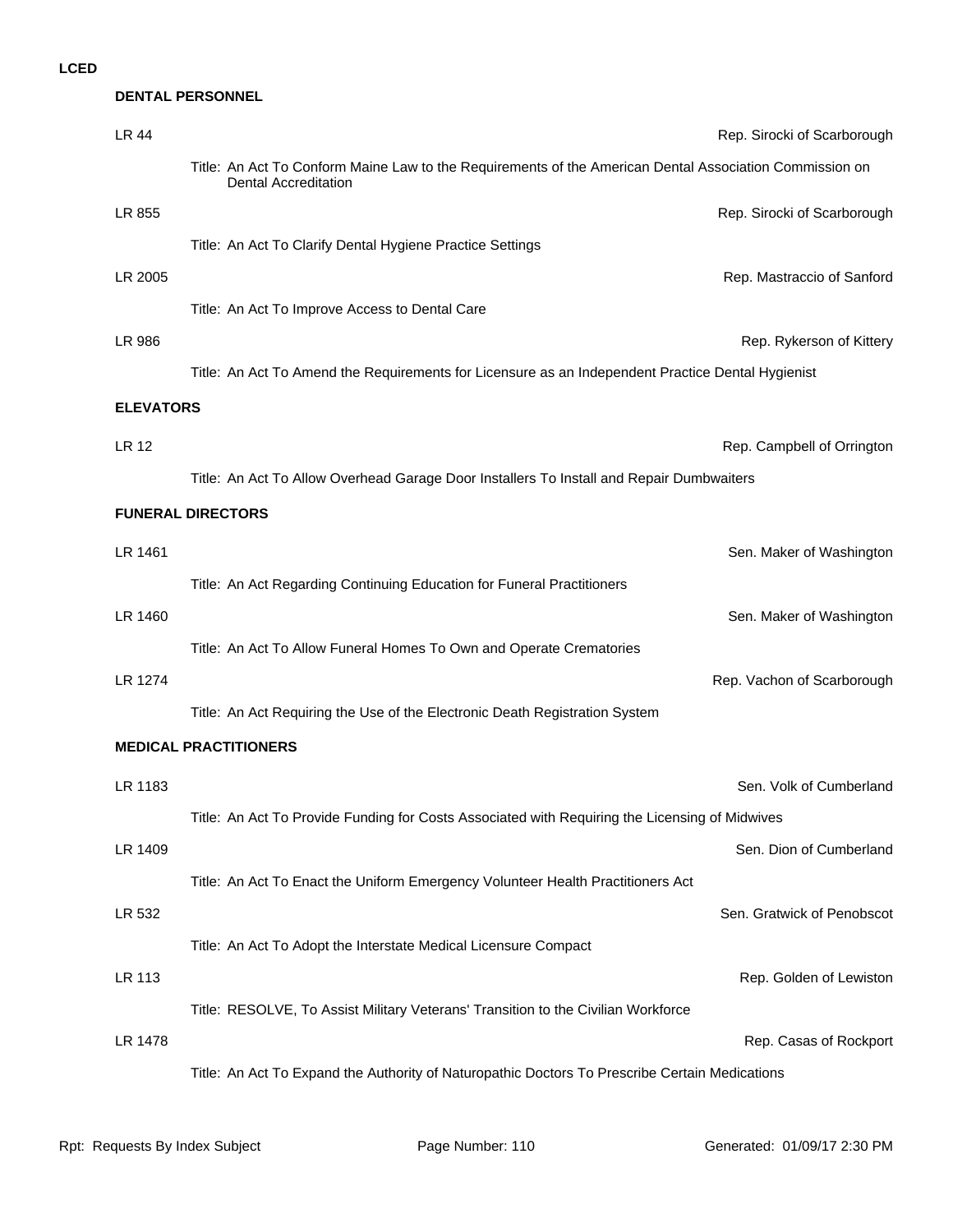| <b>NURSES</b>          |                                                                                                                                               |
|------------------------|-----------------------------------------------------------------------------------------------------------------------------------------------|
| LR 1234                | Sen. Volk of Cumberland                                                                                                                       |
|                        | Title: An Act To Adopt the Interstate Nurse Licensure Compact                                                                                 |
| LR 965                 | Rep. Perry of Calais                                                                                                                          |
|                        | Title: An Act To Allow Advanced Practice Registered Nurses Who Have Attained the Terminal Title of DNP or<br>Ph.D. To Use the Title of Doctor |
| <b>OMNIBUS</b>         |                                                                                                                                               |
| LR 241                 | Sen. Brakey of Androscoggin                                                                                                                   |
|                        | Title: An Act To Repeal Occupational Licensing Requirements for Certain Occupations                                                           |
| <b>PHARMACISTS</b>     |                                                                                                                                               |
| LR 1819                | Sen. Volk of Cumberland                                                                                                                       |
|                        | Title: An Act To Amend the Laws Governing the Practice of Pharmacy                                                                            |
| LR 1118                | Rep. Chace of Durham                                                                                                                          |
|                        | Title: Resolve, To Establish a Work Group To Update the Maine Pharmacy Act                                                                    |
| LR 1734                | Rep. Chace of Durham                                                                                                                          |
|                        | Title: An Act To Increase Access to Vaccinations                                                                                              |
| LR 1915                | Rep. Chace of Durham                                                                                                                          |
|                        | Title: An Act Relating to the Provision of Cessation Services by Pharmacists                                                                  |
|                        | <b>PHYSICAL THERAPISTS</b>                                                                                                                    |
| LR 1908                | Rep. Fecteau of Biddeford                                                                                                                     |
|                        | Title: An Act To Establish Requirements Related to the Practice of Dry Needling                                                               |
| <b>PHYSICIANS</b>      |                                                                                                                                               |
| LR 1848                | Rep. Hymanson of York                                                                                                                         |
|                        | Title: An Act Relating To the Licensure of Physicians and Surgeons                                                                            |
| LR 1844                | Sen. Breen of Cumberland                                                                                                                      |
|                        | Title: An Act To Promote Medical Care for Visiting Sports Teams                                                                               |
| <b>PILOTS (MARINE)</b> |                                                                                                                                               |
| LR 59                  | Sen. Miramant of Knox                                                                                                                         |
|                        | Title: An Act To Establish a Public Service Berthing Vessel License for the Sale of Liquor                                                    |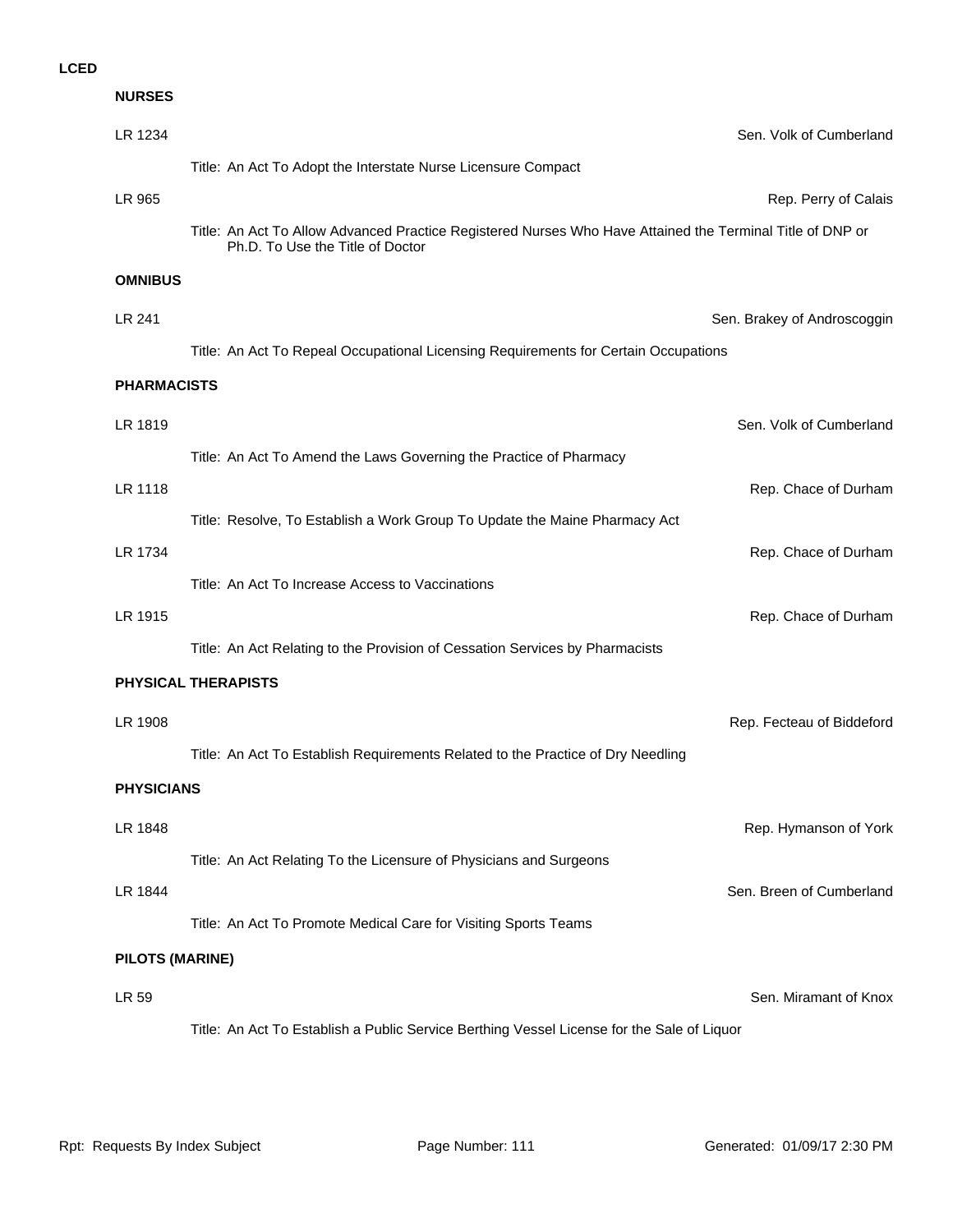#### **PLUMBERS**

| LR 621                     | Sen. Millett of Cumberland                                                                                                                                                                           |
|----------------------------|------------------------------------------------------------------------------------------------------------------------------------------------------------------------------------------------------|
|                            | Title: An Act To Provide a Career and Technical Education Training Option for Plumbers                                                                                                               |
| <b>PODIATRISTS</b>         |                                                                                                                                                                                                      |
| LR 622                     | Sen. Volk of Cumberland                                                                                                                                                                              |
|                            | Title: An Act To Authorize Podiatrists To Perform Certain Routine Procedures                                                                                                                         |
|                            | <b>REAL ESTATE APPRAISERS</b>                                                                                                                                                                        |
| LR 1207                    | Spkr. Gideon of Freeport                                                                                                                                                                             |
|                            | Title: An Act Regarding Appraisal Management Companies' Licenses                                                                                                                                     |
| <b>TANNING SALONS</b>      |                                                                                                                                                                                                      |
| LR 1139                    | Sen. Volk of Cumberland                                                                                                                                                                              |
|                            | Title: An Act To Reduce Youth Cancer Risk by Prohibiting the Use of Tanning Facilities by Persons under 18<br>Years of Age                                                                           |
| <b>OCCUPATIONAL HEALTH</b> |                                                                                                                                                                                                      |
|                            | <b>WORKPLACE DISEASES</b>                                                                                                                                                                            |
| LR 1904                    | Rep. Chapman of Brooksville                                                                                                                                                                          |
|                            | Title: An Act To Expand Knowledge of Firefighters' Carcinogenic Exposure                                                                                                                             |
| LR 1712                    | Sen. Jackson of Aroostook                                                                                                                                                                            |
|                            | Title: An Act To Fund Research on Cancer in Firefighters                                                                                                                                             |
| LR 1218                    | Rep. Collings of Portland                                                                                                                                                                            |
|                            | Title: An Act to Enact the Toxic Chemicals in the Workplace Act                                                                                                                                      |
|                            | PROFESSIONAL AND FINANCIAL REG. DEP                                                                                                                                                                  |
| <b>ADMINISTRATION</b>      |                                                                                                                                                                                                      |
| <b>LR 447</b>              | Rep. Espling of New Gloucester                                                                                                                                                                       |
|                            | Title: An Act To Require Certain Licensing Boards To Report Cases of Sexual Abuse of a Patient or Client by a<br>Licensee to a Law Enforcement Agency or the Department of Health and Human Services |
|                            | <b>PROFESSIONAL AND FINANCIAL REG. DEPT</b>                                                                                                                                                          |
| <b>POWERS</b>              |                                                                                                                                                                                                      |
| LR 1388                    | Rep. Hamann of South Portland                                                                                                                                                                        |
|                            | Title: An Act To Establish the Maine Board of Music Therapists                                                                                                                                       |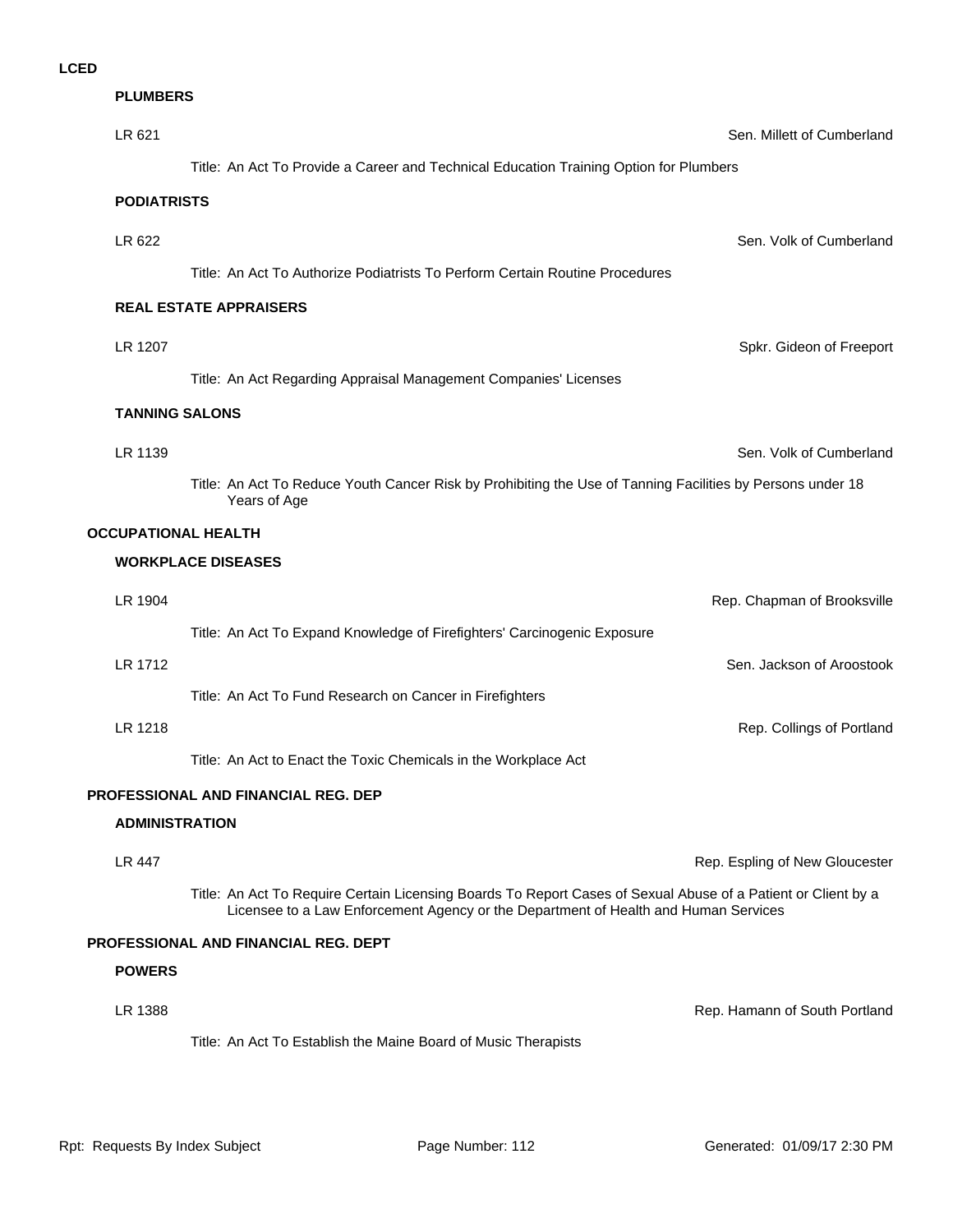## **TOURISM OFFICE**

# **PROMOTION**

| LR 1984           | Rep. Herbig of Belfast                                                                                                                                        |
|-------------------|---------------------------------------------------------------------------------------------------------------------------------------------------------------|
|                   | Title: An Act To Create the Small Communities Tourism Fund                                                                                                    |
|                   | <b>WORKERS COMPENSATION</b>                                                                                                                                   |
| <b>BENEFITS</b>   |                                                                                                                                                               |
| LR 1295           | Rep. Seavey of Kennebunkport                                                                                                                                  |
|                   | Title: An Act To Ensure Firefighters Receive Cancer Treatment Pursuant to the Maine Revised Statutes, Title 39-<br>Α                                          |
| LR 1787           | Rep. Fecteau of Biddeford                                                                                                                                     |
|                   | Title: An Act To Improve Vocational Rehabilitation under the Maine Workers' Compensation Act of 1992                                                          |
| LR 1575           | Rep. Tucker of Brunswick                                                                                                                                      |
|                   | Title: An Act To Establish a Conditional Presumption of Compensability for Corrections Employees in Cases of<br>Impairment from Hypertension or Heart Disease |
| LR 849            | Rep. Tucker of Brunswick                                                                                                                                      |
|                   | Title: An Act Concerning Determinations of Impairment Caused by Infectious Disease for Corrections Employees                                                  |
| LR 850            | Rep. Tucker of Brunswick                                                                                                                                      |
|                   | Title: An Act To Provide Compensation to a Corrections Officer Injured by a Patient or Prisoner                                                               |
| LR 851            | Rep. Tucker of Brunswick                                                                                                                                      |
|                   | Title: An Act To Establish a Presumption of Impairment in the Line of Duty for Corrections Officers under the<br><b>Workers' Compensation Laws</b>            |
| <b>CLAIMS</b>     |                                                                                                                                                               |
| LR 2043           | Rep. Moonen of Portland                                                                                                                                       |
|                   | Title: An Act To Protect Homeowners from Workers' Compensation Claims                                                                                         |
| <b>PROCEDURES</b> |                                                                                                                                                               |
| LR 1413           | Sen. Cushing of Penobscot                                                                                                                                     |
|                   | Title: An Act To Amend the Laws Governing Prior Employees of the Workers' Compensation Board                                                                  |
| LR 1788           | Rep. Fecteau of Biddeford                                                                                                                                     |
|                   | Title: An Act To Amend the Laws Governing Worker Advocates in the Maine Workers' Compensation Act of 1992                                                     |
|                   |                                                                                                                                                               |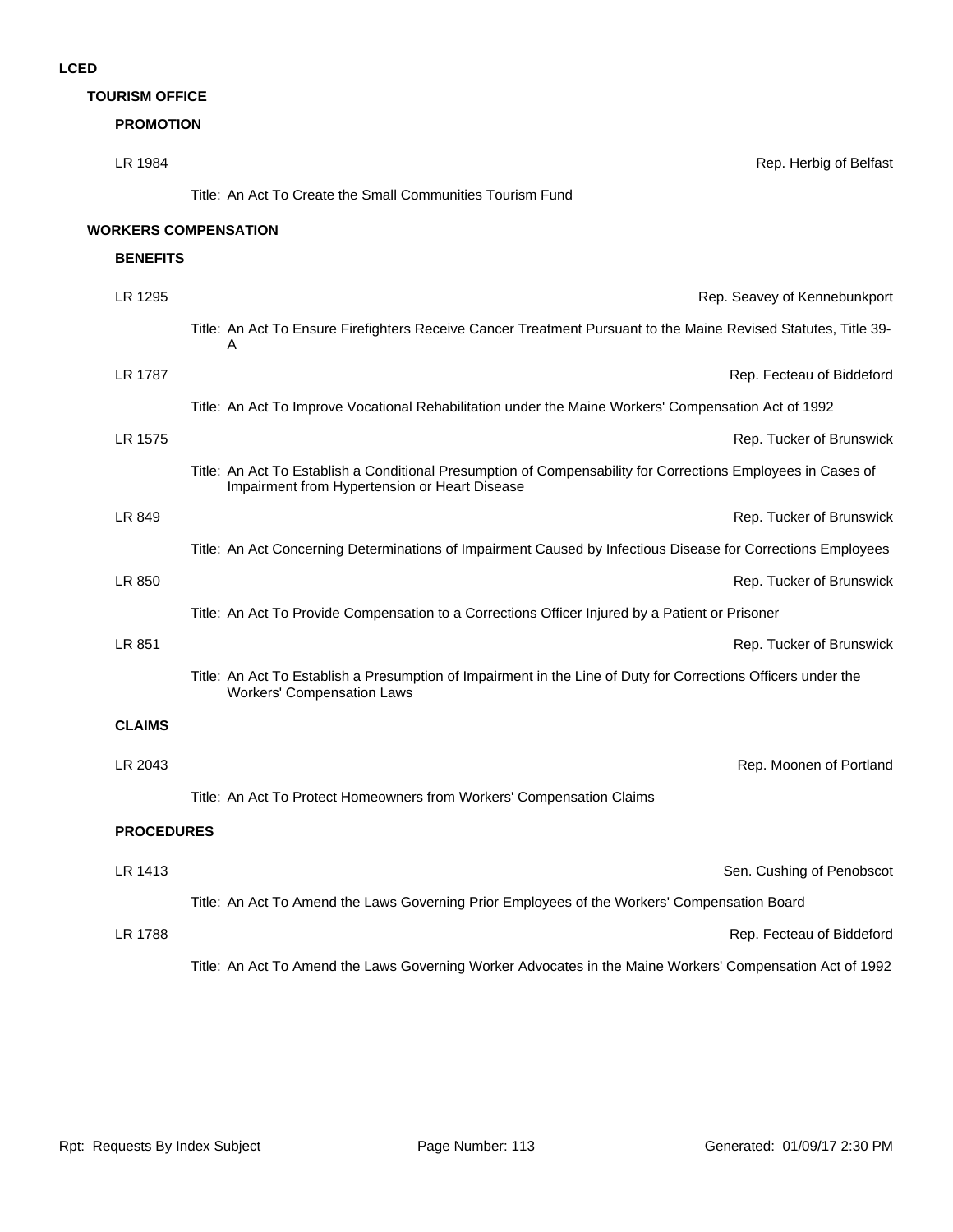#### **MAR**

## **COMMERCIAL FISHING**

# LR 1062 Rep. Simmons of Waldoboro **LR 1489 Rep. Higgins of Dover-Foxcroft CR** 1489 Title: An Act To Allow the Sale of Saltwater Smelt for Bait **SMELTS LR 1064** Rep. Simmons of Waldoboro Title: An Act To Promote and Encourage the Sustainability of the Elver Fishery LR 236 **Rep. Bear of the Houlton Band of Maliseet Indians** Title: An Act To Recognize and Provide for the Right of Members of the Houlton Band of Maliseet Indians To Fish for Elvers Exempt from Certain Commercial Fishing Laws **EELS** LR 957 Rep. Tuell of East Machias Title: An Act To Allow Alewife Harvesting for Educational Purposes in the Main Branch of the East Machias River **ALEWIVES FISH** LR 906 Rep. Alley, Sr. of Beals Title: An Act To Protect the Marine Worm Industry **LR 1746** Rep. Devin of Newcastle Title: An Act To Address Marine Debris Resulting from Commercial Activities LR 908 Sen. Davis, Sr. of Piscataquis Title: An Act Concerning Fish Bait **PRACTICES LR 121** Rep. Blume of York Beach Title: An Act To Implement an Owner-Operator Requirement in the Scallop and Sea Urchin Fisheries LR 1184 Rep. Parry of Arundel Title: An Act To Give the Department of Marine Resources Flexibility with Licensing in the Herring Fishery **LICENSES**

Title: An Act To Increase the Quota for Smelts for Commercial Pelagic and Anadromous Fishing License Holders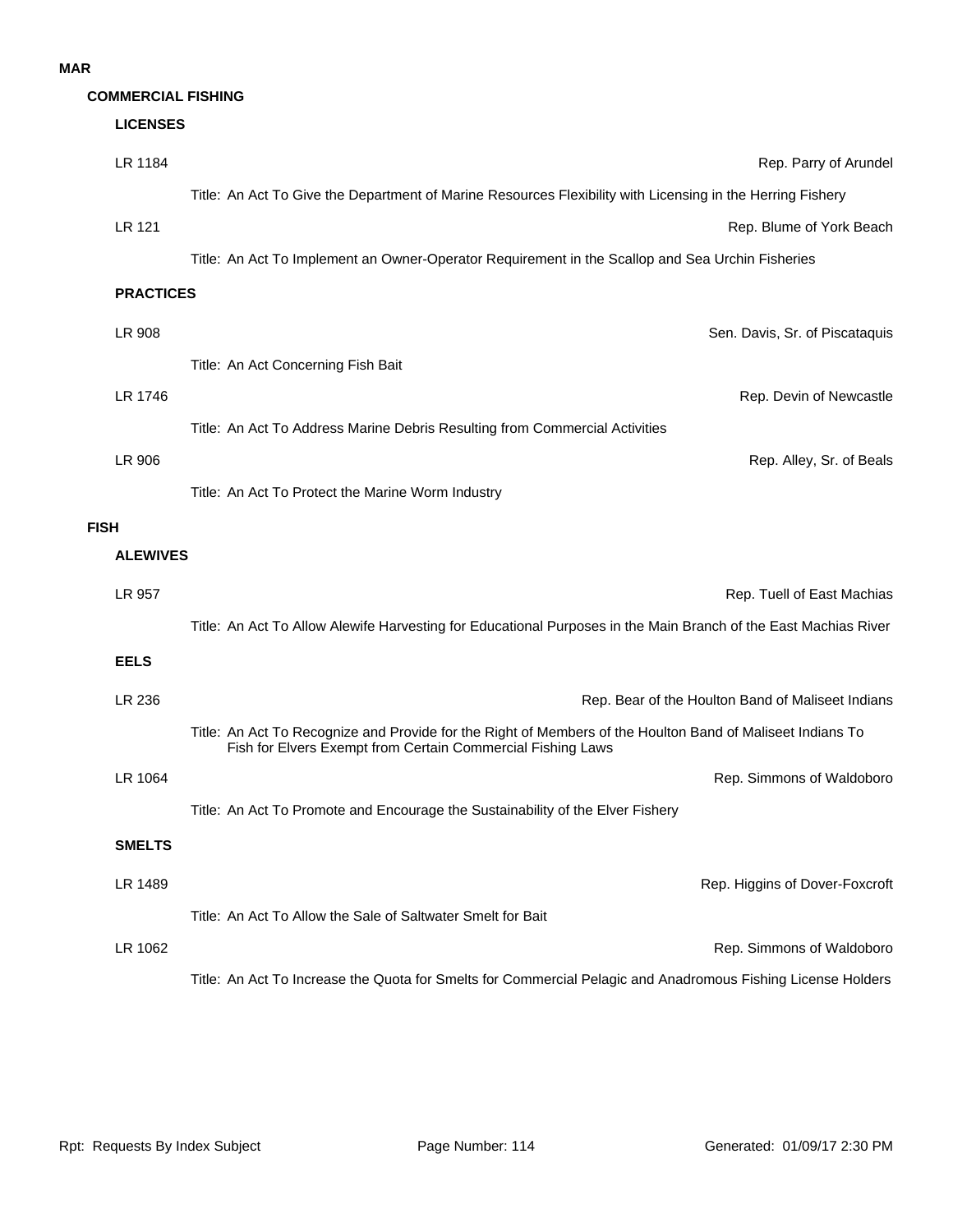## **MAR**

**LOBSTERS**

| <b>BAIT</b>          |                                                                                |                                |
|----------------------|--------------------------------------------------------------------------------|--------------------------------|
| LR 907               |                                                                                | Rep. Alley, Sr. of Beals       |
|                      | Title: An Act To Stabilize Lobster Bait Prices                                 |                                |
| <b>LICENSING</b>     |                                                                                |                                |
| LR 1561              |                                                                                | Sen. Langley of Hancock        |
|                      | Title: An Act To Improve Enforcement of Maine's Lobster Laws                   |                                |
| LR 413               |                                                                                | Rep. Kumiega, III of Deer Isle |
|                      | Title: An Act To Extend the Legal Hours for Harvesting Lobster                 |                                |
| LR 1695              |                                                                                | Rep. Alley, Sr. of Beals       |
|                      | Title: An Act To Create Pathways To Enter Alternative Marine Industries        |                                |
|                      | <b>MANAGEMENT ZONES</b>                                                        |                                |
| LR 1687              |                                                                                | Rep. Hubbell of Bar Harbor     |
|                      | Title: An Act To Provide Additional Management for Limited-entry Lobster Zones |                                |
| <b>LR 411</b>        |                                                                                | Rep. Hubbell of Bar Harbor     |
|                      | Title: An Act To Ensure Consistent Access to Limited Entry Lobster Zones       |                                |
| LR 956               |                                                                                | Rep. Tuell of East Machias     |
|                      | Title: An Act Regarding Legal Lobster Haul Times outside of the 3-mile Line    |                                |
| <b>PROMOTION</b>     |                                                                                |                                |
| LR 1743              |                                                                                | Sen. Carson of Cumberland      |
|                      | Title: An Act To Incentivize Private Investment of Lobster Processing in Maine |                                |
| TRAPS                |                                                                                |                                |
| LR 1418              |                                                                                | Rep. Kumiega, III of Deer Isle |
|                      | Title: An Act To Provide Flexibility in the Purchase of Lobster Trap Tags      |                                |
| <b>MARINE PLANTS</b> |                                                                                |                                |
| <b>ROCKWEED</b>      |                                                                                |                                |
| LR 1159              |                                                                                | Rep. McCreight of Harpswell    |
|                      | Title: An Act To Implement Decibel Limits for Mechanical Rockweed Harvesters   |                                |
|                      |                                                                                |                                |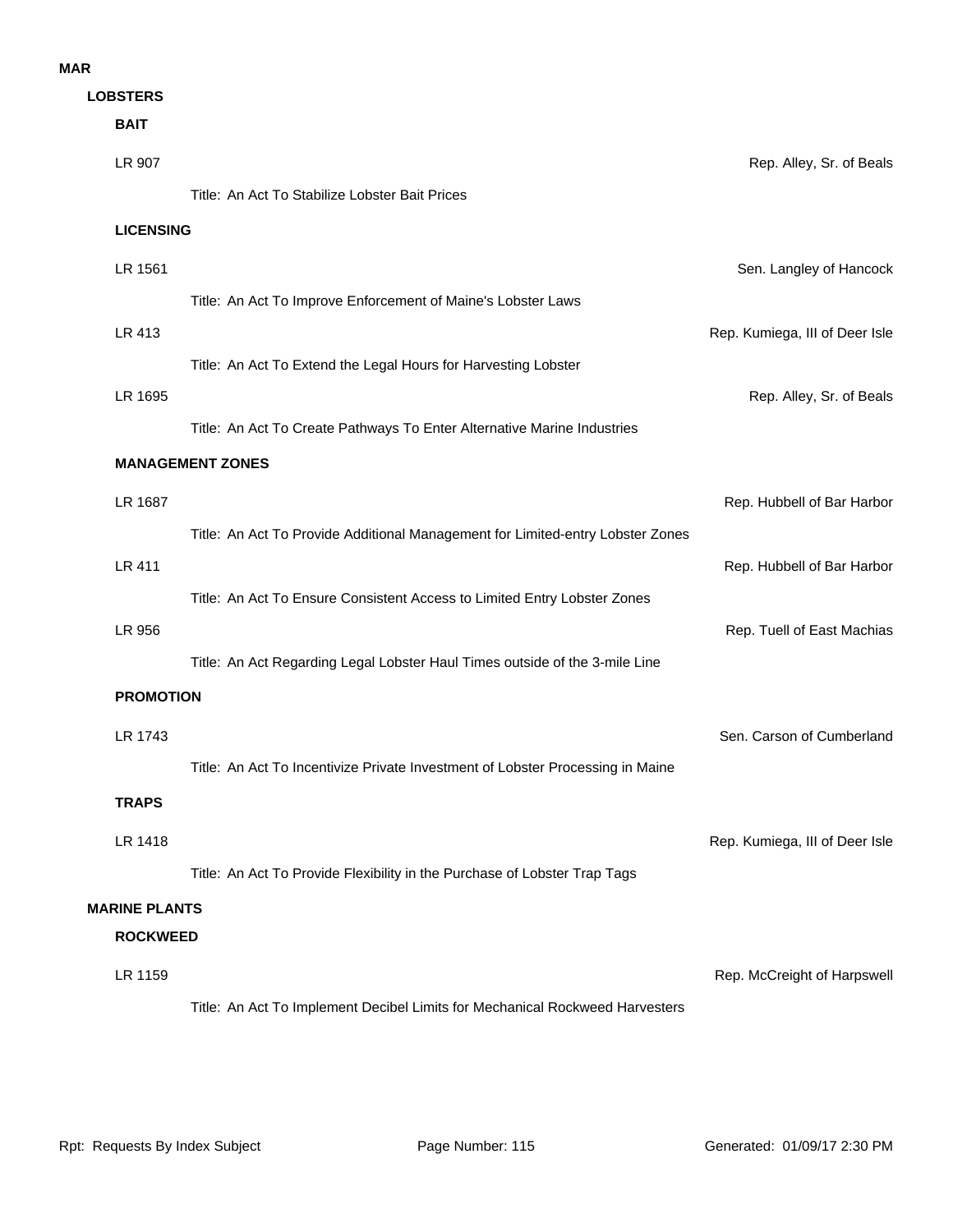| <b>SEAWEED</b>        |                                                                                                                                                                        |
|-----------------------|------------------------------------------------------------------------------------------------------------------------------------------------------------------------|
| LR 1304               | Rep. Blume of York Beach                                                                                                                                               |
|                       | Title: An Act To Improve Beach Cast Seaweed Management for Health, Ecology and Tourism                                                                                 |
|                       | <b>MARINE RESOURCES DEPT</b>                                                                                                                                           |
| <b>ADMINISTRATION</b> |                                                                                                                                                                        |
| LR 2070               | Rep. Devin of Newcastle                                                                                                                                                |
|                       | Title: An Act To Establish the Seaweed Advisory Council and To Enhance the Management of the Seaweed<br>Fishery                                                        |
| <b>PROCEDURES</b>     |                                                                                                                                                                        |
| LR 1348               | Rep. Kumiega, III of Deer Isle                                                                                                                                         |
|                       | Title: An Act To Amend the Laws Regarding Marine Resources                                                                                                             |
| <b>RULES</b>          |                                                                                                                                                                        |
| LR 547                | Rep. Hanley of Pittston                                                                                                                                                |
|                       | Title: An Act To Prohibit Implementation of Certain Rules Regarding Smelt                                                                                              |
| <b>SHELLFISH</b>      |                                                                                                                                                                        |
| <b>CLAMS</b>          |                                                                                                                                                                        |
| LR 491                | Rep. McCreight of Harpswell                                                                                                                                            |
|                       | Title: An Act To Establish a New Minimum and a Maximum Size Allowed for Harvesting<br>Soft-Shell<br>Clams                                                              |
| <b>LR 798</b>         | Rep. Alley, Sr. of Beals                                                                                                                                               |
|                       | Title: An Act To Establish Minimum and Maximum Size Limits for Possession of Soft-shelled Clams                                                                        |
| <b>HARVESTING</b>     |                                                                                                                                                                        |
| <b>LR 227</b>         | Rep. McCreight of Harpswell                                                                                                                                            |
|                       | Title: An Act To Ensure Participation and Equity in the Shellfish Depuration Certification and Compensation<br>Process for Municipalities                              |
| LR 365                | Rep. McCreight of Harpswell                                                                                                                                            |
|                       | Title: An Act To Allow Municipalities To Prohibit Harvest of Marine Organisms in Designated Conservation Areas                                                         |
| LR 947                | Rep. Pierce of Dresden                                                                                                                                                 |
|                       | Title: An Act To Require Notification for Depuration Permits                                                                                                           |
| LR 354                | Rep. Simmons of Waldoboro                                                                                                                                              |
|                       | Title: An Act To Allow Certain Municipal Shellfish Conservation Wardens To Seize and Sell Marine Organisms<br>Taken in Violation of a Shellfish Conservation Ordinance |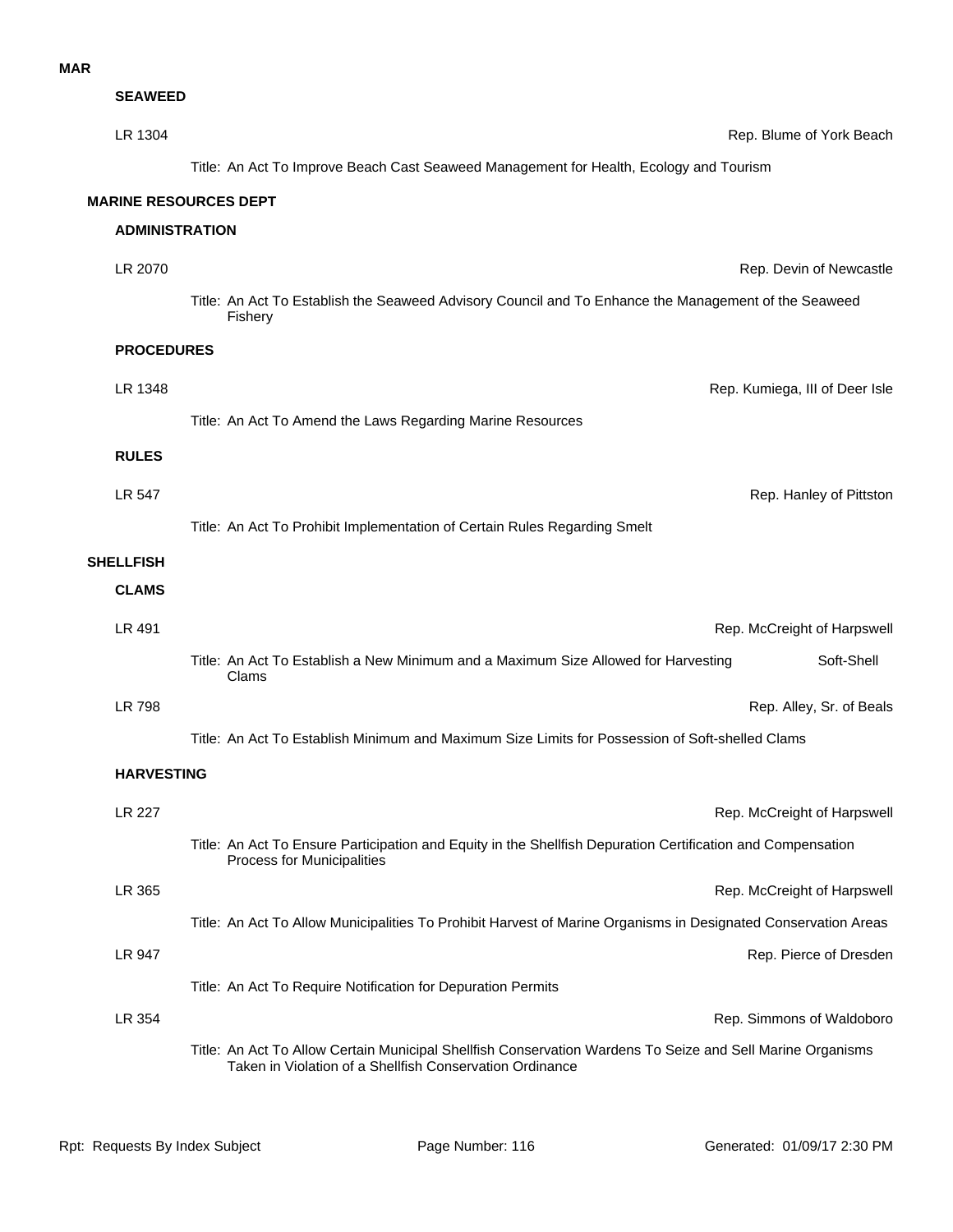# **MAR**

| LR 665<br>Rep. Simmons of Waldoboro<br>Title: An Act To Abolish Municipal Shellfish Ordinances<br>LR 1097<br>Rep. Spear of South Thomaston<br>Title: An Act To Allow Municipalities with Clam Management Plans To Establish Conservation Areas<br><b>SCALLOPS</b><br><b>LR 795</b><br>Rep. Alley, Sr. of Beals<br>Title: An Act To Establish a Statewide Scallop Harvesting Limit<br>LR 796<br>Rep. Alley, Sr. of Beals<br>Title: An Act To Limit the Size of Scallop Drags<br><b>SLG</b><br><b>COUNTY BUDGETS</b><br><b>LINCOLN</b><br>LR 846<br>Rep. Hawke of Boothbay Harbor<br>Title: An Act To Modify the Lincoln County Budget Advisory Committee<br><b>WALDO</b><br>LR 1872<br>Rep. Gillway of Searsport<br>Title: An Act To Allow the Waldo County Budget Committee To Appoint Replacement Members<br><b>COUNTY GOVERNMENT</b><br><b>SERVICES</b><br>LR 1120<br>Rep. Chace of Durham<br>Title: An Act To Repeal the Laws Establishing the Cumberland County Recreation Center and Transfer Authority<br>to Cumberland County<br><b>LEGISLATURE</b><br><b>CAPITOL AREA</b><br>LR 606<br>Rep. Espling of New Gloucester<br>Title: An Act To Remove the Legislative Council from the Capitol Area Development Approval Process<br><b>COMMITTEES</b><br><b>LR 43</b><br>Rep. Sirocki of Scarborough<br>Title: An Act To Require a Person To Be Placed under Oath When Testifying before a Committee of the<br>Legislature | MAR |  |
|-------------------------------------------------------------------------------------------------------------------------------------------------------------------------------------------------------------------------------------------------------------------------------------------------------------------------------------------------------------------------------------------------------------------------------------------------------------------------------------------------------------------------------------------------------------------------------------------------------------------------------------------------------------------------------------------------------------------------------------------------------------------------------------------------------------------------------------------------------------------------------------------------------------------------------------------------------------------------------------------------------------------------------------------------------------------------------------------------------------------------------------------------------------------------------------------------------------------------------------------------------------------------------------------------------------------------------------------------------------------------------------------------------------------------------|-----|--|
|                                                                                                                                                                                                                                                                                                                                                                                                                                                                                                                                                                                                                                                                                                                                                                                                                                                                                                                                                                                                                                                                                                                                                                                                                                                                                                                                                                                                                               |     |  |
|                                                                                                                                                                                                                                                                                                                                                                                                                                                                                                                                                                                                                                                                                                                                                                                                                                                                                                                                                                                                                                                                                                                                                                                                                                                                                                                                                                                                                               |     |  |
|                                                                                                                                                                                                                                                                                                                                                                                                                                                                                                                                                                                                                                                                                                                                                                                                                                                                                                                                                                                                                                                                                                                                                                                                                                                                                                                                                                                                                               |     |  |
|                                                                                                                                                                                                                                                                                                                                                                                                                                                                                                                                                                                                                                                                                                                                                                                                                                                                                                                                                                                                                                                                                                                                                                                                                                                                                                                                                                                                                               |     |  |
|                                                                                                                                                                                                                                                                                                                                                                                                                                                                                                                                                                                                                                                                                                                                                                                                                                                                                                                                                                                                                                                                                                                                                                                                                                                                                                                                                                                                                               |     |  |
|                                                                                                                                                                                                                                                                                                                                                                                                                                                                                                                                                                                                                                                                                                                                                                                                                                                                                                                                                                                                                                                                                                                                                                                                                                                                                                                                                                                                                               |     |  |
|                                                                                                                                                                                                                                                                                                                                                                                                                                                                                                                                                                                                                                                                                                                                                                                                                                                                                                                                                                                                                                                                                                                                                                                                                                                                                                                                                                                                                               |     |  |
|                                                                                                                                                                                                                                                                                                                                                                                                                                                                                                                                                                                                                                                                                                                                                                                                                                                                                                                                                                                                                                                                                                                                                                                                                                                                                                                                                                                                                               |     |  |
|                                                                                                                                                                                                                                                                                                                                                                                                                                                                                                                                                                                                                                                                                                                                                                                                                                                                                                                                                                                                                                                                                                                                                                                                                                                                                                                                                                                                                               |     |  |
|                                                                                                                                                                                                                                                                                                                                                                                                                                                                                                                                                                                                                                                                                                                                                                                                                                                                                                                                                                                                                                                                                                                                                                                                                                                                                                                                                                                                                               |     |  |
|                                                                                                                                                                                                                                                                                                                                                                                                                                                                                                                                                                                                                                                                                                                                                                                                                                                                                                                                                                                                                                                                                                                                                                                                                                                                                                                                                                                                                               |     |  |
|                                                                                                                                                                                                                                                                                                                                                                                                                                                                                                                                                                                                                                                                                                                                                                                                                                                                                                                                                                                                                                                                                                                                                                                                                                                                                                                                                                                                                               |     |  |
|                                                                                                                                                                                                                                                                                                                                                                                                                                                                                                                                                                                                                                                                                                                                                                                                                                                                                                                                                                                                                                                                                                                                                                                                                                                                                                                                                                                                                               |     |  |
|                                                                                                                                                                                                                                                                                                                                                                                                                                                                                                                                                                                                                                                                                                                                                                                                                                                                                                                                                                                                                                                                                                                                                                                                                                                                                                                                                                                                                               |     |  |
|                                                                                                                                                                                                                                                                                                                                                                                                                                                                                                                                                                                                                                                                                                                                                                                                                                                                                                                                                                                                                                                                                                                                                                                                                                                                                                                                                                                                                               |     |  |
|                                                                                                                                                                                                                                                                                                                                                                                                                                                                                                                                                                                                                                                                                                                                                                                                                                                                                                                                                                                                                                                                                                                                                                                                                                                                                                                                                                                                                               |     |  |
|                                                                                                                                                                                                                                                                                                                                                                                                                                                                                                                                                                                                                                                                                                                                                                                                                                                                                                                                                                                                                                                                                                                                                                                                                                                                                                                                                                                                                               |     |  |
|                                                                                                                                                                                                                                                                                                                                                                                                                                                                                                                                                                                                                                                                                                                                                                                                                                                                                                                                                                                                                                                                                                                                                                                                                                                                                                                                                                                                                               |     |  |
|                                                                                                                                                                                                                                                                                                                                                                                                                                                                                                                                                                                                                                                                                                                                                                                                                                                                                                                                                                                                                                                                                                                                                                                                                                                                                                                                                                                                                               |     |  |
|                                                                                                                                                                                                                                                                                                                                                                                                                                                                                                                                                                                                                                                                                                                                                                                                                                                                                                                                                                                                                                                                                                                                                                                                                                                                                                                                                                                                                               |     |  |
|                                                                                                                                                                                                                                                                                                                                                                                                                                                                                                                                                                                                                                                                                                                                                                                                                                                                                                                                                                                                                                                                                                                                                                                                                                                                                                                                                                                                                               |     |  |
|                                                                                                                                                                                                                                                                                                                                                                                                                                                                                                                                                                                                                                                                                                                                                                                                                                                                                                                                                                                                                                                                                                                                                                                                                                                                                                                                                                                                                               |     |  |
|                                                                                                                                                                                                                                                                                                                                                                                                                                                                                                                                                                                                                                                                                                                                                                                                                                                                                                                                                                                                                                                                                                                                                                                                                                                                                                                                                                                                                               |     |  |
|                                                                                                                                                                                                                                                                                                                                                                                                                                                                                                                                                                                                                                                                                                                                                                                                                                                                                                                                                                                                                                                                                                                                                                                                                                                                                                                                                                                                                               |     |  |
|                                                                                                                                                                                                                                                                                                                                                                                                                                                                                                                                                                                                                                                                                                                                                                                                                                                                                                                                                                                                                                                                                                                                                                                                                                                                                                                                                                                                                               |     |  |
|                                                                                                                                                                                                                                                                                                                                                                                                                                                                                                                                                                                                                                                                                                                                                                                                                                                                                                                                                                                                                                                                                                                                                                                                                                                                                                                                                                                                                               |     |  |
|                                                                                                                                                                                                                                                                                                                                                                                                                                                                                                                                                                                                                                                                                                                                                                                                                                                                                                                                                                                                                                                                                                                                                                                                                                                                                                                                                                                                                               |     |  |
|                                                                                                                                                                                                                                                                                                                                                                                                                                                                                                                                                                                                                                                                                                                                                                                                                                                                                                                                                                                                                                                                                                                                                                                                                                                                                                                                                                                                                               |     |  |
|                                                                                                                                                                                                                                                                                                                                                                                                                                                                                                                                                                                                                                                                                                                                                                                                                                                                                                                                                                                                                                                                                                                                                                                                                                                                                                                                                                                                                               |     |  |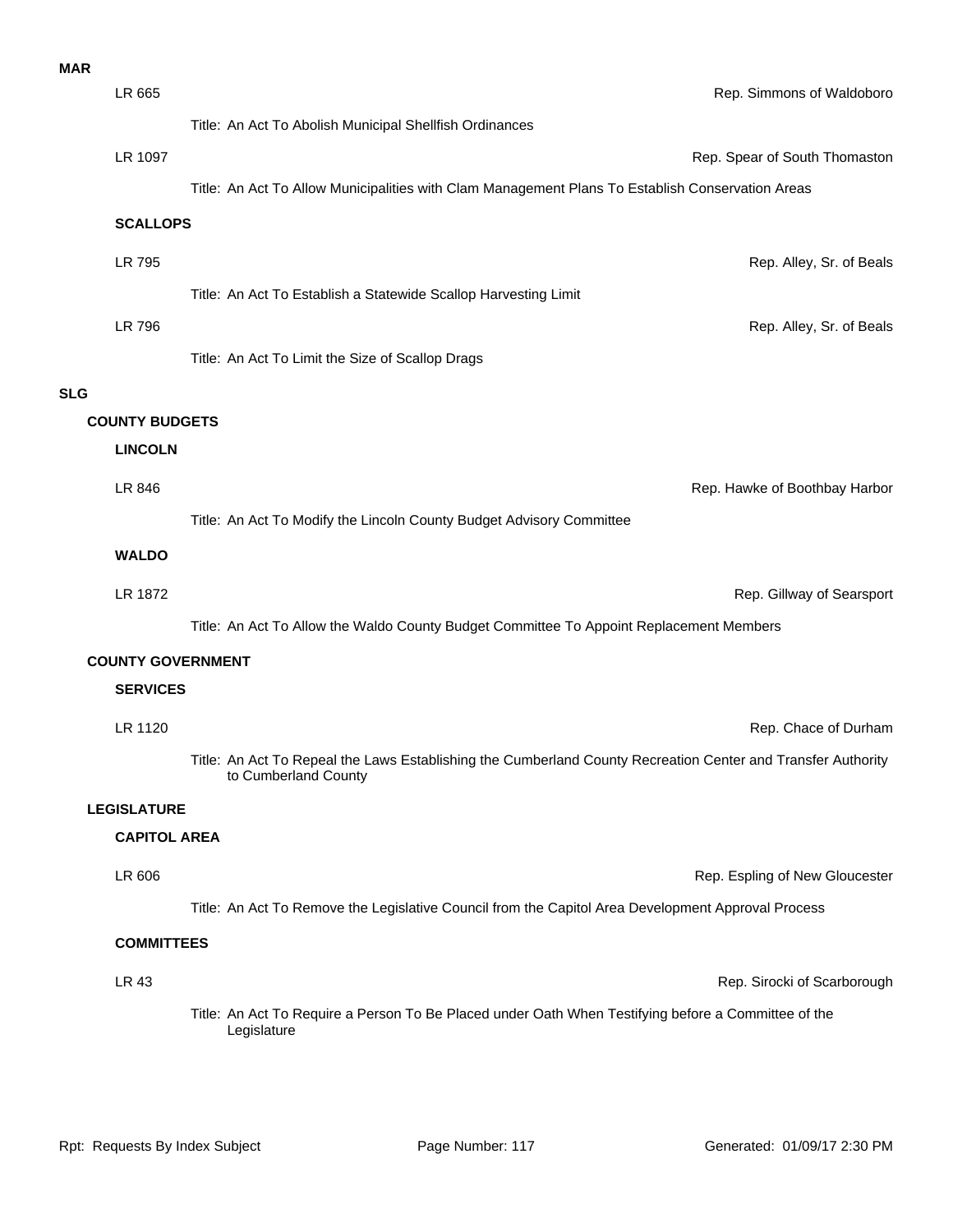## **SLG**

| <b>LEGISLATORS</b> |                                                                                                                        |  |
|--------------------|------------------------------------------------------------------------------------------------------------------------|--|
| LR 1761            | Rep. Martin of Eagle Lake                                                                                              |  |
|                    | Title: An Act To Create a Commission To Set the Salaries of the Governor, Legislators and Judges                       |  |
| LR 1107            | Rep. Martin of Eagle Lake                                                                                              |  |
|                    | Title: An Act To Increase the Salaries of the Governor and Legislators                                                 |  |
| LR 89              | Rep. Fredette of Newport                                                                                               |  |
|                    | Title: An Act To Increase Salaries of Legislators and the Chief Executive                                              |  |
| LR 1857            | Sen. Carpenter of Aroostook                                                                                            |  |
|                    | Title: An Act To Include a Representative of the Aroostook Band of Micmacs in the House of Representatives             |  |
| LR 1441            | Rep. Berry of Bowdoinham                                                                                               |  |
|                    | Title: An Act To Pay Legislators Based on the Minimum Wage                                                             |  |
| LR 398             | Rep. Martin of Sinclair                                                                                                |  |
|                    | Title: An Act To Increase the Salaries of the Governor and Legislators                                                 |  |
| LR 1443            | Rep. Fuller of Lewiston                                                                                                |  |
|                    | Title: An Act To Incentivize Legislative Car-pooling                                                                   |  |
| <b>SIZE</b>        |                                                                                                                        |  |
| <b>LR 29</b>       | Sen. Katz of Kennebec                                                                                                  |  |
|                    | Title: An Act To Reduce the Size of the Legislature                                                                    |  |
| LR 375             | Rep. Farrin of Norridgewock                                                                                            |  |
|                    | Title: An Act To Increase the Salary of Legislators upon Reduction in the Size of the Legislature                      |  |
| <b>STAFF</b>       |                                                                                                                        |  |
| LR 1472            | Sen. Cushing of Penobscot                                                                                              |  |
|                    | Title: Resolve, To Conduct a Comprehensive Study of the Salaries of Executive and Legislative Staff and<br>Legislators |  |
| <b>TERM LIMITS</b> |                                                                                                                        |  |
| LR 466             | Rep. Sanderson of Chelsea                                                                                              |  |
|                    | Title: RESOLUTION, Proposing an Amendment to the Constitution of Maine Regarding the Election of<br>Legislators        |  |
| LR 1763            | Rep. Martin of Eagle Lake                                                                                              |  |
|                    | Title: An Act To Abolish Term Limits for Elected Officials                                                             |  |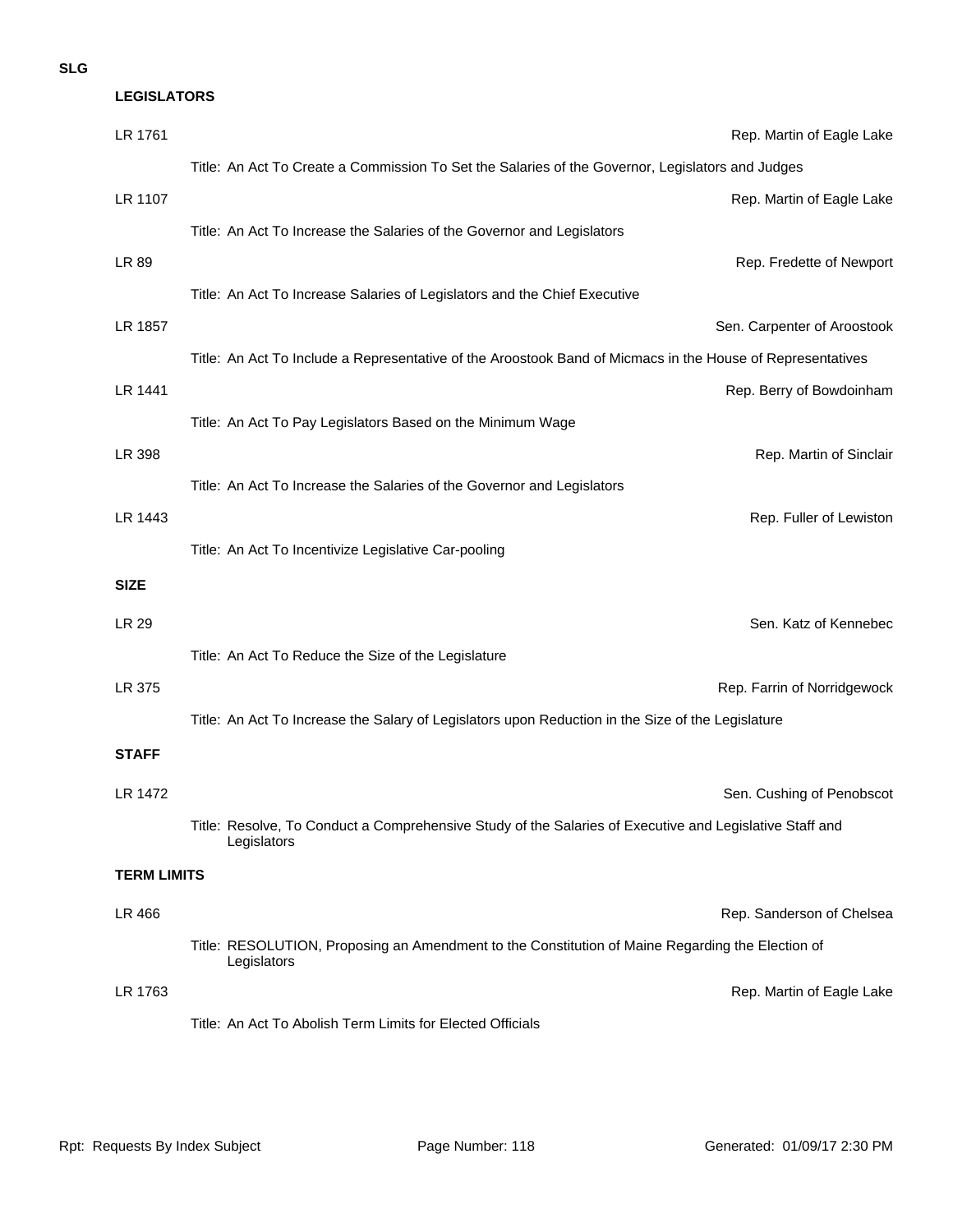| <b>SLG</b> |                       |                                                                                                                              |
|------------|-----------------------|------------------------------------------------------------------------------------------------------------------------------|
|            | LR 987                | Rep. Kinney of Knox                                                                                                          |
|            |                       | Title: RESOLUTION, Proposing an Amendment to the Constitution of Maine To Provide 4-year Terms for<br>Legislators            |
|            | LR 505                | Rep. Pickett of Dixfield                                                                                                     |
|            |                       | Title: RESOLUTION, Proposing an Amendment to the Constitution of Maine To Provide 4-year Terms for<br>Legislators            |
|            | LR 1476               | Rep. Casas of Rockport                                                                                                       |
|            |                       | Title: RESOLUTION, Proposing an Amendment to the Constitution of Maine To Increase the Length of Terms for<br>Legislators    |
|            | <b>MUNICIPALITIES</b> |                                                                                                                              |
|            | <b>BOUNDARIES</b>     |                                                                                                                              |
|            | LR 884                | Sen. Maker of Washington                                                                                                     |
|            |                       | Title: An Act To Authorize Moving the Town Line between Baileyville and Baring Plantation                                    |
|            | LR 492                | Sen. Jackson of Aroostook                                                                                                    |
|            |                       | Title: An Act Concerning the Ownership of a Causeway on Long Lake near St. Agatha                                            |
|            | <b>CEMETERIES</b>     |                                                                                                                              |
|            | LR 1082               | Rep. Casas of Rockport                                                                                                       |
|            |                       | Title: An Act To Provide Access to Family Burying Grounds on Private Property                                                |
|            | <b>DEORGANIZATION</b> |                                                                                                                              |
|            | LR 1298               | Rep. Sherman of Hodgdon                                                                                                      |
|            |                       | Title: An Act Authorizing the Deorganization of Cary Plantation                                                              |
|            | <b>HOME RULE</b>      |                                                                                                                              |
|            | LR 920                | Rep. Turner of Burlington                                                                                                    |
|            |                       | Title: An Act To Repeal the Requirement That Municipalities License Roller-skating Rinks                                     |
|            | <b>LAND USE</b>       |                                                                                                                              |
|            | LR 1739               | Rep. Monaghan of Cape Elizabeth                                                                                              |
|            |                       | Title: An Act To Clarify Appeals of Municipal Land Use Decisions                                                             |
|            | LR 2121               | Rep. Monaghan of Cape Elizabeth                                                                                              |
|            |                       | Title: An Act To Clarify the Process for Appeals of Municipal Land Use Decisions                                             |
|            | LR 898                | Sen. Breen of Cumberland                                                                                                     |
|            |                       | Title: An Act To Clarify the Municipal Authority To Adopt and Enforce Land Use Regulation for Marijuana<br><b>Facilities</b> |
|            |                       |                                                                                                                              |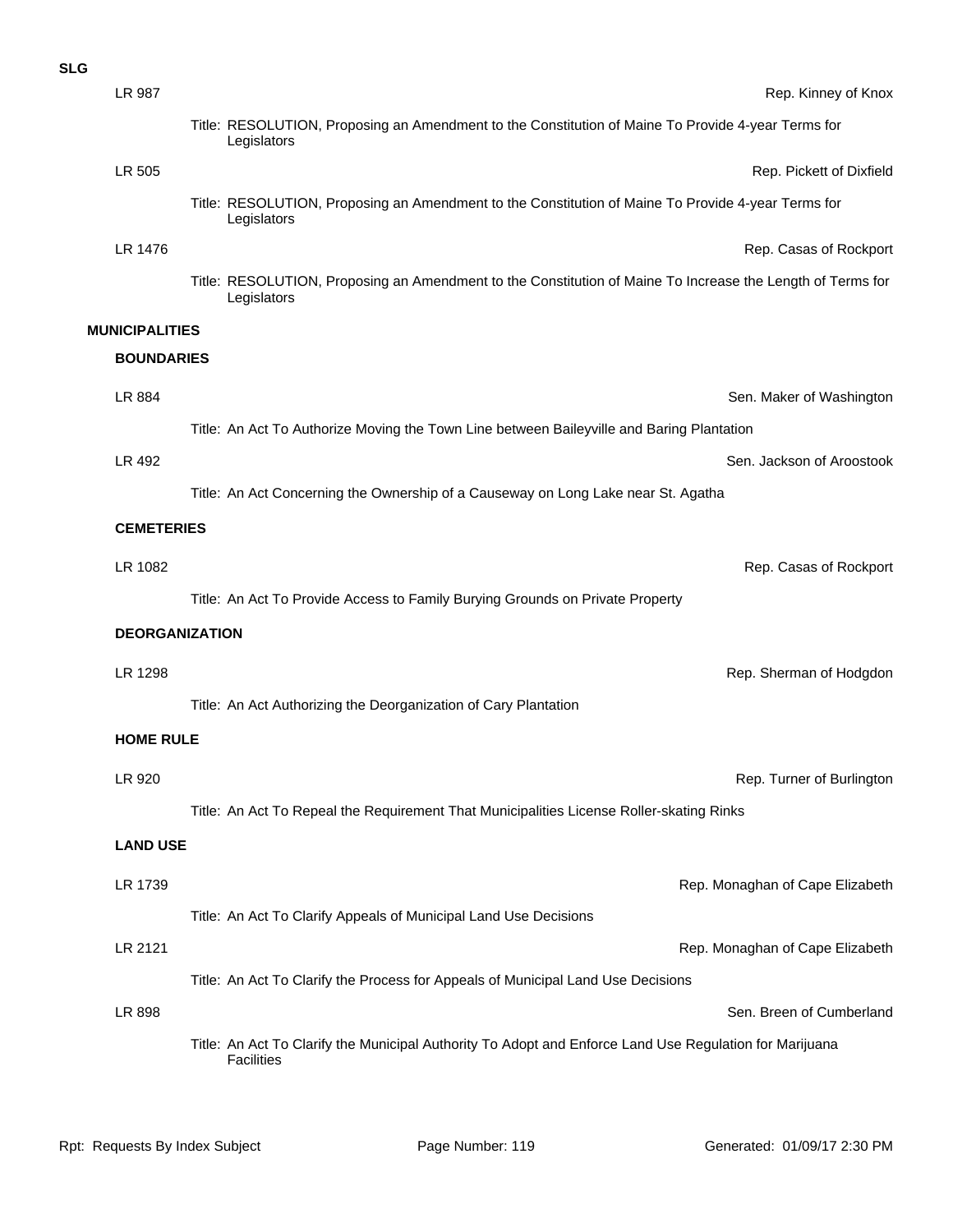| ۰,<br>۰.<br>×<br>× | ۰.<br>۰. |
|--------------------|----------|
|--------------------|----------|

| LR 1540           | Sen. Breen of Cumberland                                                                                                             |
|-------------------|--------------------------------------------------------------------------------------------------------------------------------------|
|                   | Title: An Act To Define When a Municipal Land Use Decision Is Considered Final for Purposes of an Appeal to<br><b>Superior Court</b> |
| <b>ORDINANCES</b> |                                                                                                                                      |
| LR 1870           | Sen. Chipman of Cumberland                                                                                                           |
|                   | Title: An Act To Allow Municipalities To Adopt Bus Traffic Ordinances                                                                |
| LR 2131           | Rep. Handy of Lewiston                                                                                                               |
|                   | Title: An Act To Allow Towns To Adopt Zoning or Other Limitations on the Location of Marijuana Facilities                            |
| LR 327            | Sen. Davis, Sr. of Piscataquis                                                                                                       |
|                   | Title: An Act To Allow Municipalities To Regulate the Growing of Marijuana                                                           |
| LR 1236           | Rep. Campbell of Orrington                                                                                                           |
|                   | Title: An Act To Amend the Laws Governing the Granting of a Variance from the Dimensional Standards of a<br>Zoning Ordinance         |
| LR 255            | Rep. Berry of Bowdoinham                                                                                                             |
|                   | Title: An Act To Facilitate Municipal Permitting for Tiny Homes                                                                      |
| <b>LR 1727</b>    | Sen. Libby of Androscoggin                                                                                                           |
|                   | Title: An Act To Protect the Public from Dangerous Buildings                                                                         |
| LR 1884           | Rep. Blume of York Beach                                                                                                             |
|                   | Title: An Act Clarifying Municipal Permitting in Marijuana Laws                                                                      |
| LR 1659           | Rep. Ward of Dedham                                                                                                                  |
|                   | Title: An Act To Prohibit the Harboring of Illegal Aliens                                                                            |
| LR 1104           | Rep. Spear of South Thomaston                                                                                                        |
|                   | Title: An Act To Allow Municipalities To Prohibit Weapons at Municipal Public Proceedings and Polling Places                         |
| LR 637            | Rep. Austin of Skowhegan                                                                                                             |
|                   | Title: An Act To Allow Municipalities To Prohibit Retail Recreational Marijuana Facilities in Safe Zones                             |
| <b>PERSONNEL</b>  |                                                                                                                                      |
| LR 596            | Rep. Cebra of Naples                                                                                                                 |
|                   | Title: An Act To Allow Municipalities a Right To Work Option                                                                         |
| LR 1182           | Rep. McCreight of Harpswell                                                                                                          |
|                   | Title: An Act To Protect the Confidentiality of Local Government Employees' Private Information                                      |
| LR 1100           | Rep. Spear of South Thomaston                                                                                                        |
|                   | Title: An Act To Extend to One Year the Probationary Period for Certain Municipal Employee Positions                                 |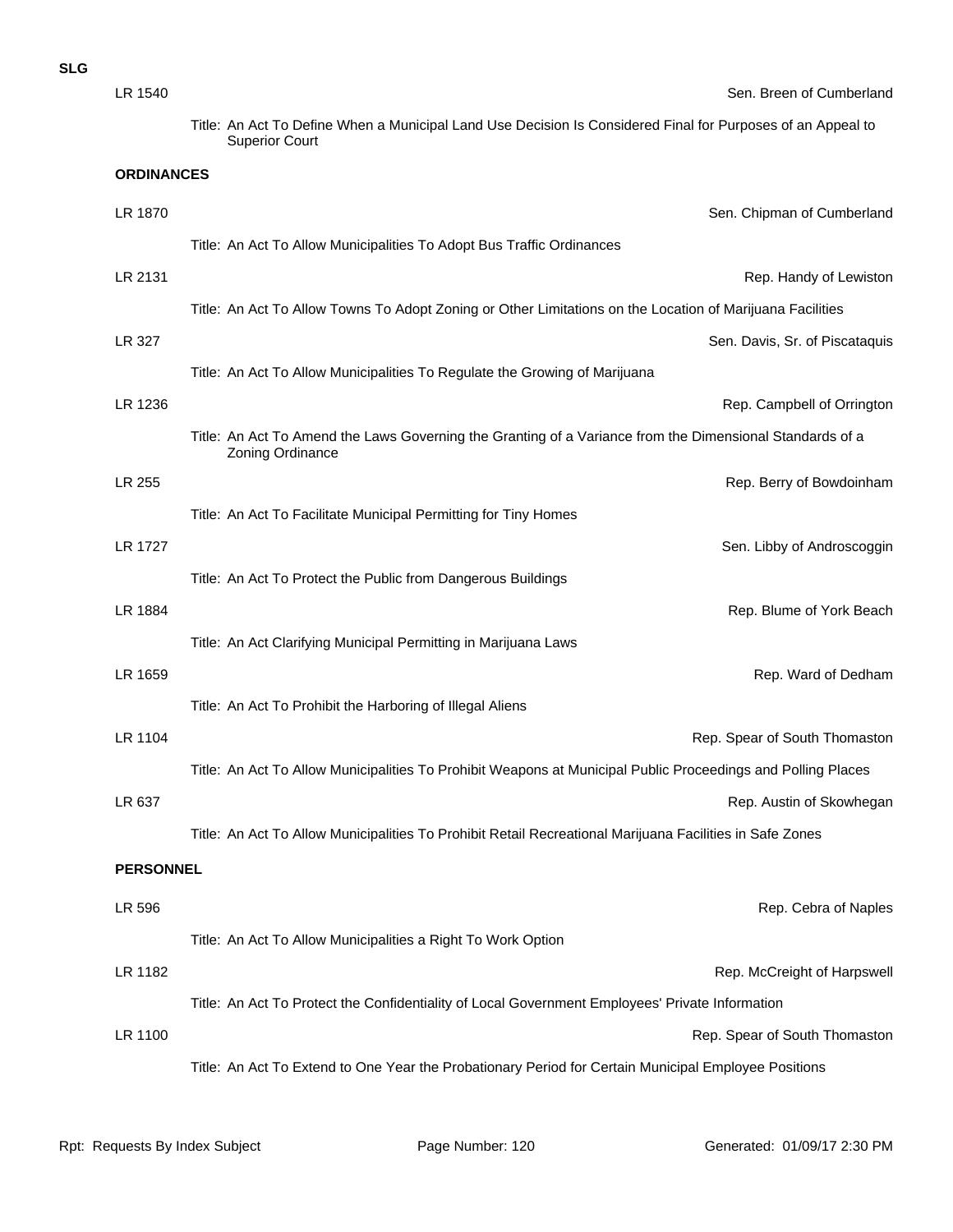## **PLANNING BOARDS**

| LR 2102              | Spkr. Gideon of Freeport                                                                                                                 |
|----------------------|------------------------------------------------------------------------------------------------------------------------------------------|
|                      | Title: An Act Regarding Civic Innovation in Maine                                                                                        |
|                      | <b>RECORDS MANAGEMENT</b>                                                                                                                |
| LR 424               | Rep. Malaby of Hancock                                                                                                                   |
|                      | Title: An Act To Protect Personal Information of Participants in a Community Well-being Check Program                                    |
| <b>ROADS</b>         |                                                                                                                                          |
| LR 1610              | Rep. Espling of New Gloucester                                                                                                           |
|                      | Title: An Act To Amend the Law Regarding Road Associations                                                                               |
| LR 963               | Rep. Wadsworth of Hiram                                                                                                                  |
|                      | Title: An Act To Amend Lien Recordings on Statutory Road Associations                                                                    |
| LR 1203              | Rep. Wadsworth of Hiram                                                                                                                  |
|                      | Title: An Act To Provide Road Association Exemptions for Nonprimary Access Routes                                                        |
| LR 1782              | Rep. Fay of Raymond                                                                                                                      |
|                      | Title: An Act To Require Municipalities To Maintain and Plow Municipally Owned Roads with Permanent<br>Nonseasonal Residences            |
|                      |                                                                                                                                          |
| <b>SECESSION</b>     |                                                                                                                                          |
| <b>LR 477</b>        | Rep. Austin of Gray                                                                                                                      |
|                      | Title: Resolve, Authorizing the Area of the West Side of Little Sebago Lake of the Town of Gray To Proceed with<br>the Secession Process |
| LR 478               | Rep. Austin of Gray                                                                                                                      |
|                      | Title: Resolve, Authorizing the Mount Hunger Area of the Town of Gray To Proceed with the Secession Process                              |
| LR 1003              | Sen. Jackson of Aroostook                                                                                                                |
|                      | Title: An Act To Authorize the Town of Lyndon to Secede from the City of Caribou                                                         |
| <b>SERVICES</b>      |                                                                                                                                          |
| LR 1758              | Rep. Grant of Gardiner                                                                                                                   |
|                      | Title: An Act To Provide Funds to the Local Government Fund To Encourage Regional Planning and<br>Reorganization                         |
| <b>TOWN MEETINGS</b> |                                                                                                                                          |
| LR 1362              | Rep. Campbell of Orrington                                                                                                               |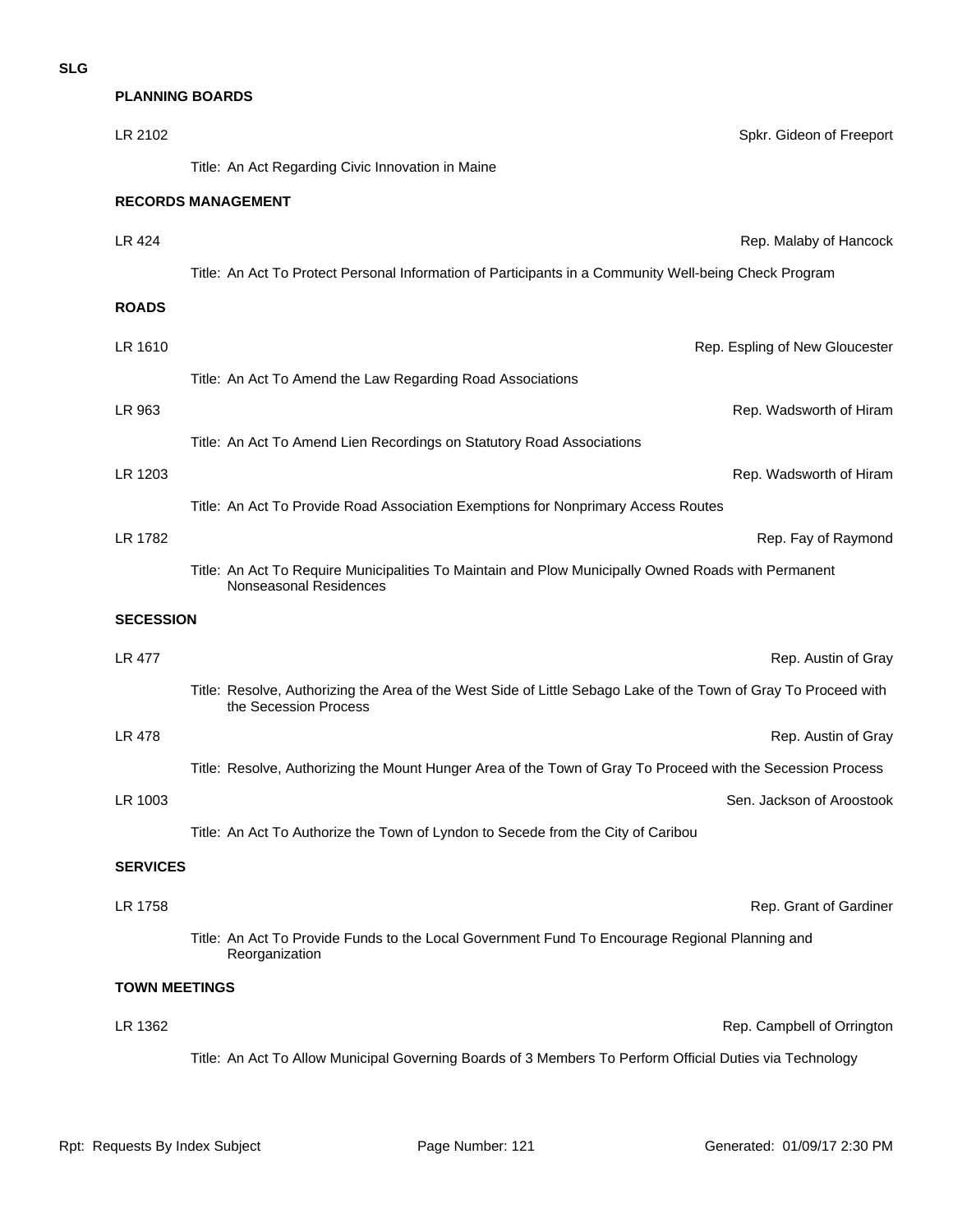#### **VILLAGE CORPORATIONS**

| LR 1930                 | Rep. Austin of Gray                                                                                                                           |
|-------------------------|-----------------------------------------------------------------------------------------------------------------------------------------------|
|                         | Title: An Act To Establish a Village Corporation                                                                                              |
| <b>STATE BOARDS</b>     |                                                                                                                                               |
|                         | <b>INACTIVE BOARDS AND COMMISSIONS REPEALED</b>                                                                                               |
| LR 1548                 | Rep. Wadsworth of Hiram                                                                                                                       |
|                         | Title: An Act To Increase Efficiency in State Boards and Commissions                                                                          |
|                         | <b>STATE CONSTITUTION AMENDMENTS</b>                                                                                                          |
| <b>RIGHTS</b>           |                                                                                                                                               |
| LR 314                  | Rep. Wood of Greene                                                                                                                           |
|                         | Title: RESOLUTION, Proposing an Amendment to the Constitution of Maine To Establish the Right To Hunt and<br>Fish                             |
| <b>STATE GOVERNMENT</b> |                                                                                                                                               |
|                         | <b>ACCESS TO INFORMATION</b>                                                                                                                  |
| LR 999                  | Sen. Bellows of Kennebec                                                                                                                      |
|                         | Title: An Act To Promote Transparency with Respect to Surveillance Technology                                                                 |
|                         | <b>ADMINISTRATIVE PROCEDURE ACT</b>                                                                                                           |
| LR 924                  | Rep. Zeigler of Montville                                                                                                                     |
|                         | Title: An Act To Provide for Legislative Review of Federally Mandated Major Substantive Rules under the Maine<br>Administrative Procedure Act |
|                         | <b>CONTRACTED SERVICES</b>                                                                                                                    |
| LR 1179                 | Sen. Mason of Androscoggin                                                                                                                    |
|                         | Title: An Act Prohibiting Public Entities from Contracting with and Investing in Companies That Boycott Israel                                |
| LR 1124                 | Sen. Jackson of Aroostook                                                                                                                     |
|                         | Title: An Act To Enact the Taxpayer Accountability Act                                                                                        |
| LR 1416                 | Rep. Devin of Newcastle                                                                                                                       |
|                         | Title: An Act To Quantitatively Evaluate State Contracts                                                                                      |
| LR 1723                 | Rep. Warren of Hallowell                                                                                                                      |
|                         | Title: An Act To Ensure the Cost-efficiency of Contracting Out Services by the State                                                          |
| LR 1557                 | Rep. Martin of Sinclair                                                                                                                       |

Title: An Act To Promote Efficiency and Accountability to Taxpayers in Personal Services Contracting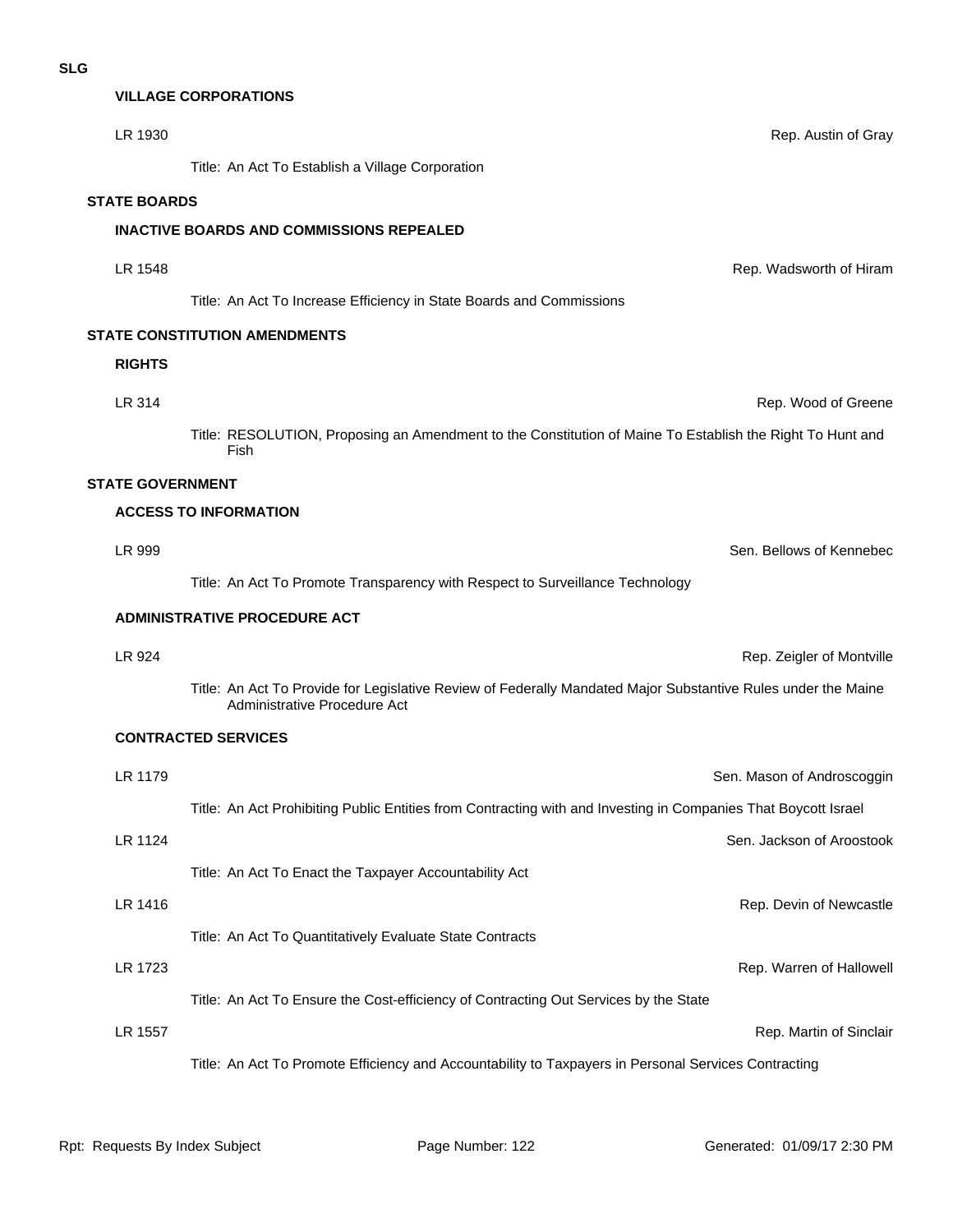| LR 2110               | Rep. Collings of Portland                                                                                                                                        |
|-----------------------|------------------------------------------------------------------------------------------------------------------------------------------------------------------|
|                       | Title: An Act To Require Responsible Contracting with the State                                                                                                  |
| LR 1147               | Sen. Bellows of Kennebec                                                                                                                                         |
|                       | Title: An Act To Provide Accountability to Taxpayers Regarding State Use of Private Contractors                                                                  |
| <b>EXECUTIVE DEPT</b> |                                                                                                                                                                  |
| LR 400                | Rep. Martin of Sinclair                                                                                                                                          |
|                       | Title: An Act To Strengthen Intragovernment Communication                                                                                                        |
|                       | <b>FUTURE PLANNING</b>                                                                                                                                           |
| LR 609                | Rep. Dillingham of Oxford                                                                                                                                        |
|                       | Title: Resolve, Directing the Secretary of State To Request That the United States Secretary of Transportation<br>Place Maine in the Atlantic Standard Time Zone |
| LR 1392               | Rep. Bailey of Saco                                                                                                                                              |
|                       | Title: An Act To Opt Out of Federal Daylight Savings Time                                                                                                        |
|                       | <b>LAND CONVEYANCES</b>                                                                                                                                          |
| LR 396                | Rep. Martin of Sinclair                                                                                                                                          |
|                       | Title: Resolve, To Authorize the Transfer of State-owned Property to the Town of St. Agatha                                                                      |
| <b>PLANNING</b>       |                                                                                                                                                                  |
| LR 230                | Rep. Campbell of Orrington                                                                                                                                       |
|                       | Title: An Act To Require State-funded Buildings Be Constructed with Dimensional Laminated Wood Products                                                          |
| LR 1349               | Rep. Martin of Sinclair                                                                                                                                          |
|                       | Title: An Act Regarding Issues Concerning Maine's State and Local Governments                                                                                    |
| <b>PURCHASES</b>      |                                                                                                                                                                  |
| LR 57                 | Sen. Miramant of Knox                                                                                                                                            |
|                       | Title: An Act To Reduce Fuel Costs to State and Local Government                                                                                                 |
| LR 457                | Sen. Jackson of Aroostook                                                                                                                                        |
|                       | Title: An Act To Establish the Maine Buy America Act                                                                                                             |
| LR 1518               | Sen. Libby of Androscoggin                                                                                                                                       |
|                       | Title: An Act To Create a State Procurement Oversight Commission                                                                                                 |
| <b>REFORM</b>         |                                                                                                                                                                  |
| LR 1315               | Spkr. Gideon of Freeport                                                                                                                                         |
|                       | Title: An Act To Reform State Government                                                                                                                         |

**SLG**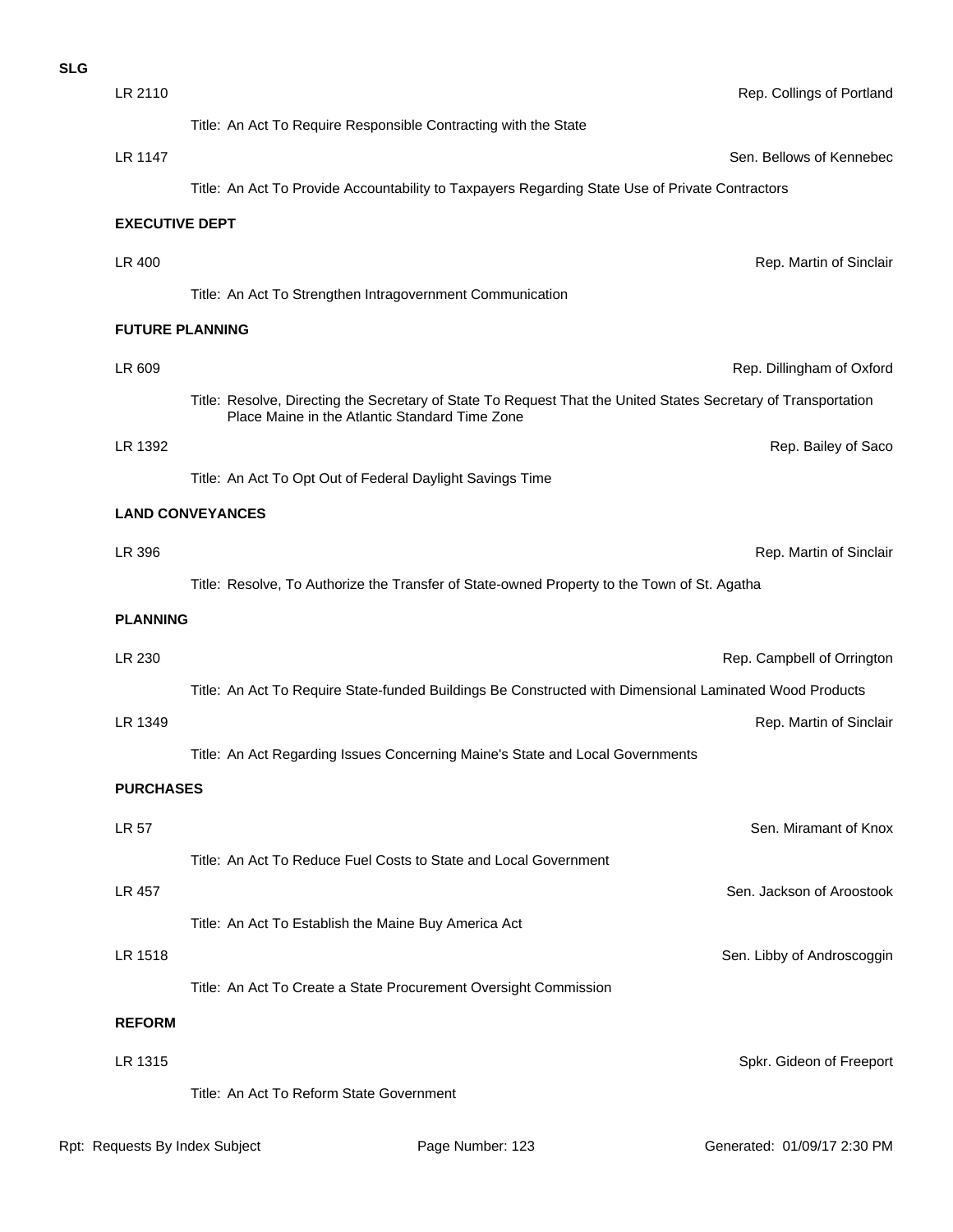## **SLG**

**STATE COMMEMORATIONS**

| LR 362                 | Rep. Handy of Lewiston                                                                                                                                |
|------------------------|-------------------------------------------------------------------------------------------------------------------------------------------------------|
|                        | Title: An Act Providing for the Official Observance of the 200th Anniversary of the Formation of the State of<br>Maine                                |
| LR 37                  | Rep. Fredette of Newport                                                                                                                              |
|                        | Title: An Act To Create a Bicentennial Commission for Maine's Bicentennial in 2020                                                                    |
| LR 1390                | Rep. Hamann of South Portland                                                                                                                         |
|                        | Title: An Act To Establish Indigenous People's Day                                                                                                    |
| LR 1324                | Rep. Hamann of South Portland                                                                                                                         |
|                        | Title: An Act To Establish Food Recovery Day                                                                                                          |
| LR 2068                | Rep. Dana, II of Passamaquoddy Tribe                                                                                                                  |
|                        | Title: An Act To Change the Name of Columbus Day to Native American Appreciation Day                                                                  |
| LR 216                 | Rep. Pierce of Falmouth                                                                                                                               |
|                        | Title: Resolve, To Create a Working Group To Plan Maine's 200th Anniversary                                                                           |
| LR 1707                | Rep. Wadsworth of Hiram                                                                                                                               |
|                        | Title: An Act To Designate a Maine Cleanup Day                                                                                                        |
| LR 1737                | Rep. Bailey of Saco                                                                                                                                   |
|                        | Title: An Act To Recognize the Indigenous Peoples of Maine                                                                                            |
| <b>STATE PERSONNEL</b> |                                                                                                                                                       |
| LR 979                 | Sen. Volk of Cumberland                                                                                                                               |
|                        | Title: An Act To Reform the Special Appointment Program in State Hiring and Retention for People with<br><b>Disabilities</b>                          |
| LR 1248                | Rep. Turner of Burlington                                                                                                                             |
|                        | Title: An Act To Extend the Allowed Time for the Interchange of Government Employees                                                                  |
| LR 223                 | Rep. Bryant of Windham                                                                                                                                |
|                        | Title: An Act To Prohibit the State from Asking a Prospective Hire about the Person's Compensation History until<br>after a Job Offer Is Made         |
| LR 1457                | Pres. Thibodeau of Waldo                                                                                                                              |
|                        | Title: An Act To Minimize Hardship by Prohibiting the State from Reducing the Wages of a State Employee To<br>Recoup Payments the State Made in Error |
| LR 1475                | Rep. Tepler of Topsham                                                                                                                                |
|                        | Title: An Act To Require Maine Governmental Departments That Affect Citizen Health and Safety To Staff at<br>Least 75 Percent of Available Positions  |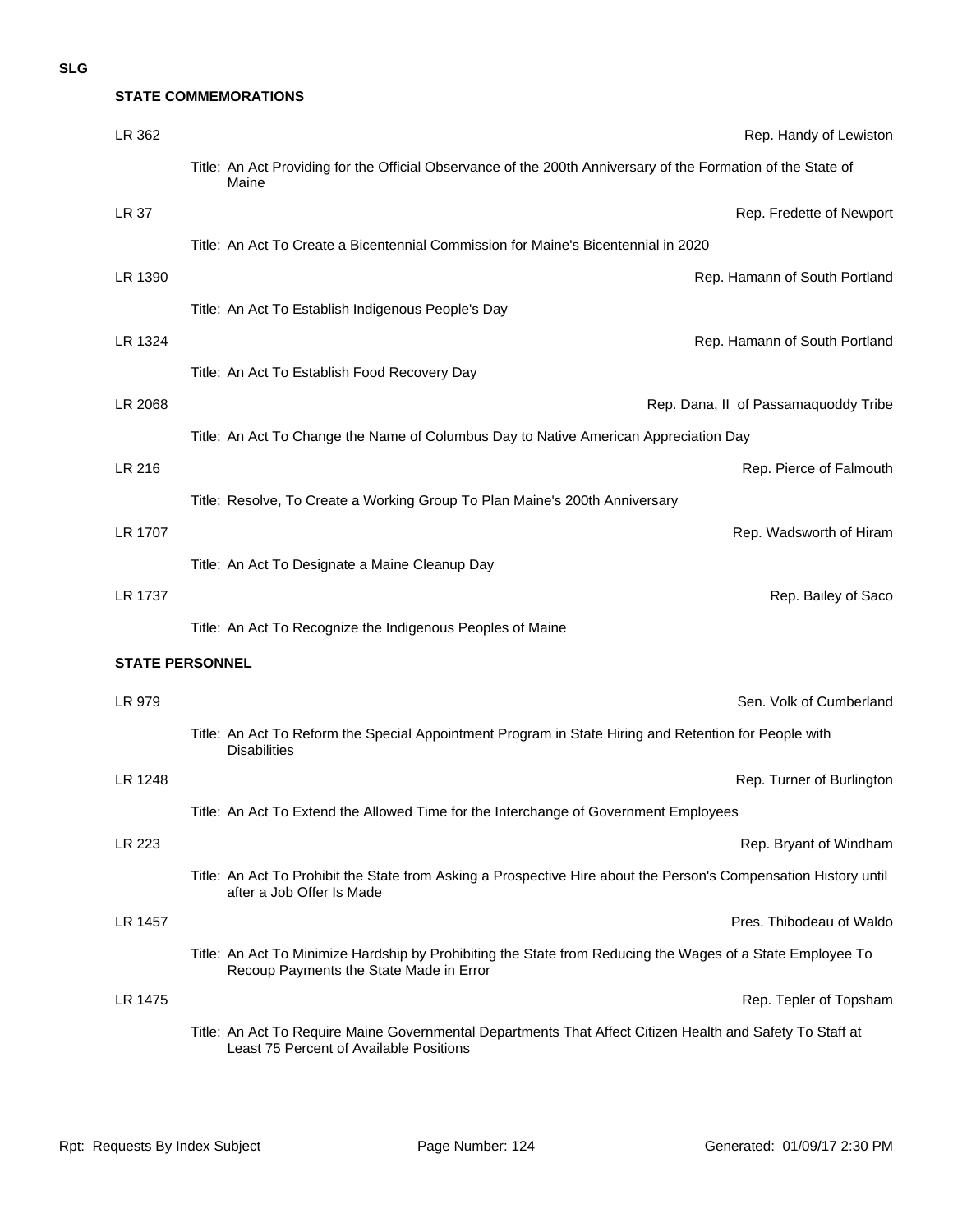| <b>SLG</b> |                       |                                                                                                                                                                           |
|------------|-----------------------|---------------------------------------------------------------------------------------------------------------------------------------------------------------------------|
|            | LR 2017               | Rep. Alley, Sr. of Beals                                                                                                                                                  |
|            |                       | Title: An Act To Remove the Age Penalty for State Retirees Working at State Correctional Institutions That Are<br>Closing                                                 |
|            | LR 1748               | Rep. Sylvester of Peaks Island                                                                                                                                            |
|            |                       | Title: An Act To Clarify Arbitration Privacy                                                                                                                              |
|            | <b>STATE PROPERTY</b> |                                                                                                                                                                           |
|            | LR 2016               | Rep. Frey of Bangor                                                                                                                                                       |
|            |                       | Title: An Act To Allow the Bureau of General Services To Maintain Interest-bearing Accounts of Privately<br>Donated Funds for the Upkeep of Property Managed by the State |
|            | LR 1755               | Rep. Grant of Gardiner                                                                                                                                                    |
|            |                       | Title: An Act To Expand the Types of Nonprofit Organizations to Which Surplus Property May Be Sold by the<br><b>State</b>                                                 |
|            | LR 1702               | Rep. Mastraccio of Sanford                                                                                                                                                |
|            |                       | Title: Resolve, To Develop a Disposition Plan for Future Surplus State Property in York County                                                                            |
|            | <b>STATE OFFICERS</b> |                                                                                                                                                                           |
|            | <b>GOVERNOR</b>       |                                                                                                                                                                           |
|            | LR 376                | Rep. Farrin of Norridgewock                                                                                                                                               |
|            |                       | Title: An Act To Increase the Salary of the Governor                                                                                                                      |
|            |                       | <b>UNORGANIZED TERRITORY</b>                                                                                                                                              |
|            | <b>NAMES</b>          |                                                                                                                                                                           |
|            | LR 399                | Rep. Martin of Sinclair                                                                                                                                                   |
|            |                       | Title: An Act To Change the Name of Township 17, Range 4, WELS, in the Unorganized Territory to Sinclair                                                                  |
|            | <b>ORDINANCES</b>     |                                                                                                                                                                           |
|            | LR 1922               | Rep. Hamann of South Portland                                                                                                                                             |
|            |                       | Title: An Act To Ensure Maine's Unorganized Townships and Plantations Maintain Local Control under Laws<br>Legalizing Marijuana                                           |
| <b>TAX</b> |                       |                                                                                                                                                                           |
|            | <b>INCOME TAX</b>     |                                                                                                                                                                           |
|            | <b>CHECKOFFS</b>      |                                                                                                                                                                           |
|            | LR 925                | Rep. Sutton of Warren                                                                                                                                                     |
|            |                       | Title: An Act To Amend the Laws Governing the Income Tax Checkoff Program for the Maine Clean Election<br>Fund                                                            |
|            |                       |                                                                                                                                                                           |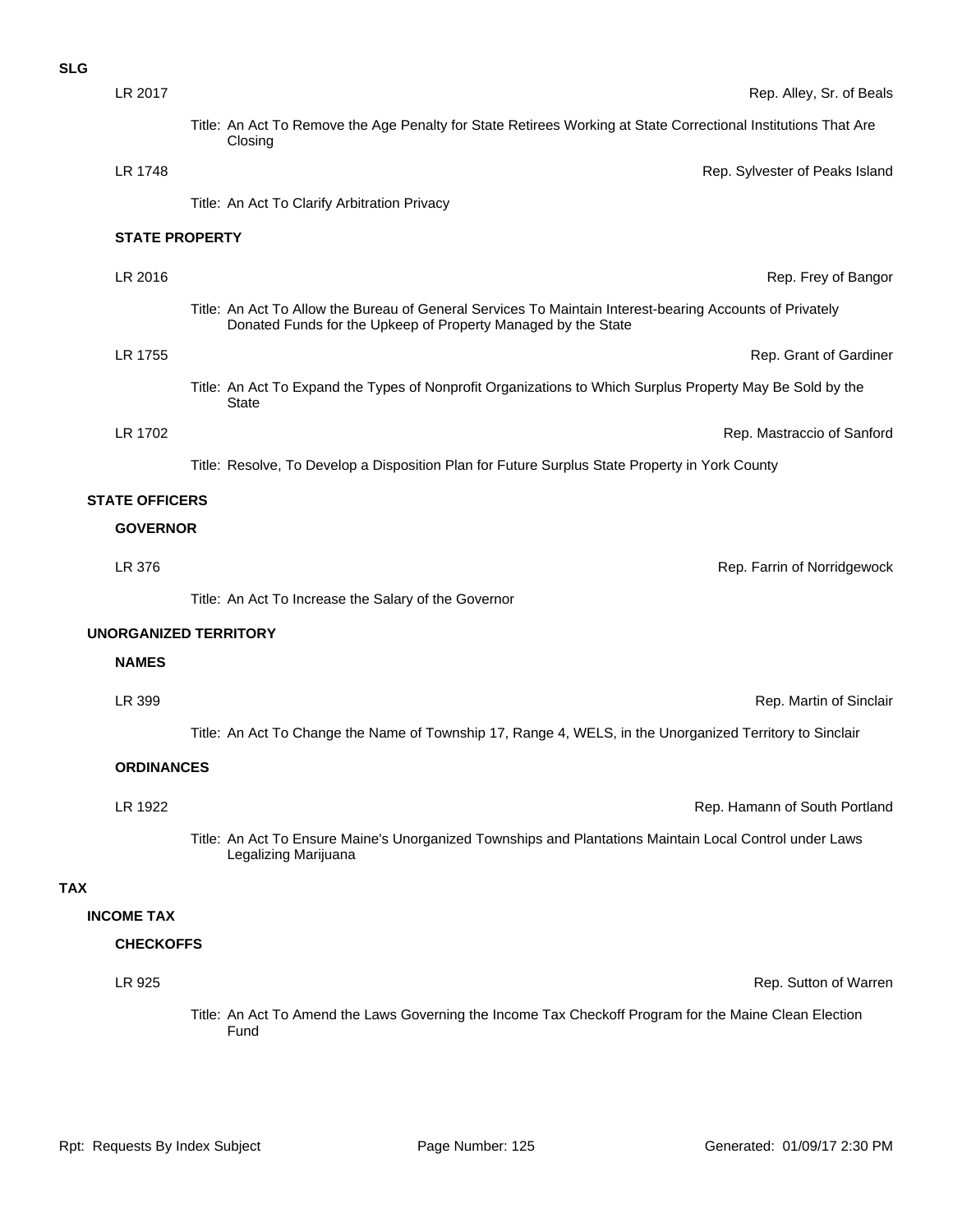## **TAX**

# **CORPORATIONS**

| LR 1676        | Rep. Guerin of Glenburn                                                                                                                           |
|----------------|---------------------------------------------------------------------------------------------------------------------------------------------------|
|                | Title: An Act To Welcome Statewide Economic Investment                                                                                            |
| LR 343         | Rep. Tipping-Spitz of Orono                                                                                                                       |
|                | Title: An Act To Prevent Tax Haven Abuse                                                                                                          |
| LR 1112        | Rep. Stewart of Presque Isle                                                                                                                      |
|                | Title: An Act Regarding the Corporate Income Tax                                                                                                  |
| <b>CREDITS</b> |                                                                                                                                                   |
| LR 1619        | Sen. Volk of Cumberland                                                                                                                           |
|                | Title: An Act To Encourage the Construction of Affordable Housing                                                                                 |
| LR 936         | Rep. Turner of Burlington                                                                                                                         |
|                | Title: An Act Regarding the Taxation of Out-of-state Pensions                                                                                     |
| LR 1818        | Rep. Harlow of Portland                                                                                                                           |
|                | Title: An Act To Provide Tax Credits for Adult Day Care and Respite and Hospice Care                                                              |
| LR 1959        | Rep. Herbig of Belfast                                                                                                                            |
|                | Title: An Act To Support Maine Families by Increasing the Dependent Care Credit                                                                   |
| LR 1983        | Rep. Herbig of Belfast                                                                                                                            |
|                | Title: An Act To Encourage Family-friendly Businesses through a Tax Credit for Child Care                                                         |
| LR 1987        | Rep. Herbig of Belfast                                                                                                                            |
| LR 426         | Title: An Act To Support the Trades through a Tax Credit for Apprentice Programs                                                                  |
|                | Rep. Picchiotti of Fairfield<br>Title: An Act Requiring a Dynamic Fiscal Analysis of Changes to Visual Media Production Tax Credits and           |
|                | Reimbursements                                                                                                                                    |
| LR 918         | Sen. Davis, Sr. of Piscataquis                                                                                                                    |
|                | Title: An Act To Create a Caregiver Tax Credit                                                                                                    |
| LR 1189        | Sen. Davis, Sr. of Piscataquis                                                                                                                    |
|                | Title: An Act To Provide an Income Tax Credit for Retailers Collecting Sales Tax                                                                  |
| LR 1640        | Sen. Jackson of Aroostook                                                                                                                         |
|                | Title: An Act To Strengthen Efforts To Recruit and Retain Primary Medical and Dental Professionals in Rural and<br>Underserved Areas of the State |
| LR 169         | Rep. Daughtry of Brunswick                                                                                                                        |
|                | Title: An Act To Provide for an Income Tax Credit for Students Returning to College                                                               |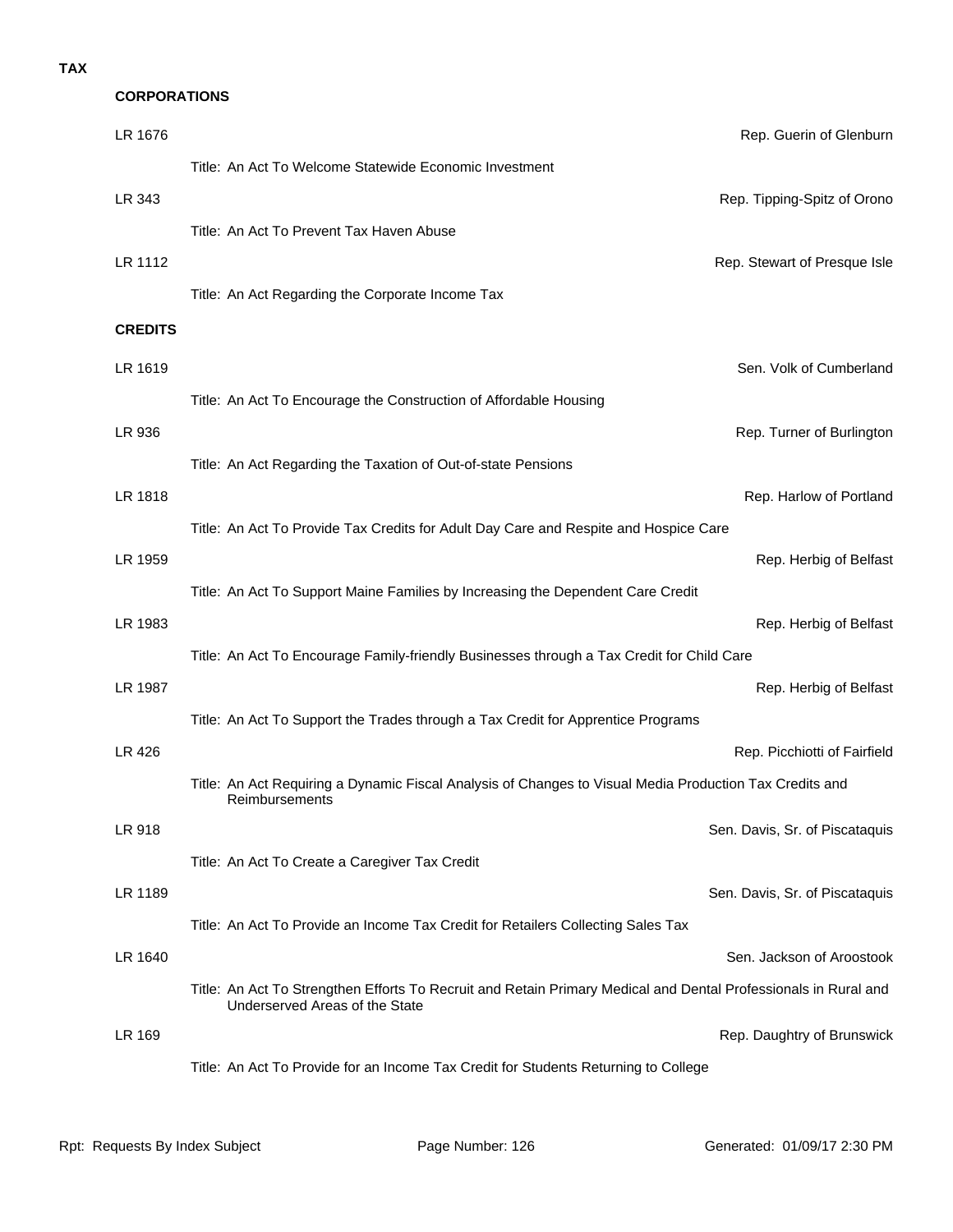| LR 1651           | Sen. Chenette of York                                                                                                            |
|-------------------|----------------------------------------------------------------------------------------------------------------------------------|
|                   | Title: An Act To Sustain and Attract Skilled Workers to Maine                                                                    |
| LR 976            | Sen. Vitelli of Sagadahoc                                                                                                        |
|                   | Title: An Act To Inform Employees of Potential Eligibility for the Earned Income Tax Credit                                      |
| LR 522            | Rep. Hymanson of York                                                                                                            |
|                   | Title: An Act Regarding the Taxation of Out-of-state Pensions                                                                    |
| LR 2001           | Rep. Mccrea of Fort Fairfield                                                                                                    |
|                   | Title: An Act To Create the Rural Fuel Tax Credit                                                                                |
| LR 1135           | Rep. Stewart of Presque Isle                                                                                                     |
|                   | Title: An Act To Support Working Families                                                                                        |
| <b>DEDUCTIONS</b> |                                                                                                                                  |
| LR 1958           | Rep. Herbig of Belfast                                                                                                           |
|                   | Title: An Act To Support Maine Residents with Significant Commutes                                                               |
| LR 2105           | Sen. Dion of Cumberland                                                                                                          |
|                   | Title: An Act To Allow Interest Paid on Student Loans To Be Deductible                                                           |
| LR 988            | Rep. Kornfield of Bangor                                                                                                         |
|                   | Title: An Act To Provide an Income Tax Credit for Employer Contributions to Section 529 Qualified Tuition<br>Programs            |
| LR 1087           | Rep. Pouliot of Augusta                                                                                                          |
|                   | Title: An Act To Restore the Tax Deduction for Contributions to College Savings Accounts                                         |
| LR 319            | Sen. Libby of Androscoggin                                                                                                       |
|                   | Title: An Act To Provide Tax Fairness and To Lower Medical Expenses for Patients under the Maine Medical Use<br>of Marijuana Act |
| <b>ELDERLY</b>    |                                                                                                                                  |
| LR 515            | Rep. Foley of Wells                                                                                                              |
|                   | Title: An Act To Exempt Certain Individuals Who Are 70 Years of Age or Older from Maine Income Tax                               |
| <b>EXEMPTIONS</b> |                                                                                                                                  |
| LR 269            | Sen. Volk of Cumberland                                                                                                          |
|                   | Title: An Act To Eliminate Income Tax on Civil Service Retirement Benefits                                                       |
| LR 79             | Rep. Espling of New Gloucester                                                                                                   |
|                   | Title: An Act To Exempt from Maine Income Tax Income Earned by Members of the Armed Services While on<br><b>Active Duty</b>      |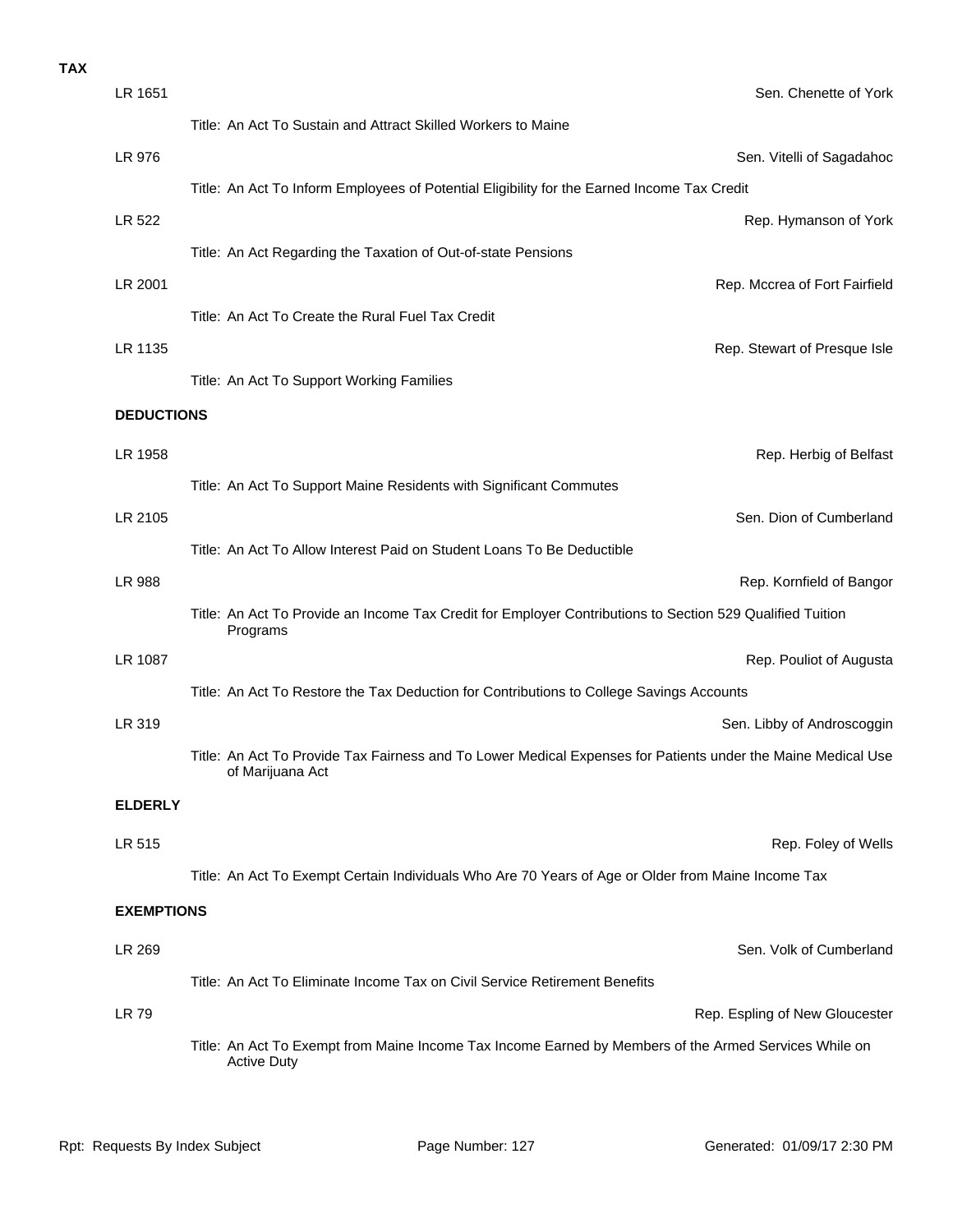| <b>TAX</b> |                      |                                                                                                                                                                                                |
|------------|----------------------|------------------------------------------------------------------------------------------------------------------------------------------------------------------------------------------------|
|            | LR 1280              | Rep. Ordway of Standish                                                                                                                                                                        |
|            |                      | Title: An Act To Exempt Olympic, World and National Championship Winners from Maine Income Tax                                                                                                 |
|            | <b>LR 998</b>        | Sen. Bellows of Kennebec                                                                                                                                                                       |
|            |                      | Title: An Act To Eliminate the State Income Tax for Maine Public Employees Retirement System Pensions                                                                                          |
|            |                      | <b>PROVISIONS REVISED</b>                                                                                                                                                                      |
|            | LR 970               | Rep. Tipping-Spitz of Orono                                                                                                                                                                    |
|            |                      | Title: An Act To Increase Transparency in Maine's Income Tax Code                                                                                                                              |
|            | LR 1994              | Rep. Golden of Lewiston                                                                                                                                                                        |
|            |                      | Title: An Act To Create a Fair Maine Economy                                                                                                                                                   |
|            | LR 2013              | Rep. Brooks of Lewiston                                                                                                                                                                        |
|            |                      | Title: An Act To Encourage a Progressive Tax Structure                                                                                                                                         |
|            | LR 1897              | Sen. Brakey of Androscoggin                                                                                                                                                                    |
|            |                      | Title: An Act To Eliminate Corporate Welfare and Provide Tax Relief                                                                                                                            |
|            | <b>RATE</b>          |                                                                                                                                                                                                |
|            | LR 1826              | Sen. Diamond of Cumberland                                                                                                                                                                     |
|            |                      | Title: An Act To Provide an Exemption to the 3 Percent Surcharge on Household Incomes Greater Than<br>\$200,000                                                                                |
|            | LR 1635              | Sen. Dow of Lincoln                                                                                                                                                                            |
|            |                      | Title: An Act To Eliminate the 3 Percent Surtax on Certain Income and Provide an Alternative Funding Source for<br>the Fund to Advance Public Kindergarten to Grade 12 Education               |
|            | LR 1161              | Pres. Thibodeau of Waldo                                                                                                                                                                       |
|            |                      | Title: An Act To Support Employers and Employees                                                                                                                                               |
|            | LR 318               | Rep. Campbell of Orrington                                                                                                                                                                     |
|            |                      | Title: An Act To Maintain the Income Tax Rate on Persons with Taxable Income above \$200,000                                                                                                   |
|            | LR 209               | Rep. Kinney of Limington                                                                                                                                                                       |
|            |                      | Title: An Act To Lower Maine's Income Tax Rates                                                                                                                                                |
|            | LR 800               | Rep. Stetkis of Canaan                                                                                                                                                                         |
|            |                      | Title: An Act To Protect Jobs and the Maine Economy by Eliminating the 3% Income Tax Surcharge Imposed on<br>Certain Mainers and the Fund To Advance Public Kindergarten to Grade 12 Education |
|            |                      | <b>MISCELLANEOUS TAXES</b>                                                                                                                                                                     |
|            | <b>ALCOHOL TAXES</b> |                                                                                                                                                                                                |
|            | LR 1674              | Rep. Guerin of Glenburn                                                                                                                                                                        |

Title: An Act Regarding the Taxation of Flavored Malt Beverages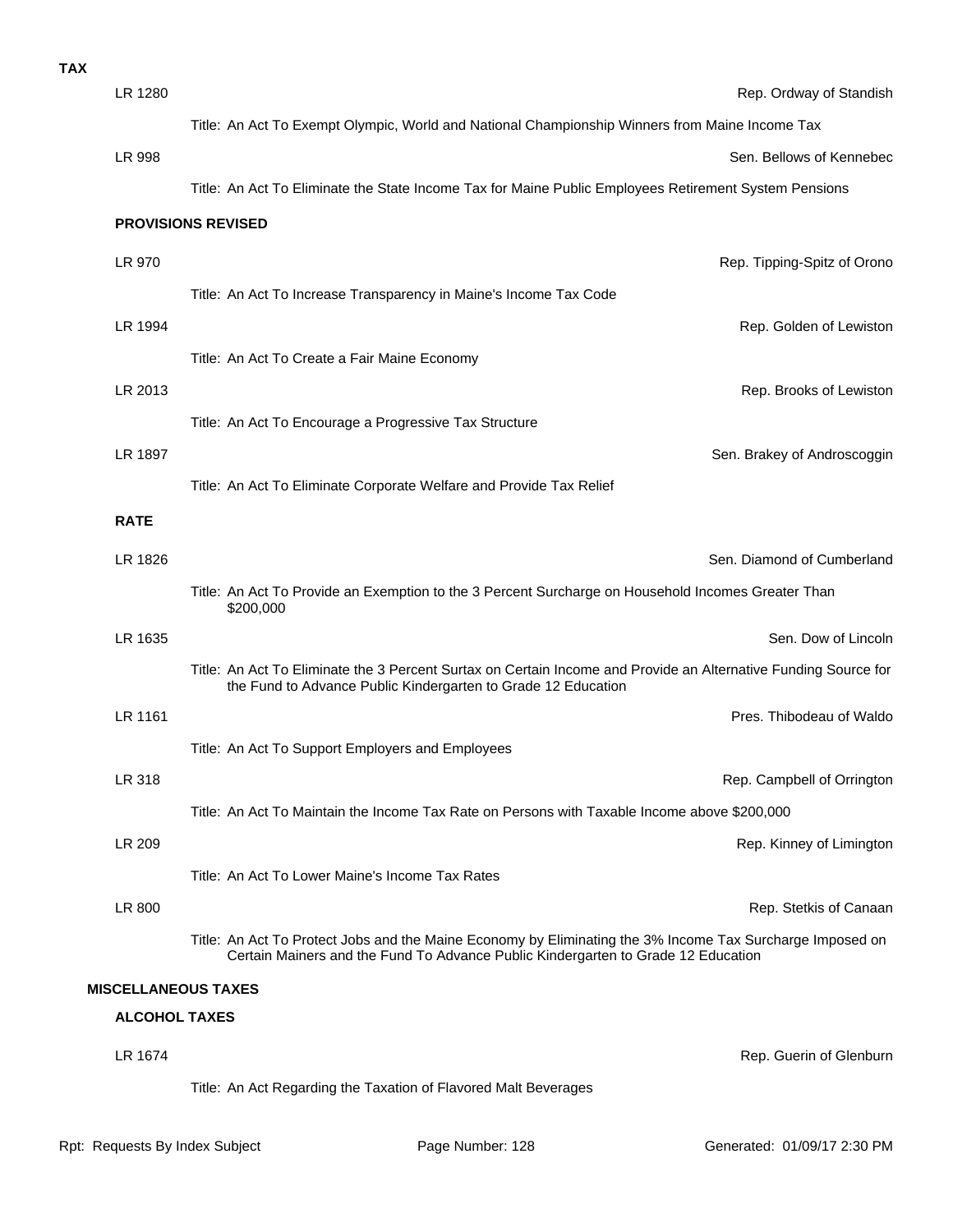## **CIGARETTE TAX**

| LR 1860               |                                                                                               | Rep. McCreight of Harpswell |
|-----------------------|-----------------------------------------------------------------------------------------------|-----------------------------|
|                       | Title: An Act To Reduce the Burden of Tobacco-related Illness                                 |                             |
| <b>EXCISE TAX</b>     |                                                                                               |                             |
| LR 601                |                                                                                               | Rep. Cebra of Naples        |
|                       | Title: An Act To Lower the Maine Motor Vehicle Excise Tax                                     |                             |
| LR 911                |                                                                                               | Sen. Jackson of Aroostook   |
|                       | Title: An Act Regarding the Exemption from the Motor Vehicle Excise Tax for Disabled Veterans |                             |
| LR 274                |                                                                                               | Rep. Daughtry of Brunswick  |
|                       | Title: An Act To Exempt Veterans with ALS from the Excise Tax on Automobiles                  |                             |
| LR 1048               |                                                                                               | Rep. Hickman of Winthrop    |
|                       | Title: An Act Regarding the Commercial Forestry Excise Tax                                    |                             |
| LR 870                |                                                                                               | Rep. McLean of Gorham       |
|                       | Title: An Act To Exempt Certain Disabled Veterans from the Motor Vehicle Excise Tax           |                             |
| LR 1685               |                                                                                               | Rep. Ordway of Standish     |
|                       | Title: An Act Regarding the Vehicle Excise Tax                                                |                             |
|                       | <b>LODGING AND MEALS TAX</b>                                                                  |                             |
| LR 2148               |                                                                                               | Sen. Chipman of Cumberland  |
|                       | Title: An Act To Allow a Local Option Lodging Tax                                             |                             |
| LR 140                |                                                                                               | Sen. Brakey of Androscoggin |
|                       | Title: An Act To Repeal the Service Provider Tax                                              |                             |
|                       | <b>MINING EXCISE TAX</b>                                                                      |                             |
| LR 1381               |                                                                                               | Sen. Saviello of Franklin   |
|                       | Title: An Act To Modernize the Mining Excise Tax                                              |                             |
| <b>MOTOR FUEL TAX</b> |                                                                                               |                             |
| LR 862                |                                                                                               | Rep. McLean of Gorham       |
|                       | Title: An Act To Fix and Rebuild Maine's Infrastructure                                       |                             |
| <b>LR 119</b>         |                                                                                               | Rep. Golden of Lewiston     |
|                       | Title: An Act To Increase Funding for Multimodal Transportation                               |                             |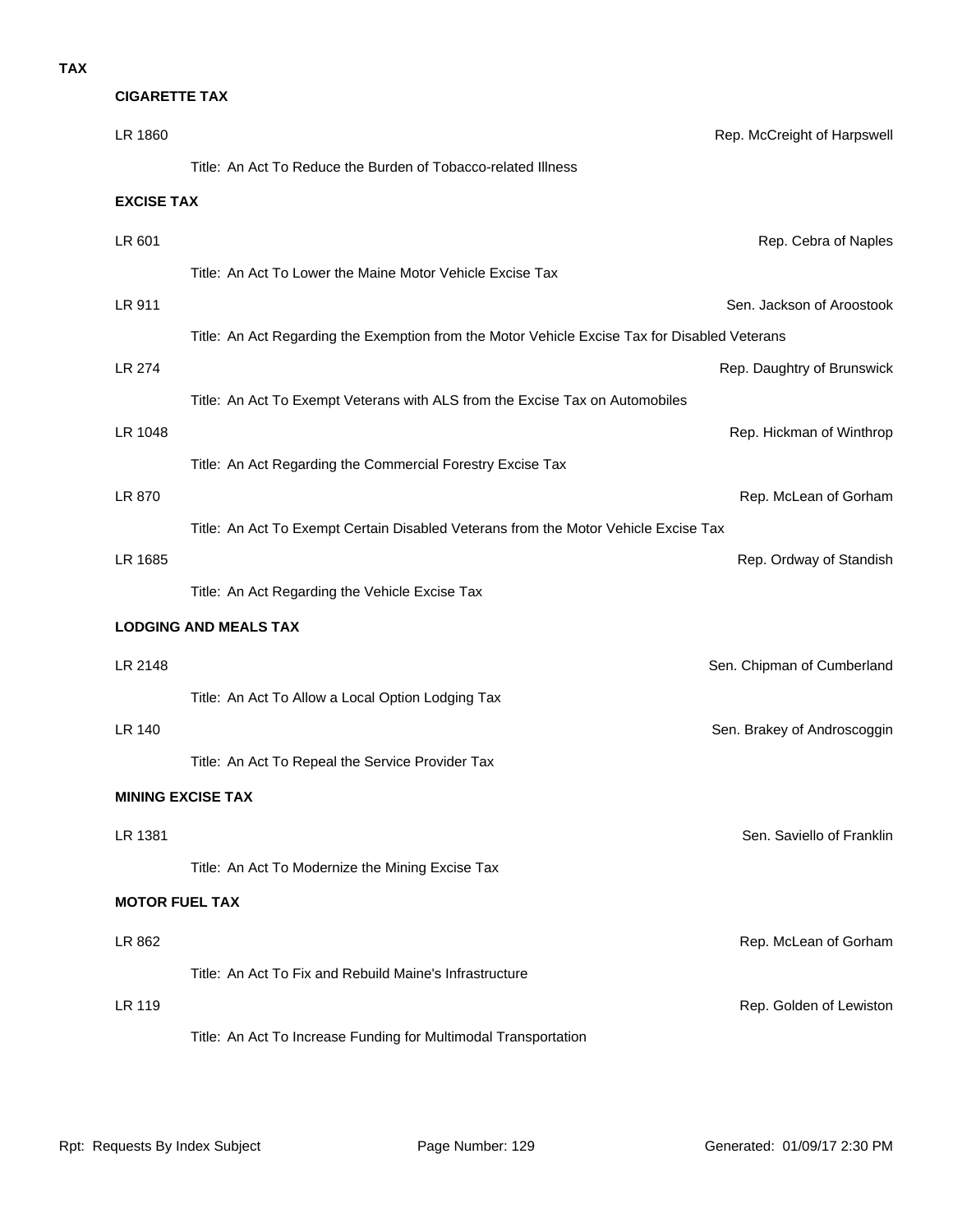# **LR 1350** Rep. Tipping-Spitz of Orono Title: An Act Regarding Maine's Tax Code **TAX REFORM LR 969 Rep. Tipping-Spitz of Orono Rep. Tipping-Spitz of Orono** Title: An Act To Ensure the Effectiveness of Tax Expenditures **TAX EXPENDITURES OMNIBUS** LR 268 Rep. Stearns of Guilford Title: An Act To Create a Tax on the Production of Electricity from Wind Resources **WIND ENERGY PROJECTS** Title: An Act To Regulate and Tax Sports Fantasy League Activities in Maine LR 30 Sen. Katz of Kennebec **SPORTS FANTASY LEAGUE TAX** LR 1292 Sen. Collins of York Title: An Act To Create a Small Business Fair Tax **SMALL BUSINESS FAIR TAX** LR 568 Rep. Golden of Lewiston Title: An Act To Support Lead Abatement in Older Residential Properties LR 891 Rep. Pouliot of Augusta Title: An Act To Clarify the Tax Laws for Title to Real Estate by Releasing Inheritance Tax Liens **REAL ESTATE TRANSFER TAX** LR 1401 Sen. Saviello of Franklin Title: An Act To Tax Political Expenditures during an Election **POLITICAL EXPENDITURES** LR 293 Rep. Melaragno of Auburn Title: An Act To Tax the Extraction of Water for Certain Commercial Purposes **NATURAL RESOURCES TAX**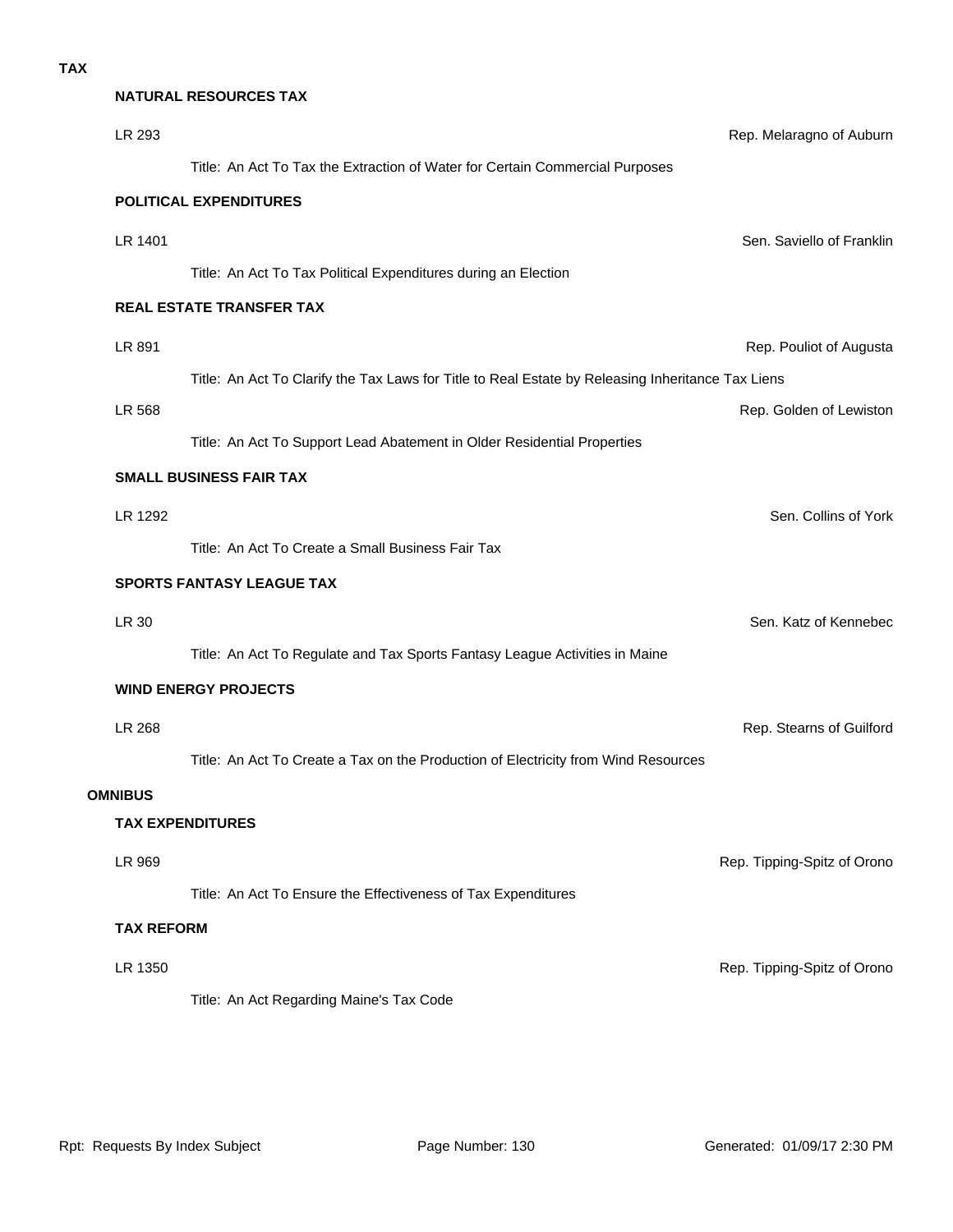## **TAX**

## **PROPERTY TAX**

| <b>APPEALS</b>         |                                                                                                                        |                                 |
|------------------------|------------------------------------------------------------------------------------------------------------------------|---------------------------------|
| LR 1404                |                                                                                                                        | Sen. Saviello of Franklir       |
|                        | Title: An Act To Streamline the Evaluation and Appeals Process for Taxation of Property Used in Manufacturing          |                                 |
| <b>DEFERRALS</b>       |                                                                                                                        |                                 |
| LR 1711                |                                                                                                                        | Rep. Denno of Cumberland Center |
|                        | Title: An Act To Allow Municipalities To Implement a Property Tax Deferral Program                                     |                                 |
| <b>ELDERLY</b>         |                                                                                                                        |                                 |
| LR 2003                |                                                                                                                        | Rep. Martin of Eagle Lake       |
|                        | Title: An Act To Provide Property Tax Relief for Elderly Maine Residents                                               |                                 |
| LR 473                 |                                                                                                                        | Rep. Mastraccio of Sanford      |
|                        | Title: An Act To Increase the Homestead Property Tax Exemption for Certain Persons Who Are at Least 75<br>Years of Age |                                 |
| <b>EXEMPT OWNERS</b>   |                                                                                                                        |                                 |
| LR 344                 |                                                                                                                        | Sen. Diamond of Cumberland      |
|                        | Title: An Act To Exempt Permanently Disabled Veterans from Payment of Property Tax                                     |                                 |
| LR 185                 |                                                                                                                        | Rep. Stanley of Medway          |
|                        | Title: An Act To Extend the Veteran Property Tax Exemption to Veterans Who Have Served on Active Duty                  |                                 |
| <b>EXEMPT PROPERTY</b> |                                                                                                                        |                                 |
| LR 1490                |                                                                                                                        | Rep. Stanley of Medway          |
|                        | Title: An Act To Provide Landowners a Property Tax Exemption for Certain Trails                                        |                                 |
| LR 1666                |                                                                                                                        | Rep. Kinney of Limingtor        |
|                        | Title: An Act Regarding the Exclusive Use of Tax Exempt Property                                                       |                                 |
| LR 183                 |                                                                                                                        | Spkr. Gideon of Freeport        |
|                        | Title: An Act To Clarify Property Tax Exemptions for Power-producing Entities                                          |                                 |
|                        | <b>FARM AND OPEN SPACE TAX</b>                                                                                         |                                 |
| LR 1086                |                                                                                                                        | Rep. Alley, Sr. of Beals        |
|                        | Title: An Act To Strengthen the Farm and Open Space Tax Law                                                            |                                 |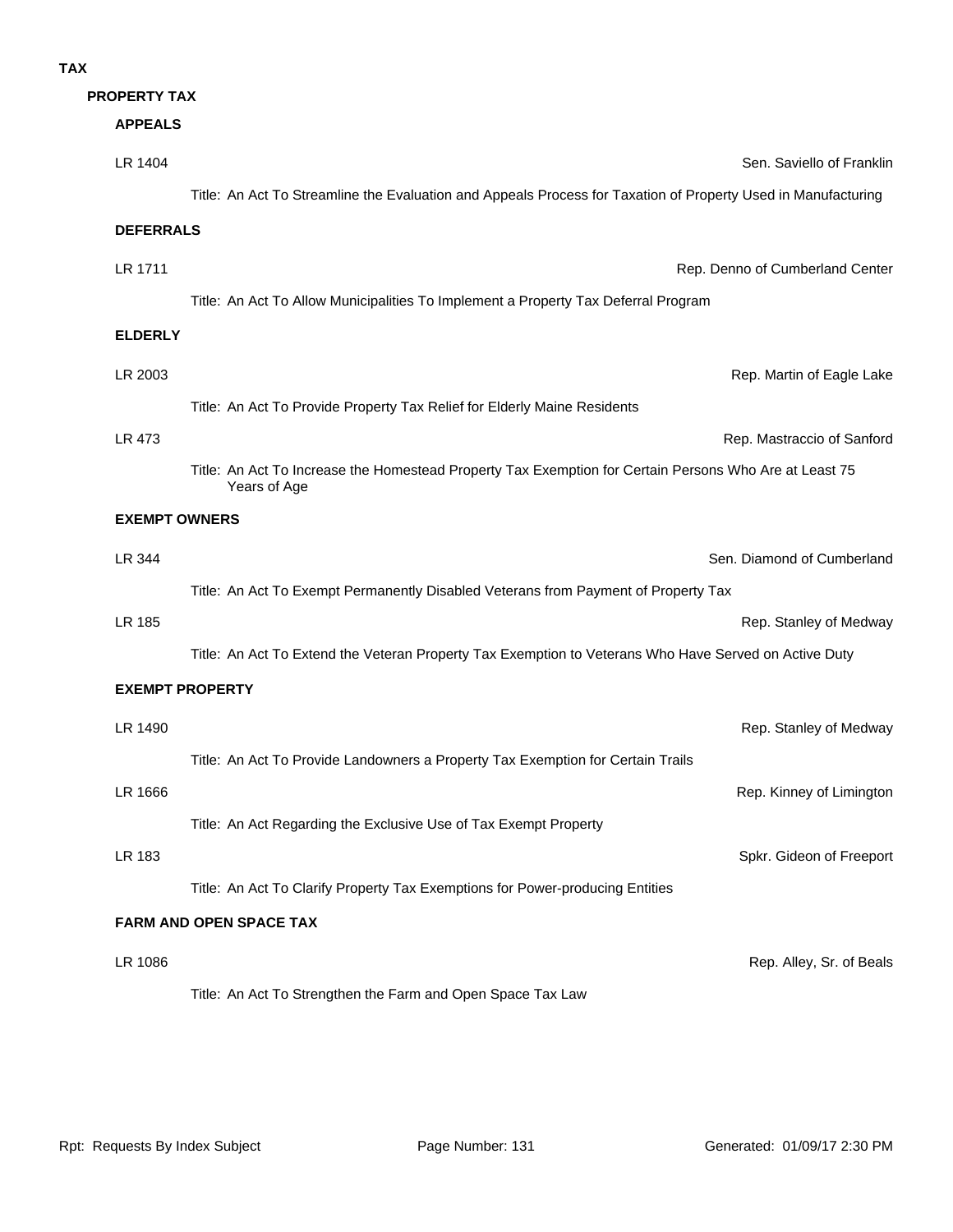## **HOMESTEAD EXEMPTION**

| LR 2077        | Rep. McLean of Gorham                                                                                                                  |
|----------------|----------------------------------------------------------------------------------------------------------------------------------------|
|                | Title: An Act To Increase the Homestead Exemption                                                                                      |
|                | PERSONAL PROPERTY TAX                                                                                                                  |
| LR 1602        | Sen. Cushing of Penobscot                                                                                                              |
|                | Title: An Act To Repeal the Maine Personal Property Tax                                                                                |
| LR 1655        | Rep. Ward of Dedham                                                                                                                    |
|                | Title: An Act To Repeal the Personal Property Tax Law                                                                                  |
|                | <b>PROVISIONS REVISED</b>                                                                                                              |
| LR 471         | Sen. Miramant of Knox                                                                                                                  |
|                | Title: An Act To Protect Real Estate Property Values                                                                                   |
| LR 825         | Rep. Cebra of Naples                                                                                                                   |
|                | Title: An Act To Allow Municipalities To Opt Out of the Collection and Assessment of Personal Property Taxes                           |
| LR 1634        | Rep. Stanley of Medway                                                                                                                 |
|                | Title: An Act To Modernize and Improve Maine's Property Tax System                                                                     |
| LR 1369        | Sen. Saviello of Franklin                                                                                                              |
|                | Title: An Act To Authorize Municipalities To Impose Service Charges on Tax-exempt Property Owned by Certain<br>Nonprofit Organizations |
| LR 1317        | Spkr. Gideon of Freeport                                                                                                               |
|                | Title: An Act To Adjust Maine Property Taxes                                                                                           |
| LR 546         | Rep. Hanley of Pittston                                                                                                                |
|                | Title: An Act Concerning the Property Tax Levy Limit                                                                                   |
| LR 1519        | Rep. Hanington of Lincoln                                                                                                              |
|                | Title: An Act To Replace Municipal Property Tax Revenue Lost Due to Land Transactions under the Land for<br>Maine's Future Fund        |
| <b>REFUNDS</b> |                                                                                                                                        |
| LR 1251        | Rep. Hubbell of Bar Harbor                                                                                                             |
|                | Title: An Act To Allow Municipalities To Offer Tax Rebates for Renewable Energy Installations                                          |
| <b>RELIEF</b>  |                                                                                                                                        |
| LR 1820        | Sen. Volk of Cumberland                                                                                                                |
|                | Title: RESOLUTION, Proposing an Amendment to the Constitution of Maine To Value Property Based on Current<br>Use                       |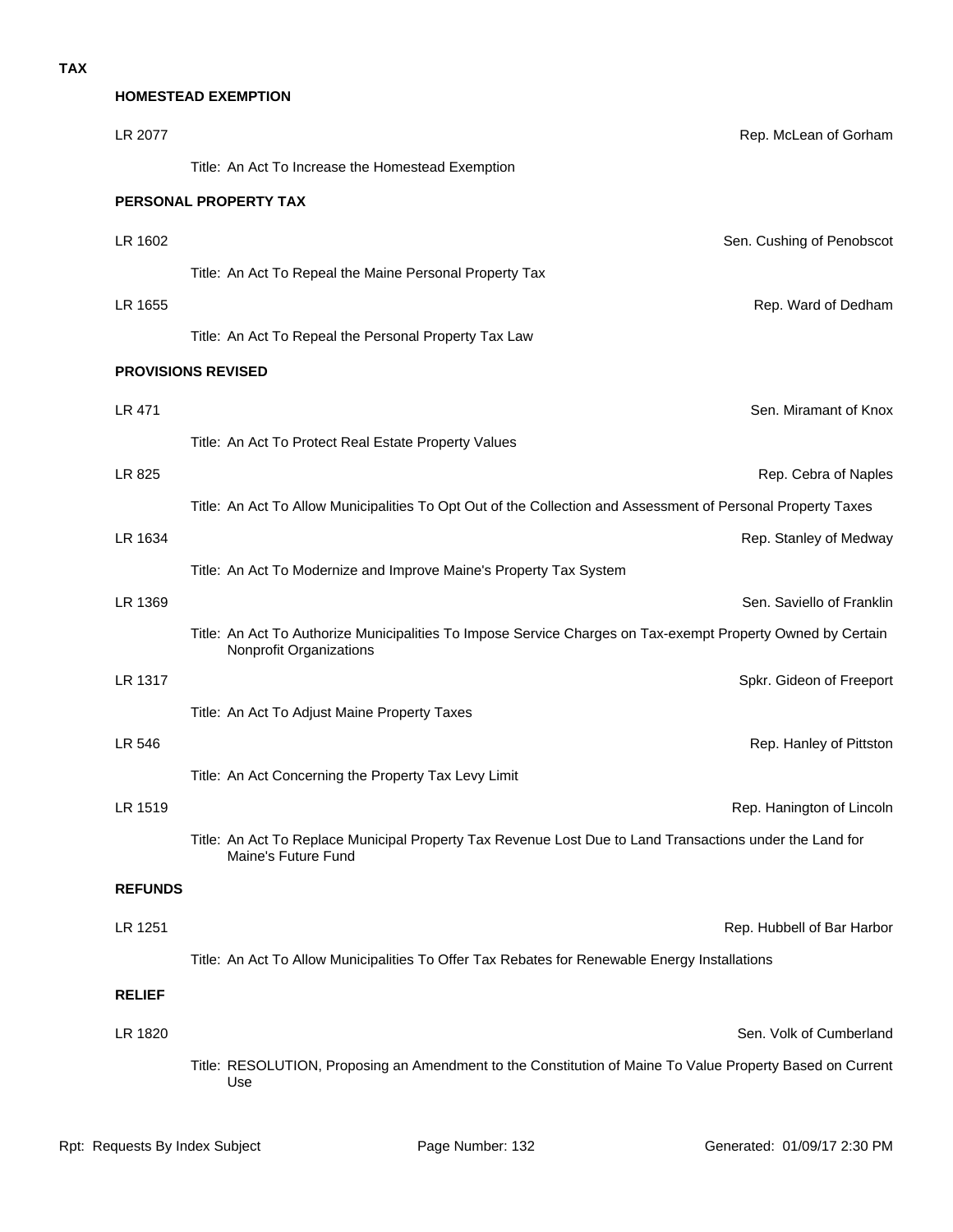## **TAX**

| LR 824                | Rep. Cebra of Naples                                                                                                                                       |
|-----------------------|------------------------------------------------------------------------------------------------------------------------------------------------------------|
|                       | Title: An Act To Reduce Property Taxes                                                                                                                     |
| LR 1237               | Sen. Katz of Kennebec                                                                                                                                      |
|                       | Title: An Act To Amend the Definition of Eligible Business Equipment for Purposes of the Tax Exemption<br>Program                                          |
| LR 1368               | Sen. Saviello of Franklin                                                                                                                                  |
|                       | Title: An Act To Modify Property Abatements                                                                                                                |
| LR 1861               | Sen. Chenette of York                                                                                                                                      |
|                       | Title: An Act To Expand Property Tax Relief for Maine Residents                                                                                            |
| LR 1898               | Sen. Brakey of Androscoggin                                                                                                                                |
|                       | Title: An Act To Provide Relief to Maine Property Tax Payers                                                                                               |
| LR 212                | Sen. Breen of Cumberland                                                                                                                                   |
|                       | Title: An Act To Provide Targeted Property Tax Relief                                                                                                      |
| LR 1279               | Rep. Bailey of Saco                                                                                                                                        |
|                       | Title: An Act To Assist Seniors in Paying Property Taxes                                                                                                   |
| LR 620                | Sen. Bellows of Kennebec                                                                                                                                   |
|                       | Title: An Act To Support Lower Property Taxes by Restoring State-Municipal Revenue Sharing                                                                 |
|                       | <b>PROPERTY TAX PROCEDURES</b>                                                                                                                             |
| <b>ABATEMENTS</b>     |                                                                                                                                                            |
| LR 441                | Rep. Johansen of Monticello                                                                                                                                |
|                       | Title: An Act To Require the County Commissioners To Adjust the Assessed Value of a Municipality When They<br>Grant an Abatement Request                   |
| <b>BILLS</b>          |                                                                                                                                                            |
| LR 2073               | Rep. Moonen of Portland                                                                                                                                    |
|                       | Title: An Act To Allow Municipalities To Include Itemized Fees on Property Tax Bills                                                                       |
| <b>MUNICIPALITIES</b> |                                                                                                                                                            |
| LR 1432               | Rep. Stetkis of Canaan                                                                                                                                     |
|                       | Title: An Act To Protect the Tax Base of Municipalities by Removing the Property Tax Exemption for Land Held<br>for Conservation or Public Access Purposes |
| <b>PAYMENT</b>        |                                                                                                                                                            |
| LR 1509               | Sen. Dill of Penobscot                                                                                                                                     |
|                       | Title: An Act To Provide Payments in Lieu of Taxes in the Unorganized Territory                                                                            |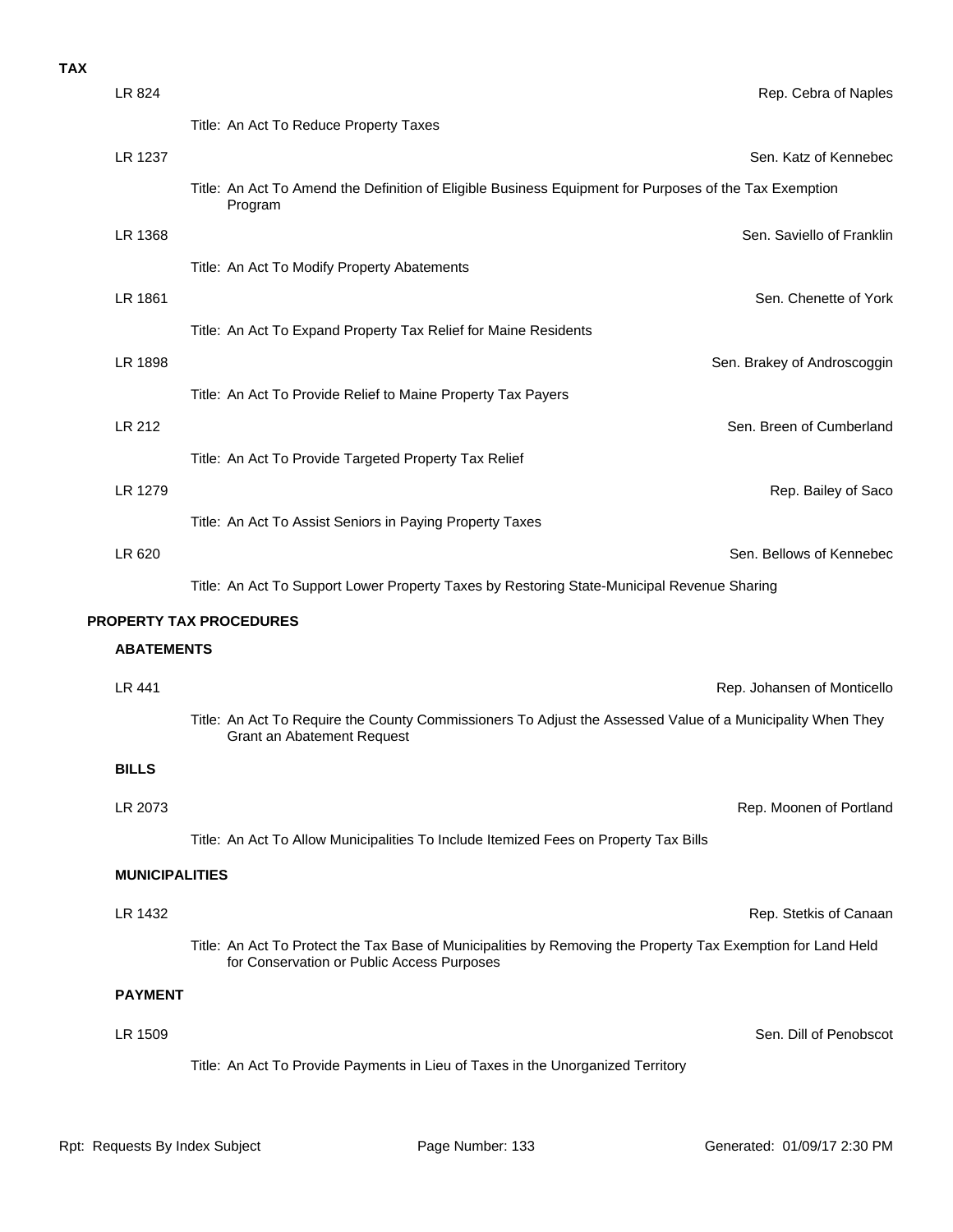| LR 1102                  | Rep. Spear of South Thomaston                                                                                                                                                         |
|--------------------------|---------------------------------------------------------------------------------------------------------------------------------------------------------------------------------------|
|                          | Title: An Act To Coordinate Information Regarding Residence Provided through Property Tax Filings and Income<br><b>Tax Filings</b>                                                    |
|                          | <b>REVENUE SERVICES BUREAU</b>                                                                                                                                                        |
| <b>APPEALS</b>           |                                                                                                                                                                                       |
| LR 874                   | Sen. Libby of Androscoggin                                                                                                                                                            |
|                          | Title: An Act To Improve the Tax Appeal Process for Maine Businesses and Consumers                                                                                                    |
| <b>REVENUE SHARING</b>   |                                                                                                                                                                                       |
| <b>DISTRIBUTION</b>      |                                                                                                                                                                                       |
| LR 1802                  | Sen. Diamond of Cumberland                                                                                                                                                            |
|                          | Title: An Act To Restore to 5 Percent the Municipal Revenue Sharing Distribution and Create a Matching Fund<br>for Local Road and Bridge Construction, Maintenance and Reconstruction |
| LR 2091                  | Sen. Jackson of Aroostook                                                                                                                                                             |
|                          | Title: An Act To Improve the Quality of Life in the City of Caribou                                                                                                                   |
| <b>LR 288</b>            | Rep. Nadeau of Winslow                                                                                                                                                                |
|                          | Title: An Act To Increase the State's Obligation for Municipal Revenue Sharing to the Mandatory 5 Percent                                                                             |
| LR 109                   | Rep. Mastraccio of Sanford                                                                                                                                                            |
|                          | Title: An Act To Increase the Percentage of Revenue Sharing to Towns                                                                                                                  |
| <b>LR 474</b>            | Rep. Mastraccio of Sanford                                                                                                                                                            |
|                          | Title: An Act To Realign the State-Municipal Revenue Sharing Distribution                                                                                                             |
| <b>FUNDING</b>           |                                                                                                                                                                                       |
| LR 32                    | Sen. Katz of Kennebec                                                                                                                                                                 |
|                          | Title: An Act To Restore Full Funding for Revenue Sharing                                                                                                                             |
| LR 64                    | Rep. Tepler of Topsham                                                                                                                                                                |
|                          | Title: An Act To Restore Revenue Sharing                                                                                                                                              |
| <b>SALES AND USE TAX</b> |                                                                                                                                                                                       |
| <b>EXEMPT ITEMS</b>      |                                                                                                                                                                                       |
| LR <sub>9</sub>          | Rep. Campbell of Orrington                                                                                                                                                            |
|                          | Title: An Act To Exempt Feminine Hygiene Products from Sales Tax                                                                                                                      |
| LR 1883                  | Rep. Black of Wilton                                                                                                                                                                  |
|                          | Title: An Act To Clarify Baling Twine Sales Tax                                                                                                                                       |
|                          |                                                                                                                                                                                       |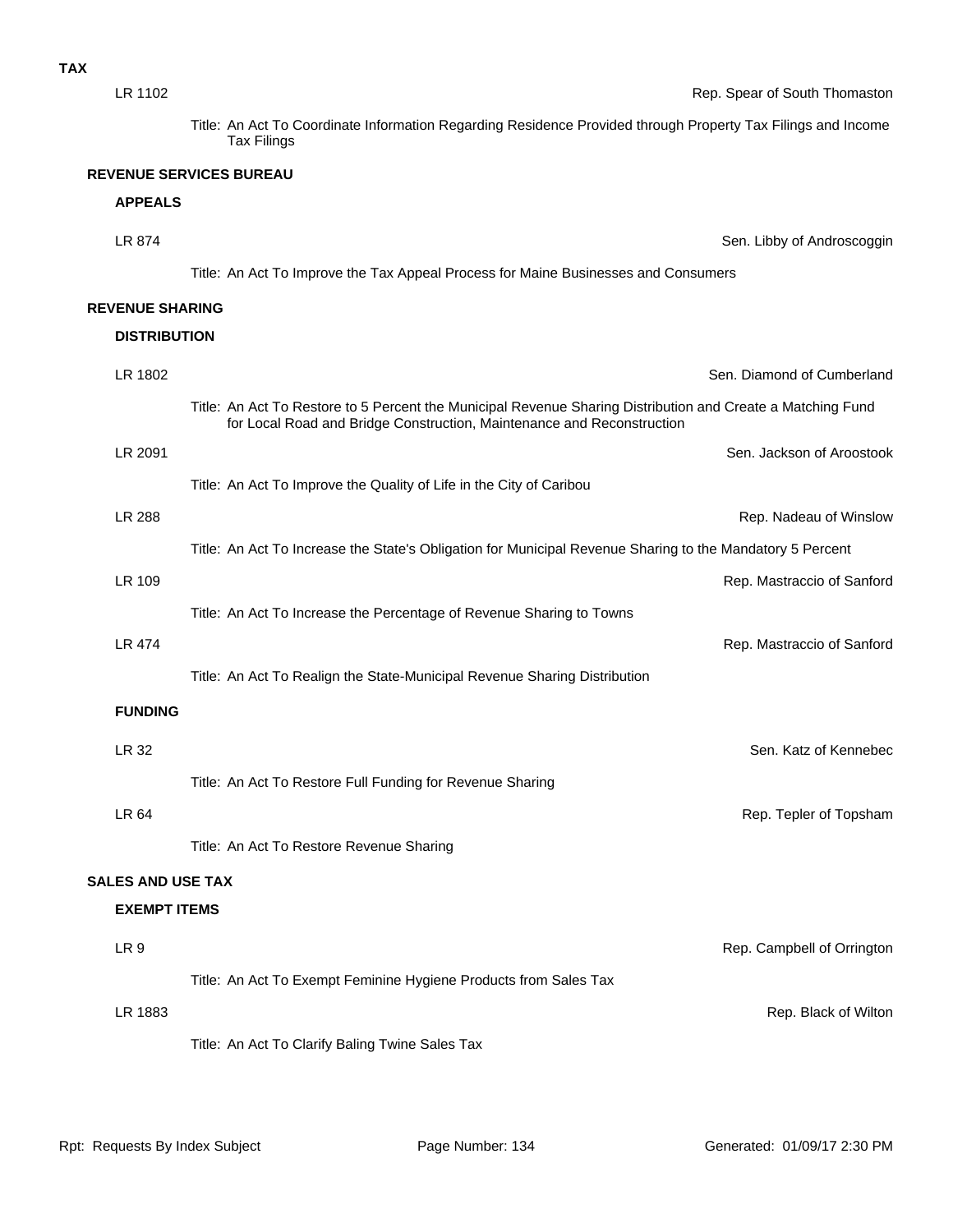| <b>TAX</b> |                    |                                                                                                                                                                |
|------------|--------------------|----------------------------------------------------------------------------------------------------------------------------------------------------------------|
|            | LR 1372            | Sen. Saviello of Franklin                                                                                                                                      |
|            |                    | Title: An Act Regarding the Taxation of Certain Nonprofit Organizations                                                                                        |
|            | LR 123             | Rep. DeChant of Bath                                                                                                                                           |
|            |                    | Title: An Act To Exempt from Sales Tax Feminine Hygiene Products                                                                                               |
|            | LR 133             | Rep. Tepler of Topsham                                                                                                                                         |
|            |                    | Title: An Act To Exempt Diapering Products from the Sales Tax                                                                                                  |
|            | <b>LR 48</b>       | Rep. Tepler of Topsham                                                                                                                                         |
|            |                    | Title: An Act To Provide a Sales Tax Exemption for Feminine Hygiene Products                                                                                   |
|            | LR 1896            | Sen. Brakey of Androscoggin                                                                                                                                    |
|            |                    | Title: An Act To Exempt the Sale of Gold and Silver Coins and Bullion from Sales Tax                                                                           |
|            | LR 1099            | Rep. Spear of South Thomaston                                                                                                                                  |
|            |                    | Title: An Act To Provide a Sales Tax Exemption for Materials and Equipment That Enable Older Persons and<br>Persons with Disabilities To Remain in Their Homes |
|            |                    | <b>EXEMPT PURCHASERS</b>                                                                                                                                       |
|            | LR 503             | Rep. Turner of Burlington                                                                                                                                      |
|            |                    | Title: An Act To Exempt Sales to Parent-Teacher Organizations from the Sales Tax                                                                               |
|            | LR 552             | Sen. Langley of Hancock                                                                                                                                        |
|            |                    | Title: An Act To Provide a Sales Tax Exemption for Career and Technical Student Organizations                                                                  |
|            | LR 2146            | Rep. Sanderson of Chelsea                                                                                                                                      |
|            |                    | Title: An Act To Provide a Sales Tax Exemption for Certain Veterans Facilities                                                                                 |
|            | <b>ITEMS TAXED</b> |                                                                                                                                                                |
|            | LR 1289            | Rep. Martin of Sinclair                                                                                                                                        |
|            |                    | Title: An Act To Reserve for County Government One Percent of the Excise Tax Revenue from the Sale of<br>Recreational Marijuana                                |
|            | LR 2052            | Rep. Talbot Ross of Portland                                                                                                                                   |
|            |                    | Title: An Act To Fund Railroad Infrastructure and Operators                                                                                                    |
|            | LR 1078            | Rep. Denno of Cumberland Center                                                                                                                                |
|            |                    | Title: An Act To Increase the Tax on Recreational Marijuana To Partially Offset the Income Tax Surcharge                                                       |
|            | LR 2155            | Rep. Craig of Brewer                                                                                                                                           |
|            |                    | Title: An Act To Dedicate a Portion of the Tax on the Sale of Retail Marijuana to Substance Abuse Prevention<br>and Treatment Safety and Regulatory Oversight  |
|            |                    |                                                                                                                                                                |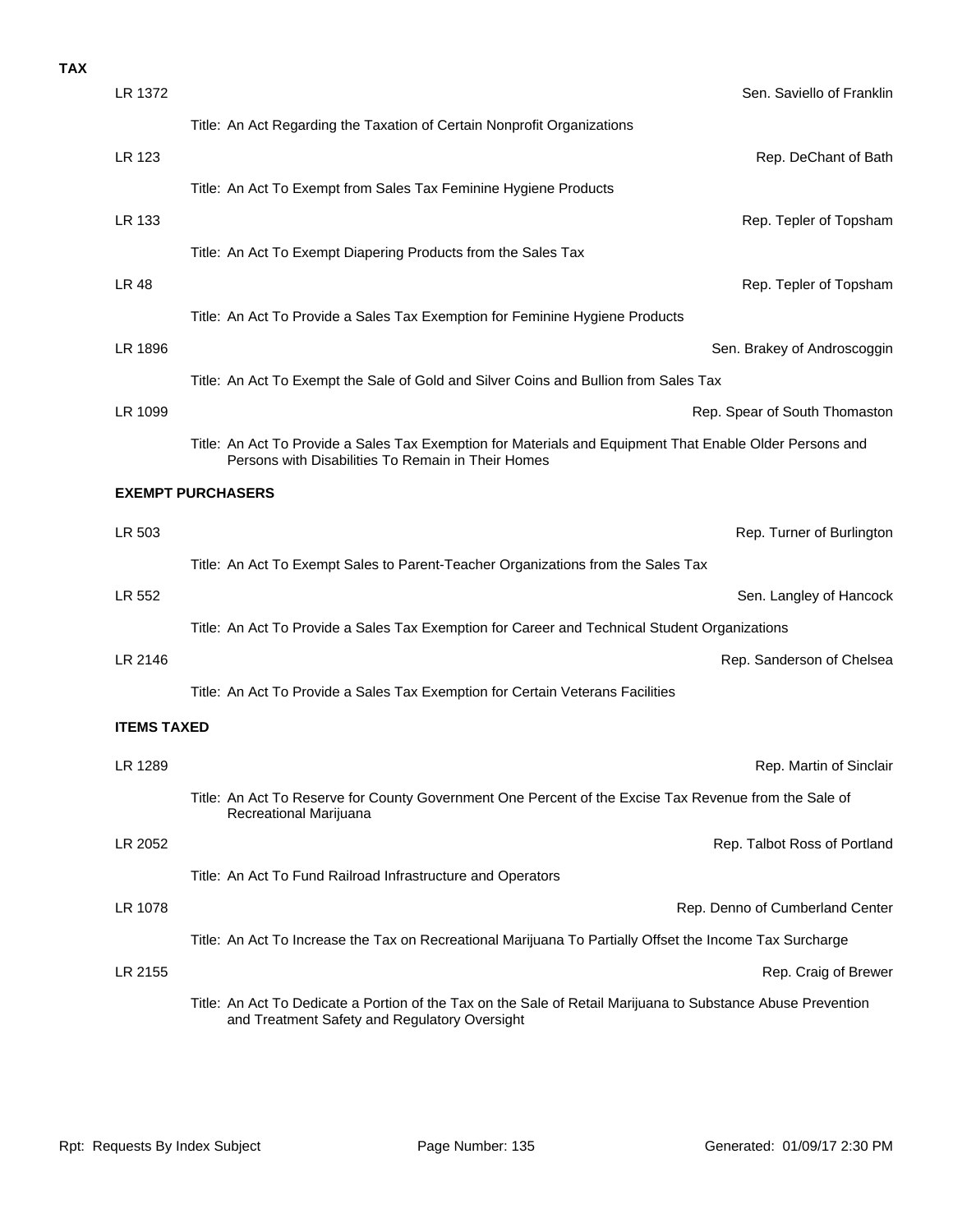## **TAX**

| <b>LOCAL OPTION</b>   |                                                                                                                                                                                                                             |
|-----------------------|-----------------------------------------------------------------------------------------------------------------------------------------------------------------------------------------------------------------------------|
| LR 2128               | Sen. Chipman of Cumberland                                                                                                                                                                                                  |
|                       | Title: An Act To Establish a Local Option Marijuana Sales Tax                                                                                                                                                               |
| LR 1262               | Rep. Hubbell of Bar Harbor                                                                                                                                                                                                  |
|                       | Title: An Act To Allow a Local Option Sales Tax on Meals and Lodging                                                                                                                                                        |
| LR 1391               | Sen. Chenette of York                                                                                                                                                                                                       |
|                       | Title: An Act To Allow the Creation of a Local Option Sales Tax by Referendum                                                                                                                                               |
| LR 1285               | Rep. Rykerson of Kittery                                                                                                                                                                                                    |
|                       | Title: An Act To Allow Municipalities To Apply a Local Sales Tax to the Sale of Marijuana                                                                                                                                   |
| LR 816                | Rep. Kinney of Knox                                                                                                                                                                                                         |
|                       | Title: An Act To Expand the Property Tax Exemption for Certain Agricultural Machinery                                                                                                                                       |
| LR 2030               | Rep. Tuell of East Machias                                                                                                                                                                                                  |
|                       | Title: An Act To Create a Local Option Sales Tax on Recreational Marijuana                                                                                                                                                  |
| LR 569                | Rep. Sylvester of Peaks Island                                                                                                                                                                                              |
|                       | Title: An Act To Authorize a Local Option Sales Tax                                                                                                                                                                         |
|                       | <b>PROVISIONS REVISED</b>                                                                                                                                                                                                   |
| LR 1185               | Rep. Parry of Arundel                                                                                                                                                                                                       |
|                       | Title: RESOLUTION, Proposing an Amendment to the Constitution of Maine To Dedicate All Sales Taxes from<br>All Vehicle Sales and Any Vehicle-related Sales to the Highway Fund for Roads and Bridge Capital<br>Improvements |
| LR 993                | Rep. Hymanson of York                                                                                                                                                                                                       |
|                       | Title: An Act To Lower Property Taxes                                                                                                                                                                                       |
| LR 260                | Rep. Stearns of Guilford                                                                                                                                                                                                    |
|                       | Title: An Act To Provide Equity in Education Funding                                                                                                                                                                        |
| <b>RATE</b>           |                                                                                                                                                                                                                             |
| LR 860                | Rep. Harvell of Farmington                                                                                                                                                                                                  |
|                       | Title: An Act To Adjust the Sales and Lodging Tax                                                                                                                                                                           |
| <b>TAX ASSESSMENT</b> |                                                                                                                                                                                                                             |
| <b>VALUATION</b>      |                                                                                                                                                                                                                             |
| LR 1513               | Sen. Dill of Penobscot                                                                                                                                                                                                      |
|                       | Title: An Act To Provide Relief for Significant Reductions in Municipal Property Fiscal Capacity                                                                                                                            |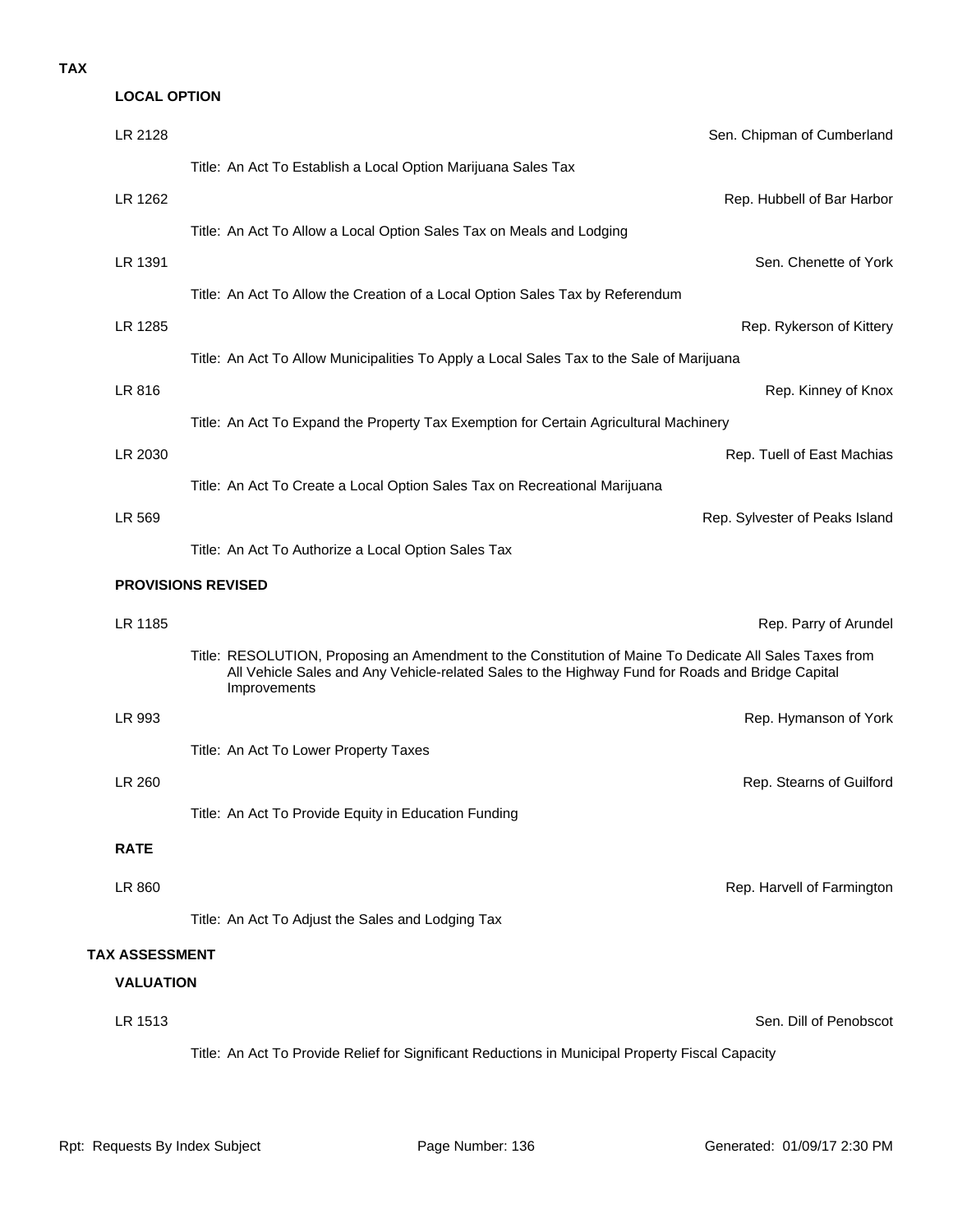| <b>TAX</b> |                       |                                                                                                                                                                                       |                             |
|------------|-----------------------|---------------------------------------------------------------------------------------------------------------------------------------------------------------------------------------|-----------------------------|
|            | LR 1514               |                                                                                                                                                                                       | Sen. Dill of Penobscot      |
|            |                       | Title: An Act To Modify the State Valuation of the City of Old Town To Reflect the Loss in Valuation of the Expera<br>Old Town Limited Liability Company Paper Mill for Tax Year 2014 |                             |
|            | LR 1979               |                                                                                                                                                                                       | Rep. Hilliard of Belgrade   |
|            |                       | Title: An Act To Provide Equity in Property Tax                                                                                                                                       |                             |
|            | LR 636                |                                                                                                                                                                                       | Rep. Austin of Skowhegan    |
|            |                       | Title: An Act To Require Same-year Assessments for Towns That Lose More Than 35 Percent of Their Tax Base                                                                             |                             |
|            |                       | <b>TAX INCREMENT FINANCING</b>                                                                                                                                                        |                             |
|            | <b>DISTRICTS</b>      |                                                                                                                                                                                       |                             |
|            | LR 2004               |                                                                                                                                                                                       | Rep. Martin of Eagle Lake   |
|            |                       | Title: An Act To Create a Tax Increment Financing District of All of Aroostook County                                                                                                 |                             |
|            | <b>REVISED</b>        |                                                                                                                                                                                       |                             |
|            | LR 282                |                                                                                                                                                                                       | Rep. Harvell of Farmington  |
|            |                       | Title: An Act To Allow County Commissioners To Establish or Expand a State Tax Increment Financing District                                                                           |                             |
| <b>TRA</b> |                       |                                                                                                                                                                                       |                             |
|            | <b>AERONAUTICS</b>    |                                                                                                                                                                                       |                             |
|            | <b>AIRPORTS</b>       |                                                                                                                                                                                       |                             |
|            | LR 1464               |                                                                                                                                                                                       | Rep. Farnsworth of Portland |
|            |                       | Title: An Act To Allow for the Regulation of Transportation Network Companies at Airports by Municipalities                                                                           |                             |
|            | <b>BICYCLES</b>       |                                                                                                                                                                                       |                             |
|            | <b>REQUIREMENTS</b>   |                                                                                                                                                                                       |                             |
|            |                       |                                                                                                                                                                                       |                             |
|            | LR 1736               |                                                                                                                                                                                       | Rep. Corey of Windham       |
|            |                       | Title: An Act To Promote Bicycle Safety                                                                                                                                               |                             |
|            |                       | <b>GENERAL HIGHWAY FUND</b>                                                                                                                                                           |                             |
|            | <b>PARTI</b>          |                                                                                                                                                                                       |                             |
|            | LR 567                |                                                                                                                                                                                       | Rep. Golden of Lewiston     |
|            |                       | Title: An Act To Address the Shortfall in the Highway Fund                                                                                                                            |                             |
|            | <b>MOTOR VEHICLES</b> |                                                                                                                                                                                       |                             |
|            | <b>ABANDONED</b>      |                                                                                                                                                                                       |                             |
|            | LR 225                |                                                                                                                                                                                       | Rep. Bryant of Windham      |

Title: An Act To Require Vehicle Impound Storage Facilities To Attempt To Contact the Owners of Impounded Vehicles within 48 Hours

Rpt: Requests By Index Subject **Page Number: 137** Generated: 01/09/17 2:30 PM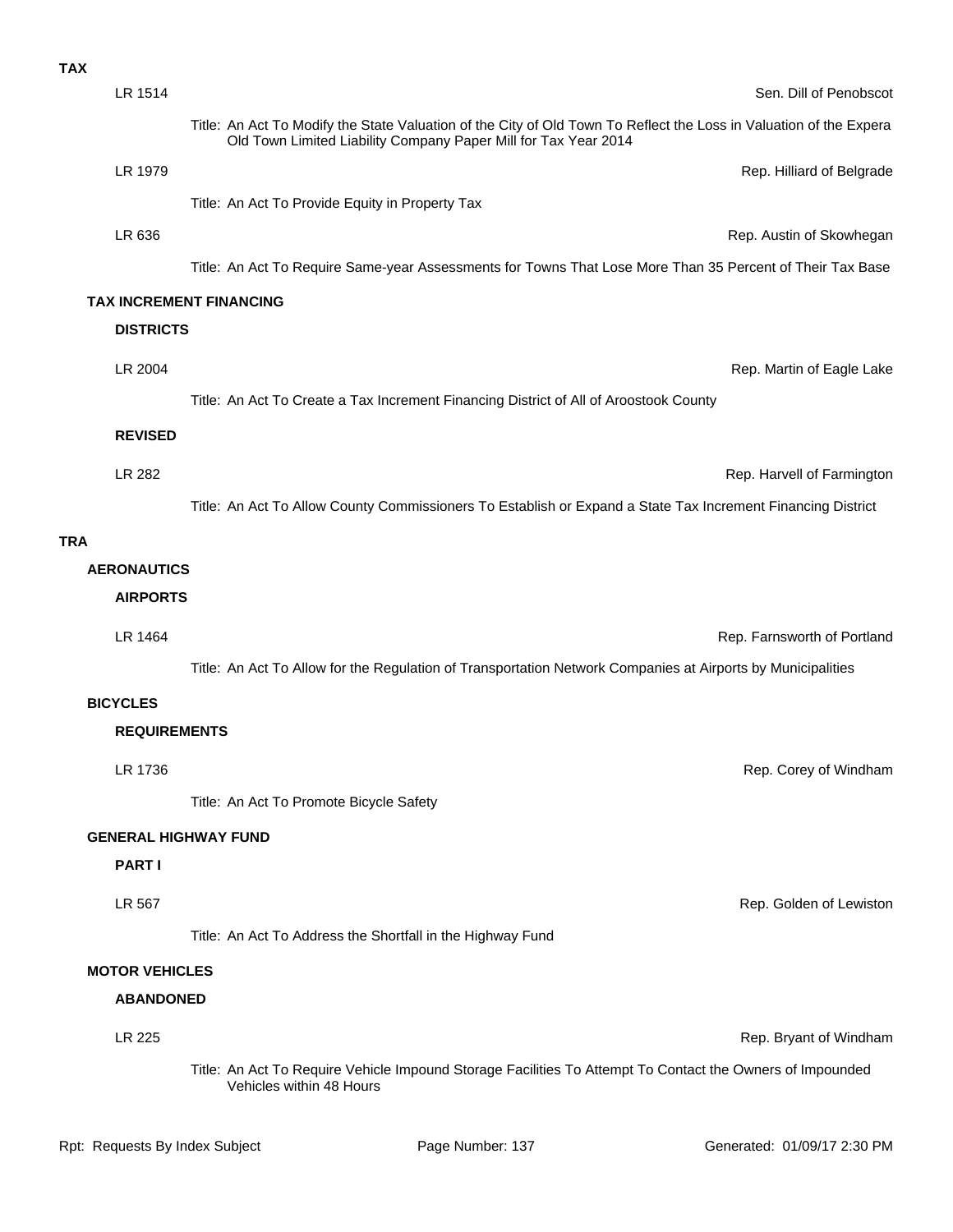# **FINANCIAL RESPONSIBILITY**

| LR 2085           |                                                                                                                                              | Rep. McLean of Gorham         |
|-------------------|----------------------------------------------------------------------------------------------------------------------------------------------|-------------------------------|
|                   | Title: An Act To Correct the Car Impounding Process                                                                                          |                               |
| <b>INSPECTION</b> |                                                                                                                                              |                               |
| LR 598            |                                                                                                                                              | Rep. Cebra of Naples          |
|                   | Title: An Act To Require a State Automobile Inspection Biannually                                                                            |                               |
| LR 599            |                                                                                                                                              | Rep. Cebra of Naples          |
|                   | Title: An Act To Reform Maine's State Vehicle Inspection Guidelines                                                                          |                               |
| LR 600            |                                                                                                                                              | Rep. Cebra of Naples          |
|                   | Title: An Act To Reduce Penalties for Violations of the Motor Vehicle Inspection Laws                                                        |                               |
| LR 1144           |                                                                                                                                              | Rep. Stearns of Guilford      |
|                   | Title: An Act To Improve the State Motor Vehicle Inspection Requirements                                                                     |                               |
| <b>LIGHTS</b>     |                                                                                                                                              |                               |
| LR 1536           |                                                                                                                                              | Sen. Volk of Cumberland       |
|                   | Title: An Act Concerning Emergency Lights on Police Vehicles                                                                                 |                               |
| LR 228            |                                                                                                                                              | Sen. Langley of Hancock       |
|                   | Title: An Act To Allow Critical Incident Response Attorneys To Use Emergency Lights while Traveling to a Scene<br>That Involved Deadly Force |                               |
| LR 139            |                                                                                                                                              | Rep. Luchini of Ellsworth     |
|                   | Title: An Act To Allow Alternate Flashing Headlights on a School Bus                                                                         |                               |
| LR 1607           |                                                                                                                                              | Sen. Millett of Cumberland    |
|                   | Title: An Act To Allow Delivery Vehicles To Have Lit Signs on Their Roofs                                                                    |                               |
| LR 877            |                                                                                                                                              | Rep. Harrington of Sanford    |
|                   | Title: An Act To Improve Officer Safety at Roadside Incidents                                                                                |                               |
| LR 1113           |                                                                                                                                              | Rep. Stewart of Presque Isle  |
|                   | Title: An Act Regarding Emergency Lights on Personal Vehicles of Firefighters Used When Responding to<br><b>Emergency Calls</b>              |                               |
| <b>NOISE</b>      |                                                                                                                                              |                               |
| LR 1160           |                                                                                                                                              | Rep. Hawke of Boothbay Harbor |
|                   | Title: An Act To Amend Maine's Motor Vehicle Laws Regarding Exhaust Noise Limitations                                                        |                               |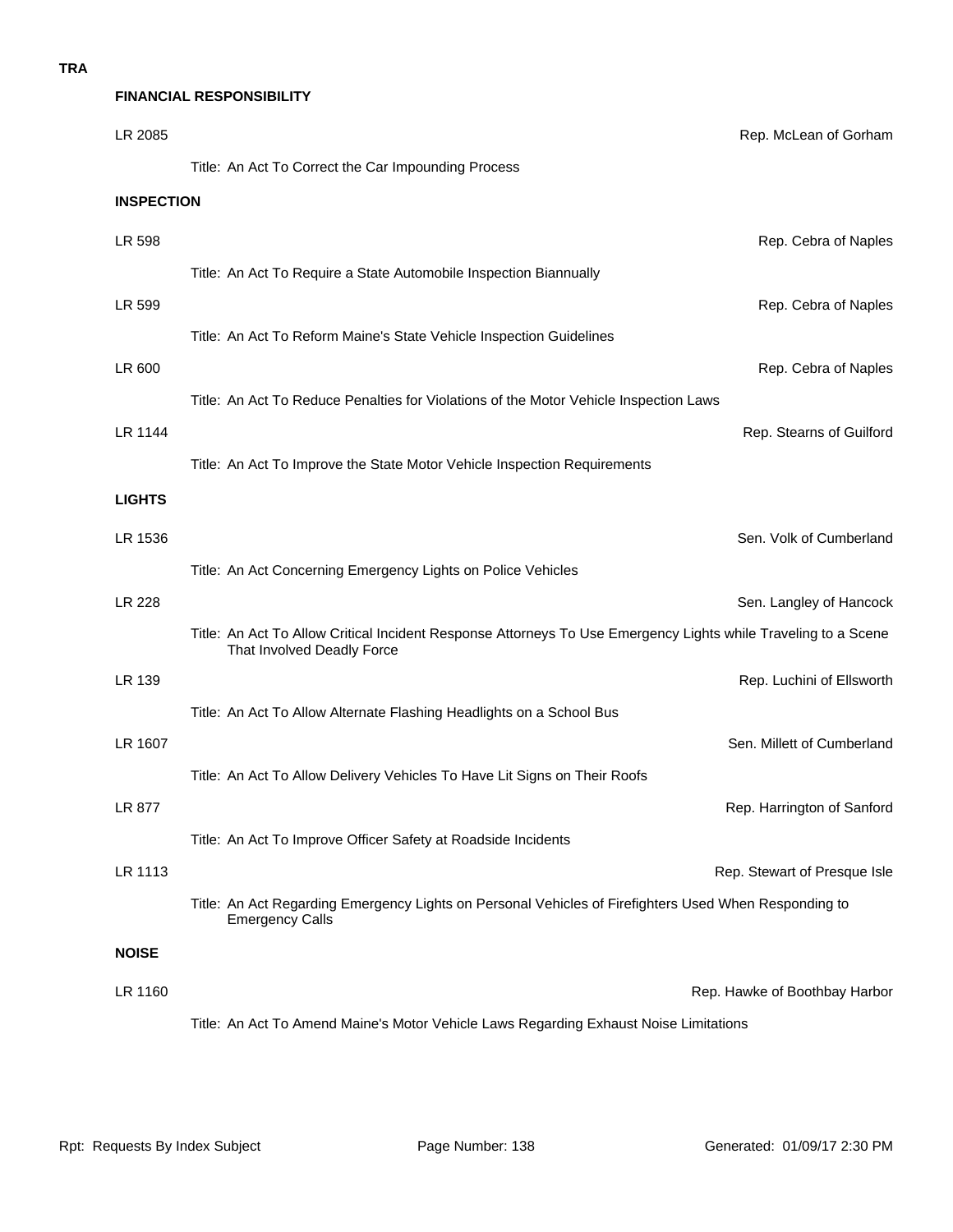## **TRA**

#### **NUMBER PLATES**

| LR 106              | Rep. Fredette of Newport                                                                                                            |
|---------------------|-------------------------------------------------------------------------------------------------------------------------------------|
|                     | Title: An Act To Direct the Secretary of State To Initiate the Process To Redesign Maine's Veteran License Plate                    |
| LR 526              | Rep. Wallace of Dexter                                                                                                              |
|                     | Title: An Act To Allow Disabled Veterans To Have More Than One Set of Disabled Veteran License Plates                               |
| LR 112              | Rep. Pierce of Falmouth                                                                                                             |
|                     | Title: An Act To Add the Air Medal as an Option for a Special Commemorative Decal on Special Veterans<br><b>Registration Plates</b> |
| LR 1145             | Rep. Head of Bethel                                                                                                                 |
|                     | Title: An Act To Include Emergency Medical Service Vehicles in the Firefighter Registration Plate Program                           |
| LR 1583             | Rep. Hanington of Lincoln                                                                                                           |
|                     | Title: An Act To Save the State Money in the Production of License Plates                                                           |
| LR 1718             | Sen. Brakey of Androscoggin                                                                                                         |
|                     | Title: An Act To Establish a "Choose Life" License Plate                                                                            |
| LR 1422             | Sen. Brakey of Androscoggin                                                                                                         |
|                     | Title: An Act To Establish a Specialty License Plate for Female Veterans                                                            |
| <b>OMNIBUS</b>      |                                                                                                                                     |
| LR 597              | Rep. Cebra of Naples                                                                                                                |
|                     | Title: An Act To Ease the Financial Burden on Maine Motorists                                                                       |
| LR 1408             | Sen. Saviello of Franklin                                                                                                           |
|                     | Title: An Act Regarding Zero-emissions Vehicles                                                                                     |
| <b>OTHER</b>        |                                                                                                                                     |
| LR 1437             | Rep. Denno of Cumberland Center                                                                                                     |
|                     | Title: An Act To Allow Municipalities To Enable the Operation of Golf Carts on Municipally Owned Streets                            |
| <b>REGISTRATION</b> |                                                                                                                                     |
| LR 438              | Pres. Thibodeau of Waldo                                                                                                            |
|                     | Title: An Act To Repeal the Laws Governing Truck Camper Registration                                                                |
| LR 602              | Rep. Cebra of Naples                                                                                                                |
|                     | Title: An Act To Require Motor Vehicles To Be Registered on a Biennial Basis                                                        |
| LR 1555             | Rep. McLean of Gorham                                                                                                               |
|                     | Title: An Act To Establish a Road Usage Fee Pilot Program                                                                           |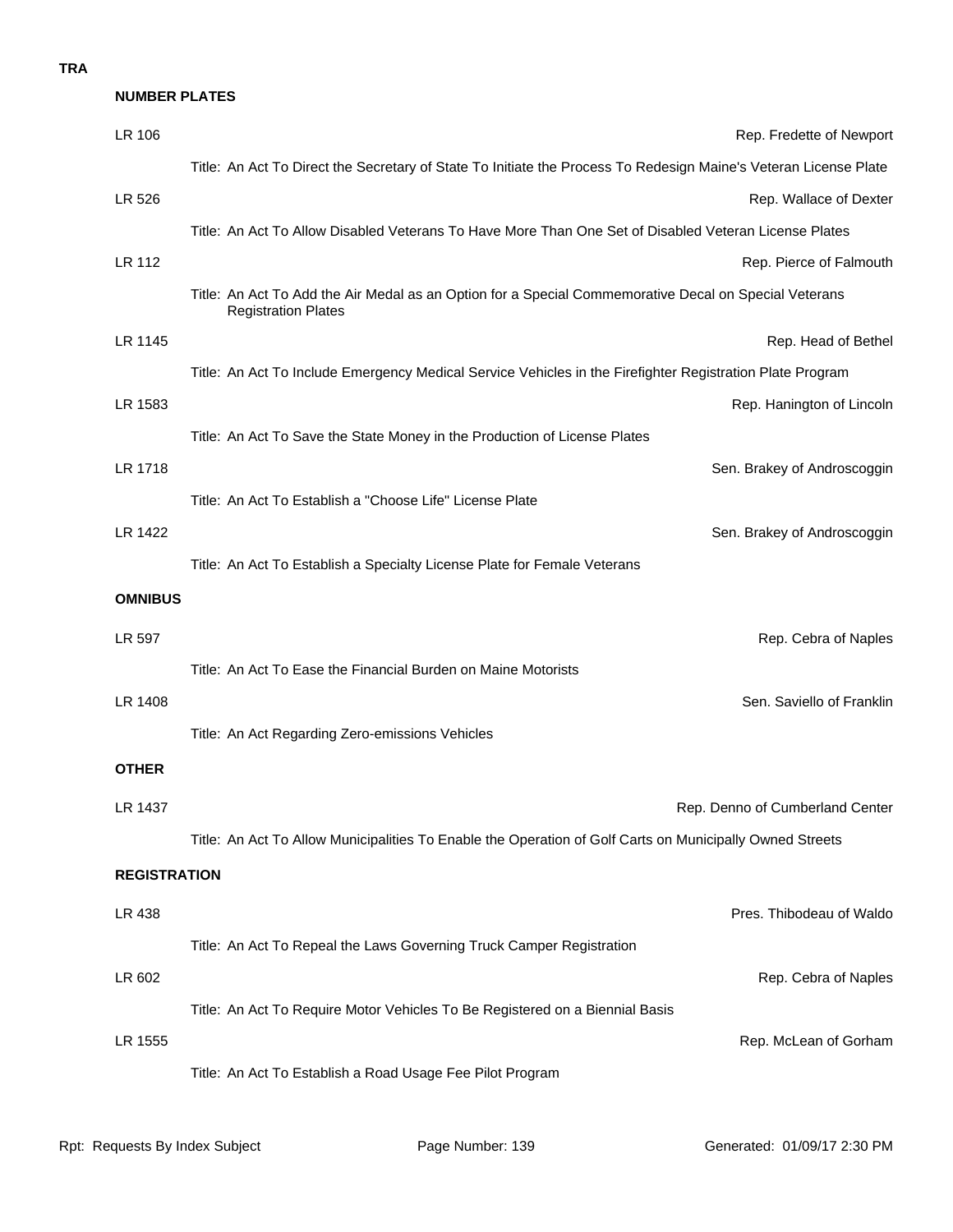| LR 2173       |                                                                                                                                                                     | Sen. Cushing of Penobscot                                                                                                                              |
|---------------|---------------------------------------------------------------------------------------------------------------------------------------------------------------------|--------------------------------------------------------------------------------------------------------------------------------------------------------|
|               | Title: An Act Regarding the Motor Vehicle Inspection Program Requirements for New Rental Vehicles First<br>Registered in Maine                                      |                                                                                                                                                        |
|               |                                                                                                                                                                     |                                                                                                                                                        |
| LR 307        |                                                                                                                                                                     | Rep. Espling of New Gloucester                                                                                                                         |
|               | Title: An Act To Repeal the Law Regulating Reflective and Tinted Glass in Automobiles                                                                               |                                                                                                                                                        |
|               |                                                                                                                                                                     |                                                                                                                                                        |
| <b>MOPEDS</b> |                                                                                                                                                                     |                                                                                                                                                        |
| LR 182        |                                                                                                                                                                     | Rep. Grohman of Biddeford                                                                                                                              |
|               | Title: An Act To Require Moped Riders under 18 Years of Age To Wear a Helmet                                                                                        |                                                                                                                                                        |
|               |                                                                                                                                                                     |                                                                                                                                                        |
| LR 642        |                                                                                                                                                                     | Rep. Stanley of Medway                                                                                                                                 |
|               | Title: An Act To Allow Extra Lights on the Front of a Motorcycle                                                                                                    |                                                                                                                                                        |
| NAVIGATION    |                                                                                                                                                                     |                                                                                                                                                        |
|               |                                                                                                                                                                     |                                                                                                                                                        |
| LR 619        |                                                                                                                                                                     | Rep. Battle of South Portland                                                                                                                          |
|               | Title: An Act To Ensure Appropriate Training for Harbor Masters                                                                                                     |                                                                                                                                                        |
| <b>PORTS</b>  |                                                                                                                                                                     |                                                                                                                                                        |
| LR 388        |                                                                                                                                                                     | Sen. Langley of Hancock                                                                                                                                |
|               | Title: An Act To Create the Bar Harbor Port Authority                                                                                                               |                                                                                                                                                        |
|               |                                                                                                                                                                     |                                                                                                                                                        |
|               |                                                                                                                                                                     |                                                                                                                                                        |
| LR 1105       |                                                                                                                                                                     | Sen. Volk of Cumberland                                                                                                                                |
|               | Title: An Act To Allow Maine Drivers To Use Bioptic or Telescopic Spectacles When Driving Class C Motor<br>Vehicles and When Testing for a Class C Driver's License |                                                                                                                                                        |
| LR 1220       |                                                                                                                                                                     | Sen. Diamond of Cumberland                                                                                                                             |
|               | Title: An Act To Require State Compliance with Federal REAL ID Guidelines                                                                                           |                                                                                                                                                        |
| LR 1398       |                                                                                                                                                                     | Sen. Saviello of Franklin                                                                                                                              |
|               | Title: An Act To Allow Stepparents To Sign the Application for a Driver's License for a Minor                                                                       |                                                                                                                                                        |
|               |                                                                                                                                                                     | <b>RENTAL VEHICLES</b><br><b>WINDOWS</b><br><b>MOTORCYCLES</b><br><b>OPERATION</b><br><b>HARBORS</b><br><b>OPERATORS LICENSES</b><br><b>AUTOMOBILE</b> |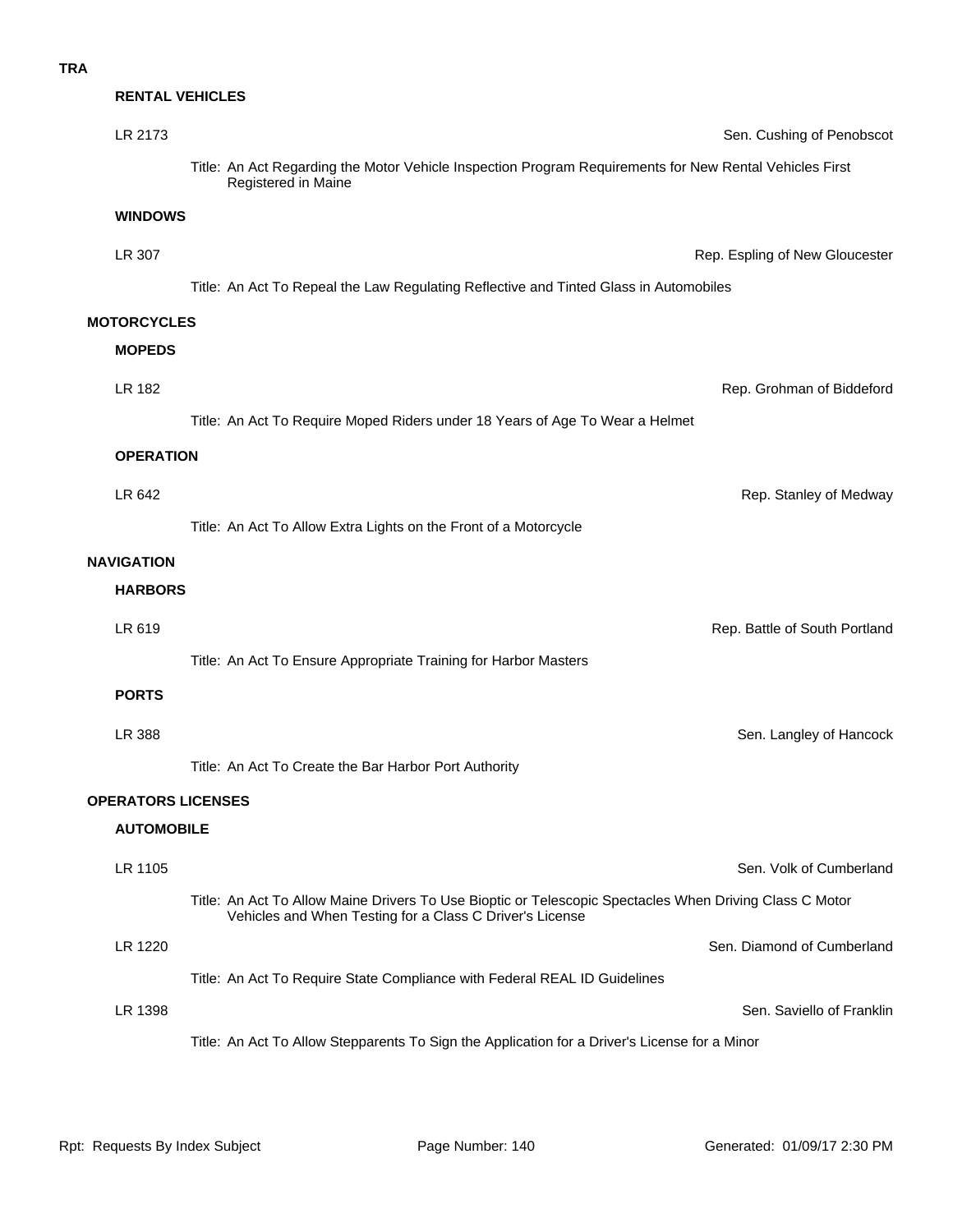| LR 971                  | Rep. Tipping-Spitz of Orono                                                                                                                              |
|-------------------------|----------------------------------------------------------------------------------------------------------------------------------------------------------|
|                         | Title: An Act To Improve the Maine Driver's License                                                                                                      |
| <b>LR 207</b>           | Rep. Chace of Durham                                                                                                                                     |
|                         | Title: An Act To Amend the State's Laws To Conform with Federal Standards for State-issued Identification                                                |
| LR 488                  | Rep. McCreight of Harpswell                                                                                                                              |
|                         | Title: An Act To Establish an Enhanced Driver's License for Qualified Maine Citizens To Facilitate Travel across<br><b>Certain International Borders</b> |
| <b>DRIVER EDUCATION</b> |                                                                                                                                                          |
| LR 1165                 | Rep. Schneck of Bangor                                                                                                                                   |
|                         | Title: An Act To Allow Learner's Permits To Be Issued by Driver Education Schools                                                                        |
| LR 295                  | Rep. Rykerson of Kittery                                                                                                                                 |
|                         | Title: An Act To Allow Intermediate Driver's License Holders To Drive between Midnight and 5:00 a.m. for School<br>Activities                            |
| LR 813                  | Rep. Kinney of Knox                                                                                                                                      |
|                         | Title: An Act To Revise the Laws Governing Intermediate Driver's Licenses and Driver Education Textbook<br>Requirements                                  |
| <b>LR 577</b>           | Rep. Stewart of Presque Isle                                                                                                                             |
|                         | Title: An Act Regarding the Restriction on Passengers for New Drivers                                                                                    |
| <b>MOTORCYCLES</b>      |                                                                                                                                                          |
| LR 1909                 | Rep. Picchiotti of Fairfield                                                                                                                             |
|                         | Title: Resolve, Directing the Secretary of State To Review and Update the Maine Motorcycle Driver Education<br>System                                    |
| LR 1916                 | Rep. Bradstreet of Vassalboro                                                                                                                            |
|                         | Title: An Act To Increase the Availability of Motorcycle Education                                                                                       |
| <b>SUSPENSION</b>       |                                                                                                                                                          |
| LR 643                  | Rep. Stanley of Medway                                                                                                                                   |
|                         | Title: An Act To Impose a Three-month Loss of a Driver's License for Driving While Texting                                                               |
| LR 1438                 | Rep. Devin of Newcastle                                                                                                                                  |
|                         | Title: An Act To Establish a Driver's License Suspension Amnesty Day                                                                                     |
|                         | PUBLIC TRANSPORTATION                                                                                                                                    |
| <b>OMNIBUS</b>          |                                                                                                                                                          |
| LR 1541                 | Rep. McLean of Gorham                                                                                                                                    |
|                         | Title: An Act To Improve Public Transportation in Maine                                                                                                  |
|                         |                                                                                                                                                          |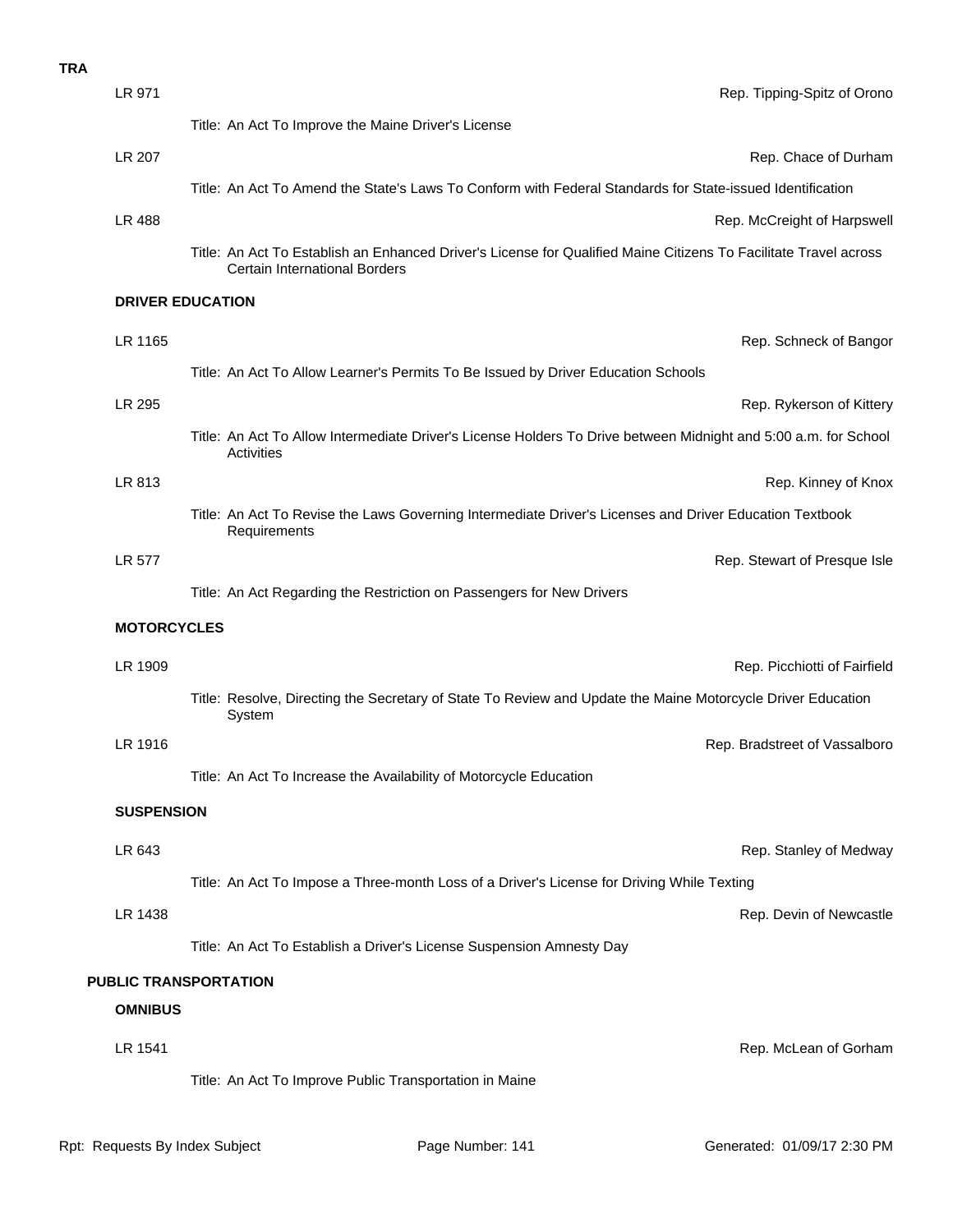| <b>RAILROADS</b> |  |  |
|------------------|--|--|
|                  |  |  |

# **AUTHORITY**

| LR 967           | Sen. Libby of Androscoggin                                                                                                                                                                                                                                                                                                                            |
|------------------|-------------------------------------------------------------------------------------------------------------------------------------------------------------------------------------------------------------------------------------------------------------------------------------------------------------------------------------------------------|
|                  | Title: An Act To Amend the Laws Governing the State's Rail Authority                                                                                                                                                                                                                                                                                  |
| <b>PASSENGER</b> |                                                                                                                                                                                                                                                                                                                                                       |
| LR 2012          | Rep. Frey of Bangor                                                                                                                                                                                                                                                                                                                                   |
|                  | Title: Resolve, To Investigate Extending Passenger Rail Services to Central Maine                                                                                                                                                                                                                                                                     |
| LR 1480          | Rep. Dunphy of Old Town                                                                                                                                                                                                                                                                                                                               |
|                  | Title: Resolve, To Study the Feasibility and Cost of Providing Passenger Rail Service to the City of Bangor                                                                                                                                                                                                                                           |
| <b>SAFETY</b>    |                                                                                                                                                                                                                                                                                                                                                       |
| LR 1059          | Rep. Rykerson of Kittery                                                                                                                                                                                                                                                                                                                              |
|                  | Title: An Act To Increase Railroad Freight Safety                                                                                                                                                                                                                                                                                                     |
| LR 250           | Rep. Bear of the Houlton Band of Maliseet Indians                                                                                                                                                                                                                                                                                                     |
|                  | Title: Resolve, To Establish a Commission To Investigate the Causes and Effects of the Oil Tanker Train<br>Derailment in Lac-Megantic, Quebec, and the Threat That Incident and Such Oil Transports Represent to<br>the Maliseet and Other People of the Entire St. John River Watershed and Those Who Reside along Oil<br><b>Transport Corridors</b> |
| <b>TRACKS</b>    |                                                                                                                                                                                                                                                                                                                                                       |
| LR 143           | Sen. Libby of Androscoggin                                                                                                                                                                                                                                                                                                                            |
|                  | Title: Resolve, Directing the Department of Transportation To Apply for Funds for Rail Improvements                                                                                                                                                                                                                                                   |
| <b>ROADS</b>     |                                                                                                                                                                                                                                                                                                                                                       |
| <b>BRIDGES</b>   |                                                                                                                                                                                                                                                                                                                                                       |
| LR 1868          | Sen. Chipman of Cumberland                                                                                                                                                                                                                                                                                                                            |
|                  | Title: An Act To Prohibit Lead Contamination around Bridge Projects                                                                                                                                                                                                                                                                                   |
| LR 1131          | Sen. Jackson of Aroostook                                                                                                                                                                                                                                                                                                                             |
|                  | Title: An Act To Require All Personnel on a Bridge Painting Project To Be Certified                                                                                                                                                                                                                                                                   |
| LR 2075          | Rep. Dana, II of Passamaquoddy Tribe                                                                                                                                                                                                                                                                                                                  |
|                  | Title: An Act To Rename the Bridge Between Indian Township and the Town of Princeton                                                                                                                                                                                                                                                                  |
| LR 1133          | Rep. Tuell of East Machias                                                                                                                                                                                                                                                                                                                            |
| LR 1580          | Title: Resolve, To Designate the Norman E. Bagley Memorial Bridge in East Machias                                                                                                                                                                                                                                                                     |
|                  | Rep. Hanington of Lincoln<br>Title: Resolve, To Name the Bridge over the Penobscot River in the Towns of Enfield and Howland King's Bridge                                                                                                                                                                                                            |
|                  |                                                                                                                                                                                                                                                                                                                                                       |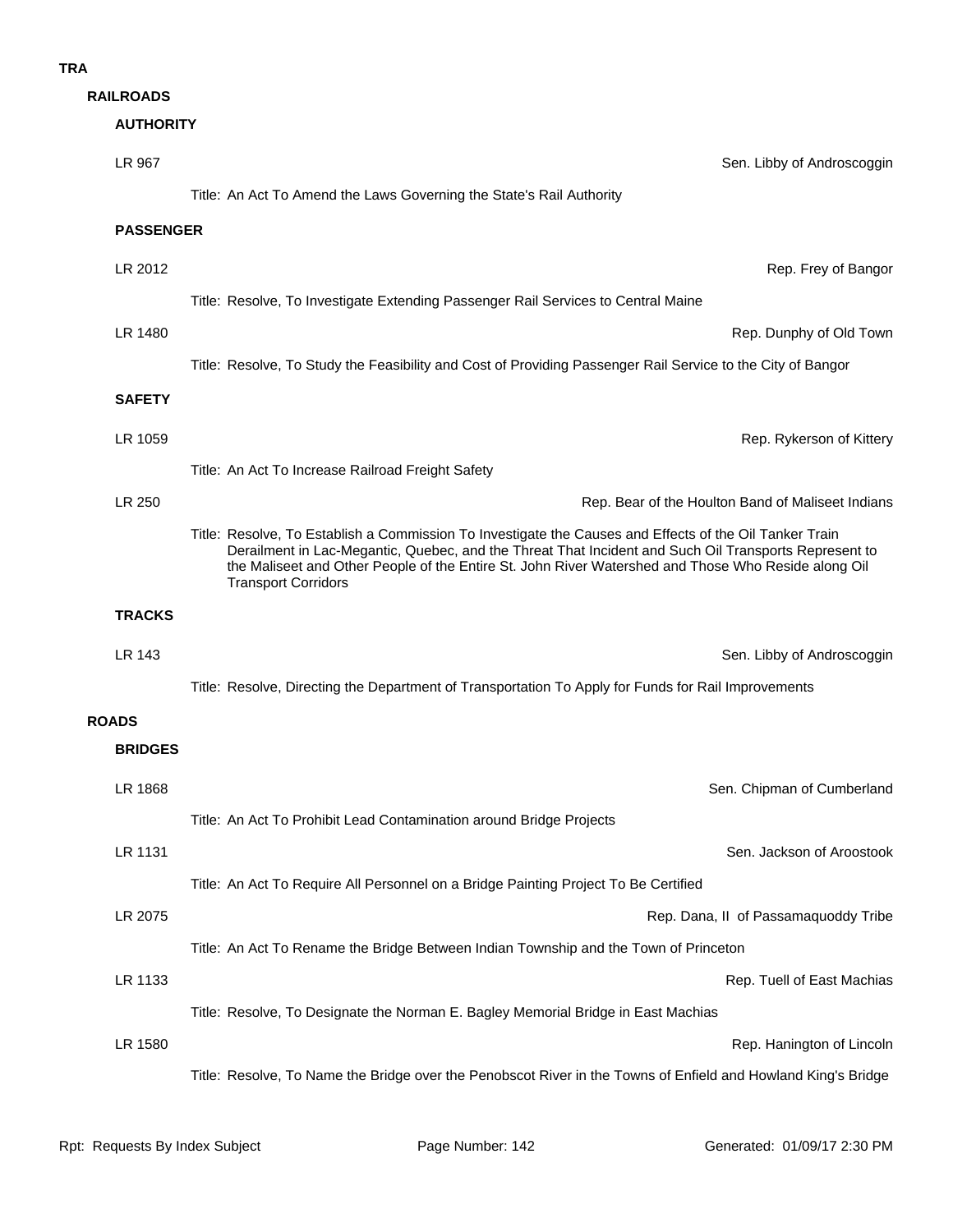## **TRA**

# **LR 1462** Sen. Rosen of Hancock **DIRECTIONAL SIGNS** LR 2088 Rep. McLean of Gorham Title: Resolve, To Support the Gorham Connector to the Maine Turnpike LR 257 Spkr. Gideon of Freeport Title: An Act To Invest in Transportation Infrastructure and Improve I-295 **LR 161** Rep. Daughtry of Brunswick Title: An Act Concerning Pavement Sealing Products LR 155 Rep. Fredette of Newport Title: An Act To Improve Maine's Road and Bridge Infrastructure LR 1672 Rep. Fredette of Newport Title: Resolve, To Require Infrastructure Projects Affecting Interstate 295 To Be Expedited **CONSTRUCTION**

Title: Resolve, Directing the Department of Transportation To Erect a Sign on Interstate 95 Directing Motorists to Lincoln

## **HIGHWAY SAFETY**

| LR 2143            |                                                                                                     | Sen. Carpenter of Aroostook   |  |
|--------------------|-----------------------------------------------------------------------------------------------------|-------------------------------|--|
|                    | Title: An Act To Require Horse-drawn Carriages and Wagons To Be Equipped with Reflectors            |                               |  |
| LR 832             |                                                                                                     | Rep. Stanley of Medway        |  |
|                    | Title: An Act To Require Horse-drawn Carriages and Wagons To Be Equipped with Reflectors            |                               |  |
| LR 915             |                                                                                                     | Sen. Jackson of Aroostook     |  |
|                    | Title: Resolve, Directing the Department of Transportation To Install a Caution Light in New Sweden |                               |  |
| LR 1116            |                                                                                                     | Rep. Corey of Windham         |  |
|                    | Title: An Act To Promote Highway Safety                                                             |                               |  |
| <b>MAINTENANCE</b> |                                                                                                     |                               |  |
| LR 942             |                                                                                                     | Rep. Turner of Burlington     |  |
|                    | Title: An Act To Require Center Line Markings on All State and State Aid Highways                   |                               |  |
| LR 1590            |                                                                                                     | Rep. Dunphy of Old Town       |  |
|                    | Title: An Act To Prohibit the Use of Liquid Deicing Chemicals on Roads                              |                               |  |
| LR 1103            |                                                                                                     | Rep. Spear of South Thomaston |  |
|                    | Title: An Act To Index For Inflation Local Road Block Grants                                        |                               |  |
|                    |                                                                                                     |                               |  |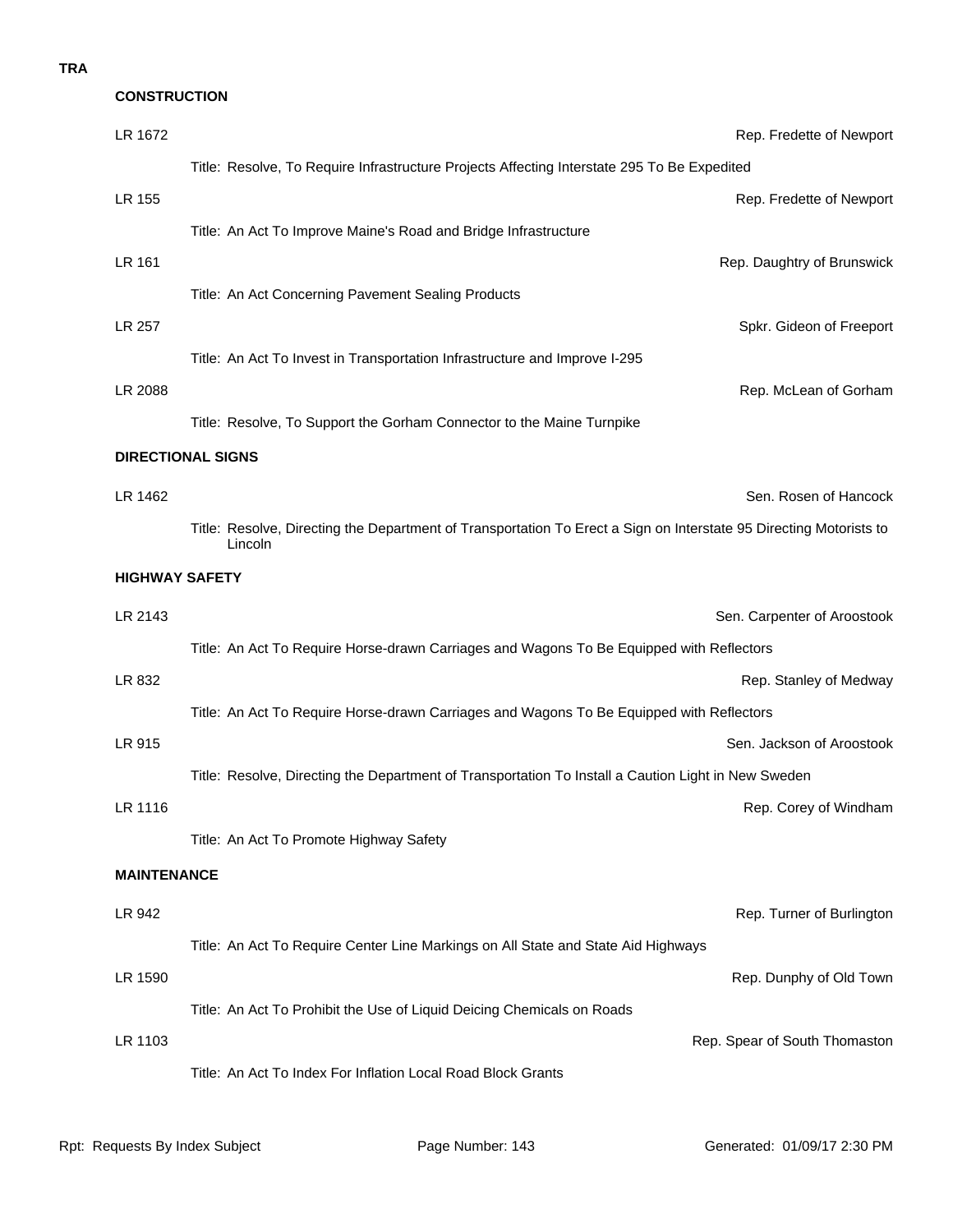## **TRA**

|                            | <b>NAMING</b>      |                                                                                                                            |  |  |
|----------------------------|--------------------|----------------------------------------------------------------------------------------------------------------------------|--|--|
|                            | LR 521             | Rep. Duchesne of Hudson                                                                                                    |  |  |
|                            |                    | Title: Resolve, To Designate a Portion of Route 43 in Corinth the Donald Strout Highway                                    |  |  |
|                            | LR 984             | Rep. Bear of the Houlton Band of Maliseet Indians                                                                          |  |  |
|                            |                    | Title: Resolve, Naming Interstate 95 from Old Town to Houlton the Maliseet Trail                                           |  |  |
|                            |                    | <b>OUTDOOR ADVERTISING</b>                                                                                                 |  |  |
|                            | LR 1488            | Rep. Parry of Arundel                                                                                                      |  |  |
|                            |                    | Title: An Act To Amend the Laws Governing Temporary Sign Usage                                                             |  |  |
|                            | <b>PUBLIC WAYS</b> |                                                                                                                            |  |  |
|                            | LR 902             | Rep. Dillingham of Oxford                                                                                                  |  |  |
|                            |                    | Title: An Act To Allow for Charitable Donation Toll Stops on Local Roads Only                                              |  |  |
|                            | LR 818             | Rep. Kinney of Knox                                                                                                        |  |  |
|                            |                    | Title: An Act To Add Trucks Hauling Animal Bedding to Those Exempt from Posted Road Restrictions                           |  |  |
|                            | LR 1278            | Rep. Martin of Sinclair                                                                                                    |  |  |
|                            |                    | Title: An Act To Clarify the Status of a Certain Section of the Pelletier Road in the Town of Frenchville as a Town<br>Way |  |  |
|                            | <b>LR 440</b>      | Rep. Johansen of Monticello                                                                                                |  |  |
|                            |                    | Title: An Act To Allow a Truck Carrying Perishable Products To Operate on a Posted Road without a Permit                   |  |  |
| <b>TRAFFIC REGULATIONS</b> |                    |                                                                                                                            |  |  |
|                            | <b>ANIMALS</b>     |                                                                                                                            |  |  |
|                            | LR 1254            | Rep. Handy of Lewiston                                                                                                     |  |  |
|                            |                    | Title: An Act Concerning the Transporting of Dogs in a Passenger Vehicle                                                   |  |  |
| <b>CELL PHONE USE</b>      |                    |                                                                                                                            |  |  |
|                            | LR 391             | Sen. Diamond of Cumberland                                                                                                 |  |  |
|                            |                    | Title: An Act To Prohibit the Use of Handheld Phones and Devices While Driving                                             |  |  |
|                            | LR 39              | Sen. Katz of Kennebec                                                                                                      |  |  |
|                            |                    | Title: An Act To Ban the Use of Handheld Devices While Operating a Motor Vehicle                                           |  |  |
|                            | <b>LR 36</b>       | Spkr. Gideon of Freeport                                                                                                   |  |  |
|                            |                    | Title: An Act To Improve Public Safety by Limiting Distracted Driving                                                      |  |  |
|                            | LR 616             | Rep. Pierce of Falmouth                                                                                                    |  |  |
|                            |                    | Title: An Act To Prohibit the Use of a Mobile Telephone Except in Hands-free Mode When Operating a Motor<br>Vehicle        |  |  |
|                            |                    |                                                                                                                            |  |  |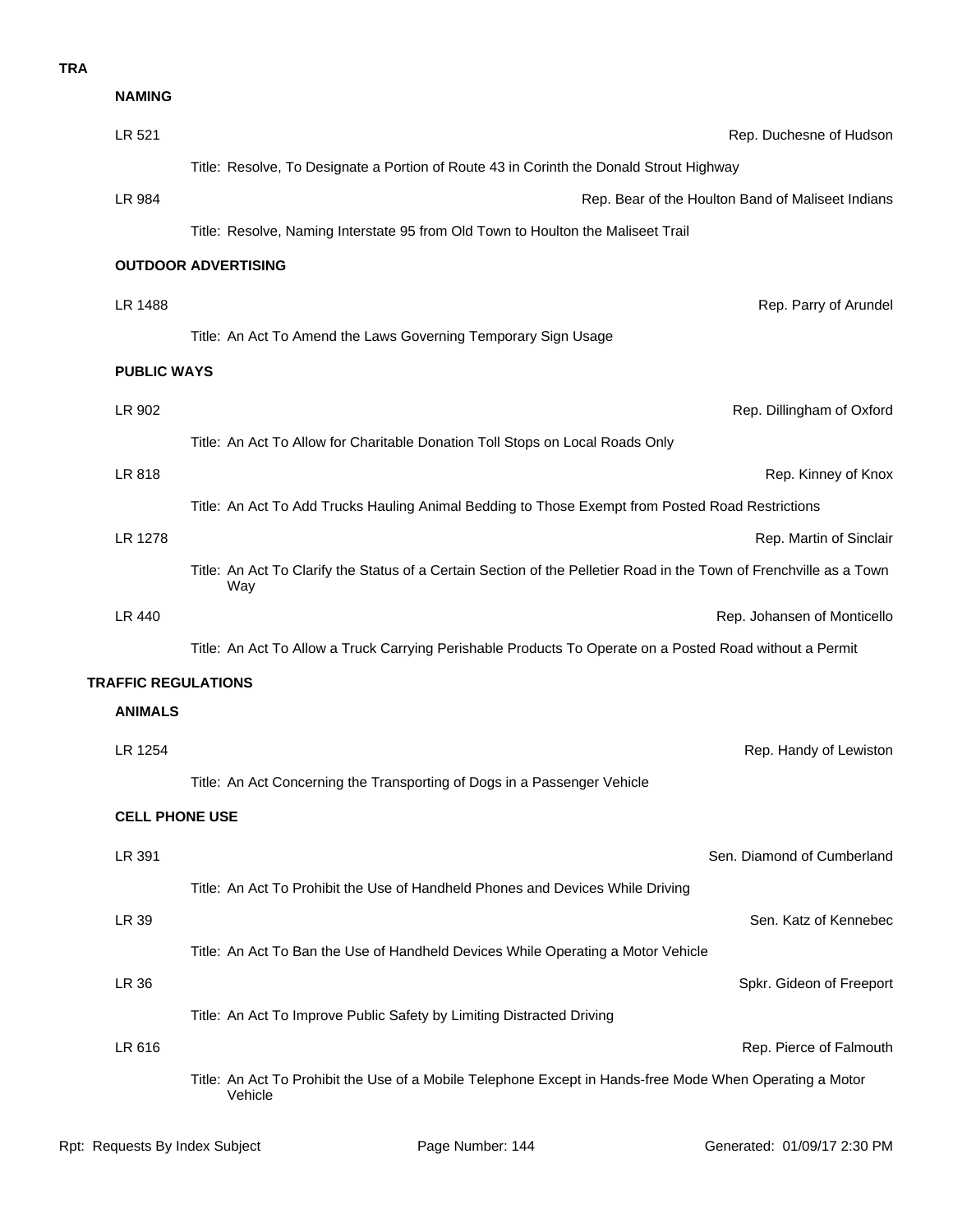# **CROSSWALKS**

| LR 1445                | Rep. Fuller of Lewiston                                                                                                                    |
|------------------------|--------------------------------------------------------------------------------------------------------------------------------------------|
|                        | Title: An Act To Increase Pedestrian Safety                                                                                                |
| <b>ENFORCEMENT</b>     |                                                                                                                                            |
| LR 972                 | Rep. Tipping-Spitz of Orono                                                                                                                |
|                        | Title: An Act To Improve Safety and Traffic Efficiency near School Grounds                                                                 |
| <b>OBSTRUCTED VIEW</b> |                                                                                                                                            |
| LR 937                 | Sen. Cyrway of Kennebec                                                                                                                    |
|                        | Title: An Act To Increase Safety of Motorists on Public Ways                                                                               |
| <b>PARKING</b>         |                                                                                                                                            |
| LR 1024                | Rep. Riley of Jay                                                                                                                          |
|                        | Title: An Act To Ensure That Handicapped Parking Is Properly Enforced                                                                      |
| <b>PEDESTRIANS</b>     |                                                                                                                                            |
| LR 645                 | Rep. Stanley of Medway                                                                                                                     |
|                        | Title: An Act To Require Pedestrians To Wear Reflective Vests on Public Ways after Sunset                                                  |
| <b>SIGNALS</b>         |                                                                                                                                            |
|                        |                                                                                                                                            |
| LR 939                 | Rep. Battle of South Portland                                                                                                              |
|                        | Title: An Act To Allow Certain Vehicles To Make a Right on Red Even When Prohibited                                                        |
| <b>SPEED</b>           |                                                                                                                                            |
| LR 535                 | Sen. Millett of Cumberland                                                                                                                 |
|                        | Title: An Act To Increase Driver Safety on Interstate 295 from Portland to Brunswick by Lowering the Maximum<br>Speed to 60 Miles per Hour |
| LR 615                 | Rep. Pierce of Falmouth                                                                                                                    |
|                        | Title: An Act To Improve Public Safety by Reducing the Speed Limit on Interstate 295 between Falmouth and<br><b>Brunswick</b>              |
| <b>TOWING</b>          |                                                                                                                                            |
| LR 1617                | Sen. Mason of Androscoggin                                                                                                                 |
|                        | Title: An Act Regarding Towed Vehicle Charges and Lienholder Notification                                                                  |
| LR 80                  | Sen. Katz of Kennebec                                                                                                                      |
|                        | Title: An Act To Improve the Safety of Towing Operations in Maine                                                                          |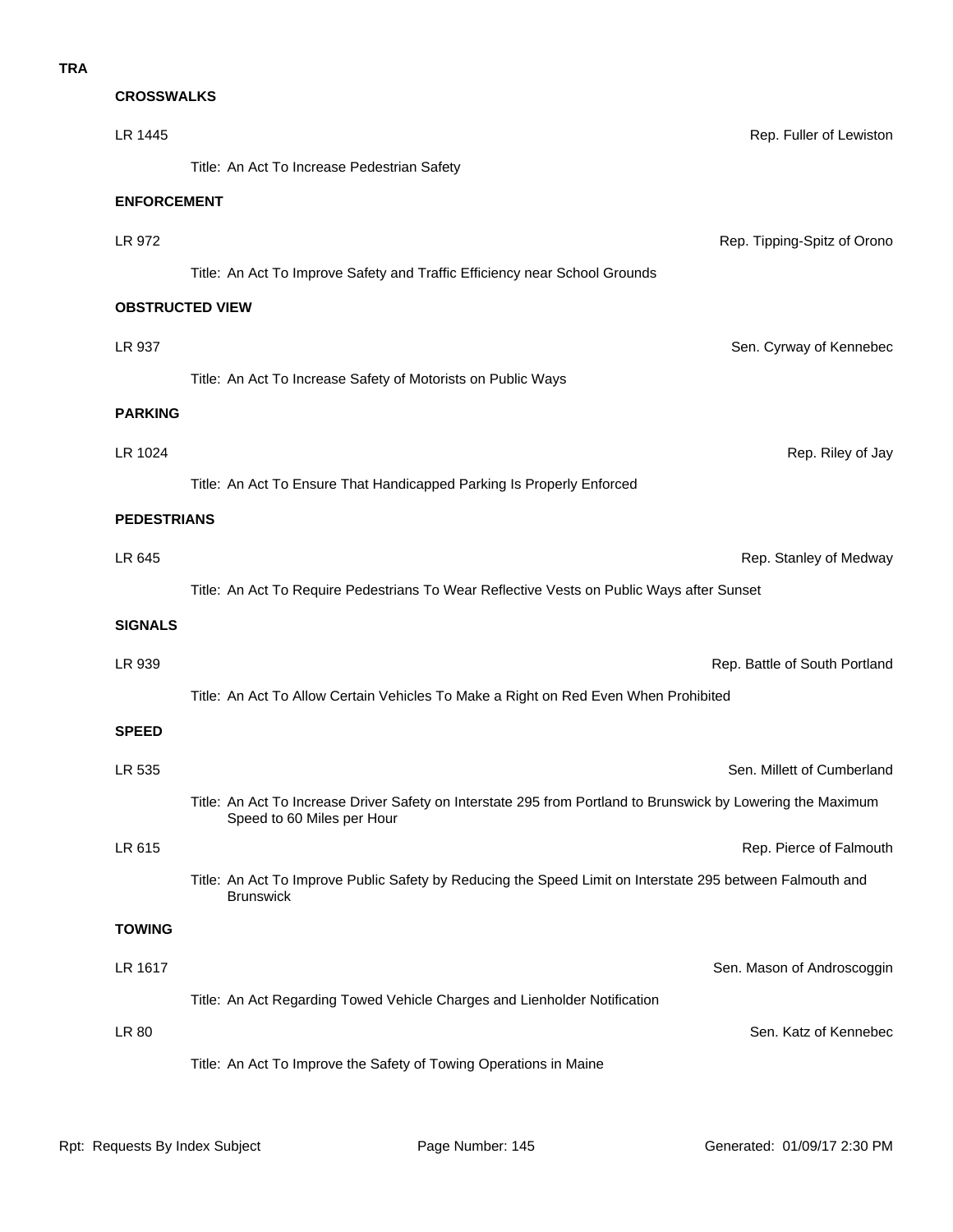| <b>TRA</b> |                            |                                                                                                               |
|------------|----------------------------|---------------------------------------------------------------------------------------------------------------|
|            | LR 1031                    | Rep. Parry of Arunde                                                                                          |
|            |                            | Title: An Act Regarding the Contents of a Commercial Vehicle Towed without the Consent of the Vehicle's Owner |
|            | <b>TURNING</b>             |                                                                                                               |
|            | LR 1936                    | Rep. Theriault of China                                                                                       |
|            |                            | Title: An Act To Allow a Motorist To Make a Left Turn at a Red Light under Certain Conditions                 |
|            | <b>WEIGHT</b>              |                                                                                                               |
|            | LR 1214                    | Pres. Thibodeau of Waldo                                                                                      |
|            |                            | Title: An Act To Increase the Maximum Registered Vehicle Weight Allowed for Special Veterans Plates           |
|            | <b>TRANSPORTATION DEPT</b> |                                                                                                               |
|            | <b>ADMINISTRATION</b>      |                                                                                                               |
|            | LR 1696                    | Sen. Miramant of Knox                                                                                         |
|            |                            | Title: An Act To Fund Department of Transportation Personnel for Transportation Bond Projects                 |
|            | <b>PLANNING</b>            |                                                                                                               |
|            | LR 1351                    | Rep. McLean of Gorham                                                                                         |
|            |                            | Title: An Act Concerning Maine's Transportation Infrastructure                                                |
|            | <b>POWERS</b>              |                                                                                                               |
|            | LR 1778                    | Sen. Jackson of Aroostook                                                                                     |
|            |                            | Title: An Act Regarding Drug Testing in the Transportation Sector                                             |
|            | <b>LR 788</b>              | Sen. Jackson of Aroostook                                                                                     |
|            |                            | Title: An Act To Establish Speed Limits at Loring Commerce Centre and Brunswick Landing                       |
|            | LR 587                     | Sen. Libby of Androscoggin                                                                                    |
|            |                            | Title: An Act To Create a Fund for Municipalities To Improve Pedestrian Safety                                |
|            | <b>PROCEDURES</b>          |                                                                                                               |
|            | LR 2072                    | Rep. Luchini of Ellsworth                                                                                     |
|            |                            | Title: An Act To Streamline the Laws Regarding Transportation                                                 |
|            | LR 1830                    | Rep. Chapman of Brooksville                                                                                   |
|            |                            | Title: An Act To Improve Public-Private Transportation Partnerships                                           |
|            |                            |                                                                                                               |

Title: An Act To Require the Department of Transportation To Use Independent 3rd-party Certified Examiners for Lead Inspections

LR 1130 Sen. Jackson of Aroostook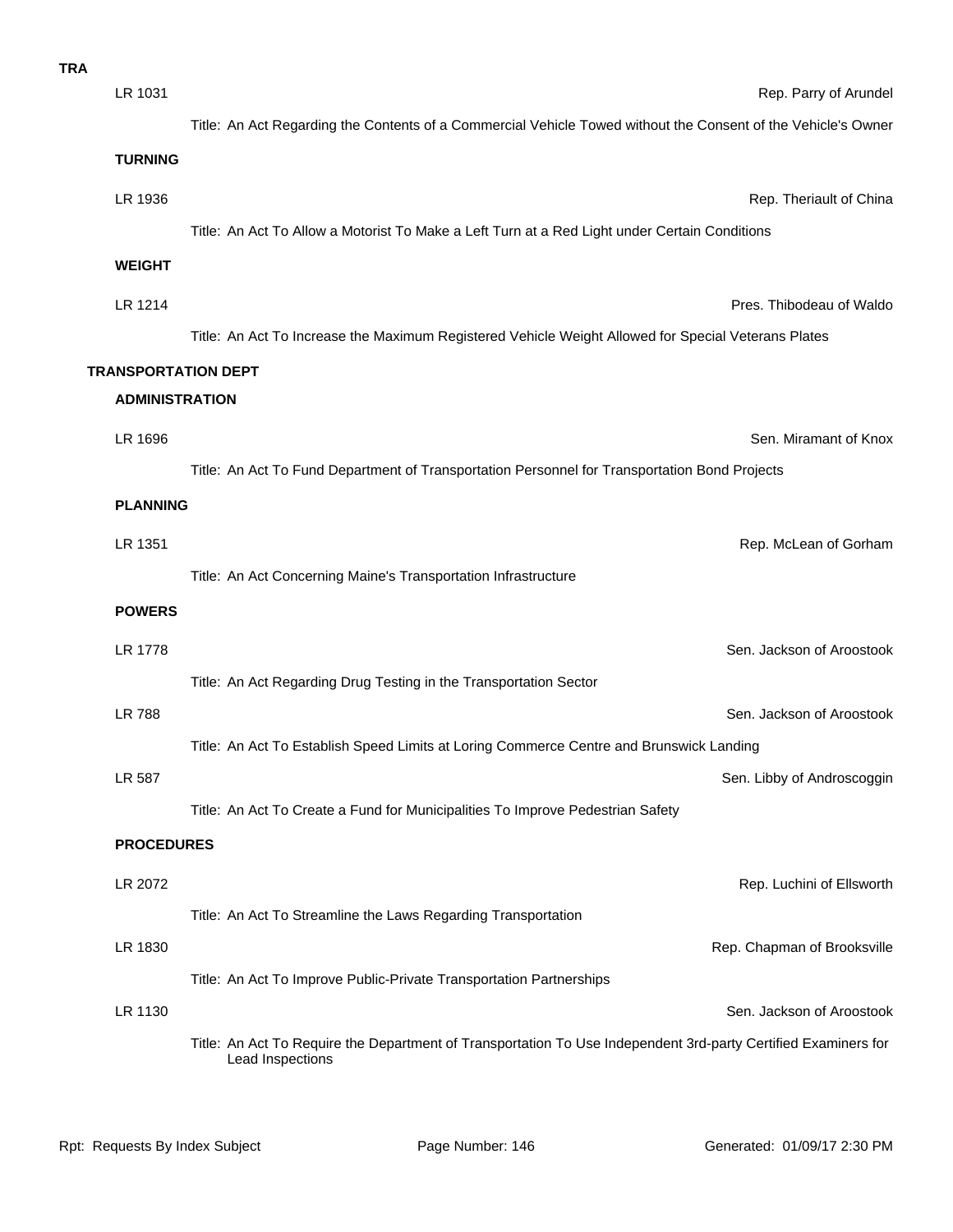| <b>TRA</b>       |                                                                                                               |
|------------------|---------------------------------------------------------------------------------------------------------------|
| LR 1352          | Rep. McLean of Gorham                                                                                         |
|                  | Title: An Act Regarding the Department of Transportation                                                      |
| LR 2114          | Rep. Golden of Lewiston                                                                                       |
|                  | Title: An Act Concerning Self-driving Cars                                                                    |
| LR 1326          | Rep. Hanley of Pittston                                                                                       |
|                  | Title: An Act To Protect Historic Places and Structures on the Federal Aid Highway System                     |
|                  | <b>TRANSPORTATION DISTRICTS</b>                                                                               |
| <b>PLANNING</b>  |                                                                                                               |
| LR 1849          | Sen. Chipman of Cumberland                                                                                    |
|                  | Title: An Act To Allow Corridor Transit Districts                                                             |
|                  | <b>TURNPIKE AUTHORITY</b>                                                                                     |
| <b>POWERS</b>    |                                                                                                               |
| LR 861           | Rep. McLean of Gorham                                                                                         |
|                  | Title: An Act To Authorize the Construction of the Gorham Spur of the Maine Turnpike                          |
| LR 1858          | Sen. Chenette of York                                                                                         |
|                  | Title: An Act To Create a Maine Resident Discount for Maine Turnpike Electronic Tolls                         |
| LR 1092          | Rep. Doore of Augusta                                                                                         |
|                  | Title: An Act To Allow Gold Star Parents and Spouses Free Access to the Maine Turnpike                        |
| <b>VLA</b>       |                                                                                                               |
|                  | <b>ALCOHOLIC BEVERAGES</b>                                                                                    |
|                  | <b>AGENCY STORES</b>                                                                                          |
| LR 1459          | Sen. Whittemore of Somerset                                                                                   |
|                  | Title: An Act To Reduce the In-stock Spirits Requirements for Liquor Agents in Towns with Certain Populations |
| LR 1164          | Sen. Whittemore of Somerset                                                                                   |
|                  | Title: An Act Regarding Agency Liquor Stores in Seasonal Communities                                          |
| <b>BEER</b>      |                                                                                                               |
|                  | Sen. Dill of Penobscot                                                                                        |
| LR 1515          |                                                                                                               |
|                  | Title: An Act To Benefit Maine Beer Companies by Localizing the Hops Pelletization Process                    |
| <b>LIABILITY</b> |                                                                                                               |
| LR 1966          | Rep. Monaghan of Cape Elizabeth                                                                               |

Title: An Act To Amend the Maine Liquor Liability Act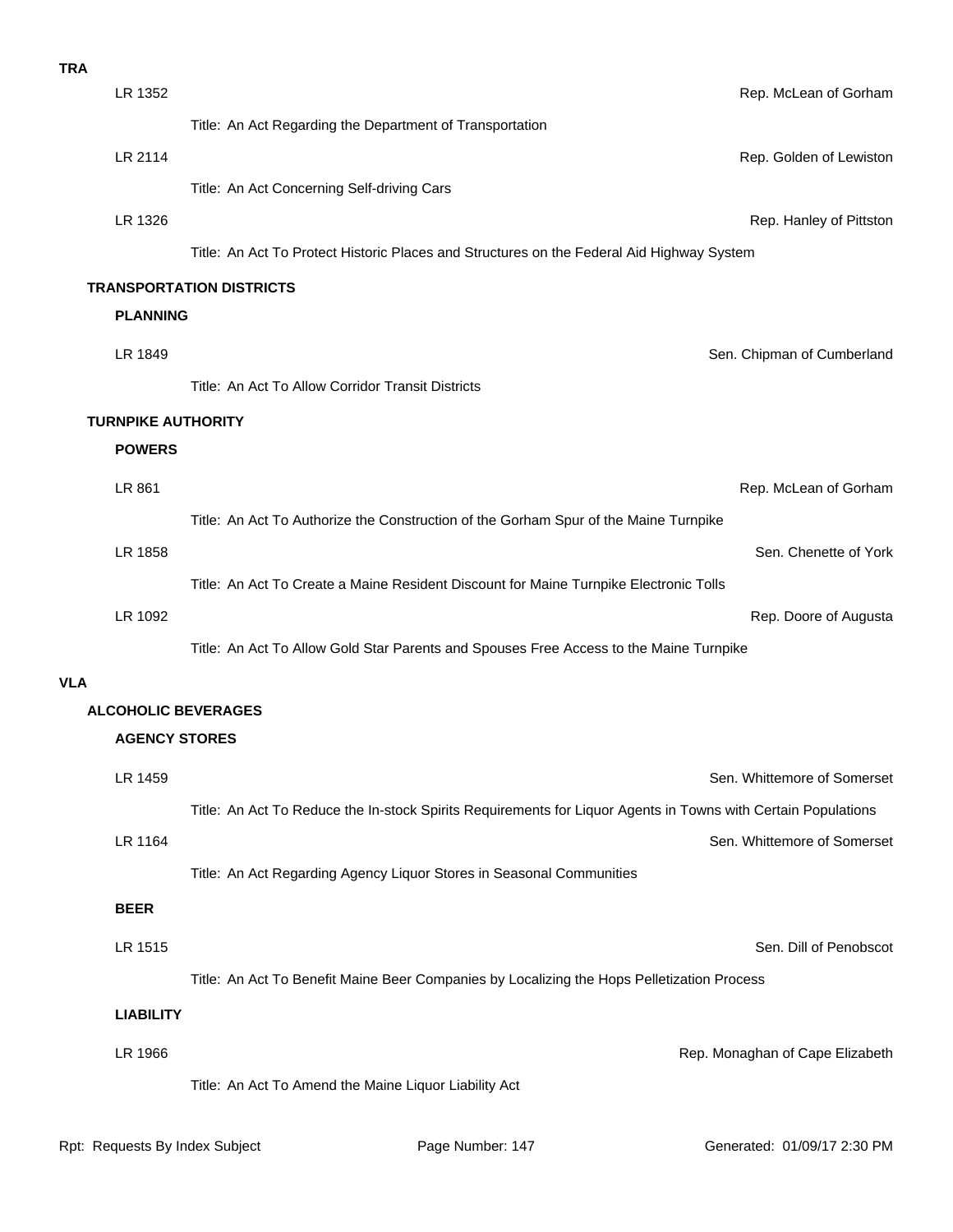| <b>LICENSING</b>    |                                                                                                                                    |                            |
|---------------------|------------------------------------------------------------------------------------------------------------------------------------|----------------------------|
| LR 480              |                                                                                                                                    | Rep. Turner of Burlington  |
|                     | Title: An Act Regarding Dancing on the Premises of Certain Liquor Licensees                                                        |                            |
| LR 1599             |                                                                                                                                    | Sen. Langley of Hancock    |
|                     | Title: An Act To Update Maine's Liquor Laws                                                                                        |                            |
| LR 1209             |                                                                                                                                    | Rep. Luchini of Ellsworth  |
|                     | Title: An Act To Clarify the Laws Governing Alcohol Manufacturer Licenses                                                          |                            |
| LR 1371             |                                                                                                                                    | Sen. Saviello of Franklin  |
|                     | Title: An Act Regarding Brewery Transfers                                                                                          |                            |
| LR 1716             |                                                                                                                                    | Rep. Pierce of Dresden     |
|                     | Title: An Act To Allow Tobacco Shops To Serve Alcohol                                                                              |                            |
| <b>LIQUOR</b>       |                                                                                                                                    |                            |
| LR 218              |                                                                                                                                    | Rep. Pierce of Falmouth    |
|                     | Title: An Act To Allow Nonprofits To Return Unused Alcohol to the Distributor                                                      |                            |
| <b>LIQUOR SALES</b> |                                                                                                                                    |                            |
| LR 1586             |                                                                                                                                    | Sen. Mason of Androscoggin |
|                     | Title: An Act To Modify the Amount of Product Samples That Manufacturers of Malt Liquor or Wine May Provide<br>to Retail Licensees |                            |
| LR 1455             |                                                                                                                                    | Sen. Mason of Androscoggin |
|                     | Title: An Act To Authorize Auxiliary Licenses at Disc Golf Courses                                                                 |                            |
| LR 1370             |                                                                                                                                    | Sen. Saviello of Franklin  |
|                     | Title: An Act Regarding the Sale of Alcohol by a Manufacturer with an On-premises Retail License                                   |                            |
| LR 1668             |                                                                                                                                    | Rep. Kinney of Limington   |
|                     | Title: An Act To Allow Manufacturers or Suppliers of Spirits To Offer Mail-in Rebates or Coupons                                   |                            |
| <b>TASTINGS</b>     |                                                                                                                                    |                            |
| LR 806              |                                                                                                                                    | Rep. Terry of Gorham       |
|                     | Title: An Act To Expand Wine and Beer Tastings at Retail Establishments                                                            |                            |
| <b>TAVERNS</b>      |                                                                                                                                    |                            |
| LR 931              |                                                                                                                                    | Rep. Parry of Arundel      |
|                     | Title: An Act To Allow Municipalities To Adjust Times of Operation for Establishments That Serve Alcohol                           |                            |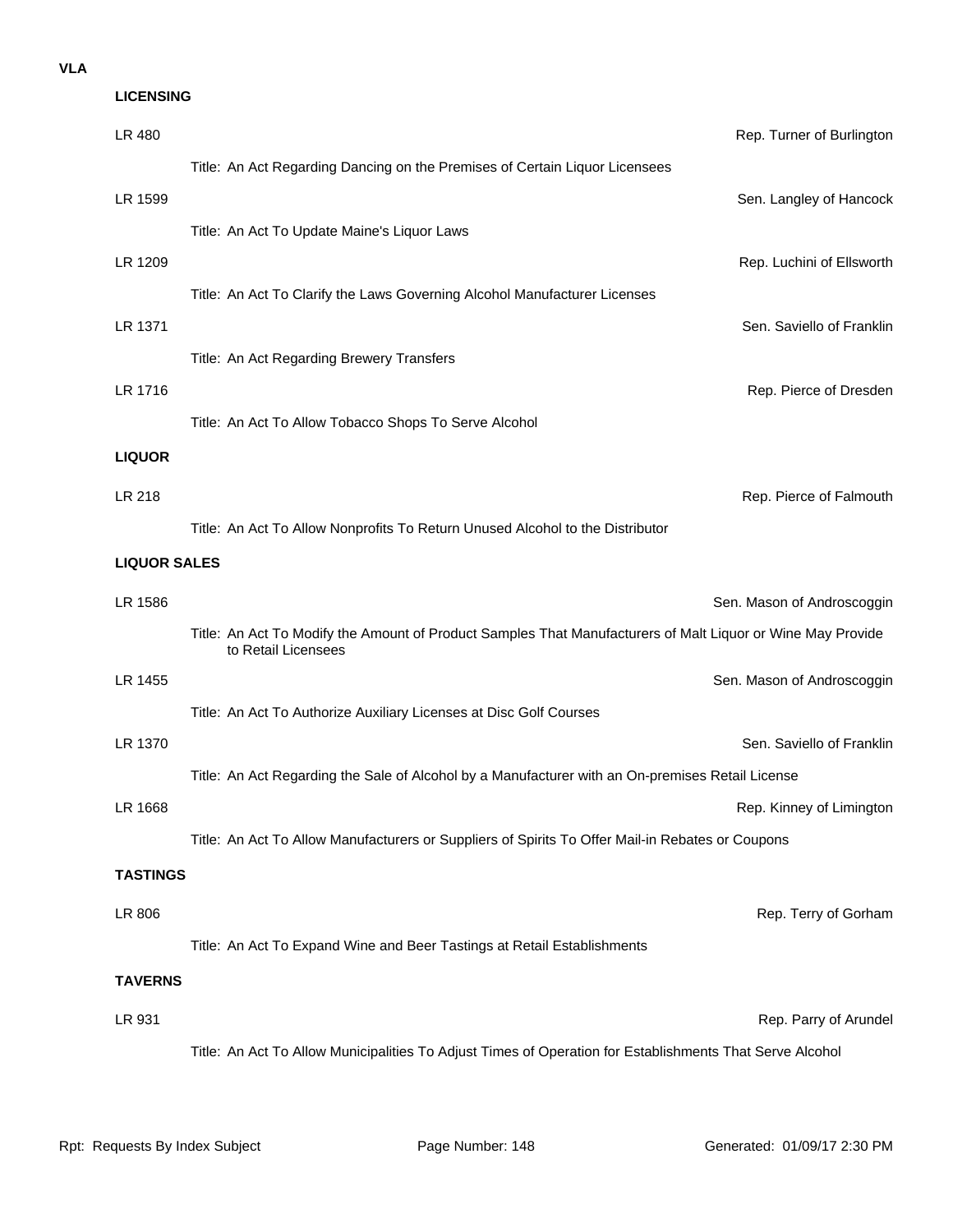| <b>WINE</b>           |                                                                                                                                                                  |
|-----------------------|------------------------------------------------------------------------------------------------------------------------------------------------------------------|
| LR 52                 | Sen. Miramant of Knox                                                                                                                                            |
|                       | Title: An Act To Allow Wineries To Provide Sample Tastings                                                                                                       |
| <b>LR 18</b>          | Sen. Miramant of Knox                                                                                                                                            |
|                       | Title: An Act To Allow Wine Tastings at Farmers Markets                                                                                                          |
| LR 1917               | Rep. Hawke of Boothbay Harbor                                                                                                                                    |
|                       | Title: An Act To Reduce Restrictions on Wine Shipments                                                                                                           |
| <b>CEMETERIES</b>     |                                                                                                                                                                  |
|                       | <b>CEMETERY CORPORATIONS</b>                                                                                                                                     |
| LR 2084               | Rep. Ward of Dedham                                                                                                                                              |
|                       | Title: An Act To Allow Cemetery Corporations Greater Financial Flexibility                                                                                       |
|                       | DEFENSE AND VETERANS SERVICES DEPT                                                                                                                               |
| <b>ADMINISTRATION</b> |                                                                                                                                                                  |
| LR 289                | Rep. Farrin of Norridgewock                                                                                                                                      |
|                       | Title: An Act To Establish a Military Medics and Corpsmen Program in the State                                                                                   |
| <b>NATIONAL GUARD</b> |                                                                                                                                                                  |
| LR 1521               | Rep. Casas of Rockport                                                                                                                                           |
|                       | Title: Resolve, Directing the Adjutant General To Facilitate Provision of Certain Community Health Services as<br>Part of National Guard Unit Training Exercises |
| <b>ELECTIONS</b>      |                                                                                                                                                                  |
| <b>ABSENT VOTING</b>  |                                                                                                                                                                  |
| LR 175                | Rep. Hogan of Old Orchard Beach                                                                                                                                  |
|                       | Title: An Act To Expand Absentee Balloting to Certain Residents in Independent Living Facilities                                                                 |
| LR 685                | Rep. Timberlake of Turner                                                                                                                                        |
|                       | Title: An Act Regarding Absentee Voting by Residents of Nursing Homes and Other Residential Care Facilities                                                      |
| LR 805                | Rep. Fecteau of Biddeford                                                                                                                                        |
|                       | Title: An Act To Allow a Municipality To Enroll Voters at Their Request To Automatically Receive Annually an<br>Absentee Ballot                                  |
| LR 1484               | Rep. Pierce of Falmouth                                                                                                                                          |
|                       | Title: An Act To Improve Absentee Balloting                                                                                                                      |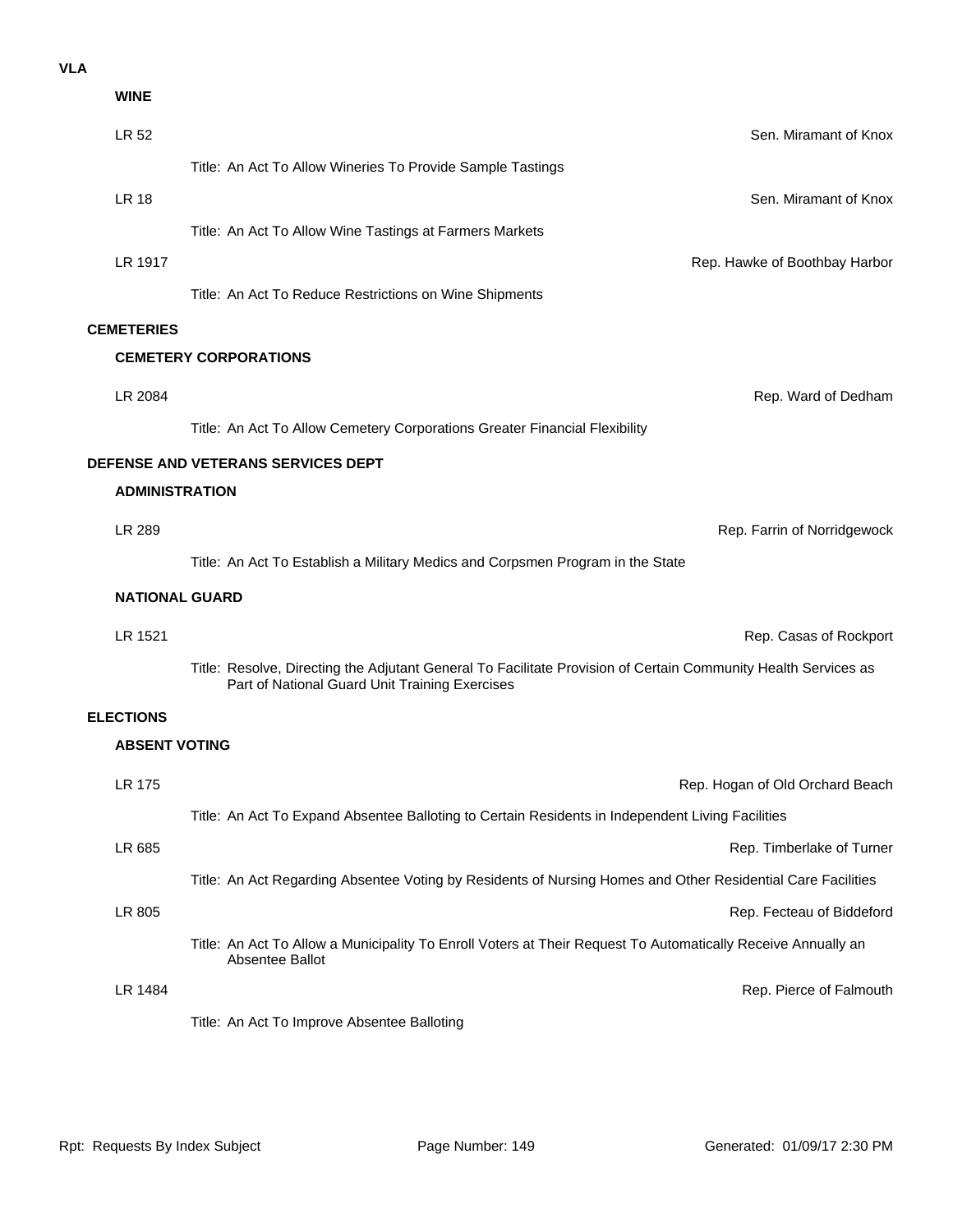| <b>BALLOTS</b> |                                                                                                                                             |
|----------------|---------------------------------------------------------------------------------------------------------------------------------------------|
| LR 1276        | Rep. Turner of Burlington                                                                                                                   |
|                | Title: An Act To Require Ballots To List Candidates as Unenrolled If Not Registered with a Recognized Party                                 |
| LR 1584        | Rep. Fredette of Newport                                                                                                                    |
|                | Title: An Act To Require the Fiscal Impact of a Direct Initiative of Legislation To Be Included on the Ballot                               |
| LR 1329        | Rep. Hamann of South Portland                                                                                                               |
|                | Title: An Act To Modernize Ballot Notices                                                                                                   |
| LR 1007        | Rep. Battle of South Portland                                                                                                               |
|                | Title: An Act To Require Single-sided Ballots                                                                                               |
| LR 1483        | Rep. Pierce of Falmouth                                                                                                                     |
|                | Title: An Act To Increase Voter Participation                                                                                               |
| LR 1738        | Sen. Brakey of Androscoggin                                                                                                                 |
|                | Title: Resolve, To Study the Use of Blockchain Technology for Maine Elections                                                               |
| LR 929         | Rep. Sutton of Warren                                                                                                                       |
|                | Title: An Act To Increase Voter Knowledge by Placing the Amount of the Total Current Bond Debt on Each Ballot<br>That Contains a Bond Issue |
|                |                                                                                                                                             |
|                | <b>CAMPAIGN FINANCE</b>                                                                                                                     |
| LR 460         | Sen. Cushing of Penobscot                                                                                                                   |
|                | Title: An Act To Clarify the Use of Public Money in the Election Process                                                                    |
| LR 1827        | Sen. Chipman of Cumberland                                                                                                                  |
|                | Title: An Act To Improve the Maine Clean Election Fund                                                                                      |
| <b>LR 17</b>   | Sen. Miramant of Knox                                                                                                                       |
|                | Title: An Act To Improve the Maine Clean Election Act                                                                                       |
| LR 256         | Rep. Fredette of Newport                                                                                                                    |
|                | Title: An Act To Establish New Monetary Caps for Legislative Candidates under the Maine Clean Election Act                                  |
| LR 1355        | Rep. Luchini of Ellsworth                                                                                                                   |
|                | Title: An Act Regarding Maine Campaign Finance                                                                                              |
| LR 1573        | Rep. Luchini of Ellsworth                                                                                                                   |
|                | Title: An Act Regarding Contribution Limits to Unenrolled Candidates                                                                        |
| LR 75          | Rep. Luchini of Ellsworth                                                                                                                   |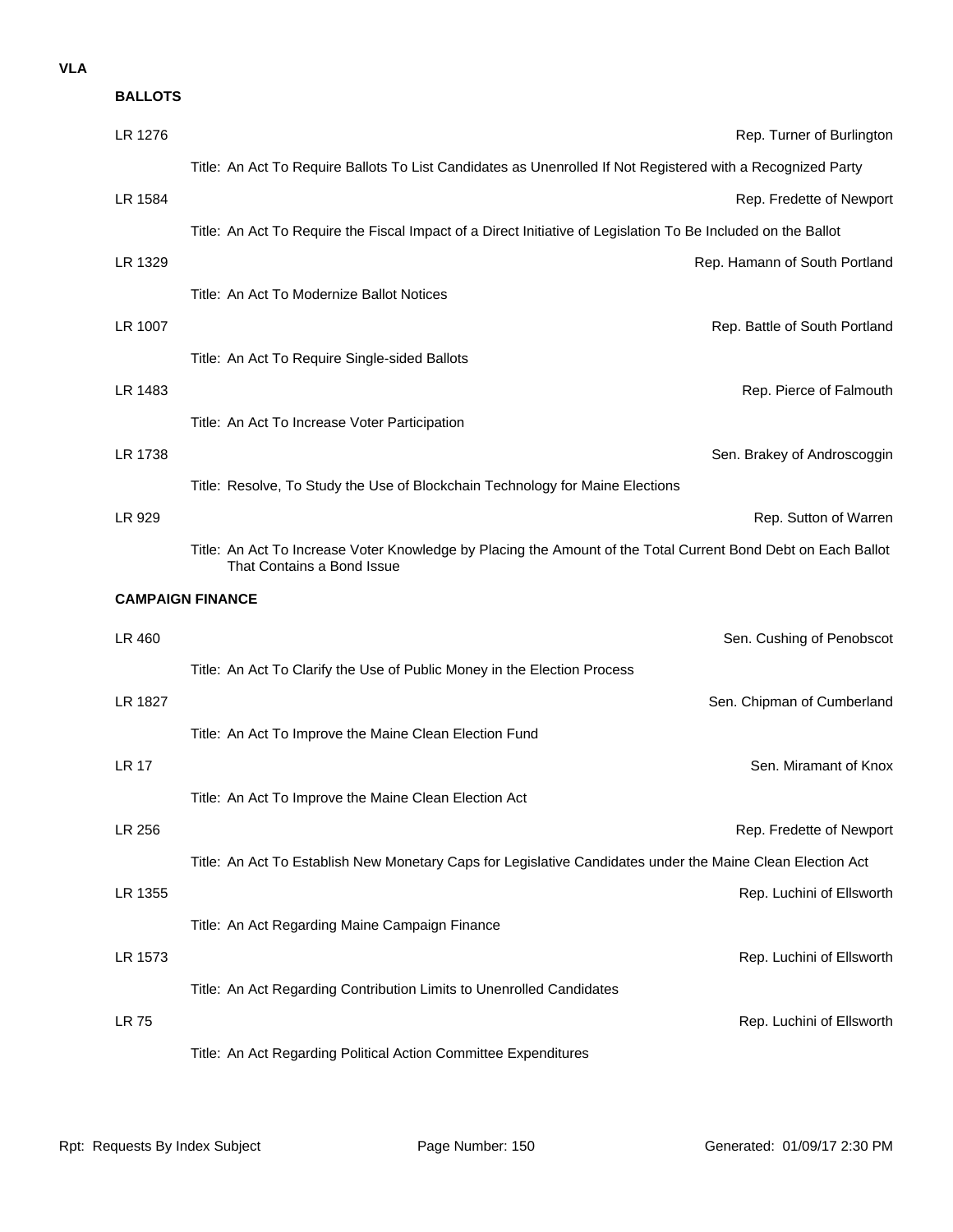| LR 1829       | Rep. Chapman of Brooksville                                                                                                                |
|---------------|--------------------------------------------------------------------------------------------------------------------------------------------|
|               | Title: An Act To Limit Agency Expenditures to Influence Elections                                                                          |
| <b>LR 281</b> | Rep. Malaby of Hancock                                                                                                                     |
|               | Title: An Act Regarding Clean Elections Act Advertisements                                                                                 |
| LR 2033       | Sen. Collins of York                                                                                                                       |
|               | Title: An Act To Prohibit Taxpayer-funded Campaign Expenditures from Being Used on Post-election Parties                                   |
| LR 2101       | Sen. Collins of York                                                                                                                       |
|               | Title: An Act To Update Campaign Finance Laws                                                                                              |
| LR 1122       | Rep. Berry of Bowdoinham                                                                                                                   |
|               | Title: An Act To Amend the Laws Governing Legislative Political Action Committees                                                          |
| LR 2061       | Sen. Jackson of Aroostook                                                                                                                  |
| <b>LR 487</b> | Title: An Act To Improve the Cost-efficiency of the Maine Clean Election Act<br>Sen. Chenette of York                                      |
|               | Title: An Act To Expand the Prohibition on Accepting Political Contributions                                                               |
| LR 196        | Rep. Corey of Windham                                                                                                                      |
|               | Title: An Act To Amend the Maine Clean Election Act To Include Citizen Initiatives                                                         |
| LR 614        | Rep. Dillingham of Oxford                                                                                                                  |
|               | Title: An Act To Limit Political Action Committee Donations                                                                                |
| LR 613        | Rep. Dillingham of Oxford                                                                                                                  |
|               | Title: An Act To Limit Campaign Independent Expenditures                                                                                   |
| LR 1431       | Rep. Stetkis of Canaan                                                                                                                     |
|               | Title: An Act To Amend the Maine Clean Election Act                                                                                        |
| LR 506        | Rep. Pickett of Dixfield                                                                                                                   |
|               | Title: An Act To Amend the Maine Clean Election Act                                                                                        |
| LR 1699       | Sen. Brakey of Androscoggin                                                                                                                |
|               | Title: An Act To Require Clean Election Candidates To Purchase Vendor Services from Maine-based Companies                                  |
| LR 808        | Sen. Brakey of Androscoggin                                                                                                                |
|               | Title: An Act To Establish Unbiased Terminology in Campaign Finance Law                                                                    |
| LR 928        | Rep. Sutton of Warren                                                                                                                      |
|               | Title: An Act To Establish Unbiased Terminology in Campaign Finance Law                                                                    |
| LR 930        | Rep. Sutton of Warren                                                                                                                      |
|               | Title: An Act To Preserve Funding for the Maine Clean Election Act Program by Removing Gubernatorial<br><b>Candidates from Eligibility</b> |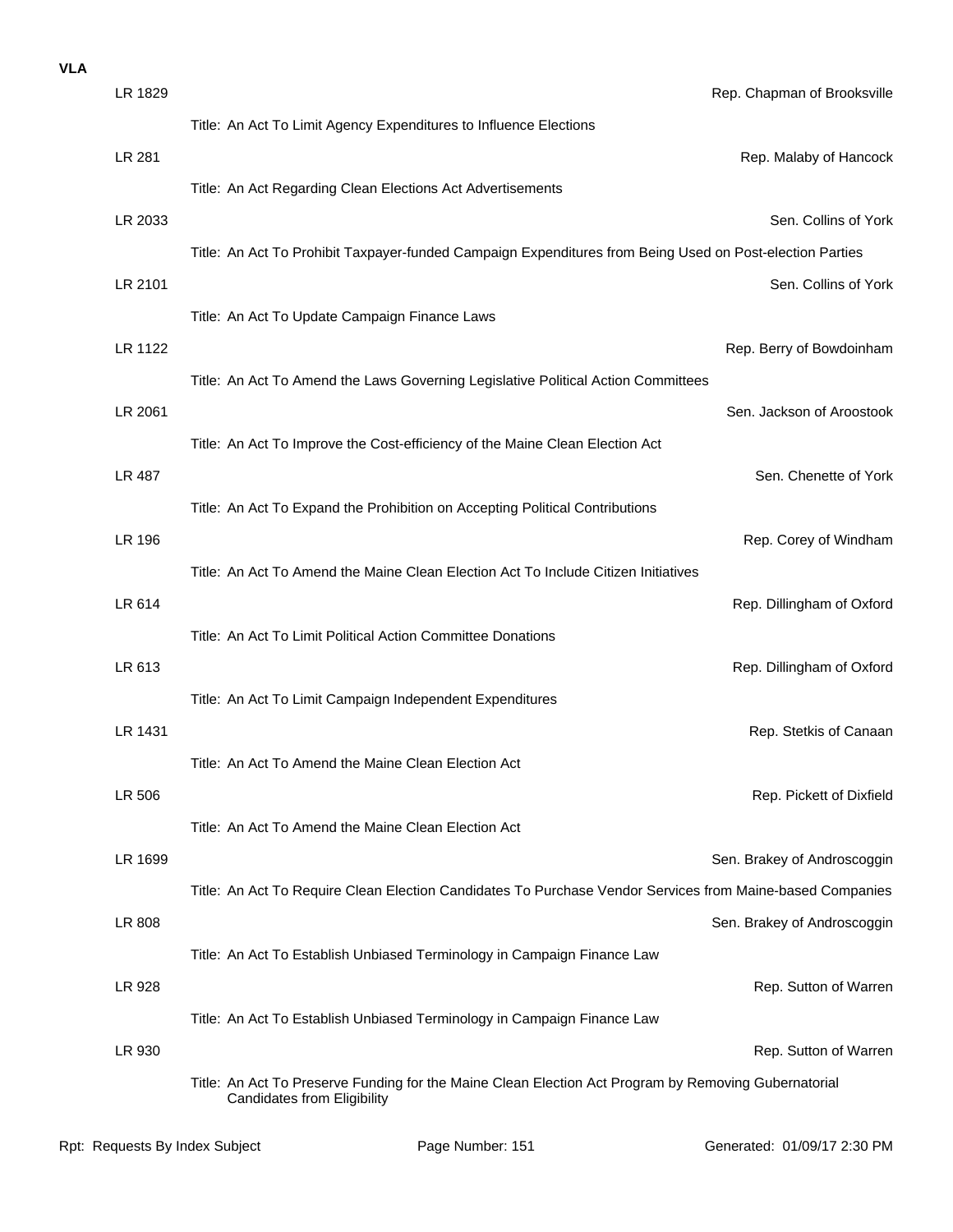| <b>CAMPAIGNS</b> |                                                                                                                                                                                     |
|------------------|-------------------------------------------------------------------------------------------------------------------------------------------------------------------------------------|
| LR 1817          | Rep. Harlow of Portland                                                                                                                                                             |
|                  | Title: An Act To Remedy False Information Distributed in a Campaign                                                                                                                 |
| LR 1354          | Rep. Luchini of Ellsworth                                                                                                                                                           |
|                  | Title: An Act Regarding Maine Election Law                                                                                                                                          |
|                  | <b>CITIZEN INITIATIVES</b>                                                                                                                                                          |
| LR 1272          | Rep. Turner of Burlingtor                                                                                                                                                           |
|                  | Title: An Act To Require an Opinion of the Supreme Judicial Court on Direct Initiatives of Legislation                                                                              |
| LR 1277          | Rep. Turner of Burlington                                                                                                                                                           |
|                  | Title: Resolution, Proposing an Amendment to the Constitution of Maine To Require That 10 Percent of<br>Signatures on a Direct Initiative of Legislation Come from Each County      |
| LR 107           | Rep. Espling of New Gloucester                                                                                                                                                      |
|                  | Title: RESOLUTION, Proposing an Amendment to the Constitution of Maine To Require That Signatures on a<br>Direct Initiative of Legislation Come from Each Congressional District    |
| LR 1293          | Rep. Seavey of Kennebunkport                                                                                                                                                        |
|                  | Title: RESOLUTION, Proposing an Amendment to the Constitution of Maine To Increase the Number of<br>Signatures Required for a Direct Initiative of Legislation                      |
| LR 684           | Rep. Timberlake of Turner                                                                                                                                                           |
|                  | Title: An Act Regarding the Collection of Signatures for a Direct Initiative                                                                                                        |
| LR 686           | Rep. Timberlake of Turner                                                                                                                                                           |
|                  | Title: An Act To Require the Text of a Direct Initiative To Be Printed on the Ballot                                                                                                |
| <b>LR 284</b>    | Rep. Harvell of Farmington                                                                                                                                                          |
|                  | Title: RESOLUTION, Proposing an Amendment to the Constitution of Maine To Require That Signatures on a<br>Direct Initiative of Legislation Come from Each State Senatorial District |
| LR 2089          | Rep. Luchini of Ellsworth                                                                                                                                                           |
|                  | Title: An Act To Amend the Citizen Initiative Signature Gathering Process                                                                                                           |
| LR <sub>7</sub>  | Rep. Guerin of Glenburr                                                                                                                                                             |
|                  | Title: RESOLUTION, Proposing an Amendment to the Constitution of Maine To Prohibit Payment Per Signature<br>for Citizen Petition Drives                                             |
| LR 315           | Rep. Wood of Greene                                                                                                                                                                 |
|                  | Title: RESOLUTION, Proposing an Amendment to the Constitution of Maine To Exclude Wildlife Issues from<br>Citizen Initiatives                                                       |
| LR 1366          | Sen. Saviello of Franklin                                                                                                                                                           |
|                  | Title: RESOLUTION, Proposing an Amendment to the Constitution of Maine To Require That Signatures on a                                                                              |

Direct Initiative of Legislation Come from Each Congressional District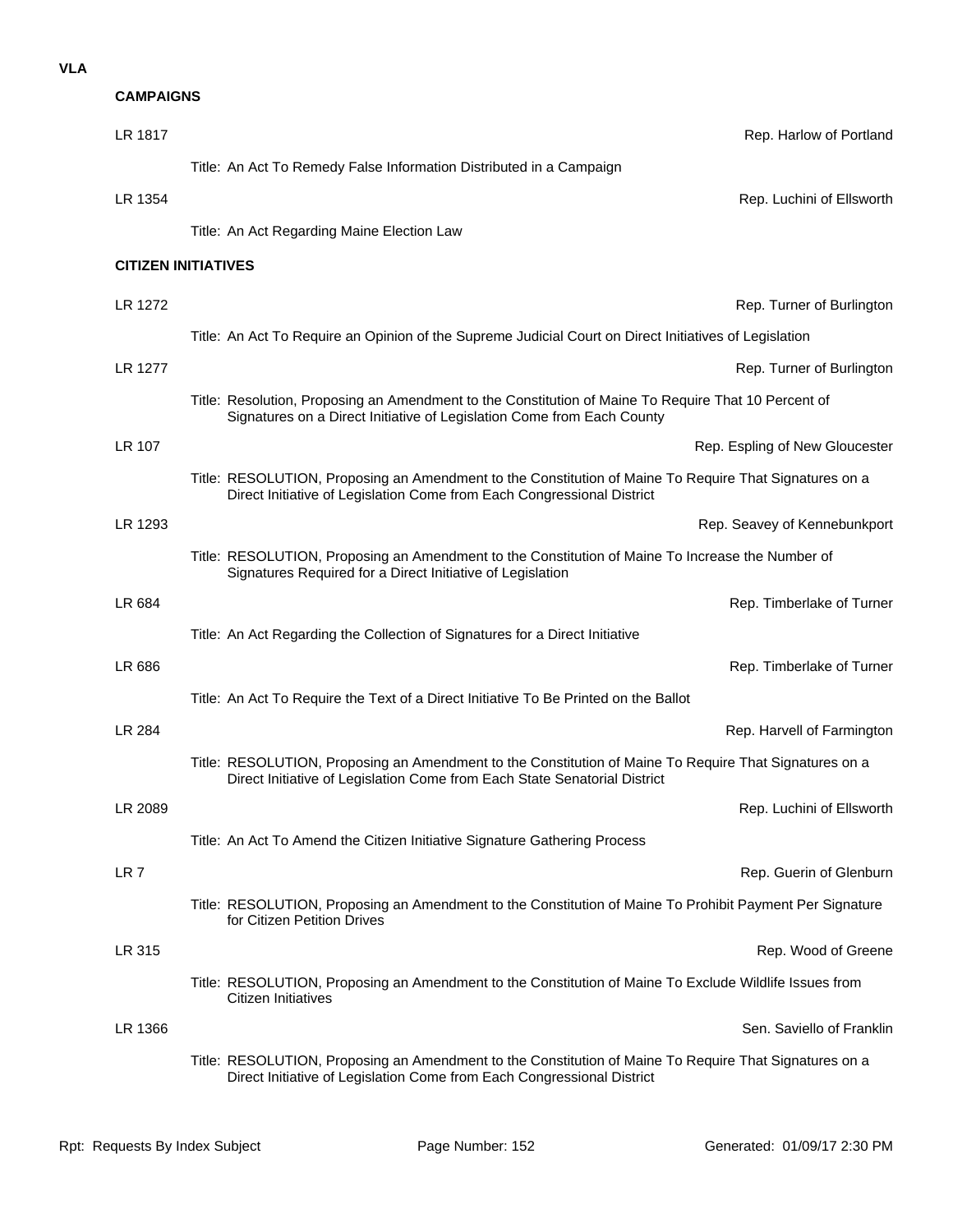| LR 1382                | Sen. Saviello of Franklin                                                                                                                                                               |  |
|------------------------|-----------------------------------------------------------------------------------------------------------------------------------------------------------------------------------------|--|
|                        | Title: An Act To Establish a Minimum Payment for Signatures Gathered by Maine Citizens for Referendums                                                                                  |  |
| LR 328                 | Rep. Kinney of Limington                                                                                                                                                                |  |
|                        | Title: RESOLUTION, Proposing an Amendment to the Constitution of Maine To Require That Signatures Come<br>from Each Congressional District on a Direct Initiative of Legislation        |  |
| LR 329                 | Rep. Kinney of Limington                                                                                                                                                                |  |
|                        | Title: An Act To Strengthen the Citizen Initiative Process                                                                                                                              |  |
| LR 1359                | Spkr. Gideon of Freeport                                                                                                                                                                |  |
|                        | Title: An Act To Implement Voter-initiated Bills Ratified at the November 2016 Election                                                                                                 |  |
| LR 847                 | Rep. Hawke of Boothbay Harbor                                                                                                                                                           |  |
|                        | Title: An Act To Establish Public Hearings in the Citizen's Initiative Procedure                                                                                                        |  |
| LR 949                 | Sen. Brakey of Androscoggin                                                                                                                                                             |  |
|                        | Title: RESOLUTION, Proposing an Amendment to the Constitution of Maine To Limit Petitions for Direct<br>Initiatives That Seek To Restrict Rights Expressly Declared in the Constitution |  |
| LR 926                 | Rep. Sutton of Warren                                                                                                                                                                   |  |
|                        | Title: RESOLUTION, Proposing an Amendment to the Constitution of Maine To Require, for a Direct Initiative of<br>Legislation, That Signatures Come from Each Congressional District     |  |
| LR 2014                | Rep. Sutton of Warren                                                                                                                                                                   |  |
|                        | Title: An Act To Amend the Procedure To Determine the Wording of Summaries for Citizen Initiatives                                                                                      |  |
| LR 2093                | Rep. Craig of Brewer                                                                                                                                                                    |  |
|                        | Title: RESOLUTION, Proposing an Amendment to the Constitution of Maine To Amend the Citizen Initiative<br>Process                                                                       |  |
| <b>NOMINATIONS</b>     |                                                                                                                                                                                         |  |
| LR 243                 | Sen. Brakey of Androscoggin                                                                                                                                                             |  |
|                        | Title: An Act To Authorize Multiparty Candidate Nominations                                                                                                                             |  |
| <b>PETITIONS</b>       |                                                                                                                                                                                         |  |
| LR 1022                | Rep. Cooper of Yarmouth                                                                                                                                                                 |  |
|                        |                                                                                                                                                                                         |  |
|                        | Title: An Act To Allow the Recall of Elected and Appointed Officials<br>Sen. Chenette of York                                                                                           |  |
| LR 136                 | Title: An Act To Establish a Recall Procedure for Elected Officials                                                                                                                     |  |
|                        |                                                                                                                                                                                         |  |
| <b>POLITICAL SIGNS</b> |                                                                                                                                                                                         |  |
| LR 141                 | Rep. Espling of New Gloucester                                                                                                                                                          |  |
|                        | Title: An Act Regarding the Display and Content of Political Signs                                                                                                                      |  |
|                        |                                                                                                                                                                                         |  |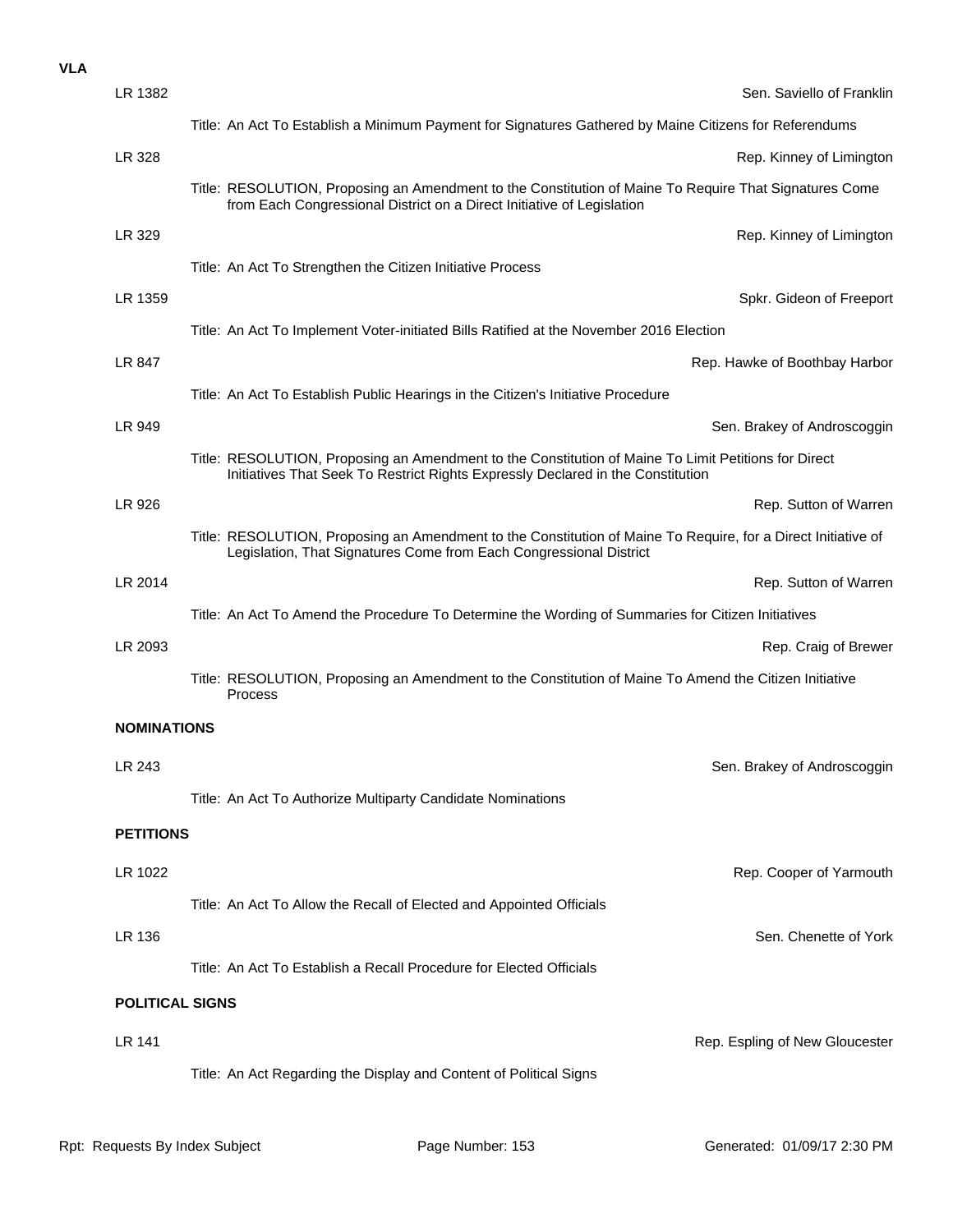| <b>VLA</b> |                       |                                                                                                                                                       |
|------------|-----------------------|-------------------------------------------------------------------------------------------------------------------------------------------------------|
|            | LR 211                | Sen. Dill of Penobscot                                                                                                                                |
|            |                       | Title: An Act To Amend Maine's Campaign Sign Laws                                                                                                     |
|            | LR 1005               | Sen. Collins of York                                                                                                                                  |
|            |                       | Title: An Act To Exempt Temporary Categorical Signs from the Identification Label Requirement for 6 Weeks<br>Prior to the June and November Elections |
|            | LR 217                | Rep. Pierce of Falmouth                                                                                                                               |
|            |                       | Title: An Act To Require Consent To Place a Political Sign near a Private Home or Business                                                            |
|            | <b>POLLING PLACES</b> |                                                                                                                                                       |
|            | LR 1162               | Pres. Thibodeau of Waldo                                                                                                                              |
|            |                       | Title: An Act To Protect Voting Integrity                                                                                                             |
|            | LR 1083               | Rep. Casas of Rockport                                                                                                                                |
|            |                       | Title: An Act To Prohibit Candidates for Public Office from Being within 250 Feet of a Polling Place                                                  |
|            | <b>PRESIDENTIAL</b>   |                                                                                                                                                       |
|            | LR 835                | Sen. Miramant of Knox                                                                                                                                 |
|            |                       | Title: An Act To Join the National Popular Vote Interstate Compact                                                                                    |
|            | LR 1072               | Rep. Berry of Bowdoinham                                                                                                                              |
|            |                       | Title: An Act To Award Electors Based on the National Popular Vote                                                                                    |
|            | LR 868                | Rep. Berry of Bowdoinham                                                                                                                              |
|            |                       | Title: An Act To Require Presidential and Vice-Presidential Candidates To Disclose Their Tax Returns                                                  |
|            | LR 1020               | Rep. Cooper of Yarmouth                                                                                                                               |
|            |                       | Title: An Act To Enact the National Popular Vote Act                                                                                                  |
|            | LR 309                | Rep. Rykerson of Kittery                                                                                                                              |
|            |                       | Title: An Act To Implement the National Popular Vote for President                                                                                    |
|            | LR 1149               | Rep. Reckitt of South Portland                                                                                                                        |
|            |                       | Title: An Act To Adopt the National Popular Vote Interstate Compact                                                                                   |
|            | LR 1449               | Rep. Zeigler of Montville                                                                                                                             |
|            |                       | Title: An Act Joining the National Popular Vote Interstate Compact                                                                                    |
|            | <b>PRIMARY</b>        |                                                                                                                                                       |
|            | LR 1163               | Pres. Thibodeau of Waldo                                                                                                                              |
|            |                       | Title: An Act To Establish a Primary System in Maine                                                                                                  |
|            | LR 310                | Rep. Rykerson of Kittery                                                                                                                              |
|            |                       |                                                                                                                                                       |

Title: An Act To Establish a Nonpartisan Primary Election System for State and Federal Candidates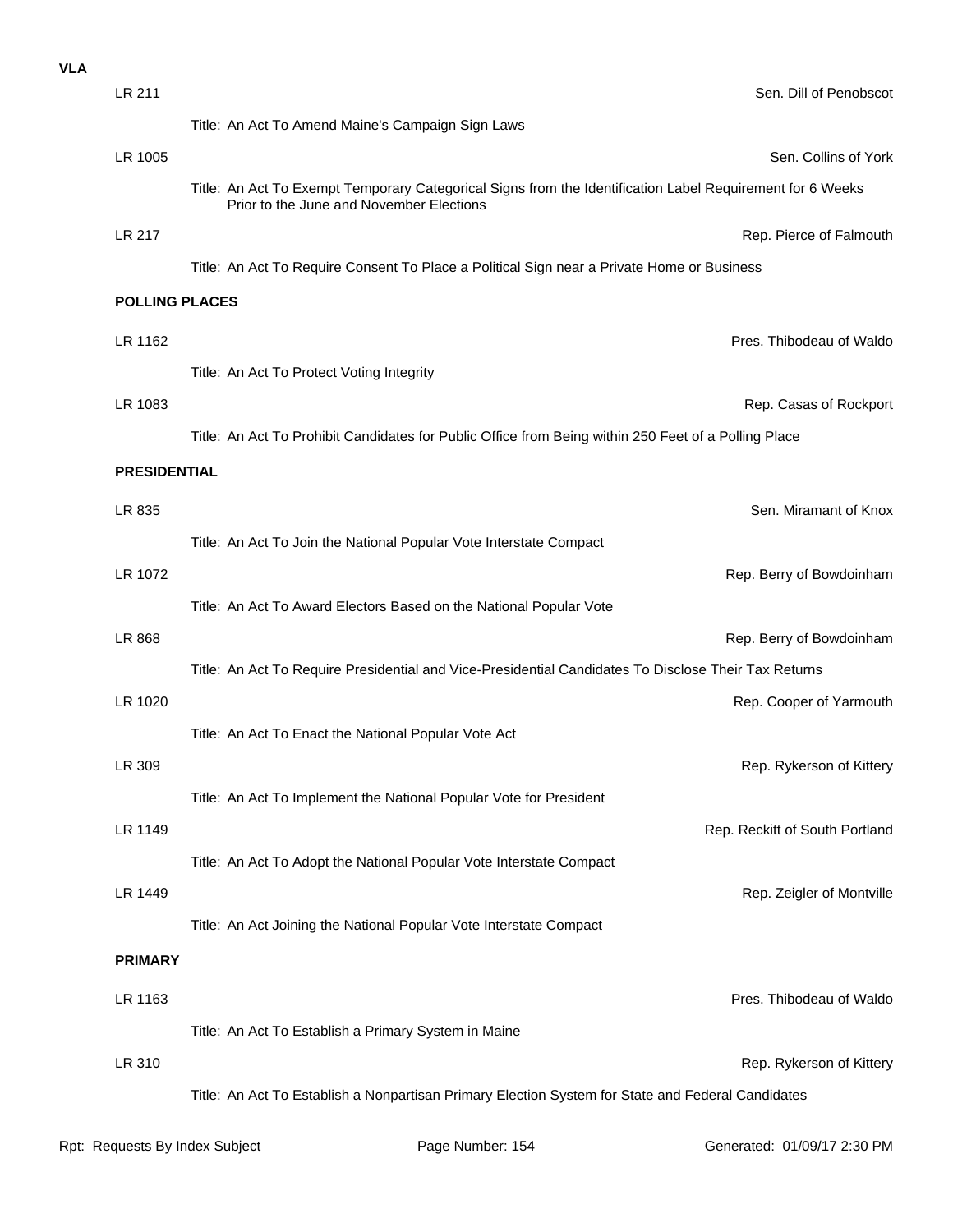| LR 393           | Rep. Ackley of Monmouth                                                                                                                                                      |  |
|------------------|------------------------------------------------------------------------------------------------------------------------------------------------------------------------------|--|
|                  | Title: An Act To Permit Unenrolled Voters To Cast Ballots in Primary Elections                                                                                               |  |
| <b>REFERENDA</b> |                                                                                                                                                                              |  |
| LR 267           | Rep. Stewart of Presque Isle                                                                                                                                                 |  |
|                  | Title: An Act To Amend the Process for Qualifying a Referendum Question on the Statewide Ballot                                                                              |  |
|                  | <b>REGISTRATION OF VOTERS</b>                                                                                                                                                |  |
| LR 1152          | Sen. Miramant of Knox                                                                                                                                                        |  |
|                  | Title: An Act To Adopt a System of Automatic Voter Registration                                                                                                              |  |
| LR 40            | Spkr. Gideon of Freeport                                                                                                                                                     |  |
|                  | Title: An Act To Reduce Barriers to Voting by Improving Voter Registration                                                                                                   |  |
| LR 863           | Rep. McLean of Gorham                                                                                                                                                        |  |
|                  | Title: An Act To Encourage Voters To Participate in Elections                                                                                                                |  |
| LR 481           | Sen. Chenette of York                                                                                                                                                        |  |
|                  | Title: An Act To Require the Secretary of State To Register Nonregistered People Who Are Qualified To Vote<br>Automatically from Records from Its Bureau of Motor Vehicles   |  |
| LR 292           | Rep. Rykerson of Kittery                                                                                                                                                     |  |
|                  | Title: An Act To Increase Voter Registration                                                                                                                                 |  |
| LR 50            | Rep. Pierce of Falmouth                                                                                                                                                      |  |
|                  | Title: An Act To Require the Secretary of State To Automatically Register Nonregistered Persons Who Are<br>Qualified To Vote through Records of the Bureau of Motor Vehicles |  |
| LR 117           | Rep. Golden of Lewistor                                                                                                                                                      |  |
|                  | Title: An Act To Create an Automatic Voter Registration System                                                                                                               |  |
| LR 1084          | Rep. Casas of Rockport                                                                                                                                                       |  |
|                  | Title: An Act To Allow for the Purchase of Voter Registration Lists by Persons Other Than Candidates or Political<br><b>Action Committees</b>                                |  |
| LR 403           | Sen. Bellows of Kennebed                                                                                                                                                     |  |
|                  | Title: An Act To Establish Automatic Voter Registration                                                                                                                      |  |
| LR 1790          | Rep. O'neil of Sacc                                                                                                                                                          |  |
|                  | Title: An Act To Provide for Automatic Voter Registration                                                                                                                    |  |
| <b>STATE</b>     |                                                                                                                                                                              |  |
| LR 459           | Sen. Cushing of Penobscot                                                                                                                                                    |  |
|                  | Title: An Act To Improve Transparency in the Election Process                                                                                                                |  |
|                  |                                                                                                                                                                              |  |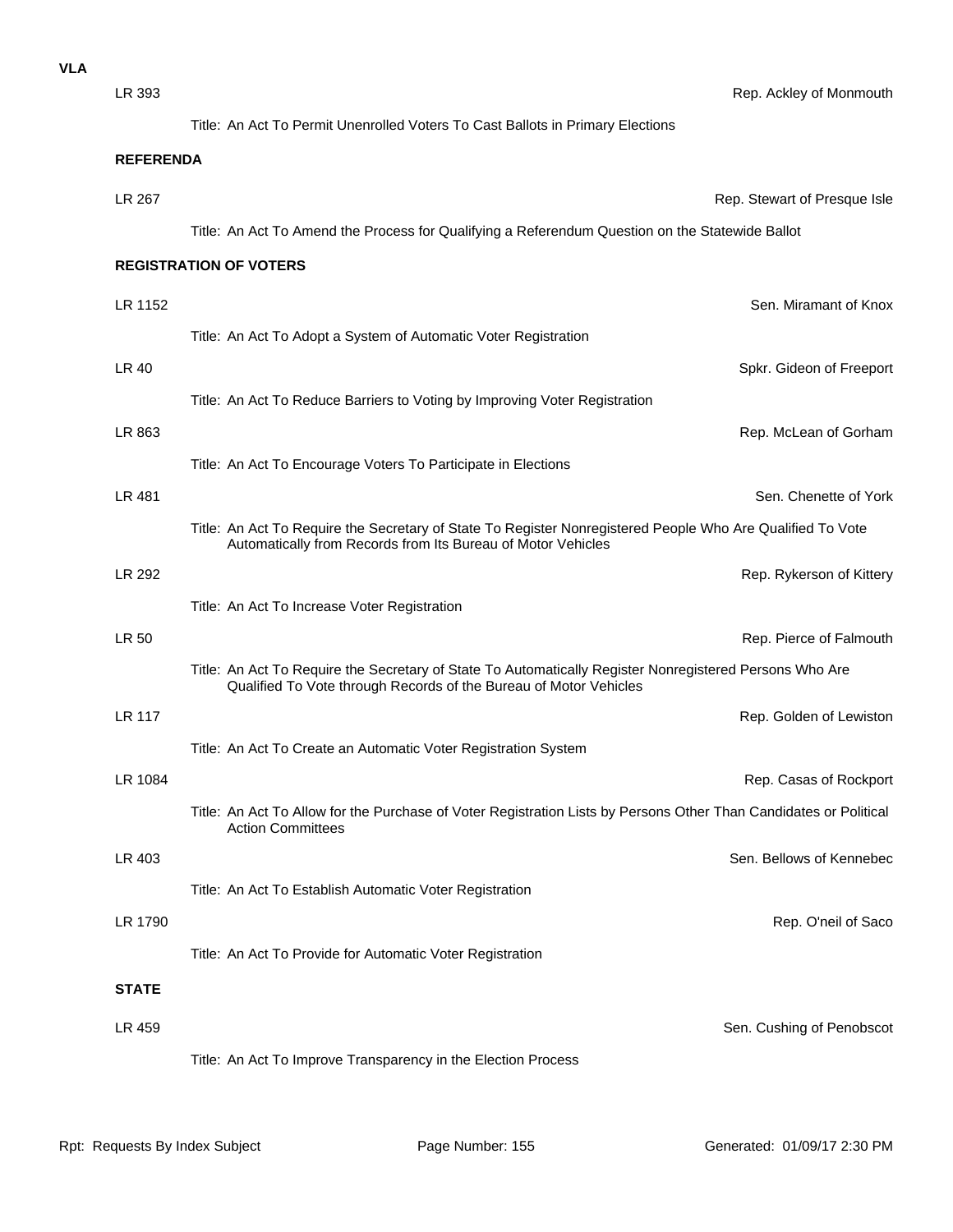# **VOTING PROCEDURES**

| LR 2141       | Sen. Chipman of Cumberland                                                                                               |
|---------------|--------------------------------------------------------------------------------------------------------------------------|
|               | Title: An Act To Reduce the Cost of Statewide Election Recounts                                                          |
| LR 291        | Rep. Fredette of Newport                                                                                                 |
|               | Title: An Act To Protect Voting Integrity by Establishing a Residency Verification Requirement for Purposes of<br>Voting |
| LR 1793       | Rep. Luchini of Ellsworth                                                                                                |
|               | Title: An Act To Improve the Administration of Election Recounts                                                         |
| LR 1926       | Rep. Chapman of Brooksville                                                                                              |
|               | Title: An Act To Establish a Task Force To Develop Rules To Implement Ranked-choice Voting                               |
| LR 932        | Rep. Parry of Arundel                                                                                                    |
|               | Title: An Act To Adjust the Timing for Recounts in Certain Municipal and Local School Elections                          |
| LR 1235       | Sen. Gratwick of Penobscot                                                                                               |
|               | Title: An Act To Amend the Laws Governing the Political Party Representation of Election Clerks                          |
| LR 562        | Rep. Pouliot of Augusta                                                                                                  |
|               | Title: An Act Regarding Referendum Recounts                                                                              |
| LR 2095       | Rep. Bates of Westbrook                                                                                                  |
|               | Title: An Act To Make Election Day a State Holiday                                                                       |
| <b>LR 111</b> | Rep. Pierce of Falmouth                                                                                                  |
|               | Title: An Act Regarding Early Voting in Person                                                                           |
| LR 373        | Rep. Farrin of Norridgewock                                                                                              |
|               | Title: An Act To Require Photographic Identification to Vote                                                             |
| LR 1660       | Rep. Ward of Dedham                                                                                                      |
|               | Title: An Act To Ensure the Integrity of the Election Process by Requiring Photo Identification                          |
| LR 529        | Rep. Denno of Cumberland Center                                                                                          |
|               | Title: An Act To Allow Early Voting                                                                                      |
| LR 2140       | Rep. Craig of Brewer                                                                                                     |
|               | Title: An Act To Require Voters To Present Identification                                                                |
| LR 1389       | Sen. Bellows of Kennebec                                                                                                 |
|               | Title: An Act To Promote Election Integrity                                                                              |
| LR 302        | Rep. O'neil of Saco                                                                                                      |
|               | Title: An Act To Clarify the Procedure for Breaking Ties in Gubernatorial Elections                                      |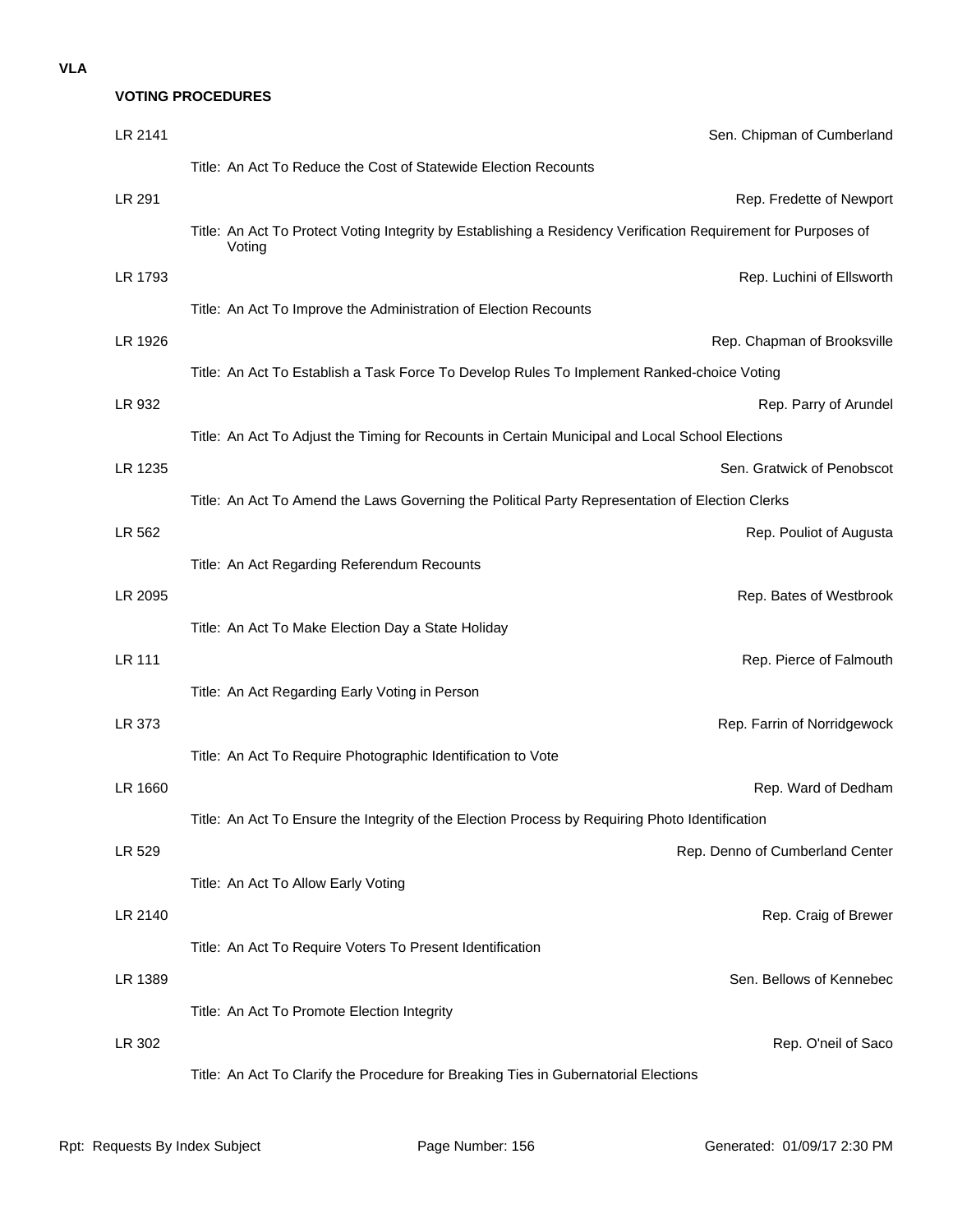| <b>GAMBLING</b>        |                                                                                                                                                                             |  |  |  |
|------------------------|-----------------------------------------------------------------------------------------------------------------------------------------------------------------------------|--|--|--|
| <b>BINGO</b>           |                                                                                                                                                                             |  |  |  |
| LR 1574                | Rep. Luchini of Ellsworth                                                                                                                                                   |  |  |  |
|                        | Title: An Act To Allow Beano at Campgrounds                                                                                                                                 |  |  |  |
| LR 286                 | Rep. Nadeau of Winslow                                                                                                                                                      |  |  |  |
|                        | Title: An Act To Allow Schools To Operate Nonprofit Bingo Events for Children and Families                                                                                  |  |  |  |
| LR 226                 | Rep. Kinney of Limington                                                                                                                                                    |  |  |  |
|                        | Title: An Act To Amend the Licensing Requirements for Beano Halls Leased by Veterans' Organizations                                                                         |  |  |  |
| LR 2071                | Rep. Dana, II of Passamaquoddy Tribe                                                                                                                                        |  |  |  |
|                        | Title: An Act To Reduce the Fee for Passamaquoddy High-stakes Bingo                                                                                                         |  |  |  |
| <b>CASINO GAMBLING</b> |                                                                                                                                                                             |  |  |  |
|                        |                                                                                                                                                                             |  |  |  |
| LR 2161                | Rep. Bear of the Houlton Band of Maliseet Indians                                                                                                                           |  |  |  |
|                        | Title: An Act To Recognize and Provide for the Right of the Aroostook Band of Micmacs To Operate a Casino on<br>Micmac Tribal Land Exempt from Certain Gaming Laws          |  |  |  |
| LR 1228                | Rep. Bear of the Houlton Band of Maliseet Indians                                                                                                                           |  |  |  |
|                        | Title: An Act To Authorize the Aroostook Band of Micmacs To Benefit from the Operation of an Existing Casino                                                                |  |  |  |
| LR 232                 | Rep. Bear of the Houlton Band of Maliseet Indians                                                                                                                           |  |  |  |
|                        | Title: An Act To Recognize and Provide for the Right of the Houlton Band of Maliseet Indians To Operate a<br>Casino on Maliseet Tribal Land Exempt from Certain Gaming Laws |  |  |  |
| LR 1626                | Rep. Wadsworth of Hiram                                                                                                                                                     |  |  |  |
|                        | Title: An Act To Make Maine's Casinos More Competitive                                                                                                                      |  |  |  |
| LR 1992                | Rep. Collings of Portland                                                                                                                                                   |  |  |  |
|                        | Title: An Act To Authorize Tribal Gaming                                                                                                                                    |  |  |  |
| <b>GAMES OF CHANCE</b> |                                                                                                                                                                             |  |  |  |
| LR 1520                | Rep. Luchini of Ellsworth                                                                                                                                                   |  |  |  |
|                        | Title: An Act Regarding the Laws Governing Cribbage Tournaments                                                                                                             |  |  |  |
| LR 1226                | Rep. Luchini of Ellsworth                                                                                                                                                   |  |  |  |
|                        | Title: An Act Regarding Licensing of Certain Games of Chance                                                                                                                |  |  |  |
| LR 1571                | Sen. Davis, Sr. of Piscataquis                                                                                                                                              |  |  |  |
|                        | Title: An Act To Improve Gaming for Veterans' Organizations                                                                                                                 |  |  |  |
| LR 1710                | Sen. Collins of York                                                                                                                                                        |  |  |  |
|                        | Title: An Act To Reduce Administrative Burdens for State Police Regarding Games of Chance                                                                                   |  |  |  |
|                        |                                                                                                                                                                             |  |  |  |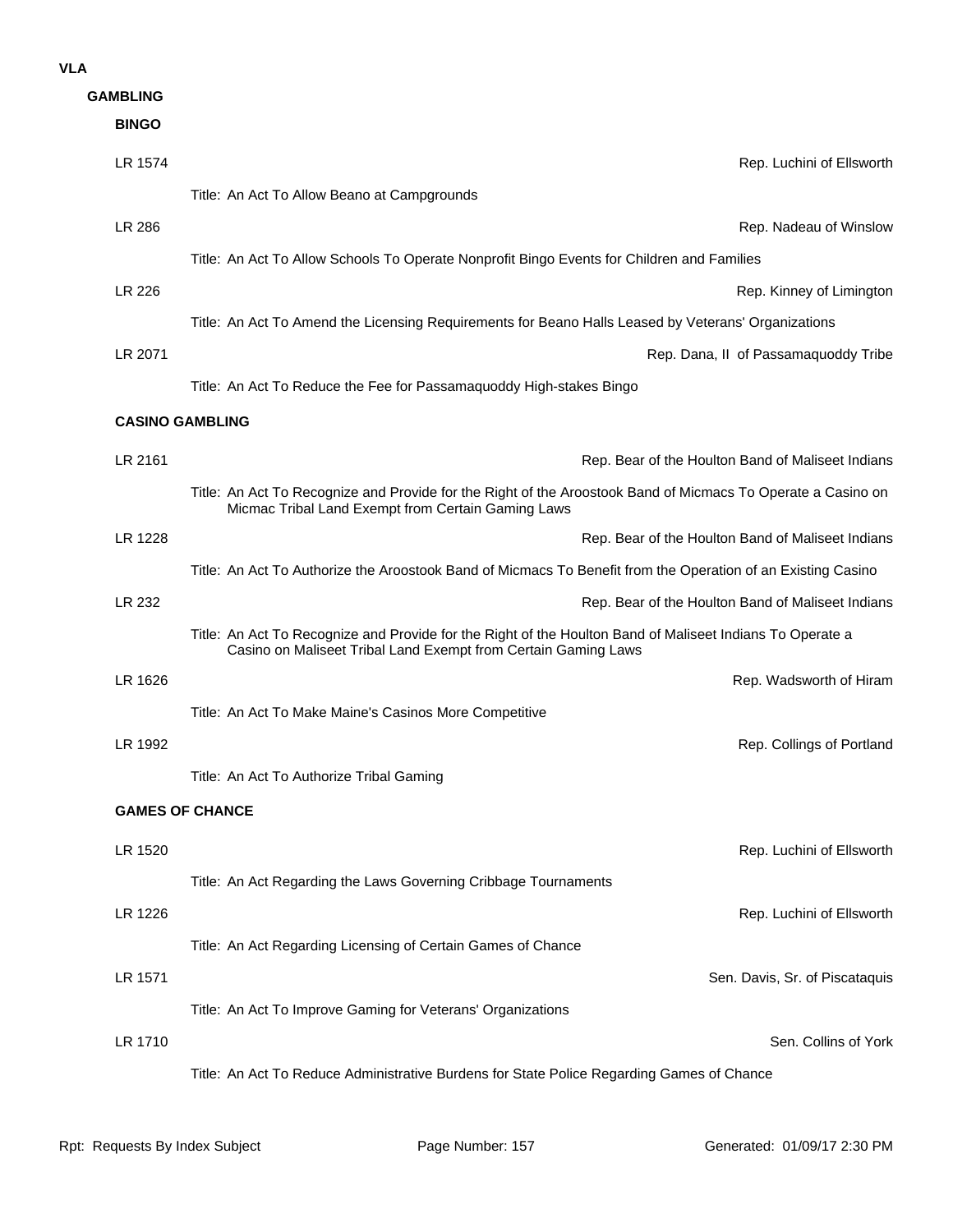| <b>VLA</b> |                        |                                                                                                                    |                              |  |
|------------|------------------------|--------------------------------------------------------------------------------------------------------------------|------------------------------|--|
|            | LR 1417                |                                                                                                                    | Rep. Devin of Newcastle      |  |
|            |                        | Title: An Act To Streamline Licensing Requirements for and Payments from Nonprofit Gaming                          |                              |  |
|            | LR 324                 |                                                                                                                    | Sen. Libby of Androscoggin   |  |
|            |                        | Title: An Act To Create Fairness in Gaming Fees for Small Nonprofits                                               |                              |  |
|            | <b>LOTTERIES</b>       |                                                                                                                    |                              |  |
|            | LR 167                 |                                                                                                                    | Rep. Daughtry of Brunswick   |  |
|            |                        | Title: An Act To Expand the Maine State Lottery To Fund Early Childhood Education                                  |                              |  |
|            | OFF TRACK BETTING      |                                                                                                                    |                              |  |
|            |                        |                                                                                                                    |                              |  |
|            | LR 980                 |                                                                                                                    | Rep. Picchiotti of Fairfield |  |
|            |                        | Title: An Act To Limit Tax Increases on Off-track Betting Sites                                                    |                              |  |
|            |                        | <b>GOVERNMENTAL ETHICS</b>                                                                                         |                              |  |
|            |                        | <b>ETHICS COMMISSION</b>                                                                                           |                              |  |
|            | LR 1587                |                                                                                                                    | Sen. Mason of Androscoggin   |  |
|            |                        | Title: An Act To Eliminate the 24-hour Reporting Requirement under the Election Laws                               |                              |  |
|            | LR 1186                |                                                                                                                    | Rep. Parry of Arundel        |  |
|            |                        | Title: An Act To Improve Reporting Requirements to the Commission on Governmental Ethics and Election<br>Practices |                              |  |
|            |                        | <b>LANDLORD AND TENANT</b>                                                                                         |                              |  |
|            | <b>EVICTION</b>        |                                                                                                                    |                              |  |
|            | LR 449                 |                                                                                                                    | Sen. Cyrway of Kennebec      |  |
|            |                        | Title: An Act Regarding the Eviction Process                                                                       |                              |  |
|            | <b>LANDLORD DUTIES</b> |                                                                                                                    |                              |  |
|            | LR 361                 |                                                                                                                    | Rep. Handy of Lewiston       |  |
|            |                        | Title: An Act To Protect Landlords and Tenants from the Deleterious Effects of Marijuana Use                       |                              |  |
|            |                        | <b>PROPERTY DAMAGE</b>                                                                                             |                              |  |
|            | LR 1549                |                                                                                                                    | Rep. Wadsworth of Hiram      |  |
|            |                        | Title: An Act To Discourage Tenants from Damaging Rental Property                                                  |                              |  |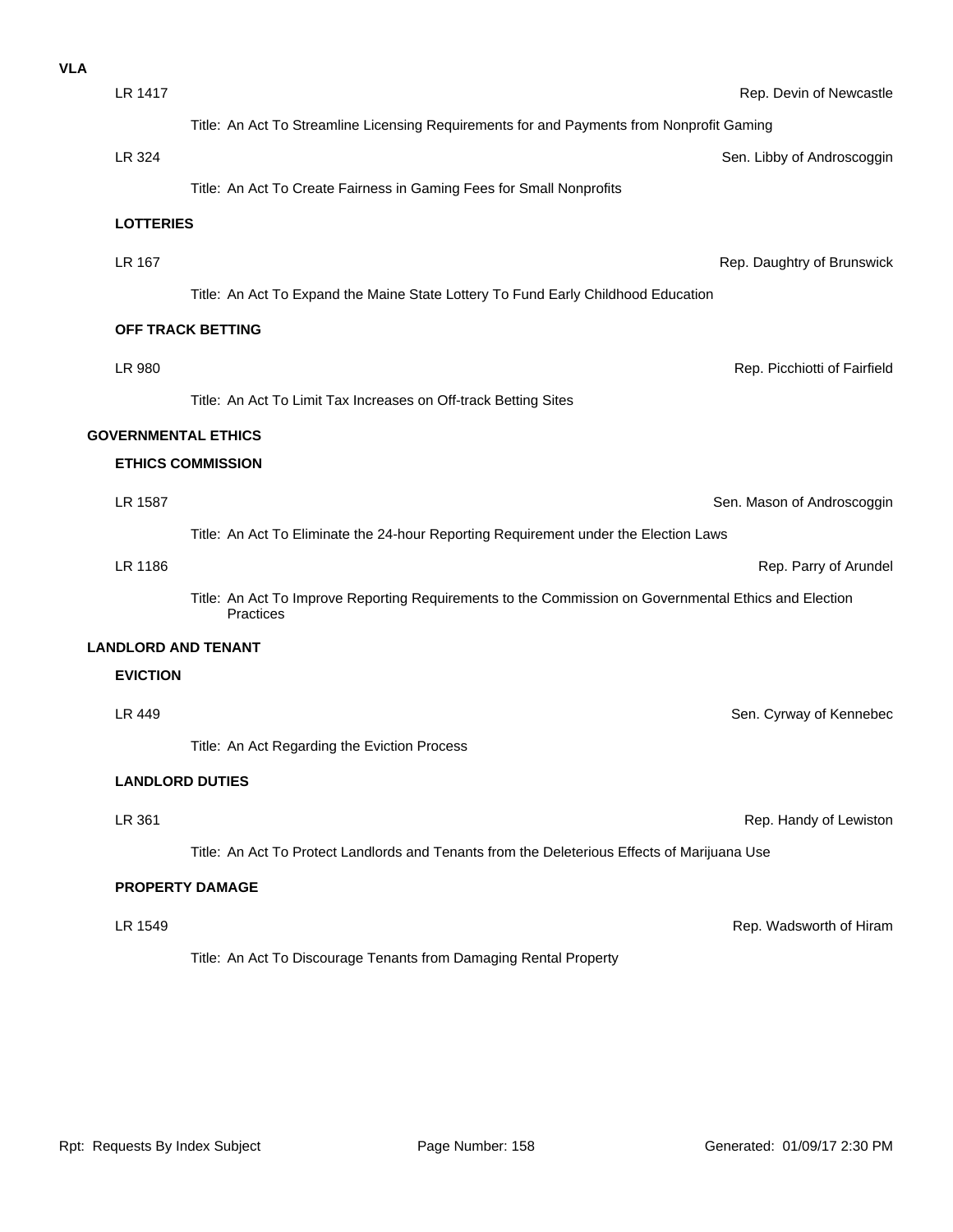# **LOBBYISTS**

# **PROCEDURES**

| LR 1980               |                                                                           | Rep. Head of Bethe                                                                                              |
|-----------------------|---------------------------------------------------------------------------|-----------------------------------------------------------------------------------------------------------------|
|                       | Are Voting                                                                | Title: An Act To Put Constituents First by Prohibiting Lobbyists from Communicating with Legislators While They |
| <b>LOTTERY</b>        |                                                                           |                                                                                                                 |
| <b>OPERATIONS</b>     |                                                                           |                                                                                                                 |
| LR 298                |                                                                           | Rep. Rykerson of Kittery                                                                                        |
|                       |                                                                           | Title: An Act To Restrict Advertising of and Improve Fairness for State Lottery Games                           |
| <b>NATIONAL GUARD</b> |                                                                           |                                                                                                                 |
| <b>MEMBERS</b>        |                                                                           |                                                                                                                 |
| <b>LR 270</b>         |                                                                           | Rep. Stewart of Presque Isle                                                                                    |
|                       |                                                                           | Title: An Act To Provide a Travel Stipend to Members of the Maine National Guard                                |
| <b>VETERANS</b>       |                                                                           |                                                                                                                 |
| <b>HONORING</b>       |                                                                           |                                                                                                                 |
| LR 1517               |                                                                           | Rep. Bailey of Sacc                                                                                             |
|                       |                                                                           | Title: An Act To Procure Medals for Maine National Guard Members Mobilized for the Berlin Airlift Crisis        |
| <b>PREFERENCES</b>    |                                                                           |                                                                                                                 |
| LR 1247               |                                                                           | Rep. Devin of Newcastle                                                                                         |
|                       |                                                                           | Title: An Act To Create an Optional Award Program for Maine's Veteran-friendly Workplaces                       |
| LR 1216               |                                                                           | Rep. Collings of Portland                                                                                       |
|                       | Title: An Act To Create Veteran-friendly Workplaces                       |                                                                                                                 |
| <b>SERVICES</b>       |                                                                           |                                                                                                                 |
|                       |                                                                           |                                                                                                                 |
| LR 583                |                                                                           | Sen. Libby of Androscoggin                                                                                      |
|                       |                                                                           | Title: An Act To Assist Veterans in Their Applications for Service-related Benefits                             |
| LR 1038               |                                                                           | Rep. Hickman of Winthrop                                                                                        |
|                       | Title: An Act To Enhance the Veteran-to-Farmer Training Pilot Program     |                                                                                                                 |
| LR 208                |                                                                           | Rep. Kinney of Limingtor                                                                                        |
|                       | Title: An Act To Update Maine's Veteran Benefits Eligibility Requirements |                                                                                                                 |
| LR 2021               |                                                                           | Rep. Hamann of South Portland                                                                                   |

Title: An Act To Provide Housing and Resources to Veterans